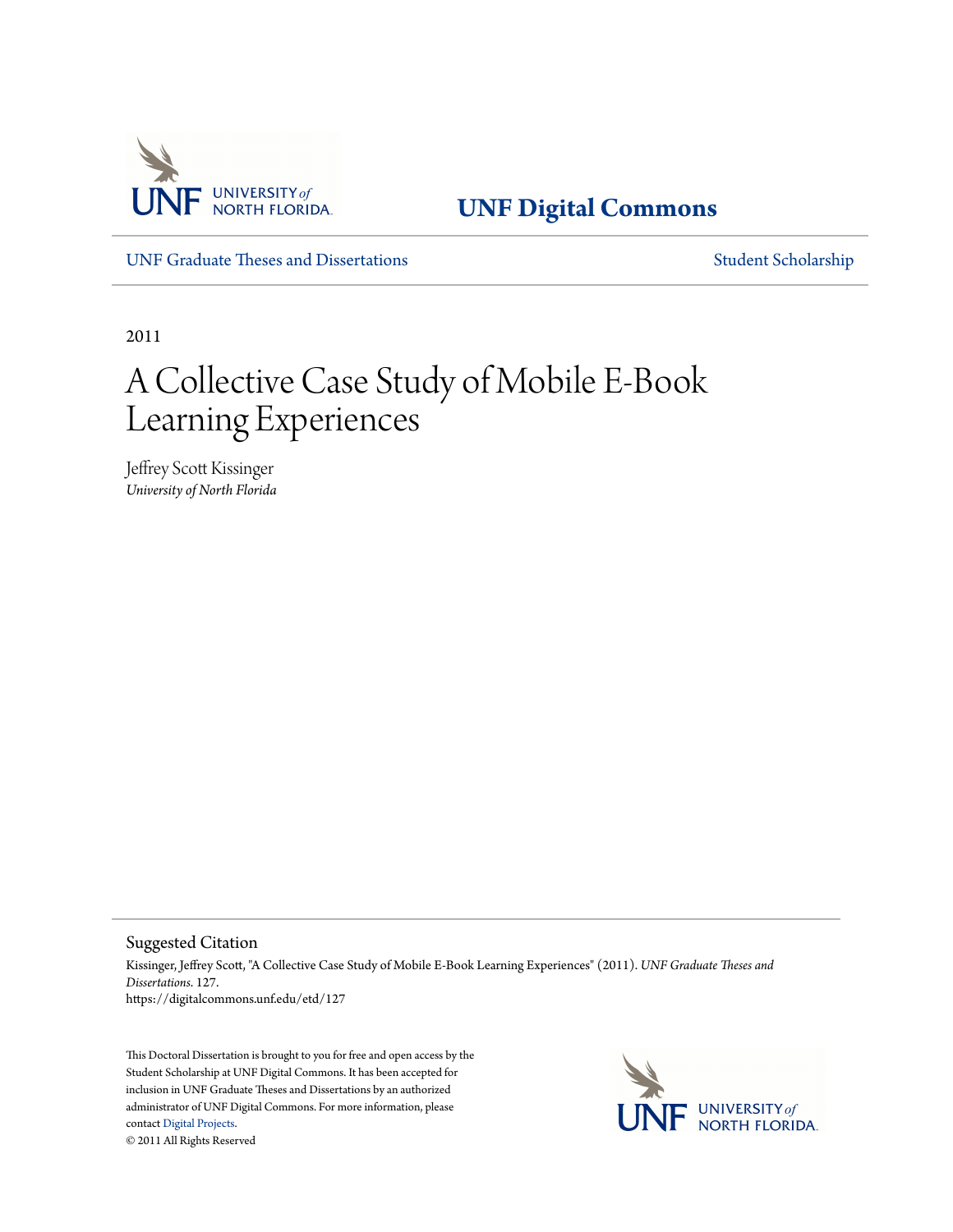# A COLLECTIVE CASE STUDY OF MOBILE E-BOOK LEARNING EXPERIENCES

by

Jeffrey Scott Kissinger

A dissertation submitted to the College of Education and Human Services in partial fulfillment of the requirements for the degree of

Doctor of Education in Educational Leadership

# UNIVERSITY OF NORTH FLORIDA

COLLEGE OF EDUCATION

January 2011

Unpublished work © Jeffrey Scott Kissinger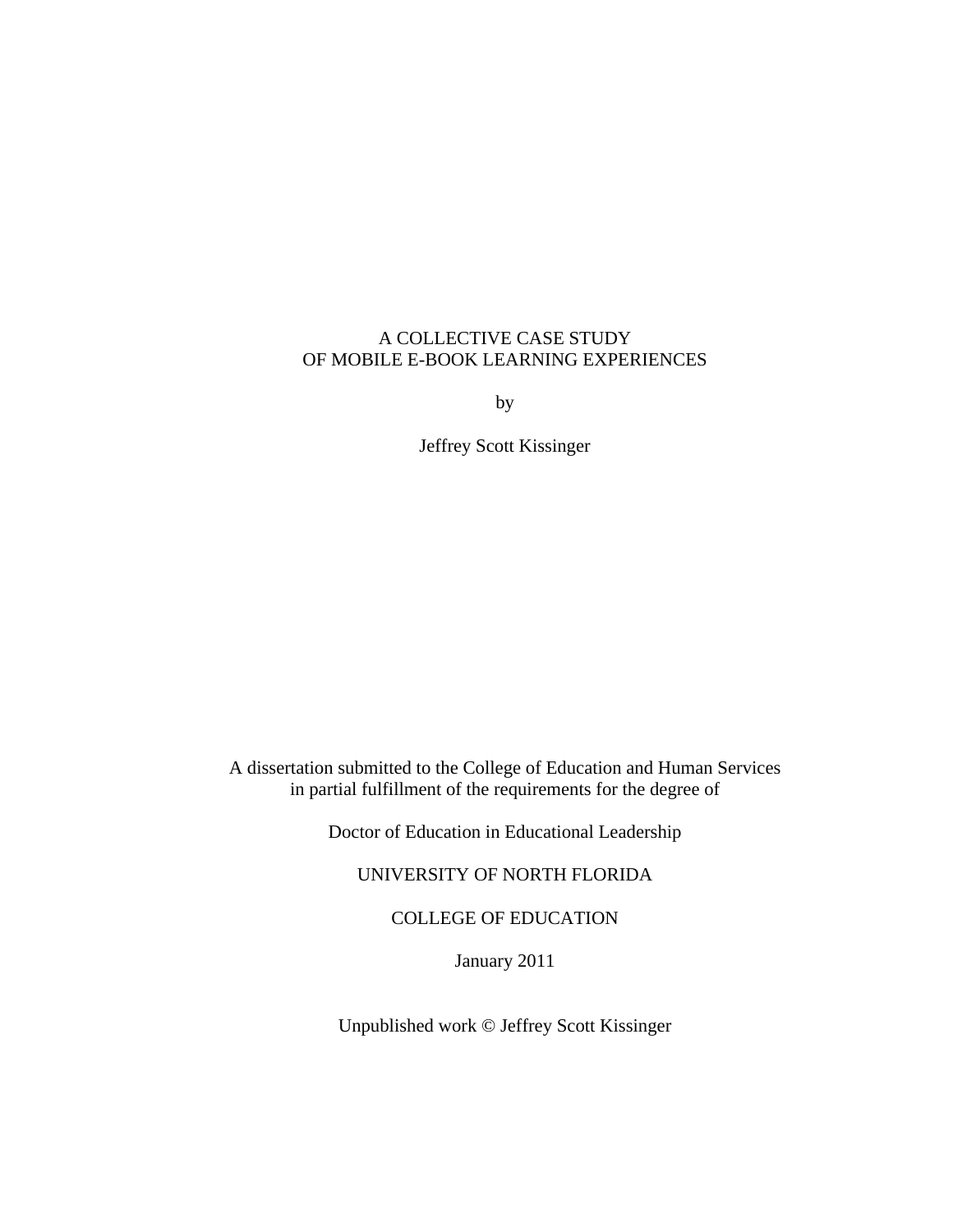# The dissertation of Jeffrey Kissinger is approved:

# **Signature deleted**

Katherine L. Kasten, Ph.D. Maior Professor<br>Signature deleted

Terence W. Cavanaugh, Ph.D. **Signature deleted**

Paul D. Eggen, Ph.D.  $\bigcup \bigcup$ **Signature deleted**

David D. Jaffee, PKD

#### Accepting for the Department:

## **Signature deleted**

E. Newton Jackson, Jr., Ph.D., Chair Department of Leadership, School Counseling, and Sport Management

Accepting for the College:

# **Signature deleted**

Larry G. Daniel/Ph.D., Dean College of Education & Human Services

Accepting for the University:

**Signature deleted**

Len'Roberson, Ph.D., Dean The Graduate School

 $\frac{1}{28}/201/$ <br>Date Date

 $\frac{2}{2}$   $\frac{2}{2}$   $\frac{2}{2}$   $\frac{2}{2}$ 

 $\frac{2}{2}$  8/2011

 $5 - 3 - 11$ 

Date

 $\frac{OS}{Date}$  2011

 $\frac{5}{2}/\frac{9}{2}/1/2$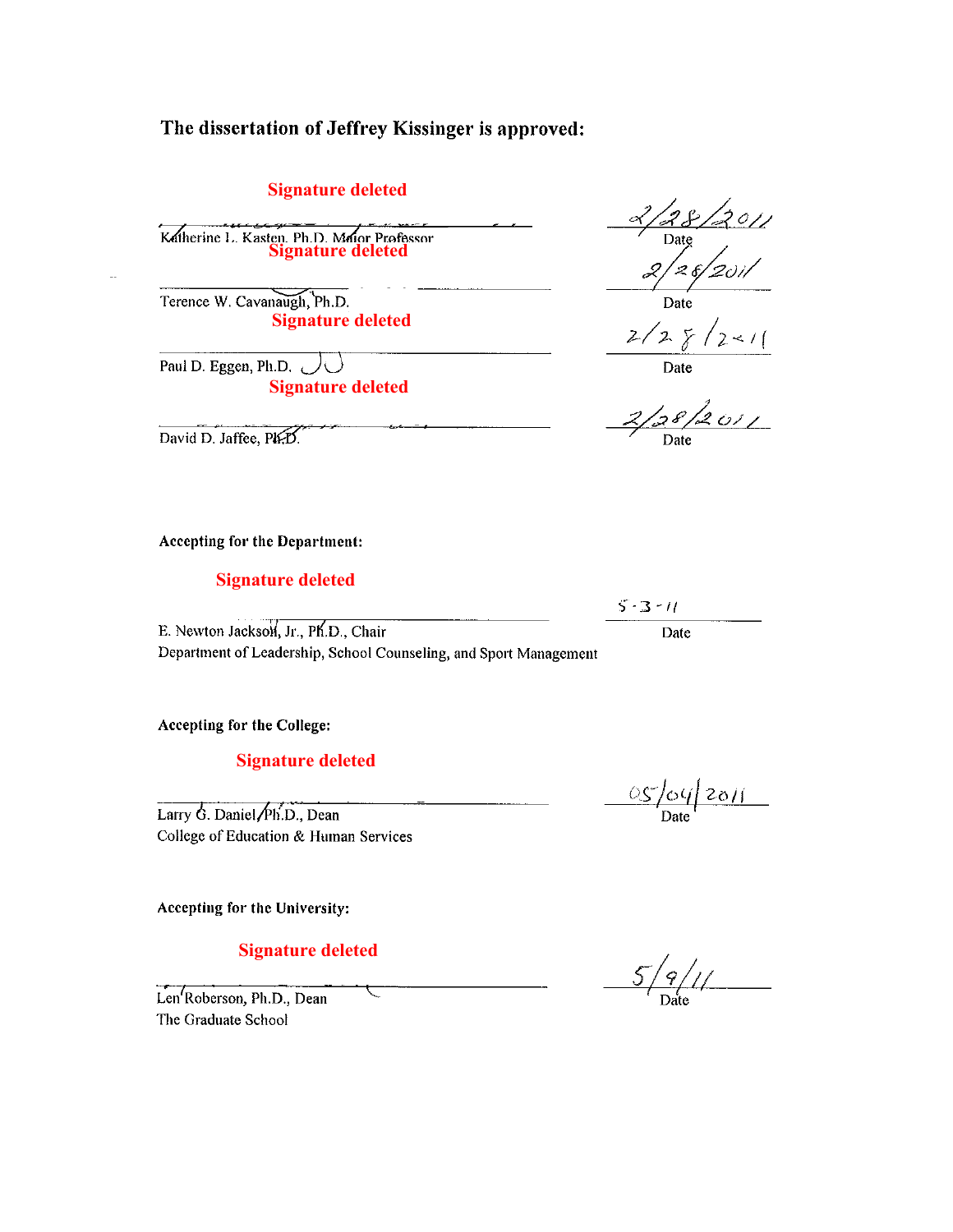## ACKNOWLEDGMENTS

I would like to acknowledge and thank the committee members for my study: Terrance W. Cavanaugh, Ph.D.; Paul D. Eggen, Ph.D.; and David D. Jaffee, Ph.D., for their time and helpful wisdom during this learning experience. I would especially like to recognize Katherine K. Kasten, Ph.D., my committee chairperson, for her dedication, patience, and availability for my seemingly constant questions. I would also like to thank my family and friends for their constant support and interest in my research and work. Ultimately, I would like to dedicate this to all who seek access to knowledge and learning, and then strive to use these valuable tools for positive ends.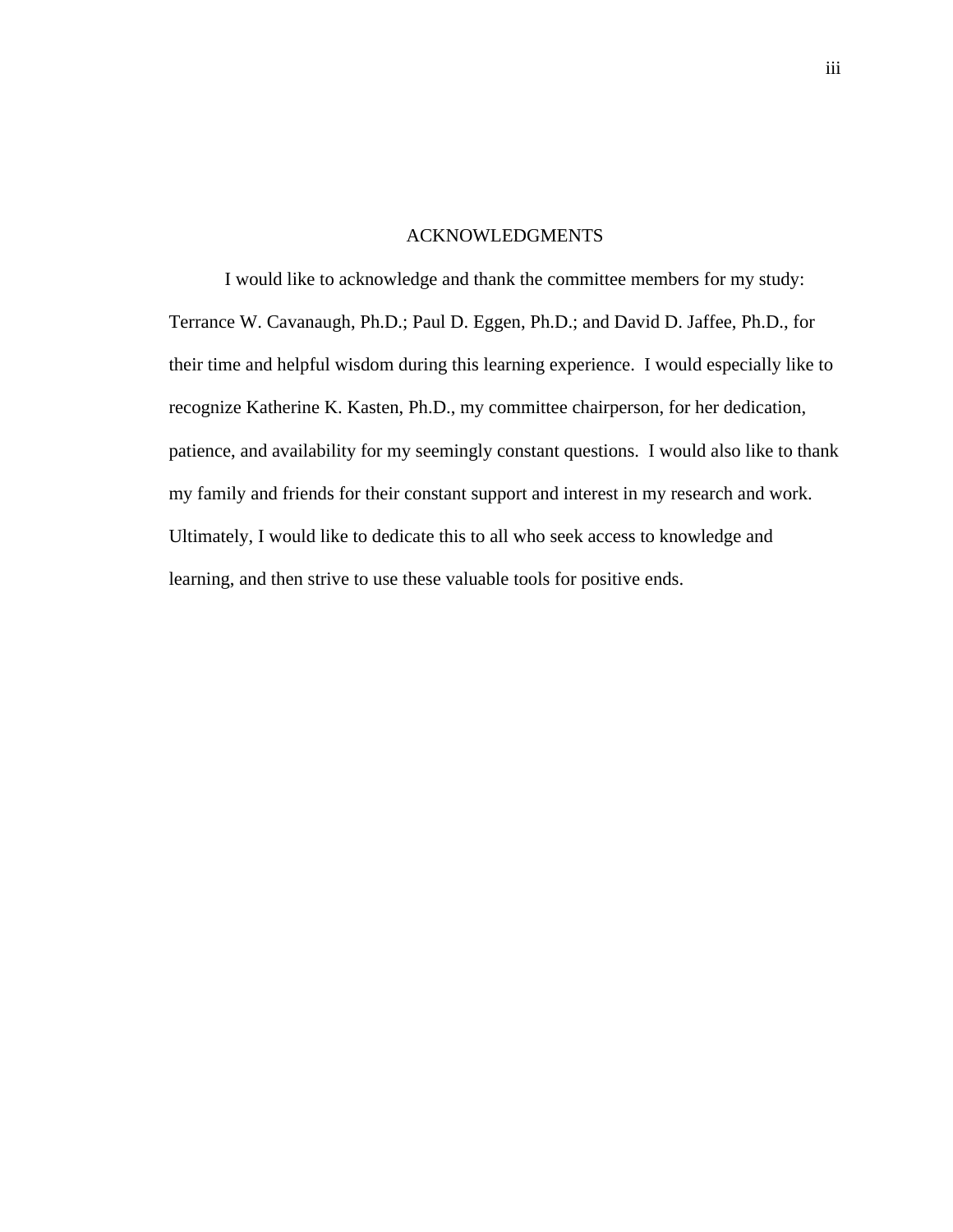# TABLE OF CONTENTS

| page |
|------|
|      |
|      |
|      |
|      |
|      |
|      |
|      |
|      |
|      |
|      |
|      |
|      |
|      |
|      |
|      |
|      |
|      |
|      |
|      |
|      |
|      |
|      |
|      |
|      |
| .25  |
|      |
|      |
|      |
|      |
|      |
|      |
|      |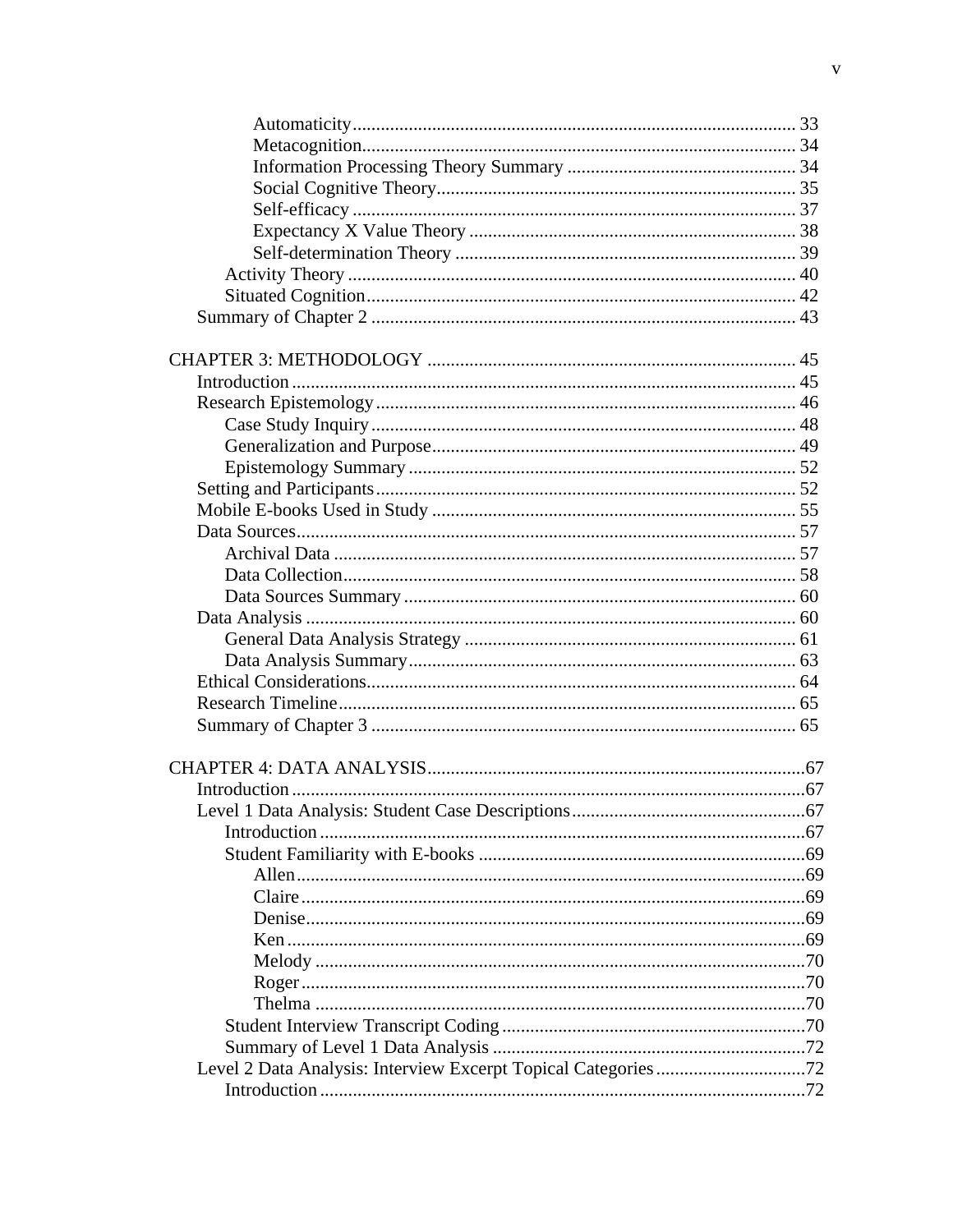| Research Subquestion A: What Factors Contributed to Students' Successful Use |  |
|------------------------------------------------------------------------------|--|
|                                                                              |  |
| Research Subquestion B: What Factors Inhibited                               |  |
| Students' Successful Use of Mobile E-books to Support Their Learning?120     |  |
| Research Subquestion C: What Changes to Mobile E-books do Students Want      |  |
| That Would Best Support Use of These Devices for Learning?123                |  |
|                                                                              |  |
|                                                                              |  |
|                                                                              |  |
|                                                                              |  |
|                                                                              |  |
|                                                                              |  |
|                                                                              |  |
|                                                                              |  |
|                                                                              |  |
|                                                                              |  |
| Student Perceived E-book Use as Metacognitive and Individualized140          |  |
| Student Use Demonstrated that E-book Mobility Can Enhance Learning144        |  |
| Student and Instructor Views of Social Texts Diverged148                     |  |
|                                                                              |  |
|                                                                              |  |
|                                                                              |  |
|                                                                              |  |
|                                                                              |  |
|                                                                              |  |
|                                                                              |  |
|                                                                              |  |
|                                                                              |  |
|                                                                              |  |
|                                                                              |  |
|                                                                              |  |
|                                                                              |  |
|                                                                              |  |
|                                                                              |  |
|                                                                              |  |
|                                                                              |  |
|                                                                              |  |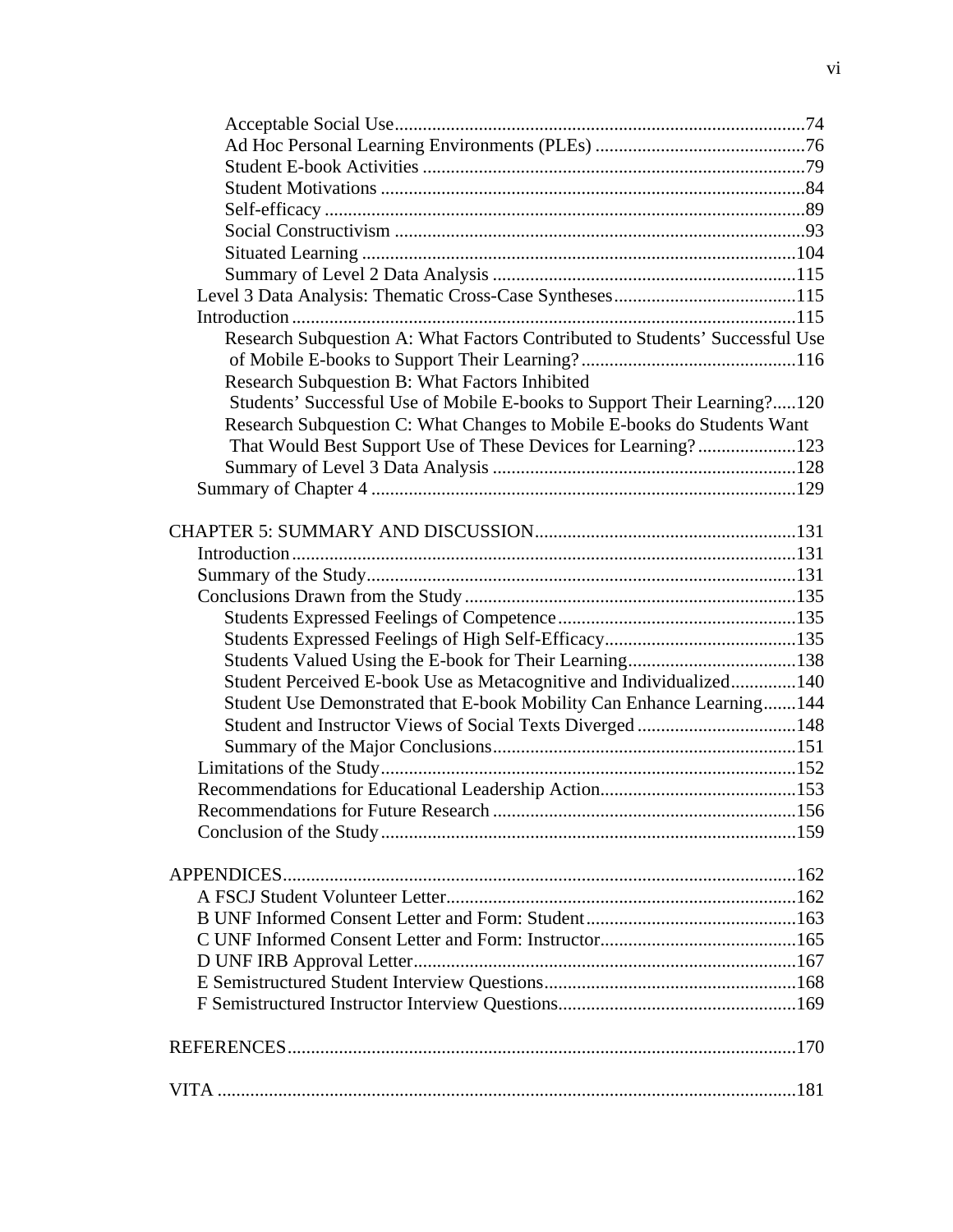# LIST OF TABLES

| Table | page |
|-------|------|
|       |      |
|       |      |
|       |      |
|       |      |
|       |      |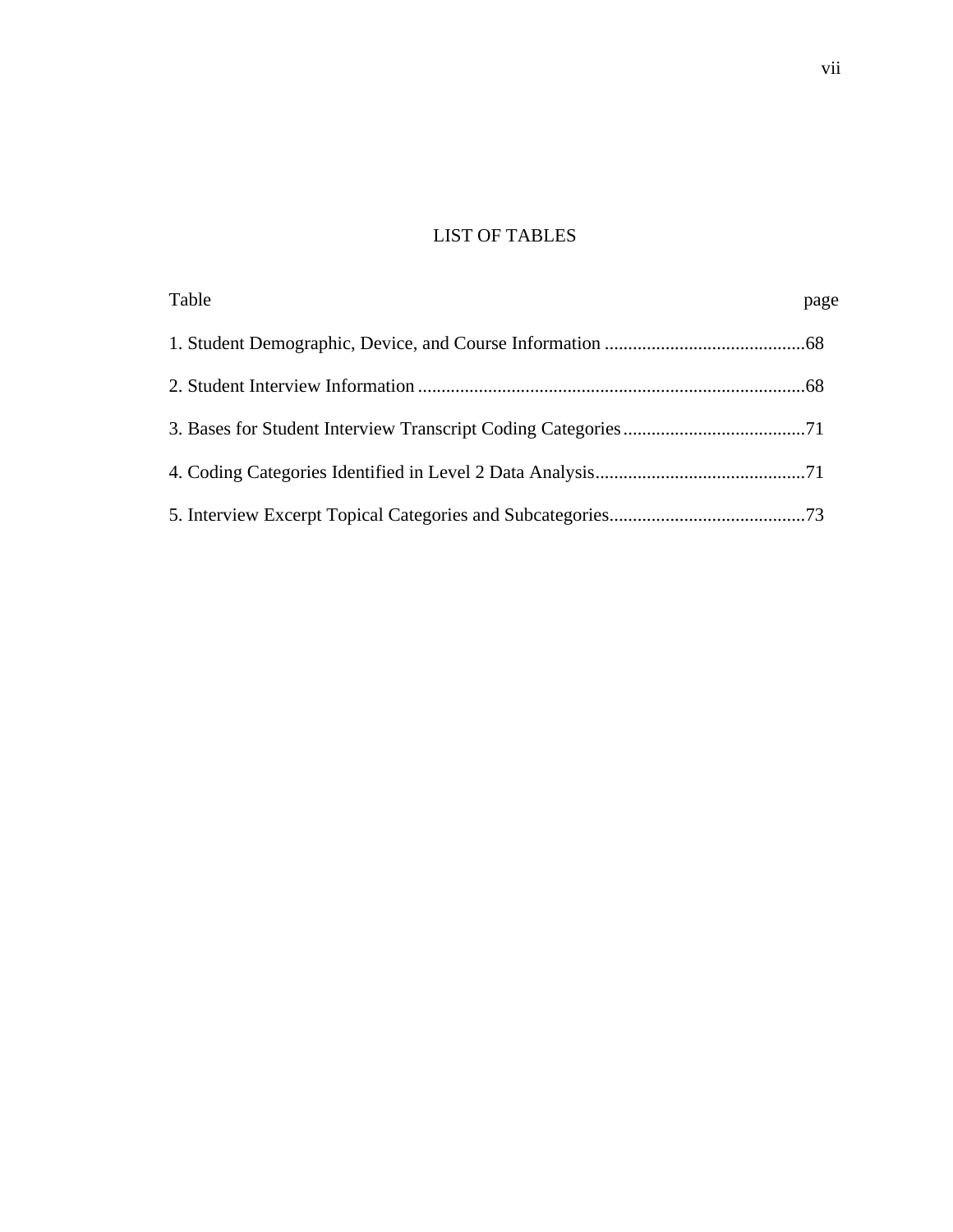# LIST OF FIGURES

| Figure | page |
|--------|------|
|        |      |
|        |      |
|        |      |
|        |      |
|        |      |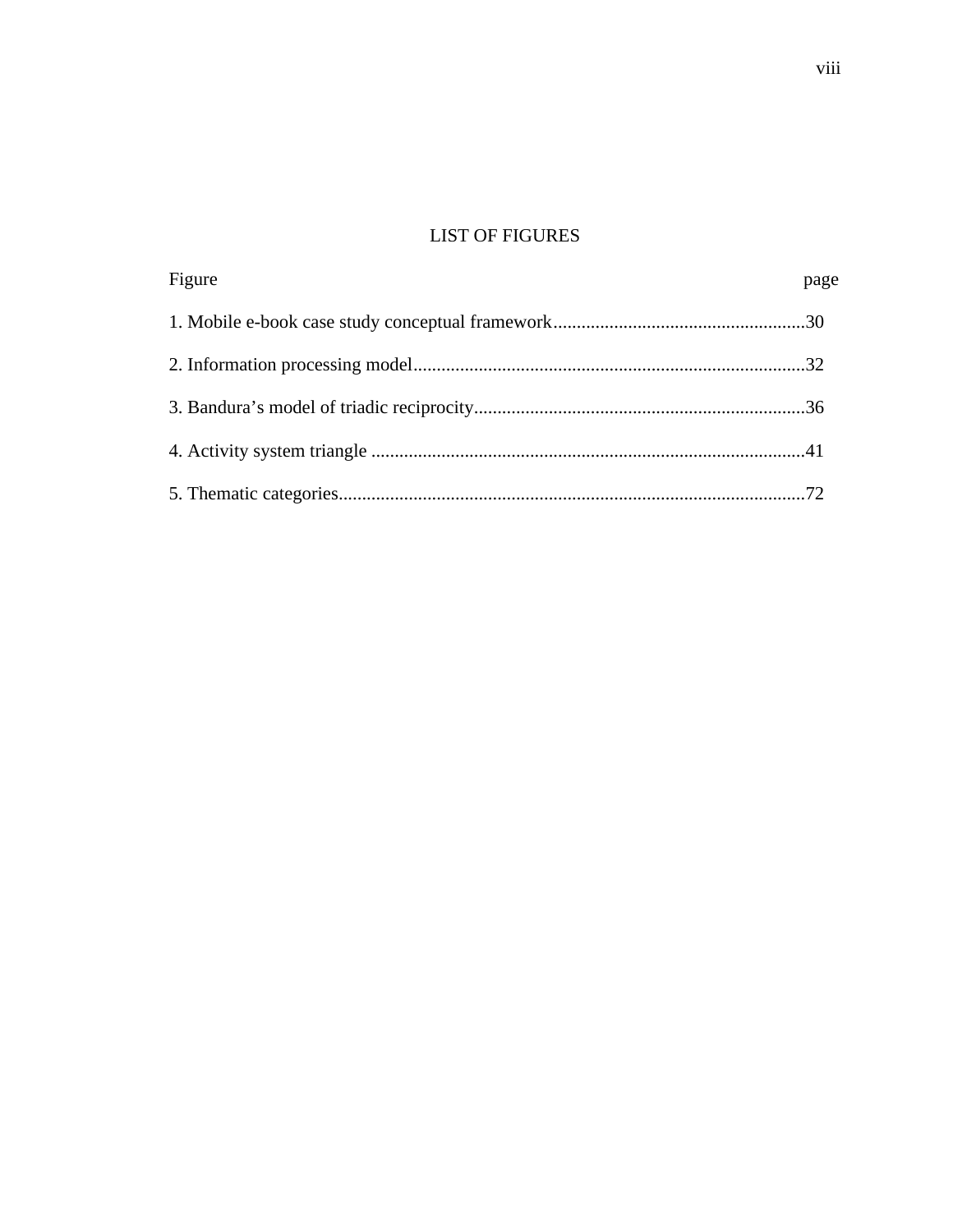#### ABSTRACT

This research was designed to explore the learning experiences of state college students using mobile e-book readers. The purpose of the study was to build a rich description of how students used electronic textbooks delivered on mobile computing devices for college-level, introductory sociology courses. This research employed a multiple case study design that thoroughly investigated and documented student experiences with this instructional technology.

The bounding frame was comprised of the literature on mobile technology, mobile learning theories, and e-books. Situated within the mobile learning framework was a theoretical lens of learning theories commonly found in the literature on mobile learning (constructivism, social cognitive theory, self-efficacy theory, expectancy x value theory, self-determination theory, and situated cognition). This lens was used to provide insight into the student's learning experiences.

This study was comprised of data from a variety of sources that were chosen for their ability to produce insight into the learning experiences of mobile e-book students taking introduction to sociology courses at a Southeastern public state college. The data analysis was comprised of three levels of increasing stages of granular examination. These included level one: descriptive summaries of student cases, level two: student and instructor interview data and excerpts from audio recording transcriptions organized by topical categories, and level three: cross-case synthesis relating to the theoretical framework and research questions.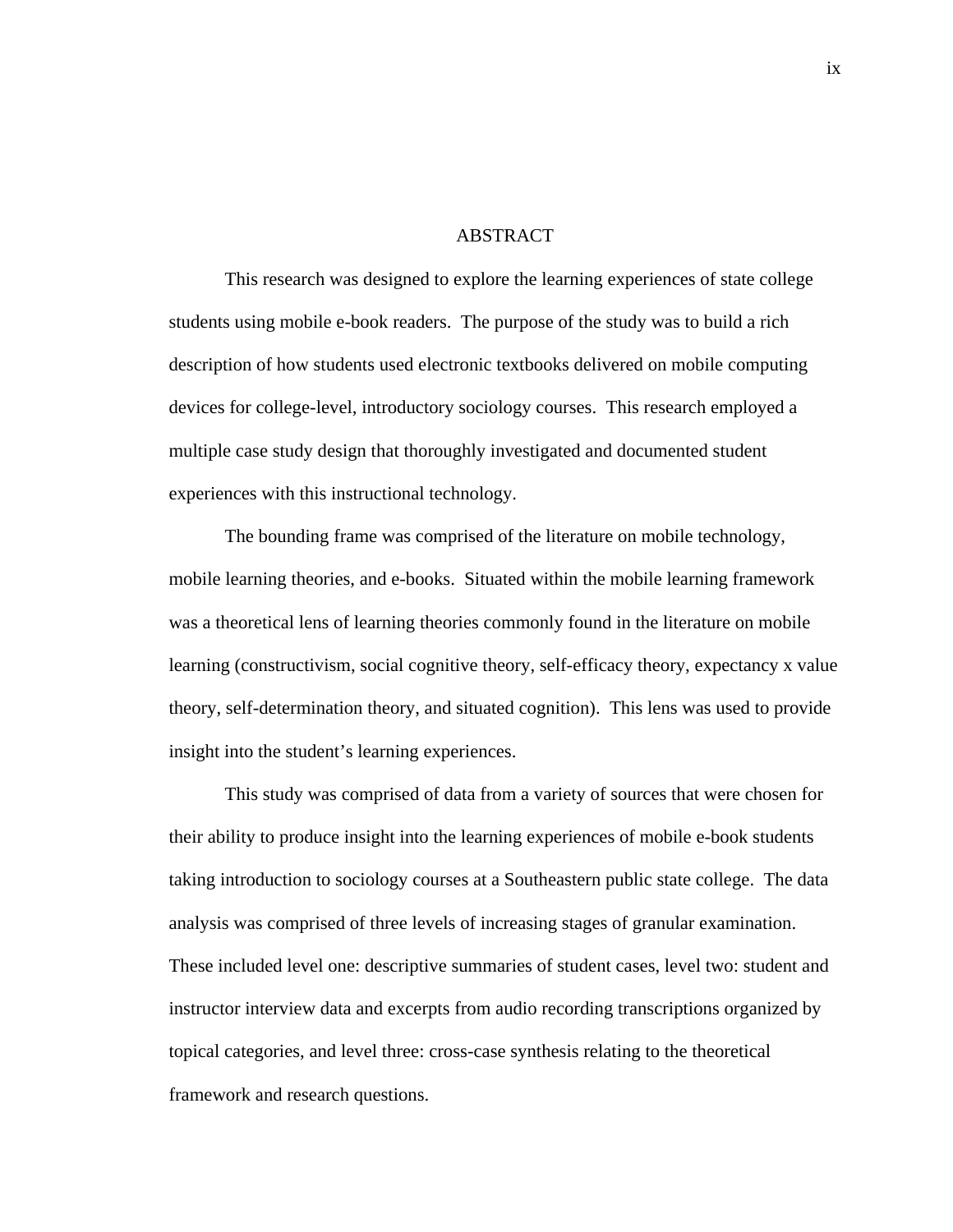Students were found to be competent with the e-books, confident, metacognitive, and desirous of more social learning opportunities within their e-books. By addressing the primary research question and the subquestions, six major conclusions were reached. These were: (a) students expressed competence in their use of the mobile e-books, (b) students expressed feelings of high self-efficacy when using the mobile e-books, (c) students overall valued the use of the e-book for their learning, (d) students were individualized and metacognitive in their learning with the mobile e-books, (e) students enhanced their learning socially and within situated learning opportunities, and (f) the students and the instructor had divergent views on the value and utility of social, interactive textbooks.

Increasing understanding of the use of electronic and mobile instructional technologies such as e-books may better assist educational leaders with preparing students for today's global knowledge economy. Based on the conclusions of this study, recommendations for future research and educational leadership were addressed.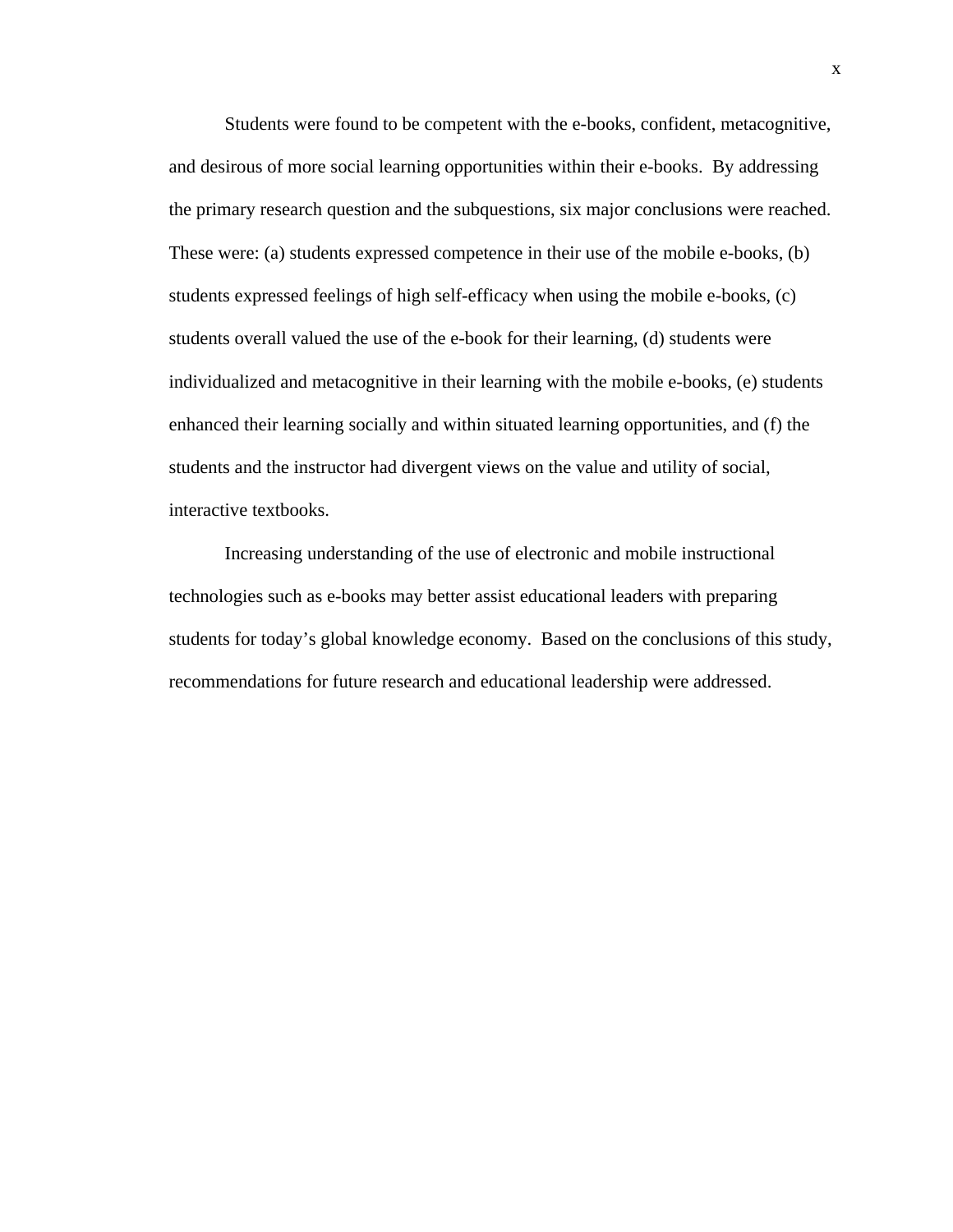# CHAPTER 1 INTRODUCTION

## **Introduction**

Higher education institutions are currently in a climate of increasing government calls for accountability, while funds diminish. Adding to this climate, textbook publishers are producing more frequent editions to already costly course texts and materials that are increasing the overall cost of college attendance for students (U.S. Government Accountability Office, 2005). New technological innovations in the consumer market, such as increased availability of electronic texts—for example, hardware e-book readers and large text collections on the Internet—have gained momentum as well. Within this overall climate some higher education institutions are considering a move to using all electronic textbooks and materials, as an option to cut costs and ensure student access to affordable college educations. While this move could prove to reduce textbook costs, exactly how this transition to mobile e-books will impact student learning is yet unclear and is an area that must be researched to ensure students are positively served through these transitions.

## **Background of the Problem**

 Community college distance learning leaders have historically (Mullins, 2007) and still currently serve large populations of nontraditional students through various forms of distance learning, including TV-based instruction, online courses, and correspondence models. Innovation with instructional delivery systems has been a long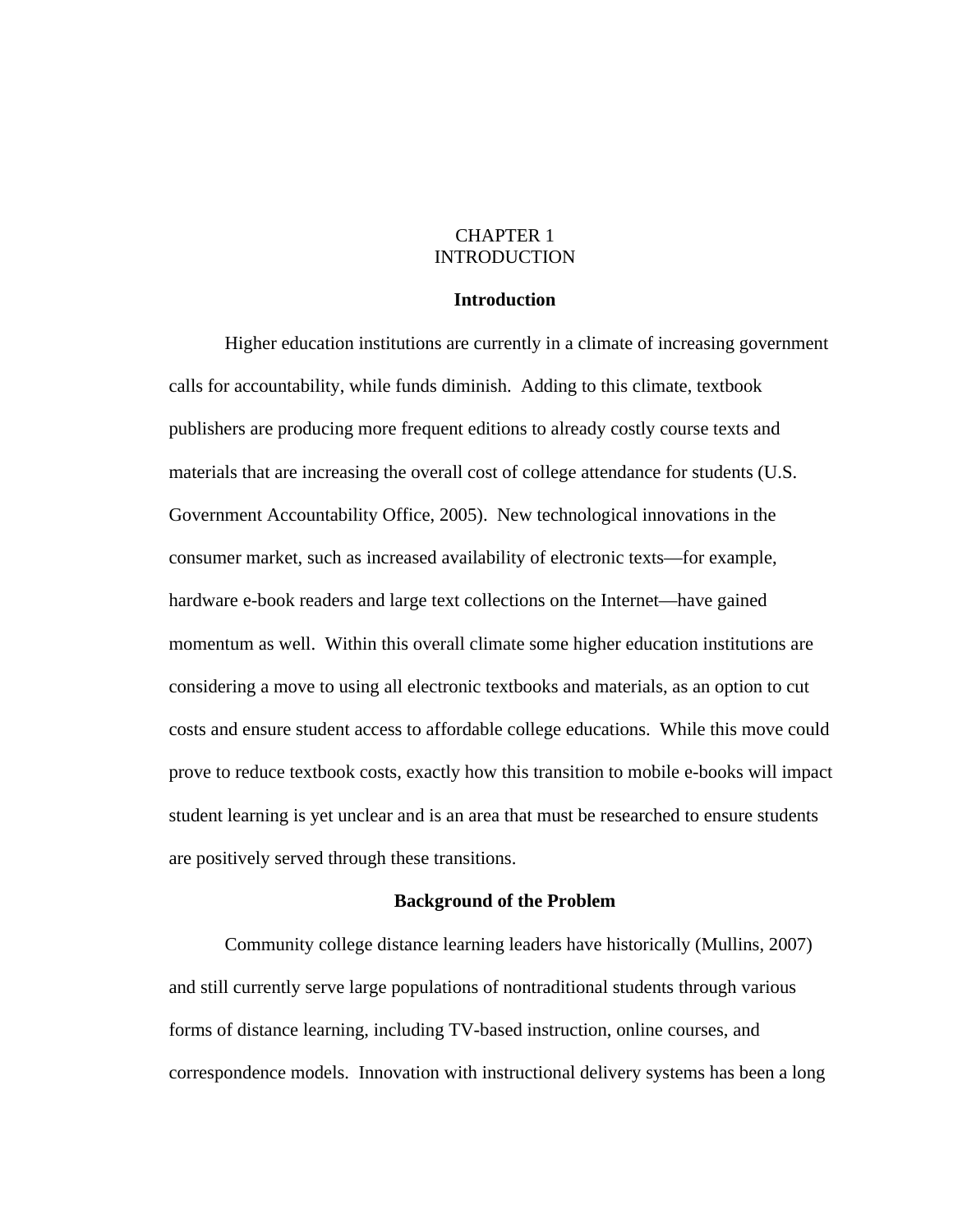tradition within community colleges, as they seek to meet the unique needs of their nontraditional students and to increase access.

 In Florida alone, the number of online degree programs has ballooned from 20 to 430 over the past decade (Florida Distance Learning Taskforce, 2009). At the same time, government allocations to colleges and universities have decreased, tuition has increased, and publishers have increased textbook costs to students through price hikes and frequent edition changes (U.S. Government Accountability Office, 2005).

 Higher education institutions are beginning to explore the application of electronic textbooks, known as e-books and mobile e-book readers, in learning environments (Brown, 2009; Princeton University, 2009; Sannier, 2009; Shieh, 2009). The current Princeton University study employs the Amazon Kindle DX e-book reader. Likewise, the four goals of the Princeton pilot are that (a) there would be no sacrifice in the classroom experience due to technological intervention, (b) the use of an e-reader would offer convenience to the course participants, (c) the desire to print or photocopy would be reduced, and (d) the unique strengths of current e-readers be explored. At Arizona State University (ASU) and Northwest Missouri State University there have already been challenges, such as accessibility for students with visual disabilities, and overall challenges with student dissatisfaction with various functionalities, such as highlighting.

Increasingly flexible, mobile distance learning methodologies are emerging that can be utilized for these type of technology access-challenged student populations; however, significant data on issues related to teaching and learning in this fashion is lacking (Sharples, 2007; Sharples, Taylor, & Vavoula, 2005). Community college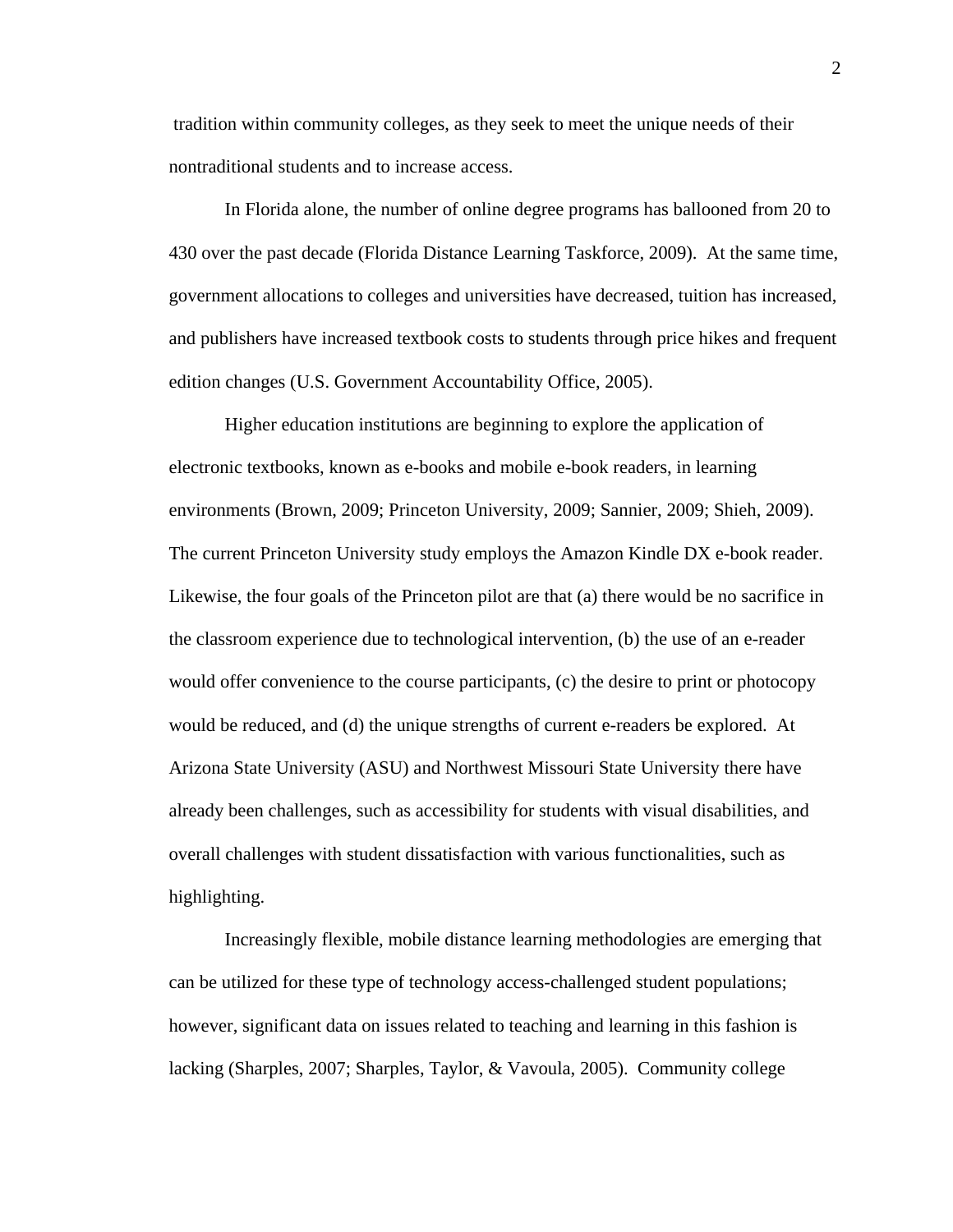distance learning leaders need to better understand the emerging delivery trends, such as mobile learning related technologies and pedagogy. By becoming more knowledgeable, leaders will be better equipped to support and serve their students, while furthering their historical mission of access and learner-centered education (Gleazer, 1980; Parnell, 1985).

 Mobile learning, or "mLearning," is distance learning delivered on portable, handheld computers, where learners can be disconnected from the Internet, dispersed geographically, and situated in their own environments (Kukulska-Hulme & Traxler, 2005). Example instructional uses include mobile devices loaded with collections of instructional media, learning objects, electronic readings, and guided learning exercises. Mobile students may complete all or a portion of their coursework in this fashion on the actual device, or the mobile computer may simply be a supplemental repository for the course materials, documentation, and media, depending on the design and learning scenario. Unlike more widely adopted and traditional online distance learning course scenarios, mobile learners are unique because they are not necessarily tethered to a desk, computer terminal, or even a particular stationary geographic location. With the advent and continuous enhancement of portable computing technologies, such as personal digital assistants (PDAs), iPods, iPhones, and handheld-sized laptops, distance learning has increasingly become more flexible and more embedded in the learner's own environment.

 One of the most widely-adopted uses of mobile technologies has been as a multimedia access tool (Cheung & Hew, 2009), including use as portable electronic textbook readers or information books (Dieterle & Dede, 2006). Recent popular examples include using PDAs, Sony eBook Readers, and the Amazon Kindle, which are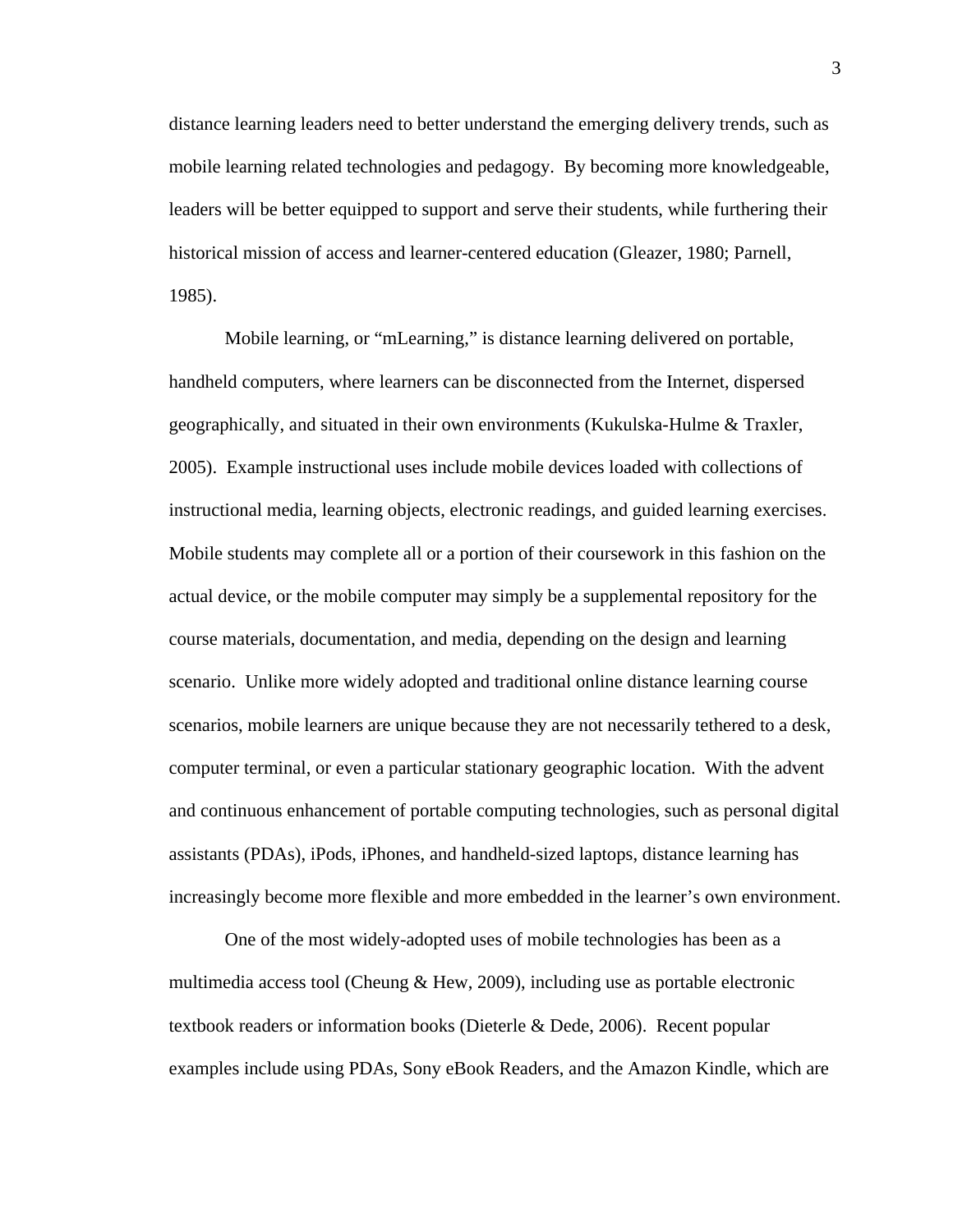all small, handheld mobile computing devices that can be used for electronic readings and texts.

 In one of the largest pilot studies to date, Northwest Missouri State University loaned Sony eBook Readers to 240 students. McGraw-Hill provided digital course content for the fall 2008 study. In a January 2009 *Chronicle of Higher Education* article, University President Dean Hubbard said the devices were "'a tremendous attention getter,'" but "'not as good an attention holder'" (Shieh, para. 4). He noted that students became frustrated with the devices' inability to allow highlighting text, cut-and-paste functions, and interactivity. Based on the students' initial reactions, Hubbard postulated that the devices would be "extremely popular in the long run," after features improve (Shieh, 2009, para. 4). There have been similar small-scale studies and pilots, such as the studies currently in progress at Princeton and at ASU; however, educational institutions and their leaders have not yet determined what mobile e-books may mean for students and their learning success.

 If educational leaders, and especially innovators within community colleges (Mullins, 2007), strive to provide access and quality educational opportunities to their students—in the information age where there is a movement to handheld electronic media (Johnson, Levine, & Smith, 2009)—then research must focus on integrating this technology within teaching and learning frameworks.

#### **Statement of the Problem**

 In the fall of 2010, Florida State College at Jacksonville (FSCJ), formerly Florida Community College at Jacksonville, transitioned from paper-based course textbook materials to electronic textbooks for many of its 100- and 200-level courses. As part of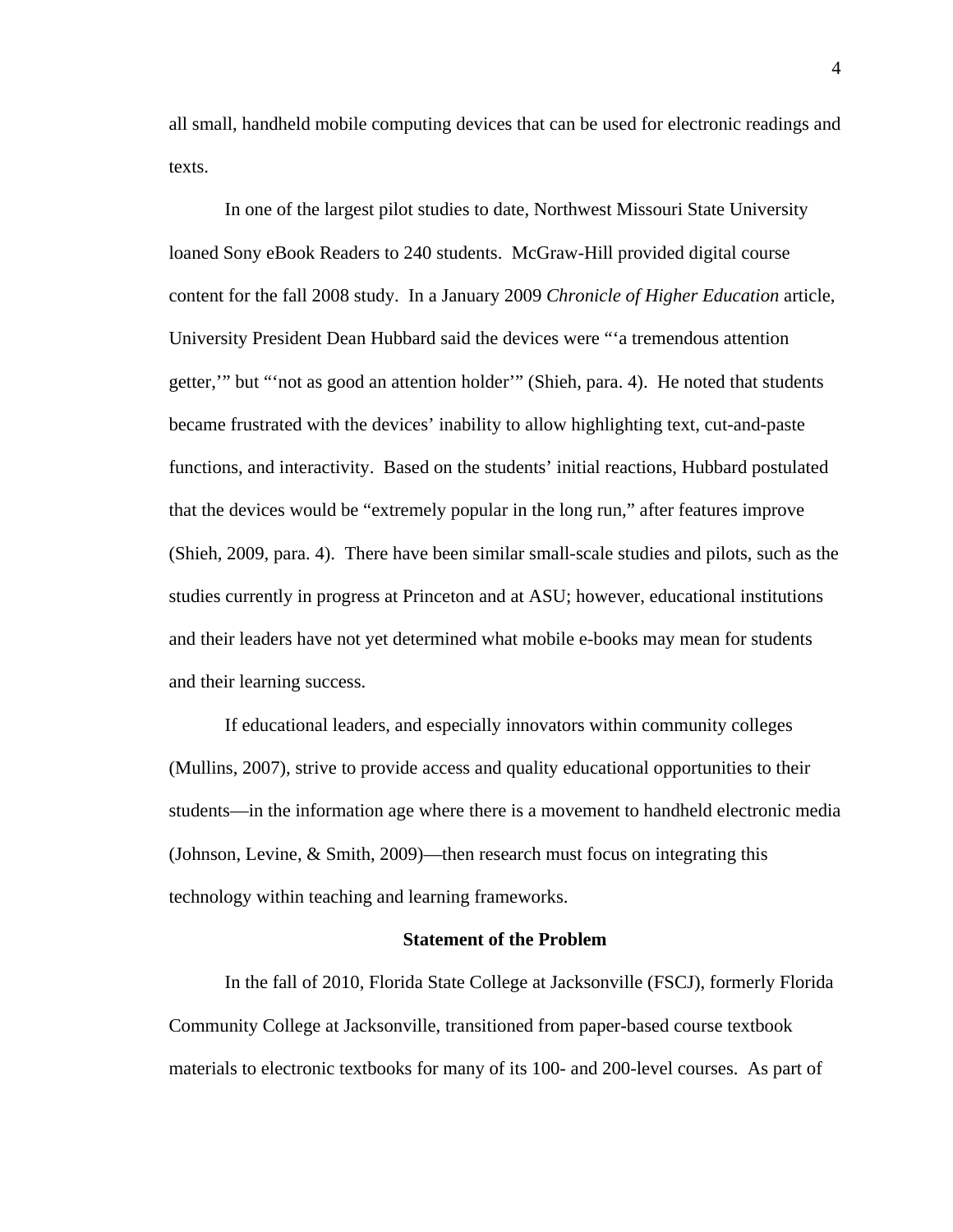the college's SIRIUS initiative, a course and textbook design college-publishing consortium, FSCJ will no longer print and sell paper-based versions of SIRIUS course textbooks. SIRIUS Academics (formerly SIRIUS Learning Solutions) started as a strategic business initiative in 2003 to provide materials designed by faculty teams to create high-quality learning experiences and reduced textbook costs for students (FSCJ, 2009, "About SIRIUS"). As a measure based partly on reducing textbook costs to students and making college education more affordable and accessible, students receive course textbooks in an entirely electronic format that can be used online and on mobile ebook reading devices. Making this transition requires leaders to have more information and understanding of how student learning may or may not be affected by solely using electronic, mobile textbooks. Due to the public and well-known status of SIRIUS, no attempt was made to keep the college affiliated with the initiative anonymous; also, no harm was foreseen in revealing the institution's name.

This study investigated the experiences of college students using dedicated mobile computing devices, such as digital e-book readers, in undergraduate Introduction to Sociology courses. How the students used these devices and digital course textbooks was the focus of the research, in an effort to gain better understanding of the students' learning behaviors in a college course that employed these emerging educational technologies.

## **Conceptual Framework**

The literature framing this study pertained to mobile learning, e-books and ereaders, and mobile learning theories. The theoretical lens informing this study, its methods and strategies for analysis, was comprised of constructivism, social cognitive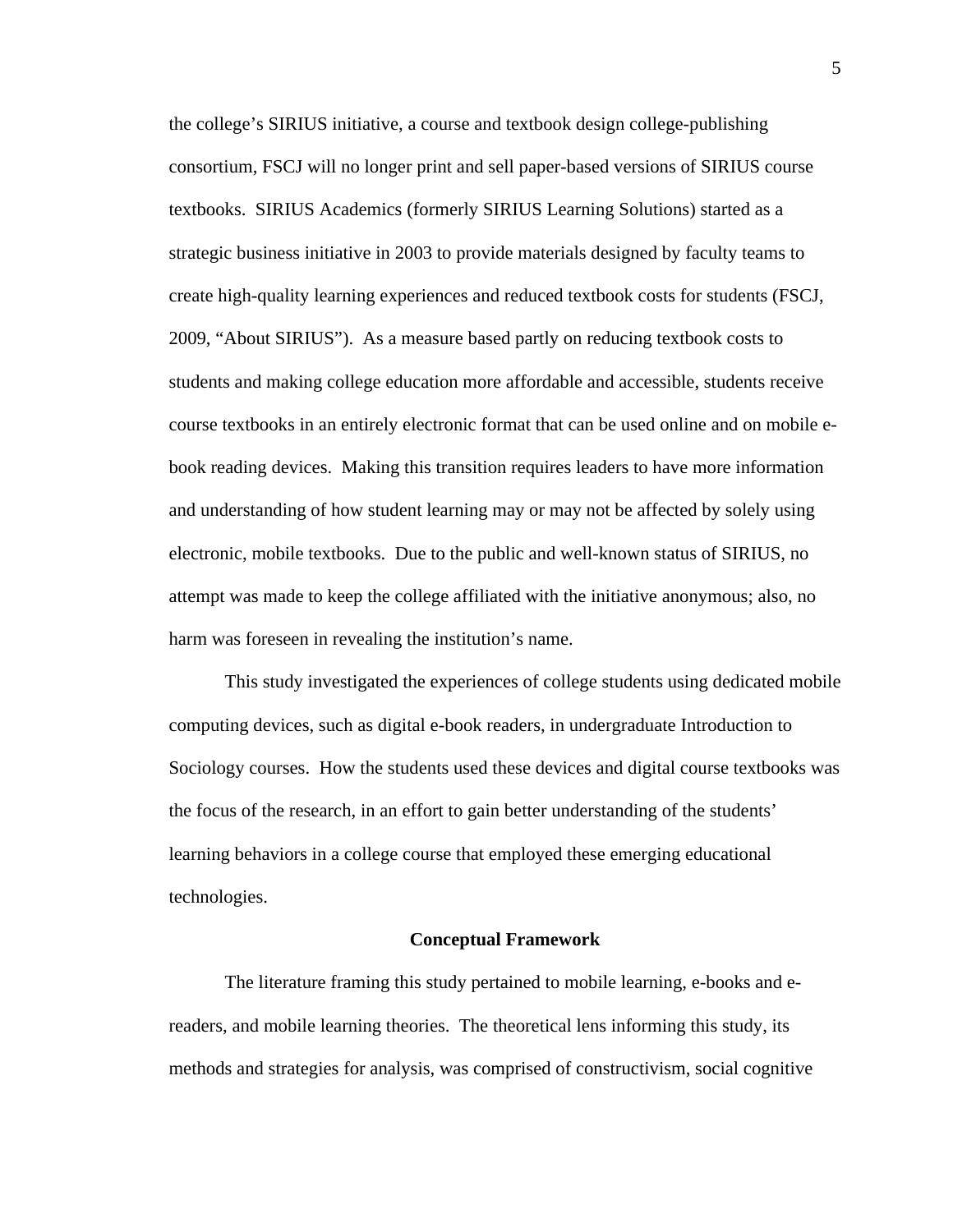theory, self-efficacy theory, expectancy x value theory, self-determination theory, and situated cognition.

Of these theoretical lens components, situation cognition was a main factor (Brown, Collins, & Duguid, 1989). In this theory of learning, the authenticity of the learner's context and environment, along with the application of knowledge, take precedence regarding knowledge acquisition. Due to the context-agnostic nature of mobile learners and portable technology, such as e-book readers, situated cognition was an ideal constructive theoretical stance to ground this inquiry in, because it focused the inquiry on learners within their authentic, individual environments. Much research on mobile learning has focused on the technology itself (Kukulska-Hume & Traxler, 2005), rather than its use for learning, and researchers in mobile learning have called for a shift in the research agenda to the learning (Sharples et al., 2005). To this purpose, this study focused on several research questions about learning.

#### **Research Questions**

This study was designed to examine the following primary question research:

o Primary Question: What were the learning experiences of students using mobile e-books in online and classroom-based introductory sociology courses?

The following subquestions were addressed in the study:

- o Subquestion A: What factors contributed to students' successful use of mobile e-books to support their learning?
- o Subquestion B: What factors inhibited students' successful use of mobile e-books to support their learning?
- o Subquestion C: What changes to mobile e-books did students want that would best support use of these devices for learning?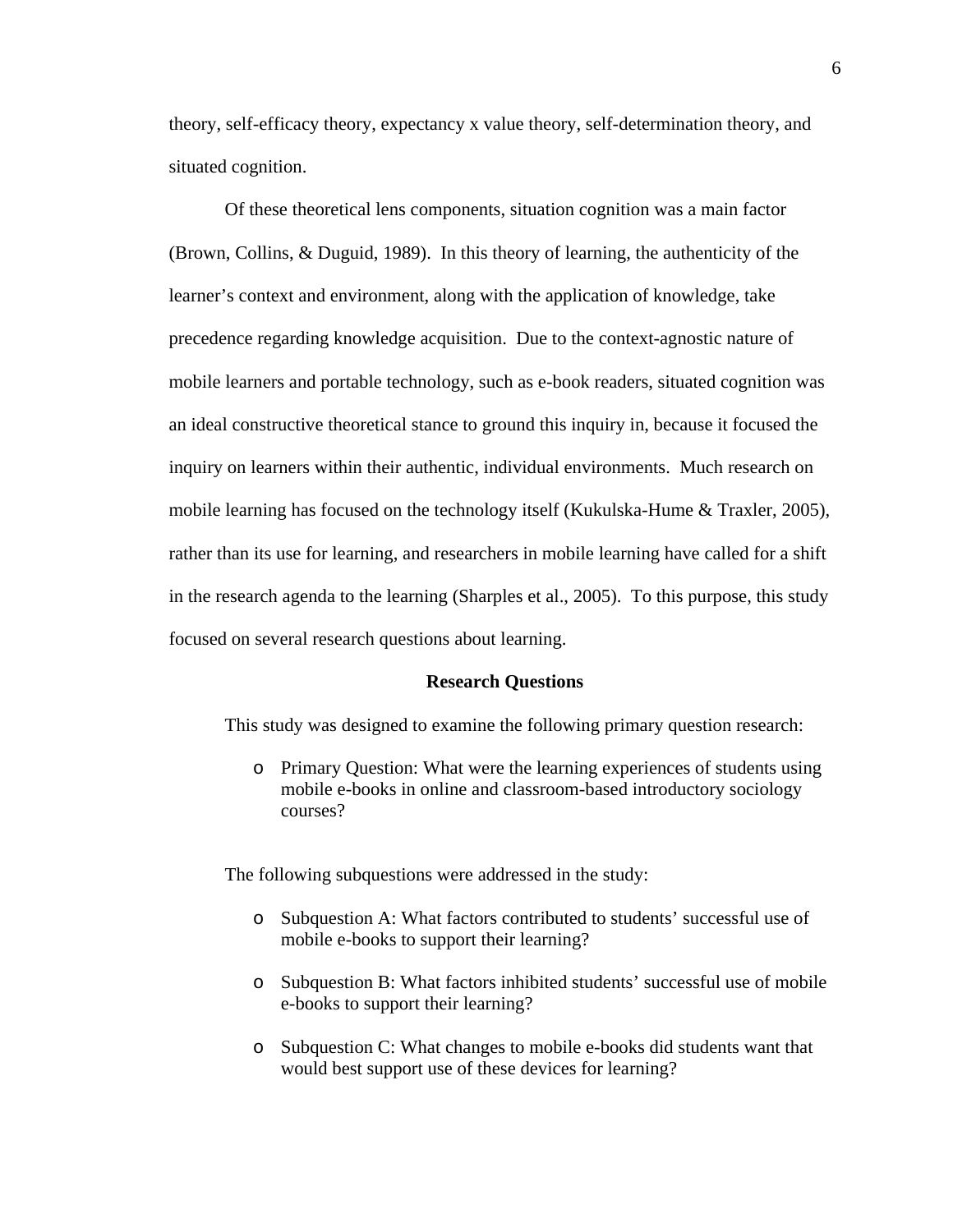#### **Methodology**

 The research conducted thoroughly investigated students' experiences using mobile e-books for their Introduction to Sociology course at FSCJ. This case study was an inductive, open-ended, exploratory inquiry that sought to begin building an understanding of the students' use of electronic textbooks on mobile e-book readers. The focus of the study was each individual student, which, for the purposes of this case study, was considered a single case and a "bound system" (Merriam, 1998; Stake, 1995). All of the students formed the collective or multiple case study, which yielded greater insight into mobile e-book learning experiences (Merriam, 1998; Stake, 1995; Yin, 2009). This study did not seek positivistic generalization, as in more traditional quantitative inquiries (Yin, 2003), but rather intended to build a thoroughly descriptive account of the phenomenon to enhance educational leaders' understanding of student mobile e-book learning experiences. By better understanding these experiences, some analytical generalization can be established as a basis for understanding and informing e-book applications in higher education (Yin, 2009, p. 43). In turn, this may provide further enlightenment regarding mobile e-book learner experiences and inform future strands of inquiry into mobile electronic textbooks and student learning in higher education.

 The epistemological stance of this study was fundamentally qualitative in nature. The qualitative research paradigm was chosen for its ability to enhance understandings of real experiences and events, which in this case was of students using electronic mobile textbooks. Due to the still-emerging landscape of issues and research in mobile learning, this naturalistic approach, employing qualitative case study methods and techniques, was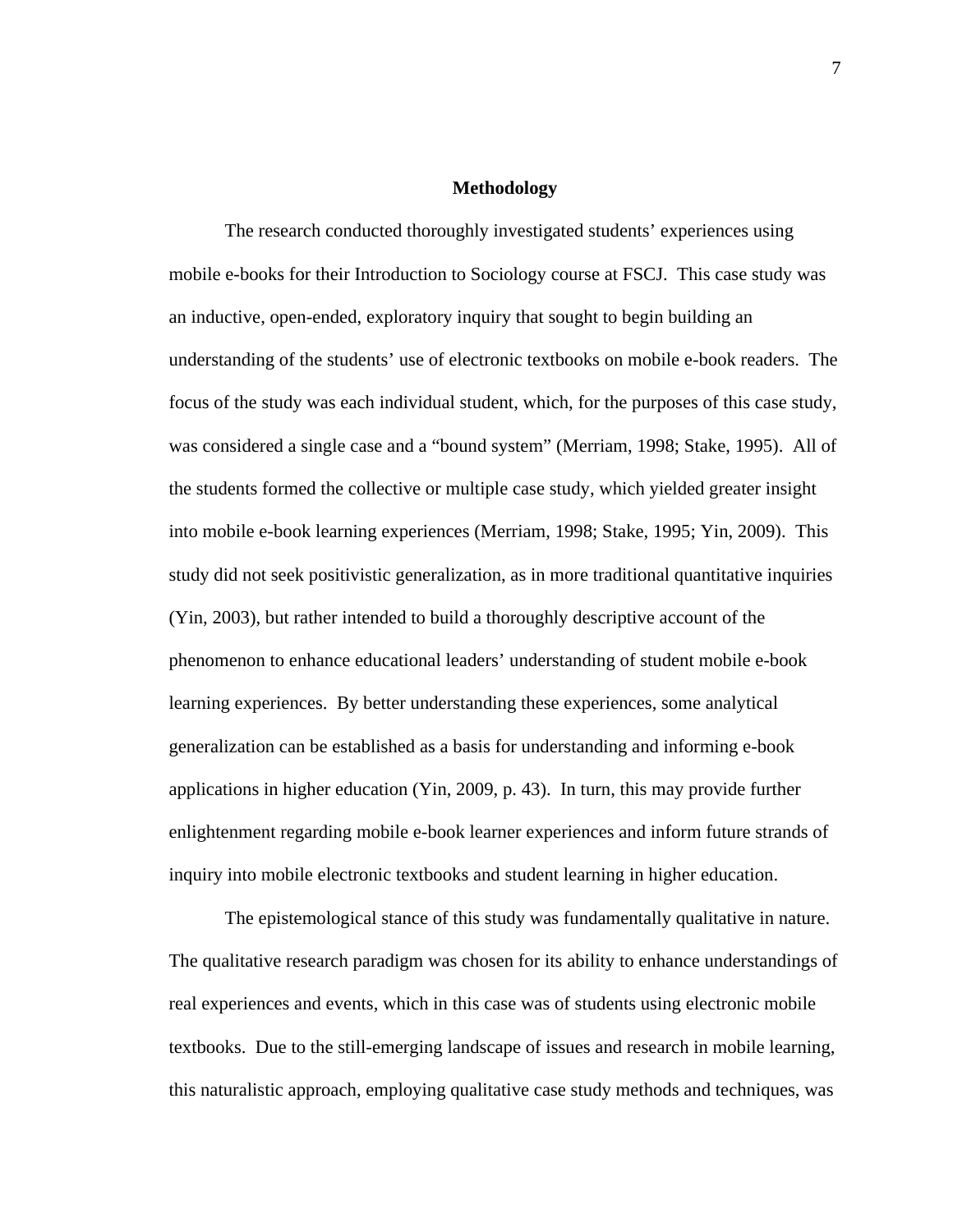considered most aligned with the purpose of documenting in-depth student learning experiences. Although there have been some specific, traditional quantitative studies on mobile learning (Doolittle & Mariano, 2008; Wang, 2007; Wang & Wang, 2008; Wang, Wu,  $\&$  Wang, 2009), their focus on either working memory capacity (Doolittle  $\&$ Mariano, 2008) or anxiety and self-efficacy (Wang & Wang, 2008) alone was thought too narrow and limiting in terms of insight and scope for this study. For FSCJ educational leaders to gain authentic, comprehensive knowledge on what student learning experiences were with this technology initiative, despite an inability to directly generalize, an in-depth collective case study design was devised for use in two fall 2009 FSCJ classes.

#### **Research Context**

 The site chosen for this study was a large state college in North Florida, which, until the fall of 2009, was a two-year community college. At the time of the study, Florida Community College at Jacksonville, now Florida State College at Jacksonville (FSCJ), had approximately 80,000 enrolled students, with a large portion, approximately 40,000 students, taking online courses. Known for innovations in education programs and delivery methodologies, FSCJ has offered fully-online courses since 2000, and now offers the associate of arts and several other degrees completely online. These increased online programs of study and flexible delivery methods align with the institution's mission of open access and meeting diverse student needs.

 In 2004, as part of a quality improvement initiative at the college, the SIRIUS course development projects started publishing online, traditional classroom-based, and hybrid course materials and textbooks. This program was started to involve faculty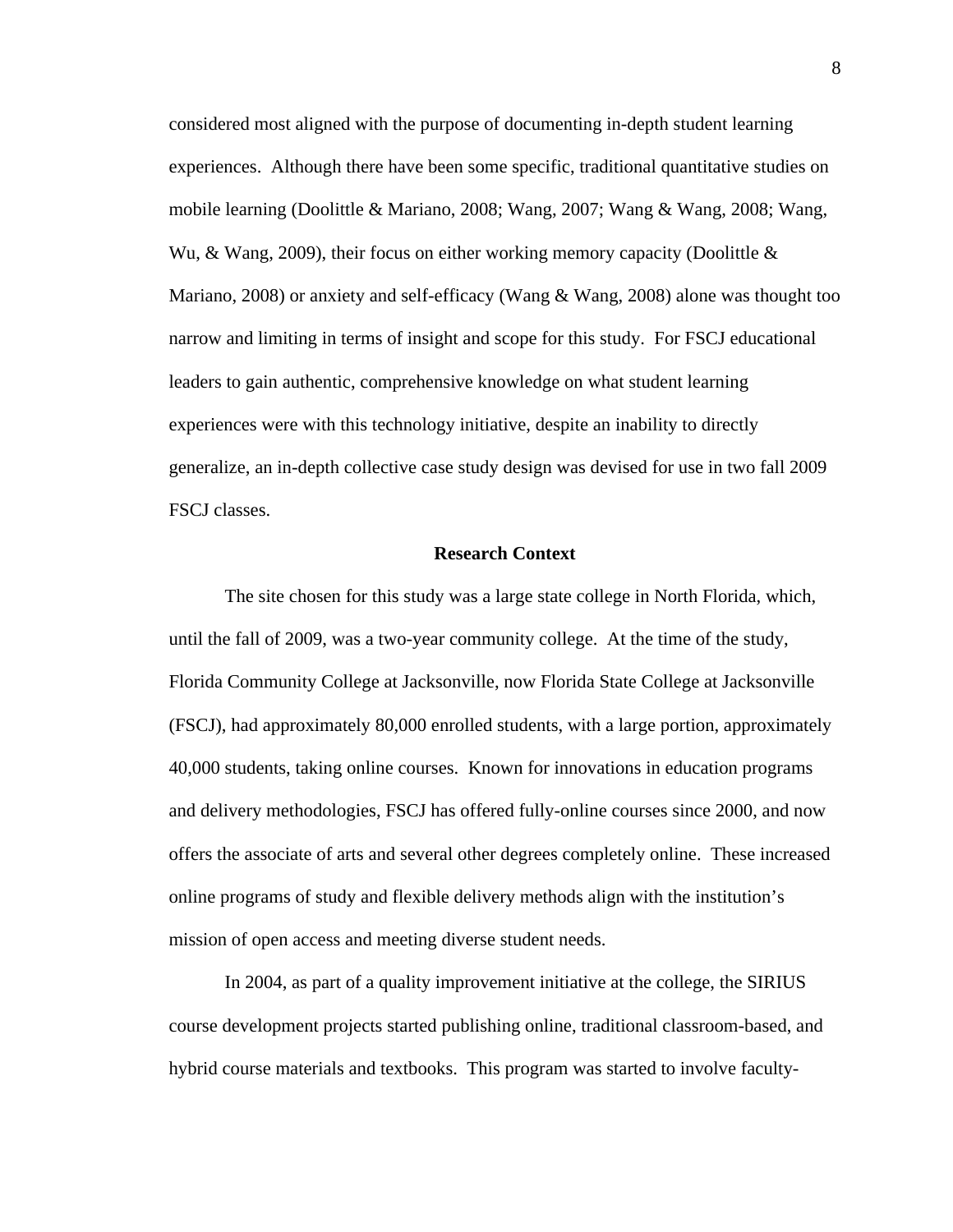authoring teams at the college in scholarship and enhanced pedagogy in order to deliver high-quality learning experiences to students, regardless of context and modality. The design logic was that a student who took an online English Composition I course and another who took it as a classroom-based course would have comparable experiences, resulting in similar outcomes.

 In addition to enhancing quality and ensuring academic rigor across learning environments, as part of the SIRIUS project, the faculty development teams collaboratively authored original textbooks for each of the courses. Faculty received stipends and royalties for their work, and the SIRIUS textbooks were owned by the college. One of the primary motivations of this project was to address rising textbook costs that were thought to be an impediment to educational access for many students. Since the inception of the SIRIUS program, 20 courses have been developed, and the textbook for each course is \$60.00, which includes a \$10.00 bookstore handling fee.

 Continuing in the college's commitment to open education access and providing quality and affordable educational opportunities for all students, FSCJ will transition all of the SIRIUS textbooks to e-books by fall 2011. As the textbook and SIRIUS course materials are owned by the college, FSCJ retains the right to modify, package, and deliver these texts and materials in any format. It is thought that this move will increase students' access and affordability, since there will be a decrease in the cost per textbook for each student. Currently, the textbooks are priced at \$48.00; however, these are expected to drop with further negotiations with the partnered bookstore, Follett, Inc.

#### **Significance of the Study**

A 2005 U.S. Government Accountability Office (USGAO) report on textbook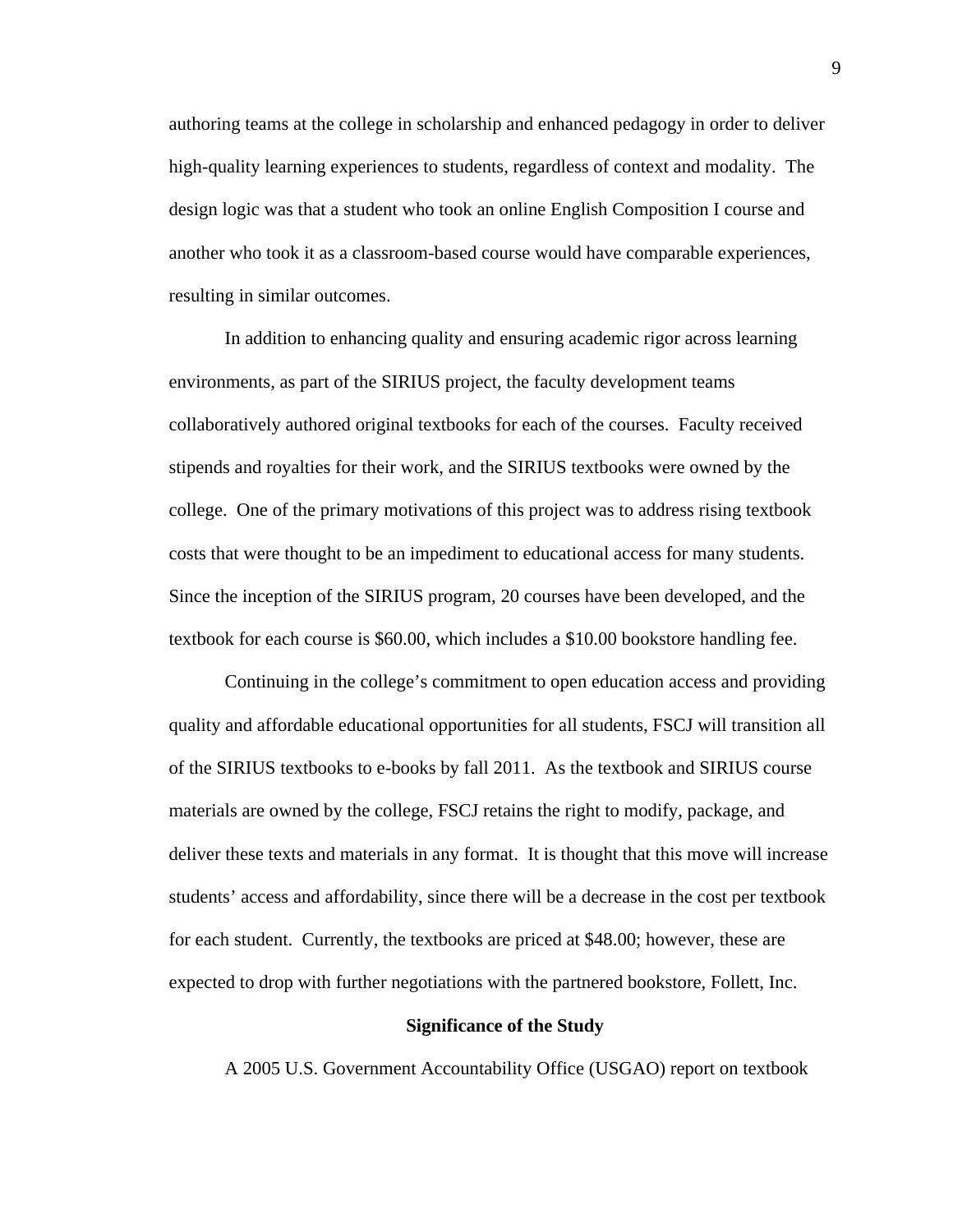costs revealed that textbook costs rose 186% from the period of 1986 to 2004, a rate double of that of inflation (p. 8). Additionally, the report showed that this cost equaled 72% of the total tuition costs for a full year of enrollment in a two-year college in 2004. The publishers explained this rise as directly associated with the enhanced technology authoring and instructional media, such as CDs, videos, and interactive DVDs, that reflect the most current pedagogy and market expectations (USGAO Report, 2005, p. 14). In this climate, textbook costs for students continue to increase rapidly, and as this continues, it may further hamper educational access for students, in particular nontraditional students attending community and state colleges.

 With the pending move to electronic textbooks, students will no doubt be affected; however, it is unclear how and to what extent. By studying initial experiences of students using mobile electronic textbooks at FSCJ, educational leaders may better inform their actions and decisions. What is of particular interest and importance for responsible public stewards and the student constituents they serve is how student learning will be influenced or affected by this shift. Supported by the literature (Kukulska-Hume & Traxler, 2005; Sharples et al., 2005), what is needed now in terms of research is a focus on the learning students experience with mobile technology, not the technology itself or its usability. By employing a case study methodology where multiple cases of student learning experiences are analyzed, increased insight may be gained into how student learning may be affected by the move to electronic mobile course textbooks. Based on these case data and analytical generalization (Yin, 2009), researchers may uncover patterns and unforeseen issues that will serve to better inform educational leaders as they employ these instructional technologies.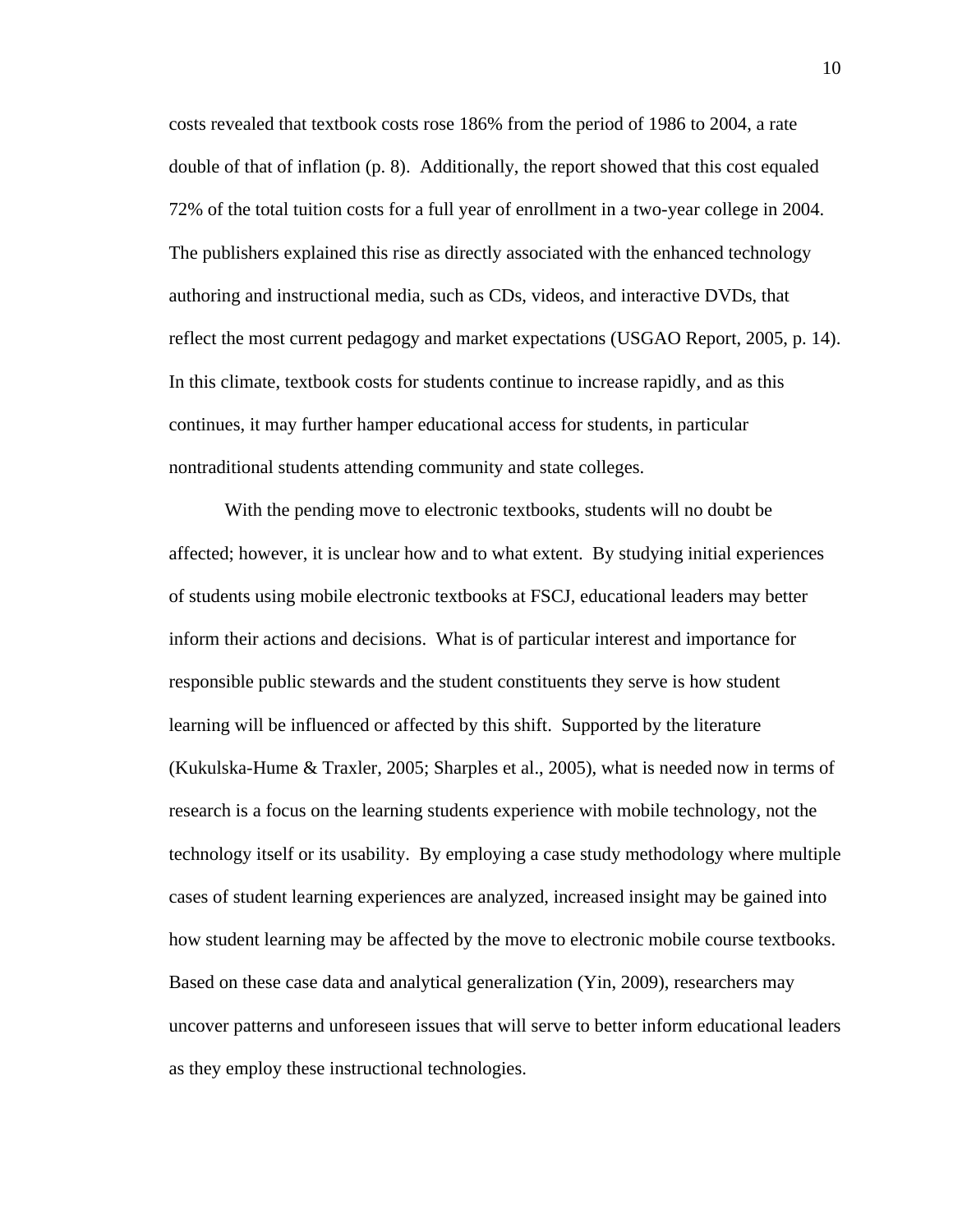#### **Summary of Chapter 1**

 This chapter introduced the research topic, provided a background for the present study, the statement of the problem, theoretical framework, research questions, methodology, setting and context, and the study's overall significance and research contributions. Chapter 2 presents the literature on mobile learning, e-books, and learning theory that constituted the conceptual framework for this research. Chapter 3 contains the epistemological research stance, along with the selected methodologies, techniques, and protocol. Chapter 4 contains the data analysis strategies carried out, along with the results and major topics uncovered through this process. Finally, in Chapter 5 the six major conclusions, which resulted from addressing the research questions of this study, are discussed.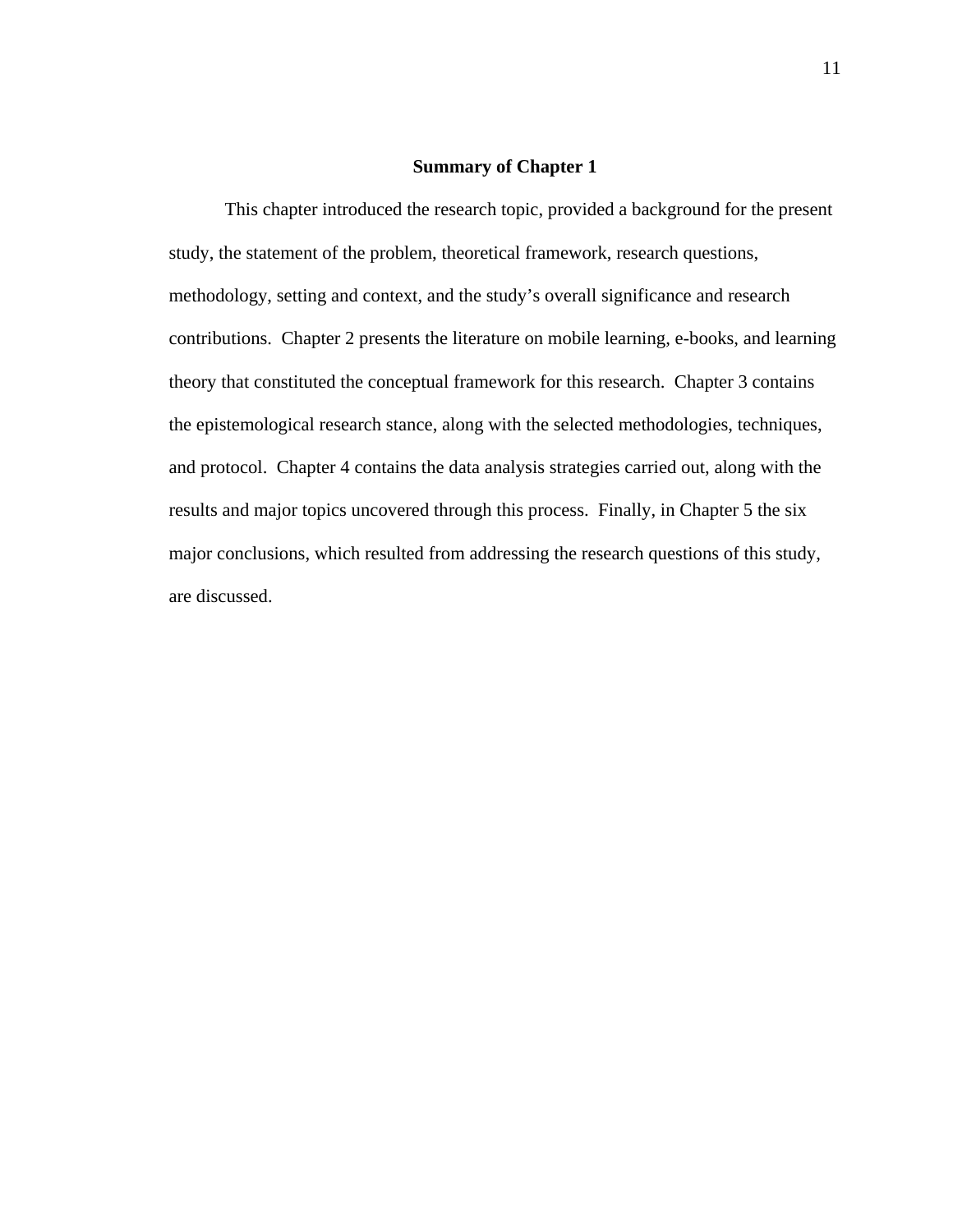# CHAPTER 2 LITERATURE REVIEW

## **Introduction**

This chapter will provide an overview of the most important bodies of literature in mobile learning and pedagogy, establishing a foundation on which to explore mobile technologies used in higher education. Specifically, this study investigated the experiences of college students using dedicated mobile computing devices, such as digital e-book readers. How the students used these devices and digital course textbooks was the focus of the research, in an effort to gain better understanding of students' learning behaviors in a college course that employed these educational technologies.

 The two bodies of literature that provided the bounding frame in which this study took place were the literature addressing mobile learning and the literature specifically addressing e-books. Within this frame an assembly of relevant pedagogical and learning theories was employed to create a collective lens from which to guide the design, data collection, and analyses. Constructivism, information processing theory, and social cognitive theory formed the study's fundamental foundation. On this foundation, constructs of self-efficacy, expectancy x value theory, and self-determination theory, and situated cognition collectively formed the lens for this study. The overall purpose of the lens was to help inform and understand the students' mobile e-book experiences from the perspective of student learning. Before defining the collective lens, the bounding frame of the literature on mobile learning and e-books is defined and established.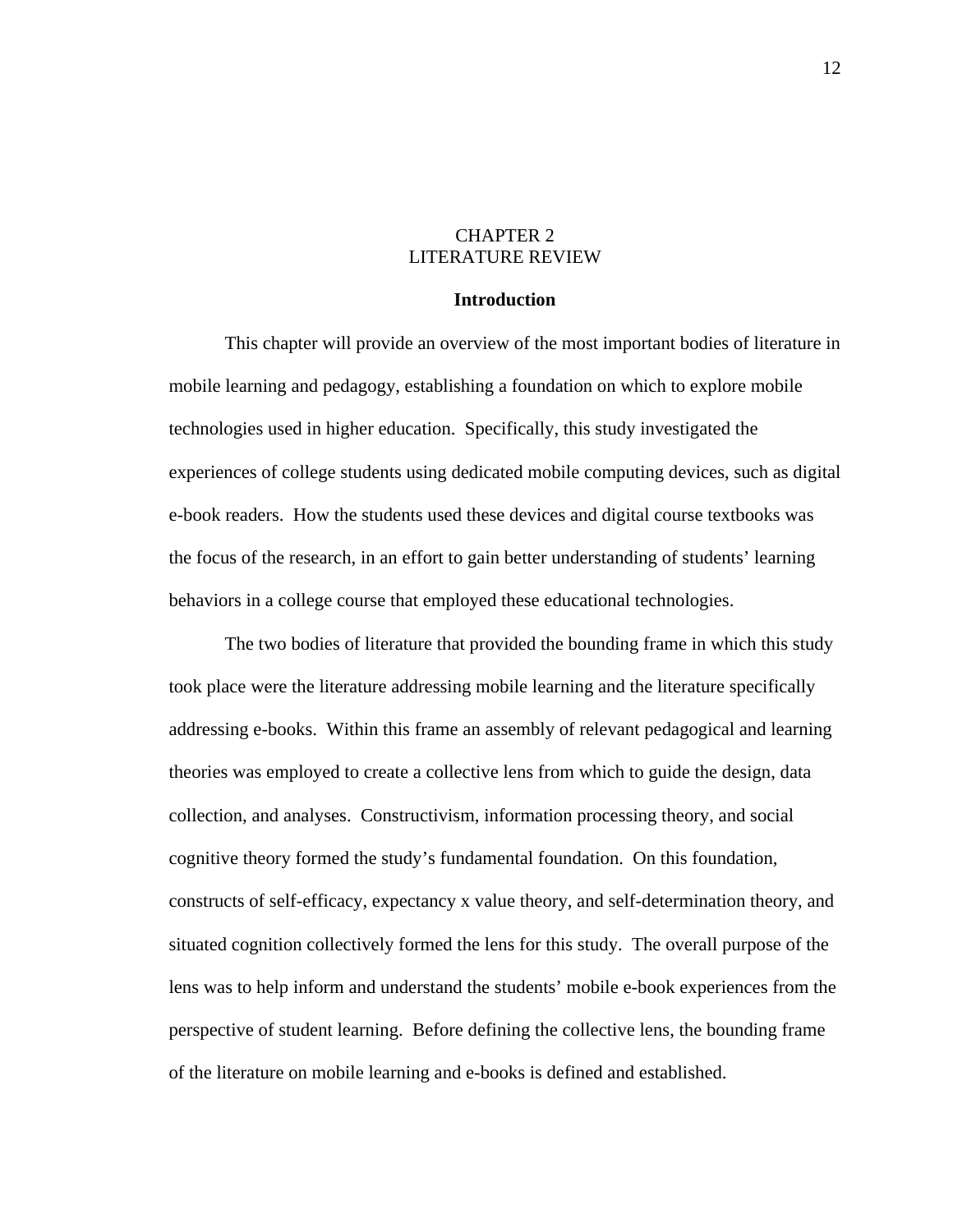#### **Mobile Technology**

 It is important to provide an overview of mobile, handheld computing technologies and devices in order to effectively situate the study into the use and influence of mobile devices on student learning behavior. Dieterle and Dede (2006) discussed ubiquitous computing in society, from the 1980s to the present, as powerful, pervasive change that has been driven by the evolutionary adoption of mobile devices. They began their discussion with early technologies, such as Apple's Newton organizer, now about the size of a mini laptop, through various handheld gaming devices, such as the Nintendo Game Boy, to society's current proliferation of cell phones, smart phones, and personal digital assistants PDAs (p. 3). This evolutionary account serves as a backdrop to investigate the current use of mobile technologies in education. In general, there are five main categories of portable computing technologies:

- Netbooks: Smaller and more portable than traditional, full-sized laptops, these devices are similar in size to a hardcover book, have extended battery life, and are lightweight. These mobile devices are beginning to span the gap between mobile phones and laptops. Service providers such as AT&T, Sprint, and Verizon are pairing these devices with third generation (3G) wireless access to offer mobile, portable wireless computing and access. Examples of netbooks include the ASUS Eee PC, the Everex CloudBook, Intel's Classmate PC, and the XO Laptop, developed by One Laptop Per Child.
- E-readers: These dedicated mobile devices serve as the hardware for e-books and reading materials (Cavanaugh, 2003). Some examples of e-readers are the Franklin Rocket eBook EB500 Electronic Reader, and, more recently, the Amazon Kindle 3G, Amazon Kindle DX, and Sony PRS-700 Reader. These mobile devices are unique because they primarily serve as a dedicated reading device for electronic material; however, they have now been expanded to include media, Wi-Fi, dictionaries, annotation capabilities, and limited Internet browsing.
- Mobile Phones: These encompass standard cellular phones and multifunction smart phones that include PDA tools, such as calendars and organizers.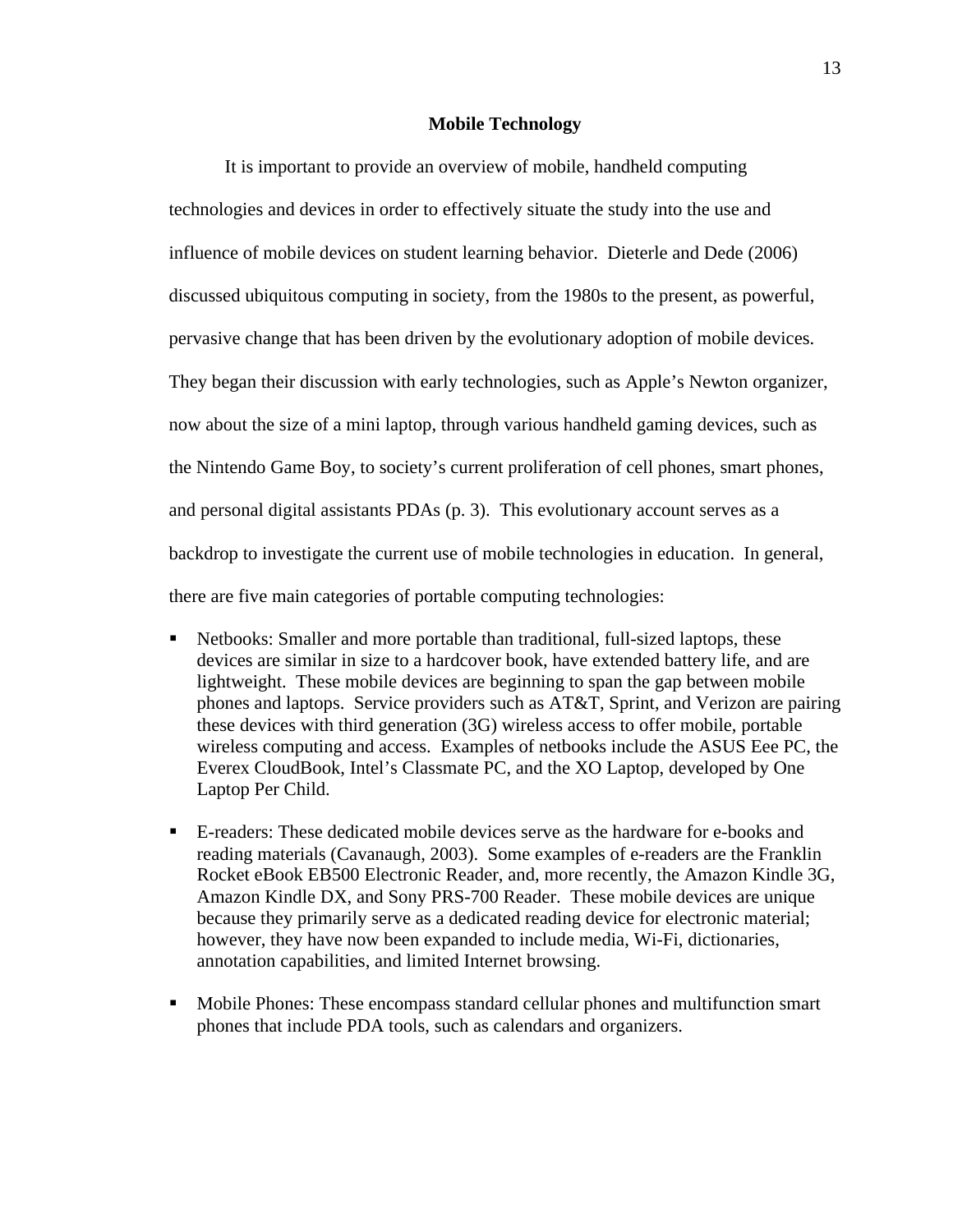- Personal Digital Assistants (PDAs): These handheld, computer-based devices include organizational tools such as calendars, Wi-Fi, and communication tools (Trinder, 2005).
- Media Players: These devices are primarily single-use mobile devices, such as an iPod or portable video player. However, recent devices have expanded functionality, such as the iPod touch's Wi-Fi, e-mail, and messaging tools.

*The Horizon Report* (Johnson et al., 2009; Johnson, Levine, Smith, & Stone, 2010) on technology in higher education has specifically addressed the adoption and learning influence of these devices. As the reports indicated, since 2007, leaders in technology in higher education have identified mobile devices as a top priority. Mobile technology has steadily and increasingly permeated many aspects of modern living, including learning contexts.

#### **Definition of Mobile Learning**

 Mobile learning, also called mLearning, is the use of mobile, portable, and handheld computing devices in learning applications and environments (Harris, 2001; Kossen, 2001; Laouris & Eteokleous, 2005; Quinn, 2000). Traxler (2005) defined mobile learning from the perspective of the technology: "any educational provision where the sole or dominant technologies are handheld or palmtop devices," but further added that the learner may also need to be centered in a definition (p. 175). This learner-centered move in the research has been most widely pushed by Sharples et al. (2005), who considered the contexts and experiences of the actual learners paramount. In a 2009 review of research methodologies used in studies on mobile handheld devices in K-12 and higher education, Cheung and Hew (2009) adopted definitions that led their research to the narrowed perspective that mobile learning only encompassed devices that were small enough to fit in one's hand, such as a smart phone, cell phone, PDA, or palmtop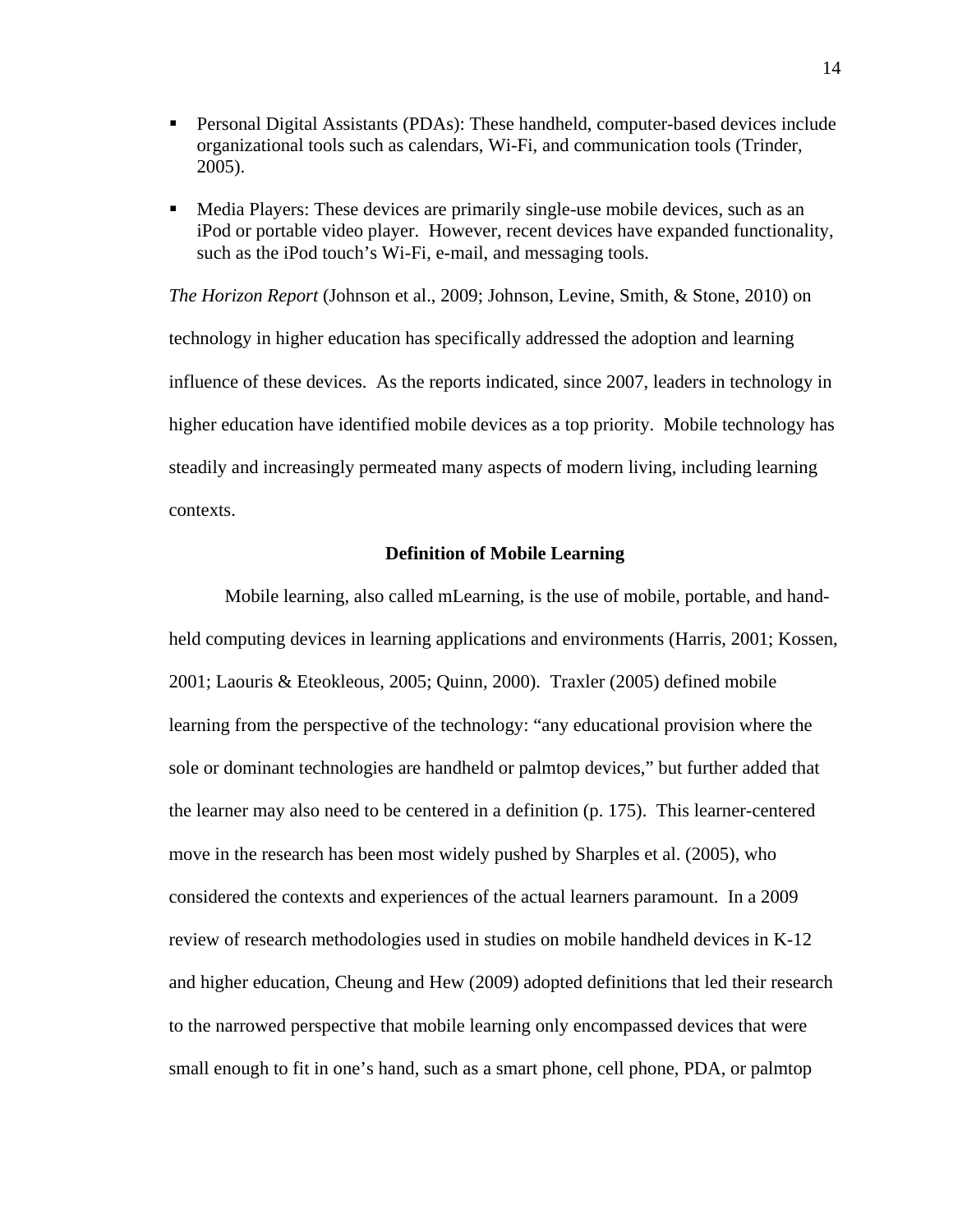(Mifsud, 2004; Perry, 2003). However, the focus of my present study was not the technology itself, but rather what occurred when students used portable computing devices for their learning; in this case the devices were portable e-book readers. This might have been in the form of a portable media player, such as an iPod, portable netbook, or dedicated e-book reader, like the Amazon Kindle, that was employed for the purpose of learning. The key point of interest and defining characteristic of the present study's definition of mobile learning was the focus on portability, context, and flexibility (O'Malley & Fraser, 2004) that may have influenced students' learning experiences and behaviors.

Sharples et al. (2005) explained this research stance as:

placing the mobility of learning as the object of analysis we may understand better how knowledge and skills can be transferred across contexts such as home and school, how learning can be managed across life transitions, and how new technologies can be designed to support a society in which people on the move increasingly try to cram learning into the interstices of daily life. (p. 2)

Because the present study had a learning-centered view of mobile learning adopted from the work of Sharples et al. (2005), the study was not limited to or directed by the technology itself. As such, the study allowed the research to focus on the questions and inquires related to actual learning experiences with diverse emerging mobile devices. Specifically, the study investigated college students' learning when using e-books on two types of mobile technologies, the Sony PRS-505 Reader and the ASUS Eee PC 1005HA Netbook.

# **Educational Uses of Mobile Technologies**

 Churchill and Churchill (2008) devised five categories of educational affordances of PDAs: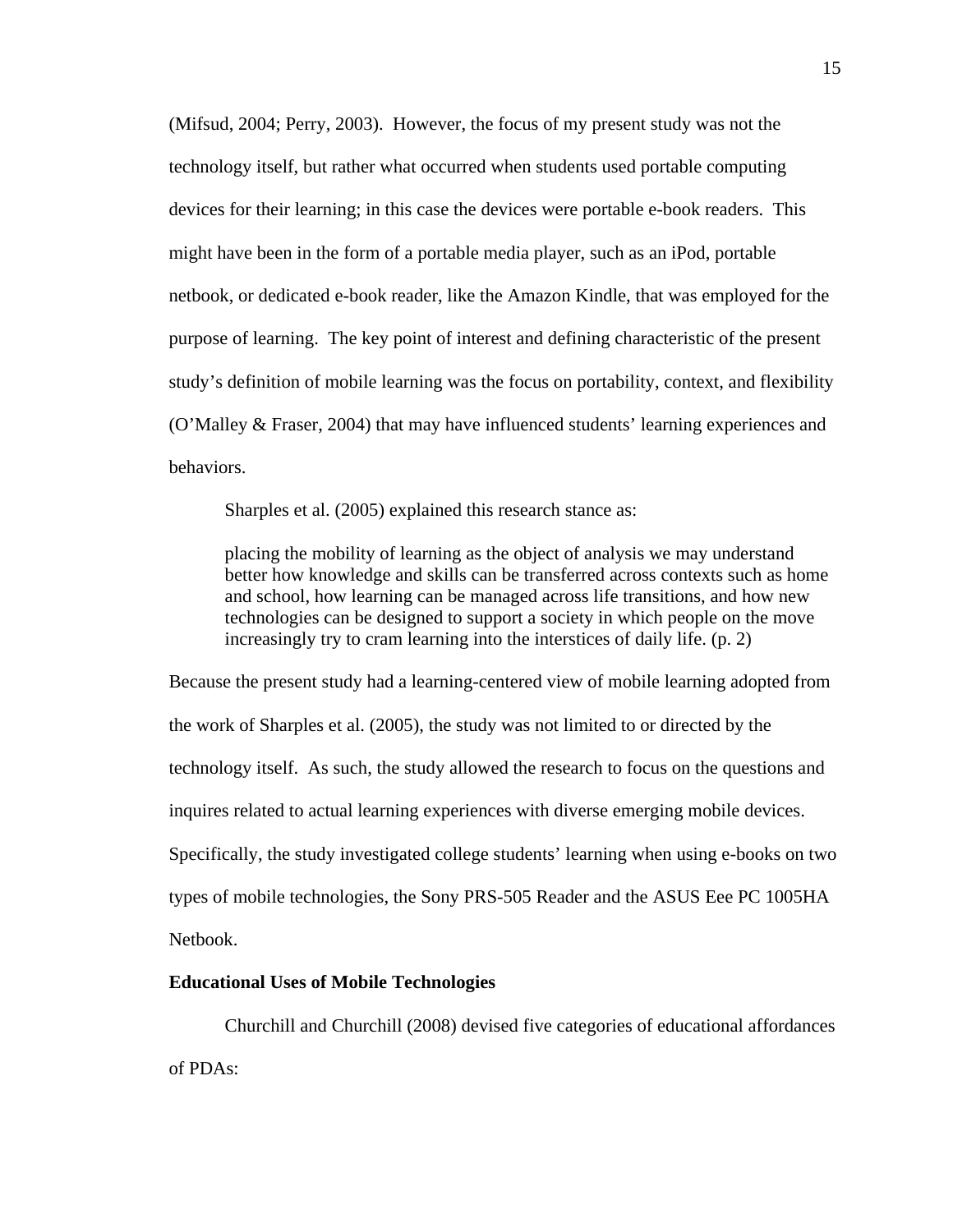- Multimedia-access tool: A variety of multimedia resources can be delivered using this technology, such as e-books, Web pages, presentations, interactive resources, audio files, and video segments. These resources can be accessed anytime, anywhere, by connecting to the Internet using a global positioning system (GPS) or wireless network connection, from the memory of the device or storage card, if the resources were previously downloaded, or through synchronization of the device with a computer.
- Connectivity tool: PDA technology empowers students to connect to each other, facilitators, and experts in the field; exchange ideas and files; collaboratively build understanding; manage activities; negotiate roles in their projects; and so forth. Connections might be established synchronously and asynchronously over mobile telephones and wireless networks that support voice and multimedia data transmission.
- Capture tool: PDA technology is equipped with capabilities that include capture of video and still photographs. Students might, for example, photograph and videotape machines and people during their industry visits, or photograph diagrams from a book or catalog. The capture affordance also includes audio capture. For example, students might interview experts and capture audio notes, or record characteristic sounds of a faulty engine. There is a possibility for specially-designed extensions and consoles to be attached to a PDA and used to capture, store, and process other kinds of data, such as recording global positioning of certain air pollution sources.
- Representational tool: PDA technology might be used by students to create representations that demonstrate their thinking and knowledge, for example, mind maps or captured and edited images.
- Analytical tool: A mobile-enabled PDA might be used as an analytical tool to aid students' tasks. Examples of these might include standard, scientific, and graphic calculators or specially designed analytical tools created by teachers to allow students to process certain data. (pp. 1448-1449)

While this list of potential uses may appear exhaustive, current and authentic information

about how students use various mobile devices for their learning is still largely unknown

and unexplored. Leaders continue to underscore the importance of mobile technologies

and their possibilities for teaching and learning (Johnson et al., 2009; 2010).

Cheung and Hew (2009) later expanded these categories in their research to

include two more categories, assessment tools and task management tools. They defined

assessment tools as "the employment of handhelds for students to answer examination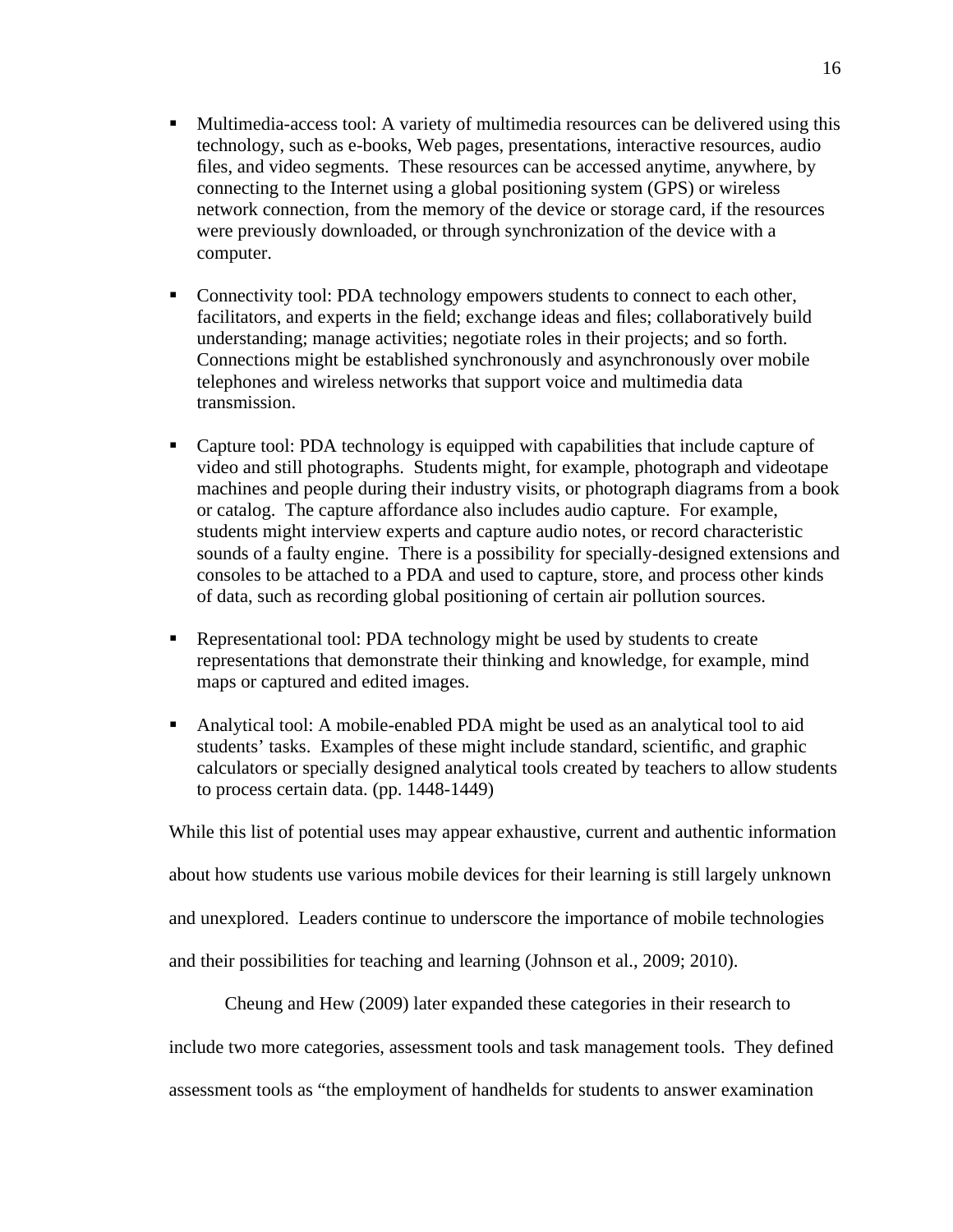questions, tests, or quizzes" and task management tools as "utilising the devices as personal information managers which store and organise a user's address book, contact information, calendar, task lists" (p. 157). Dieterle and Dede (2006) listed similar uses of mobile devices in teaching and learning: (a) communicators; (b) construction kits (e.g., learning objects); (c) information books (e.g., e-books); (d) phenomenaria, which are designed to augment learner environments with simulation materials, such as planetaria, or, as in Chen, Kao, and Sheu's 2003 study, students using handhelds with bird-related pictures and content augmenting their individual learning contexts; (e) symbol pads, similar to Churchill and Churchill's (2008) representational tools; and (f) task managers (p. 9).

 The predominant use of mobile devices for learning has been as a communication tool and for multimedia access (Cheung & Hew, 2009). Cheung and Hew (2009) asserted that because most of these new mobile devices were designed originally for some type of communication (e.g., cell phones, smart phones, and other wireless communications), this would logically reflect their primary use in educational contexts. An example of this is the use of short messaging service (SMS) text messages being used in a mobile language study by Levy and Kennedy (2005), where students sent and received SMS text messages on their mobile phones for learning Italian words and phrases. Seppälä and Alamäki (2003) also employed the use of SMS text messaging in their study of a teacher education training program that used this mobile communication to facilitate the exchange of teaching techniques and questions. This makes sense, especially if one considers mobile learning communication at a distance or in a setting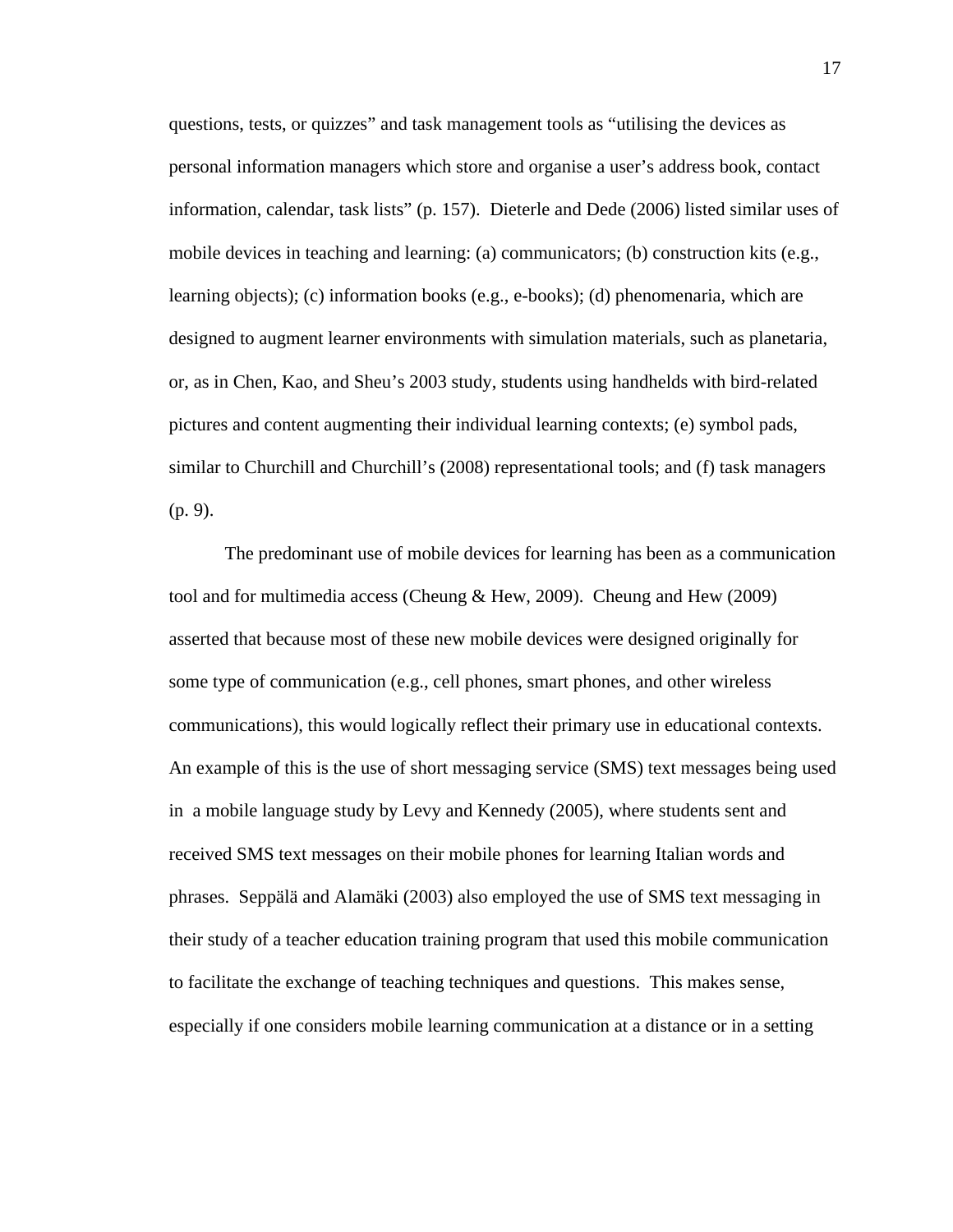outside a formal classroom, where traditional face-to-face communication among students and teachers is unavailable or impractical.

 Multimedia access is the other dominant application of mobile technologies in education. Examples of this include audio visual content, such as recorded lectures, PowerPoint presentations, and interactive learning objects, or e-books, journal articles, and course readings loaded onto various mobile devices. Hughes (2005) considered technology used in education as either taking on a replacement function or transformation function. In the case of an e-book loaded onto a dedicated reader, smart phone, or netbook, this would be an example of mobile technologies acting as a replacement for traditional media, such as textbooks or stationary desktop personal computers. A study by Hernon (2007) focused on the replacement of texts and reading materials by electronic versions and e-books delivered via PDAs, whereas Waycott (2005), also researching ebooks on PDAs, framed the investigation around a more transformational focus. Waycott used activity theory, fundamentally grounded in Vygotsky's theory of constructivism (1978), which underscored the context and specific situations where learning occurs as the lens through which to study potential changes in learners through the use of mobile technologies. Similar to Sharples et al. (2005), this was a move away from the study of the technology—its functions or usability—and shifting focus toward the authentic learning context afforded by mobilized content.

## **Mobile Learning Theory**

 The dominant focus of most mobile learning research has been on the technology and its usability and features (Cheung & Hew, 2009), rather than within a broader pedagogical framework. By studying mobile learning applications and use within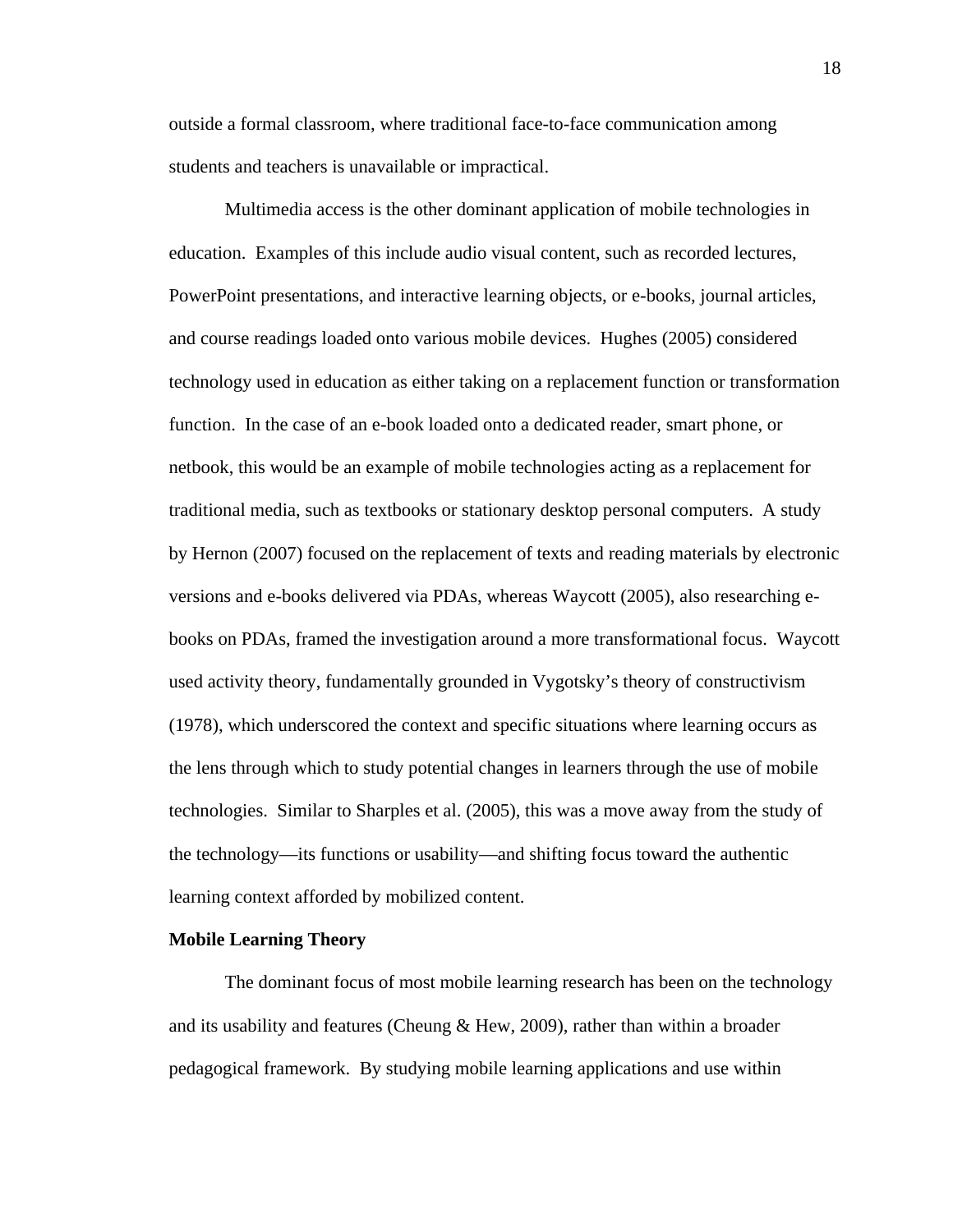learning theory frameworks, such as Waycott's (2005) use of activity theory, researchers can better understand possible transformational influences (Hughes, 2005) and the actual *learning* of mobile learning. In Sharples et al.'s (2005) formative theories on mobile learning, they moved the research agenda away from the dominant "technocentric" (Traxler, 2005) focus on the mobile technology and back to the learners, their contexts, and the unique potential affordances of emerging mobile practices in education.

 As Cheung and Hew pointed out (2009), the majority of the research has been limited in its scope. They, along with other researchers, including Sharples et al. (2005), advocated research theoretically grounded in topics related to pedagogy. Specifically, Cheung and Hew stated, "The use of theoretical foundations will help inform the pedagogy of using them—a key success factor to the successful use of mobile devices to enhance learning" (p. 166). While there are some research examples of this move to more pedagogically-framed inquiries (Danaher, Gururajan, & Hafeez-Baig, 2009; Motiwalla, 2007; Ryu & Parsons, 2009; Waycott, 2005), more research in this vein is needed, to explore possible positive and challenging aspects facing the learner in mobile learning scenarios.

 While many researchers have touted the potential of mobile learning to promote new learning opportunities and expanded lifelong learning (Sharples, 2000; Waycott, 2005), and specifically championed the mobility aspect of mobile learning (Sharples, Corlett, & Westmancott, 2002; Sharples et al., 2005), in terms of the potential of authentic, more learner-centric contexts, researchers must be diligent and careful to not let the mobile learning potential influence their research or agenda in overly optimistic terms. In an experiment involving working memory capacity and multimedia lessons on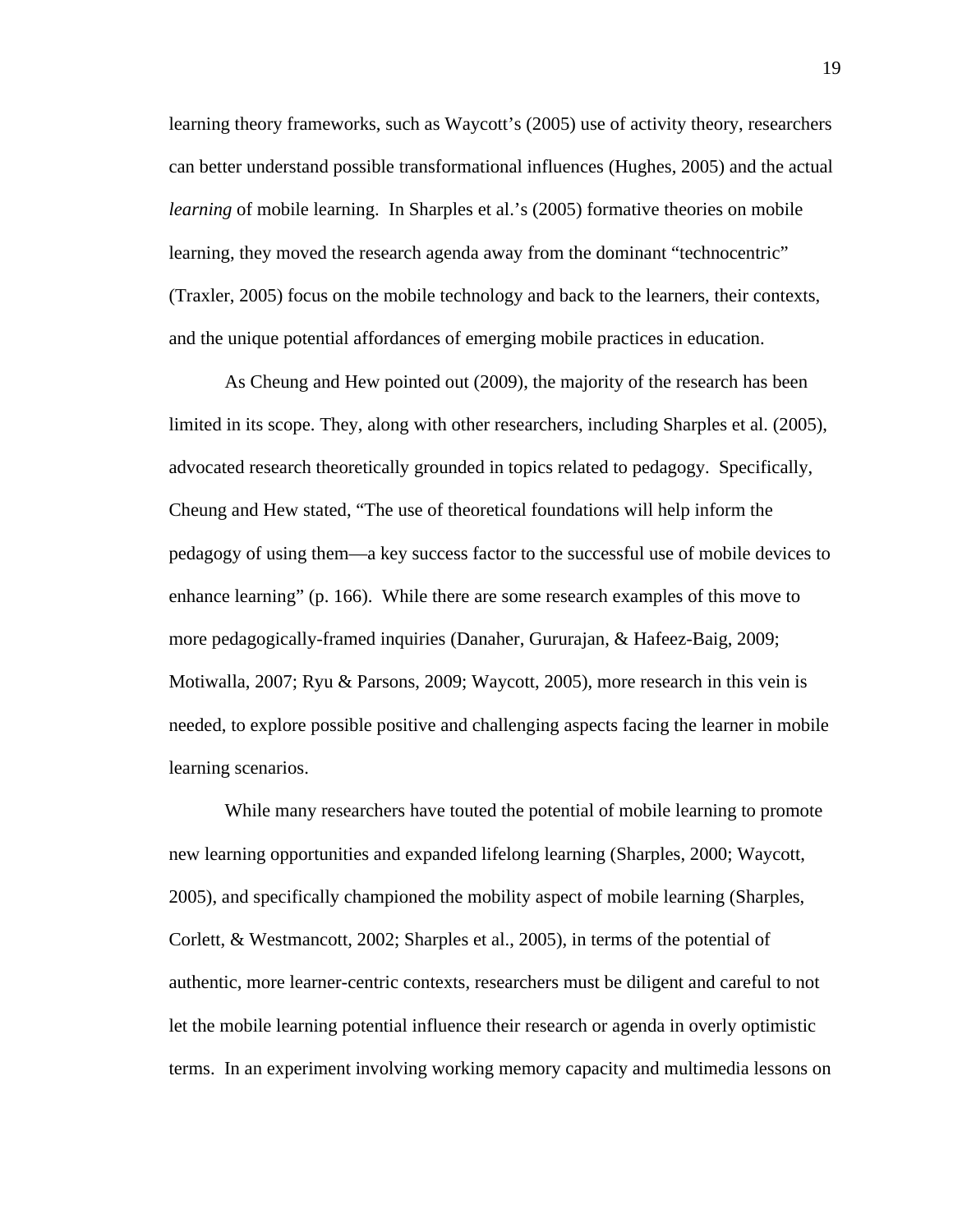an iPod, conducted with university students as subjects, Doolittle and Mariano (2008) found that students using the multimedia lessons in a stationary context, i.e., in a classroom setting, performed better on post-lesson assessments than students that viewed the lessons on the iPod while walking around the university campus. This study was unique in that it highlighted one identified potential weakness in mobile learning scenarios, but, more importantly, the study underscored the need for additional research, grounded in pedagogical frameworks, to explore all facets of students learning with mobile technologies. While mobile learning may provide emerging positive opportunities for lifelong, situated learning outside of formal classrooms and traditional learning environments, understanding students' learning and the unforeseen factors, both positive and negative, will better inform researchers, designers, and educational leaders working in the field.

#### **History of E-books**

 Much of the research that has been conducted about mobile learning applications has focused on one of its most obvious uses, as a carrier for electronic readings and books (Chang, Sheu, & Chan, 2003; Corbeil, 2007; Gil-Rodriguez & Planella-Ribera, 2008; Lam, Lam, Lam, & McNaught, 2009; Rao, 2003; Waycott, 2005). The focus of the present study was also on this intersection of e-books and mobile learning. The history of the e-book can be traced back to the middle of the 20th century, with reading systems like the Memex (Bush, 1945), which was the size of a large desk and filing cabinet. Recently, educators and technologists (Cavanaugh, 2003) have started to consider the possibility of e-books as a realistic, potentiality effective medium for learning.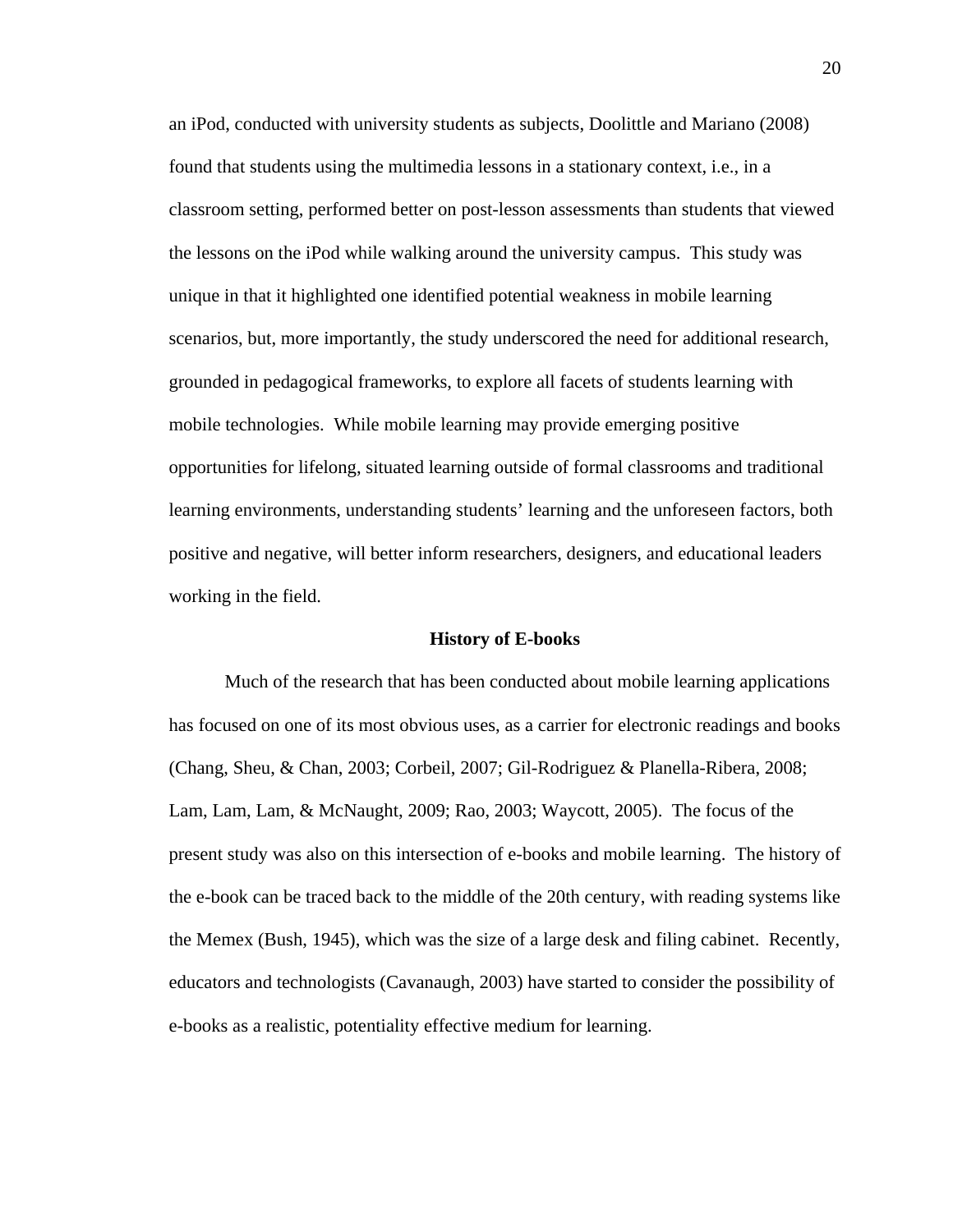One of the earliest efforts that centered on collecting e-books and making them available was Project Gutenberg. Founded by Michael Hart from the University of Illinois, Project Gutenberg was based on the idea of making full-text collections, which were free of copyright holds and in the public domain, accessible via the Internet. Currently, these works are available in plain text and Hyper Text Markup Language (HTML), as well as popular e-book formats such as Mobipocket file format (MOBI). Additionally, Project Gutenberg provides access to over 33,000 free e-books (Cavanaugh, 2003).

#### **Defining E-books**

One can find various definitions of e-books. Some definitions focus on the actual technology of delivering and using the written material, and others on words themselves, while most combine all of these elements under on overarching concept. Some of these definitions limit an e-book to an item available only on a computer screen, focusing on its digital form and being confined to a particular "desk-bound" use scenario ( $\cos \alpha$ Mohammed, 2001). A more expanded view of e-books by Lynch (2001) includes not only the hardware and digital text components, but also software and a means or network for distribution. Rao's (2003) definition is perhaps the most encompassing and technically thorough, and also tends to be most widely cited throughout the literature:

Text in digital form or books converted into digital form or digital reading material or book in a computer file format or electronic file of words and images to be displayed on a computer screen or read on a computer through a network or viewed on a desktop/notebook/dedicated portable device or read on all types of computers or formatted for display on eBook readers. (pp. 86-87)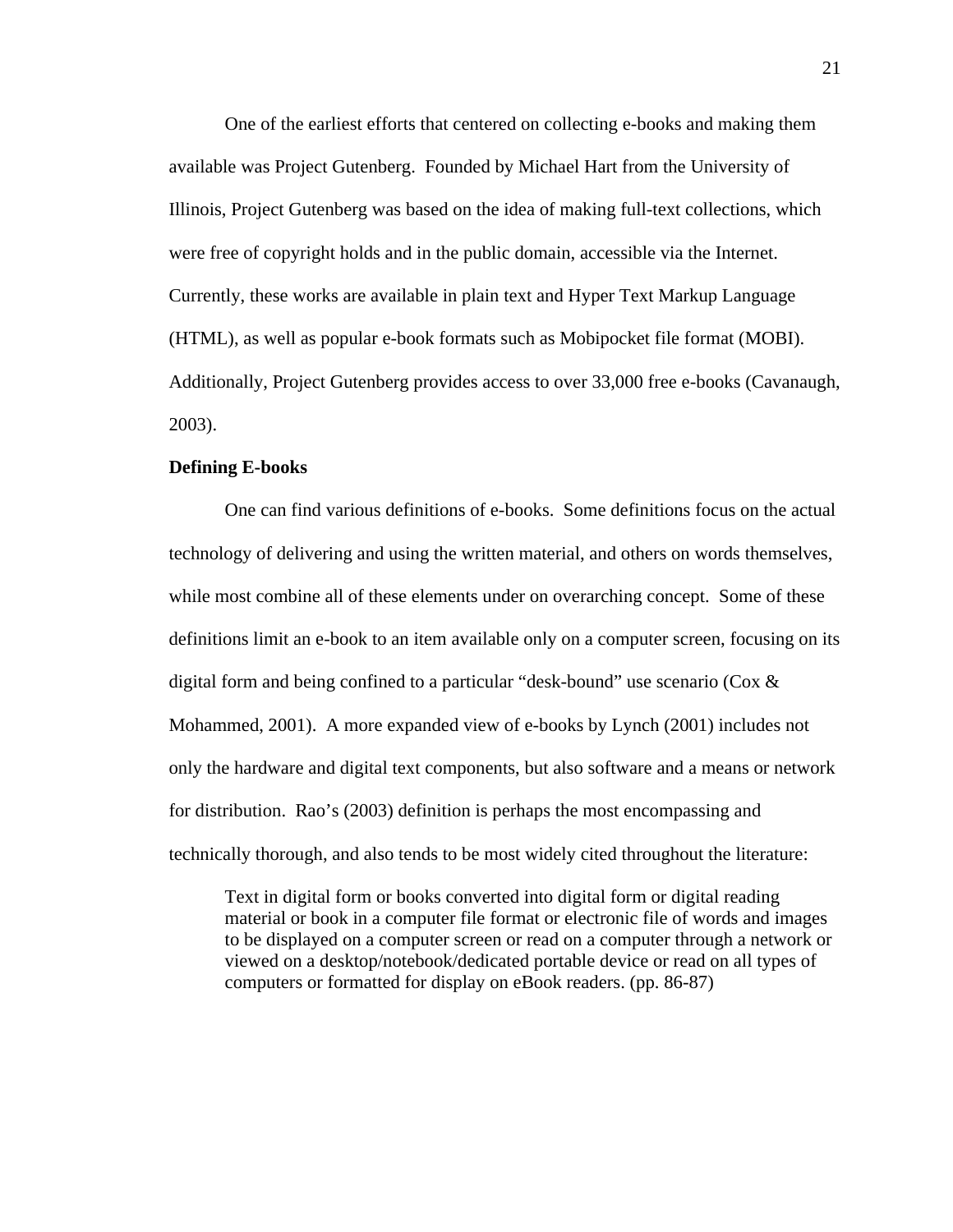However, a more contemporary definition by Cavanaugh (2005) succinctly covers the essential, functional elements, while simultaneously conveying the concept that an ebook is evolving and fluid:

E-books, like many other forms of computer technology, have two basic components: hardware and software. The hardware for an e-book is any type of technology that displays the "book" on a screen or presents it audibly with a speaker. The software being run on the hardware makes it possible to view or listen to all of the "book" material: text, pictures, sound, and whatever else the author includes. Under this definition, even a DVD displaying closed-captioning qualifies as an e-book. (p. 13)

This definition simplifies the concept of an e-book, making it more widely understandable and accessible; however, Cavanaugh alluded to the unique complexities of this new, evolving medium. He introduced the elements of media, along with the digitized characters and texts, which could lead to a completely new understanding and use.

In summary, there are three basic elements that define e-books (Lynch, 2001).

The first consists of some type of stationary or mobile hardware, such as a desktop computer, laptop, or specialized mobile device like an Amazon Kindle or PDA. The second element is the software through which the e-book content is loaded and operated; for example, something as simple as a text file application, such as Notepad on a PDA, to a more closed and proprietary software system, such as on the Amazon Kindle. The third basic e-book element is the actual content, such as the words and diagrams of a science textbook or the Microsoft Reader format of George Orwell's *1984*. Collectively, these elements form the ability to consume written materials digitally, and, for the purposes of this study, was how the concept of e-books was framed and understood.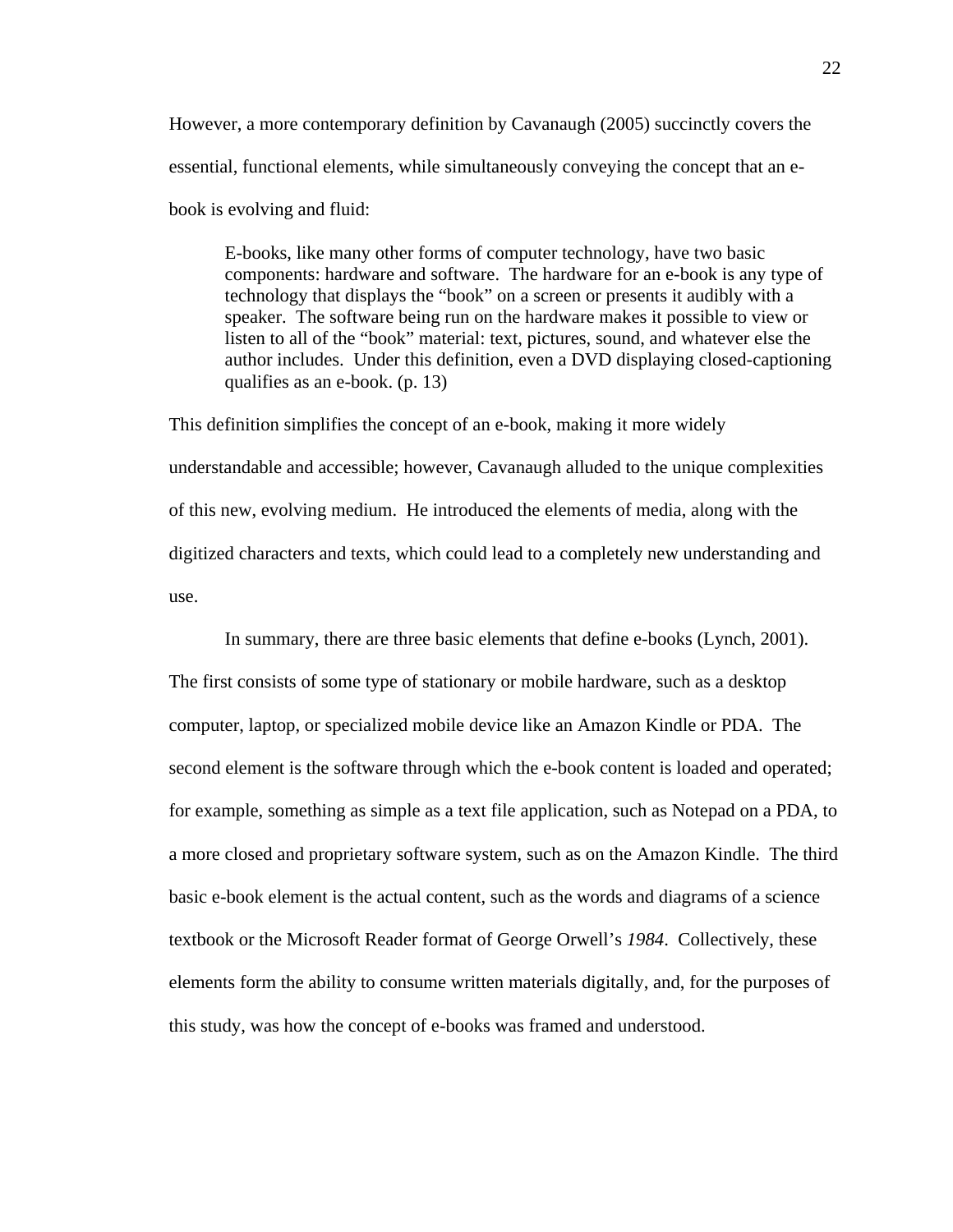# **Types of E-books**

Because my study focused on the use of such tools as e-books for actual college courses and subsequent learning applications, rather than listing more expansive technical categories of e-books types (Barker, 1992), I adopted a more limited and activity-based categorical system. Hawkins (2000) provided one useful attempt at e-book categorization, containing four types of e-books, placed according to their uses. These included (a) downloadable e-books primarily meant for use on a PC or laptop with a software or digitally-encrypted client application, such as CaféScribe; (b) dedicated ebook readers, which are portable, handheld hardware devices such as a PDA, netbook, or Amazon Kindle; (c) on-demand, print-based e-books that may be accessed and printed from a kiosk or terminal; and (d) Web-based, or limited access, e-book materials that require a user to be online, or that have limited or restricted print capabilities, such as CourseSmart.

 A primary hardware platform could be a traditional desktop-based personal computer (Cavanaugh, 2005; Rao, 2003) or one that was part of a university or school computing lab; however, these could also be a part of individual classrooms. The challenge of this e-book scenario is that it requires access to these technologies, usually a specific setting to use them, which, when contrasted to a traditional paper-based book, may preclude their wider use (Cavanaugh, 2005). While these materials are accessible online, students are bound to a desk or lab context, thus limiting where and how they can use the e-books.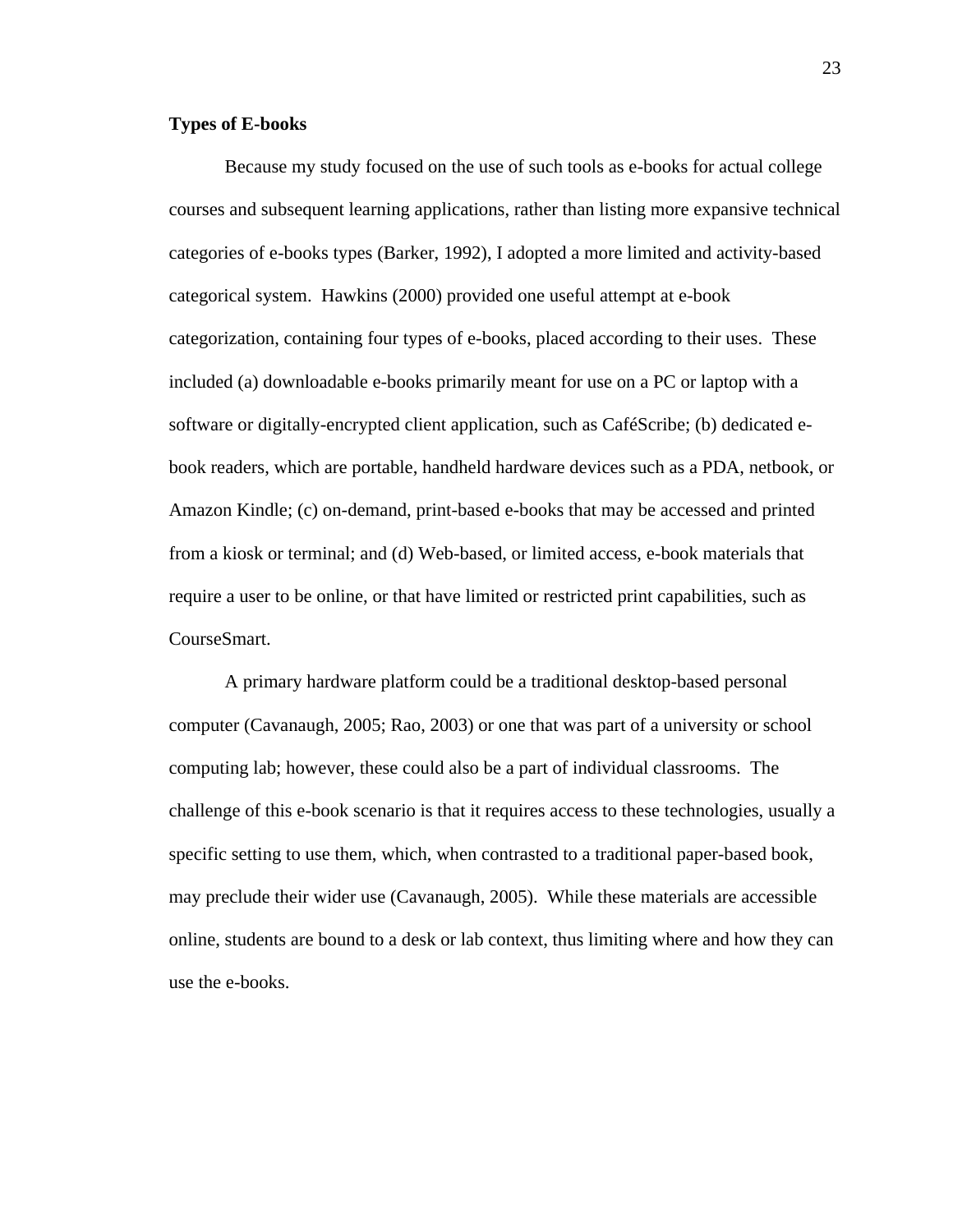On these computer-based e-book systems, software enables various e-book file format display and use. Examples of these file formats are Cavanaugh's (2005) "Big Five," which include:

- Plain Text (TXT): Typically, plain text can be read on any device that has a word processing application or capabilities. Examples include Notepad, WordPad, Apple's TextEdit, and a variety of free applications.
- Web (HTML/XML): More advanced features are available in this type of format, the standard for most Web information and content. Subsequently, ebooks in HTML or XML are accessible from almost all standard browsers, such as Internet Explorer, Safari, and Firefox.
- Adobe Reader (PDF): Portable document format (PDF) is a proprietary format from Adobe that is accessible on most devices and widely used. The PDF viewer adds advanced features, such as text-to-speech, embedded media, and security levels that can restrict access and printing.
- Microsoft Reader (LIT): This format only works on Microsoft-based operating systems, but has some similar features of Adobe's PDF, including bookmarking, text-to-speech, and annotations.
- eReader (PDB): Available on virtually any platform, the eReader program database (PDB) format provides similar functionality to PDFs and LIT, such as bookmarking, annotations, and modifying font size. (pp. 26-29)

Since the publication of Cavanaugh's (2005) "Big Five," electronic publication (ePub) has emerged as the industry standard for electronic books, articles, and universal sharing and selling of text materials. The ePub format allows various mobile devices and ereaders to display books on their different screen sizes, with a format that allows optimization of text sizes and pagination.

In addition to being used on more stationary platforms and contexts, such as desktop PCs in a computing lab or classroom, there are smaller, more portable hardware devices that allow readers increased access, choices, and flexibility in how they use ebooks. These devices are not necessarily new. One of the earliest commercial readers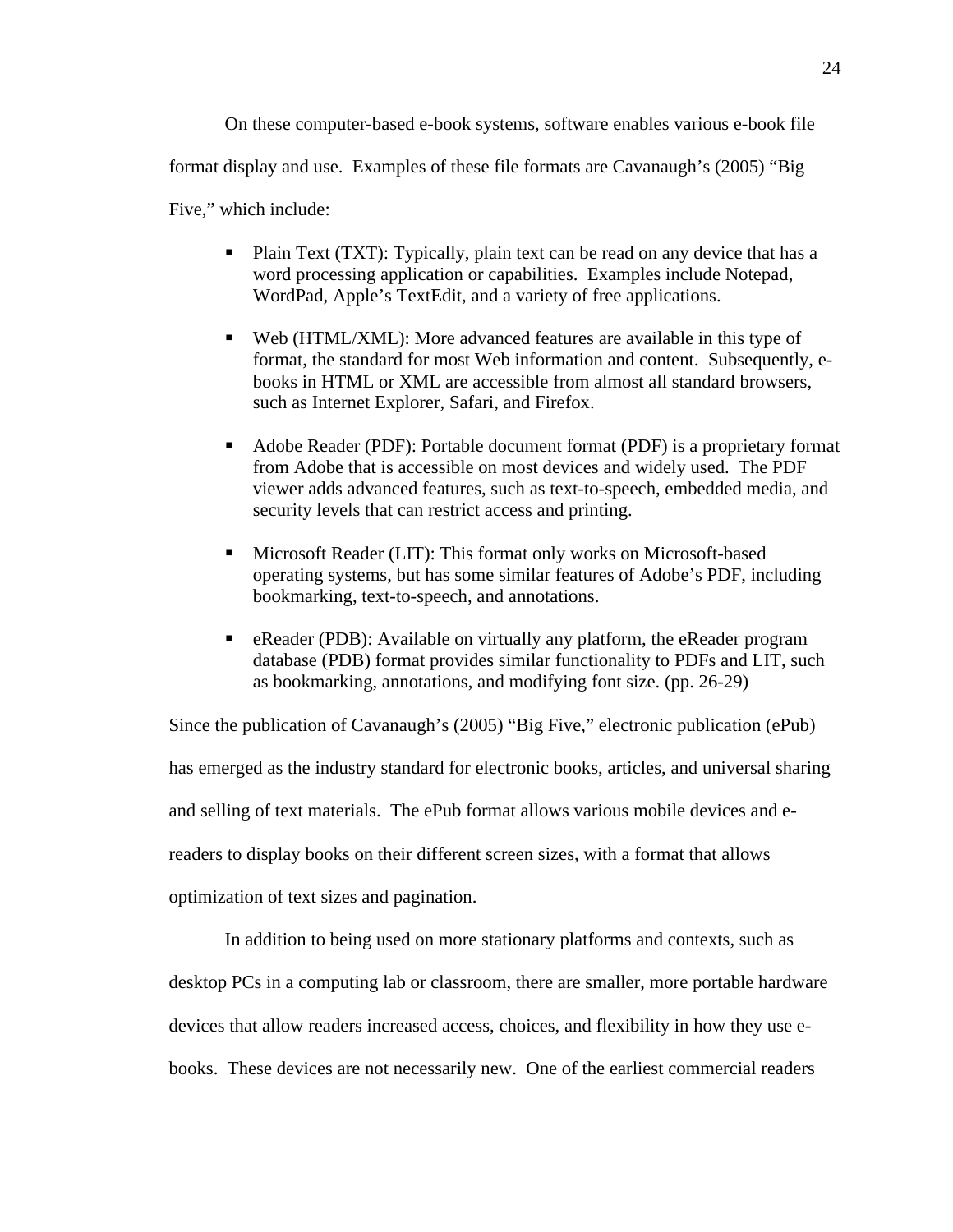was the Rocket eBook Reader, which, compared to current devices like the Sony PRS-700 and Amazon Kindle, was thicker, heavier and had a short battery life. This device ultimately failed in the consumer marketplace (Cavanaugh, 2005), and is no longer available. During the Consumer Electronics Show (CES) held in January 2011, over one hundred new mobile tablet devices, including e-book readers, were introduced (Collins, 2011). Coupled with the free, open-source Google Android operating system, the choices for potential mobile e-book reading devices are more abundant than ever.

#### **Potential of E-books**

In this general review on the basic types of e-book devices available, one has to consider how they will be used as an educational technology tool. How will students use e-books, and what is their potential in learning environments?

 Exploring the potential of student e-book use, researchers have studied how, where, and how often they have been used. One such study was conducted at Fordham College with undergraduate biology students (Simon, 2002), who used a Rocket eBook Reader for their class materials. These e-readers were loaded with class lectures and readings in this case study ( $n = 22$  students) that employed satisfaction surveys and openended questions to explore students' usage patterns. Researchers explored how often students used the e-books while commuting on the Manhattan public transit system and how this use compared to their paper-based text usage. The self-reported student survey data revealed that there were no differences, and that they tended to use both types of media equally. In terms of satisfaction, the majority of the students (19) stated that they would recommend using e-books in college courses to a friend, and 18 stated that they wished other courses were offered with e-book materials (p. 63). This research illustrated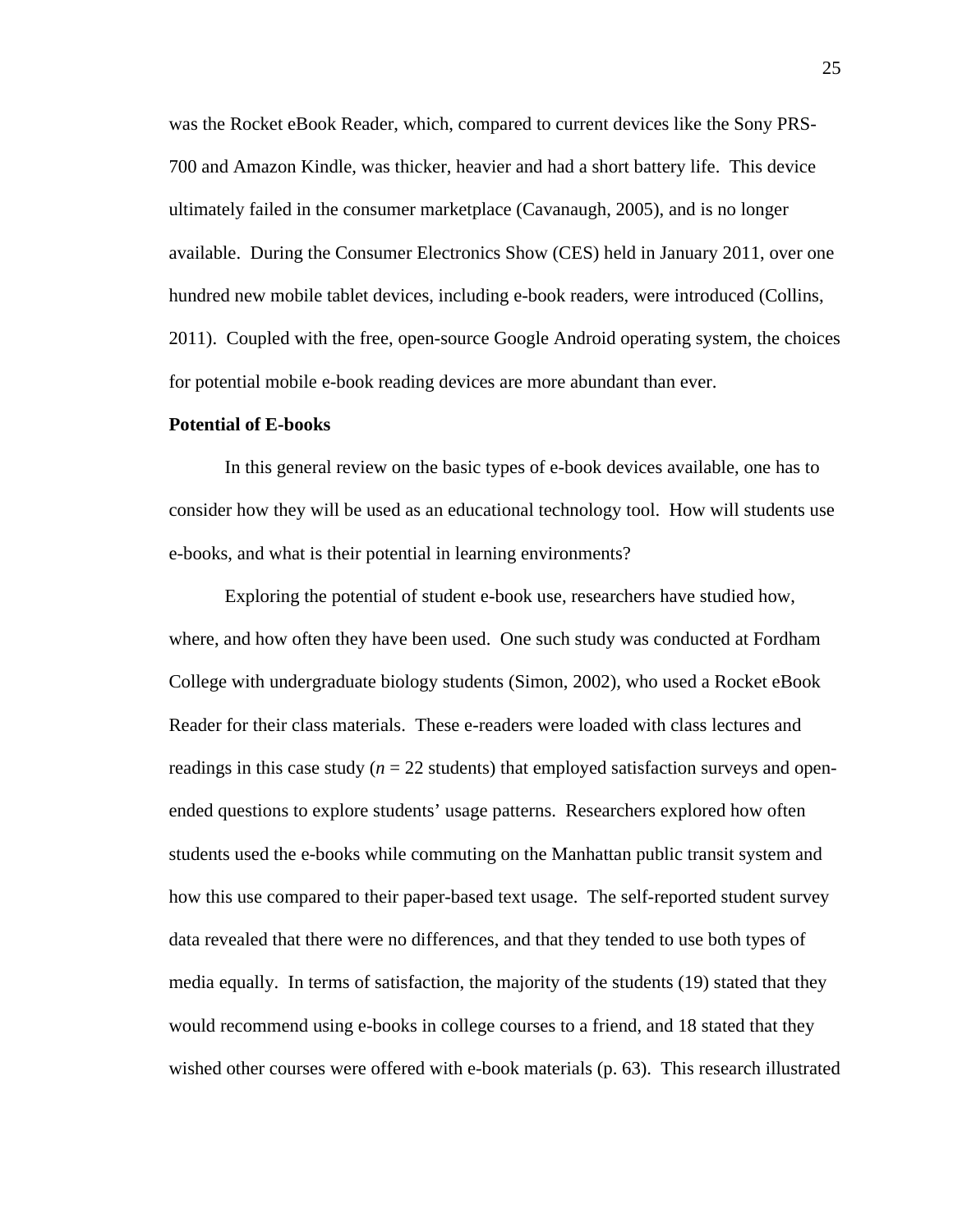a feature often cited in the literature on potential benefits of mobile learning (Roschelle, 2003; Sharples et al., 2005; Tinker & Krajcik, 2001; Waycott, 2005), the portability and the ability to take one's learning on the go; however, as this case study indicated, the same benefits applied to the students' traditional paper-based texts as well.

 Perhaps more specific to students in a K-12 context, and potentially to college and university students, is the size and weight related to carrying around multiple, heavy textbooks. Cavanaugh (2005) explained that "technology now allows a student to carry many books, references, and resources in a single hardware device, which weighs as little as a pound" (p. 2). He explained the light weight as one of the significant advantages of e-books over traditional media; this weight difference could alleviate the physical burden and harm (Petracco, 2001) of students carrying around numerous and heavy textbooks.

 An additional advantage of e-books is based on the nature of using texts in a digital format. According to Cavanaugh (2002), this enables accessibility, giving professionals or teachers the ability to access the materials without having to rework or modify the content into another medium. For example, an e-book on a PC or e-reader can have its text enlarged for a student with vision impairment. Another example is using text-to-speech capabilities that would allow a student to listen to the text instead of reading it. E-books can be considered an adaptive and assistive technology, which has further-reaching implications and increases potential access to wider student populations and populations with various disabilities related to reading.

 One characteristic of e-books that has the most potential is the amount of available materials. There are over 240 e-book libraries (Cavanaugh & Cavanaugh, 2008) that maintain thousands of titles. This means that students have the ability to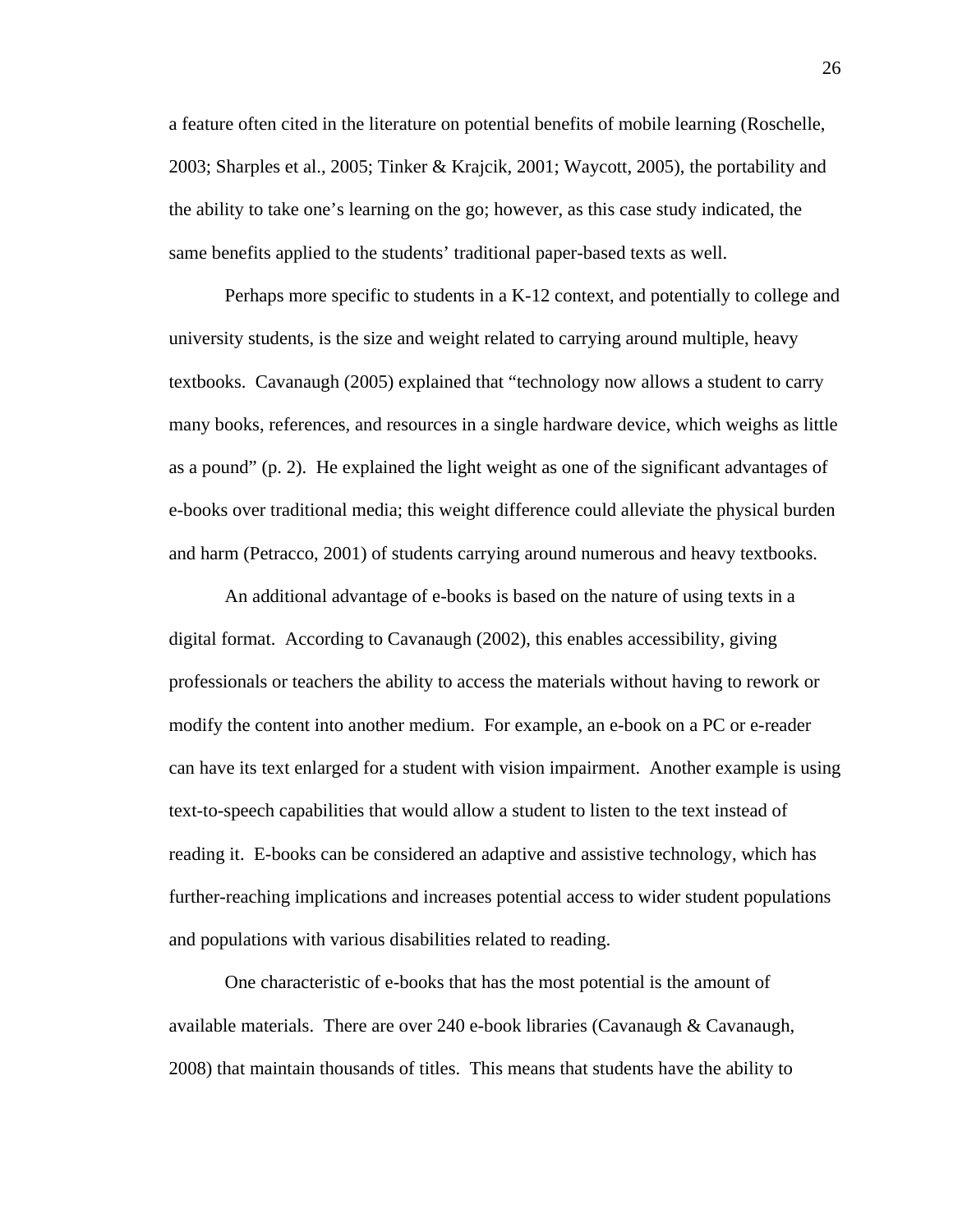access more titles from around the world and at anytime, without going to a physical library. With this level of availability, some educators now advocate dispensing with costly, quickly outdated traditional textbook materials in favor of free, accessible electronic materials (Cavanaugh, 2004; Weber & Cavanaugh, 2006). This move could have positive economic ramifications for students, but also impact the current conception and use of the textbook in teaching and learning.

## **E-book Challenges**

Despite what some of the limited research, mainly in the form of self-reported student data, has indicated, the adoption and use of e-books in learning is not without its challenges. In a year-long study of The California State University E-book Pilot Project, (Langston, 2003), 62% of students in an e-book usage survey indicated that they preferred print (p. 29). Similarly, a study at the University of Denver revealed that humanities students who were more aware of e-book offerings and availability had a lower rate of usage (49.5%) compared to other students that were less aware of e-book availability (Levine-Clark, 2007, p. 9).

 In a study that investigated students' e-book use in a university distance learning scenario (Gil-Rodriguez & Planella-Ribera, 2008), students were given their materials and readings on a larger (1024 x 768 pixels) Digital Ink Book (DIB), which is approximately the size of an Amazon Kindle DX and is geared toward educational settings. In this study the DIB contained all of the course materials in digital format, and researchers investigated how students used the DIB for their learning and course activities. Through the data analyzed in student journals, researchers found that students did not use or see the purpose of the device. They found it to be an unnecessary "gadget"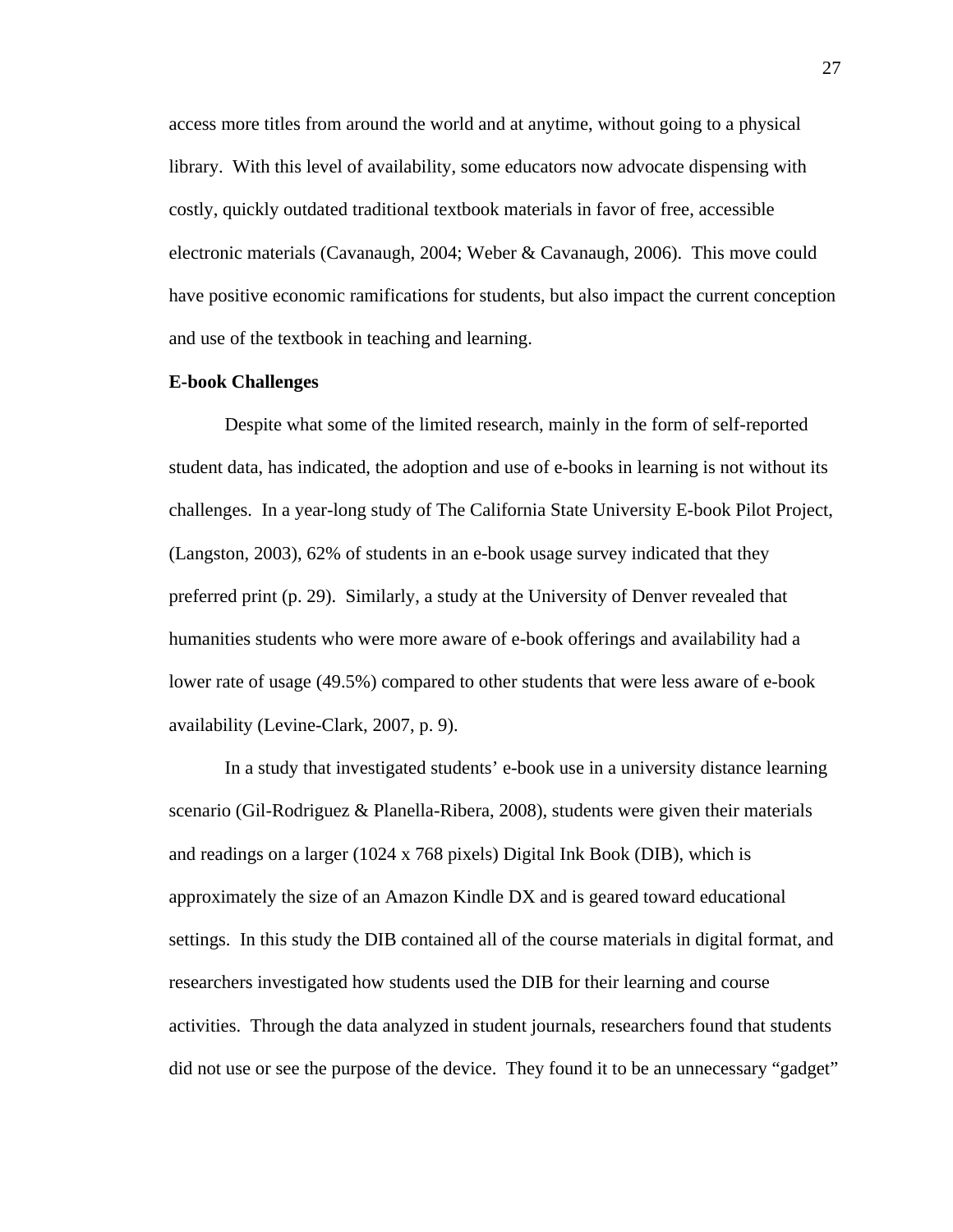and had an overwhelming negative reaction to its use in their course (p. 58). Although this was a single case study with limited generalizability, it does highlight negative reactions distance learning students might have to a new and unfamiliar technology. This study, along with much of the literature on e-book usage (Abdullah, 2007; Abdullah & Gibb, 2008; Dillon, 2001; Ismail & Zainab, 2007; Langston, 2003; Levine-Clark, 2007; Weber & Cavanaugh, 2006), underscores the need for further research inquiries into the actual application of e-book technologies being used in courses by students. This research agenda parallels the agenda in mobile learning, specifically regarding the contextualization of mobile technologies in educational scenarios through an activity theory-based frame (Sharples et al., 2005; Waycott, 2005) and highlights the insight a study on the use of mobile e-books in college courses could add to the collective understanding.

## **Summary of E-book History**

Much of the literature on mobile learning has focused on the usability of e-books on mobile devices (Chang et al., 2003; Hernon, 2007; Song & Fox, 2007, 2008; Waycott, 2005). By inquiring into the use of e-books that are delivered to students via mobile computing devices, the present study investigated students simultaneously using e-books and mobile devices for their learning. Researchers of both mobile learning and e-books have advocated a research agenda that does not focus solely on the technology, but rather on how these emerging tools and practices are employed by actual students. Through these explorations, patterns of usage, challenges, and currently unknown issues and potential benefits for educators may begin to emerge. Aside from advancing the research in both mobile learning and e-books, the practical implications for such inquiries can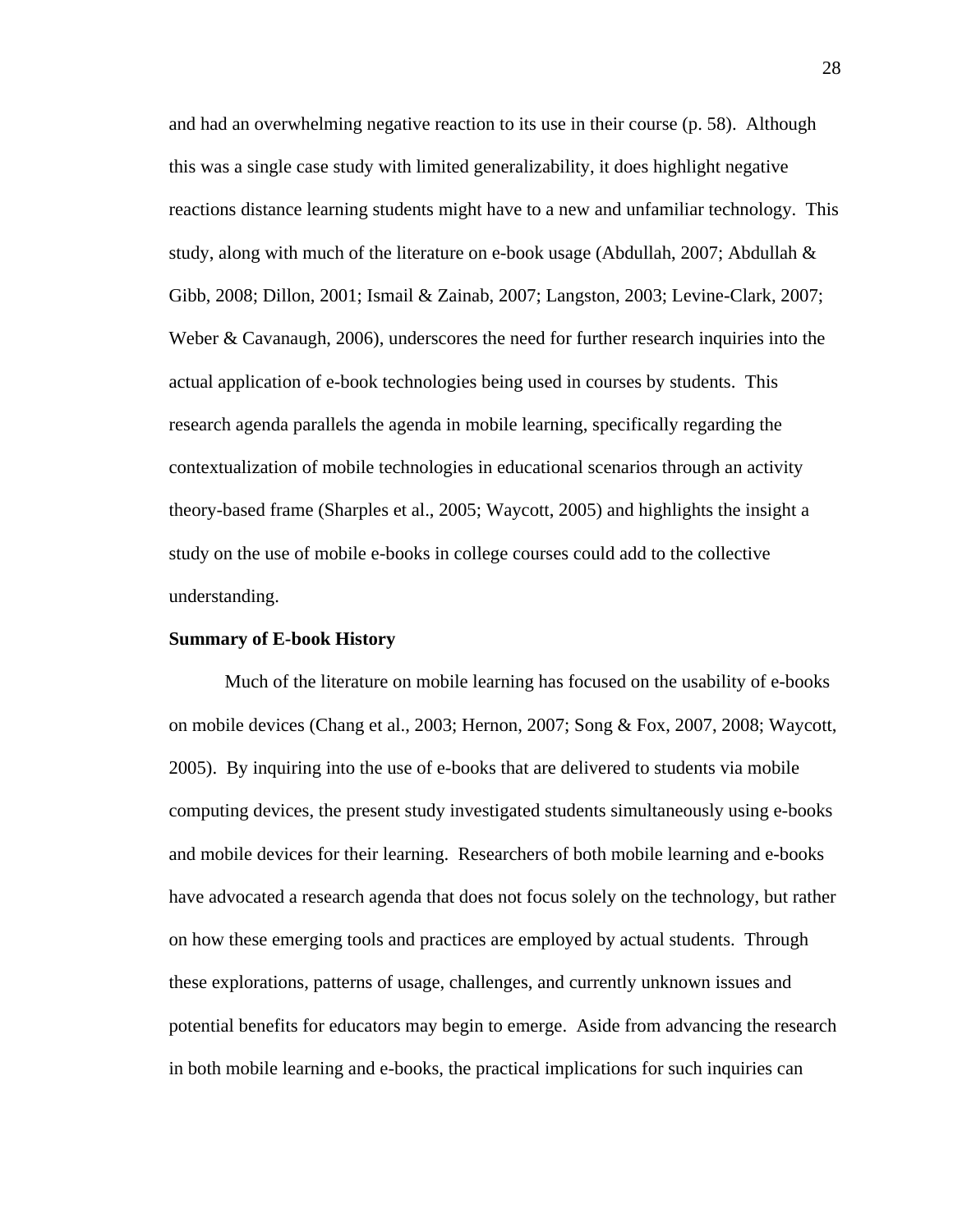benefit designers and educational leaders who make technology decisions for colleges and universities.

# **Conceptual Framework of the Study**

 Within the bounding frame of literature regarding mobile learning and e-books, a collection of relevant pedagogical and learning theories was employed to both build the study's foundation and to create a collective lens to guide the design, data collection, and data analyses (Figure 1). The foundation consisted of constructivism, information processing theory, and social cognitive theory. On this foundation, within the overarching confines of situated cognition—the most cited and used theory in mobile learning research (Roschelle, 2003; Sharples et al., 2005; Waycott, 2005)—the related and overlapping motivational theories of self-efficacy, expectancy x value, and selfdetermination, and situated cognition comprised the lens through which I investigated the students' learning experiences, their cognition, and any novel aspects of learning with mobile e-books.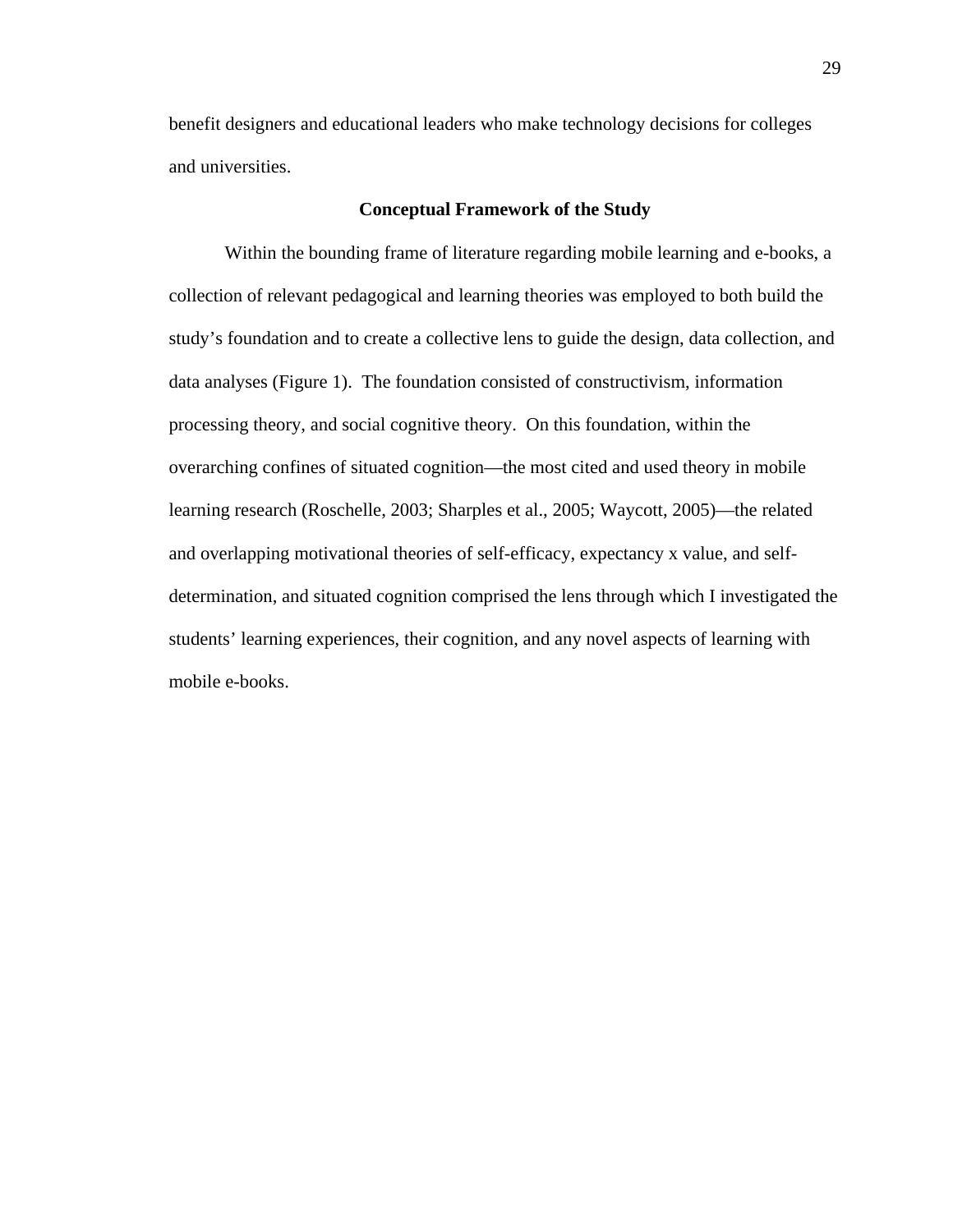

*Figure 1.* Mobile e-book case study conceptual framework.

# **Constructivism**

In their emerging research, mobile learning theorists have focused on the unique affordances that mobile technology and learning applications have made possible (Sharples et al., 2005; Traxler, 2005). Additionally, researchers have focused on the experiential, contextual aspects and potential benefits of these (Roschelle, 2003), due to the learner's freedom from being tethered to particular location, unlike a traditional or online classroom.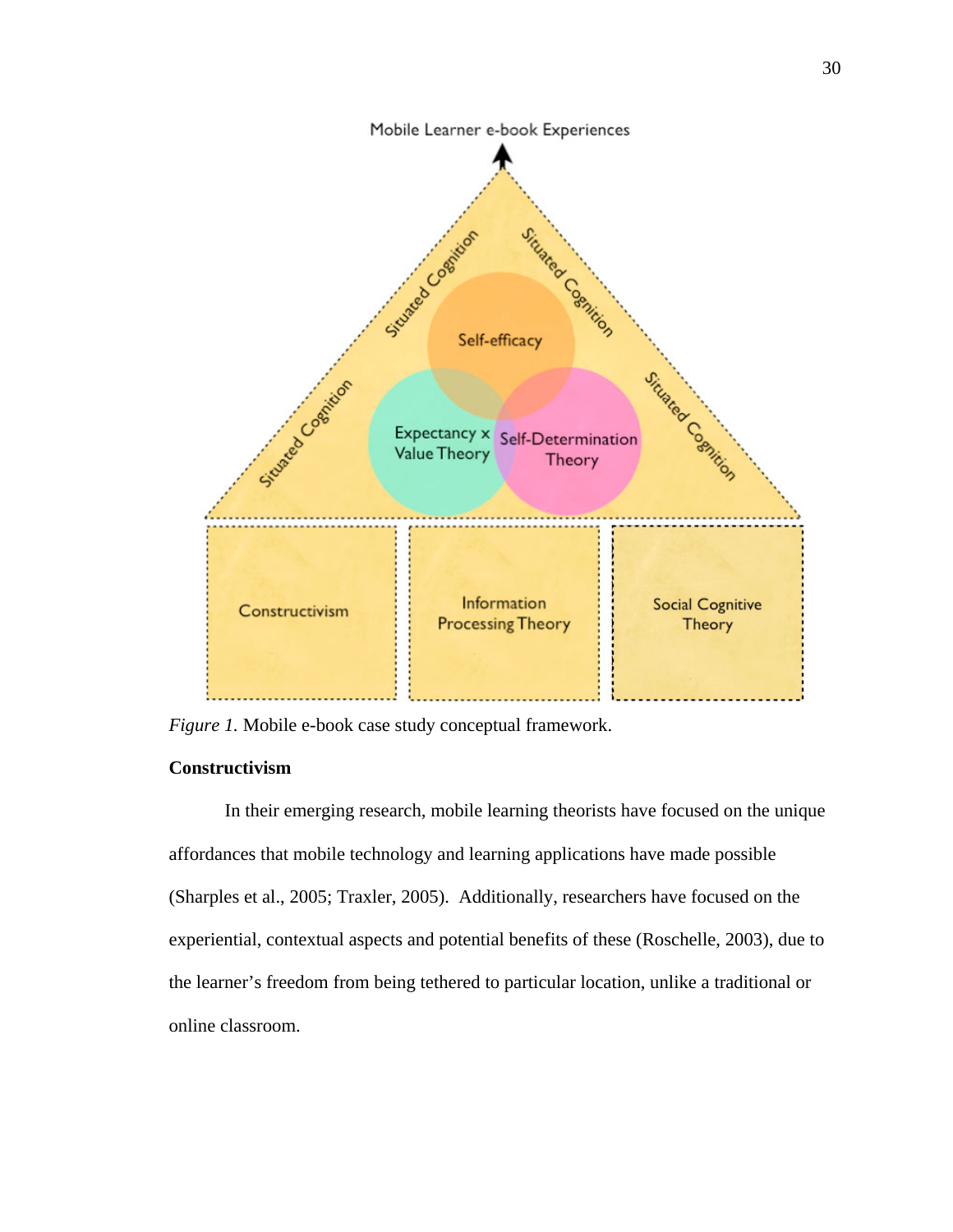Unlike traditional computers, users consider mobile devices more personal (Leadbeater, 2004; Plant, 2001). This individual focus parallels the individual learnercenteredness in constructivism. Dissimilar to the theories of behaviorism (Skinner, 1974), which tend to rely on observational stimuli and responses, constructivism is grounded in the individual creation of meaning (Bruning, Schraw, & Ronning, 1999; Greeno, Collins, & Resnick, 1996; Piaget, 1969). Eggen and Kauchak (2007) defined constructivism as "a view of learning suggesting that learners construct their own understanding of the topics they study rather than having that understanding transmitted to them by some other source (such as a person or something they read)" (p. 281). Combined with the individual and personal nature of portable computing devices, mobile learning is perhaps uniquely suited for more constructivist learning scenarios. An example of this may be on-demand information and knowledge access in the learner's authentic environment, facilitated via a mobile computer or e-book that learners use to augment their daily experiences and ultimately construct their own meanings and understandings (Patten, Arnedillo-Sánchez, & Tangney, 2006; Rogers et al., 2004). Zurita, Nussbaum, and Sharples (2003) have advocated the use of mobile technologies in pedagogical designs to foster more constructivist types of teaching and learning. In their experiment with a constructivist learning environment employing wireless mobile technologies, they found that the positive learning results were greater in that situation than in a constructivist learning environment without the use of the mobile technology. For the present study, students using mobile e-book readers were situated within constructivism, and the broad theoretical notion that individuals create their own mental understandings of their experiences within the world around them.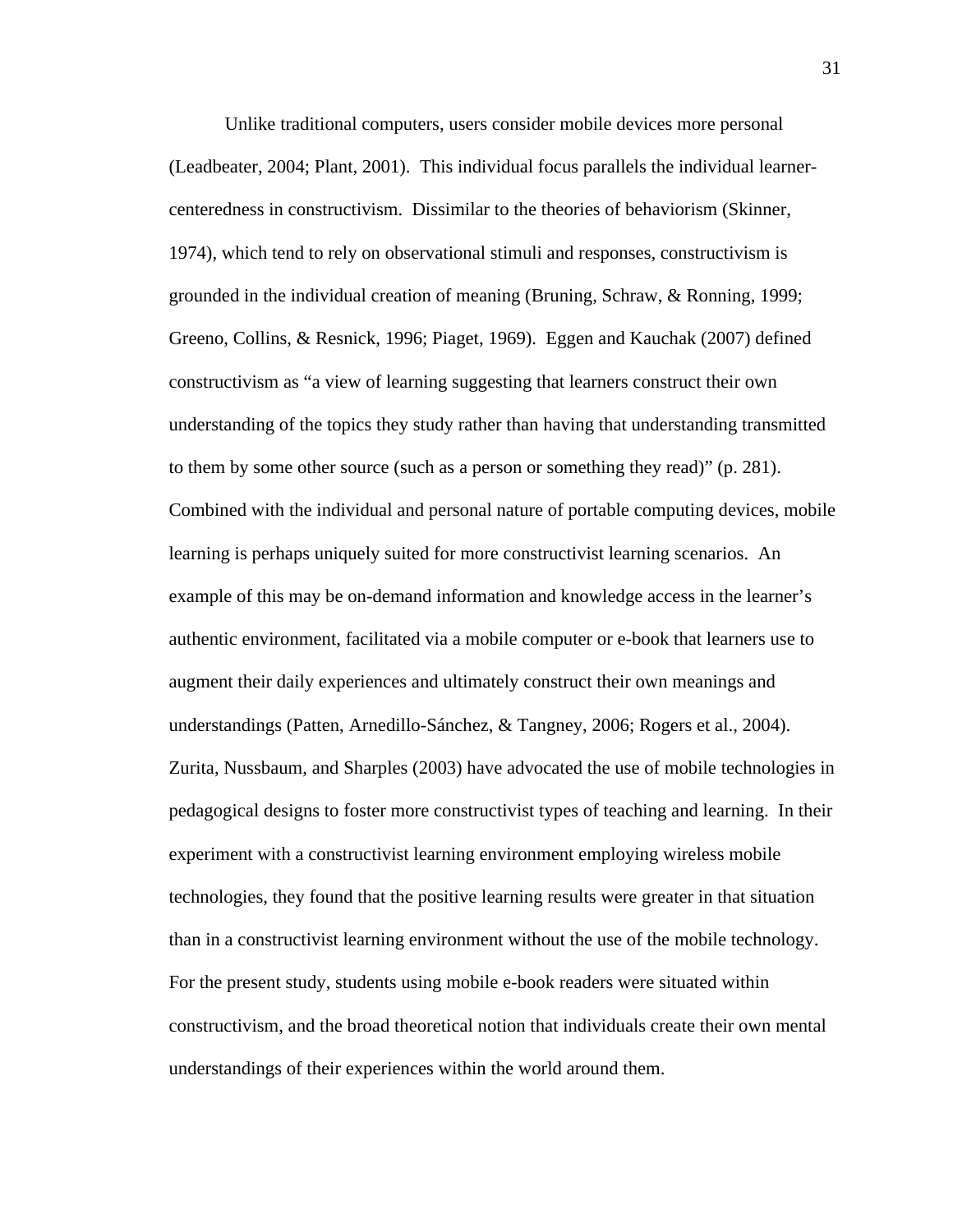# **Information Processing Theory**

 One of the cognitive learning theories developed in recent times is information processing theory (Eggen & Kauchak, 2007; Miller, 1956). The commonly used analogy for information processing theory compares these cognitive processes with that of a computer (Mayer, 1996). Information is taken in or perceived by senses such as sight, smell, hearing, or a combination of these. It is then processed in working memory (Baddeley, 1992), where information is rehearsed and either moves onto the next stage in the model or is lost. If information is rehearsed and eventually encoded (Bruning et al., 1999), it will then be stored in long-term memory, which, in this analogy, could be considered similar to a hard drive. In long-term memory, the information can be retrieved for later use or supplemented with the addition of new information. The model in Figure 2 illustrates this process.



*Figure 2.* Information processing model. Adapted from *Educational Psychology: Windows on Classrooms* (8th ed.), by P. D. Eggen & D. Kauchak, 2010, p. 198 Copyright 2010 by Pearson. Reprinted with permission.

This model on information processing illustrates the progression of information as it travels from its perception in the environment or stimuli to long-term memory, and provides a general overview of this cognitive perspective of learning. Unlike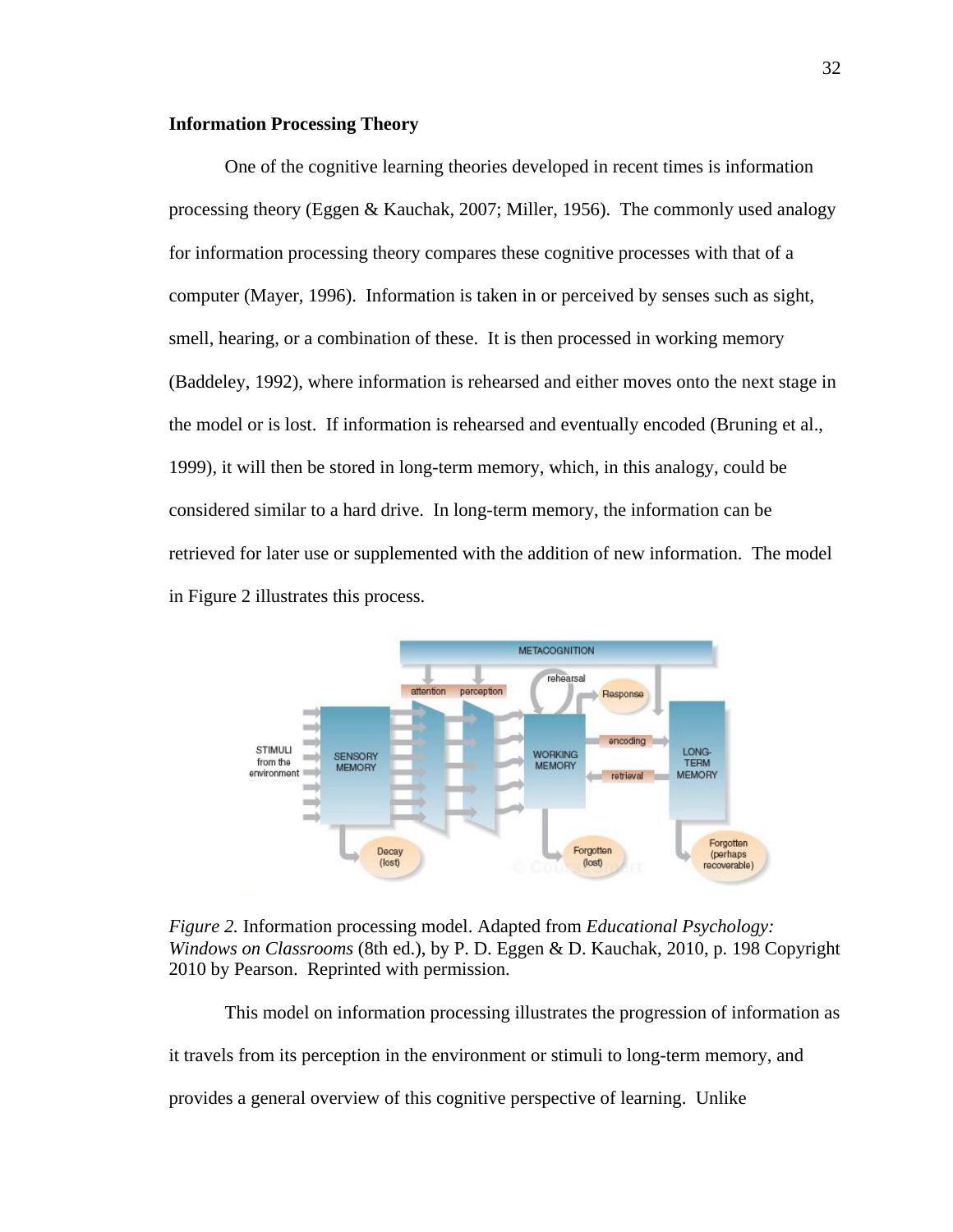behaviorism, information processing theory expands on the simple notion of stimuli producing direct responses, by showing the internal cognitive processes associated with environmental stimuli. Information processing theory addresses how stimuli enter individual memory and how they are treated and stored into catalogs referred to as schema (Mayer, 1996). A frequently touted potential benefit of using mobile devices has been their portability (O'Malley & Fraser, 2004; Roschelle, 2003), which allows for more learned-centered and situational learning experiences (Brown et al., 1989). However, some researchers have found evidence that points to the limits of working memory with mobile learning scenarios (Doolittle & Mariano, 2008).

 **Working memory.** Working memory can hold approximately seven items simultaneously (Miller, 1956); however, some research has indicated that this capacity could be less, due to the handling, use, and application of items in working memory (Sweller, 1994). In information processing theory, working memory takes information from sensory memory and encodes it into long-term memory by rehearsing the information and compartmentalizing it to larger, meaningful units, which may allow them to be stored (Miller, 1956). As some researchers have investigated (Doolittle & Mariano, 2008), one's working memory capacity may influence learning in a mobile learning scenario. The undergraduate students in Doolittle and Mariano's study recalled less when they learned a lesson on a mobile device while walking around campus. Because students' working memories were divided in this experiment, their attention on the instructional lesson was diminished.

 **Automaticity.** Further related to working memory is the construct of automaticity, the ability to conduct tasks or mental operations with significantly less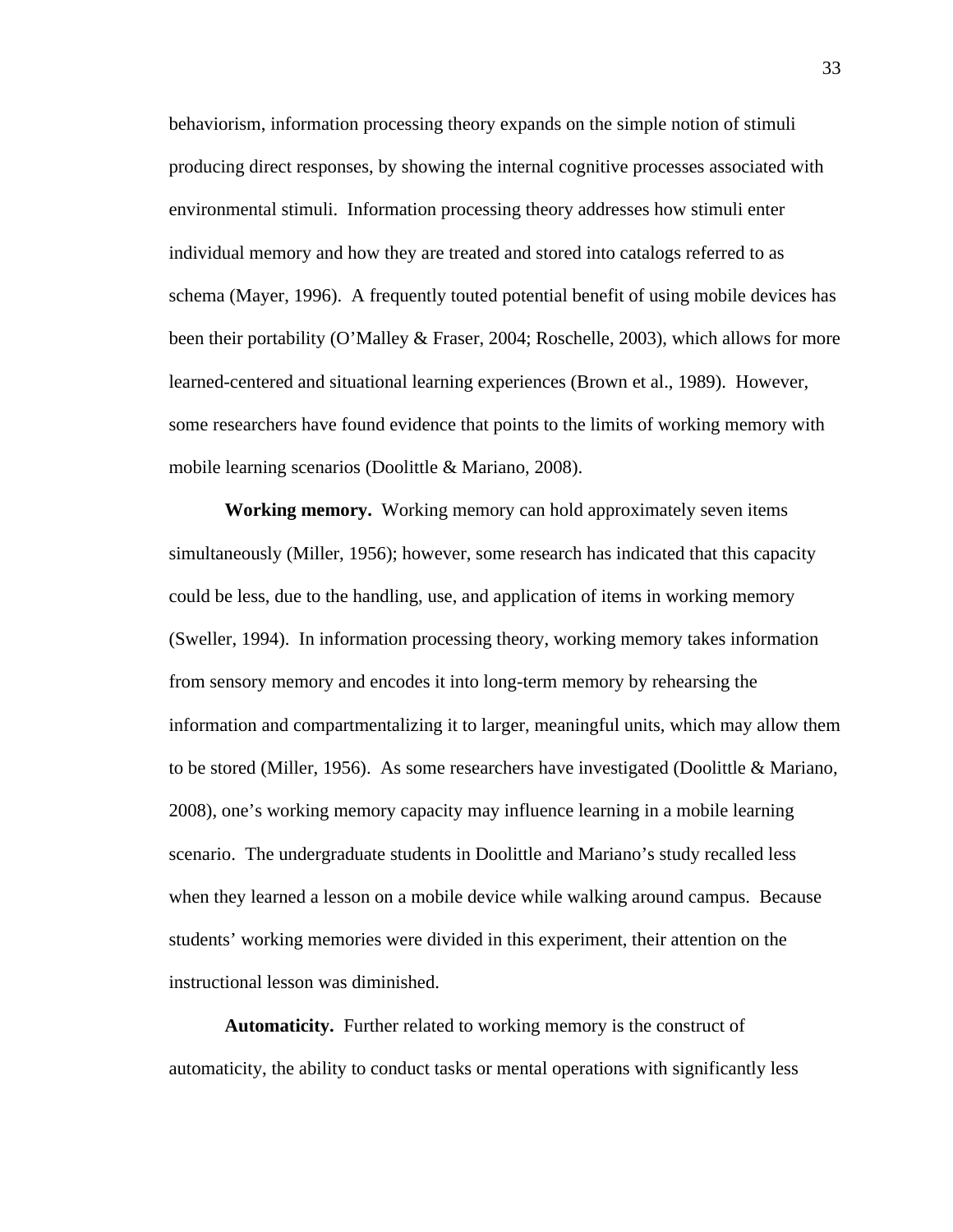mental effort and working memory allocation (Shiffrin & Schneider, 1977). Examples of automaticity include talking while driving a car, reading a Webpage during a lecture, or sending a text message while talking to a friend. For some, these familiar, infinitely rehearsed activities are so commonplace that they have been compartmentalized into selfcontained mental processes that allow them to be conducted efficiently, without the expenditure of much mental effort or working memory. This would explain the behavior in the above examples, as well as in the Doolittle and Mariano (2008) study. Students' use of e-books on mobile learning devices will likely be impacted by the extent to which their use consumes working memory. Consequently, how students use mobile devices, and in what contexts, will further add to the understanding of mobile learning.

 **Metacognition.** Finally, the construct of information processing theory shown in Figure 2 illustrates its iterative nature, because the attention and perception stages continually loop back. Flavell (1976) defined this as "knowledge that takes as its object or regulates cognitive behavior" (p. 231). Essentially, metacognition is a person's knowledge about his or her learning and the related processes. For example, if students feel that listening to music while reading or studying for a test distracts them, then they may avoid studying in common areas. Other students know that unless they write summaries of chapter readings, they do not remember key concepts. These are both examples of students acting on their own metacognition and beliefs about learning. Metacognitive strategies such as these result in higher individual performance (Santrock, 2009).

**Information processing theory summary.** The cognitive approach of information processing theory, through its analogies to computer hardware functions,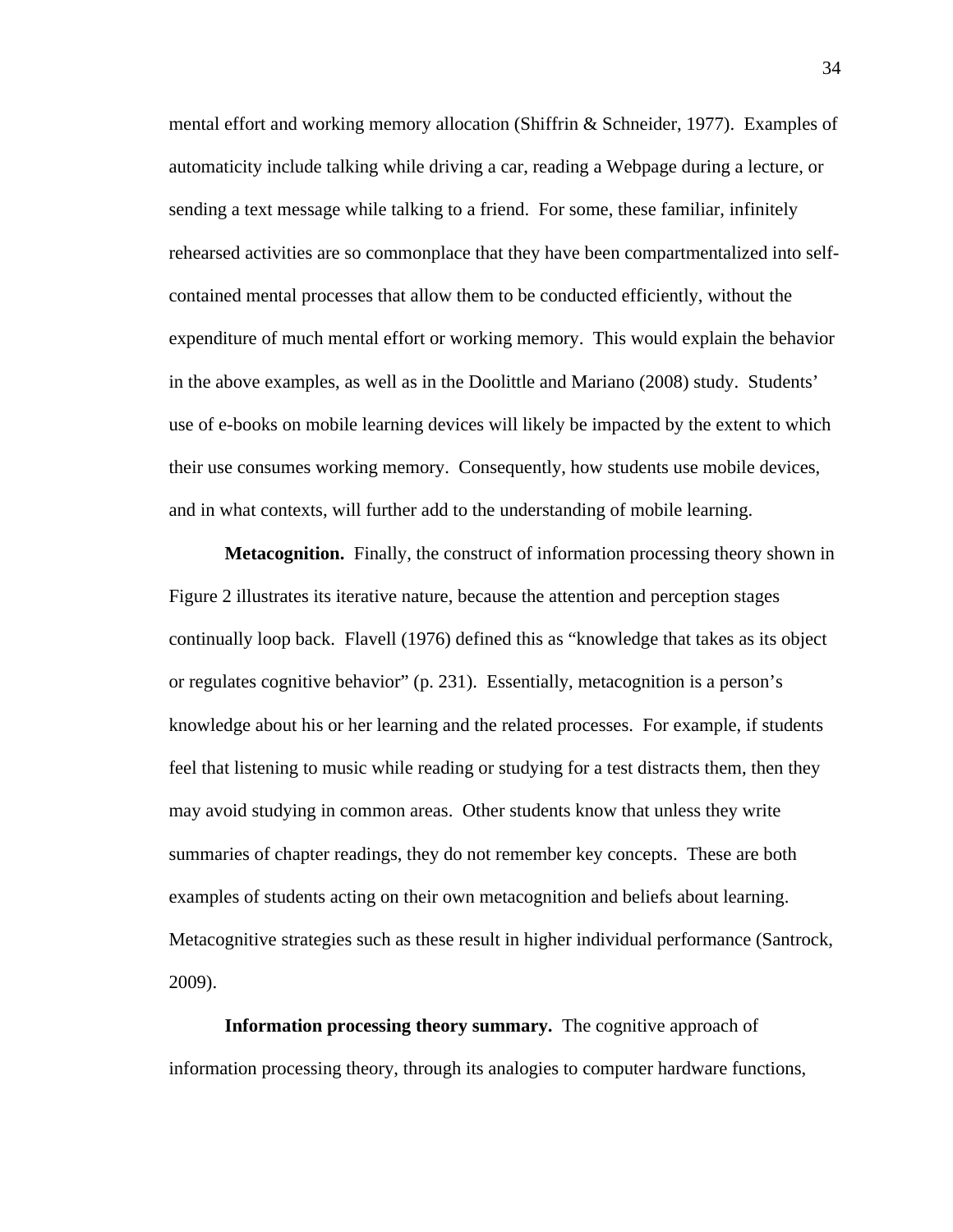attempts to explain the individual mental processes during the perception, storage, and retrieval of information (Mayer, 1996). The key components of working memory, automaticity, and encoding may be useful for inquiries into mobile learning, due to the location-agnostic and highly-situated nature mobile learning affords students. Additionally, uncovering the students' metacognition and strategies within mobile learning scenarios may also help explain how students experience mobile e-book use.

 So far, this discussion of cognitive views on learning has focused on the individual. Another view of learning within constructivist learning paradigms, social cognitive theory, adds environmental and social variables.

# **Social Cognitive Theory**

 Social interactions in various learning processes further shaped the lens of this study on mobile learner experiences. Schunk, Pintrich, and Meece (2008) included this social variable in their definition of constructivism: "Constructivism is a psychological perspective contending that individuals form or construct much of what they learn and understand through individual and social activity" (p. 326). This interaction between the individual and the environment, along with learner behavior, comprises the essential elements of social cognitive theory (Bandura, 1986). Bandura explained this as a framework of triadic reciprocity, which he defined as follows:

In the social cognitive view people are neither driven by inner forces nor automatically shaped and controlled by external stimuli. Rather, human functioning is explained in terms of a model of triadic reciprocity in which behavior, cognitive and other personal factors, and the environmental events all operate as interacting determinants of each other. (p. 18)

This model is illustrated in Figure 3, showing the interactive relationship between the person, his or her behavior, and the environment, which Bandura referred to as reciprocal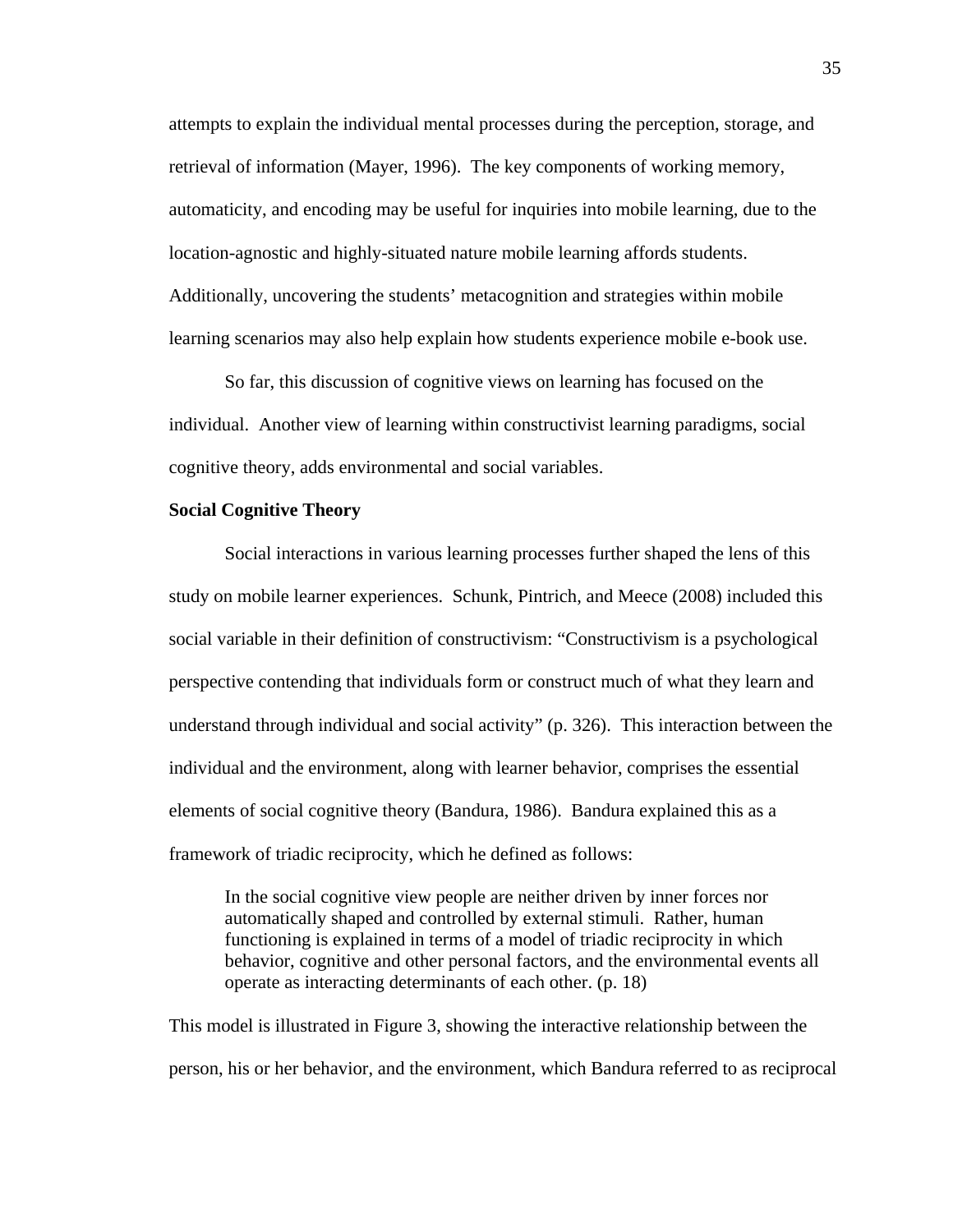determinism. This interplay and influence between learners and their environments, resulting in their actions and choices, is the core of Bandura's (1997) theory of selfefficacy.



*Figure 3.* Bandura's model of triadic reciprocity. Adapted from *Self-Efficacy: The Exercise of Control*, by A. J. Bandura, 1997, p. 6. Copyright 1997 by Bandura. Reprinted with permission.

As some researchers in mobile learning have noted (Roschelle, 2003; Sharples et al., 2005; Waycott, 2005), this interplay of learners, their environments, and their actions make mobile learning unique and potentially powerful. Novel ways of learning afforded by the location-agnostic mobile computing device, which frees learners to learn anywhere, anytime, is at the core of mobile learning research. In their work toward developing a theory of mobile learning, Sharples et al. (2005) relied heavily on the environmental and contextual aspects of this triangular interaction, based on Bandura's model of triadic reciprocity. Specifically, Sharples et al. viewed the type of learning and behaviors afforded by portable mobile technologies as highly personal (Leadbeater, 2004) and situated within the individual's own authentic contexts (Brown et al., 1989).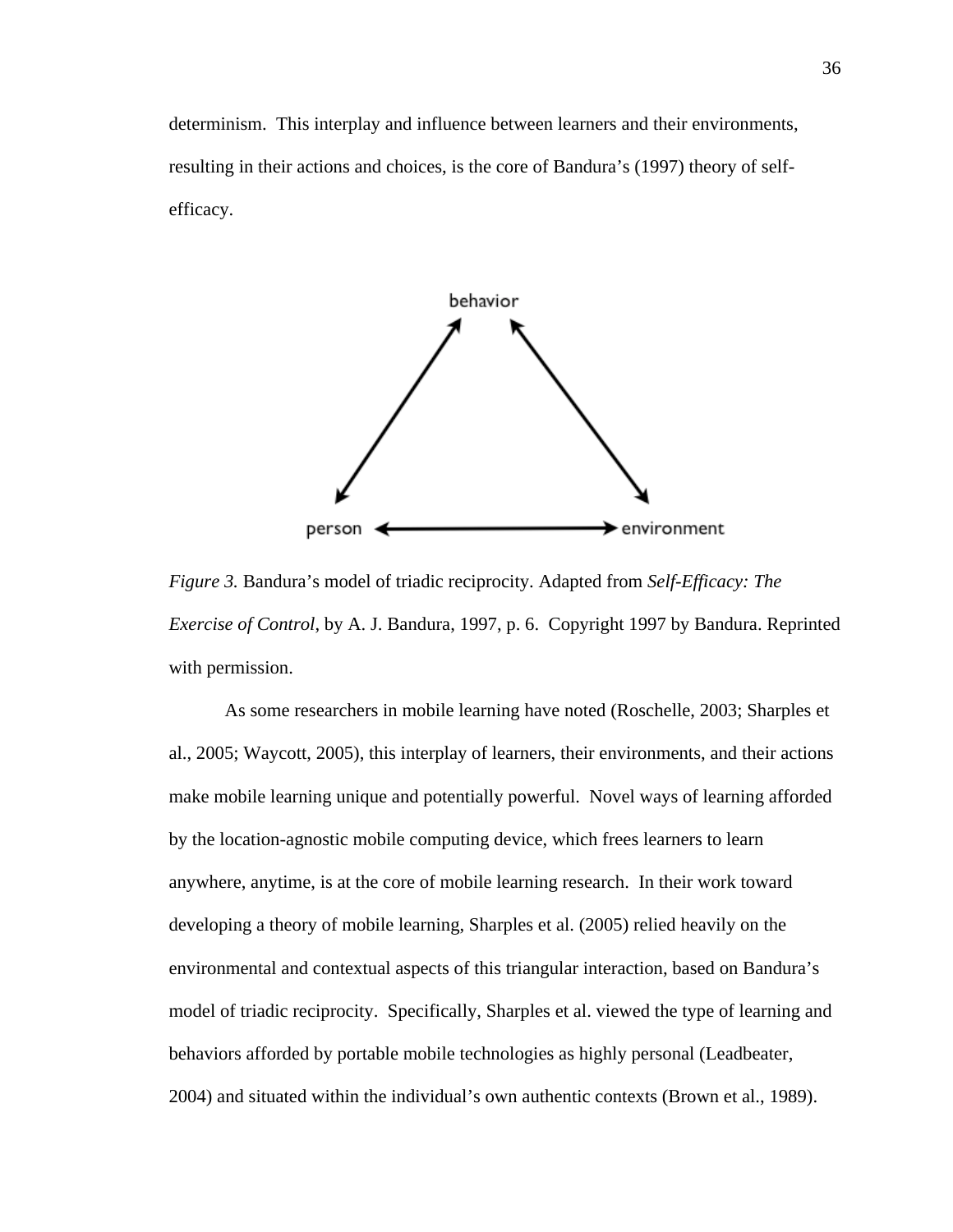These contexts are partially shaped and formed by this interplay of learner, behavior, and environment (Bandura, 1997). This present study focused on how the students used mobile learning technologies, thus investigating the interplay of the learner and the environment, as well as the situational aspects.

**Self-efficacy.** A subset of social cognitive theory is self-efficacy, a theory that attempts to explain learners' feelings and perceptions of their performance abilities and their choices to take actions based on these (Bandura, 1997). As defined by Schunk et al. (2008), "self-efficacy affects choice of activities, effort, and persistence. People holding low self-efficacy for accomplishing a task may avoid it; those who believe they are capable are likely to participate" (p. 139). Bandura (1997) considered self-efficacy a powerful cognitive force that is not necessarily directly tied to learners' abilities, but rather their beliefs about their individual skills and abilities, which heavily influence their behavior (p. 391). Self-efficacy is a construct that has been empirically studied and found to be a consistent factor related to learning and performance (Campbell & Hackett, 1986; Wood & Locke, 1987).

Compeau and Higgins (1995) found that individuals' computer self-efficacy relates to their abilities to use computers to accomplish certain tasks or actions. These researchers developed and validated an instrument that measures individual expectations of computer use outcomes, as well as emotional responses from using computers. Relating computer self-efficacy to this study of students using mobile e-book technologies, the level of self-efficacy students had with these technologies would influence their actions, persistence, and outcomes. Students' self-efficacy beliefs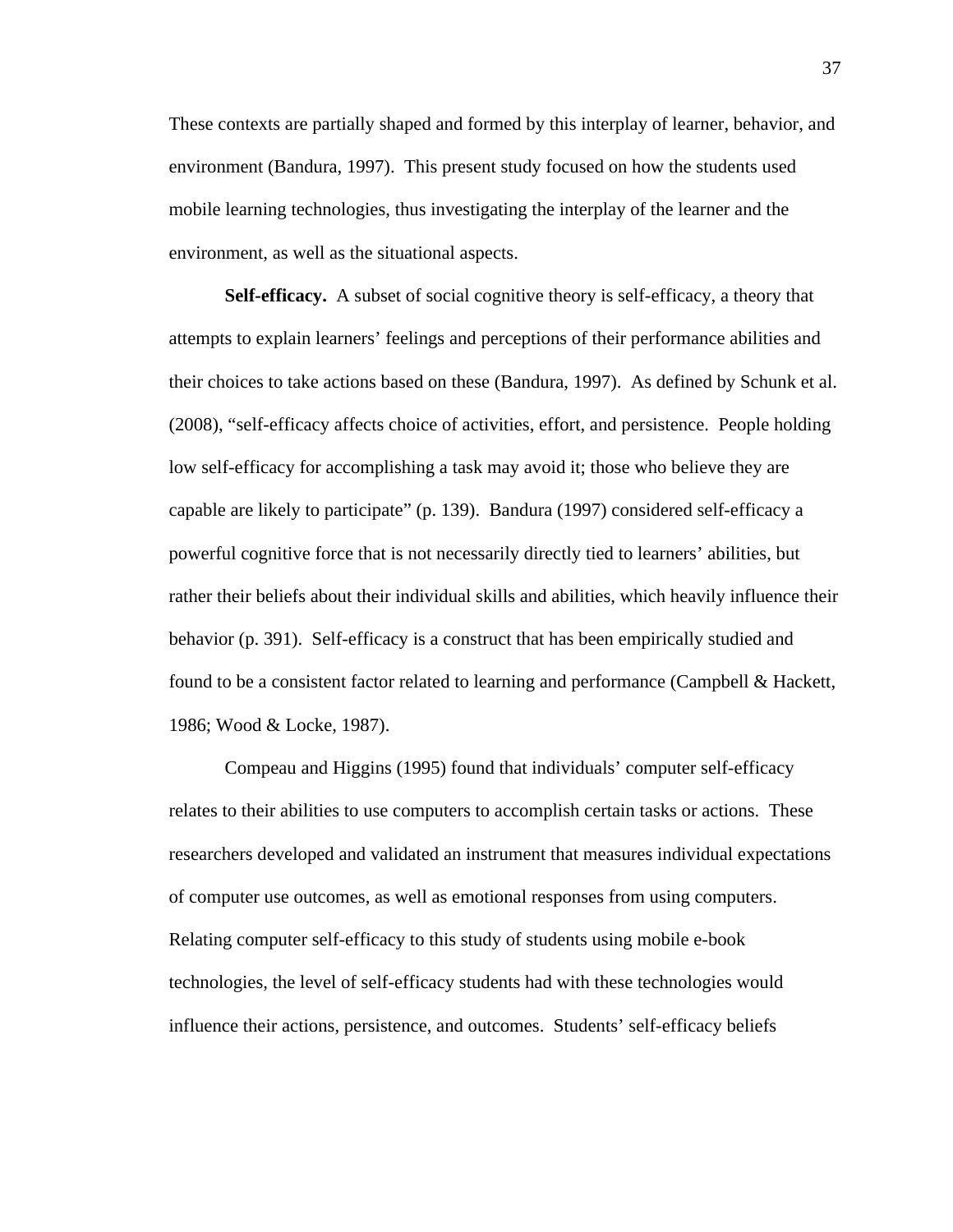regarding the mobile e-book technologies were one focus of my study, as well as how technology might affect students' behaviors and outcomes in the course.

Based on the self-efficacy research regarding learning (Campbell & Hackett, 1986; Murphy, Coover, & Owen, 1989; Wood & Locke, 1987) and use of computers (Compeau & Higgins, 1995), students with higher degrees of self-efficacy related to the use of the mobile e-books might be expected to experience greater course outcomes and a higher degree of satisfaction. However, Wang and Wang (2008), in their work on developing a mobile computing self-efficacy scale (MCSE), expressed that the use of mobile devices is unlike generic technology or the Internet, and therefore should be studied independently. Wang and Wang also (2008) posited that "traditional measures of computer self-efficacy and Internet-related self-efficacy are perceived as being incapable in the context of mobile computing and commerce because they are targeted primarily toward either desktop computer or wire-based technologies" (p. 407). Further arguing for the necessity of a mobile-specific self-efficacy measurement, Wang and Wang (2008) stated, "a comprehensive MCSE instrument can provide a more accurate diagnostic tool to assess an individual's mobile computing self-efficacy than can a simple adaptation of computer self-efficacy or Internet self-efficacy scale" (p. 407). Building on Wang and Wang's case for studying the specific, unique aspects of mobile computing, this collective case study also attempted to explore the self-efficacy of students using mobile e-books.

**Expectancy x value theory.** Expectancy x value theory is related to self-efficacy theory. Based on the early research of Atkinson (1957) regarding motivation, the current paradigm of expectancy x value theory has become more social cognitive in nature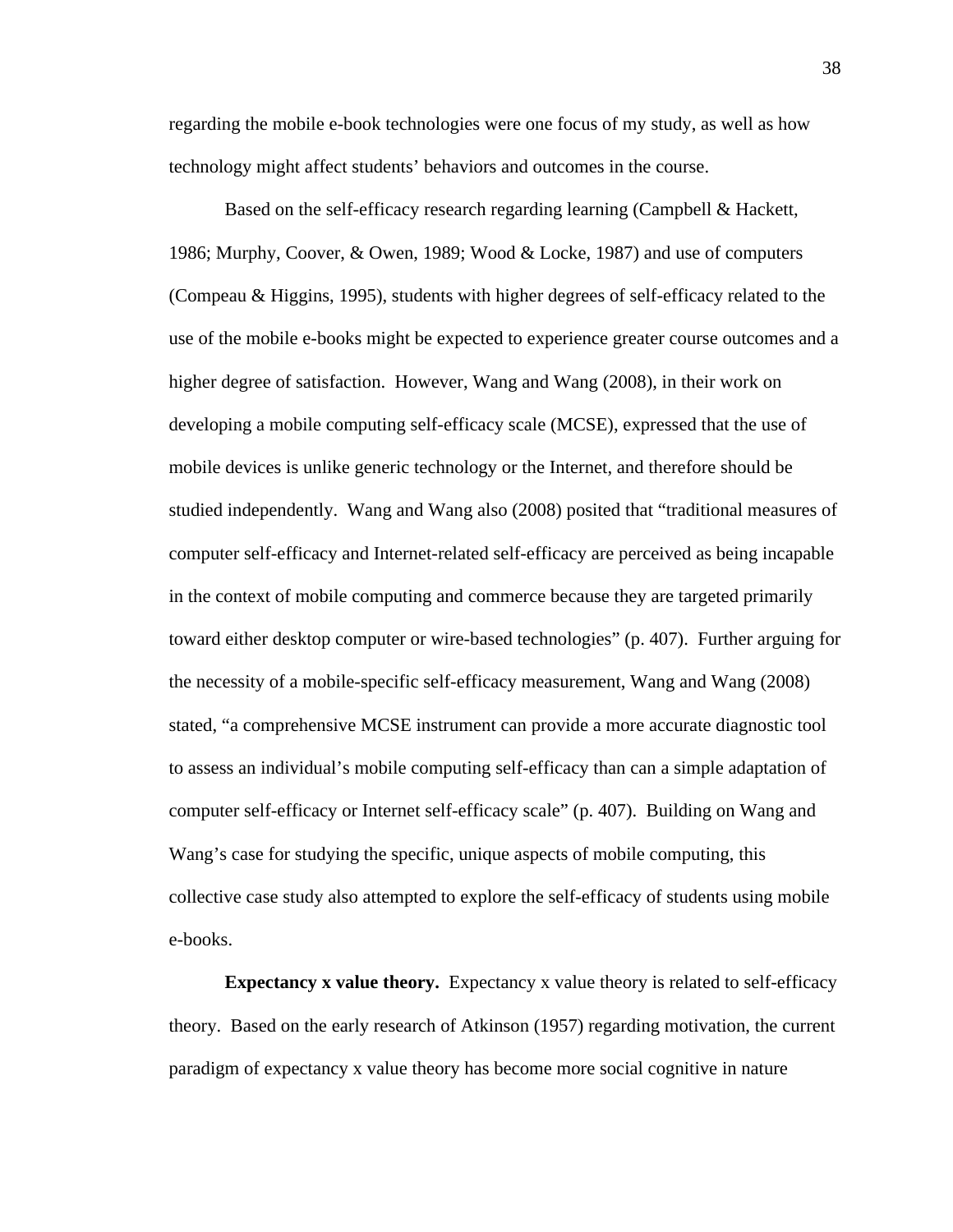(Schunk et al., 2008) and has strong empirical support regarding its role in learning behavior. Leading this research, Wigfield and Eccles (2000) focused on the constructs of learner ability, expectancy items, and usefulness/interest (p. 70). Ability beliefs relate to the learners' current conceptions of how successfully they are able to perform a particular skill or task—for example, in response to the question, "How good are you at math?" (p. 70). The expectancy construct is defined by how learners evaluate their potential level of performance—for example, in response to the question "How well do you expect to do in math this year?" (p. 70).

Finally, there is the construct of utility or interest, which Wigfield and Eccles (2000) considered the value and importance one places on a specific task or skill. For example, one student may highly value the skill of times tables in math because of the connection to performing well on a test and the subsequent higher grade he or she desires in the math class. However, this also works inversely; a student who does not value grades may be bored by math or less likely to perform well (Meece, Wigfield, & Eccles, 1990). Expectancy x value theory provides a theoretical construct regarding motivation and the variables comprised within an individual's choices and his or her likelihood of achievement. In regards to this present study, this theory of learner motivation further enhances the conceptual lens through which to examine student learning with e-book technology.

**Self-determination theory.** Related to both self-efficacy and expectancy x value theory is the theory of self-determination, which is seen by some as a theory that incorporates both models (Schunk et al., 2008), because it includes both intrinsic and extrinsic motivation. The basic components of self-determination theory are based on the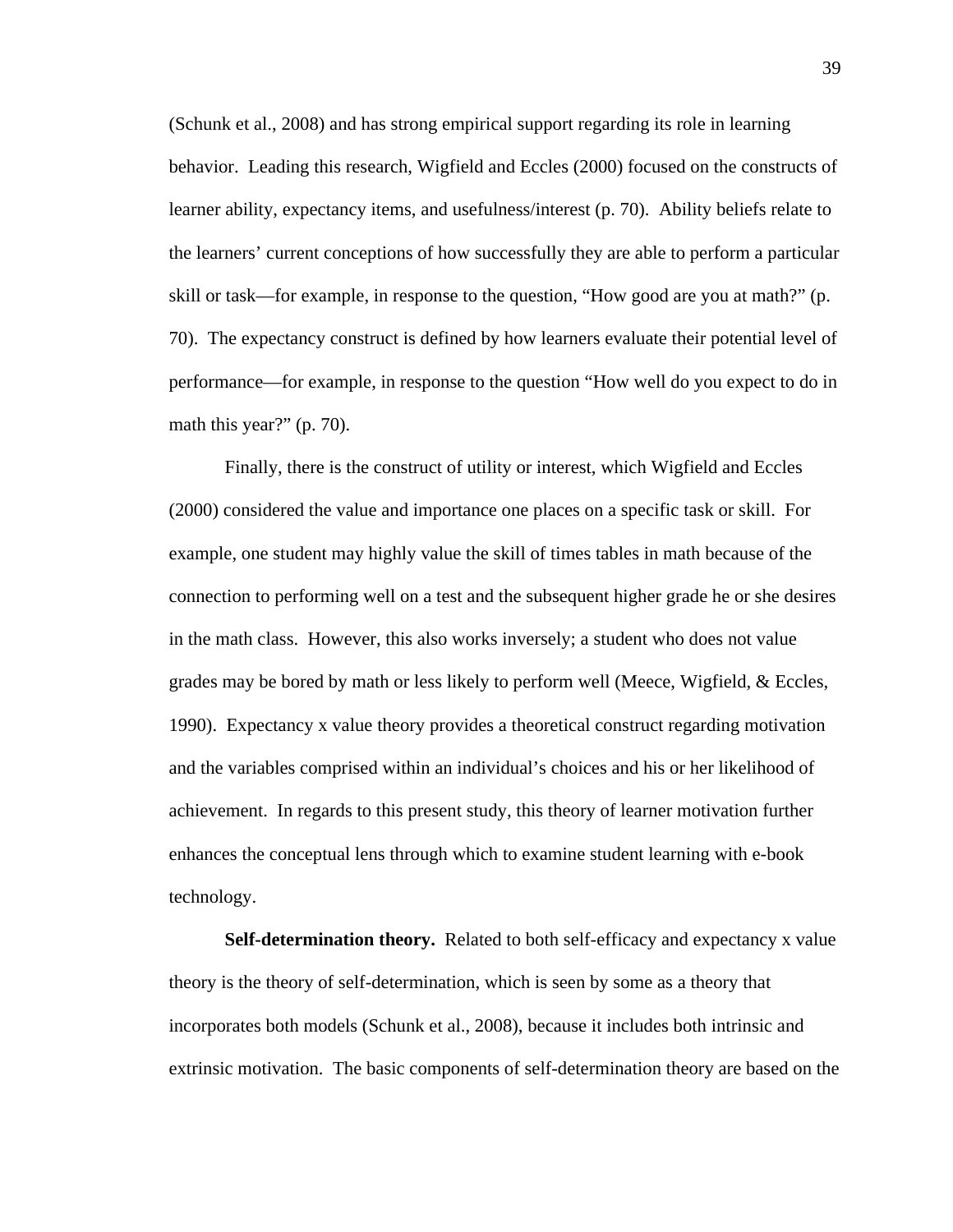psychological needs of competency, autonomy, and relatedness (Ryan & Deci, 2000). These three needs are part of a subtheory of self-determination theory, called cognitive evaluation theory, which focuses on individuals' intrinsic motivations (Ryan & Deci, 2000, p. 70). Ryan and Deci (2000) explained that autonomy can increase individual intrinsic motivation and influence subsequent achievement (p. 70). They further explained that feelings of individual competence must be accompanied by a sense of autonomy for one to have a sense of self-determination. These senses then lead to a greater perception of control and intrinsic motivation toward achievement. Ryan and Deci's research on self-determination theory also indicated that, combined with autonomy and competence, individuals are more likely to be intrinsically motivated when tasks are need related. For example, a student in a mathematics setting feels that learning a specific mathematics formula is tied to his or her expected performance on an upcoming quiz; therefore, this skill is not something he or she finds irrelevant.

## **Activity Theory**

One learning theory used by researchers to frame mobile learning inquiries is activity theory. It shares similarities with some of the preceding theories and learning paradigms: constructivism, information processing, social cognitivism, self-efficacy, expectancy x value theory, and self-determination theory (Engeström, 1987, 2001); however, activity theory does not perfectly align with any of the other theories and paradigms. Rooted in social cognitive and constructivist theories (Vygotsky, 1978), Engeström's model (1987) focused on the interplay of the subject, mediating artifacts or tools, rules, community, and actions leading to outcomes (Figure 4). Researchers, such as Waycott (2005), who employed activity theory to investigate mobile learning, defined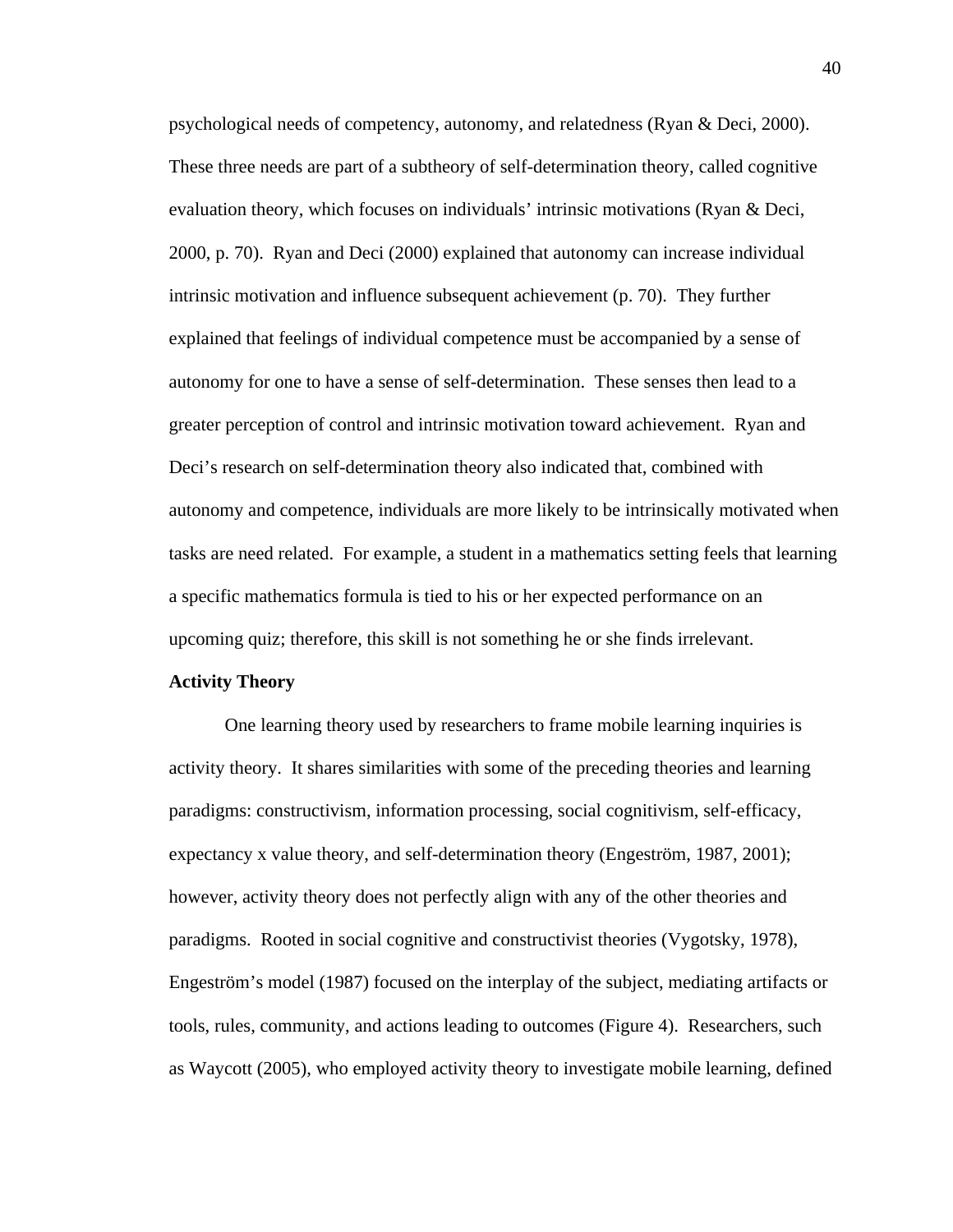activity theory as a collection of broadly-defined concepts based partly on constructivism (Vygotsky, 1978), that helps explain the contextual application of tools by individuals for particular objectives (Waycott, 2005, p. 111).



*Figure 4.* Activity system triangle. Adapted from *Learning by Expanding: An activitytheoretical Approach to Developmental Research*, by Y. Engeström, 1987, p. 112. Copyright 1987 by Engeström. Reprinted with permission.

Specifically referring to the use of activity theory for investigating mobile learning,

Waycott (2005) explained:

an important strength of activity theory in evaluating learners' use of mobile technologies is its notion that tool mediation is central to all human activities. This emphasis on tools, including computer artefacts, as mediators of activity focuses attention on the activity itself rather than simply the interaction between the human and the computer. In other words, the human is seen to be doing something other than using the computer: the computer is the tool through which the user achieves her objectives. Therefore, according to this perspective, evaluation of computer artefacts should focus not only on identifying usability issues, but also on examining how well the tool supports the user's activities. (pp. 111-112)

Waycott's explanation illustrates the focus on the mobile context, artifacts, objects, and

purpose. Because the study focused specifically on the broader learning experiences of

undergraduate students using mobile e-books, activity theory was too epistemologically

narrow to serve as part of the conceptual learning theory lens. A theory that was more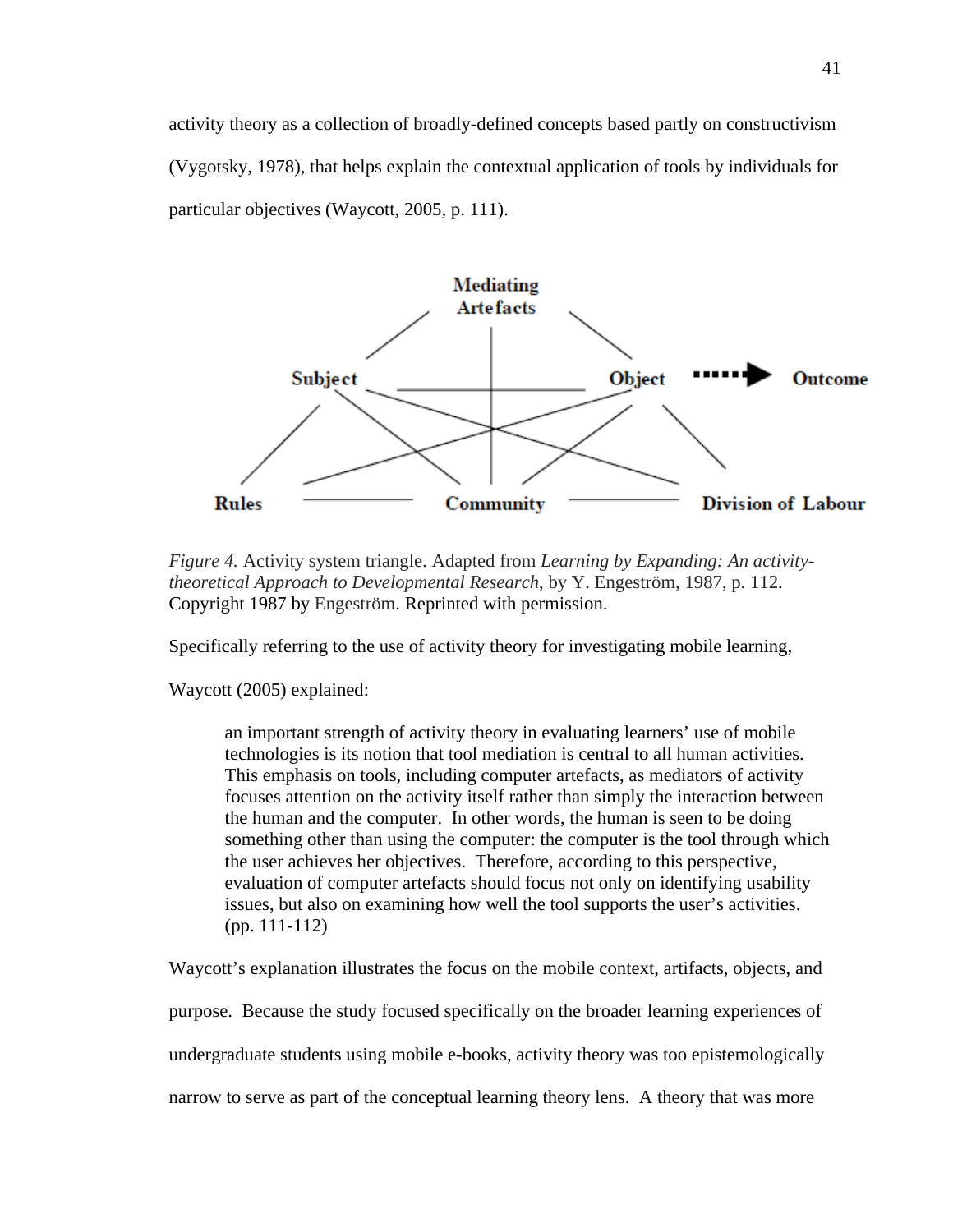focused on learning experiences and encapsulated the preceding cognitive, social, and constructivist paradigms and theories, is known as situated cognition (Brown et al., 1989).

# **Situated Cognition**

Drawing on both constructivism and social cognitive theories, situated cognition focuses on the context in which activities occur and their application to real-world use (Brown et al., 1989). Situated cognition furthers the belief that knowledge and the acquisition of knowledge cannot be separated from the environment in which they are used. For example, learning Spanish vocabulary words from a dictionary in a traditional classroom can be contrasted to learning vocabulary from its everyday use on a vacation to Spain. Another example of situated cognition would be the apprentice that learns in the actual work environment, such as midwives and butchers (Lave & Wegner, 1991). The key components of situated cognition reside within the authentic context and purpose for which new knowledge is gained and used. Brown et al. (1989) underscored the enculturation of learners in a particular setting with specific practices, jargon, and negotiated behaviors as a key factor in knowledge acquisition (p. 34). Additionally, Brown et al. (1989) embedded the authentic activities associated with knowledge within a culture: "The activities of a domain are framed in culture. Their meaning and purpose are socially constructed through negotiations among present and past members" (p. 34). This explanation illustrates the social cognitive view of this learning theory and also challenges the relevance of the traditional school-based model of learning. The authors explained that learners are enculturated into the disconnected and inauthentic laboratory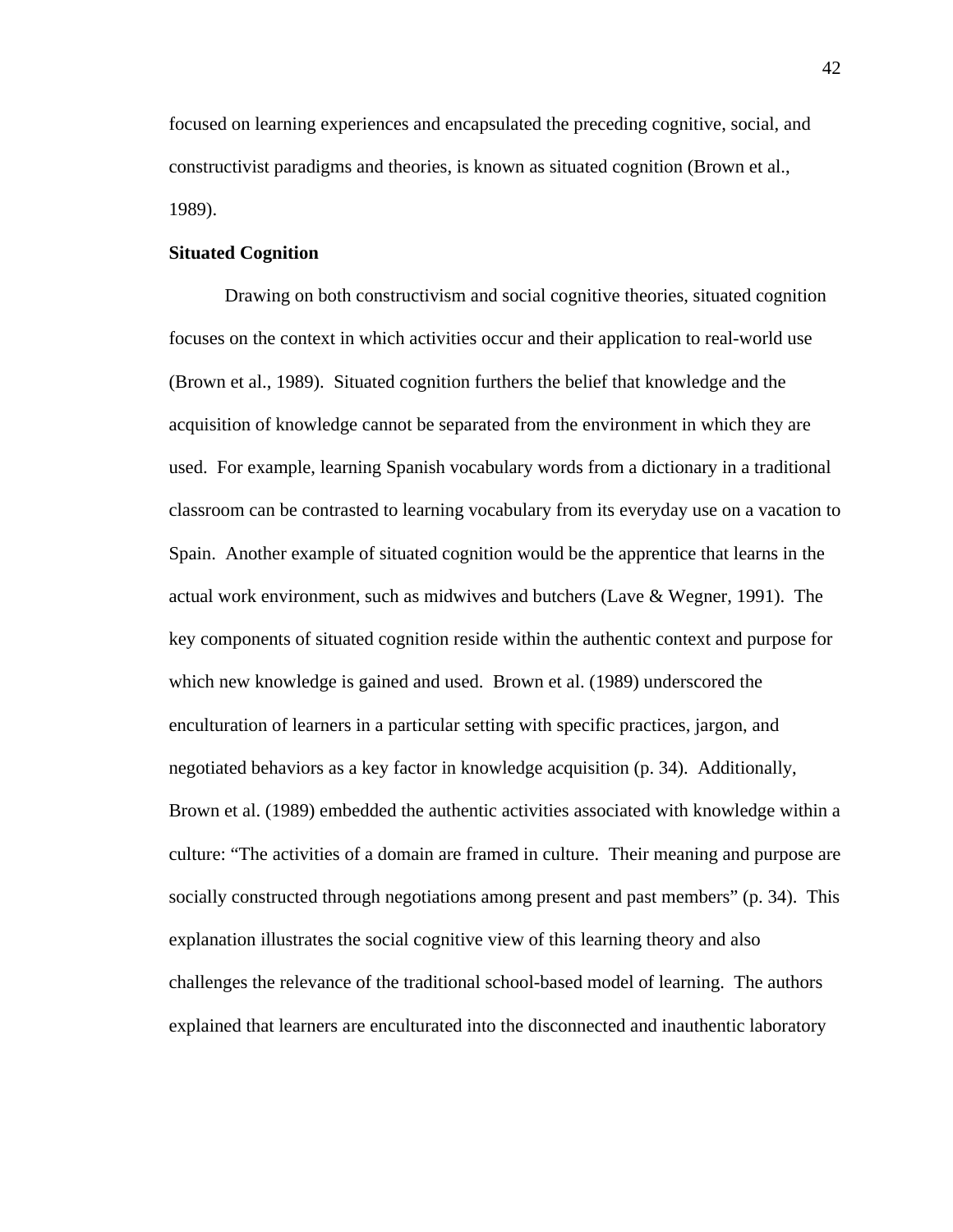of the school environment that is ill-suited to promote knowledge acquisition and transfer.

While situated cognition challenges the role of current learning and classroom practices, it is perhaps most closely aligned with constructivist and social learning paradigms. Examples of this relationship, related to designing instruction, are cognitive apprenticeship, anchored instruction, and problem- and case-based learning. All of these designs are fundamentally grounded in authentic learning tasks, applications, contexts, and negotiated meanings (Collins, Brown, & Newman, 1989). Some researchers have taken issue with situated cognition's reliance on environmental variables, calling into question whether learning is fundamentally bound to a particular context in time, and further arguing that abstract knowledge can be gained through both concrete and abstract examples (Anderson, Reder, & Simon, 1996). However, researchers in mobile learning have focused heavily on the environment, social negotiations, and authenticity of the uniquely-situated learner (Roschelle, 2003; Sharples et al., 2005; Waycott, 2005). The present study also investigated the situated learning contexts of students using mobile ebooks.

#### **Summary of Chapter 2**

 This chapter provided an overview of the literature related to the exploration of mobile technologies used in higher education. Within the bounding frame of this literature, learning theories and paradigms were selected for their abilities to focus on and enlighten understanding of mobile learning experiences. Constructivism, information processing theory, and social cognitive theory created the foundation. On this foundation, the overlapping theories of self-efficacy, expectancy x value, self-

43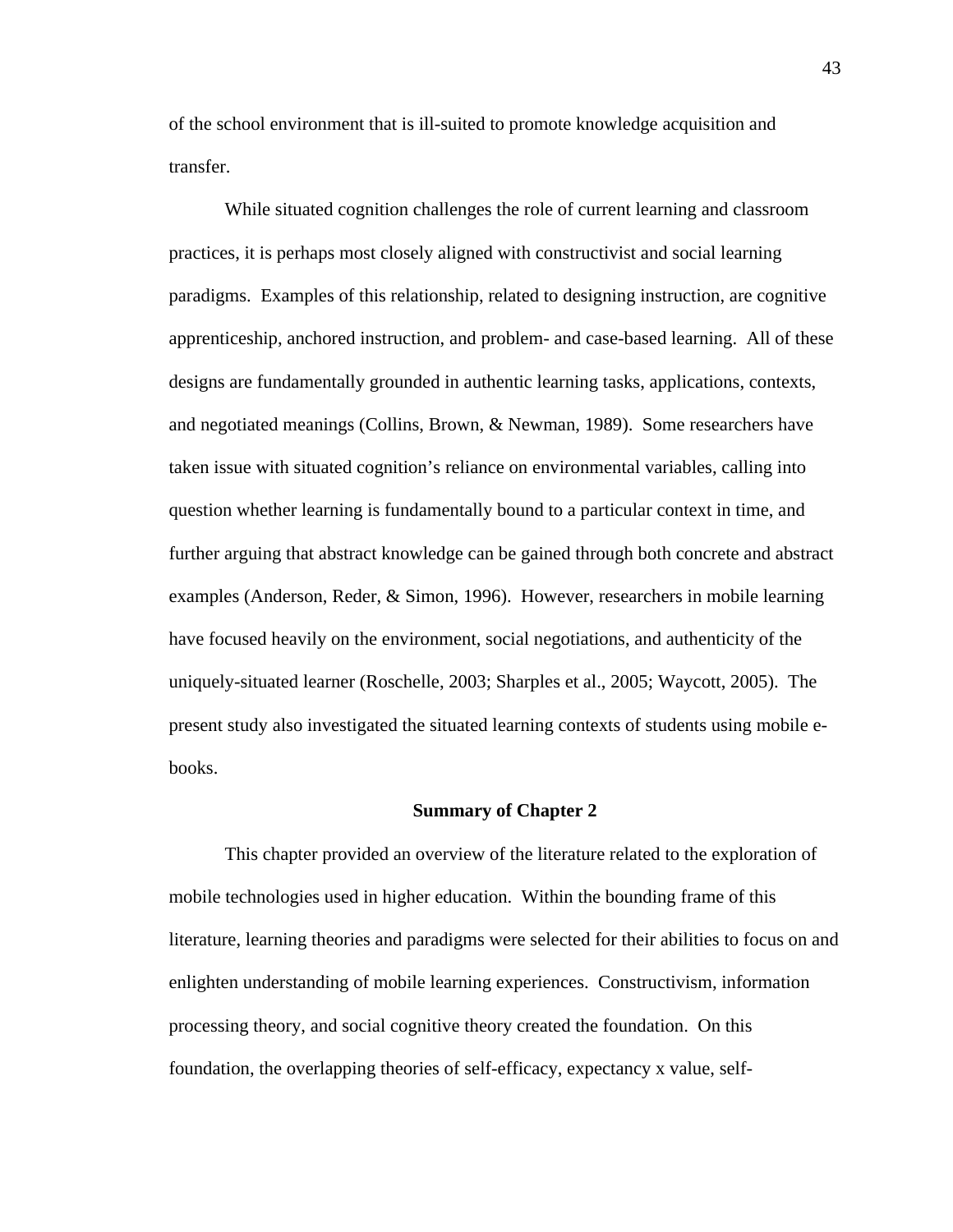determination theory, and situated cognition formed the collective lens used to investigate this multiple case study of mobile e-book learner experiences.

Chapter 3 will discuss this study's overall research design, including the epistemological grounding, research methodologies, setting, participants, data collection, and data analysis protocol. The study's timeline and the ethical considerations will also be discussed.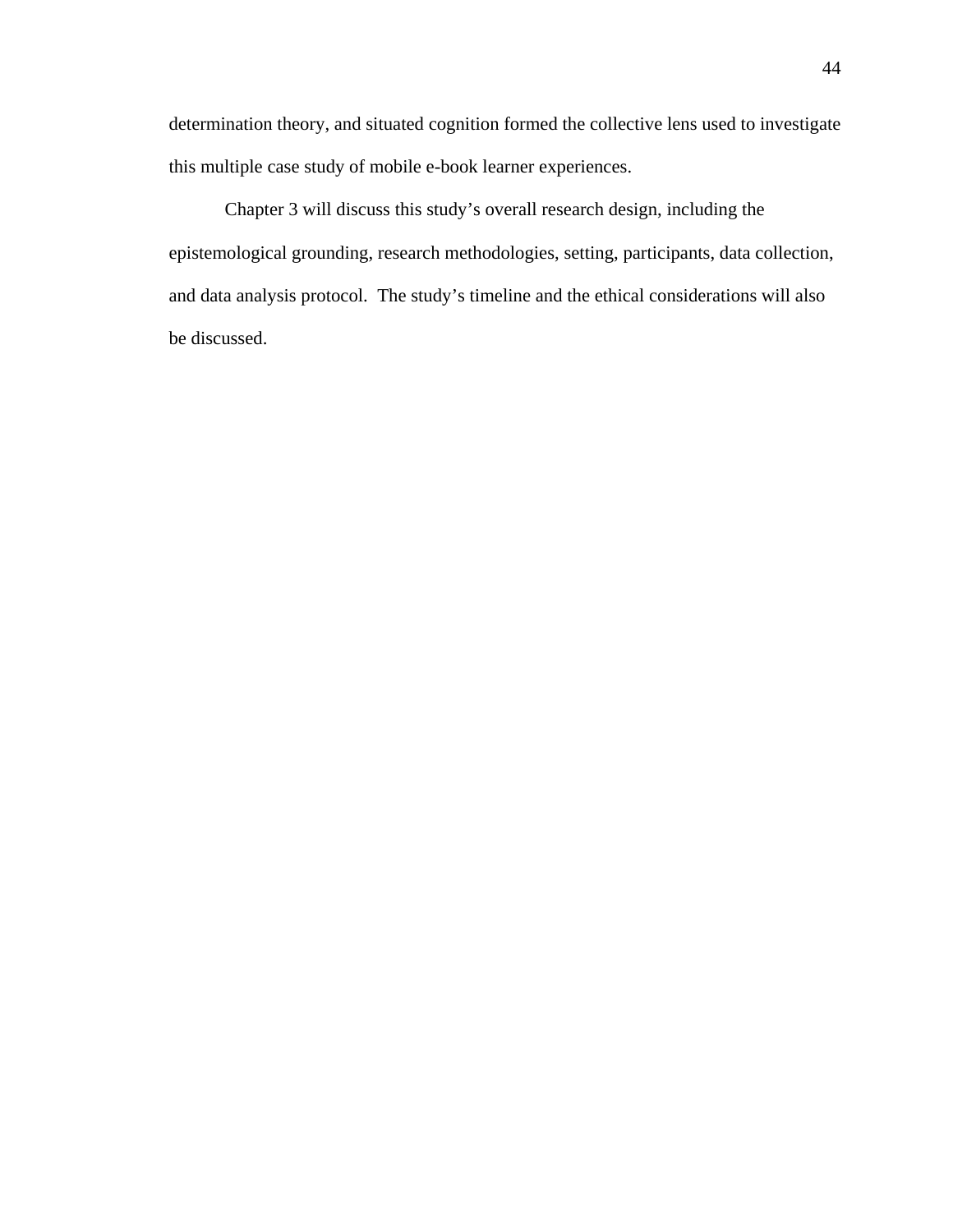# CHAPTER 3 METHODOLOGY

# **Introduction**

This chapter discusses the methodologies chosen to conduct this research study. This will include sections on the research epistemology, participant selection, research techniques, data collection procedures, research timeline, data analysis, and ethical considerations.

The purpose of this study was to investigate the learning experiences of college students using dedicated mobile computing devices as digital e-book readers. How students used these devices and digital course textbooks was the research focus, in an effort to gain better understanding of students' learning behaviors in a college course employing these educational technologies.

The following literature was used to guide this inquiry:

- Mobile learning, including definitions of mobile learning, types of mobile devices, and emerging mobile learning theories
- E-books, including definitions of e-books, history of e-books, types of ebooks, and e-books as an example of mobile learning
- **Example 1** Learning theories, including constructivism, information processing theory, social cognitive theory, self-efficacy, expectancy x value theory, selfdetermination theory, and situated cognition.

Introduced in Chapter 2 (Figure 1), within the frame created by literature pertaining to mobile learning and e-books, the collective learning theory lens guided and informed the selected methodology, including participant and site selection, data collection, and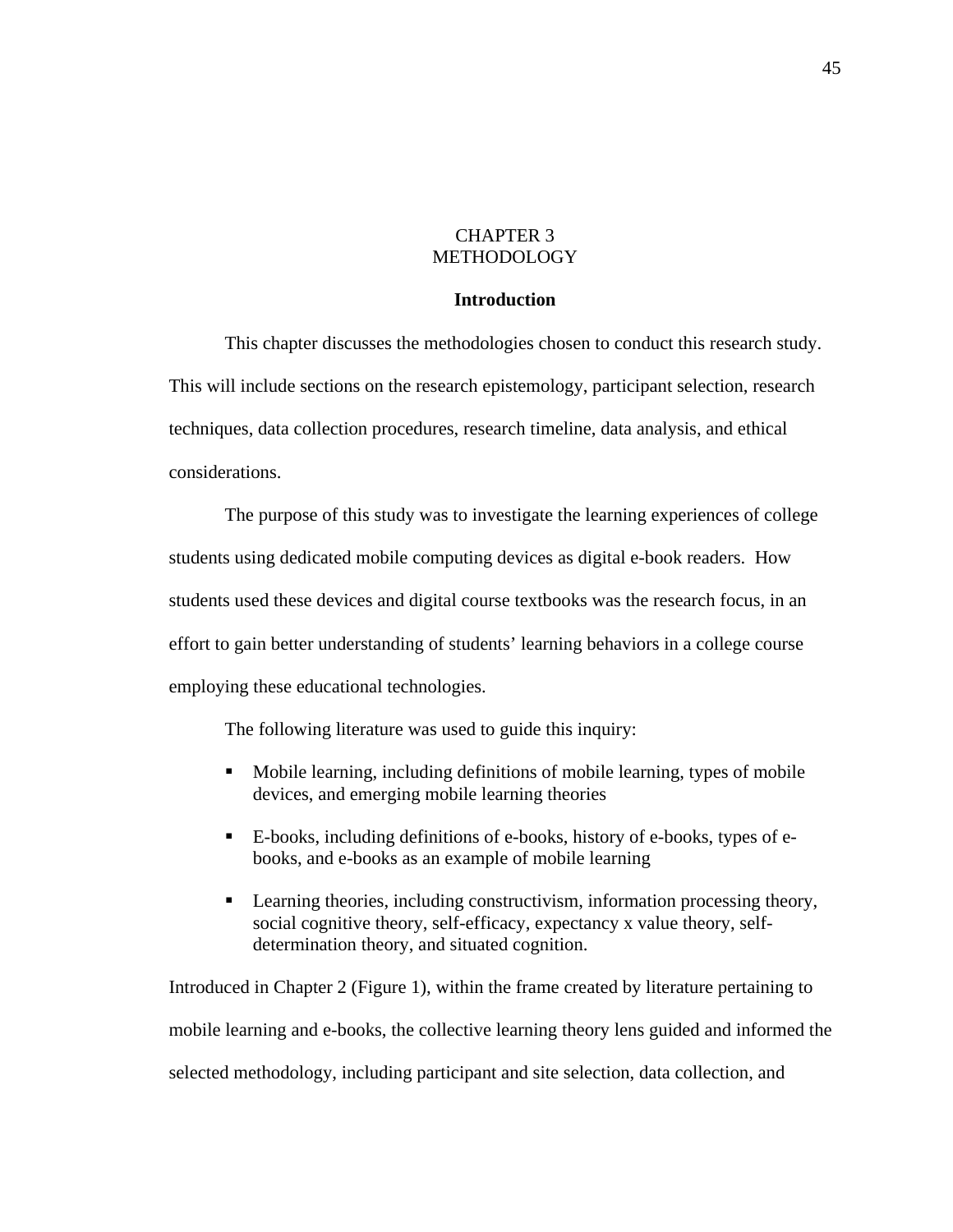analysis.

## **Research Epistemology**

Because mobile learning is a relatively new model for delivering courses, little research exists on how best to design and deliver these courses. Dominated by a technocentric research agenda (Kukulska-Hume & Traxler, 2005), existing inquiries have focused on the mobile devices themselves, infrastructure, and usability, not learning. However, inquires related to teaching and learning are also needed (Sharples, 2007; Sharples et al., 2005). In one of the most comprehensive collections of research on mobile learning, *Mobile Learning: A Handbook for Educators and Trainers* (Kukulska-Hume & Traxler, 2005), the authors compiled 12 case studies that related to mobile learning. Only one section specifically discussed teaching and learning, as these factors were not a significant focus of the book and the case studies it contains. Nevertheless, the authors did call attention to the need for inquiry regarding the best mix of teaching methods and technologies, so future researchers can promote effective mobile learning scenarios (p. 42). Furthermore, in a report on emerging research issues in mobile learning, *Big Issues in Mobile Learning*, researchers Sharples, O'Malley, and Taylor (2004) emphasized a shift of the agenda away from exploring the mobile devices and back to teaching, the learners, and the learners' perspectives. A research agenda that informs the teaching and learning aspect of mobile learning is needed, and this agenda was the guiding principle of this qualitative design.

A traditional, positivist research approach employing quantitative methods to investigate mobile learning experiences would be ill-suited to this study's research context, and such an approach would also prohibit further understanding of students'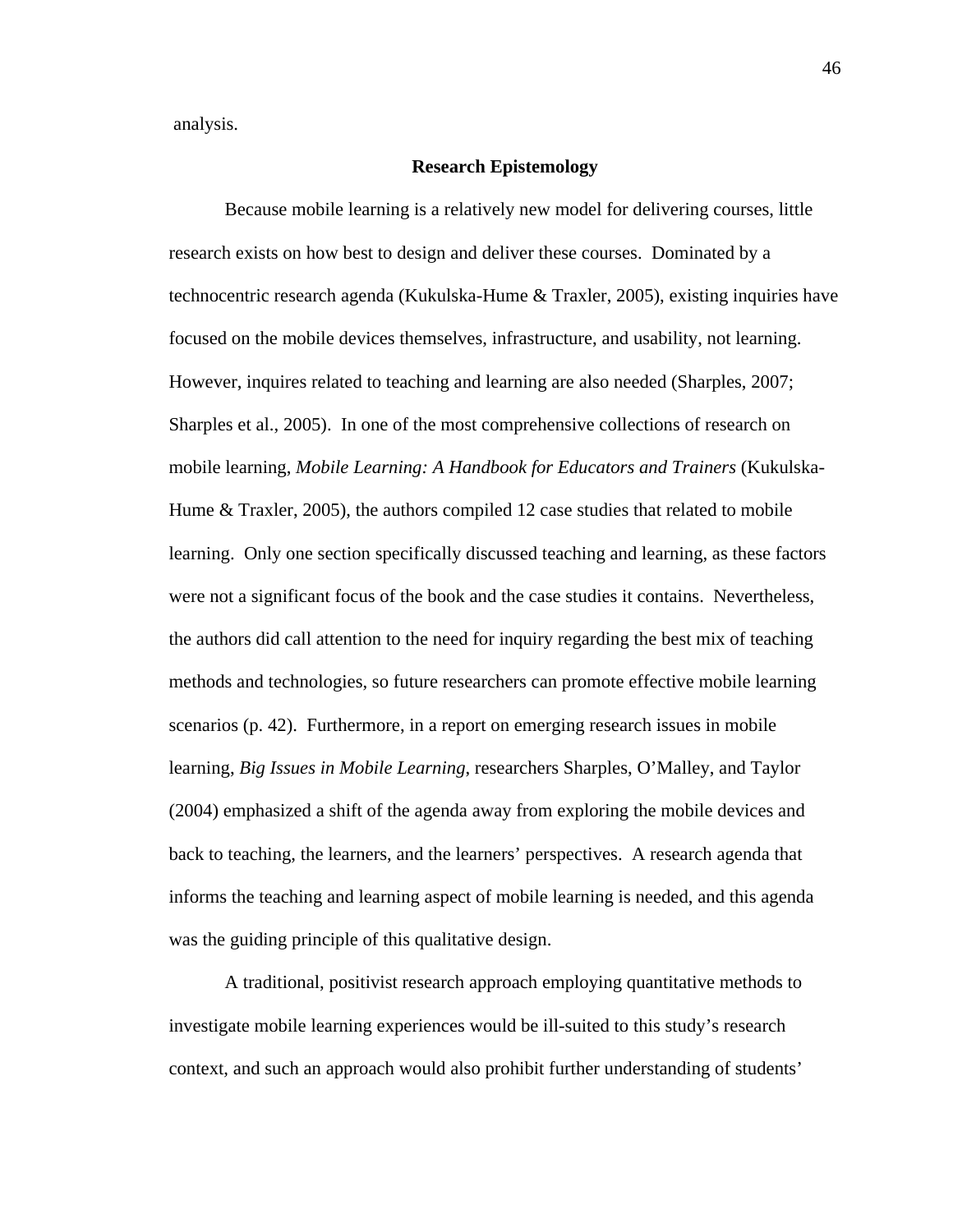mobile learning experiences. A qualitative approach is better aligned with this study, to fulfill the purposes of particularization versus generalization. Merriam (1998) characterized qualitative researchers as "interested in understanding the meaning people have constructed . . . how they make sense of their world and the experiences they have in their world" (p. 6). If researchers seek to better understand learning experiences from the students' perspectives, then the data pursued should derive from the lived experiences of the actual participants. Patton (2002) explained it this way:

The phenomenon of interest unfolds naturally in that no predetermined course established by and for the researcher such as would occur in a laboratory or other controlled setting. Observations take place in real-world settings and people are interviewed with open-ended questions in places and under conditions that are comfortable for and familiar to them. (p. 39)

From authentic participant voices, artifacts, and real-life events, I constructed a detailed record of students' mobile learning experiences. The collected data were understood through the learning theory framework established in Chapter 2, emphasizing knowledge construction, authentic contexts and learning experiences, and situated cognition. The qualitative approach produced an enhanced understanding of these mobile learning experiences, the utility of which will be valuable for practitioners and designers, as they create and administer mobile courses and programs. As more data about students' mobile learning perspectives is gathered, more informed design and support decisions will be possible. While enhanced understanding may have the practical application of assisting practitioners in mobile learning, this understanding may also guide future research.

This study's epistemological approach was grounded in a naturalistic and constructivist research paradigm (Lincoln & Guba, 1985), focused on the particular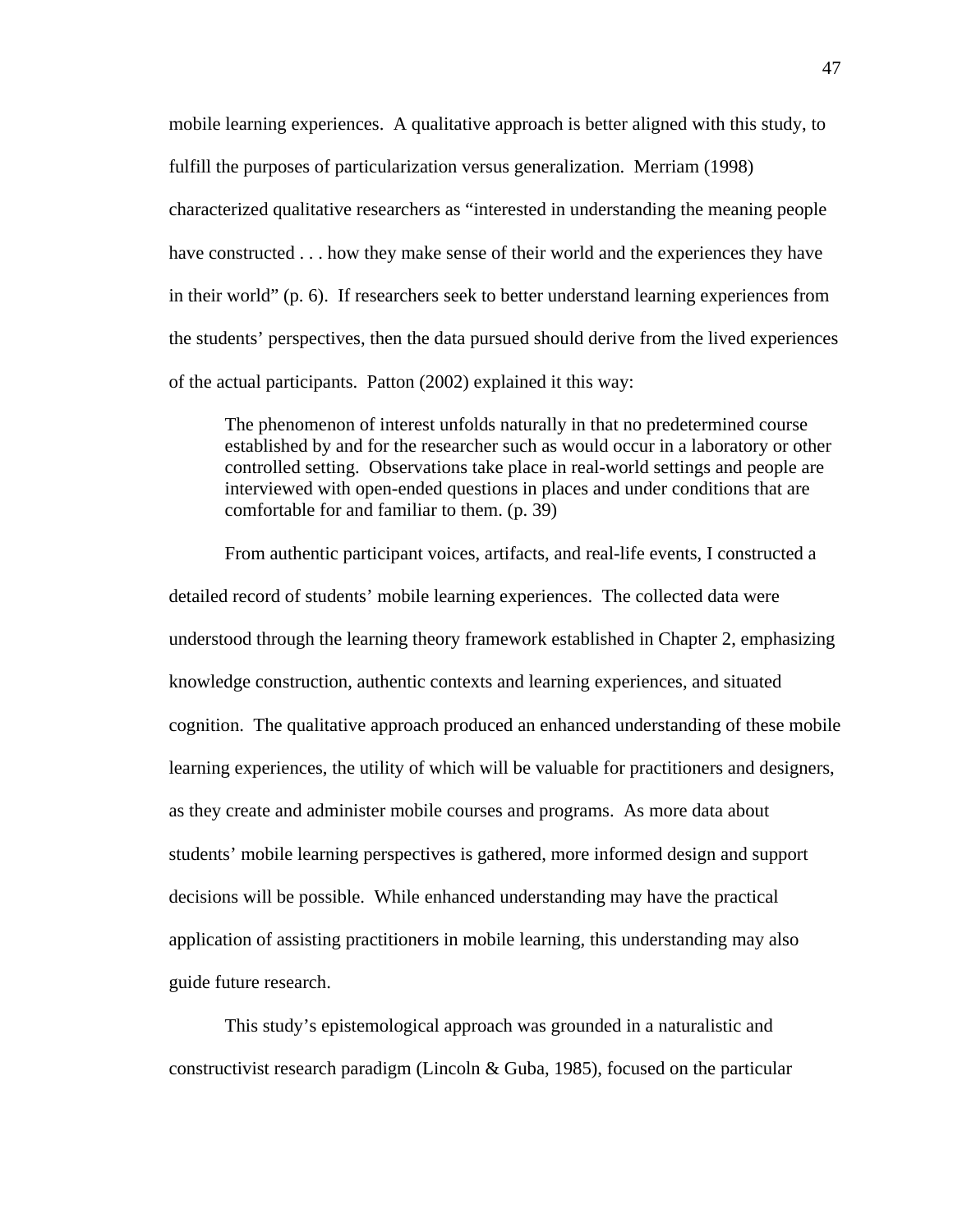contexts and experiences of individuals' cases, which served as the repository for indepth mining of qualitative data based on real lives and events. These data helped accomplish the overarching goal namely to further educational leaders' and researchers' understanding of actual, lived experiences of students using mobile technologies for their learning. A collective case study approach was employed to accomplish this purpose (Stake, 1994).

## **Case Study Inquiry**

This qualitative, exploratory inquiry employed techniques used in social science case study research (Merriam, 1998; Stake, 1995; Yin, 2009). Yin (2009) recommended case study inquiries for "how" and "why" types of research questions, where the researcher has little or no control, and the purpose is to investigate real-life contexts, phenomena, and situations (p. 2). Case studies, as Yin further explained, "are used to contribute to our knowledge of individual, group, organizational, social, political, and related phenomena" (p. 4), and are particularly employed and useful for the social science disciplines: psychology, political science, anthropology, social work, and education. Merriam (1998) described the case study as a record or product that documents the "intensive, holistic description and analysis of a single instance, phenomenon, or social unit" (p. 21). The object of study or unit of analysis (Yin, 1994) is what Stake (1995) referred to as the bound system, the self-contained entity being studied. The purpose of an in-depth case study is to thoroughly document and understand the particular bound system for its own uniqueness, making the case study a poor tool for generalization (Stake, 1995, p. 7). Stake (1994) explained that a case record may contain both qualitative and quantitative data, as "case study is not a methodological choice, but a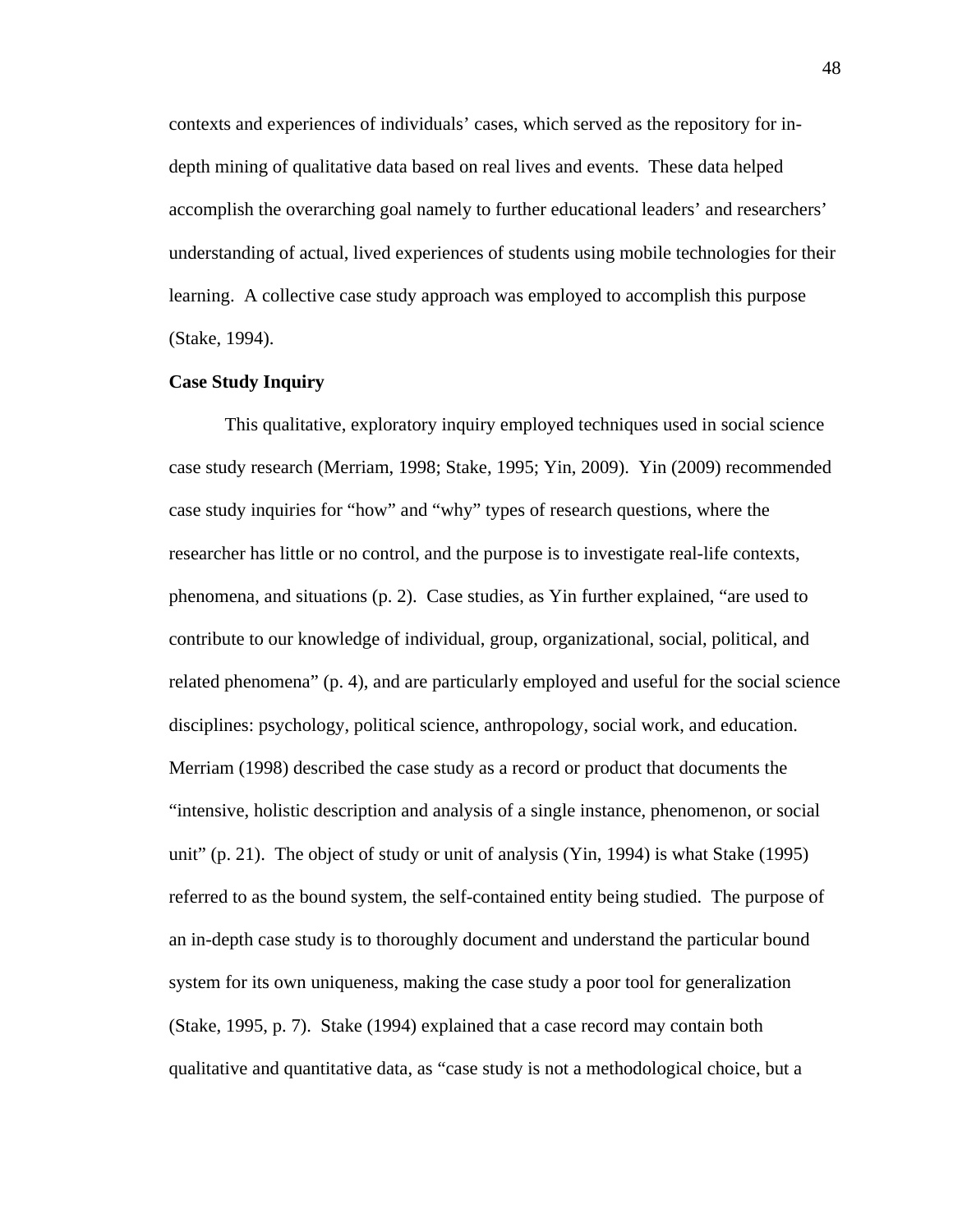choice of object to be studied" (p. 236). The common element throughout these researchers' beliefs regarding what constitutes case study research is the purposeful focus on a bound unit of analysis and emphasis on building a record and enhanced understanding of the particular.

#### **Generalization and Purpose**

Statistical generalization, used to make predictions and judgments about wider populations and contexts, is not employed in qualitative case study designs. Yin (1994) refers to analytical generalization, which starkly contrasts with the common and traditional concepts of quantitative inquiry relying on statistical generalization. Yin noted that in statistical generalization, "an inference is made about a population (or universe) on the basis of empirical data collected about a sample" (p. 30), and there are formulas, surveys, and representative sampling techniques that attempt to strengthen the validity and reliability of such inferences. Yin contrasted this purpose and goal of qualitative case study inquiry by explaining that, unlike quantitative studies, each case is considered an individual experiment, not a sampling unit. The value and utility of qualitative studies is not in making inferences to wider populations, such as with quantitative studies, which employ representative sampling techniques. Instead, Yin (1994) explained, the purpose is to use each of these cases, or experiments, in analytical generalization to further enlighten one's understanding of theory. This is an inverse process that uses "the empirical results of the case study" (p. 31) to inform theory.

 Some researchers have argued for a more concrete approach for utilizing qualitative case studies in regards to generalization. For instance, Erickson (1986) advanced the notion that focusing on generalization is inappropriate and ill-suited for this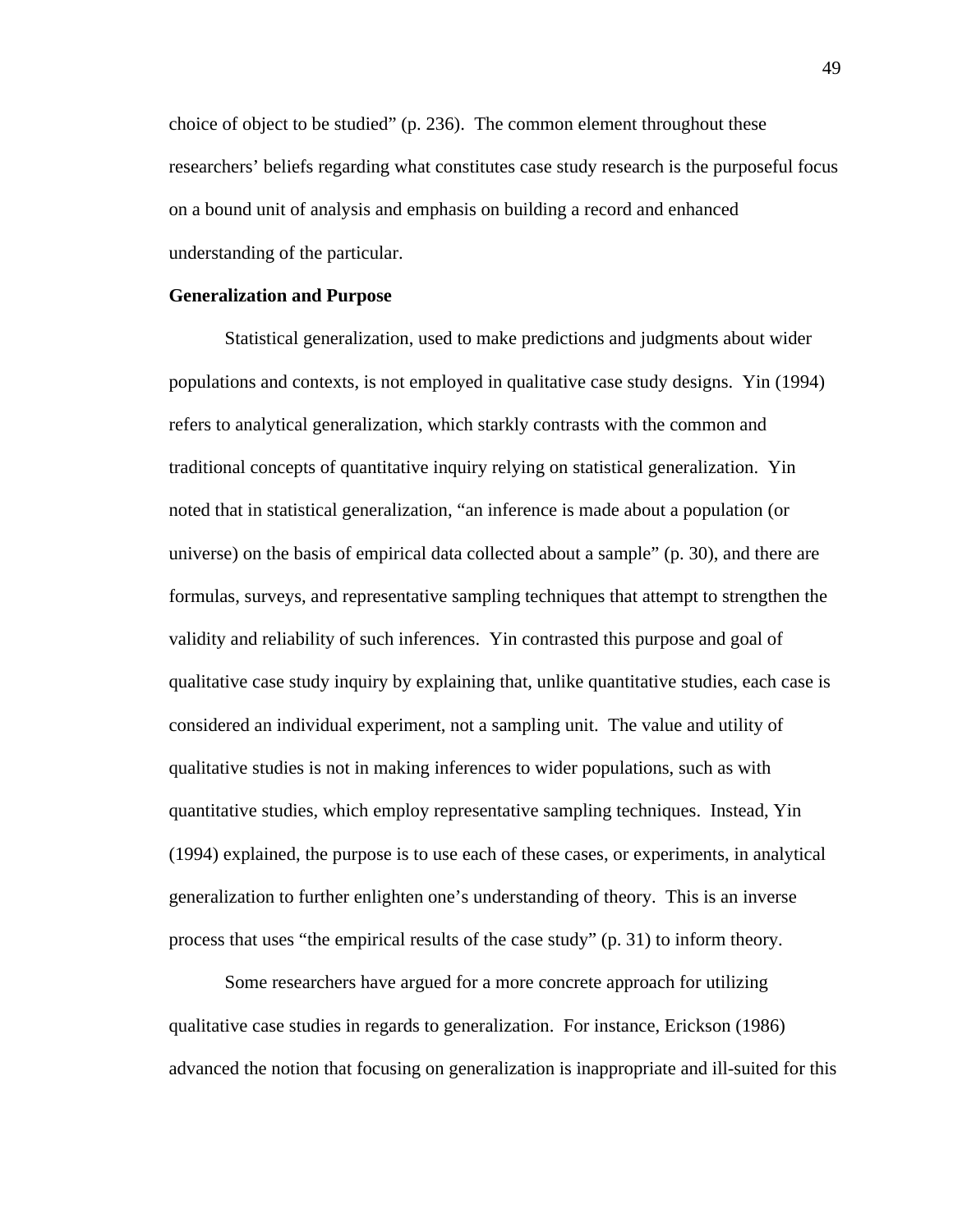type of research. He instead proposed the idea of concrete universals, which he considered common experiences that transcended the particularization of single cases. He posited that the universals can be found in the particular, using classrooms: "each instance of a classroom is seen as its own unique system, which nonetheless displays universal properties of teaching. These properties are manifested in the concrete, not in the abstract" (p. 130). A belief that Erickson (1986), Yin (1994, 2009), and other case study researchers (Merriam, 1998; Stake, 1994, 1995) appear to share, however, is that a thoroughly documented case record has utility in informing beyond its solitary self. Stake (1994) made this purpose and utility clear in his descriptions of intrinsic and instrumental case studies.

Stake (1994) established a binary distinction of the purpose of case study research, which he called intrinsic versus instrumental case studies. He defined an intrinsic case study as having a purpose of solely understanding the particular case for its own sake, and "it is not undertaken primarily because it illustrates a particular trait or problem, but because, in all its particularity and ordinariness, this case itself is of interest" (p. 237). Stake further explained that the purpose is not to enlighten or understand some abstract concept or contribute to theory building. He asserted that the purpose of the intrinsic case study is to build a thorough, in-depth record of the singular unit of analysis—for example, a "child, clinic, conference, or curriculum" (p. 237).

The purposes of instrumental case studies have an almost opposite purpose. Stake (1994) explained that the instrumental case study uses the particularization of the single case as a means to an end, and "is examined to provide insight into an issue of refinement of theory" (p. 237). Stake stated that "the case is of secondary interest; it plays a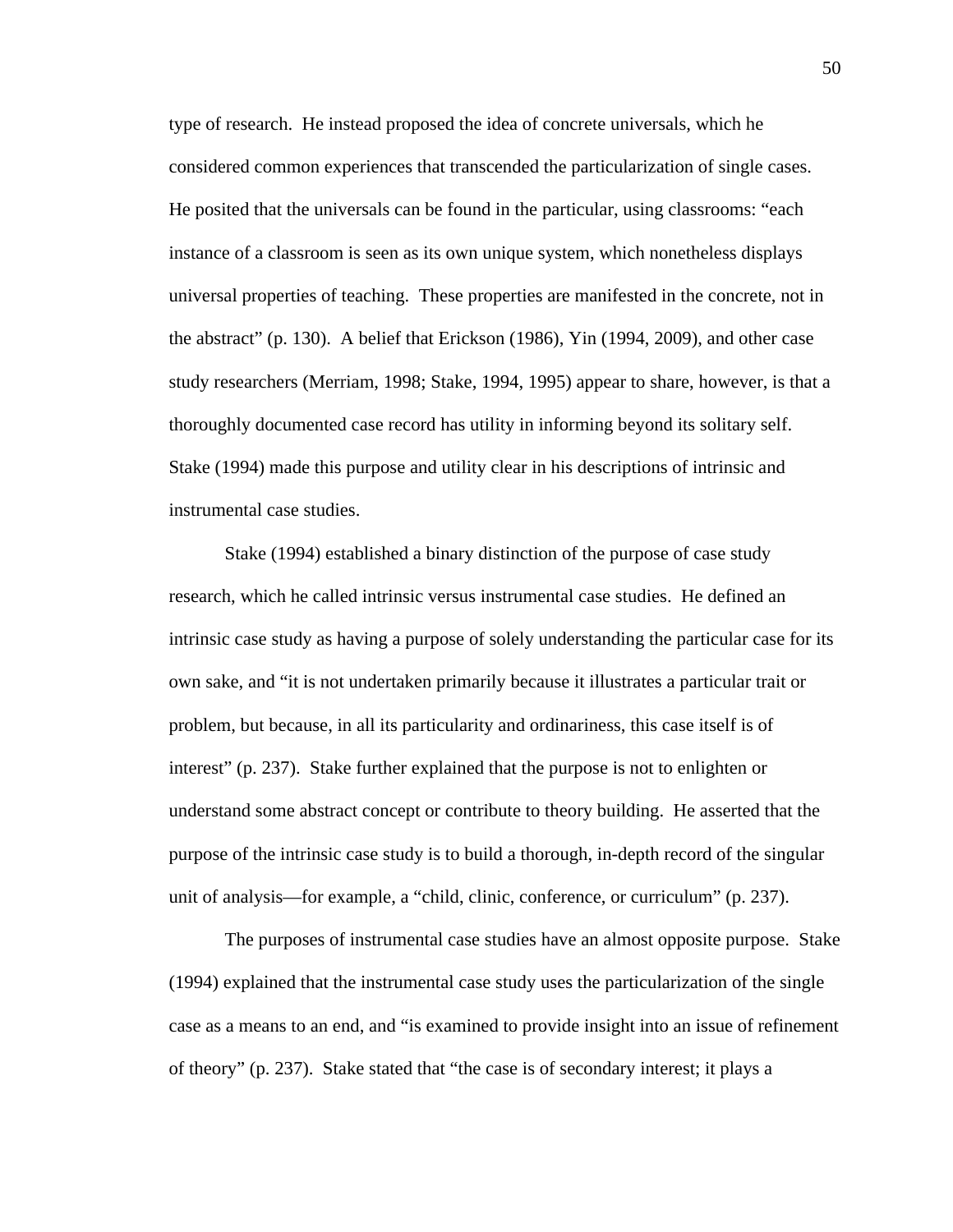supportive role, facilitating our understanding of something else," (p. 77) which, for the purposes of the present mobile e-book inquiry, was how case study research techniques were employed. The theoretical foundation presented in Chapter 2, focusing on constructivism, information processing theory, and social learning theories not only guided this case study inquiry, but as both Yin (1994) and Stake (1994, 1995) have suggested, this inquiry was informed and enlightened within the frame of a mobile learning context. For this purpose, the present qualitative case study employed a multiple (Merriam, 1998; Yin, 1994, 2009) or collective case study design (Stake 1994, 1995).

Stake (1994), in his distinction between intrinsic and instrumental case studies, discussed a final category, which he considered a collective case study. In this definition he used the same logic to expand the meaning of an instrumental case study, explaining that in collective case studies, the purpose is to further enhance the understanding of a phenomenon, issue, or theory through the utilitarian use of case records. The cases are holistically used as a tool to understand a larger issue, one that transcends the individual cases themselves. An example he provided is Kozol's (1991) *Savage Inequalities*, where multiple cases of student experiences in underserved school districts were used to inform the larger issues of school funding and, larger yet, social justice.

As was the case with my collective case study inquiring into students' learning experiences using mobile e-books, each student case was chosen "because it is believed that understanding them will lead to better understanding, perhaps better theorizing" (Stake, 1994, p. 237). Yin (1994) and Merriam (1998), referring to this practice as multiple case study, had similar ideas about the value and utility of these designs. Merriam posited that "the more cases included in a study, and the greater variation across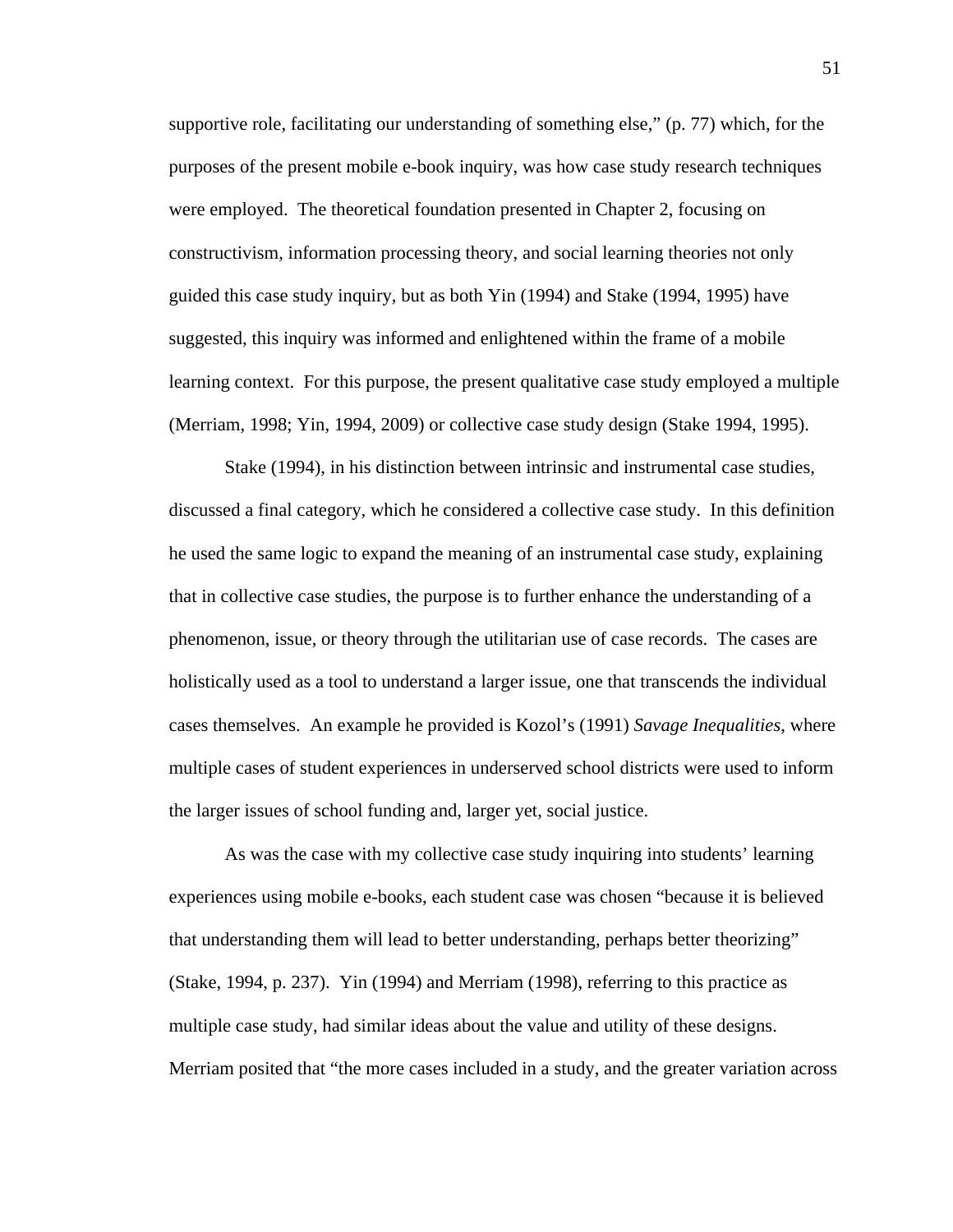the cases, the more compelling an interpretation is likely to be" (p. 41). Yin (2009), in his epistemological logic, considered each individual an actual experiment, and believed that multiple experiments could yield great enlightenment and phenomenological understandings (p. 59).

## **Epistemology Summary**

The purpose of the present study was to investigate the learning experiences of college students using dedicated mobile computing devices as digital e-book readers. Therefore, an exploratory, constructivist approach (Lincoln & Guba, 1985), employing qualitative collective case study methods, was most closely aligned for this study. The collective case study design, where each mobile learner was considered a bound unit of analysis, was used to further enlighten understanding and identify key issues related to students' use of mobile e-books.

## **Setting and Participants**

The participants for this collective case study were undergraduate college students at Florida State College at Jacksonville (FSCJ), a large college in the southeast United States. It is worth noting that this particular college transitioned from a community college to a state college in the summer of 2009. The setting was appropriate because the college is transitioning to completely electronic textbooks for most of its institutionallypublished course materials during the 2010–2011 academic year. The college administration supported this data collection on students' use of mobile e-books, and in August 2009 granted its permission to collect the initial data through its internal institutional review board. This initial data constituted the archival data used in this study.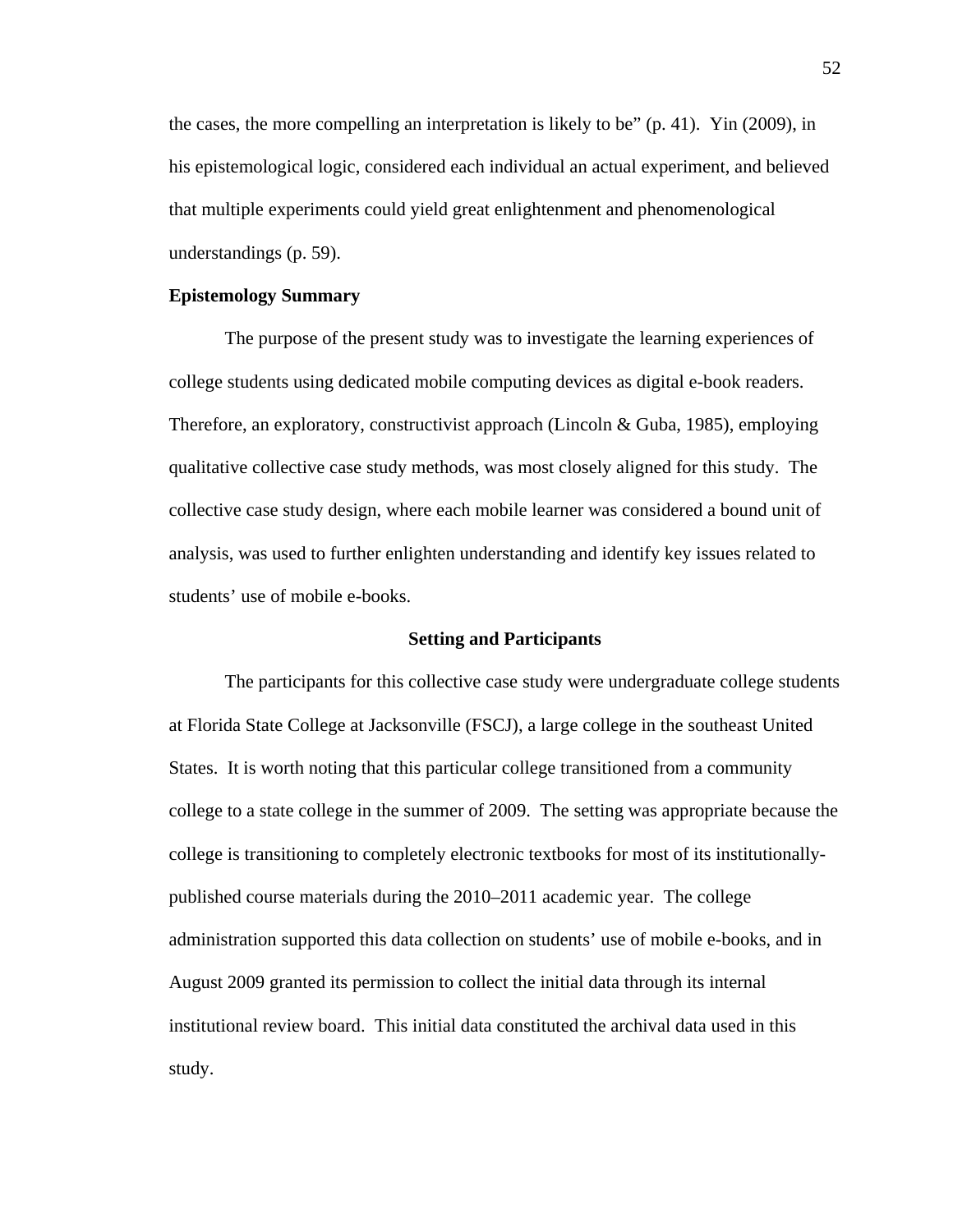For this initial data collection, approved by FSCJ's Institutional Review Board (IRB) in August 2009, a letter was e-mailed to students, explaining the requirements for student participation and seeking volunteers to use an electronic mobile book version of the print course textbook (Appendix A). Student volunteers also signed an informed consent form and returned the form to me (Appendix B); the instructor also signed an informed consent form (Appendix C). These archival FSCJ data were later collected after approval of the full research protocol by the University of North Florida (UNF) IRB (Appendix D).

The student volunteers were enrolled in two fall 2009 sections of an instructor's Introduction to Sociology (SYG2000) courses offered at the state college. One class was a fully online course, where students had no face-to-face requirements or meetings. In this course students interacted in the Blackboard learning management system (LMS). They participated in asynchronous virtual class discussions, took quizzes, and submitted written assignments through the LMS. Additionally, students were required to participate in a cooperative learning activity, a group assignment.

The other section was a traditional, classroom-based SYG2000 course. In this course the assignments and grading scale were identical to the online equivalent, except that the majority of the student and instructor activity took place face-to-face in the physical classroom. All students, except one, took their course quizzes through Blackboard, which the instructor provided as a convenient option for his classroom-based SYG2000 courses.

The instructor for these courses was a full-time administrator at the college, who typically teaches two sections of SYG2000 each semester. At the time of the study, he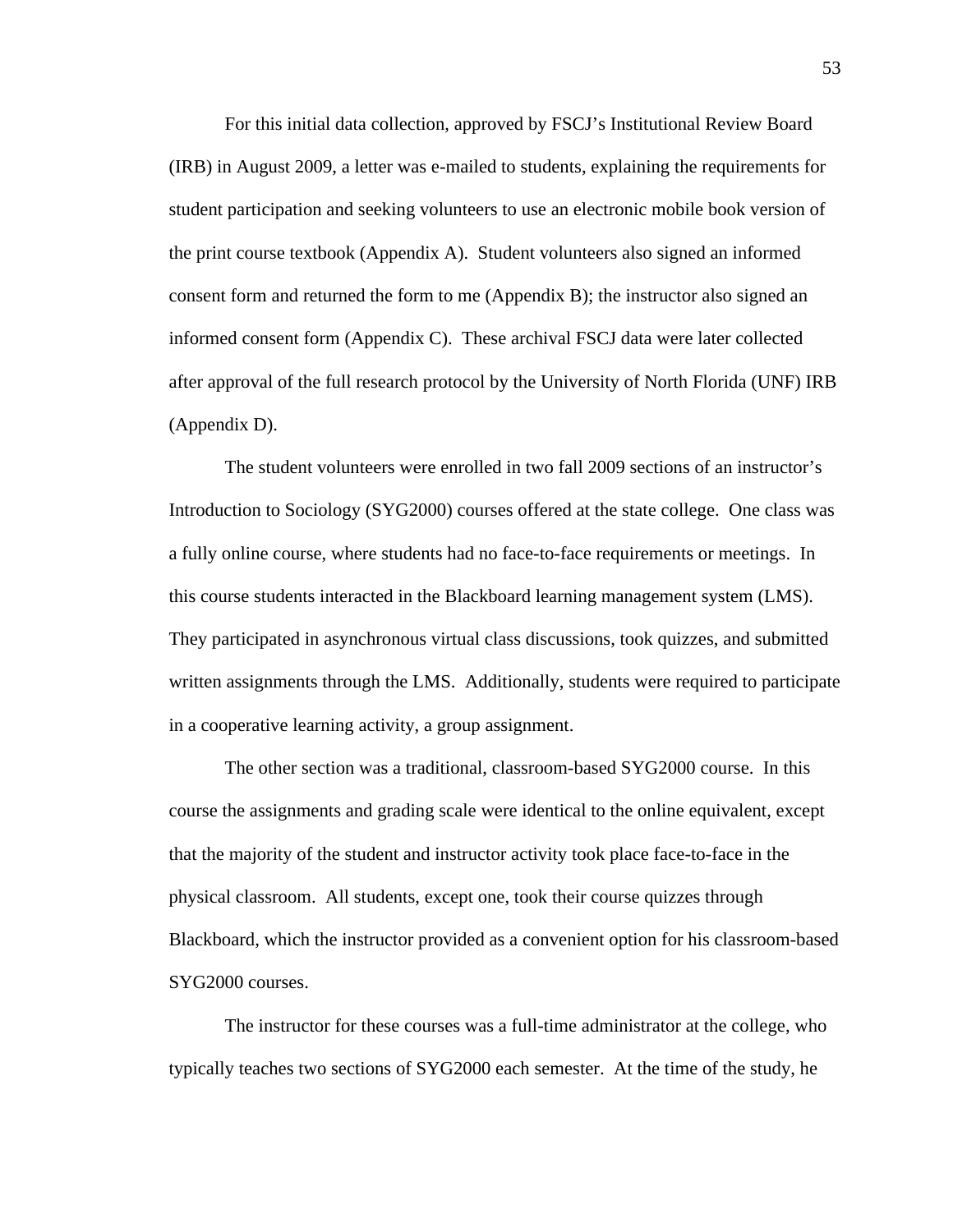was 50 years old, with more than 20 years of teaching and training experience, and 10 of these years related to distance and online delivery. In his full-time administrator role at the college, he is required to maintain expert knowledge related to online learning technologies and pedagogies. Across the college's departments he is highly regarded for his online teaching knowledge and experience.

The textbook used in SYG 2000 is published at FSCJ by a college initiative called SIRIUS Academics. These textbooks are developed in conjunction with an entire set of course materials and, as stated on the project Web site:

Courses are developed by teams including faculty, instructional designers, multimedia specialists, editors, quality assurance staff, and outside content consultants. All content and pedagogy are developed by the team using the latest technology, including SoftChalk's LessonBuilder. Emphasis is on the development of highly creative, interactive courses making use of the latest research in learning, motivation, and technology. Faculty external to Florida State College at Jacksonville and the SIRIUS program review content of courses and the development teams teach the courses during the beta period prior to full release. The courses are published and distributed by McGraw-Hill Learning Solutions. (FSCJ, 2009, "Course Development")

SIRIUS course materials are designed to be used in traditional face-to-face, fully online, and blended online/face-to-face learning environments. The textbooks were previously printed with the McGraw-Hill partners, but beginning in the fall 2010 term, Follett took over the publication, distribution, and electronic publication of the textbooks. The electronic and print versions of the textbook are identical, with the same visual layout, page numbering, table of contents, and images.

 After the instructor agreed to let me seek student volunteers from his two fall 2009 SYG2000 courses, a letter was drafted that explained the study, requirements of the students, and timeline. The letter was approved by FSCJ's IRB and then e-mailed to the instructor's students. Over a three-week period, a total of 13 students responded by e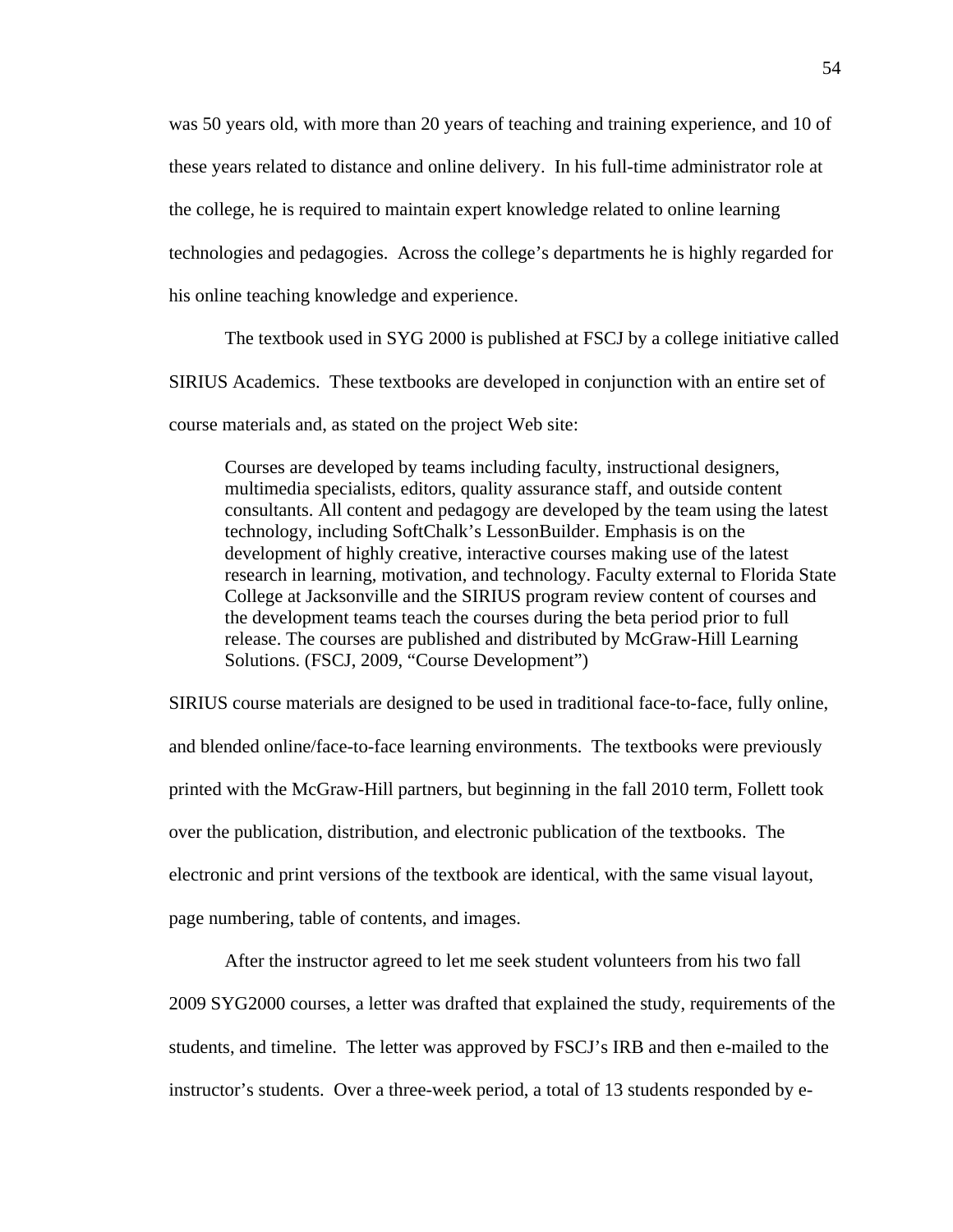mail, agreeing to volunteer—eight from the face-to-face course and five from the online course. The student volunteers represented a diverse mix of ages, backgrounds, and experiences.

The purpose of this study was to investigate the learning experiences of college students using dedicated mobile computing devices as digital e-book readers. The research site was two SYG2000 courses, one online and one face-to-face, that used the same textbook. This textbook was available in an e-book format, as well as in a hardcopy version. The e-books were provided to the student volunteers for the entire 12 weeks of the course. Students chose from two types of portable mobile computing devices, the Sony PRS-505 Reader and the ASUS Eee PC 1005HA Netbook.

#### **Mobile E-books Used in Study**

The Sony PRS-505 Reader is a dedicated electronic reading device that displays text materials, such as books, textbooks, newspapers, and magazines on a 6-inch, 600 x 800 black-and-white screen. This screen displays in e-ink, a high-contrast, low-power consumption, high-visibility surface optimized for text. The 256 megabytes of randomaccess memory (RAM) can store a maximum of 160 average-sized e-books. This memory is expandable, with two additional memory slots, Sony and secure digital (SD) memory formats, common to digital cameras and other small electronic devices. Supported formats include Bleb, Adobe Portable Document Format (PDF), plain text (TXT), electronic publication (ePUB), and rich text format (RTF). The Sony PRS-505 Reader also has an internal, long-lasting lithium-ion battery that supports up to 8,000 page turns per charge. The SYG2000 textbook was loaded on the Sony PRS-505 Readers as a PDF document.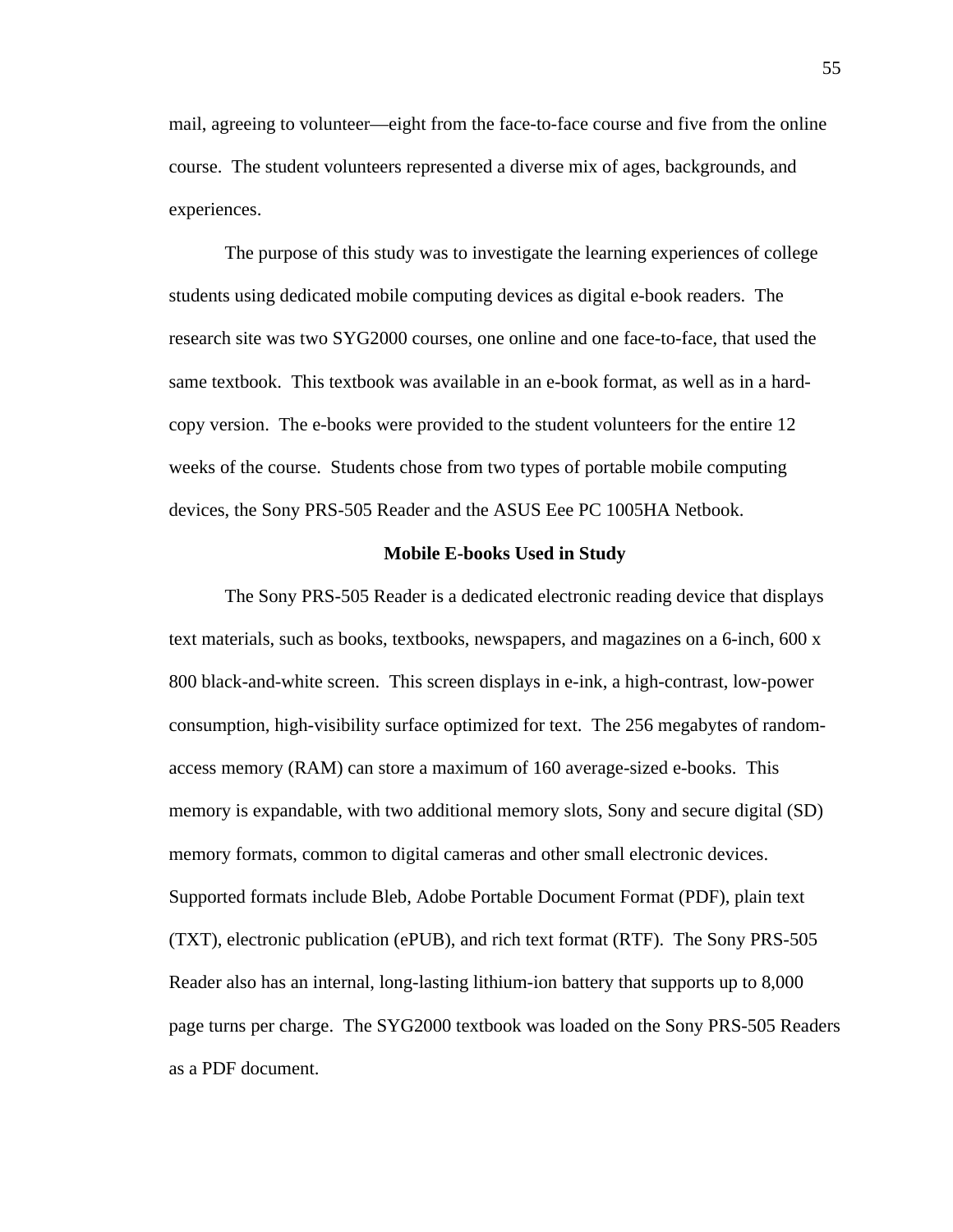PDFs are a widely-used method of publishing and sharing digital reading materials and have the ability for basic security and digital rights management, such as print limitations, copy and paste restrictions, and password security. Loaded on the Sony PRS-505 Reader, the SYG2000 e-book users had the ability to bookmark passages and pages, modify the font size, and change the display orientation from portrait to landscape. The Sony PRS-505 Reader is a mobile device designed specifically around its use as a portable, handheld e-book reader. Unlike the ASUS Eee PC 1005HA Netbook, the Sony PRS-505 Reader does not have additional advanced features and functionalities.

The ASUS Eee PC 1005HA Netbook is a mobile computer. It has the capability to run several operating systems; however, in this study the eight Netbooks ran on Microsoft XP, a common operating system. The ASUS Eee PC 1005HA Netbook has an internal 160-gigabyte hard drive that can store thousands of e-books and digital materials. It also has one gigabyte of RAM, Wi-Fi, and a 10-inch, 1024 x 600 color display and supports most text formats, including TXT, RTF, HTML, XML, and PDF. The ASUS Eee PC 1005HA Netbook has an 8-hour battery capacity per charge. Because the ASUS Netbook is actually a multifunction portable device, it has more advanced e-book capabilities than the Sony PRS-505 Reader.

The ASUS Eee PC 1005HA Netbook was loaded with an electronic text-reading software called MyScribe, containing the identical SYG2000 textbook to the version used with the Sony PRS-505 Reader. This e-book was in a PDF format within the security framework of MyScribe, adding another layer of antipiracy digital rights management (DRM) security. Similar to the DRM commonly used with Apple's iTunes online store, MyScribe loads the electronic reading material to its secure DRM and permits end users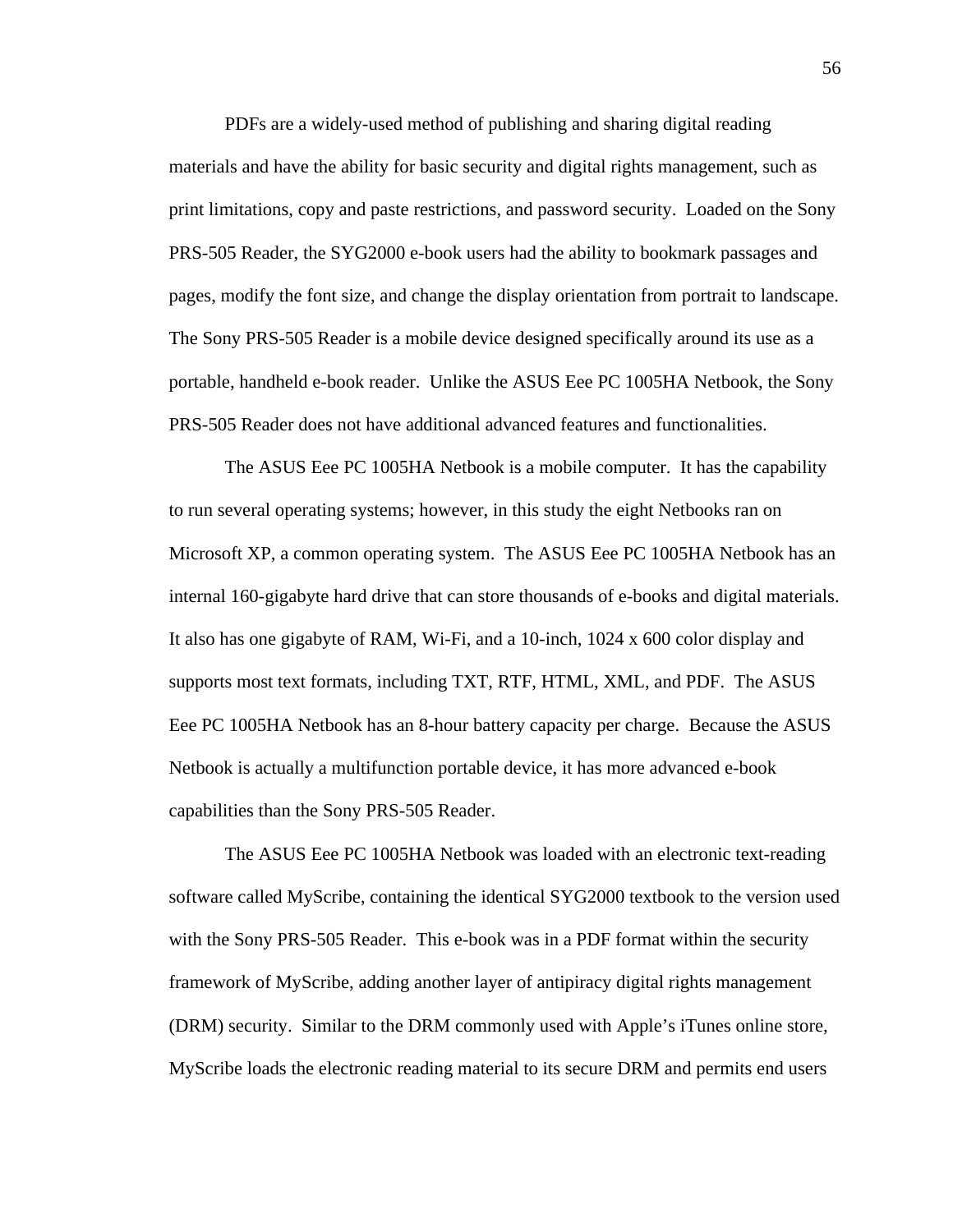to access materials assigned to their account and user ID. MyScribe allows students to take notes, search and highlight text, bookmark pages and passages, and listen to a computer-synthesized version of the e-textbook, with a text-to-speech feature. Additionally, if students connect to the Internet, they can share their e-book notes with other students in their class.

# **Data Sources**

To build the case records and database that informed understandings of students' mobile e-book learning experiences in this collective case study (Yin, 1994), data were collected from multiple sources. Yin (2009) referred to a convergence of evidence in data collection efforts, as researchers draw on multiple data sources to employ in triangulation analysis techniques, which aim to corroborate facts and phenomenon (p.116). He advocated three main principles of data collection to help ensure the rigor and empiricism of case study research: (a) use multiple sources of evidence, (b) create a case study database, and (c) maintain a chain of evidence (pp. 114-122). This study was comprised of both archival data and data that were collected after approval of the full research protocol by UNF's IRB.

#### **Archival Data**

In August 2009 FSCJ's IRB gave me permission to explore the use of e-books in two course sections, to track initial student reactions to the use of e-book readers. As part of this effort, during the fall 2009 semester, SYG2000 students using the e-books in both the online and face-to-face sections maintained weekly writing journals. Two-part, openended writing prompts were e-mailed to the student volunteers every week, asking them to record their thoughts, feelings, and experiences using the e-books. These prompts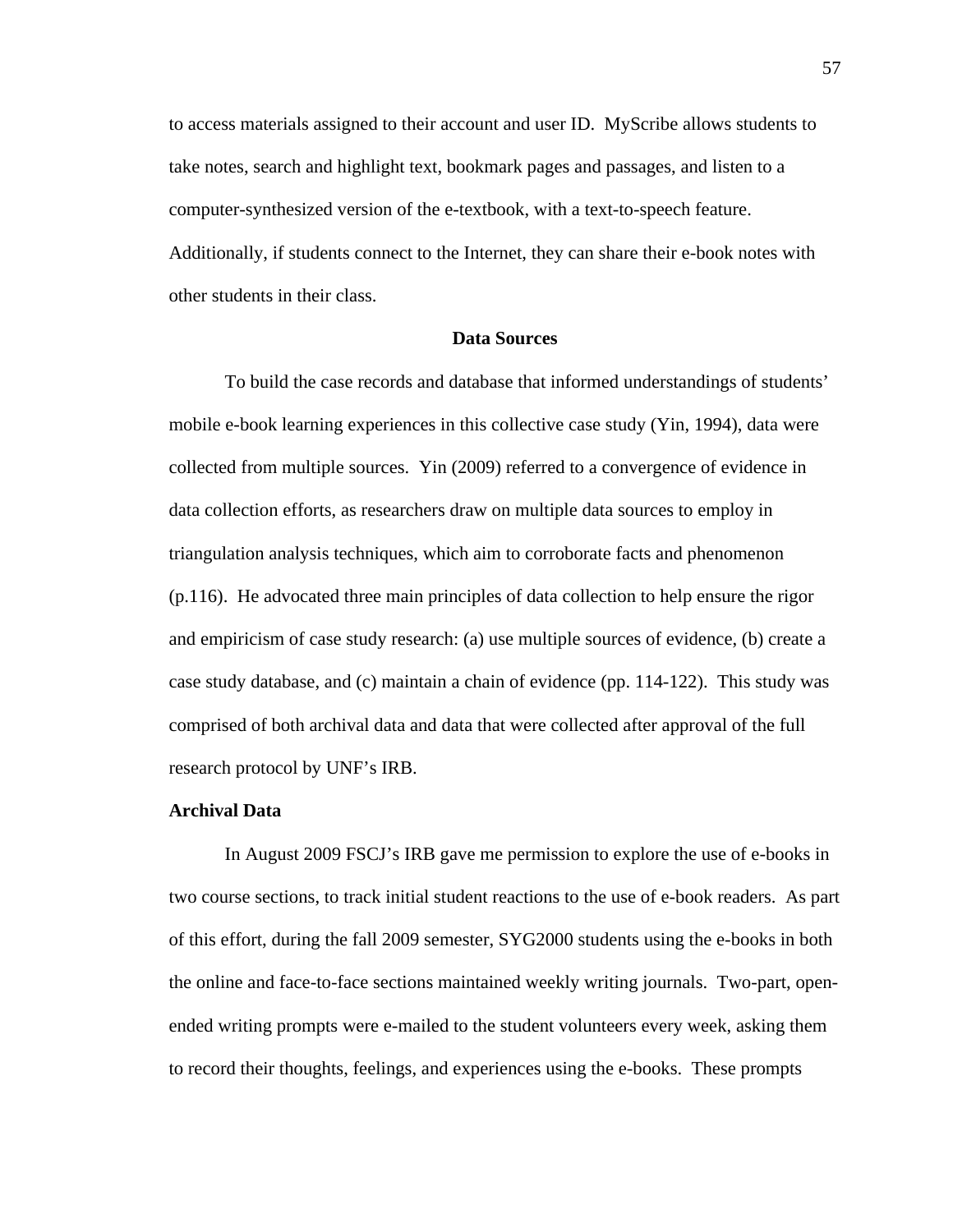were submitted as secure text documents through the Blackboard LMS to an e-book community established for this purpose. The instructor and other student volunteers did not have access to other students' journals; the entries were completely private to the student authoring them and me. Each of the 13 student volunteers completed 9 journal entries. The self-reported student data were added to the collective case study database after the study was approved, and students provided informed consent for these materials to be included in the present study.

In addition to the student journal data, any available archival data were retrieved from student e-book notes. With the ASUS Netbooks, through My Scribe, students had the ability to record and save their notes directly into the e-book. These notes could be compiled and used for reviewing, studying, or sharing. For students who used this functionality, these data were collected from the ASUS devices and added to the case study database. There was no equivalent feature on the Sony PRS-505 Reader; therefore, these types of data were not collected from these devices.

# **Data Collection**

The final pieces of data collected were artifact data, researcher's notes, and data from in-depth interviews with student volunteers and with the course instructor. These data were then added to the archival data, which collectively constituted the case study's database.

The two mobile e-textbooks, accompanying software, and hard copy of the textbook were used to gather data. Yin (2009) referred to this as artifact data, in which tangible, related objects, thought to have potential to yield greater insight or enhance triangulation efforts, are collected and used in the case study process. I used both the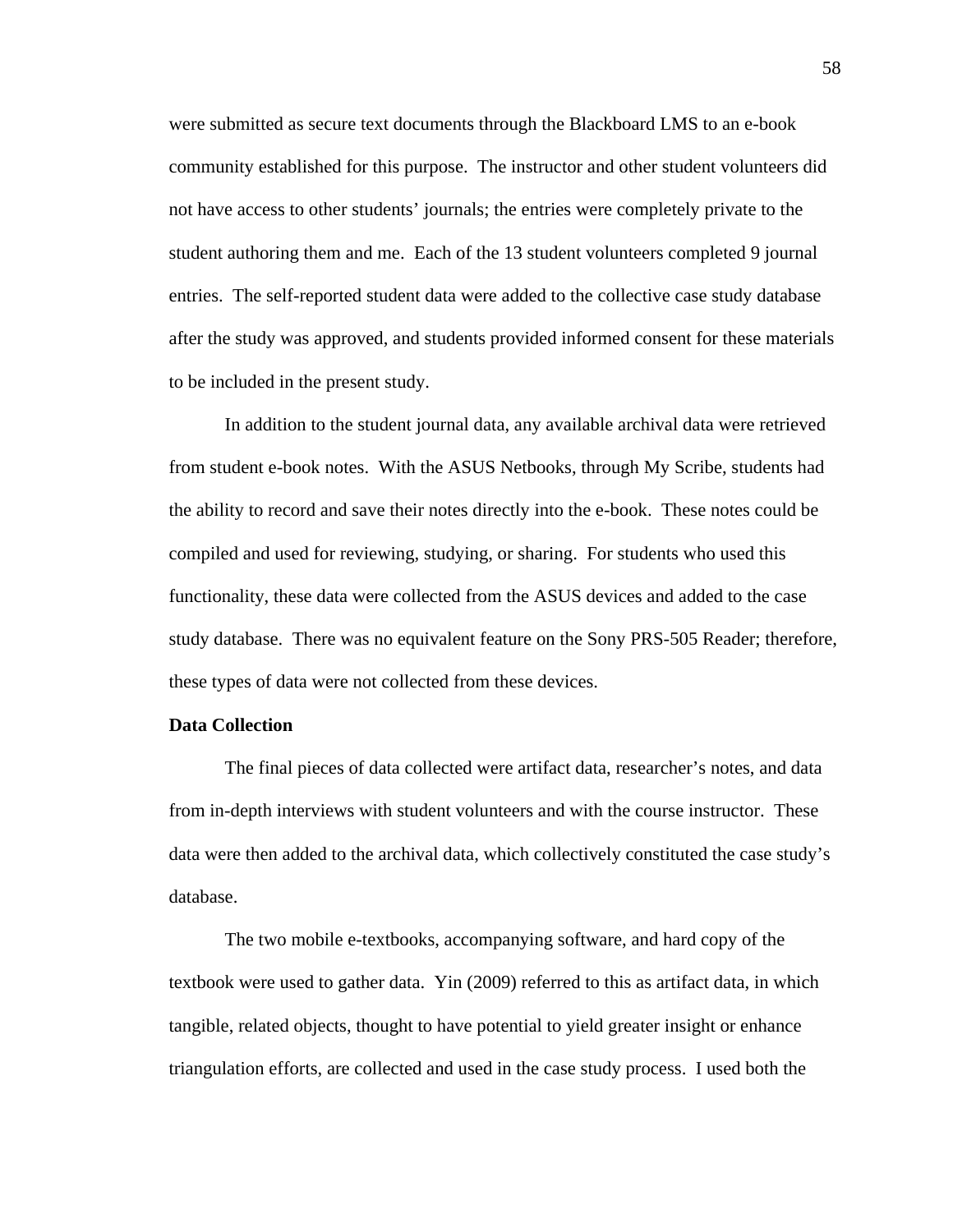Sony PRS-505 Reader and ASUS Eee PC 1005HA Netbook, recording my notes, questions, and experiences, which were then compiled into the overall case study database.

Referring to the third key principle of Yin's case study data collection (2009), maintaining a chain of evidence, I also added my ongoing and iterative note data collected throughout the planning, design, and data collection phases. These note data include research questions, design and logic decisions, modifications, and daily occurrences related to the study, and were also added to the case study database.

In the last step of the data collection process, I conducted in-depth interviews with the student volunteers. The interviews were semistructured and open-ended (Patton, 2002), designed to uncover students' actual mobile e-book course experiences related to their learning. The question prompts (Appendix E) were designed to enlighten the understandings of the use of e-books by students within a constructivist, social cognitive, and situated learning framework. Students were asked to explain how and where they used their mobile e-books, providing details of any common or novel applications during their courses. The interview lengths ranged from about 30 minutes to 1 hour; the audio was recorded with Apple's GarageBand, transcribed, and added to the case study database.

In addition to student interviews, the instructor participated in semistructured interviews (Appendix F). The purpose of these interviews was to further enhance the overall case record and to triangulate with the other data sources. The interviews with the instructor were also recorded, transcribed, and added to the case study database.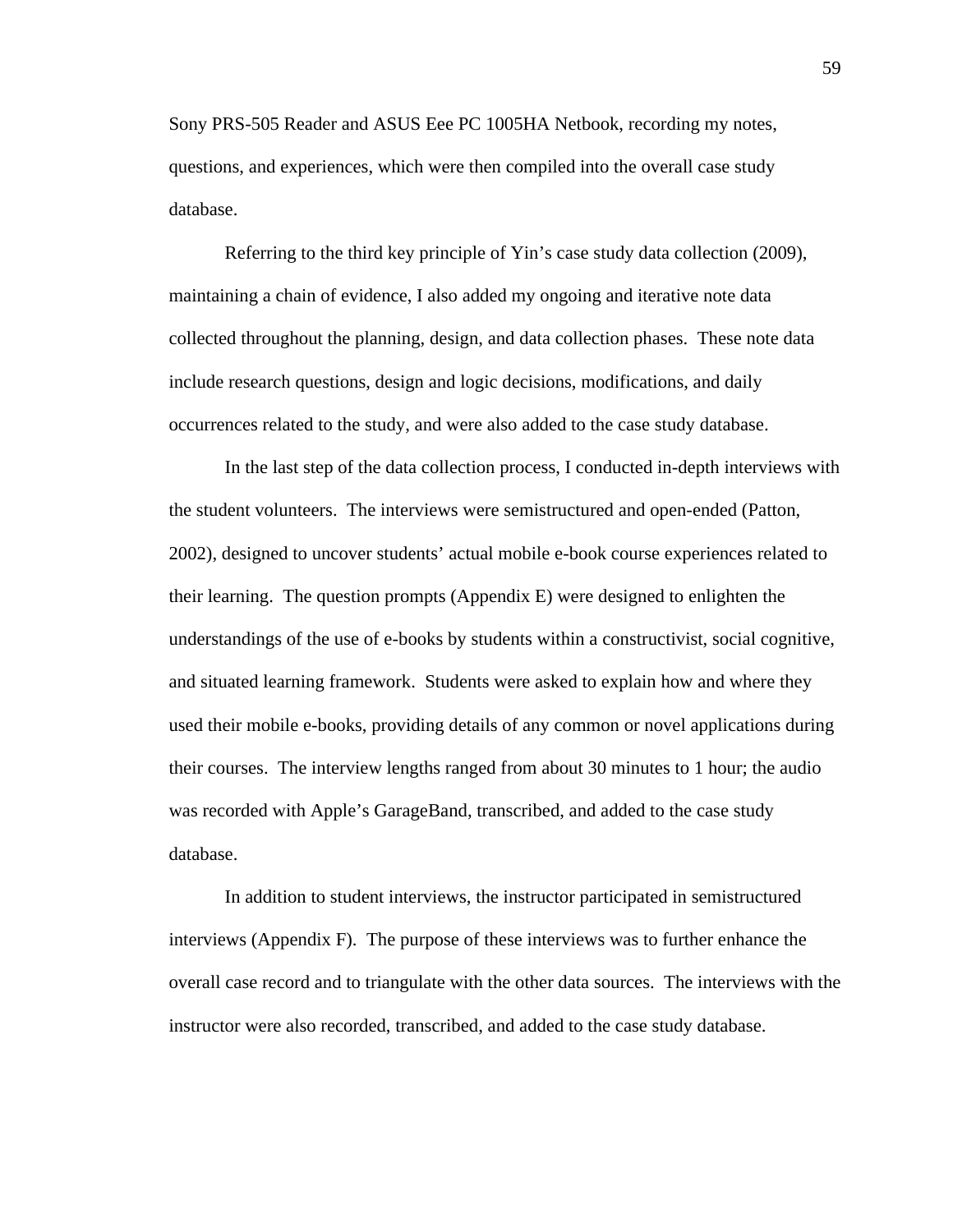## **Data Sources Summary**

The archival student journal data, my chain of evidence notes, artifact notes, student interview transcripts, and instructor interview transcripts were loaded into the qualitative data analysis software MAXQDA Plus (Kuckartz & Kuckartz, 2002) to form the case study database. The database was securely stored, accessible only to me, and loaded on one of FSCJ's computers. To protect their privacy, the instructor and students' names were replaced with pseudonyms they had selected during their interviews.

#### **Data Analysis**

The purpose of this study was to investigate the learning experiences of college students using dedicated mobile computing devices as digital e-book readers. These data were collected from multiple sources, to synthesize them from the case study database through such techniques as triangulation (Patton, 2002; Yin, 2009). After the data were collected, they were compiled into an electronic database using the qualitative data analysis software MAXQDA Plus (VERBI Software, 2009). The complied data were then analyzed, as a means to understand the collective case study and search for how the information could enlighten the study's research questions.

Corbin and Strauss (2008) defined this analysis stage of inquiry as "the act of giving meaning to data" (p. 64). They further explained that analysis "involves taking data apart, conceptualizing it, and developing those concepts in terms of their properties and dimensions in order to determine what the parts tell us about the whole" (p. 64). This definition of qualitative data analysis overlaps Yin's (2009) multiple case study logic, as multiple experiments that strengthen design, as well as Stake's (1994, 1995) definition of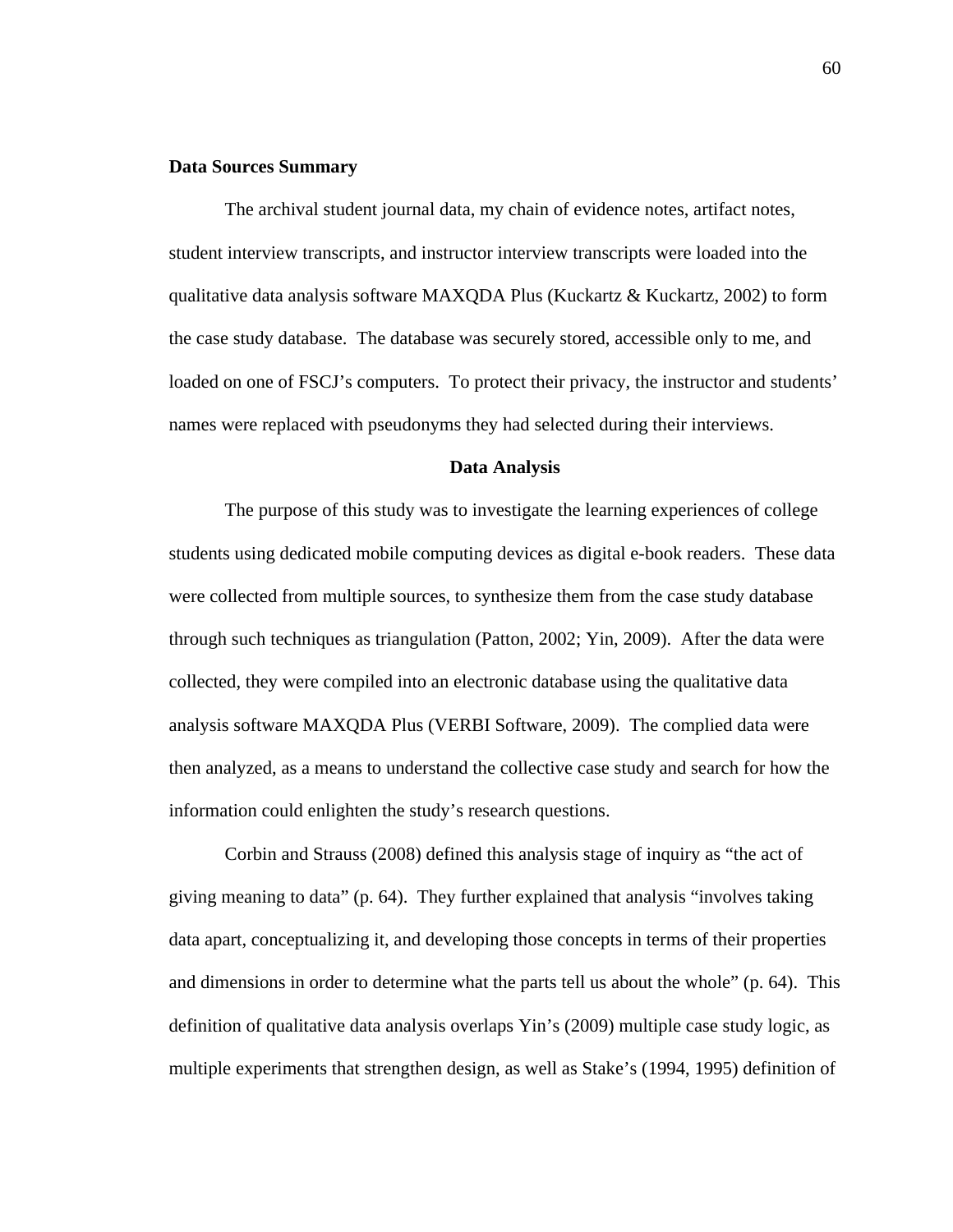instrumental case studies that are used as a conduit for enhanced understanding. Known from their early work in grounded theory, Glaser and Strauss (1968) developed the data analysis technique referred to as open coding, the process of assigning passages and phrases of text to themes and subthemes. This process typically begins with a broad search for general themes and patterns, but through constant comparative and theoretical comparative processes (Corbin & Strauss, 2008), the researcher digs much deeper into the data.

### **General Data Analysis Strategy**

Yin (2009) stressed the critical importance of case study researchers conducting qualitative data analysis by identifying a general analytic strategy (p. 127). He further explained that while software tools such as ATLAS.ti, HyperRESEARCH, and NVivo are useful in the analysis process, they do not replace choosing and employing a general analytic strategy in the data analysis process (p. 128). What Yin meant by "a general analytic strategy" is that qualitative researchers should chose an approach that "will help [them] treat the evidence fairly, produce compelling analytic conclusions, and rule out alternative interpretations" (p. 130). Yin included four analytic strategies in his discussion: relying on theoretical propositions, developing case description, using both qualitative and quantitative data, and examining rival explanations. This study employed all four strategies to some extent, but the study's primary concentration was relying on theoretical propositions, due to its focus on learning experiences and the theoretical framework described in Chapter 2.

Yin (2009) stated that his first general analytic strategy, relying on theoretical propositions, is the most preferred (p. 130), and this was the primary strategy employed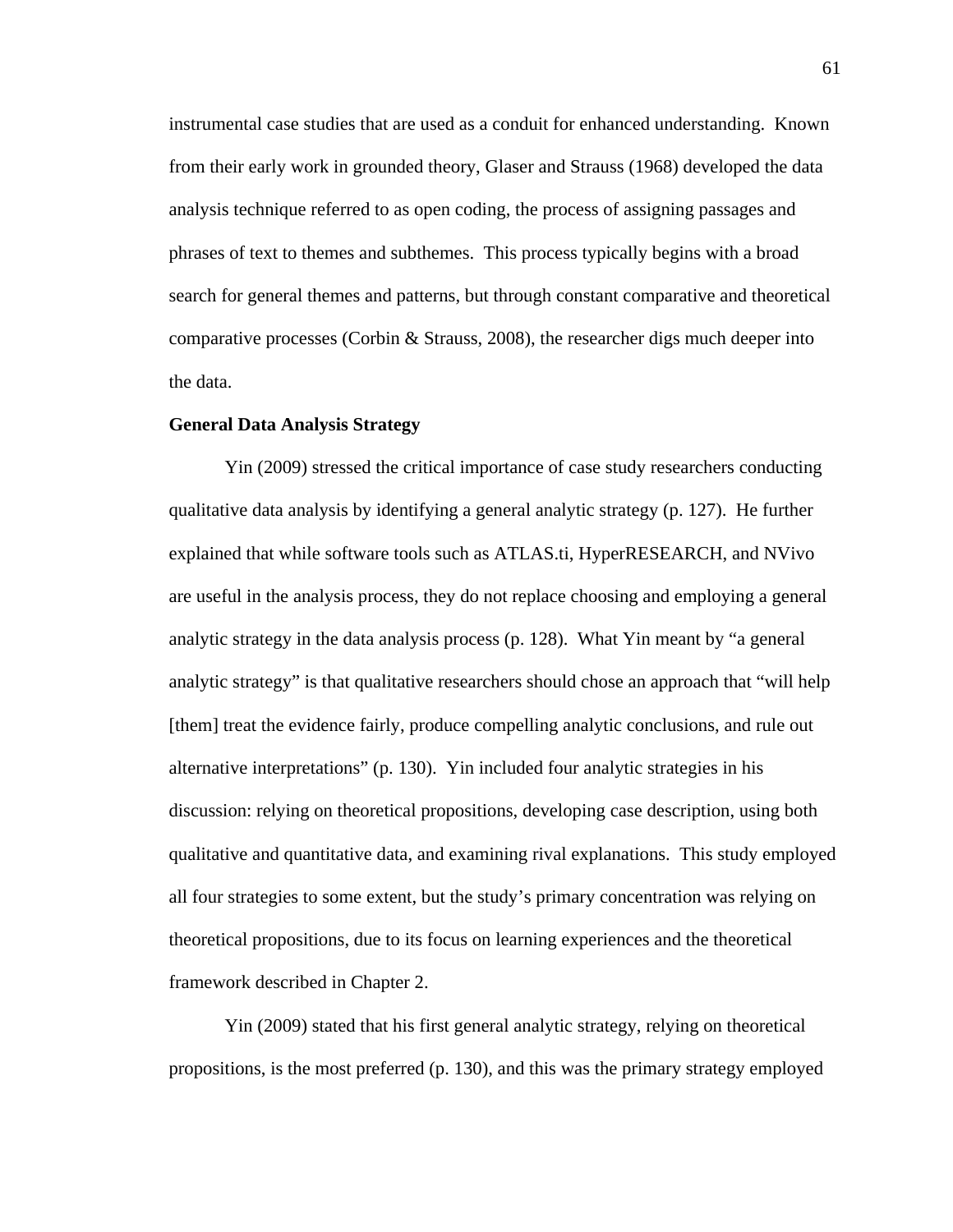in this collective case study. He defined this preferred analysis strategy as "an example of a theoretical orientation guiding the case study analysis" (p. 130). Applied to this present case study, with its concentration on student learning experiences with mobile ebooks, the theoretical lens introduced in Chapter 2, comprised of various learning theories, provided the major theoretical propositions from which to analyze the data. Yin explained that this preferred general analytic strategy "helps to focus attention on certain data and to ignore other data" (p. 130). Further applied to this proposed study, I wanted to create an in-depth understanding of student learning experiences with mobile e-books by relying on the theoretical propositions developed in Chapter 2 to focus and enhance analysis.

Corbin and Strauss (2008) described theoretical comparative data analyses as "tools designed to assist the analyst with arriving at a definition or understanding of some phenomenon by looking at the property and dimensional level" (p. 75). Relating this technique to my collective case study, each of the student's mobile e-book experiences helped inform the overall understanding of learning within a mobile-enabled learning situation. By drawing connections and identifying similarities between the research literature and data collected in the case study, this exploration deepened my understanding and elevated insight from the individual, raw data to a more synthesized, abstract level. At this level one may begin to make judgments within the theoretical framework for increased understandings of phenomena, what Yin (1994, 2009) referred to as the utility of analytical generalization, similar to Stake's (1994, 1995) use of instrumental cases.

The constant comparative method of data analysis is the typical starting point for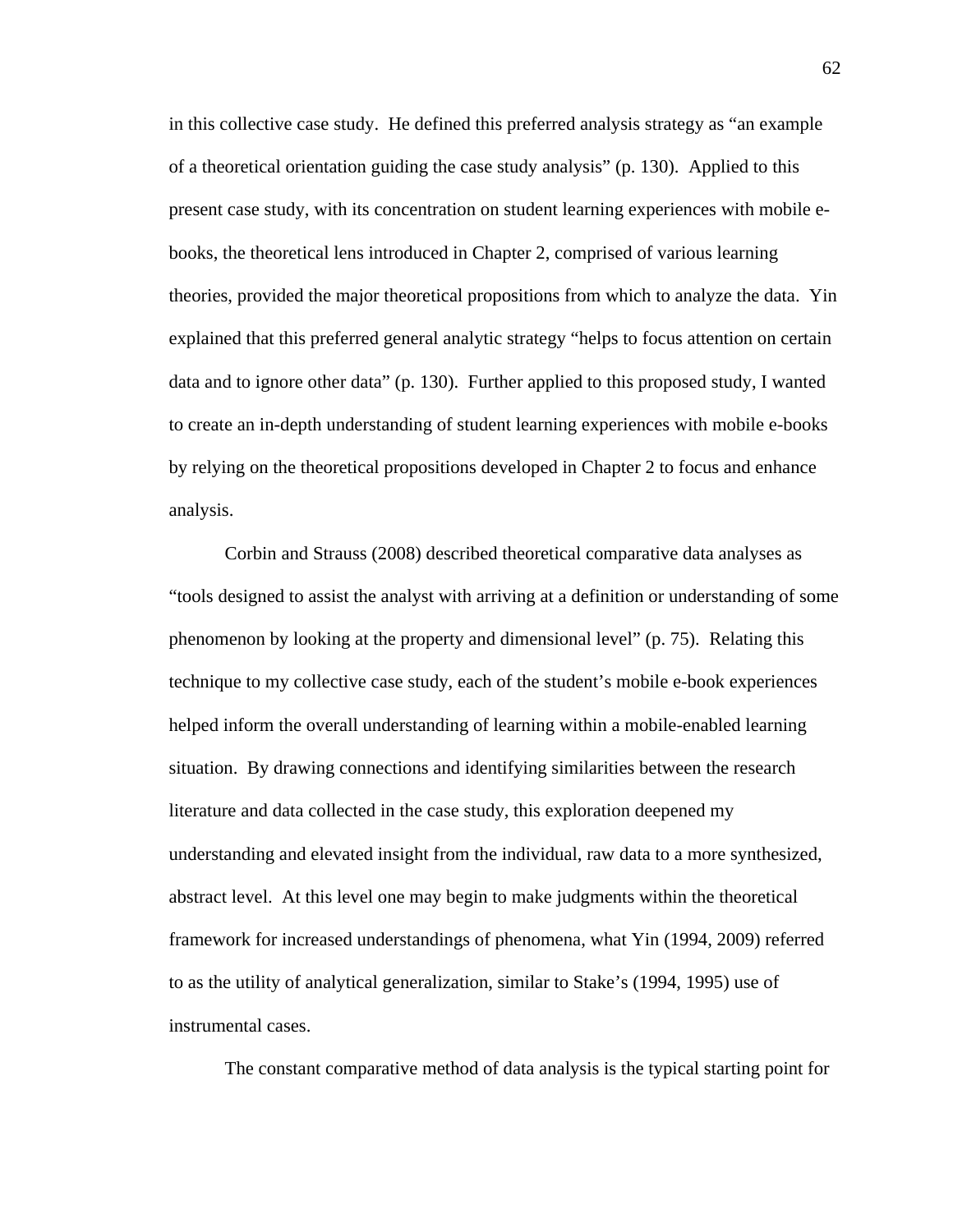qualitative researchers, where they look for similarities and differences in the data while continuously applying previously analyzed data (Corbin & Strauss, 2008, p. 73). Corbin and Strauss (2008) stressed the importance of this type of data analysis, as it "allows the researcher to differentiate one category/theme from another and to identify properties and dimensions specific to that category or theme" (p. 73). An example of this data analysis related to this study is identifying incidences of students' feelings of self-efficacy in their interview transcripts. Corbin and Strauss's (2008) data analysis method of theoretical comparisons strongly paralleled Yin's (1994, 2009) concept of analytic generalization.

Building on my study's theoretical propositions (Yin, 2009) and constant comparative methods (Corbin & Strauss, 2008), I specifically employed two of Yin's data analysis techniques, namely pattern-matching and cross-case synthesis. Yin (2009) explained that pattern-matching is one of the most desirable analysis techniques, which "compares an empirically based pattern with a predicted one" (p. 136). Grounded within the learning theoretical propositions, by using Corbin and Strauss's (2008) constant comparative methods, this pattern-matching technique was employed to increase understanding of student learning with mobile e-books. Additionally, in an effort to create a more robust research design, this study employed the technique of cross-case synthesis. Each unit of analysis, the individual student, was analyzed using the aforementioned methods and techniques to uncover patterns across each student's learning experience. As with Yin's (2009) research, considering each case an individual experiment and examining multiple cases through cross-case synthesis, a more thorough understanding and increased ability to learn was established.

### **Data Analysis Summary**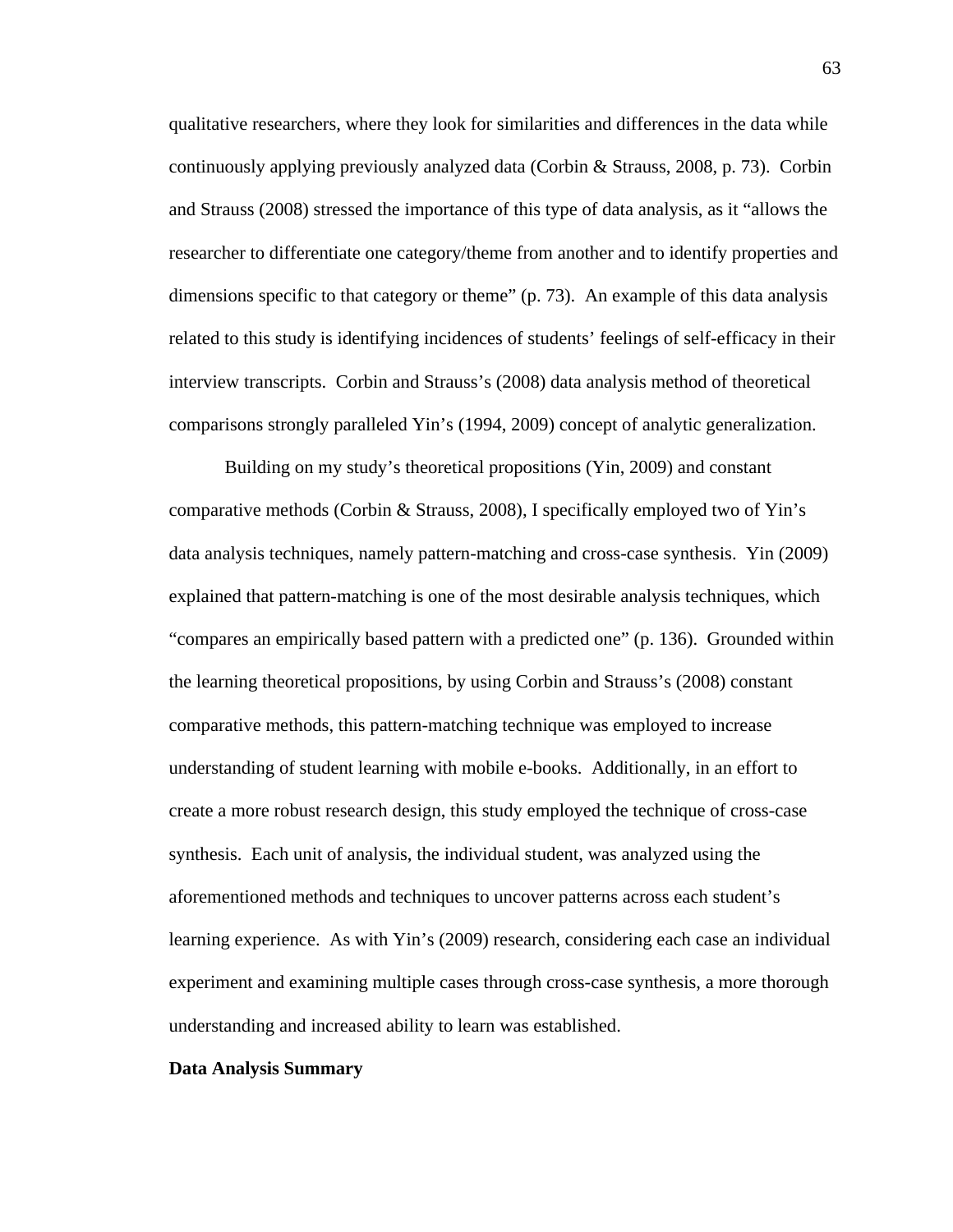Employing the general analytical strategy of relying on theoretical propositions (Yin, 2009), the data collected in this study were examined through various methods and techniques chosen for their abilities to enhance understanding. These included constant comparative analysis, open and axial coding (Corbin & Strauss, 2008), and Yin's (2009) analysis techniques, pattern-matching and cross-case synthesis. The overall purpose of the chosen data analysis strategies and techniques was to develop insight to the student learning experiences with mobile e-books.

#### **Ethical Considerations**

The purpose of this study was to investigate the use of mobile e-books by students in their undergraduate SYG2000 courses. With colleges like FSCJ moving to e-books for course textbooks, institutional decision makers and educational leaders need to be informed about the issues associated with students learning from portable e-books, in order to maintain quality, uphold academic rigor, and ensure student success. As this collective case study inquiry involved human participants and people's lives, the research design was painstakingly crafted to cause no harm.

The instructor and students who participated in this study were volunteers, and were free to withdraw from the study at any time, without any negative repercussions. Language to this effect was explicitly stated in the initial volunteer letter and in the Student Consent Form and Instructor Consent Form approved by the IRBs of both FSCJ and UNF. As previously noted, the e-book content was identical to the traditional print versions. The student volunteers were explicitly informed of the study's purposes, and there was no participant deception at any time.

For the archival data accessed from FSCJ, the students returned a signed copy of a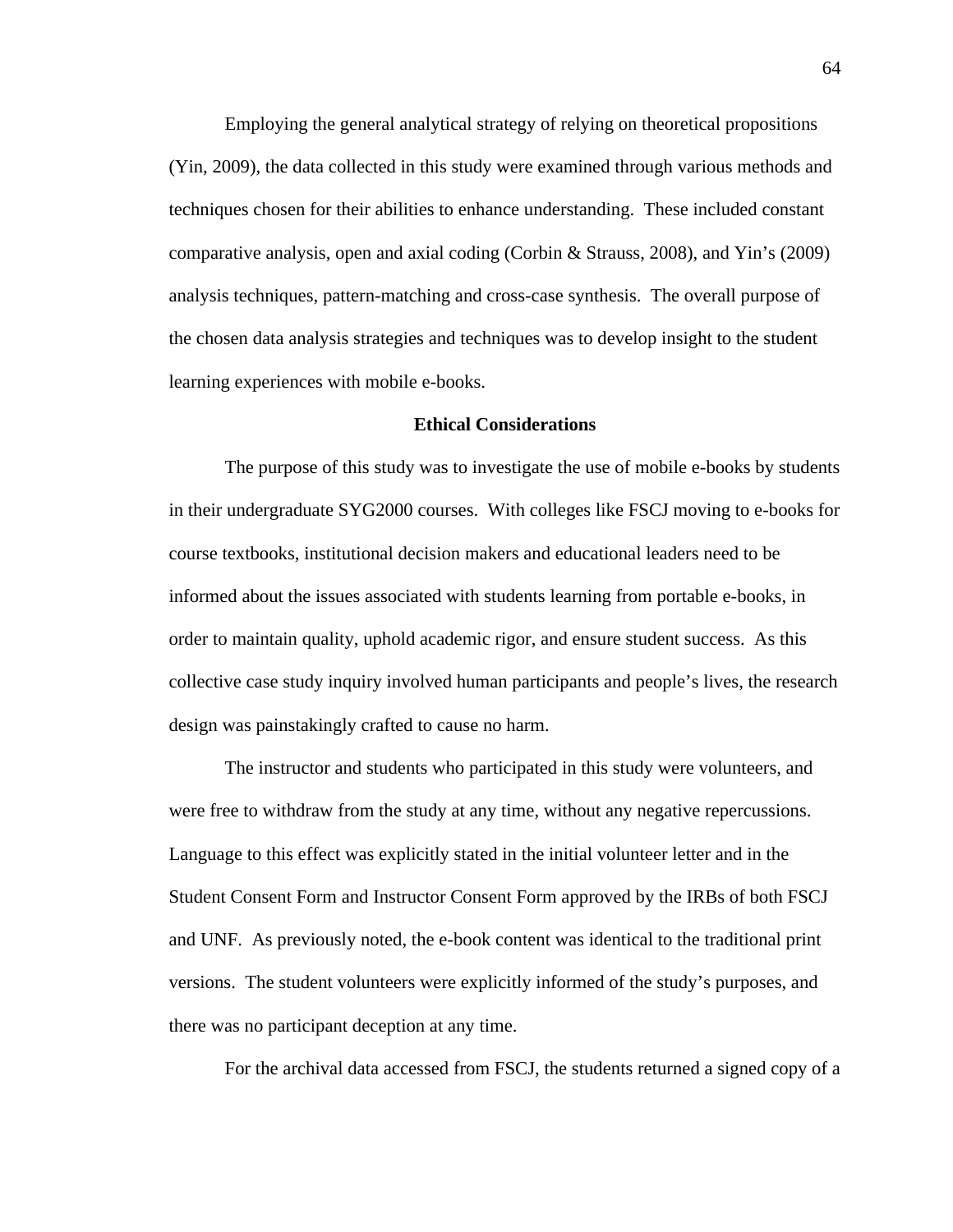volunteer letter that stated the study's purposes, expectations, terms, and requirements. For the data collection that was later collected after the full approval process granted by UNF's IRB, students also signed informed consent forms for their participation in the interviews and reconfirmed their permission to use archival data.

Lastly, all data that were collected and securely stored, available only to me, on a computer owned by FSCJ. Interviewees used a pseudonym during their recorded audio interviews. After the interviews were transcribed, the audio files were destroyed. Finally, in the case study database, pseudonyms were used to file the data, not the participants' original names.

### **Research Timeline**

The last day of both SYG2000 sections was November 20, 2009; the research for this collective case study was conducted in spring 2010, immediately after the courses ended. At this point the data were integrated into the collective case study database.

Students scheduled interview appointments with me, after the research proposal was approved by the dissertation committee, and UNF's IRB granted me permission to proceed. The instructor interviews were also conducted after the course ended.

All of the data, including archival student journal data, my chain of evidence notes, artifact notes, student interview transcripts, and instructor interview transcripts, were loaded into the qualitative data analysis software MAXQDA Plus (VERBI Software, 2009), for my immersion into data analysis.

### **Summary of Chapter 3**

This chapter discussed the overall research design, an exploratory, qualitative collective case study. This discussion included the research epistemology, setting and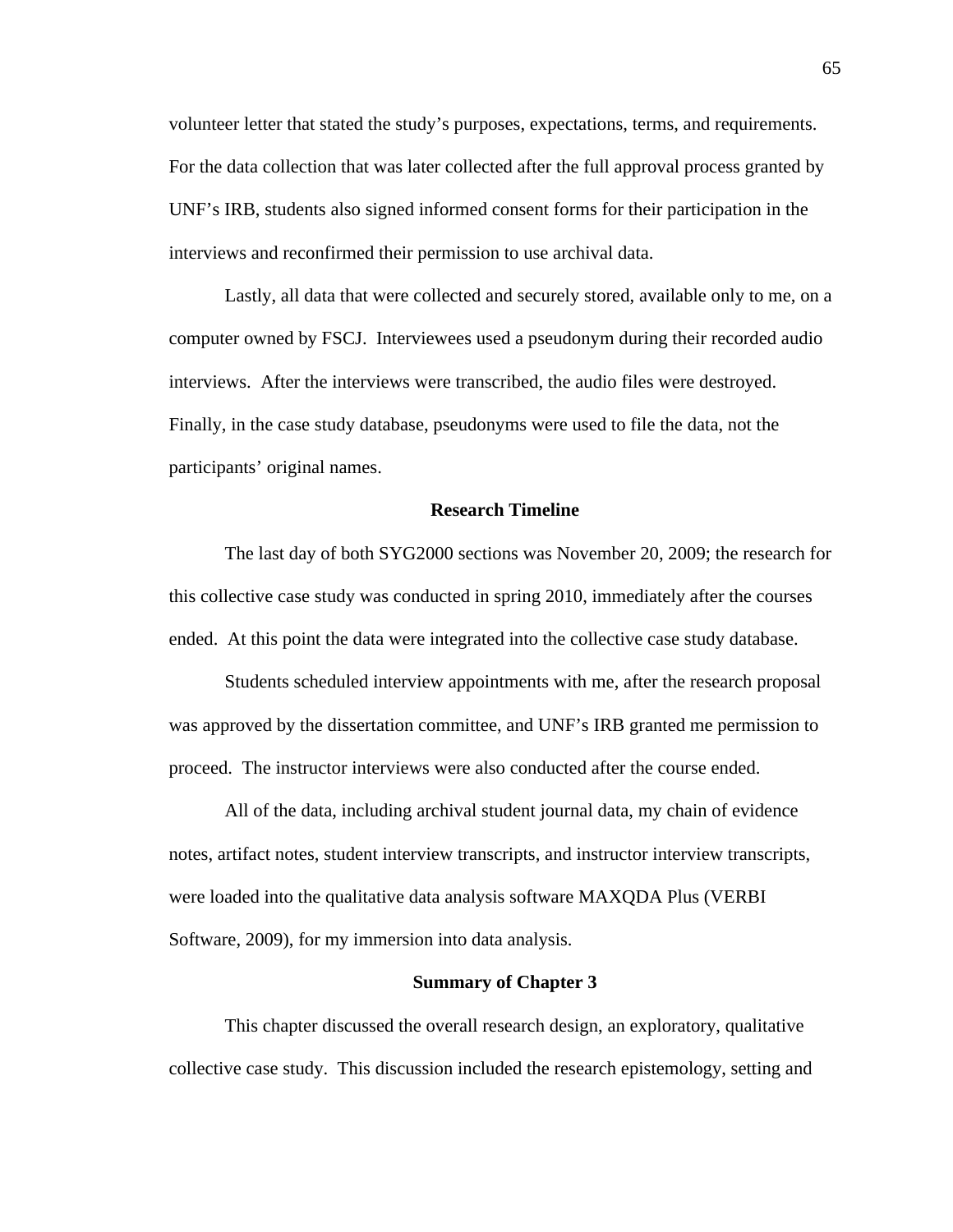participant selection, the mobile e-books used, data sources, data analysis, ethical considerations, and research timeline.

The purpose of this study was to investigate the learning experiences of college students using dedicated mobile computing devices as digital e-book readers. The overall epistemological underpinning of this study was constructivist in its approach and nonpositivistic in nature, not intended for positivistic, statistical generalization to larger populations. Therefore, a qualitative collective case study design was used to create a narrow focus on fostering a better understanding of student learning experiences with mobile e-books.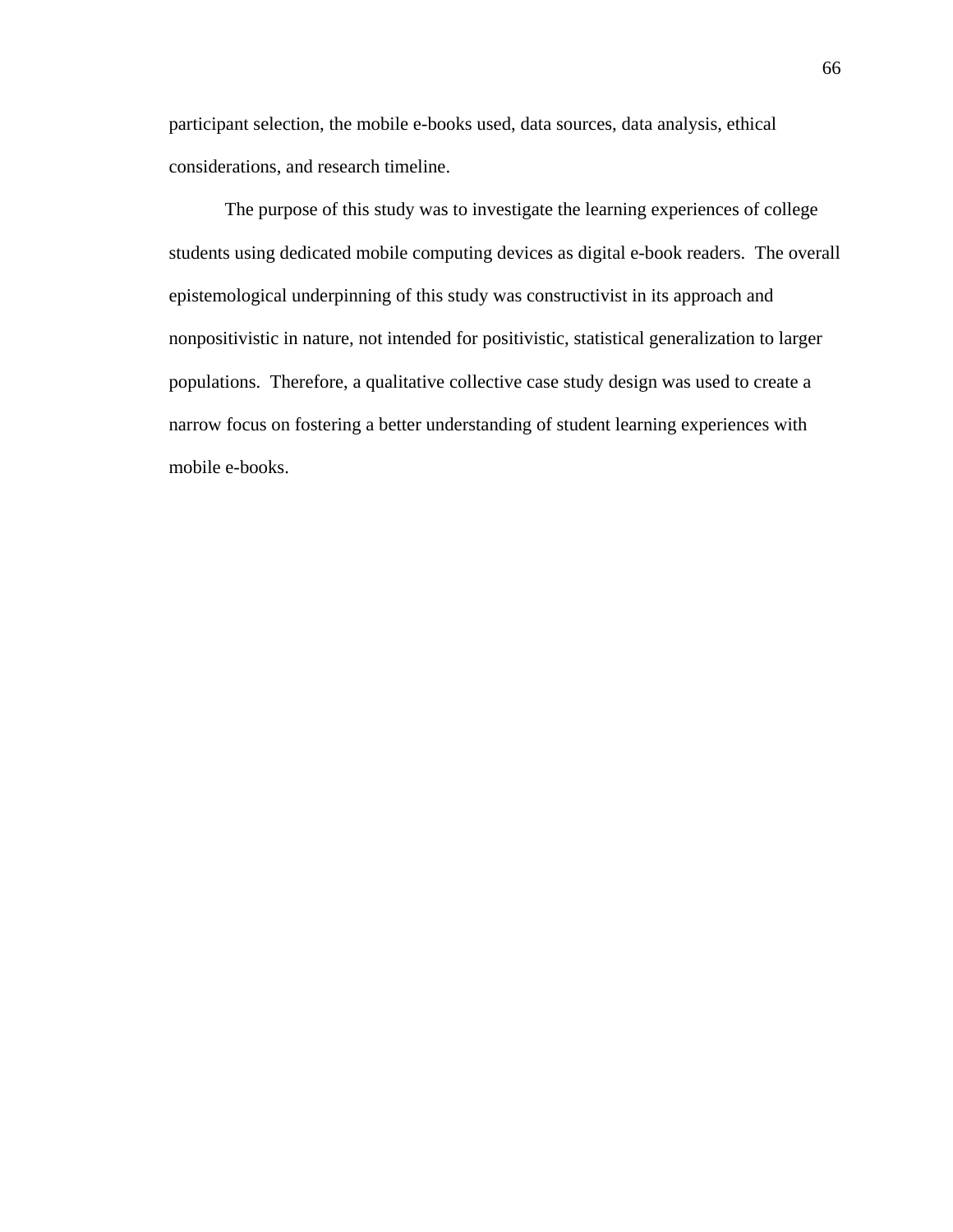## CHAPTER 4 DATA ANALYSIS

# **Introduction**

The purpose of this collective case study was to explore mobile technologies used in higher education—specifically, students' learning experiences using mobile e-books in online and hybrid introduction to sociology courses at Florida State College at Jacksonville, a public state college in the southeastern United States. This chapter will report the findings of analyzing the data through the theoretical lens defined in Chapter 2 (Figure 1). The information collected in the collective case study database was analyzed on three levels:

- o Level 1: student case descriptions,
- o Level 2: interview excerpt topical categories, and
- o Level 3: thematic cross-case syntheses.

Each of these levels will be individually explored and examined in this chapter, which concludes with a reiteration of the study's research questions and discussing them in the context of the third and final level of data analysis.

## **Level 1 Data Analysis: Student Case Descriptions**

#### **Introduction**

The students were enrolled in one of two sections of introductory sociology, either fully online or the online/classroom-based hybrid; both course sections had the same instructor. Student ages ranged from 21 to 59, and all of them lived in the Jacksonville, Florida, region. After agreeing to participate in the study, students could choose either the Sony PRS-505 Reader or the ASUS Eee PC 1005HA Netbook, which had the MyScribe e-book software.

In addition to the instructor, from the original 13 student volunteers, 7 agreed to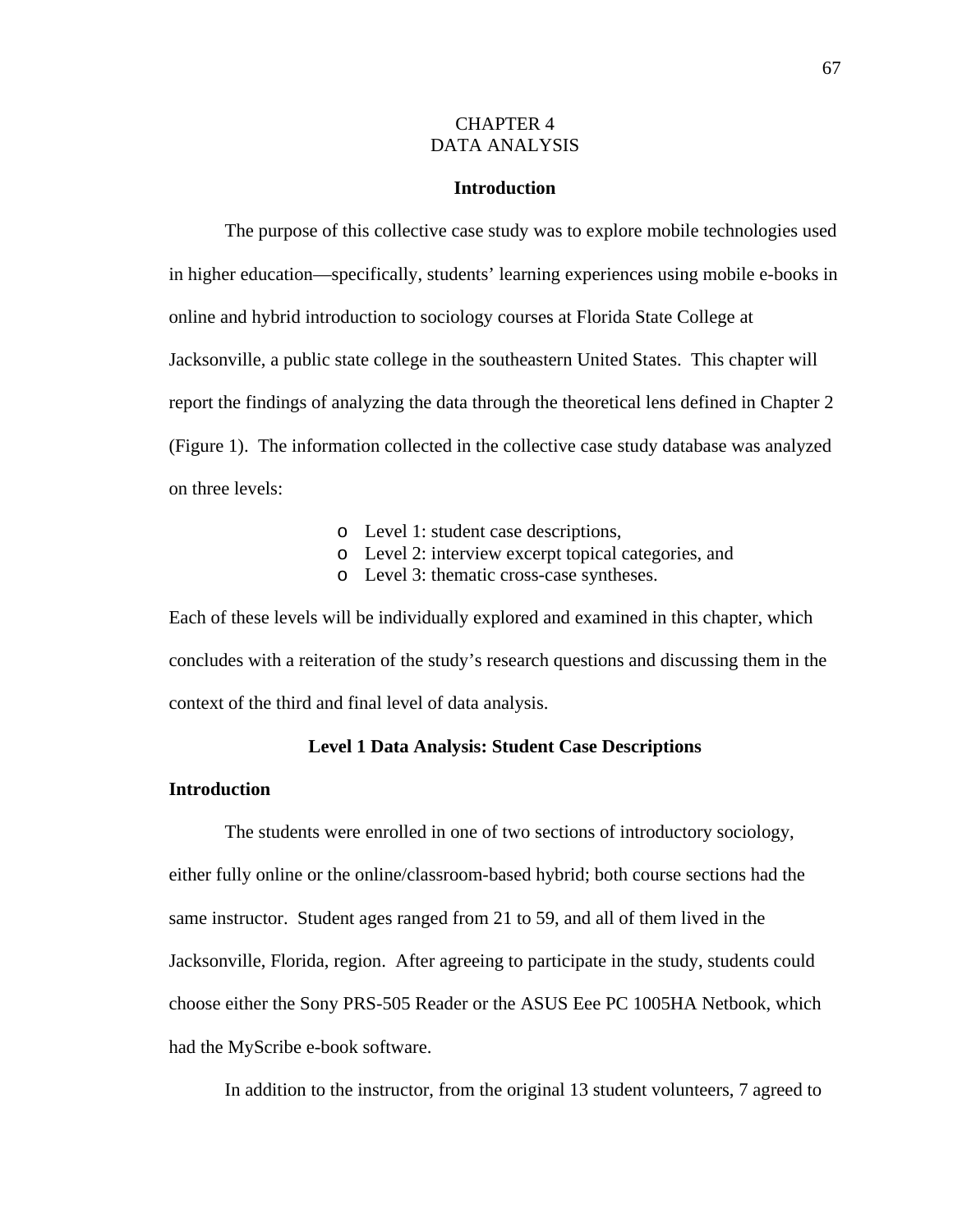participate in the postcourse interviews about using mobile e-books. The interviews were conducted in May 2010 and recorded using Apple's GarageBand. After the audio was transcribed to text, the audio files were destroyed.

What follows is a description of each of the student cases, including general demographic information, such as gender, age, and how familiar they were with mobile e-books prior to study, as well as the themes that emerged from the student interviews. Table 1 provides an overview of the students' general information.

Table 1

| Name   | Gender | Age | Device              | Course Type |
|--------|--------|-----|---------------------|-------------|
| Allen  | Male   | 24  | <b>ASUS Netbook</b> | Hybrid      |
| Clair  | Female | 21  | Sony Reader         | Online      |
| Denise | Female | 20  | Sony Reader         | Online      |
| Ken    | Male   | 24  | <b>ASUS Netbook</b> | Hybrid      |
| Melody | Female | 42  | <b>ASUS Netbook</b> | Hybrid      |
| Roger  | Male   | 23  | <b>ASUS Netbook</b> | Online      |
| Thelma | Female | 59  | <b>ASUS Netbook</b> | Online      |

*Student Demographic, Device, and Course Information*

In addition to the variety of student demographics and familiarity with e-books and e-book readers, the interviews themselves were diverse in length and number of words and passages, as illustrated in Table 2.

Table 2

| <b>Student Interview Information</b> |  |
|--------------------------------------|--|
|                                      |  |

| Name   | Duration           | Words | Passages |
|--------|--------------------|-------|----------|
| Allen  | 1 hour, 10 minutes | 8,096 | 86       |
| Clair  | 45 minutes         | 4,765 | 67       |
| Denise | 35 minutes         | 2,996 | 52       |
| Ken    | 52 minutes         | 7,489 | 85       |
| Melody | 1 hour, 4 minutes  | 7,811 | 62       |
| Roger  | 31 minutes         | 3,238 | 53       |
| Thelma | 33 minutes         | 4,312 | 59       |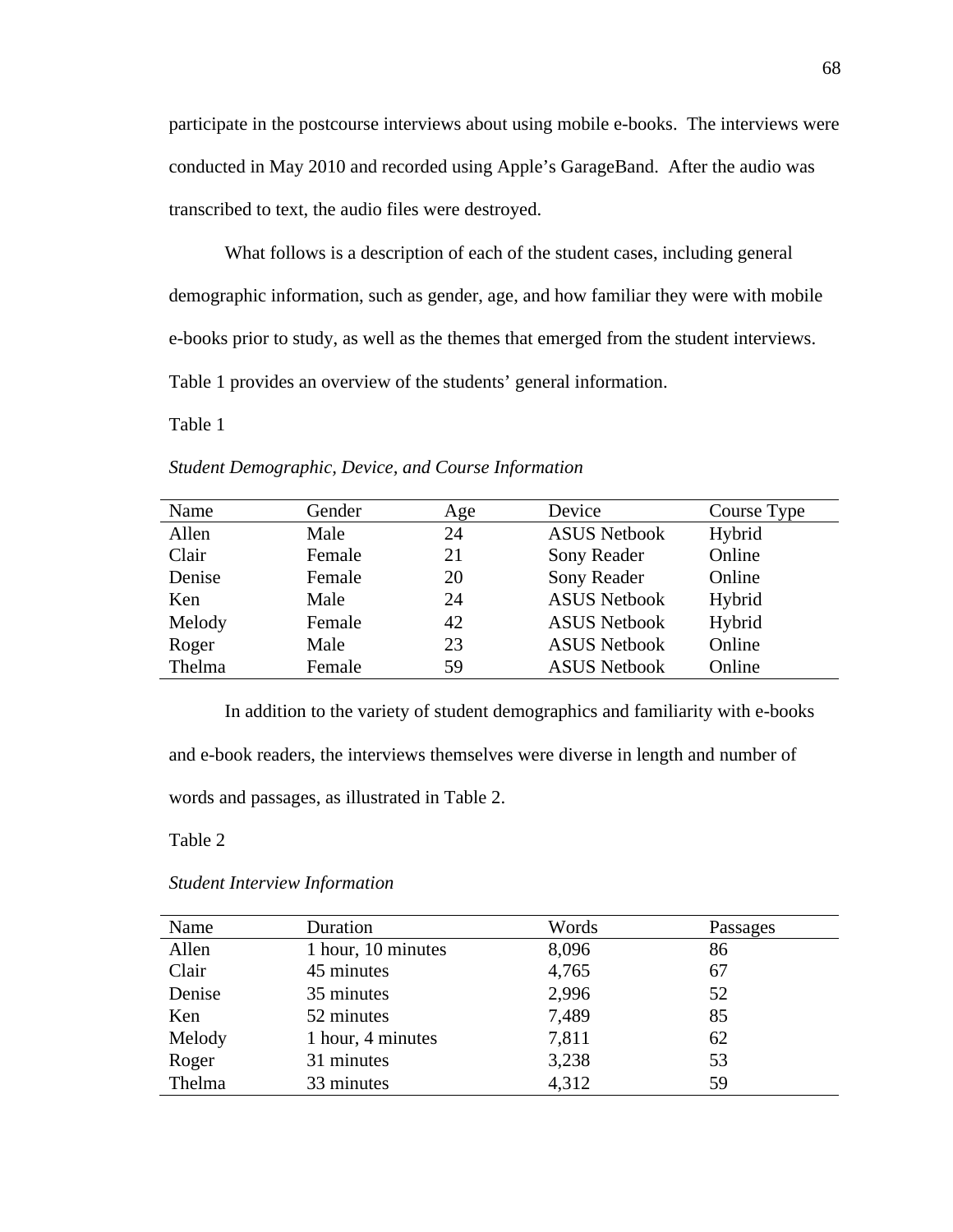### **Student Familiarity with E-books**

As revealed in their interviews, the students' familiarity with mobile e-books prior to participating in this study varied. Understanding these prior experiences, or lack thereof, informed the second and third level of data analysis related to these corresponding experiences.

**Allen.** Allen had used e-books prior to this study, and he specifically had used electronic textbooks. He shared that he was also using an electronic textbook for his college algebra course. However, the e-book for his math course was only available online, not on a mobile device or e-book reader like the introductory sociology e-book he used for this study. Allen's interview responses significantly focused on the e-book technology and his perceived limitations in using the device.

**Clair.** Clair stated that she had never used an e-book. Data analysis of Clair's transcript yielded numerous codes in both the standard and novel categories derived from data collected from all student interviews.

**Denise.** In her interview, Denise said that she had never used an e-book. Her responses often focused on learner security—that is, how using the device made her feel more secure and content as a learner. Her responses also underscored this concern as it related to her frequent mention and examples of learning in specific situations.

 **Ken.** Ken explained that this was the first time he had used an e-book. Even without this prior experience, throughout his interview responses, Ken underscored his competence and comfort with the use of the e-book on the ASUS Netbook for his course and learning.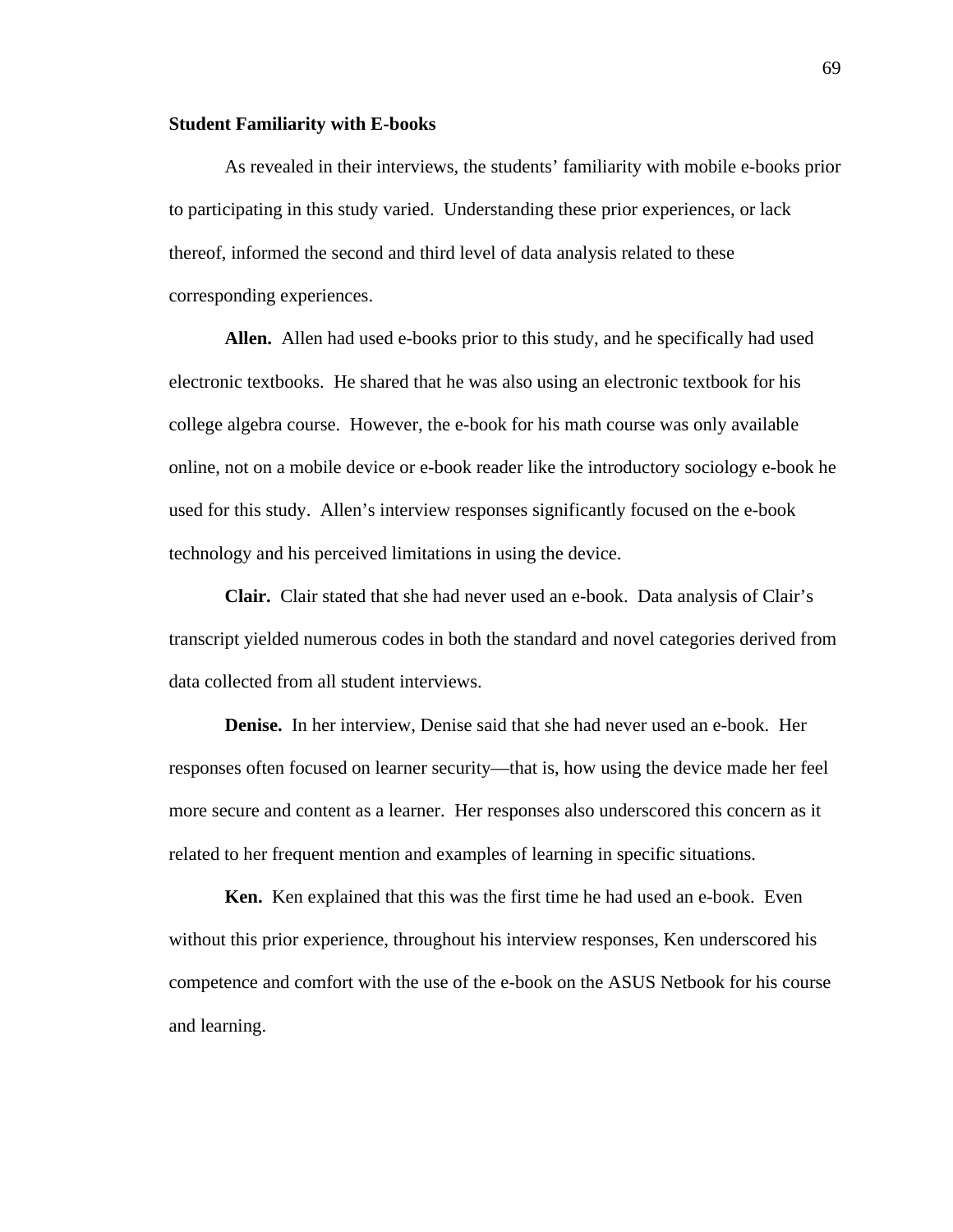**Melody.** Melody shared that she had used electronic materials or e-books for personal use and for a college course. Unlike the other students, Melody's interview revealed that she did not use her e-book for the duration of the course. After 3 hours of use, she did not persist in using the e-book.

 **Roger.** Roger initially stated that he had never used an e-book. However, he eventually revealed that he had used e-books prior to the study, but for a recreational purpose, his hobbies with automobiles. Roger's transcript data highlighted his elevated self-perception of competence with and confidence in using the e-book on the ASUS Netbook in his sociology course. Moreover, Roger commented on the desire to see social learning enhancements in future mobile e-books.

 **Thelma.** In her interview, Thelma shared that she had used electronic materials, in the form of technical manuals and documents; however, she had never used an e-book in a college course. As was the case with Roger, Thelma's transcript demonstrated elevated self-perception of competence with and confidence in using the e-book on the ASUS Netbook in his sociology course.

# **Student Interview Transcript Coding**

All of the students' interview transcripts were coded into seven primary categories. These categories were based on the study's theoretical framework, established prior to the interviews, or newly derived after review of the interview transcripts. The categories are presented in Table 3.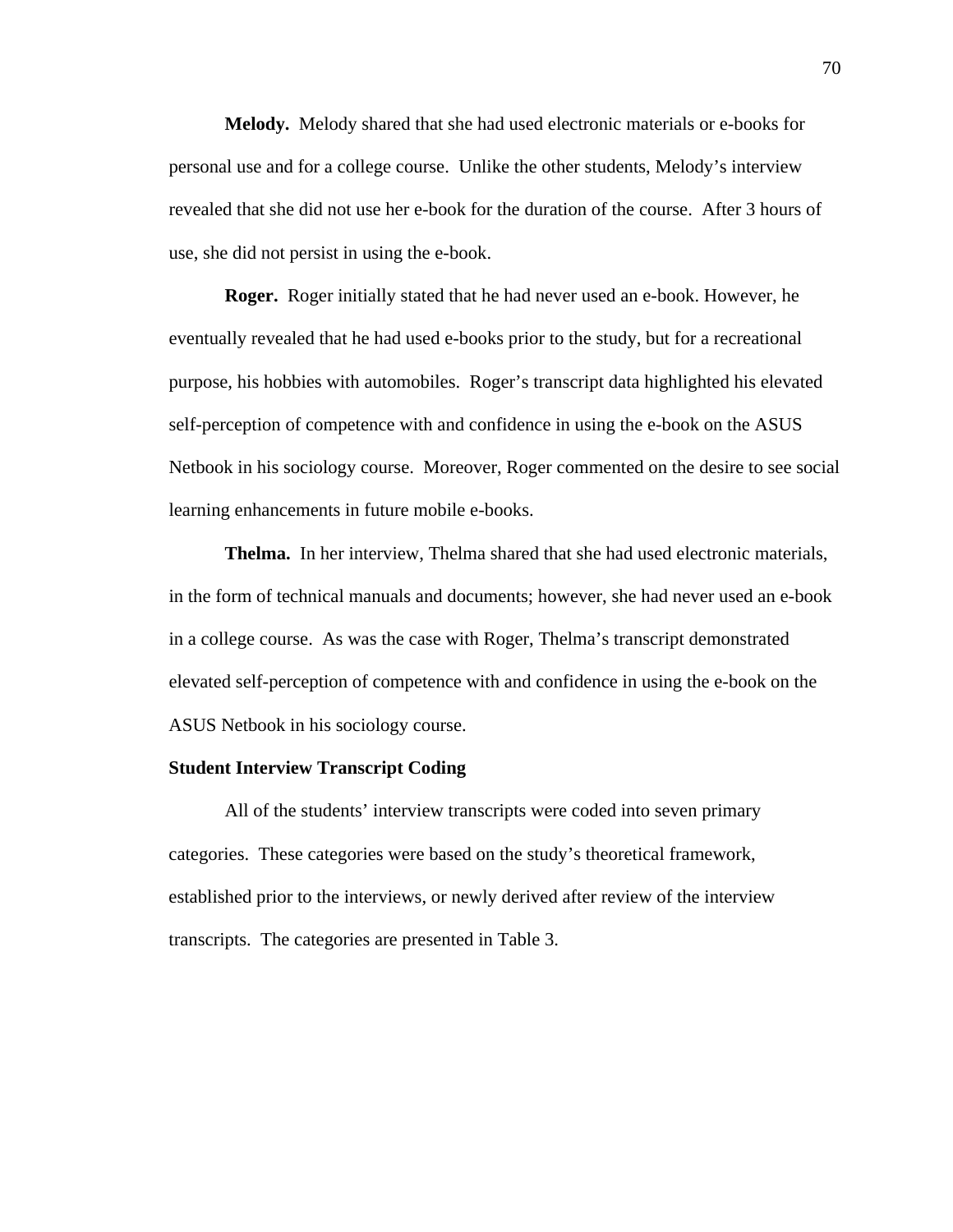Table 3

*Bases for Student Interview Transcript Coding Categories*

| <b>Theoretical Framework</b> | <b>Interview Transcripts</b>          |
|------------------------------|---------------------------------------|
| Social Constructivism        | Acceptable social use                 |
| Self-efficacy                | Ad hoc personal learning environments |
| Situated learning            | Student e-book activities             |
|                              | Student motivations                   |

In addition to the seven primary categories, through open and axial coding, a combination of categories derived from the theoretical framework in Chapter 2 and unique categories extracted from the data analysis emerged. Table 4 provides an overview of these categories, as well as which students' experiences related to these categories.

Table 4

|                    |                    |       |       |        | <b>Students</b> |        |       |        |
|--------------------|--------------------|-------|-------|--------|-----------------|--------|-------|--------|
| Categories         |                    | Allen | Clair | Denise | Ken             | Melody | Roger | Thelma |
| Theoretical        | Social             | X     | X     | X      | X               |        | X     | X      |
| Framework          | Constructivism     |       |       |        |                 |        |       |        |
|                    | Expectancy x value |       | X     | X      | X               | X      |       | X      |
|                    | Metacognition      | X     | X     | X      | X               |        | X     | X      |
|                    | Self-determination |       | X     | X      | X               |        | X     | X      |
|                    | Self-efficacy      | X     | X     | X      | X               | X      | X     | X      |
|                    | Situated learning  | X     | X     | X      | X               | X      | X     | X      |
| Interview          | Acceptable social  | X     | X     |        | X               |        |       |        |
| <b>Transcripts</b> | use                |       |       |        |                 |        |       |        |
|                    | Ad hoc PLEs        | X     | X     | X      | X               | X      | X     | X      |
|                    | E-book activities  |       | X     | X      | X               | X      | X     | X      |
|                    | Emotional media    |       | X     | X      |                 | X      | X     | X      |
|                    | Flexibility        | X     | X     | X      | X               |        | X     | X      |
|                    | Learner security   |       | X     | X      |                 |        |       | X      |
|                    | Microwave society  |       |       |        |                 | X      |       |        |
|                    | Stolen learning    |       |       | X      |                 |        |       |        |
|                    | moments            |       |       |        |                 |        |       |        |
|                    | Usability          |       | X     | X      | X               | X      | X     | X      |

*Coding Categories Identified in Level 2 Data Analysis*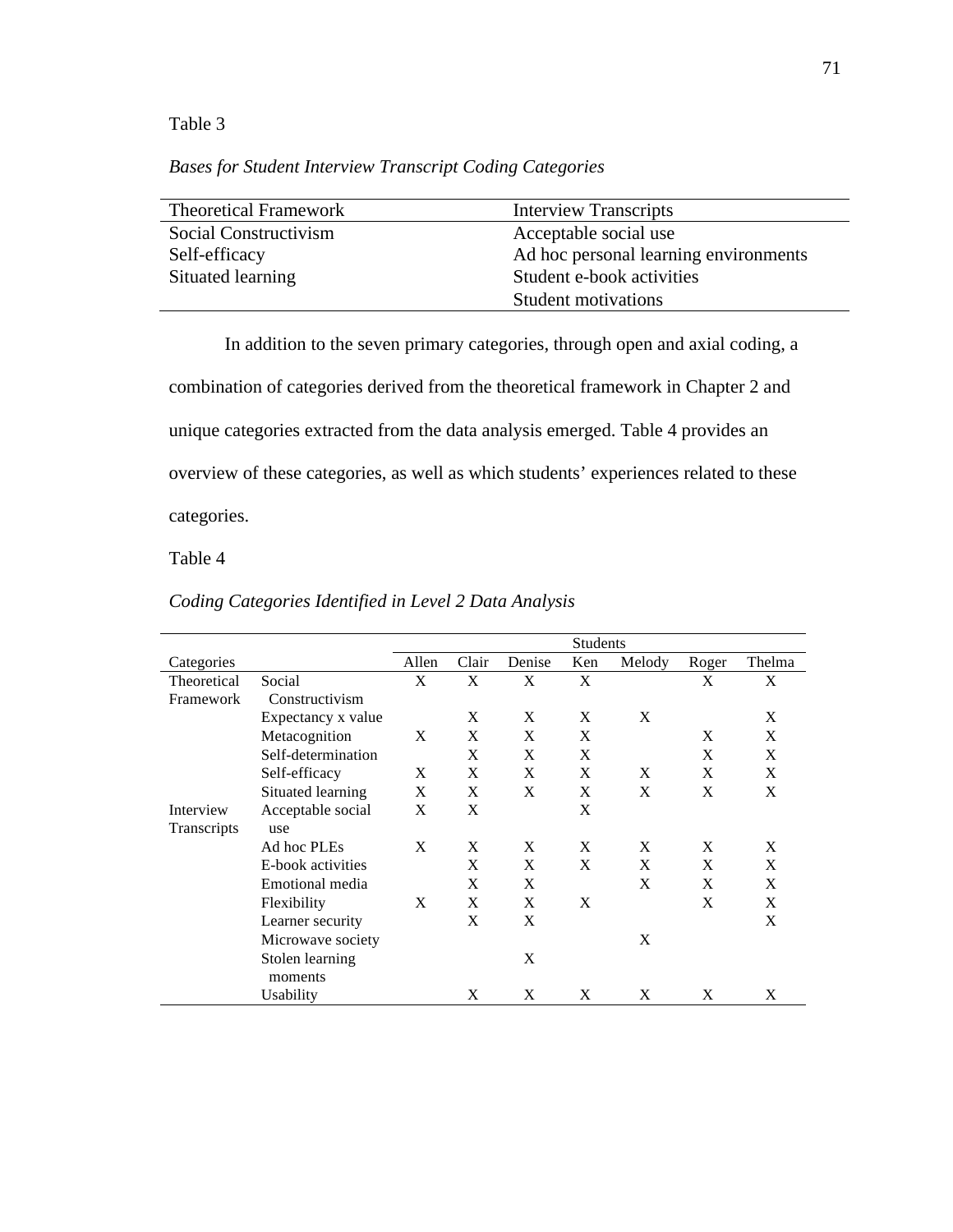## **Summary of Level 1 Data Analysis**

The first level of data analysis for this study examined students' general demographic information, familiarity with mobile e-books prior to study, as well as initiating an exploration of themes that emerged from students' interviews. These themes were coded to reveal a variety of topical categories, some of which were identified in the theoretical framework, and some of which were novel. New, novel categories that emerged during the coding process were selected for their ability to address the overriding research questions and purpose.

In the next section, the level 2 data analysis examines the excerpts from the students' interview transcripts, arranged by topical categories. These excerpts were selected and organized for their ability to enlighten students' learning experiences using mobile e-books.

#### **Level 2 Data Analysis: Interview Excerpt Topical Categories**

### **Introduction**

The level 2 data analysis contained student interview text excerpts that were organized within coding categories established during the level 1 data analysis. These student interview transcript texts comprised the qualitative data that was analyzed through grounded theory procedures (Strauss & Corbin, 1990). This process involved selecting text and passages and organizing them into thematic codes that related to the theoretical framework established in Chapter 2. These data are represented in Figure 5, Thematic Categories, which was generated from the qualitative data analysis software MAXQDA Plus.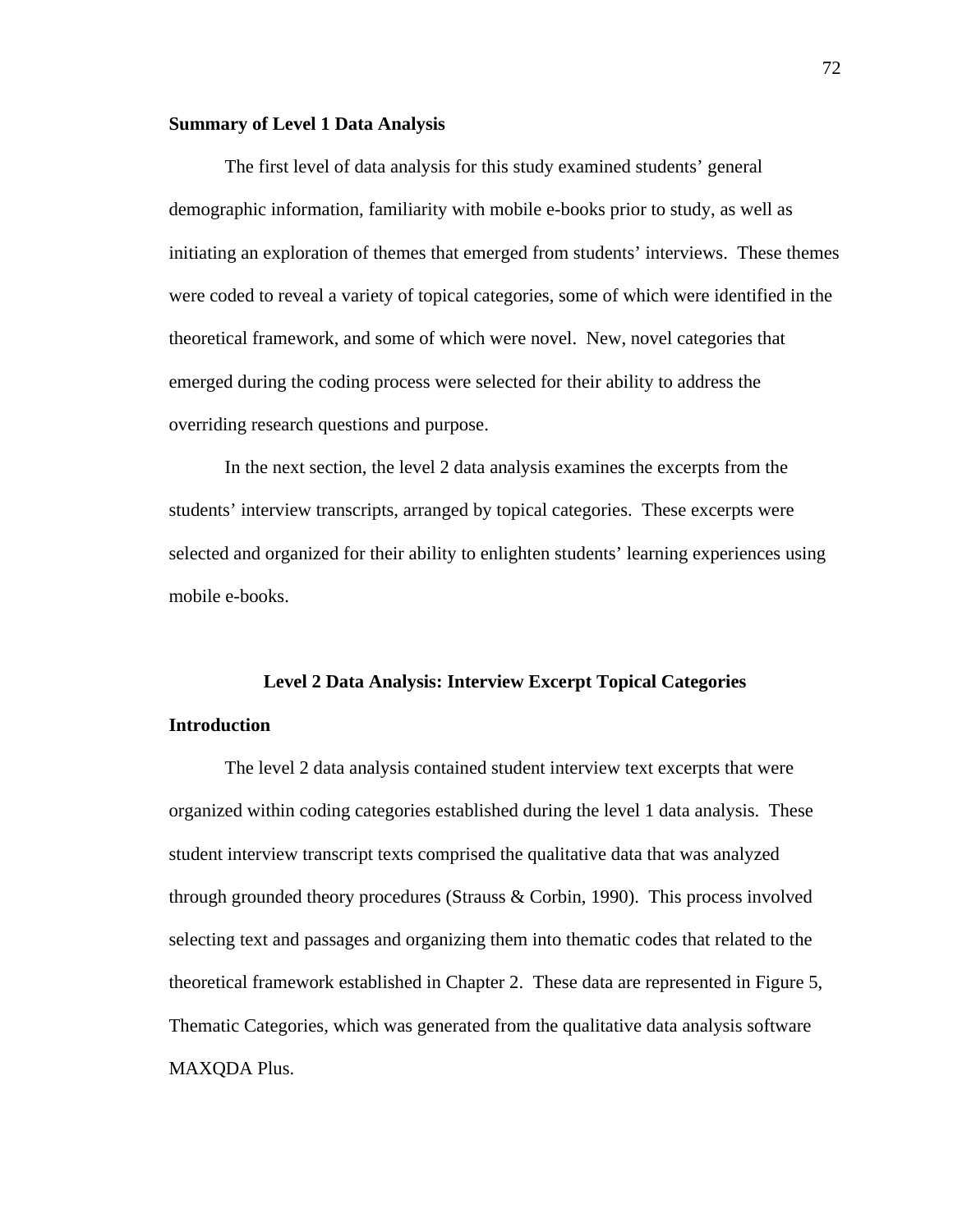

*Figure 5.* Thematic categories.

The coded text data were categorized under the various themes arising through the open and axial coding process (Strauss & Corbin, 1990), both those themes aligned with the constructs of the theoretical framework of this study, such as metacognition, and novel categories, such as acceptable social use. Figure 5 illustrates the varying strengths of the thematic categories; the strengths were generated from the frequency of that coded category for each student case. For example, the large square in Bob's (the instructor) column showed a frequent occurrence of social constructivism emerging from his interview data. Additionally, the large square in Melody's column showed her frequent emphasis on expectancy x value theory. While statistical totals are of limited value for a constructivist, open-ended qualitative study such as this, this figure did illustrate the strengths of the thematic coded categories for each interviewee, which was enlightening for the data analysis.

In the following sections, the seven thematic coded categories were examined through interview excerpts taken from the collective case study database, for the purpose of enlightening the learning experiences of students' using mobile e-books. These thematic categories, as well as their corresponding subcategories, are listed in Table 5.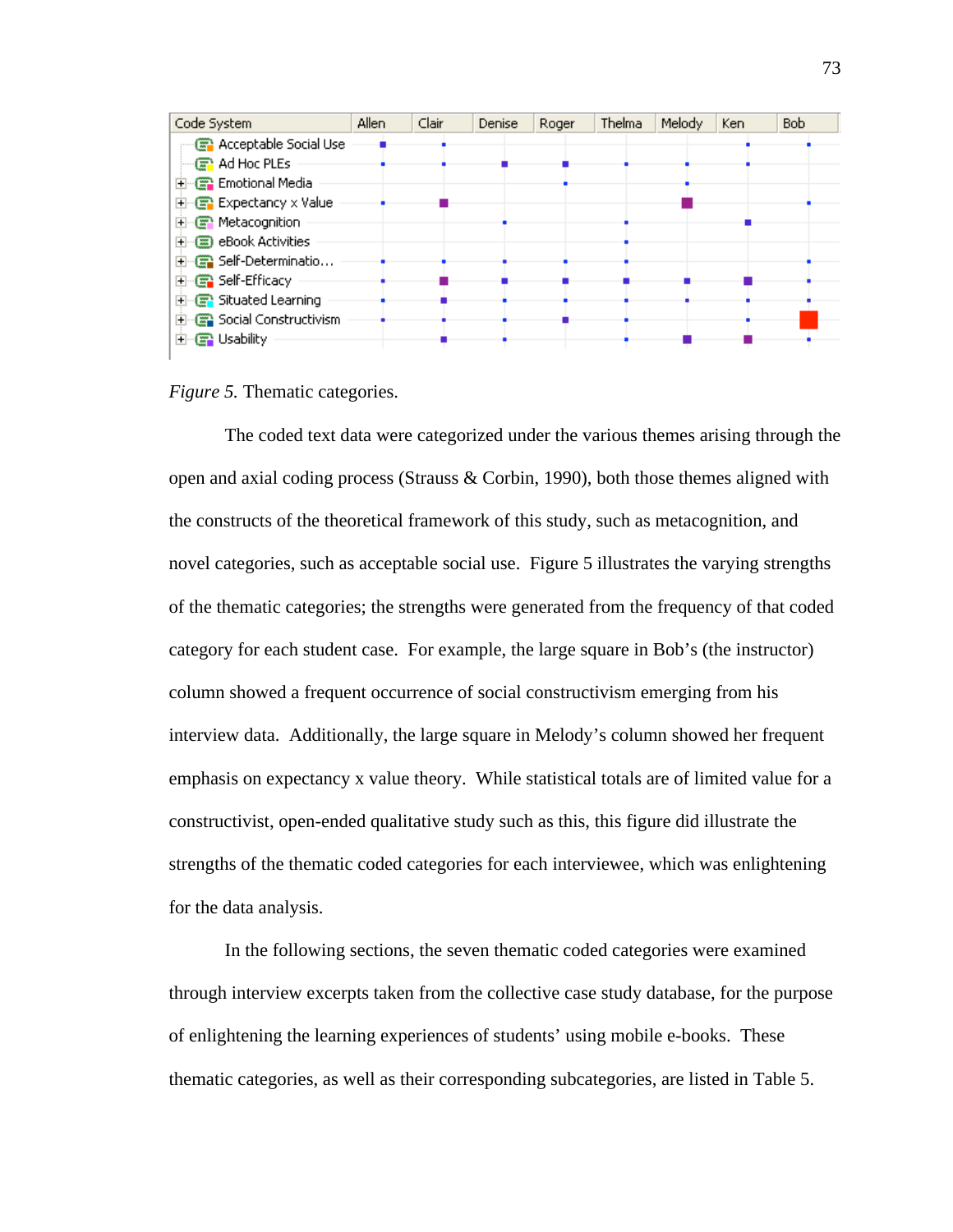## Table 5

| Categories                       | Subcategories                                                   |
|----------------------------------|-----------------------------------------------------------------|
| <b>Acceptable Social Use</b>     |                                                                 |
| Ad Hoc Personal Learning         |                                                                 |
| Environments (PLEs)              |                                                                 |
| <b>Student E-book Activities</b> | Printing                                                        |
|                                  | Highlighting                                                    |
|                                  | Key word searches                                               |
| <b>Student Motivations</b>       | Competence                                                      |
|                                  | Value                                                           |
|                                  | Persistence                                                     |
|                                  | Time urgency                                                    |
| Self-efficacy                    | Difficulty of use                                               |
|                                  | Confidence                                                      |
|                                  | Sources of confidence                                           |
|                                  | Previous technology experiences                                 |
| Constructivism                   | Student claims of no e-book interactions with other<br>students |
|                                  | E-book use to support online discussions                        |
|                                  | Desire for social learning textbook                             |
| <b>Situated Learning</b>         | Anytime, anywhere learning                                      |
|                                  | Disruptive locations                                            |
|                                  | Cognitive load                                                  |
|                                  | GPS textbook analogy                                            |
|                                  | Situated learning instructional design                          |

*Interview Excerpt Topical Categories and Subcategories* 

## **Acceptable Social Use**

A novel topic, acceptable social use, emerged from two student interviews. This topic contained coded texts that illustrated an understanding or desire to use perceived social appropriateness of certain types of learning materials, such as traditional textbooks and e-books. Allen's comments underscored his perceived discomfort from using a textbook in a social and situated environment—for example, in his comments about using the mobile e-book at a bookstore. In the following two interview excerpts, Allen contrasted this perception with his feelings of how the mobile e-book was not as "weird" but actually "normal":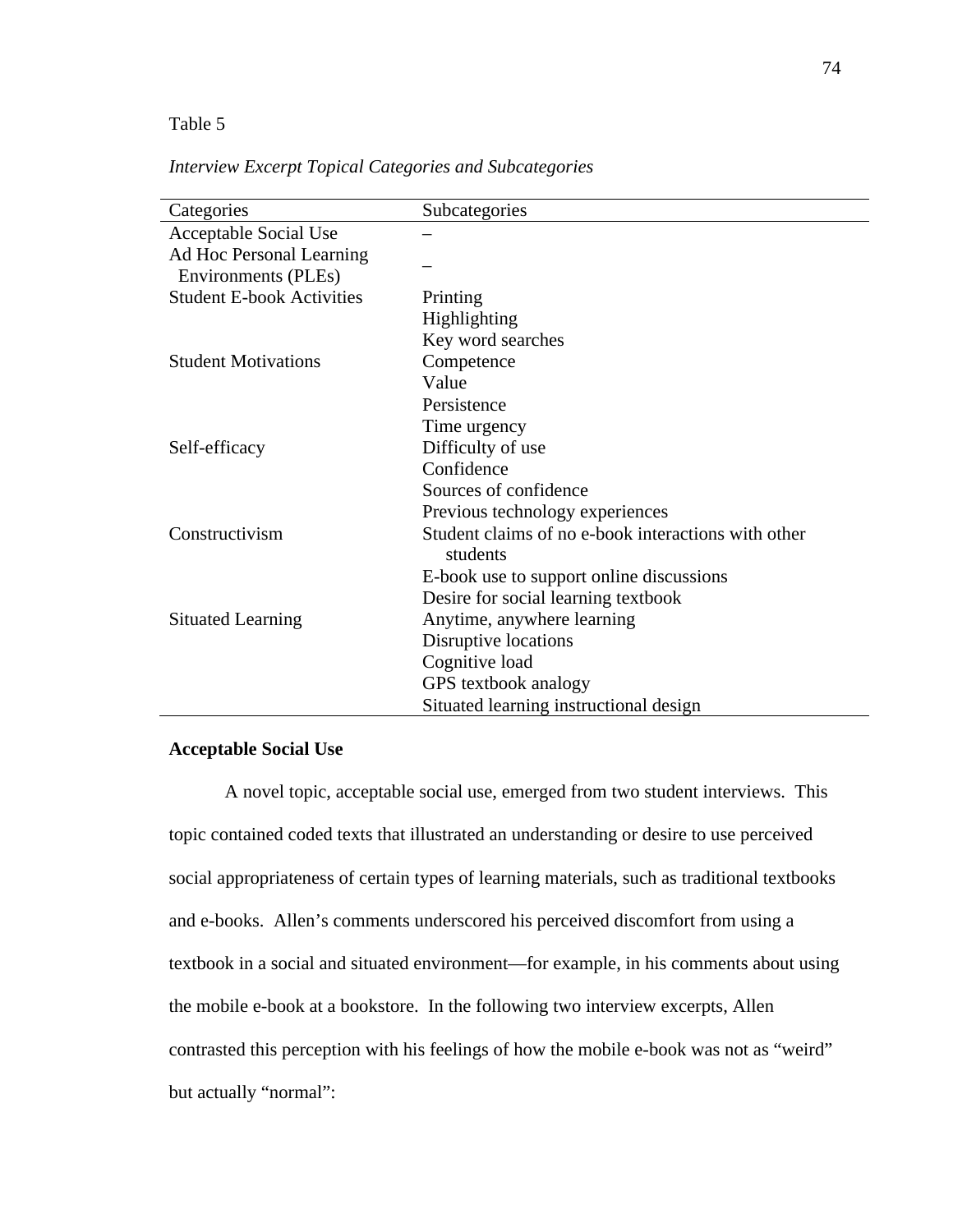I think it's a lot weirder to go into a Barnes & Noble with your own textbook. First off, you'd be walking in to a bookstore with a book. If it was a used book, it probably wouldn't look as weird. . . . It's normal to take your laptop with you wherever you go. I don't really use book bags, so I would usually just load up the one book I needed and take it out when I get home. I think the reason. . . there was a possibility I could've had the same experience with the book, but in my experience, it's harder to be social when you're using a book, because it's so ingrained in to social situations when you're reading a book.

These comments were based on Allen's location while using the mobile e-book—

in this case, in a coffee shop socializing with friends while working on his course. Allen

also commented on how the use of the e-book on a mobile reader was more private than a

traditional textbook:

J- You mentioned earlier that sometimes a book or a textbook could be a social barrier, and this sounds like it wasn't a social barrier. You happened to have your electronic version on there, and it sounds like it was pretty cool because you could actually learn and witness things and talk.

A- Yeah, there's a kind of dimensionality privacy. It's not real privacy someone can look on your screen. But for the most part, they just see you're on a computer.

J- So it's socially acceptable to have the netbook, and not so much the textbook?

A- Yeah.

This element of privacy was supported by Clair's interview, where she also

commented on how using a mobile e-book instead of a traditional textbook was less

revealing in a social environment or public context:

C- Nobody knows that I'm studying because it looks like a regular book! You don't get a lot of questions. "Oh, what are you studying?" "What school do you go to?" It just makes it easier.

J- So it's anonymous.

C- Very much so.

Clair's interview revealed how she used the Sony Reader in the hospital with her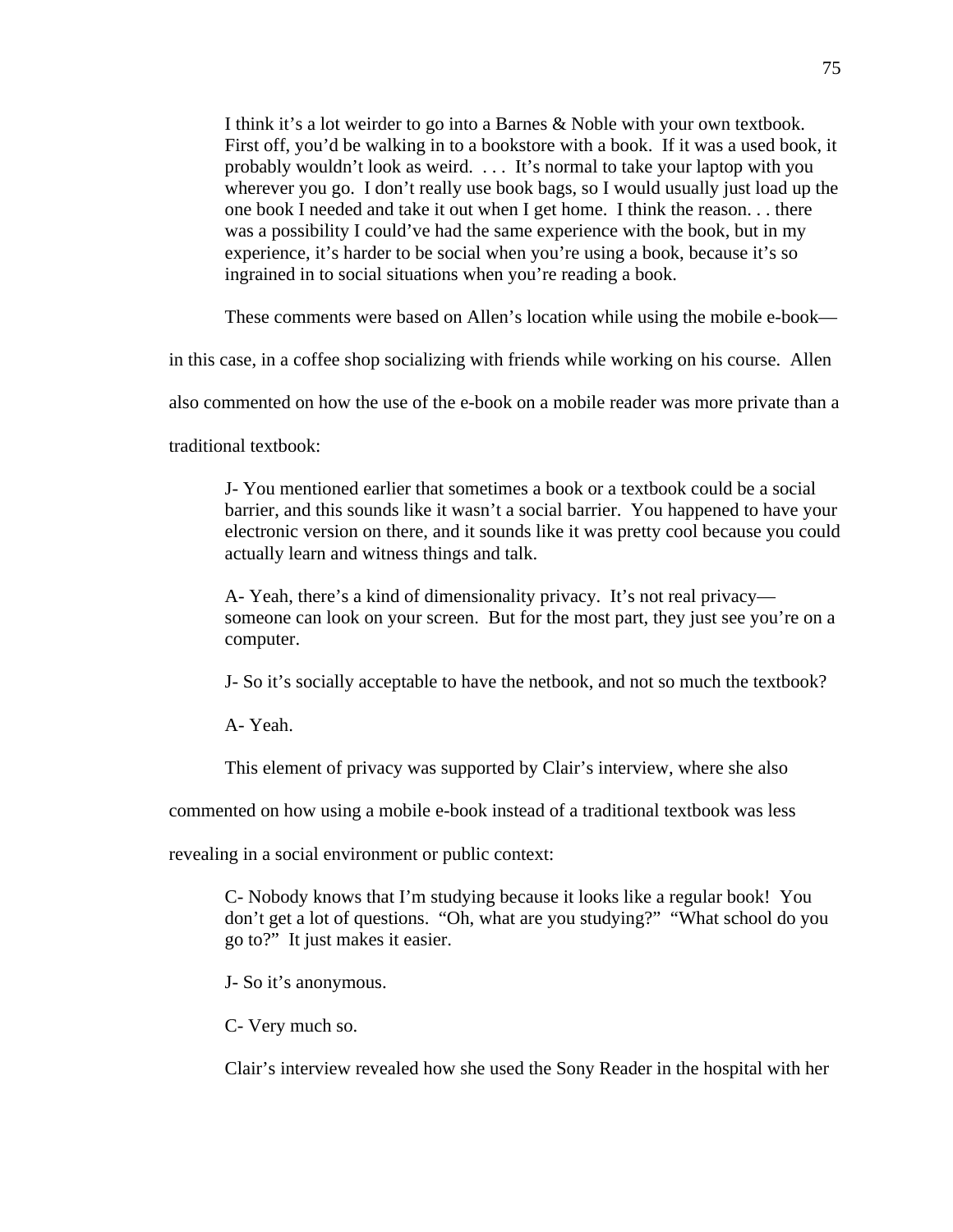baby. She not only enjoyed her ability to use the device in that setting, since phones and laptops were forbidden, but also the ability to be more private about what she was reading and doing on the device. This concept of privacy directly related to the next topic, ad hoc personal learning environments.

#### **Ad Hoc Personal Learning Environments (PLEs)**

 In this study's context, ad hoc PLEs were defined as the use of mobile e-books to create portable and personal learning spaces conducive to students' needs, regardless of location or context. One example from the student interviews was Ken's discussion of how he used his e-book on campus while in-between classes:

J- What about stuff going on visually? It might be quiet, but there are people walking around and stuff. Are you able to block that out?

K- I can tune that out pretty well. I can hear, but I just filter it out.

Ken's comments focused on his ability to block out external stimuli to focus on reading his e-book, regardless of location. His perspective aligned with Denise's. In the following excerpt she comments on how she used her e-book to concentrate in environments with distracting noise:

J- How do you think the location of where you were using the e-book, like church or with your friends, influenced your learning?

D- It depends on how quiet it was, what the environment was. If it was too loud, I could still do it, just put on my headphones. If it was quiet, I could just sit there and read it.

Early in her interview, Denise explained how she played music on an iPod while reading and studying to block out environmental distractions and create her own portable learning space. This was similar to how Clair created her ad hoc PLE, only instead of using a portable music player, such as an iPod, Clair used the music playing functionality on the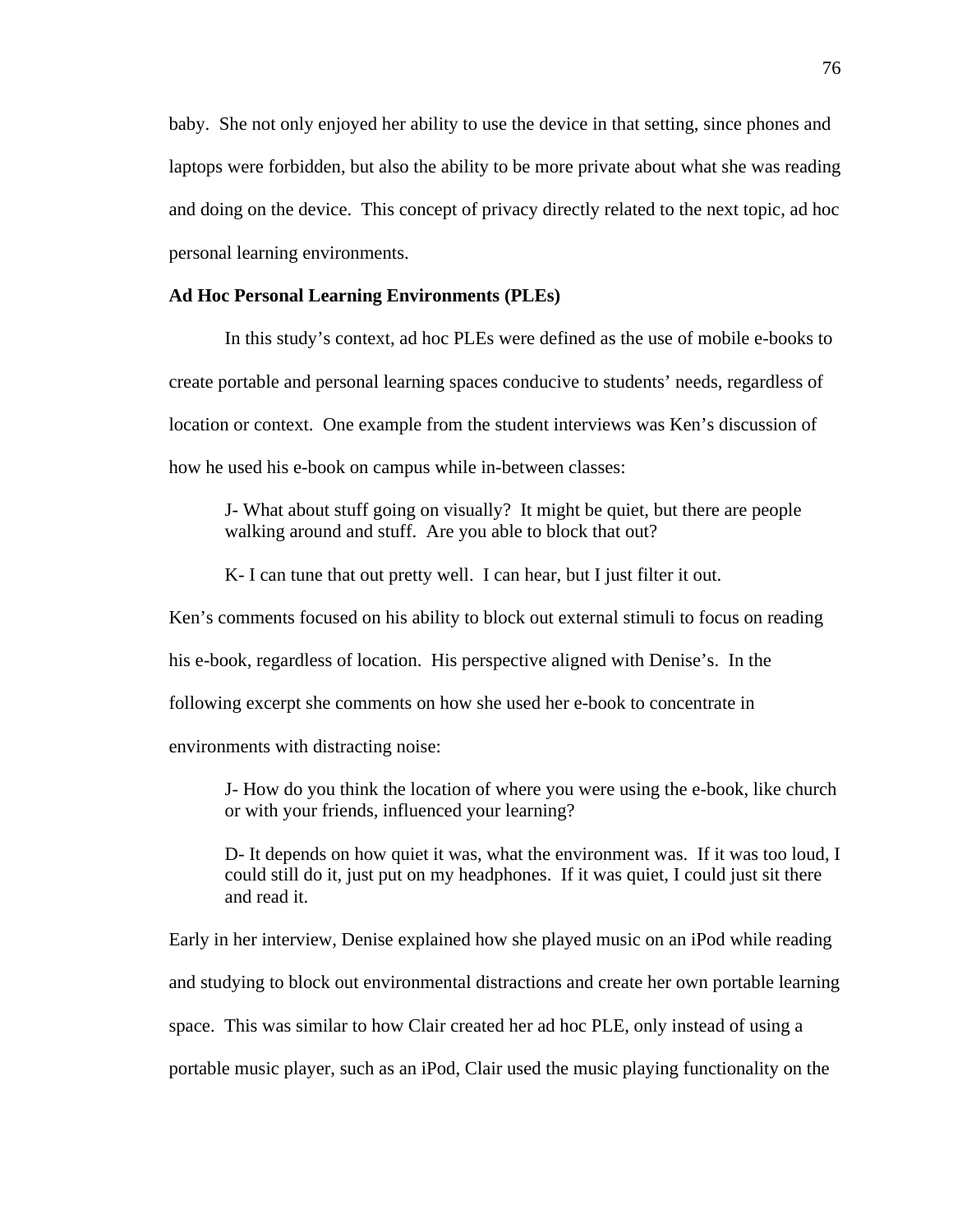Sony Reader while simultaneously reading. She explained this in the following two

excerpts:

C- Yes, I was listening to music. I was able to focus more because I knew I was gonna' be there for *x* amount of hours, so I would go more in-depth. I would reread things instead of just skimming them, as I did when I was on the bus—I would just skim it. I was able to read it and go over it or refer back to other chapters. Things like that, which the bookmarks came in handy with that.

J- In general, describe how your reading or studying environment helps or hinders your learning. We talked about a bunch of places you studied. How do you think these different locations help or harm how you learn in general?

C- Well if it's a location with a lot of activity, it helped to have the music going because it's consistent. It's not like I'm talking to someone while I'm trying to study. With the music it's the one song or the next song. It's not so much of a distraction as people walking in front of you, people talking to you or being on the telephone, things like that. So it actually reduced the distractions.

J- That's an interesting point. You're saying the music enabled you to forget about everything else and focus on the reading, if I'm paraphrasing you correctly.

C- Correct.

In addition to stating how music use allowed her to focus more with the e-book, Clair

stated that the music she used to focus in her mobile PLE reduced her feelings of stress in

different locations, such as in the doctor's office:

J- In the doctor's office, do you think that that environment had anything to do with how you learned? Better, worse, different?

C- It was a stressful situation, for one thing. Having my music helped a lot. When I was reading, I realized I was more relaxed in that environment. There's all kinds of chaos, and I'm relaxed, so I'm able to retain more information as I'm reading.

J- Because of the music.

C- Right.

While these excerpts focused on the individual learner's creations of PLEs that

were conducive to his or her needs, these PLEs were created mainly through the use of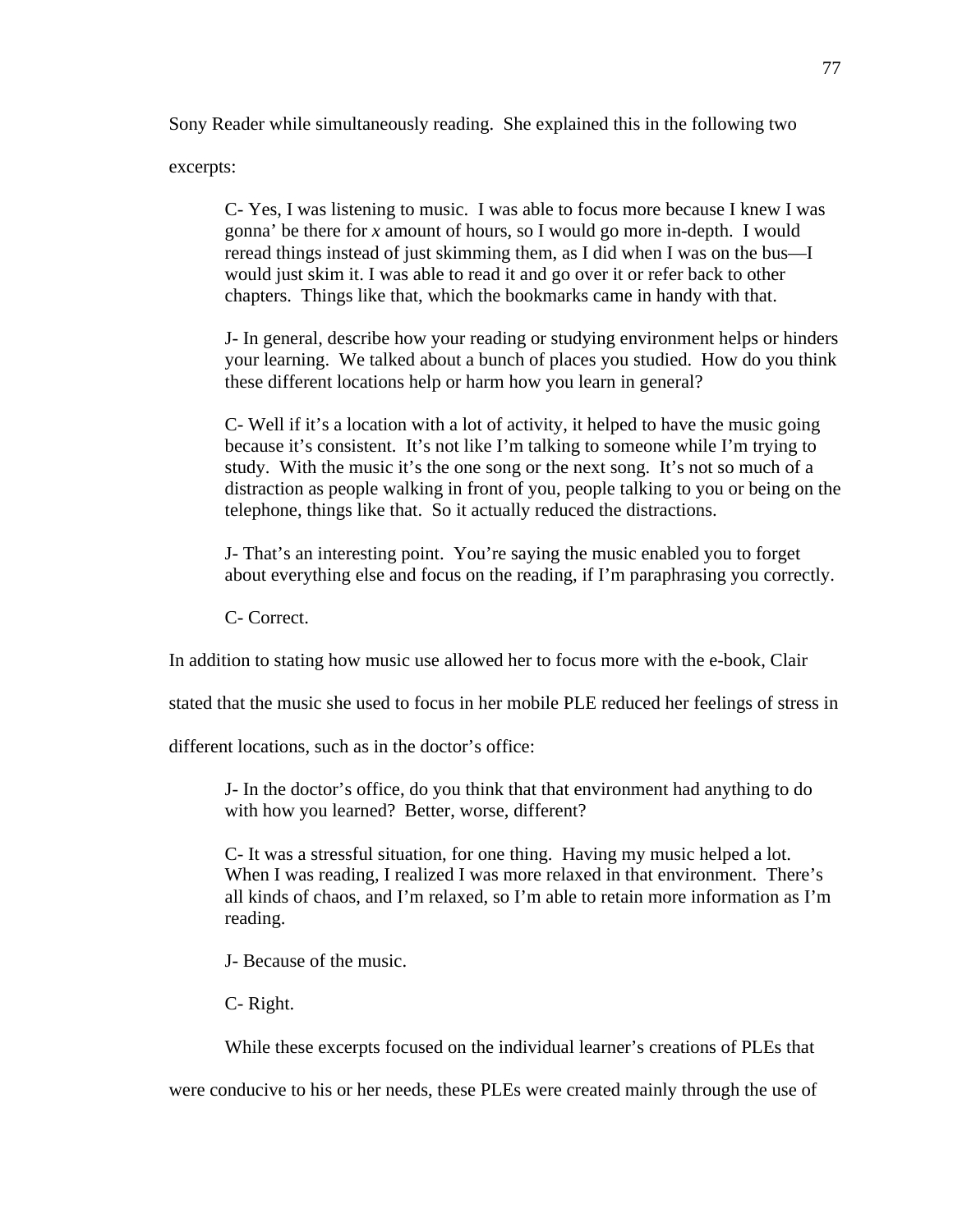music, either on the mobile reader itself or with another portable media device used in conjunction with the e-book. Two other student interviews revealed a variation of this topic, based on using the e-book as a portable learning portal.

 Thelma's and Allen's comments related to PLEs did not focus on blocking out environmental distractions but rather on how the mobile e-book, and the fact that it was an all-in-one, self-contained device, could be useful as an efficient learning portal that contained all of their necessary tools and provided access to their course content. In the following excerpt, Thelma commented on how she valued the ability to access her online course on the mobile e-book through Blackboard, the college learning management system (LMS):

But like the e-book, if that's all I had with me, I still could go through and do my entire coursework. I can get out on Blackboard, do what I need to do, come back—I could do both without the additional device. But it just made it easier to do that. I could do it without it, if I didn't have it. So you can literally do all of your work wherever you wanted. I think that's the real value of the e-book.

Allen's interview comments also revealed the value of a singular learning portal,

such as in this excerpt:

My general reaction to the netbook was, hey, I can keep everything in one small package.

However, he continued by explaining the value of having all his learning-related tools

within one location or portal:

The other thing I just thought of is the usefulness of having all of your tools on one screen, on one desktop at a time, because having the calculator, sometimes I run dual screens, and I'll be checking out my calculator over here, and my homework here, and it's also useful with research papers. I can have a window of my work, a window of what I'm researching.

Both Thelma's and Allen's comments related to the topic of ad hoc PLEs learning

environments. However, unlike other students, they focused more on the available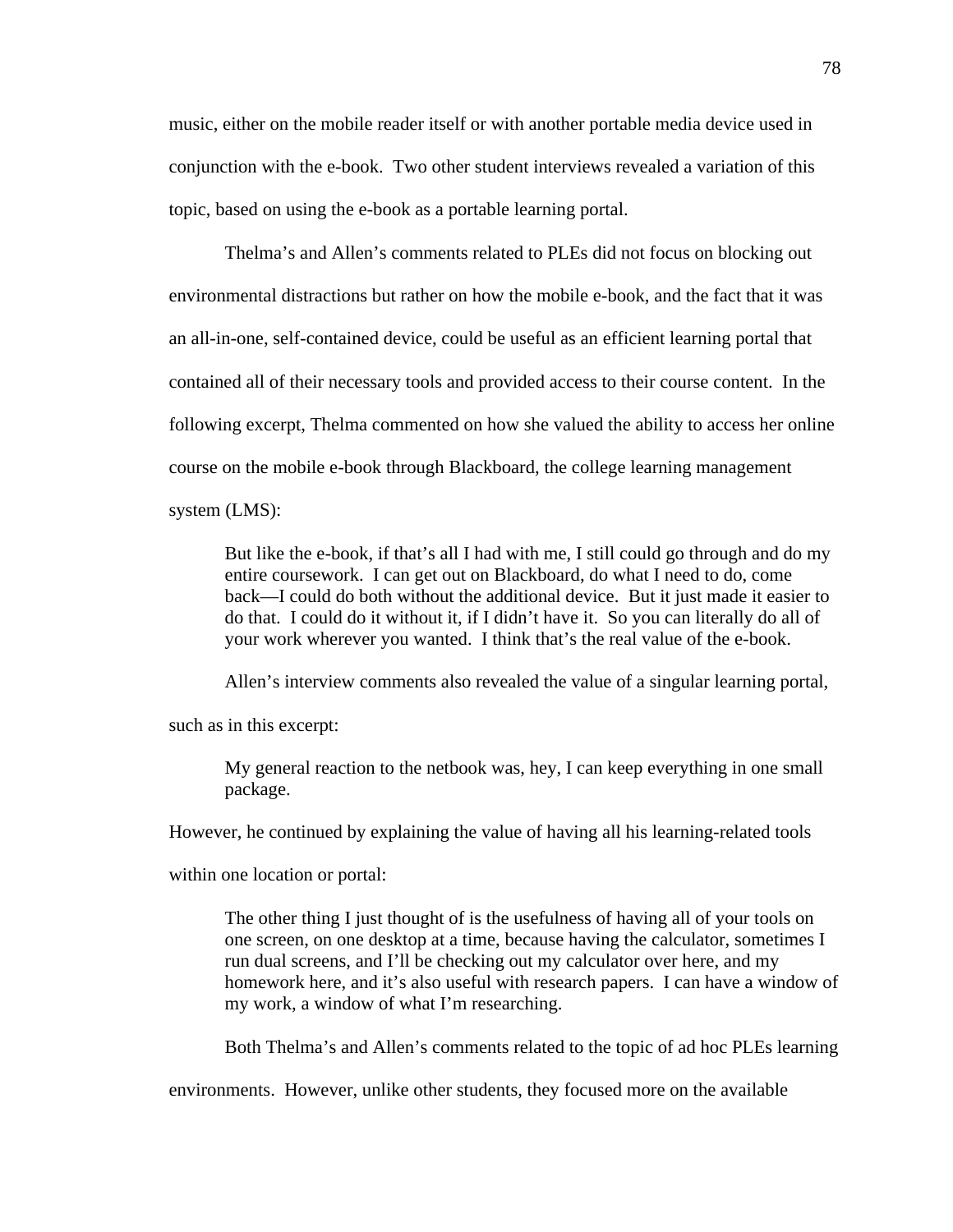functionality-related tools on the e-book, such as the Blackboard LMS, the calculator, and capabilities for researching and writing papers concurrently. Moreover, Denise and Clair were less focused on these tools for certain tasks and activities, and instead used music to block out environmental distractions. All students, however, used their e-books to augment their ad hoc PLEs in ways that they perceived to best support their individual learning.

## **Student E-book Activities**

The topical category of student e-book activities was generated to gather the student excerpts that focused on the actual activities students performed with and on the mobile e-books. These included the subcategories of printing, highlighting, key word searches, and bookmarking.

 Printing was not a functionality that students used. The one student that expressed an initial desire to print, Thelma, the 59-year-old IT professional, expressed her desire this way:

I thought, you know, that I wanted to print, and in the beginning, I think that I thought I would want to print things out. I never did. I never went through the process to even try to print it.

Later in her interview, Thelma further commented on printing—its impact on the

environment and the ease of keeping electronic materials current:

T- I think that all textbooks should be online. I really do.

J- Online, electronic, or both?

T- An electronic version. Because if you just stop and think about the environmental concerns of printing all these darn things. How much easier is it to keep a book online up-to-date?

None of the other students expressed a desire to print; however, highlighting was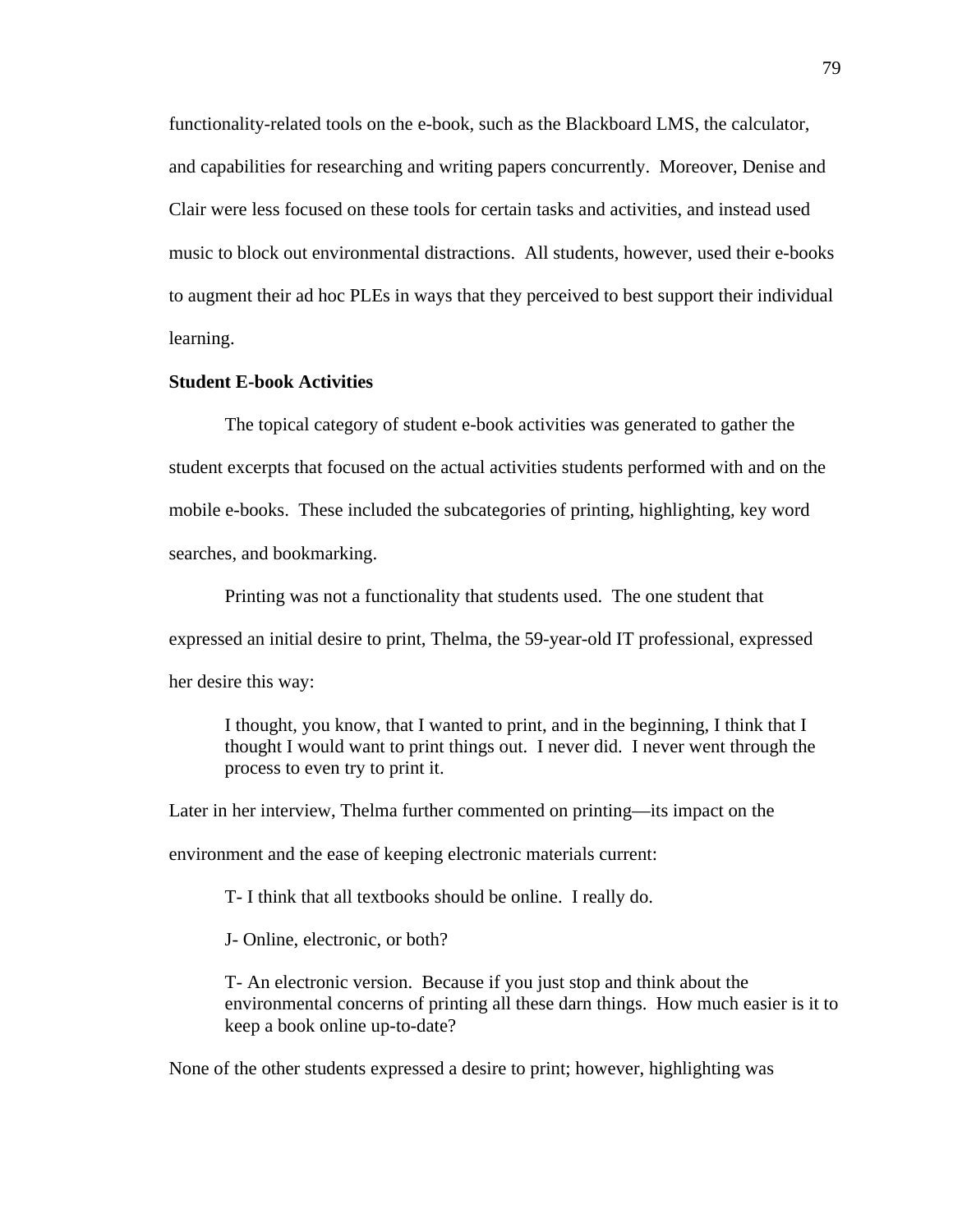mentioned as a function that they either wanted to use or did use.

 Of the limited studies that have been conducted on mobile e-book use in formal education settings (Shieh, 2009), the highlighting function has been noted by students as cumbersome and difficult to use. There were no excerpts from the student interviews in the present that supported this problem. On the contrary, this excerpt from Roger illustrates how he used highlighting with his e-book on the ASUS Netbook:

I didn't actually use the highlighting for the way in which I compiled the notes. I looked at that a little bit. But I mainly used it to highlight the key points I needed to cover.

Clair also explained how she thought of and used the highlighting feature with her e-book

on the Sony Reader:

I was comfortable. I was comfortable, relaxed. Like I said, the e-book was easy. It was easy to go back and forth, easy to find information. They have a highlighting feature on that e-book, and that helped. That really helped 'cause it jumps out at you. It doesn't highlight like it's bright yellow, but it marks the area.

Clair mentioned the ease and comfort of using the highlighting feature, contrary to the

findings reported in the Northwest Missouri State University study that used Amazon

Kindles loaded with electronic textbooks (Shieh, 2009).

In another excerpt Clair stated how she was aware that bookstores do not buy

back textbooks that have been highlighted:

And they don't take the books with writing and highlights, bent pages, that kind of thing. They don't really take those back.

Both Roger's and Clair's comments illustrated their use of the highlighting feature on the

ASUS Netbook and Sony Reader to enhance their learning. Additionally, Clair shared

her concern over bookstores and the negative resale effect on highlighting in traditional

paper-based textbooks.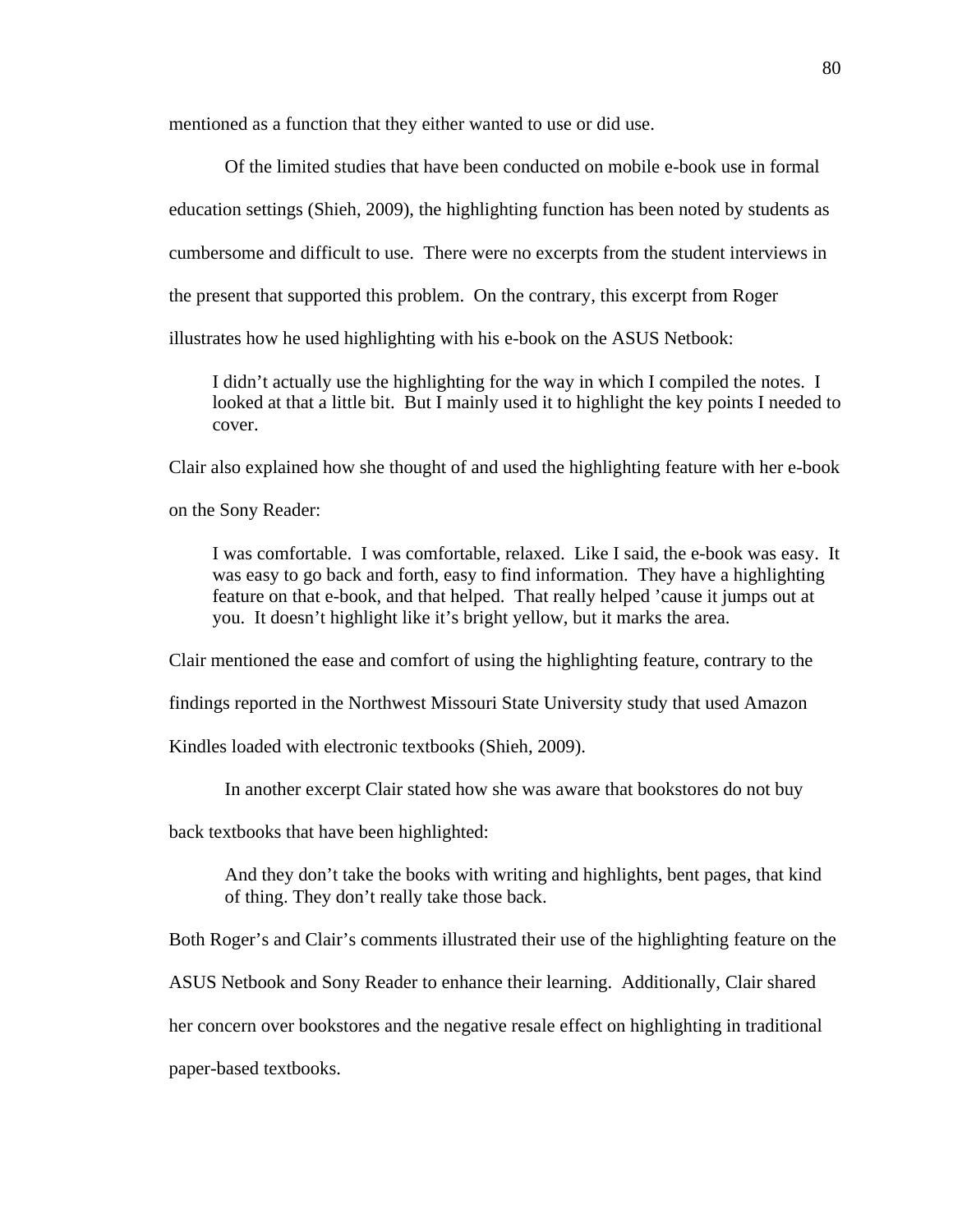Within this topic on e-book activities, the subcategory of key word searches often reoccurred, with multiple examples. The interview excerpts primarily focused on how ebook activities allowed students to read in a nonlinear fashion and to access information efficiently, in addition to how these activities supported their learning in the course. These three excerpts from Roger stated how he felt about the key word functionality on the ASUS Netbook:

I used the search features excessively.

I think the best thing, the biggest thing that helped me, was the search function. It was real quick to find relevant information.

The search function made it easier to find what I was looking for, over thumbing through pages.

Roger's statements aligned with those of other students that used the key word search

functionality, as illustrated in this excerpt from Allen, where he compared and contrasted

his e-book search ability to manuals lacking electronic search capabilities:

I did a lot of key word searching because, just kind of physically going through books—for instance, one e-book I have that's really annoying is that when I had a Honda, someone scanned the entire repair manual. But it's a 1,200-page repair manual, and you're looking for something specific, and the index isn't written that well. You're kind of up the creek without a paddle because with a book you can get a quick visualization of each page, but you can't key word search it.

Allen clearly expressed his frustration with a digital text that did not meet his

expectations.

Thelma made similar comments regarding the benefits of key word searches,

although she provided more detail about the perceived impact the search abilities had on

her individual learning. Thelma expressed the same desire for the activity of key word

searches; however, early in her interview she shared this:

T- I'll tell you what I was doing in the beginning, the same thing you'd do with a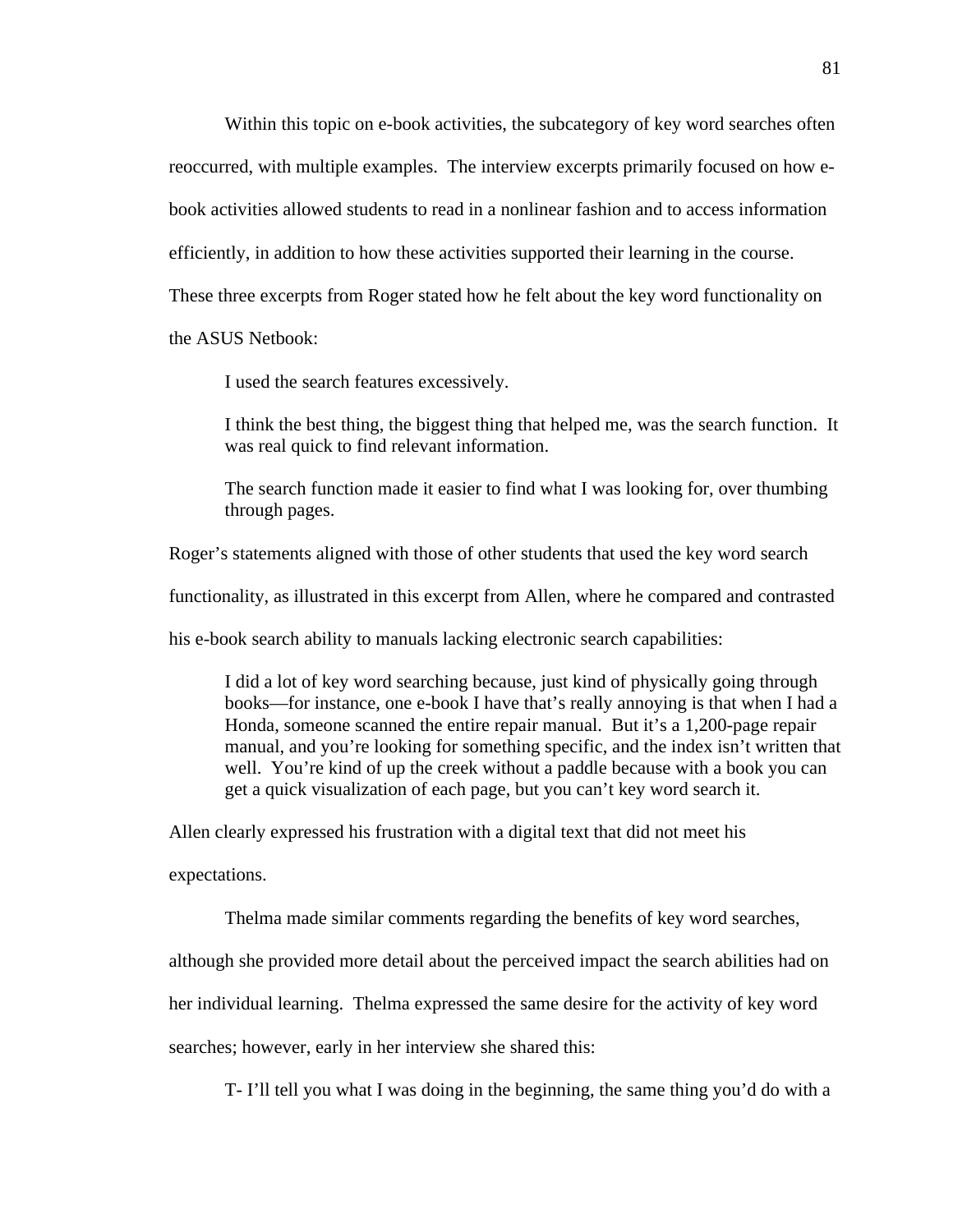book. Because one of the things with a book you do is you go, "Where was that? I know it was back here." So you're paging through, you're paging through. I was doing the same thing with this in the beginning. I was scrolling through and scrolling through. And I said, "I don't know why I'm doing this—why don't I just search for the key word?" And you know, it took me, I don't know, a couple hours after I first got it. I'm sitting there trying to scroll back through, and I was just trying to do an exercise at the end of the first chapter. But it was just more a mindset that you think you've got to flip through those pages. That's what I think I liked the best. Not having to waste time looking for something that I know was in that book somewhere. It was somewhere in the first part of the book, or the first chapter. It seemed like a waste. It's like looking for something on your desk. You can never find it, but it's right there in front of you.

J- But the key word. . .

T- The key word I can find.

Initially, Thelma did not use the key word searches, and it took time for her to get

acclimated to the word search feature and see its potential benefits. Her interview further

revealed how she used the key word searches for her course and specific learning

activities. For example, in the following excerpt, she explained how she felt the process

and activity of using key word searches affected her learning:

So if I'm sitting there with a book, I'm pretty much going to take it out of my head, as much as I can. I'm not going to go back and check myself, because now I've got to look for it in that book. But with the e-book, whether I thought I knew it, or even if I knew it or not, I would still tend to double-check myself. But while you're checking through to find this stuff, you search and you find it, you'll start reading it again. So it's almost like this continuous reinforcement, as you're going through and taking the test, of the whole module that you just finished reading. I don't know, it's like a re-review again, to me. Anyways, that's how it felt to me.

She mentioned a "continuous reinforcement" here and how the activity of using key word searches with the e-book was a review. Additionally, this excerpt illustrated her inclination to constantly double-check herself with this functionality. In the following excerpt she applied her double-checking activity to working on an assessment in Blackboard: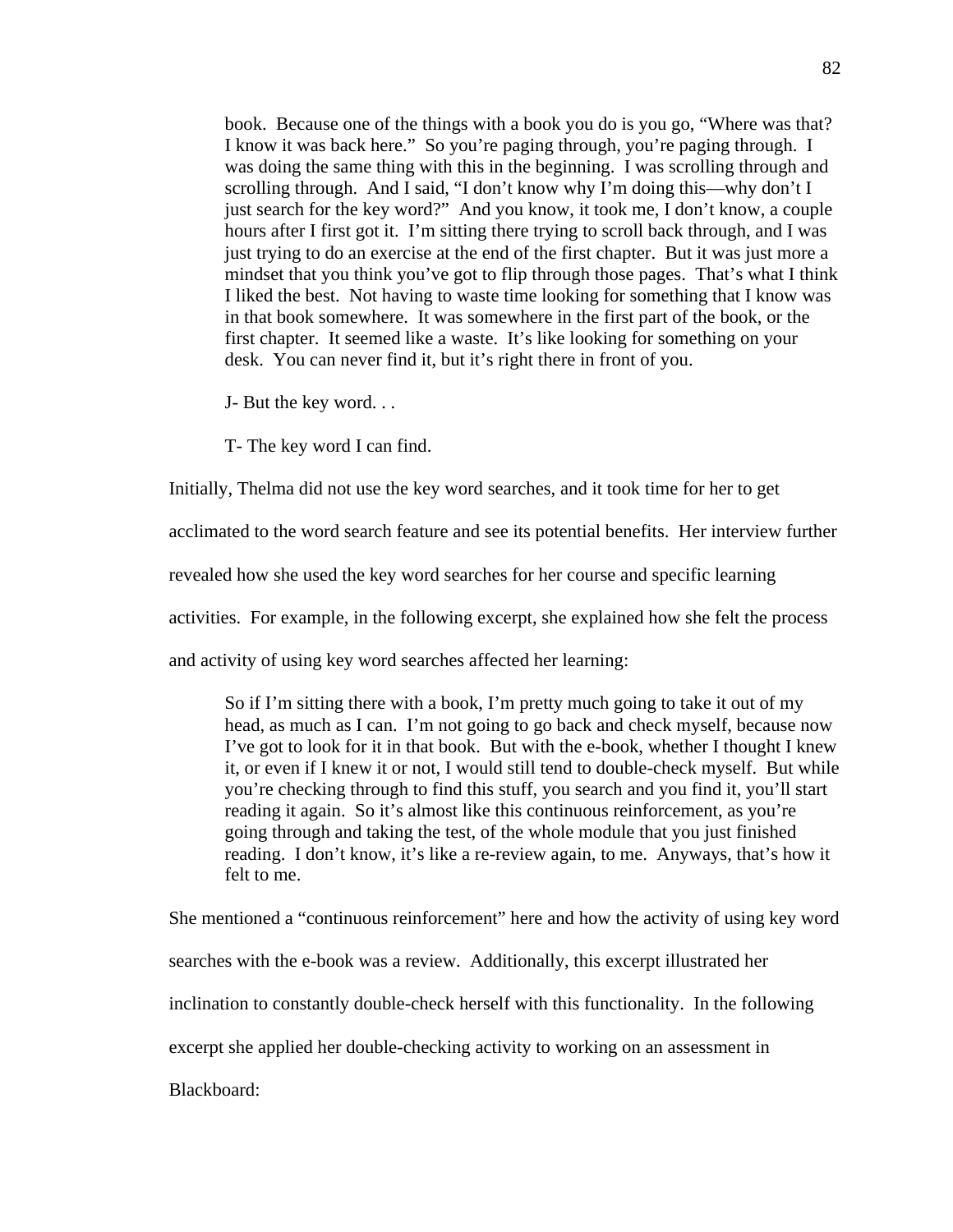So it just seemed like you had more ability to really evaluate what your answers were going to be, because I had the ability to look through it. On the e-book I could look through it and find something that I wasn't sure about that particular key word. Maybe change it to something else. If I had multiple choice, of five different multiple choice[s], I could look all of them up. Instead of picking the one I thought it was, I could look them all up, and evaluate it before I answer it. You would just go through and evaluate. It was like a real strong review of that module that I don't think—I know—I wouldn't have done it, had I not had the electronic search. . . .On the e-book, you're picking more information up, as you're searching for the answer to this question.

These excerpts show how Thelma positively viewed the activity of using key word

searches for her use on assessments; however, they also add the element of motivation.

Roger, who explained in his interview that he viewed the use of key word

searches positively, also shared some reservations. In this excerpt he explained why he

would like to see some changes to this functionality:

The only downside to it is that I couldn't narrow it down. If I'm working on chapter 1 or chapter 7, I could not search the relevant terms specific to that chapter. It would give me the relevant terms for the entire text. So if I could limit that down, it would actually save me a lot of effort.

Roger's quote showed his desire for an enhanced search feature that could allow specific

requests and limited results.

Bookmarking was another activity mentioned in the student interviews. For

example, Clair elaborated on how she used bookmarking for her learning activities,

illustrated in the following excerpts:

C- I definitely used the bookmarking, because when there [were] major points I figured would be on a test, I was able to mark that page, and not have to flip through a million pages to get back to that point.

J- Do you remember how many you had?

C- I did a lot—I remember one test I had 19. I remember that because I looked at it and said, "Wow, I have too many. Maybe I don't need some of this information." I do remember that.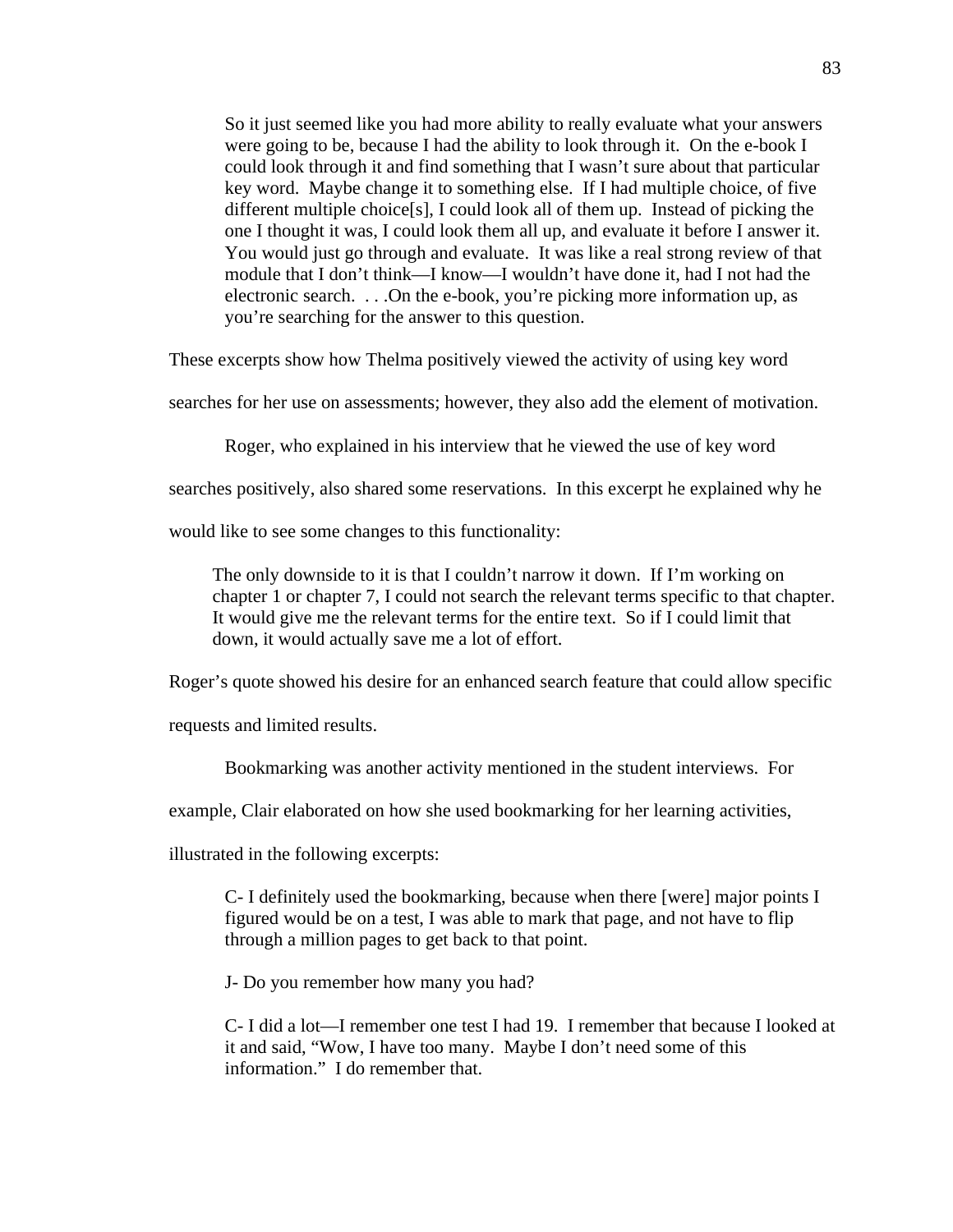Clair described how extensively she used the bookmarking feature. Again, this activity relates to and is similar to the use of key word searches and using the e-book in a nonlinear fashion.

 These excerpts illustrated how some of the students supported their learning by performing certain e-book activities, such as highlighting, key word searches, and bookmarking to access information quickly and efficiently, in addition to conducting nonlinear reading.

#### **Student Motivations**

For all of the students, their motivations for using the e-book in their courses often surfaced during their interviews. Motivations for e-book use was defined as how students felt about how they were motivated to use the e-books and why they persisted. All but one of the students, Melody, persisted in using the e-book for the duration of their courses. The subcategories that comprised motivations were student e-book competence, value, persistence, and time urgency.

 One aspect of the motivation topic that came up in the student interviews was competence in relation to using the e-books. All of the students expressed a selfperceived level of competence for using the e-books in their courses. This was most apparent in excerpts from Allen, Roger, and Thelma.

A- I was really confident because I've used PDF books before, I've used Windows XP before, and I've used so many different operating systems, so many different types of programs. I've even done some programming, built my own programs, so it kind of became, after a while, stop needing to learn everything before getting started and just learning its particular quirks.

J- Did you feel in control of your learning using the e-book? R- Absolutely. J- And why do you feel this way? R- Again, being from an IT background, there's no real challenges there for me.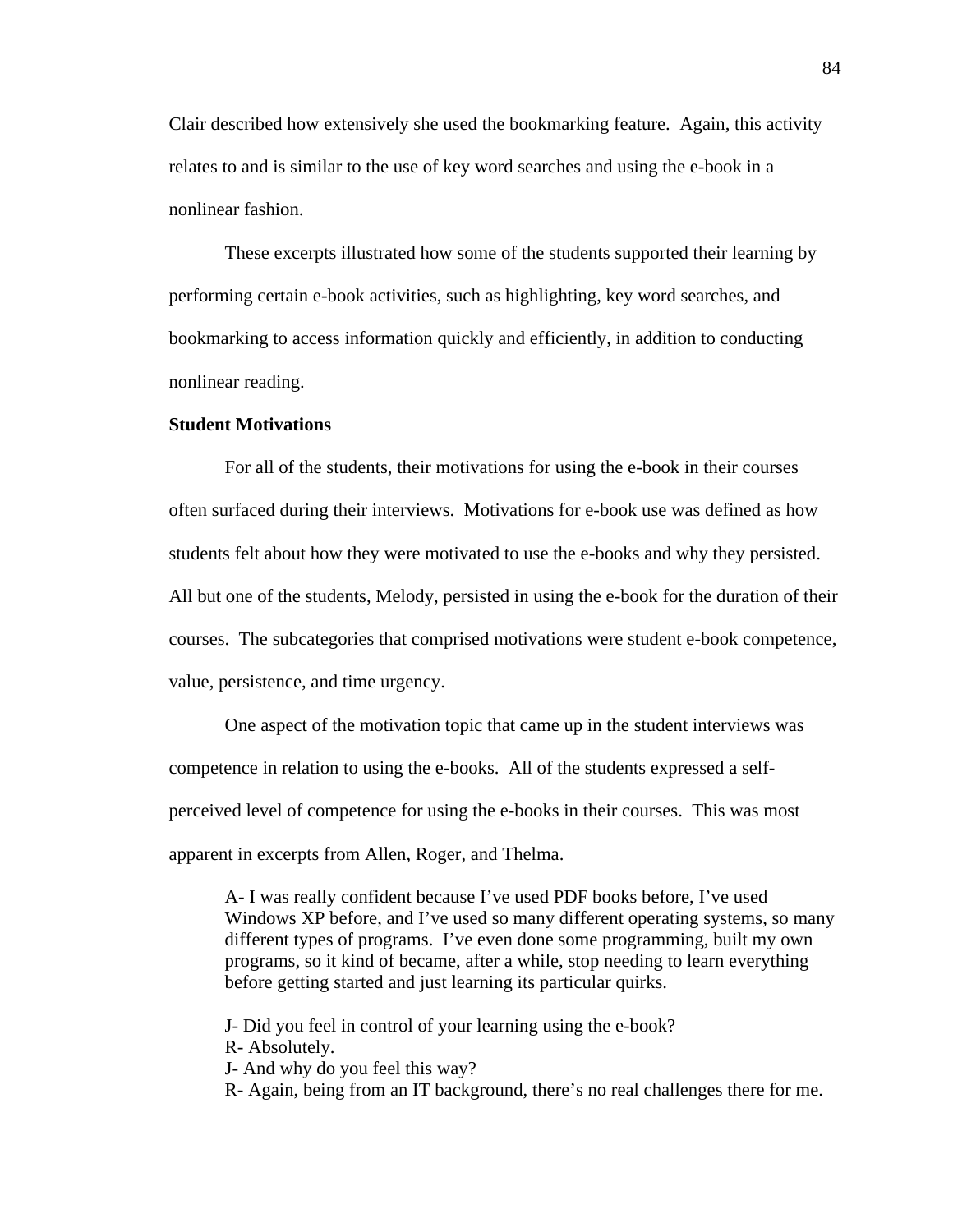The menus were where I would expect to look for them, the general functionality was there.

J- Did you feel in control of your learning using the e-book? T- I did. I really did. I like that, because, like I said, I could put it right back. You know, the darn things last forever. I'd plug it in and open it up and go right back wherever I was.

Denise and Clair also shared their perceived competence levels for using the e-book. For

example, Denise stated, "It made me feel confident," and Clair said, "I felt in control of

my learning because I was able to control where and when I learned." The excerpts

clearly illustrate all of the students' perceived levels of e-book competence.

Melody, the one student who discontinued use of her ASUS Netbook e-book after

approximately 3 hours, said this about her confidence:

My confidence level was not the issue with using the e-book; it was the "user friendliness" of the book itself. When scrolling, it does not allow for you to scroll down the page which you are on—it goes to the next five or six pages. Even when I use the next page button at the bottom of the screen, it still does not allow for me to maneuver within the page I'm reading. I would not have a problem with it, if this particular feature was more navigational.

When further questioned, Melody responded in terms of the motivation subcategory of

value. The following excerpts related to the low value she placed on using the e-book on

the ASUS Netbook:

To be very pointed in my response, I ended up resorting to my [paper] textbook.

Again, adding to my frustration, and my strong opinion that it wasn't worth the trouble. My textbook is literally right here.

[I] hate to say that I placed a low value on it, because I'm pretty sure it has a very high value, but for me, specifically, I found that my books had more value. My paper book had more value.

I didn't give it the chance that it deserved.

Early in the course, in her week 1 journal notes, Melody stated that her aversion to using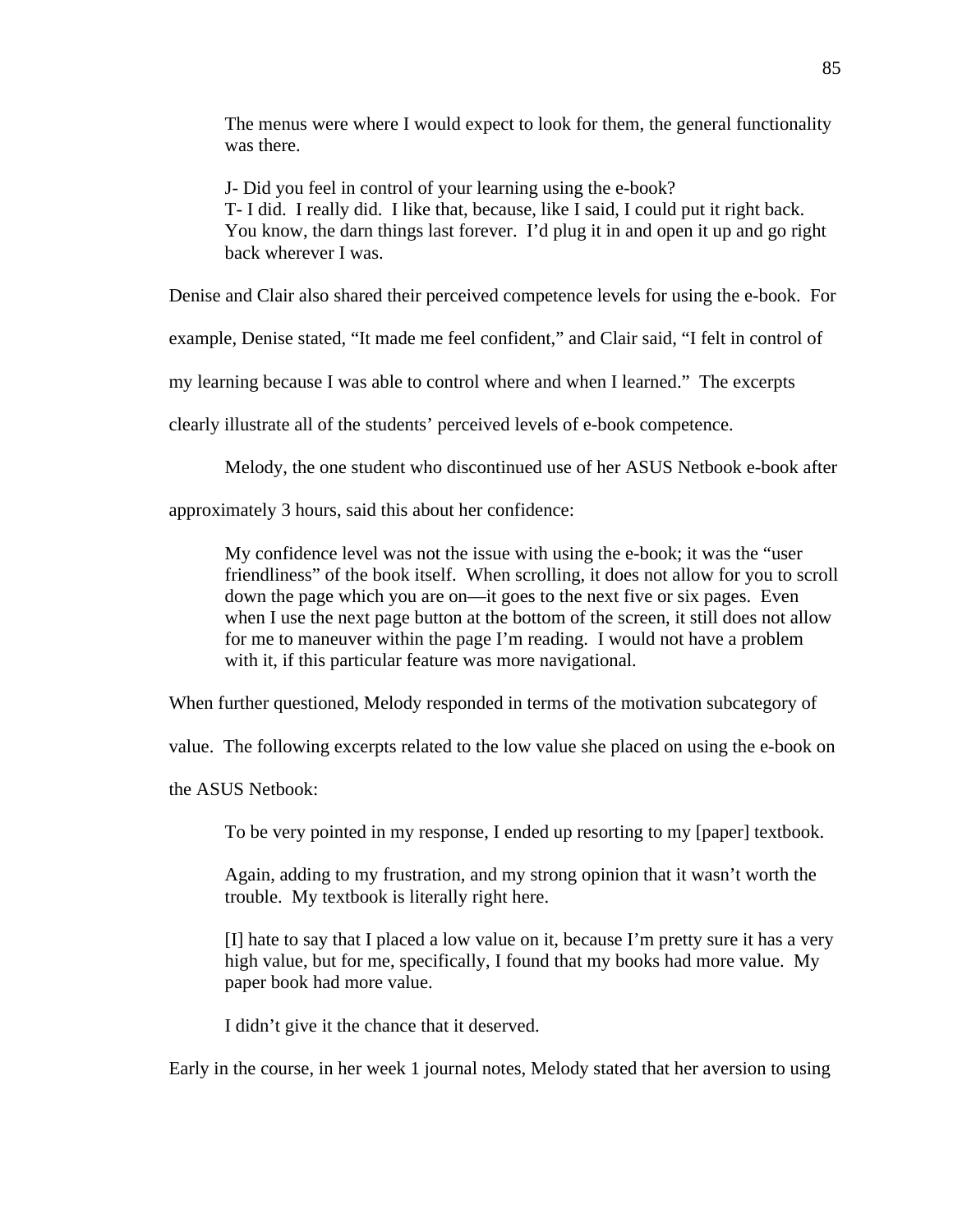the e-book was not related to her confidence levels. Instead, her interview conveyed her perceived low value for using the e-book for her learning.

 This perception contrasted with the views expressed by Allen, Clair, and Thelma, who all placed a high value on using the e-book. Allen stated "yes" in response the question about whether he valued using the e-book for his learning. Clair said, "It exceeded my expectations," and then elaborated:

In the beginning, I didn't put a lot of value in to it because I didn't want to set myself in a position where I was going to completely rely on it. I wanted to make sure it was going to be able to deliver before I put all my eggs in one basket. After a while it became the only thing I needed. I didn't need to go off to the Internet or anything. Because the textbook—it was just like the textbook. Nothing was missing. So then it became very valuable.

Clair's comments, along with those of the other students, show that Melody was the only

student who did not value the e-book use. This leads to the next subcategory under

motivation, namely persistence.

Some students, like Denise, expressed a "warming-up period" when asked about

their continued use of the e-book. The following two excerpts from Denise's interview

illustrated this:

J- Did you find [the e-book] difficult to use?

D- I did, at first, when I first brought it home. I was experimenting with it because I had never used one before. But then I got used to it.

D- I probably got used to it the second day I got it. Like the night that I got it, I was kind of playing with it.

Clair also alluded to her continued e-book persistence in her previous excerpt on the

value of e-book use:

After a while it became the only thing I needed. I didn't need to go off to the Internet or anything. Because the textbook—it was just like the textbook. Nothing was missing.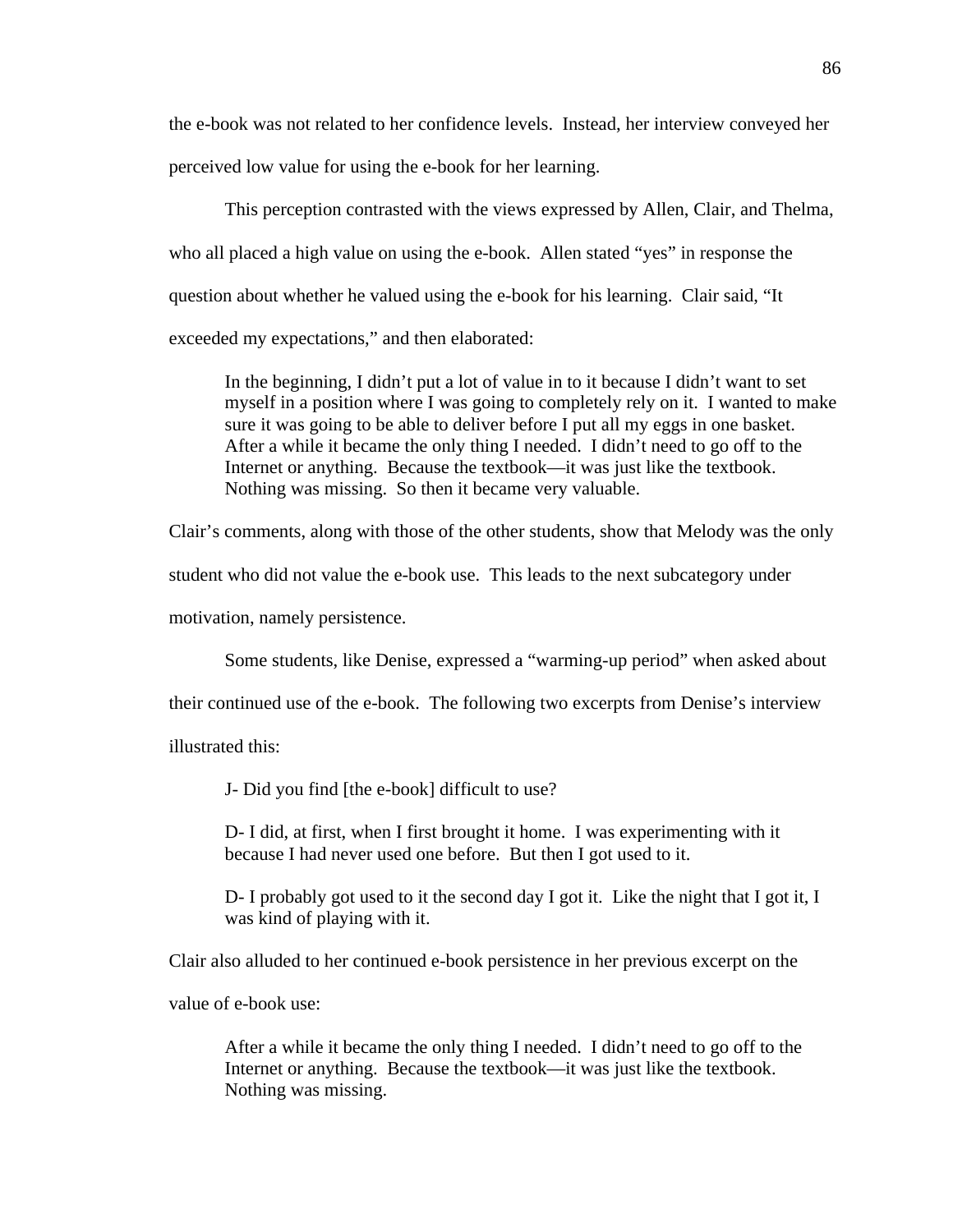This statement strongly contrasted with Melody's interview and week 1 journal, where she shared how early in the course she gave up on using the e-book in favor of the paperbased textbook. During her interview, Melody made numerous comments regarding not using the e-book, such as,"I never really gave it a fair chance," "Because I didn't give it a fair chance," and "If I had to do it all over again, I would not use the e-book."

When Bob, the instructor for the sociology courses, was interviewed, I asked if he knew of any students that did not persist in using their e-books. He responded:

One of the women who bailed early, when she told me that she was going to return it, she led me to believe that she didn't want to learn the technology. She just wasn't at a point in time where she wanted to spend the time learning how to use the technology. She just wanted to take the class and get it over with.

The instructor later indicated that the woman he referred to was Melody. In summary, Allen, Clair, Melody, Roger, and Thelma all stated that they were competent in using the e-book. All students but Melody also placed a high value on using the e-books for their course.

 The final subcategory under the topic of motivation was time urgency. Time urgency was defined as how the students felt about the use of the e-books for particular activities and within the context of the 12-week course. Time urgency also related to all of the previous subcategories of motivation, competence, value, and persistence.

 Time urgency was best illustrated by two students with different perspectives on this construct in relation to their e-book use. Melody explained her feelings in the following excerpts:

Because of my schedule, I work all the time, I'm a full-time wife and mom and going to school four nights a week, it doesn't allow me the time to say, "I'm going to take this one hour to familiarize myself with this electronic book." When I knew that one hour of trying to familiarize myself could be utilized for studying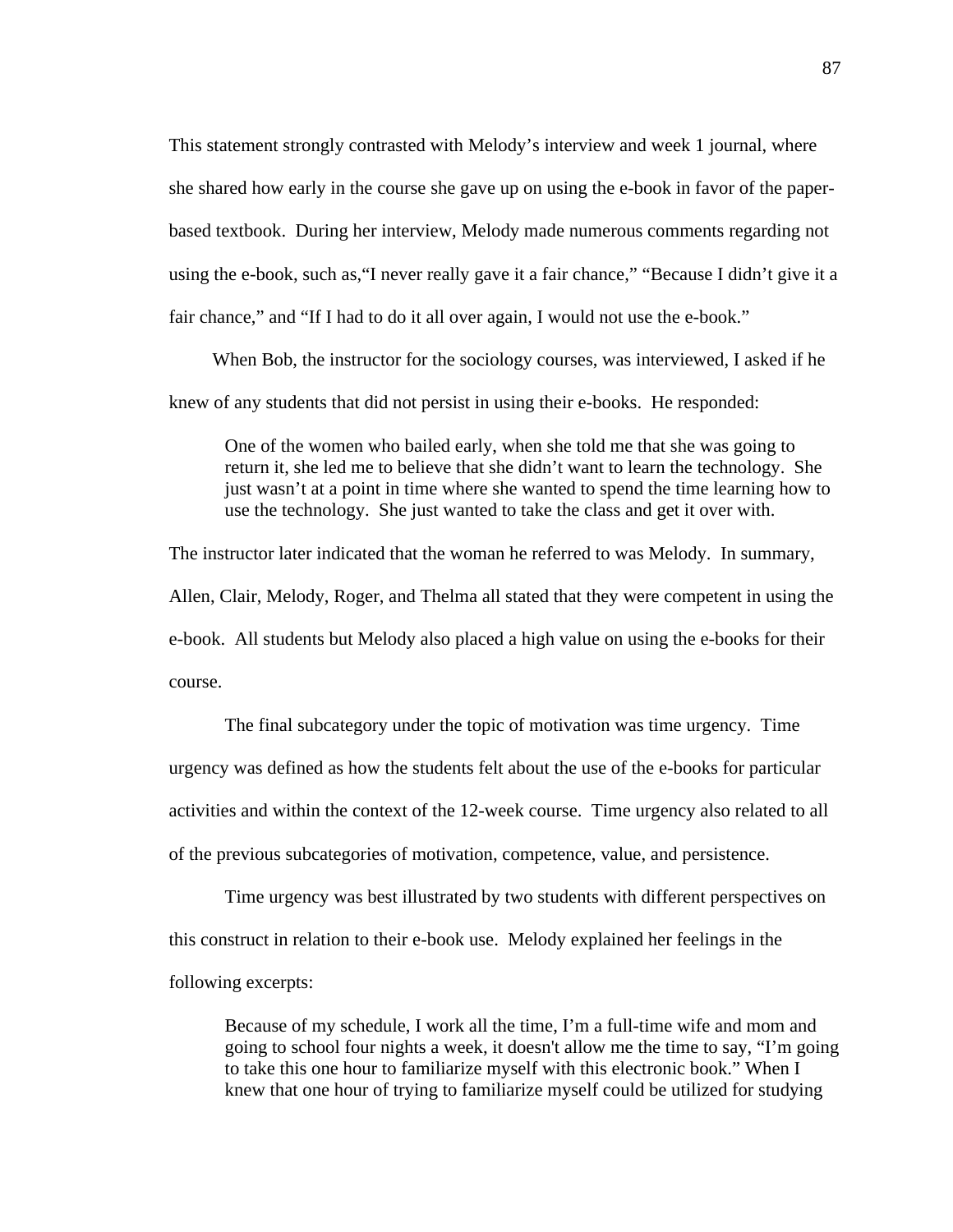an hour, studying I can do using my textbook.

I'm not afraid of anything. I'm always open to new challenges, but for me, this was more of a rough time, and right now issue. I have the time right now, and is it going to work faster for me, or is just using my textbook going to be faster for me?

But it's more about time than anything else. If I had a choice today, I would choose the handheld one.

Examined in conjunction with her previous comments, Melody did not value using the e-

book for her course, particularly because of the finite amount of time she had to devote to

using it. Melody's e-book experiences starkly contrasted Thelma's, which are explained

in this excerpt:

T- The motivation was I had to have *x* done by this time. That's always my motivation. This is my drop-dead date. If I didn't keep on track of that syllabus, I was going to be behind, and that was my motivation.

J- Did the e-book influence or hinder your ability to do that in any way?

T- It didn't hinder it in any way. Did it influence me? It was efficient. I thought it was very efficient to use. Much more efficient than the textbook. But that goes back to that ability to find things quickly and I'm not wasting a lot of time and energy looking for stuff. But the actual tasks that had to be done, like I said, the discussions and the tests. Even when I got down to doing the project itself, I did that all on my laptop, not the netbook.

This contrast illustrated a noticeable difference in Melody's and Thelma's learning

experiences with their e-books on the ASUS Netbooks. These differences, however,

could also have been influenced by each student's individual purposes for and tasks with

the e-books. For example, the use difference between reading straight through the text or

searching the text for specific content to answer a question could impact motivation to

use the e-book.

The main topic of student e-book motivations consisted of the subcategories of

competence, value, persistence, and time urgency. Motivation for e-book use was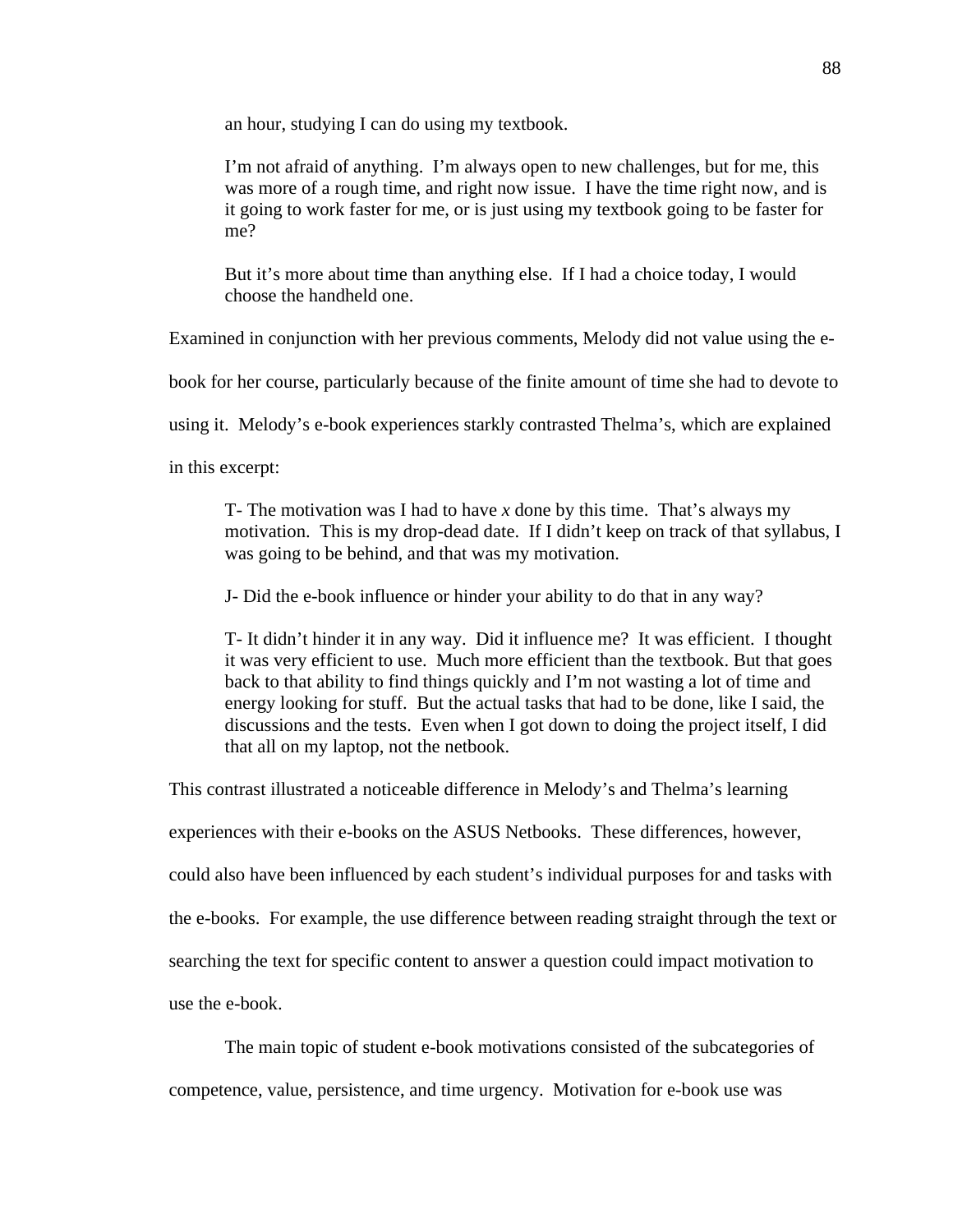defined as how students felt about how they were moved to use the e-books and why they persisted. Melody was the one student who reported to not value, persist, or perceive a time-effective use for her e-book.

 Theories in learner motivation, such as expectancy x value theory and selfdetermination theory, were related to the next topic, self-efficacy.

#### **Self-efficacy**

As noted in the theoretical framework established in Chapter 2, self-efficacy is related to the motivational theories of expectancy x value and self-determination. Selfefficacy has begun to rise in the mobile learning research (Wang  $\&$  Wang, 2008) and is the first attempt at creating an empirical measure regarding the use of mobile technologies. Both theorists in self-efficacy and expectancy x value theory agree that "efficacy expectations are more predictive of performance and choice than are outcome expectations" (Wigfield & Eccles, 2000, p. 71; see also Bandura, 1997), where expectancy x value theory and self-determination theory focus on outcome. Taking this perspective, it is perhaps appropriate that self-efficacy has emerged as a useful measure to begin to understand the learning choices, persistence, and performance of mobile learners. Therefore, defined for this topical category in the study, self-efficacy was the students' beliefs about their capabilities to use the mobile e-books to support their learning in the course. The subcategories that comprised this topic were perceived difficulty of use, confidence, sources of confidence, and generalization of previous technology experiences.

 When questioned about their perceived confidence levels, some students shared information regarding the supporting materials that came with the e-books, menu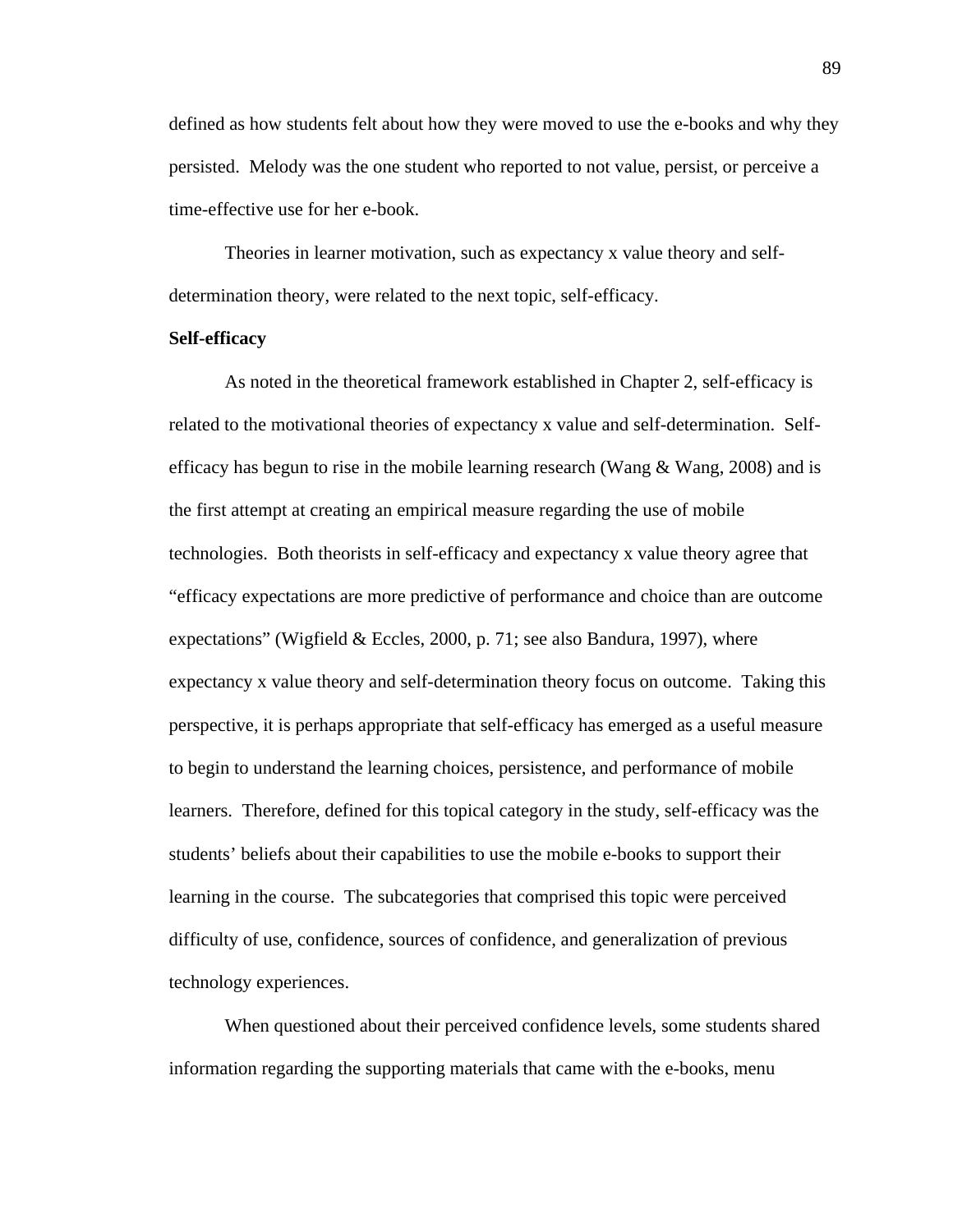systems, and the overall navigation. Clair commented on how the manual influenced her confidence:

The manual was 30 pages. You know, small pages, not full pages. Just seeing the manual gave me a little boost of confidence because usually when you see manuals for computers or anything, they have these thick manuals, and it's like, "Oh my god, I have to figure out so much about this," and that wasn't the case.

Her perception of the manual as a short and helpful resource illustrated how this factor made her feel confident about using the e-book. Related to this was Roger's comment about how he viewed the menu system: "The menus were where I would expect to look for them, the general functionality was there." Both of these quotes illustrated students' positive confidence about using the e-books, one with the Sony Reader (Clair) and the other with the ASUS Netbook (Roger).

When questioned about his observations of students' use of the e-books and

perceived levels of confidence for use in class, Bob, the instructor, stated:

Learning can't happen if they can't access the device, so I think that's the biggest hurt. If I put a big wall up that says, "I can't use this thing," learning isn't going to take place. That, I think, is related to learning. We have to get over that bump in order to get to the device. I think some people put this wall up by saying, "It's technology, I don't want to deal with it." I don't think most people are going to fall into that boat though.

Bob focused on the importance of students' learning self-efficacy progressing beyond the technology use, including manuals, menus, and basic functionality. The student comments seemed to support this focus, because students expressed positive feelings about the e-books' simplicity of use, which relates to next subcategory of confidence.

 All of the students either expressed high self-confidence when questioned about their use of the e-books or simply stated that the use was not an issue or concern. Examples of this include Thelma stating, "I thought it was easy to use;" Ken asserting, "It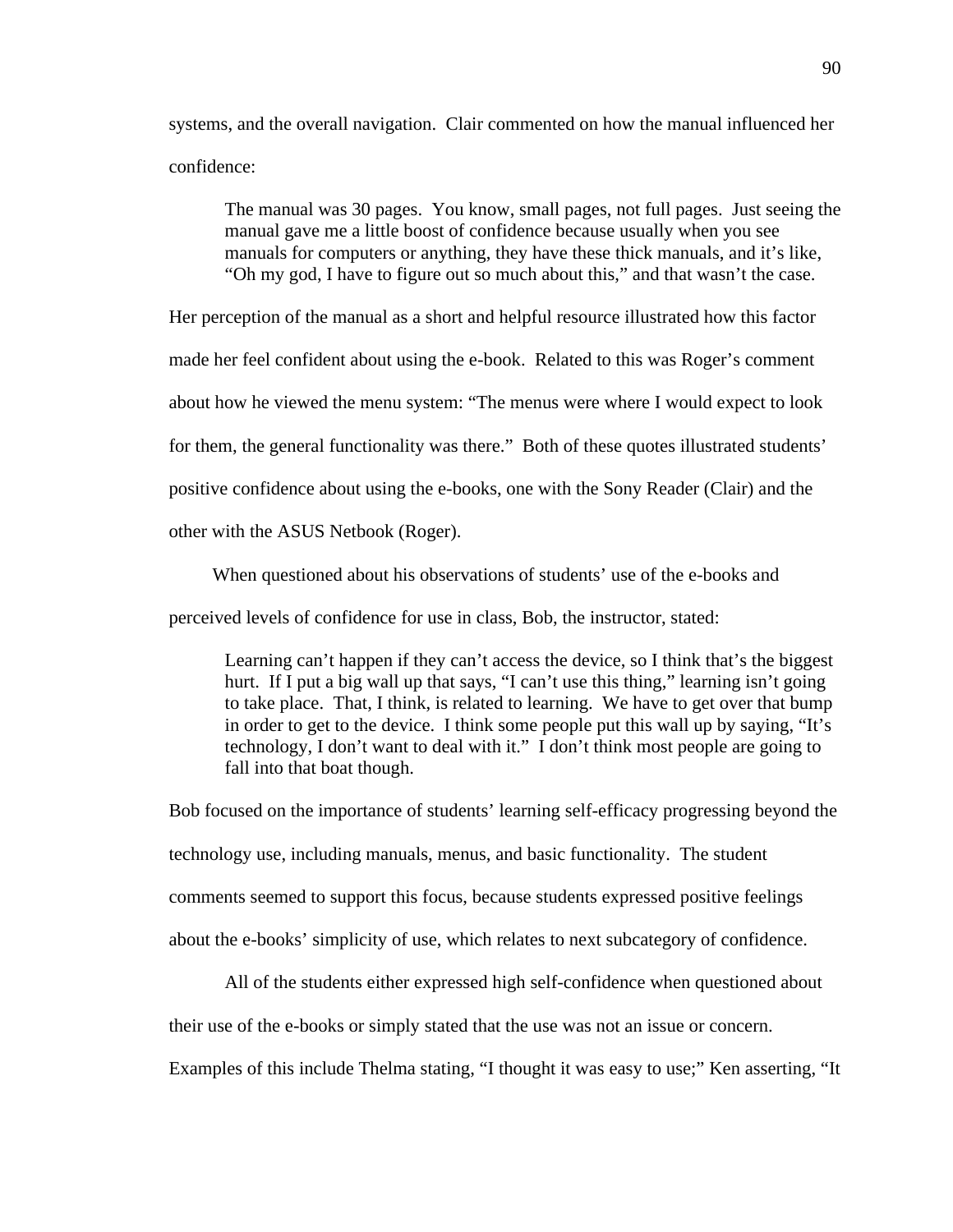made my life a whole lot easier;" and Clair saying, "Yeah, it was fairly easy." Interestingly, even Melody, who did not see value in using her ASUS Netbook e-book and did not persist in its use during the course, stated:

The confidence wasn't an issue. I mean, it's an electronic device, it's a computer. Computers are pretty much like a television. It's a part of your life. So the confidence wasn't an issue.

All of students, including Melody, reported a high perceived level of confidence or else

noted that confidence was not a concern of theirs using the mobile e-books. Related to

this subcategory of confidence within self-efficacy were the student sources of

confidence.

 Melody stated that she was confident because she was in control, as described in her statement, "Well, I mean, I had the power," and also when she compared using the ebook to a television remote control: "Yes, I had the remote." Clair stated a different reason as a source of her confidence in using the e-book:

With my regular textbooks, it doesn't even cross my mind to take it with me when I'm going to run errands, or when I'm going to pay bills, or when I go to doctor's visits, things like that. That's not a thought, about studying. With the e-book, it was already in my purse. I'm like, "Oh, I have it here, let me just go ahead and do it." It's easier. You can go down to the Landing and sit on the water and study, and you don't have your pages flying back and forth in the wind or your notebook flipping pages, things like that. It really makes it easy to study anywhere.

For Clair, the portability and freedom to use the e-book in various environments was the focus in above excerpt, one of the bases for her perceived confidence level regarding her self-efficacy. Yet the most frequently stated source of student confidence was not portability, but previous technology-related experiences.

Denise shared her perceptions of her high technology-related abilities in this

comment: "I'm always with electronics. I always help my mom with the computer, so I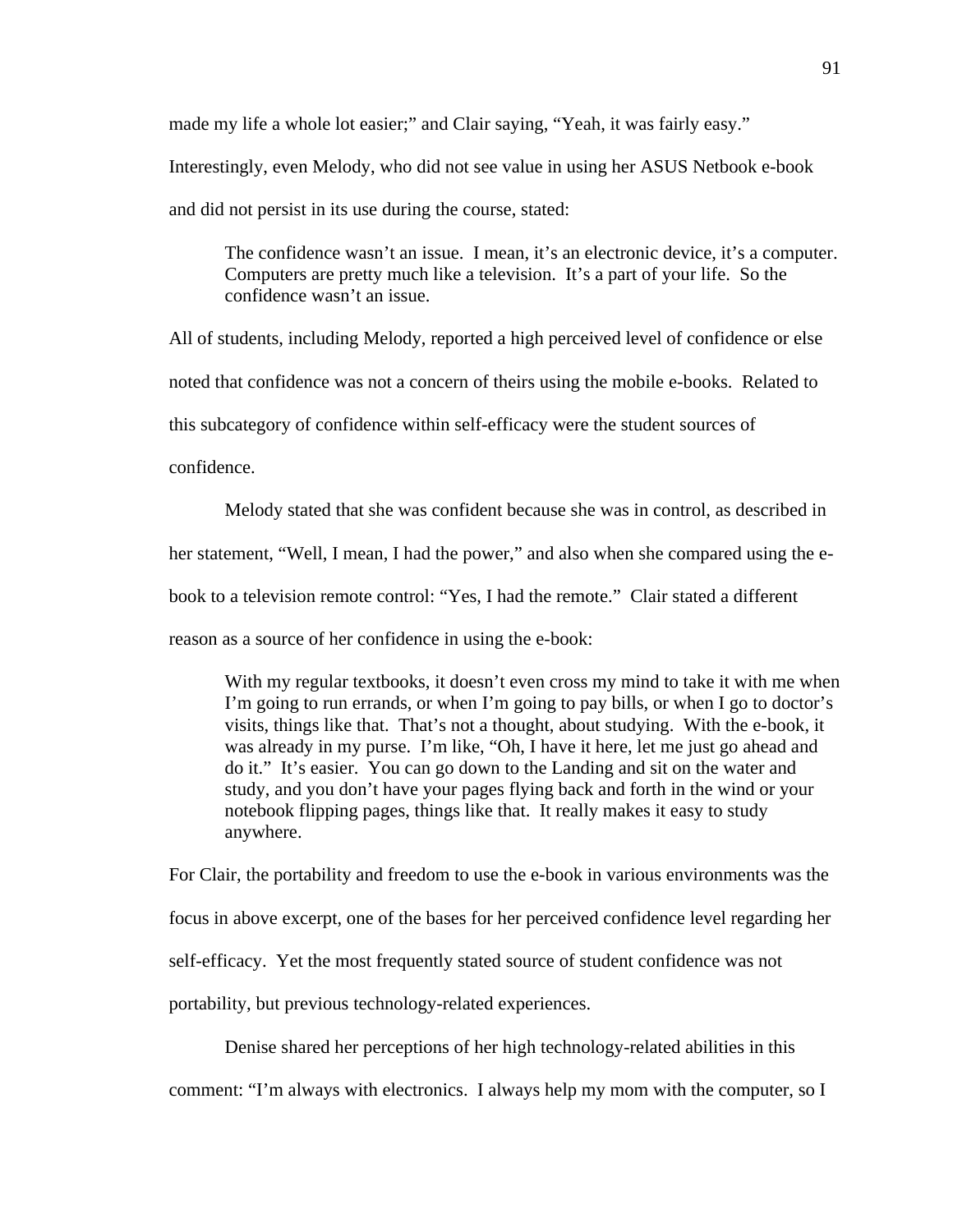didn't really have any problem with it." She also stated that she was never nervous about or afraid of using her e-book. Echoing these high feelings of confidence, based on generalizing from previous technology-related experiences, were these excerpts from Allen, Clair, and Roger:

A- Mostly I felt in control because I know enough about the computer to get around. I know if you can't right-click and copy/paste, you can control  $+ c$ . Usually it takes specific hindrances to make me feel uncomfortable or out of control with something.

C- I consider myself pretty computer savvy. In the beginning, you know, it's a new piece of equipment, so I wanted to make sure I read the instruction manual that came with it so that I don't damage it in any way or do something that I have to pay for it. After I read it, did a quick skim through, I was able to work it.

R- Again, being from an IT background, there's no real challenges there for me. But once I figured it out, I was good.

These students relied on their previous successful experiences as a source of confidence

and high self-efficacy in using the e-books for their learning. Even Melody, who

abandoned using the e-book, felt that she was able to easily generalize from previous

technology experiences to use the e-book.

The only negative or hesitant comments about generalizing the use of new

technology, such as mobile e-books, came from Bob, the instructor, as illustrated by these

two comments:

It's a piece of technology, as I mentioned before, and there's always going to be someone who just doesn't know how to use the technology. That's a negative. Other than it being a piece of technology, I don't think that there's anything else that I can add in about the negatives.

There's a lot of technology out there right now, and that's probably the other hindrance for this. As an instructor, if the student has the option to get an e-book, I'm not sure what that means, how it's going to be delivered. Right now there are just way too many ways and devices that it could be delivered, and each device has its own peculiar issues with it. As an instructor, am I going to have to know more about different devices, so I can help my students? Are there going to be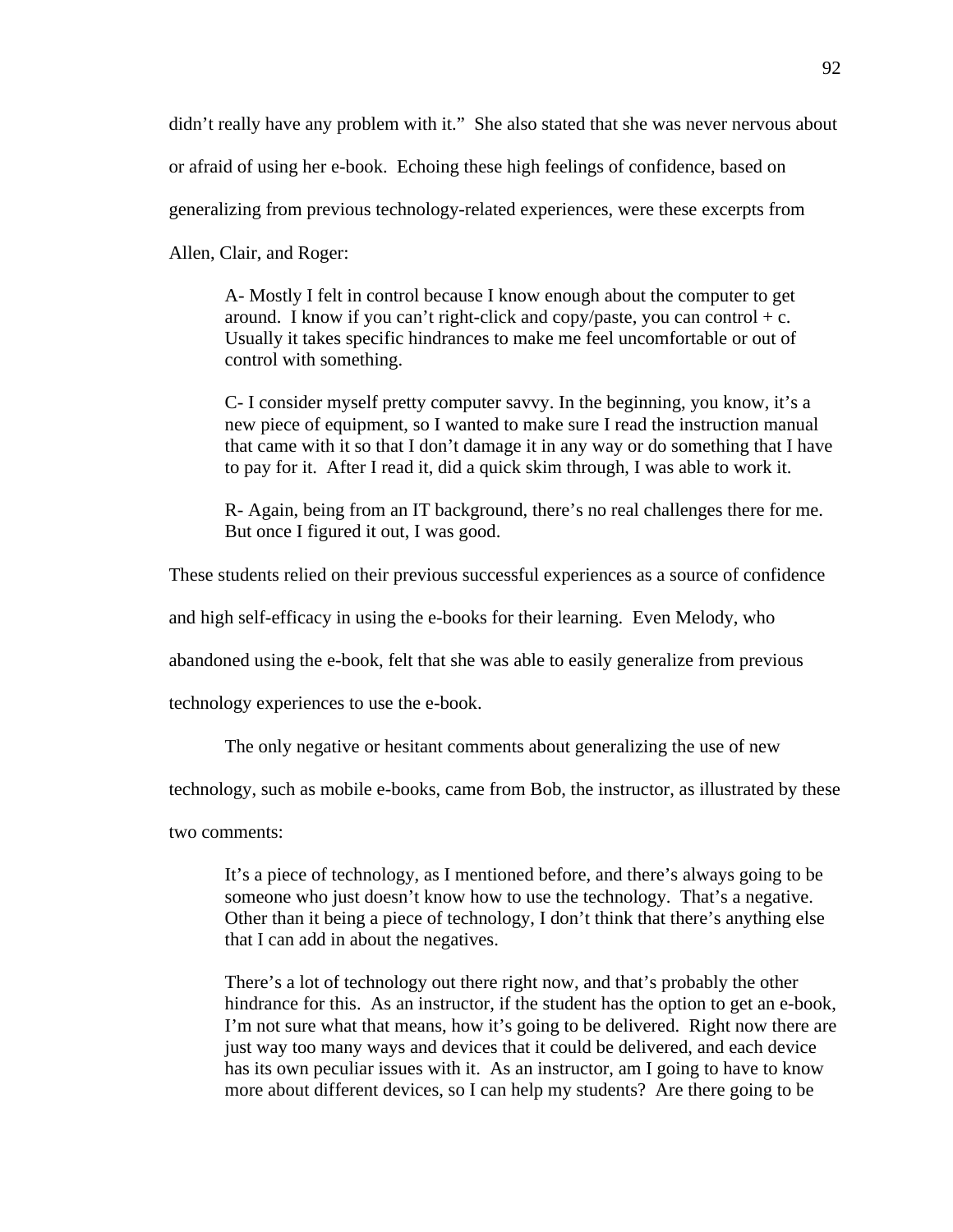some devices where I'm going to say, "I just don't know; I have no idea." While Bob shared these concerns, none of the students expressed these same concerns, and all of them shared their own perceptions of high self-efficacy for using the e-books in their courses.

Self-efficacy was defined as the students' beliefs about their capabilities to use the mobile e-books to support their learning in the course. In exploring this topic, the subcategories of perceived difficulty of use, confidence, sources of confidence, and generalizing previous technology experiences were used to identify data related to students' feelings of e-book use self-efficacy.

## **Social Constructivism**

One of the primary parts of the theoretical framework described in Chapter 2 was constructivism, which Schunk et al. (2008) defined as "a psychological perspective contending that individuals form or construct much of what they learn and understand through individual and social activity" (p. 326). Bandura (1997) also emphasized the role that modeling social behavior plays for individuals learning through vicarious means. For the purposes of this study's topical categorization, social constructivism was defined as data that revealed how students felt, valued, and/or participated in social learning means. Three subcategories for this topic were student claims of no e-book interactions with other students, e-book use to support online discussions, and the desire for a social learning textbook.

When students were asked about how they used their e-books, and specifically if they used them individually, socially, or both, most students claimed that they only used the e-books individually. For example, when Thelma was asked how she used the e-book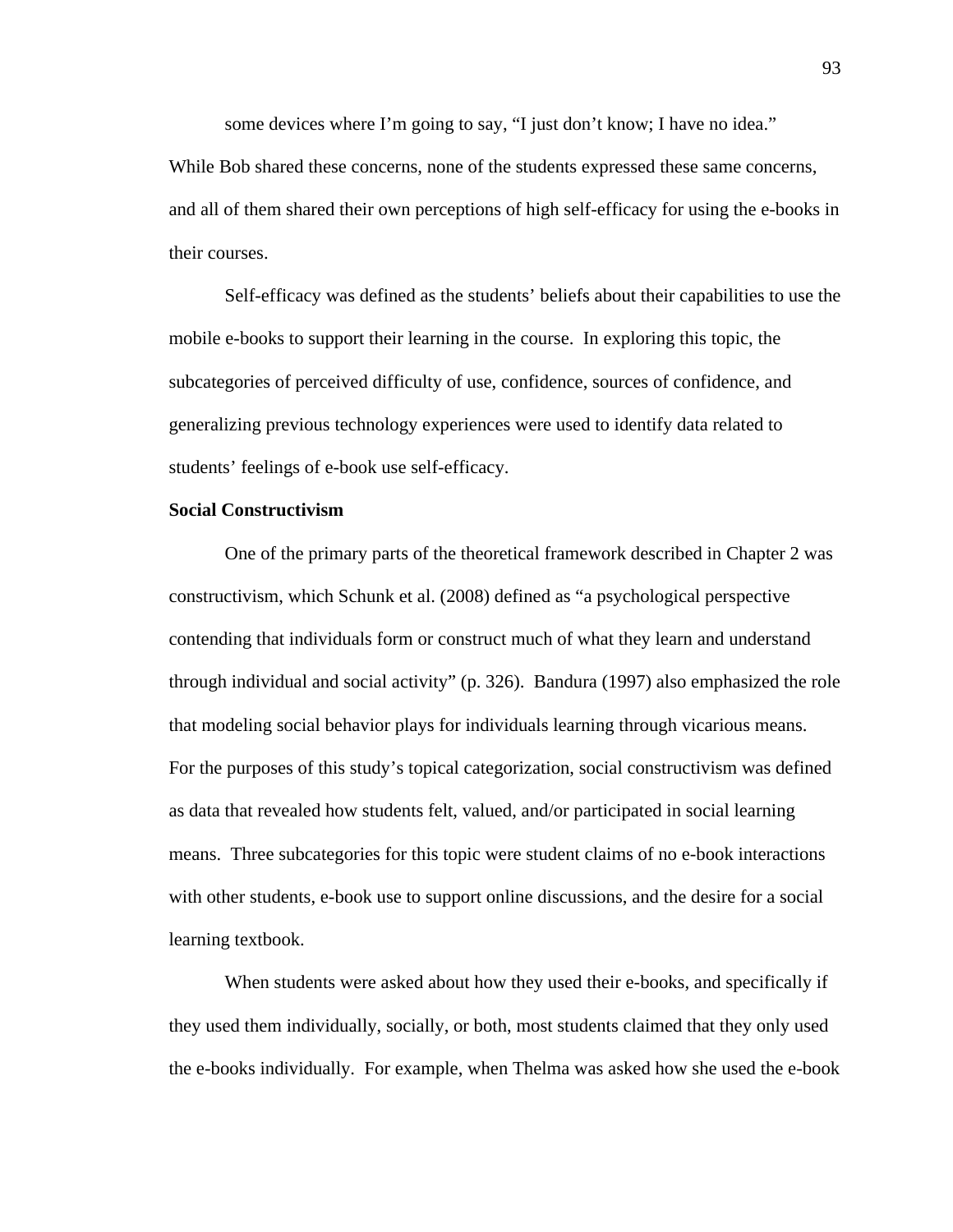on the ASUS Netbook, she explained, "I just used it myself. I didn't interact that much with anyone else." Roger also described using his e-book on the ASUS Netbook in isolation by explaining, "The majority of the time, I was solitary." This perspective was shared by both Denise and Clair. When they were asked, "Did you use the e-book totally by yourself, or did you ever use it with classmates, or both?" Denise replied, "I would never use it with classmates; I would just be by myself," and Clair said, "I used it individually." From these interview excerpts, one can surmise that the students felt that they only used their e-book individually, and not for the class group projects or in a social learning context.

While the students declared that they had only used their e-books individually, during further questioning, three noted that they actually did use the e-book to support their social learning activities in the online discussion interactions. For example, Thelma responded as follows:

T- Now, if I had to reference back to something, that's why I'd use the [e-book] to do the actual discussion questions. If I wanted to reference back to something in particular, it was so easy to find my spot.

J- Because you were required, in the discussion questions, to back up your assertions.

T- Well, I wanted to, so that I would make sure, if I made a statement, that something I'd written was accurate. Some of the other people should have tried that.

She shared that she would use the e-book on the ASUS Netbook to help her look up

information for discussion questions, and she found she could comfortably perform this

task to support her learning activities.

In a similar excerpt from Allen, he explained how he used the e-book on the

ASUS Netbook to support his learning in the online discussions: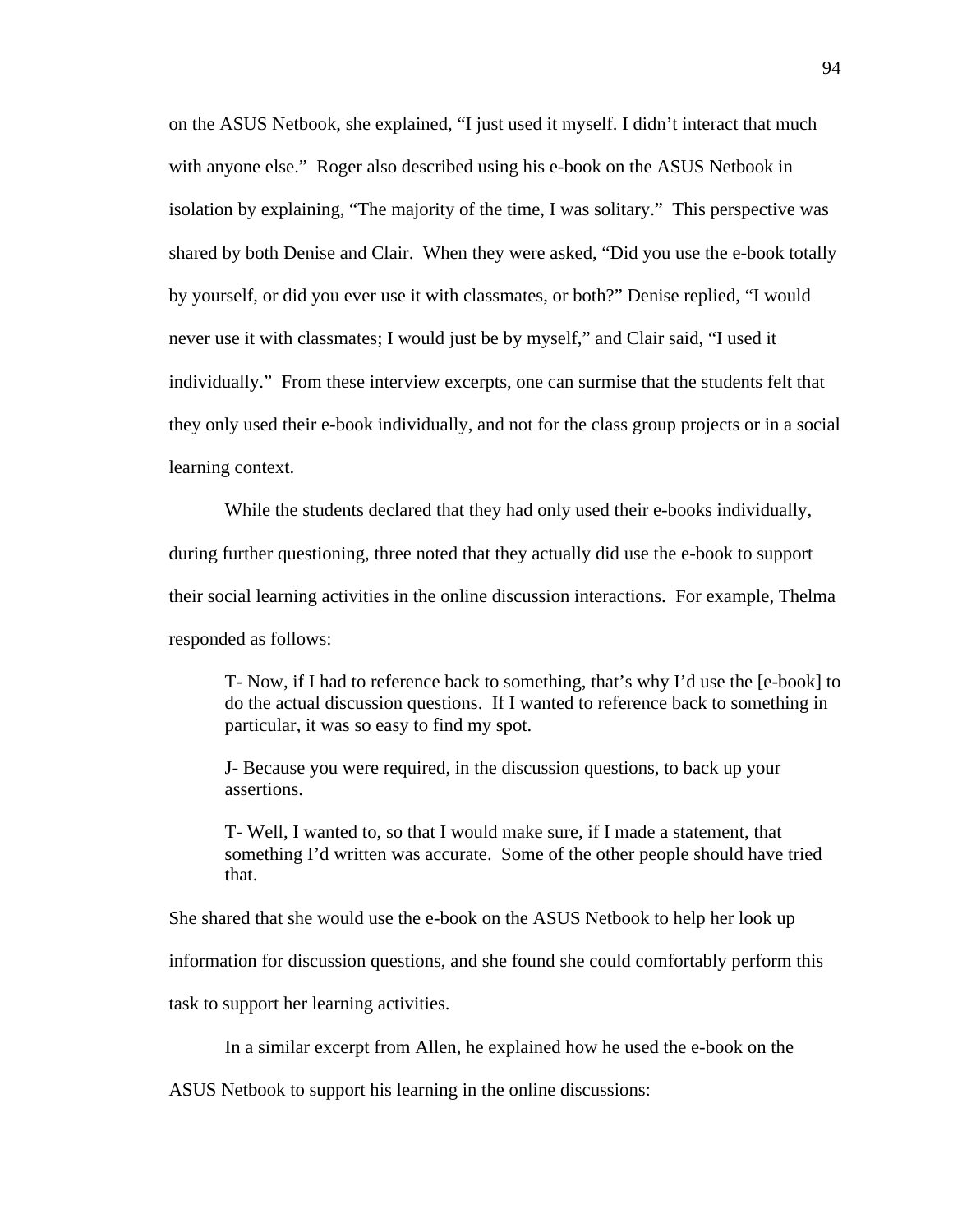A- Yeah. If you count interacting on the discussion board, if you count replying to people's discussion boards.

J- When you're interacting in discussions with your classmates, did you use the ebook to do any of those responses?

A- Yeah, because I could kind of go back and say, "Well, no, this is why I think this, and it's in the book."

Similar to Thelma in her online course, Allen supported his hybrid course learning

activities in the online discussion posts with the e-book.

Furthermore, Clair's interview revealed that she too had used the e-book on the

Sony Reader to support her online discussion learning activities, as indicated in this

excerpt:

No, I used it. A lot of the discussions would cause me to refer back to something in that chapter we had been studying. There may be a definition, or you may have to give your viewpoint on a topic in that chapter, so it really helped to have it right there and to be able to press the numbers on the side. I'm good with the page numbers. "Oh, I'm on page 46." And I'd press 46, and it would go to that page. The whole page shows up, everything.

Using the e-books to participate in the online discussions was an activity that these

students used to support their learning; however, Clair further expounded on her

experiences related to the e-book and its use in the online discussions in this insightful

exchange:

J- So you've used it for the discussions, to look up information. You also used it for the test. Any other ways you used it when you were taking the online class?

C- There was a portion of our discussion where students were having issues with something. I would be able to write really fast. I wouldn't have to flip through the book, and I was able to give feedback on whatever topic they're not sure about. It was fast, as opposed to having to look through the textbook to help them. Half the time, with the regular textbook, I won't respond to the students who need help because it's tedious to look through and then have to type and explain it.

J- So because it was fast, you actually went above and beyond, and you helped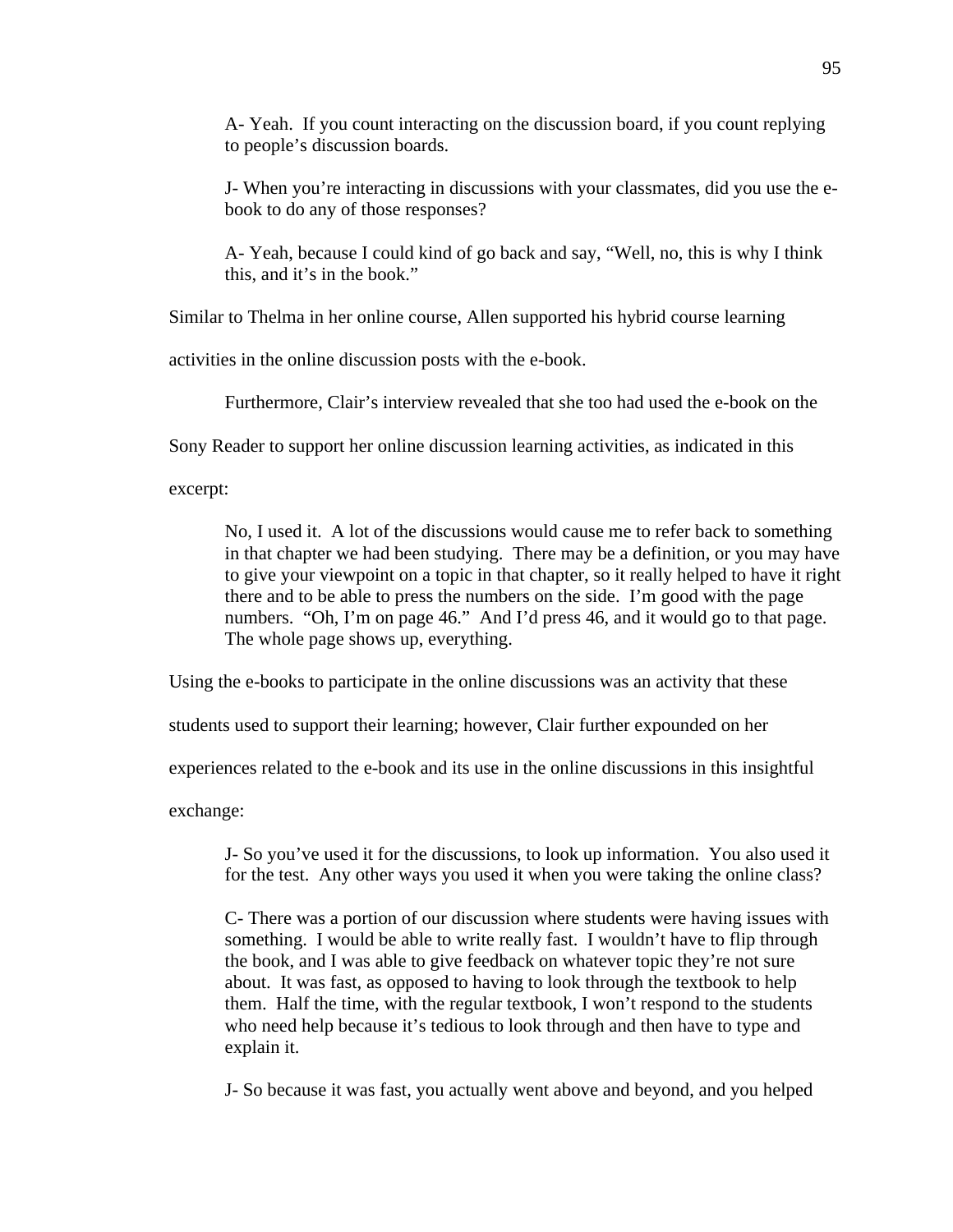students that had questions.

C- Right.

J- And you never did that before?

C- Right. Because you have to flip through the pages or you have to sit there. In that class you have to support. Everything that you say, you have to support it with something. So if I'm helping someone with a question, you have to go through the book and find which page number that supports this. It's a headache.

J- How did you do it?

C- A lot of times it was bookmarks.

J- Oh, because you already had a bookmark.

C- Yeah. So a lot of times, it was easy. I studied more because of the fact it was not a headache category. I'm telling you, that's the truth. If it's a headache, I'll do it if I have to, but I don't want to. If it's not a headache, I'm all for it.

Clair's comments expanded beyond simply stating that the e-book was used to support online discussions. She claimed that she was more engaged and socially interactive in her learning with the use of the e-book. This social learning behavior relates to the third and final subcategory under social constructivism, the desire for a social textbook.

The e-book on the ASUS Netbook contained the e-book reader software

MyScribe, which had a feature that allowed student to highlight text and create notes within the electronic textbook. These annotations could then be shared with other students using that textbook platform in their course. Essentially, these MyScribe features provided a communication channel for students to create and share their individual notes on the electronic sociology text. No student reported that they used this sharing functionality, which was only available with the e-book on the ASUS Netbook.

 Despite this lack of utilizing the MyScribe shared notes feature, students did express a desire for this type of functionality. In the following two excerpts, Roger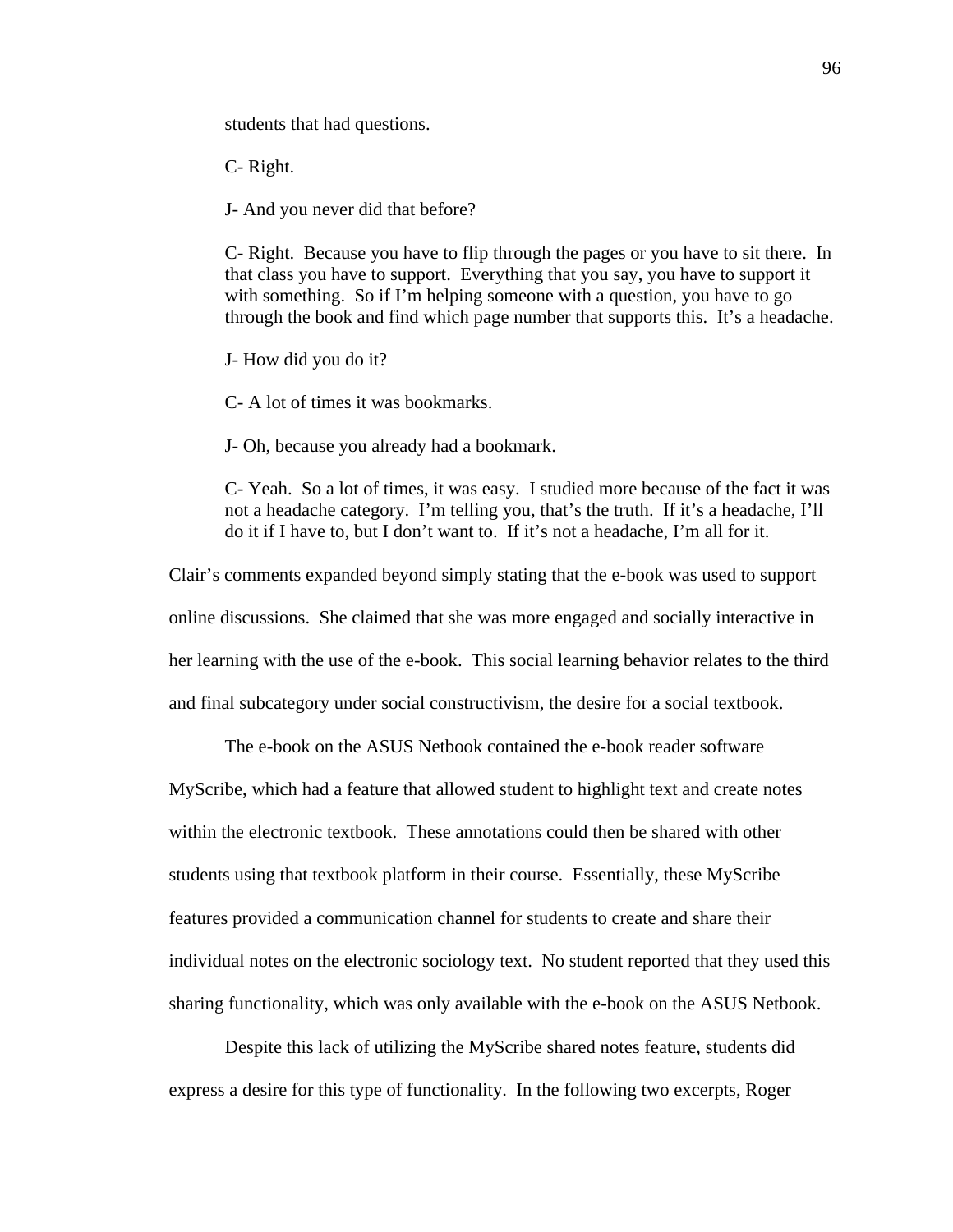explained how he experienced these e-book sharing abilities:

J- If you could improve upon anything about the e-books, what would it be and why?

R- From what I saw on the e-book that I purchased, it had some sort of shared note feature on it. I think that if it had some sort of portal built into it, where you could connect to your classmates and have some sort of a chat function, so if you were working on a group project, you could all watch some sort of a window and be able to have like an IM. I wouldn't say an IM, but some sort of a chat room, where all the students could be in there and collaborate.

R- The shared notes feature, I see that being very applicable to where, say, I read through the text, and I make my notes, but I can look at somebody else's shared notes, and go, "Hey, this is an important point," and go over it. It may stand out that much more to me, because somebody was coming at it from a different perspective. And then on the collaboration side of it, yes there's other programs that you can use to collaborate, but especially in the students' environment, having one program already set up where it's extremely easy—you know, a oneclick connection. You say, we go to this chat room, and this is the code to get into it or whatever, so it's private within those students. You know, setting up something like that just makes it that much easier, I think, for working on group projects.

Roger described a scenario from his perspective as an online student, one that would be

facilitated and enabled through an online server and portal. Clair also expressed a desire

for social functionality embedded in the e-book but, as the following excerpt illustrated,

within a classroom-based context:

If I was in a classroom, if I was in a face-to-face class, maybe another student found something that I overlooked, so they would be able to say, "Hey, put my book name in, and you can get this information from me." That kind of thing. I don't know what it would do for cheating and things like that. That's a potential downside.

Based on these excerpts, both Roger and Clair appeared to value the ability to socially interact in their learning. Additionally, their examples expressed the desire to socially interact through using their e-books. Clair, because she used the Sony Reader, was not able to use the MyScribe social notes-sharing feature, and even though Roger had access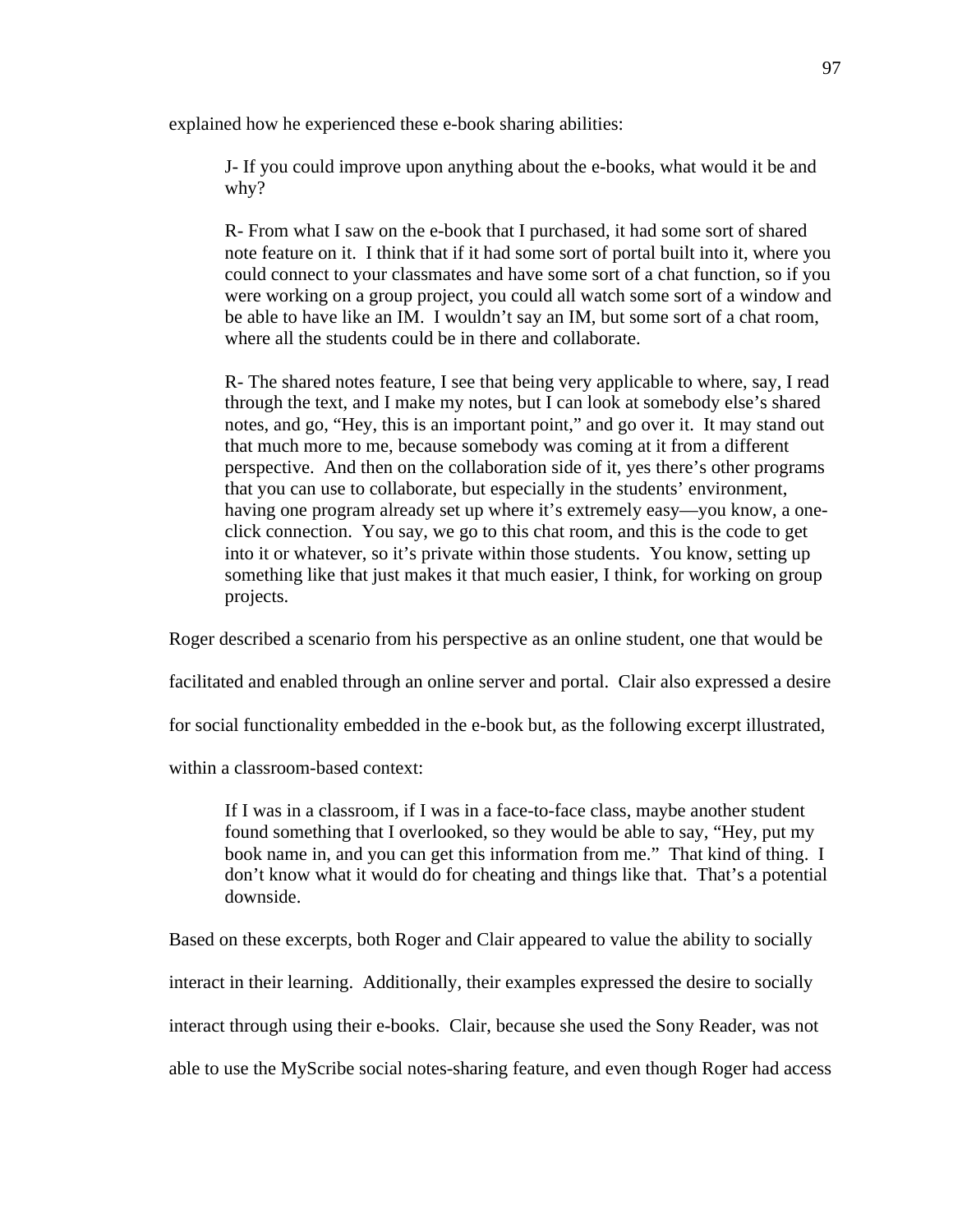to this feature on the ASUS Netbook e-book, he did not use it.

 Allen also expressed a desire for the ability to participate in social learning with the e-book. When discussing his experiences using the e-book on the ASUS Netbook, while at the local book store with a friend. Allen stated:

Me and my friend were doing our homework at the same time. We weren't being pulled away, but were just adding a layer on conversation over our homework.

As he explained, he and his friend had face-to-face interactions, with the additional use of his e-book, talking about the course content and reading the class discussion posts. Allen further expounded on his perceptions on the value of social learning:

Everyone holds his experience in a completely different way, and sometimes getting that different point of view, or they may even have taken a similar class and been like, well, this is what I got from the subject. That kind of created more points of view, and the more points of view you have, you can kind of pull our own stuff back and say, well, I didn't think of it this way. You can apply what you learned in different ways to your discussion board answers and a lot of different things.

Allen expressed his value on the ability to learn vicariously through social models (Bandura, 1997) when discussing changes he would like to see in mobile e-books. While this sentiment appeared to be shared by Roger, Clair, and Allen in the examples given, Bob, the instructor, strongly challenged these views in his interview, citing numerous cautions, concerns, and overall issues regarding control.

 In Bob's interview, he was asked about his perspective, as the instructor of the courses, regarding the social learning functionalities of MyScribe and the experiences students desired. Bob was guarded in some of his responses and oftentimes outright opposed to such features. He expressed his opinion on whether social notes sharing is a benefit for student learning:

I know lots of people think that note sharing is a benefit, but I don't look at that as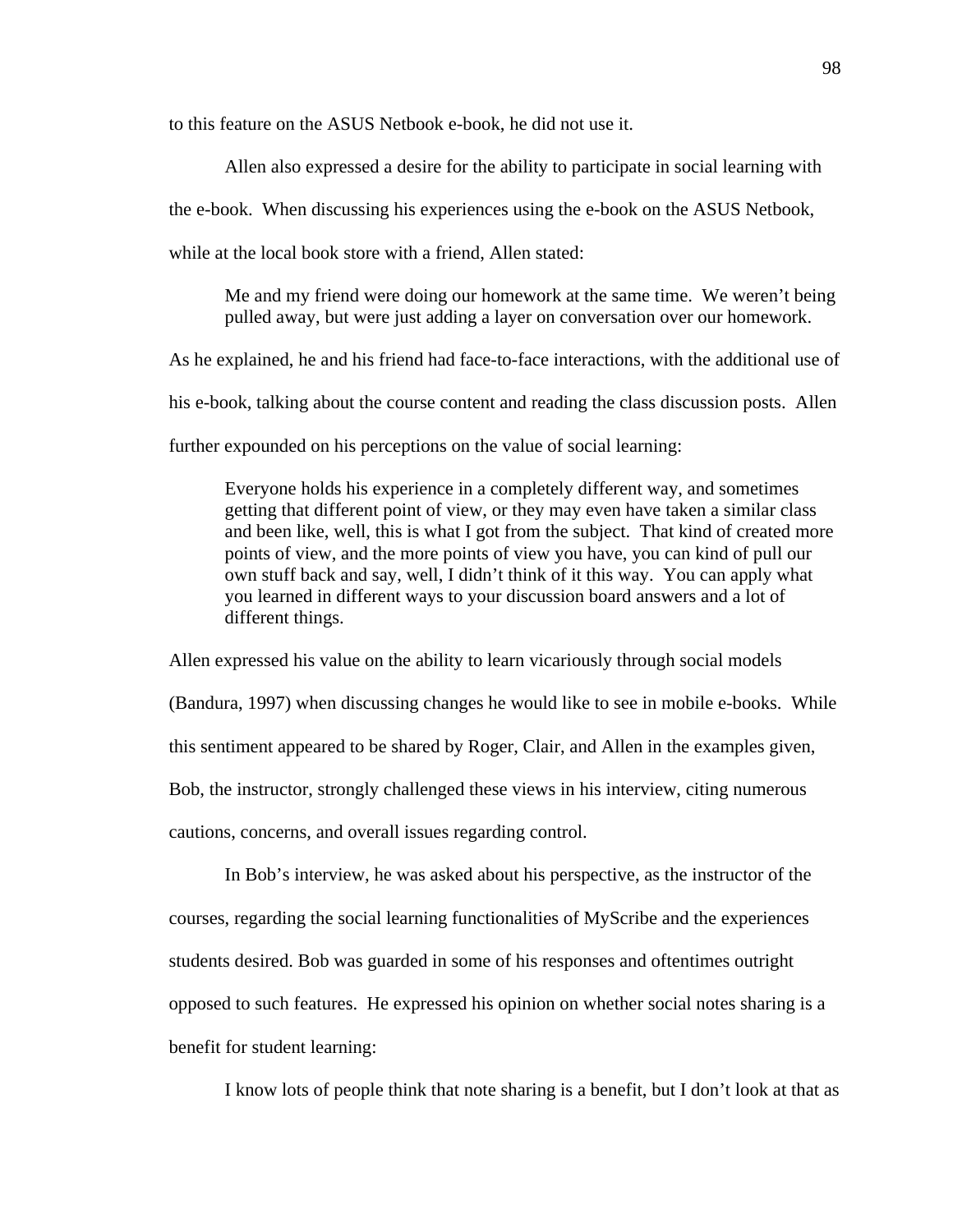a benefit because I look at that as, if I'm reading *Gone with the Wind*, or I'm reading CliffsNotes of *Gone with the Wind*, which one is better? What you end up with with note taking is an abstraction of what's really there. I'm hoping that the book that I'm using had already been pared down so much that I don't know how you can pare it down more and make it be useful.

Undoubtedly, Bob felt that student learning would suffer from a seemingly dumbed-down

learning resource, in the form of a socialized textbook. He further explained why he felt

social notes sharing would harm student learning:

If you're using it as the easy way out, which is, "Let me just phone a friend and find out what they think the answer is." Instead of me just looking it up, let me just ask somebody, they'll give me the answer. Did the person learn the same by reaching out to a friend, or actually looking it up? I would argue that by looking it up, you've learned more than just the answer. You've learned a process, too. Whereas asking a friend, you don't learn from that process, so next time you need it, you're probably going to be in the same boat. You had the opportunity to learn, but you didn't take it. There will be opportunities, but will people take the opportunities and make this positive? Sure. Will people miss the opportunities? Absolutely.

Bob also shared his main concern that the social textbook could end up becoming

a "Wikipedia-style" resource, without instructor and editorial ownership of the learning

interactions spawned from the social textbook. This concern was illustrated in these two

excerpts:

Well, I think you discuss from the text, but what happens is that you start adding notes to it, and the notes become part of the text—now the text isn't the text. The text becomes Wikipedia.

The authors were the ones that wrote it with the credentials. The students have no credentials. So when students take this student's notes over what the author wrote, I have issues with that. I don't know if students will be able to be connoisseurs of the information. What's good information, what's bad information? Right now, you know if it's in the text, that's good information. These notes that are off to the side, how do you evaluate them? When I'm reading these notes, do I take it that these are better than what the text was or these are inferior to the text? I don't know. You're mixing a couple of things that I don't know that mix together. Notes and my perceptions of what I read are different than what I read.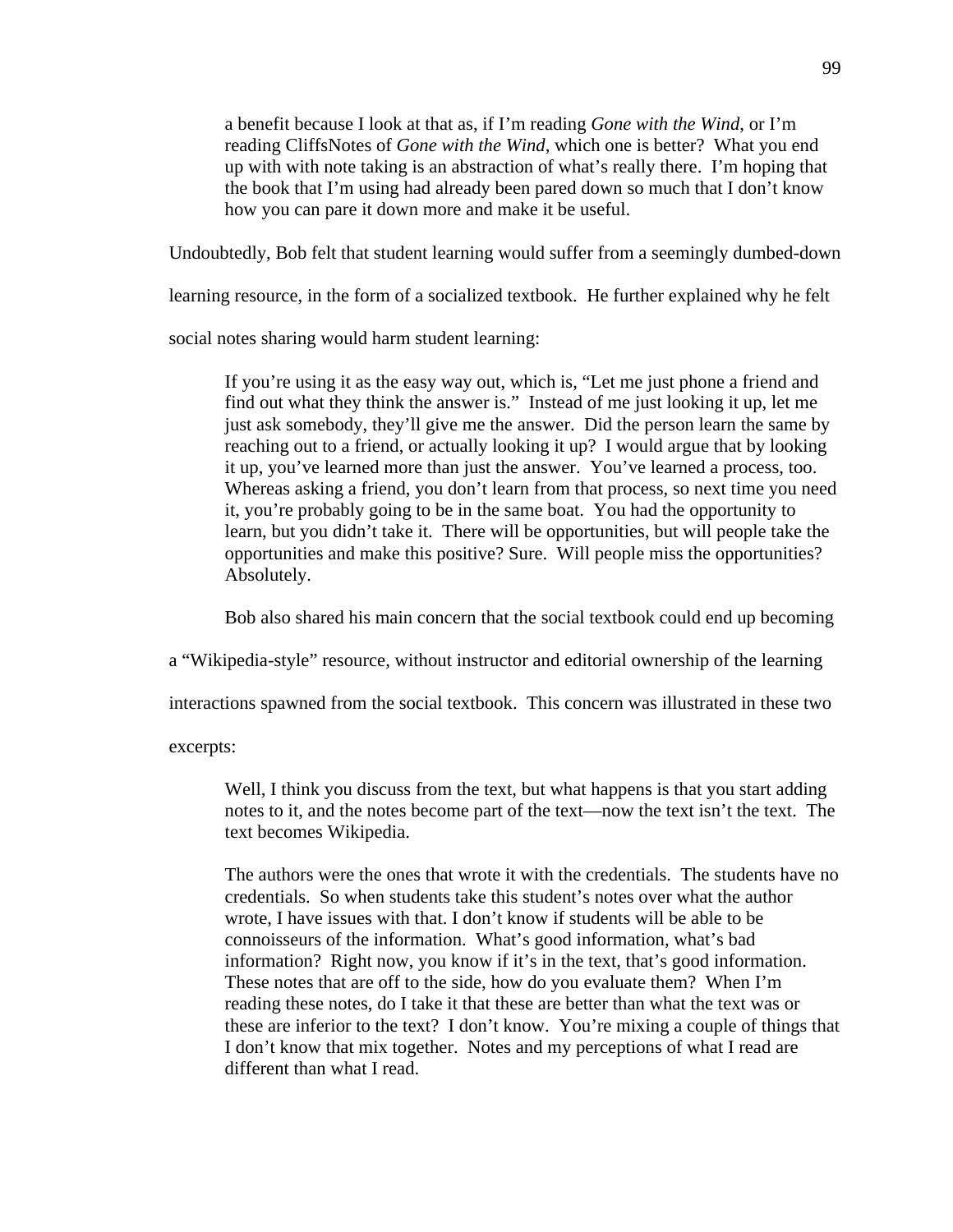Bob did not feel that interactive, social learning taking place within the e-book was

desirable for him, as the instructor, or a positive that encourages student learning.

Additionally, he emphasized the superiority of the textbook authors' perspectives. Bob's

focus on instructor control is further echoed in the following excerpts:

That collective note taking, once it's outside of my class, I don't have control over what the people are saying, or why they're even saying it.

My idea would be to have it so that I see notes before they get released publicly. That way you could get a faculty member, somebody who is supposedly more knowledgeable, just get their comment too. If nothing else, I'm the instructor, just have the ability for the instructor, whoever's class it is, say, "Release the notes," with comment or without comment.

I'm vetting the content so that I know it's accurate. My fear is the notes will, just like the discussion posts now, students post what they think is the right answer or a good example, and you find that it's a bad example. How do you take care of that? In a discussion board, you come back right behind them and you point out and just say, "I disagree. This is really an example of . . ." When you do that in a note in a book, I, as the instructor, don't have the ability to defend it.

Thus far, Bob's comments have focused on the importance of maintaining the integrity of the original textbook, with reservations that the textbook could become too open for interpretation, if students were given the rights to annotate and comment within it. He stated strong convictions regarding his own role as the instructor, who should maintain control and ownership over the learning interactions.

 There were times, however, when Bob shared comments that did show some support for certain aspects and conditions of the social text. For example, in the following excerpt, he appeared to value the sharing of notes as an additional tool for reading.

J- If you were to kind of summarize your perspective on this Wikipedia aspect or the note sharing functionality of the My Scribe e-book, it would be what?

B- Don't get me wrong, I think there's a use, I think there's a utility in it. The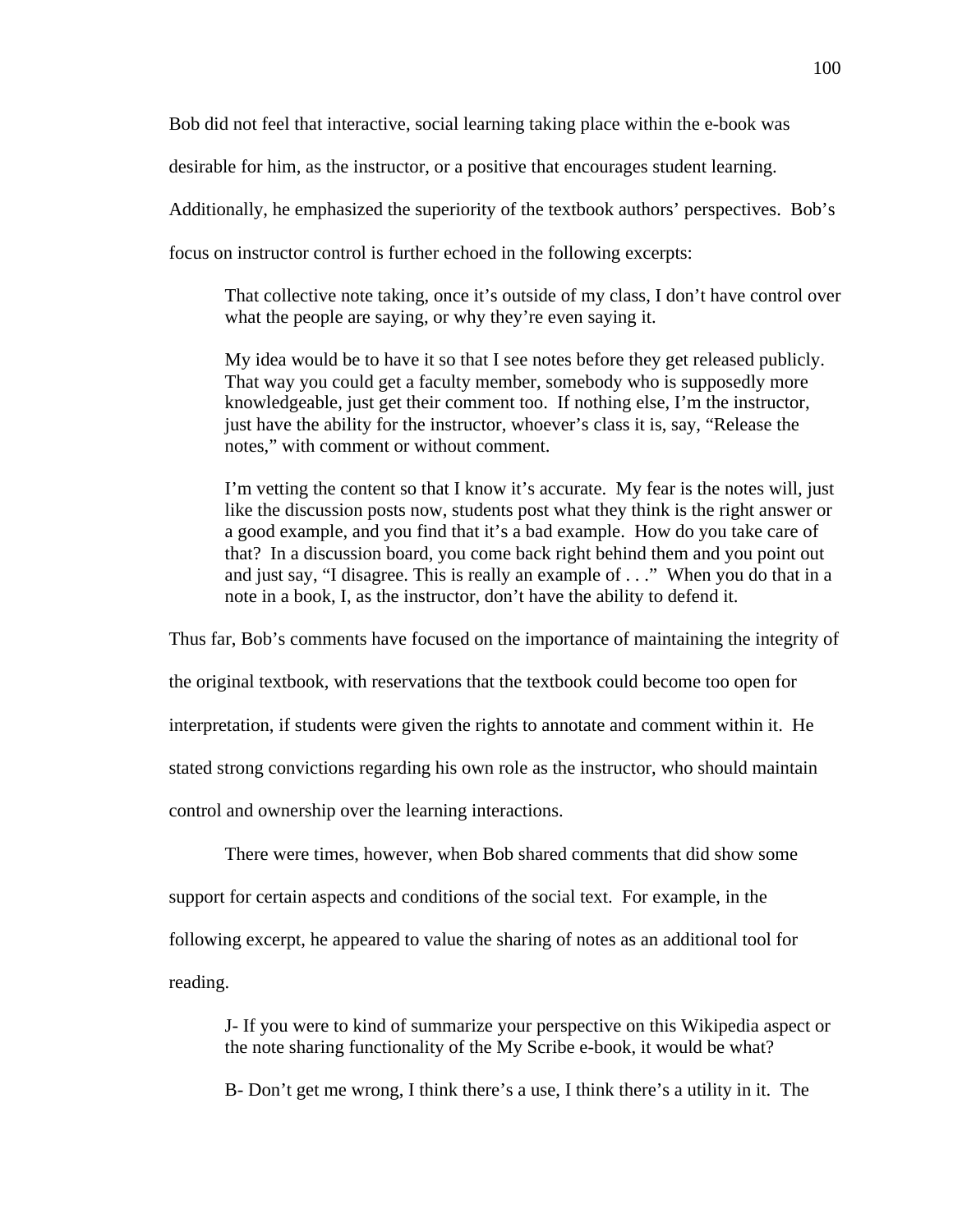problem that I see is our students wanting to do the least possible. So, given a 200-page book or given three pages of notes, which one am I going to go with? I'm going with the three pages of notes. That's where I have the issue at, is that taking the three pages of notes with the textbook is the ideal. If our students could be convinced that more is better, then this works. I am not sure that the students have the mentality of "I have the book; I need to read it like I've always done, but now I have this extra tool." It's a matter of, do our students perceive this as an extra tool, or do our students see this as a replacement? As a replacement, it's a poor replacement. As an extra tool, it's a great idea. It's convincing students that it's an added tool, not a replacement tool.

Bob expressed that, while a poor replacement for the traditional textbook, a social,

interactive textbook where students could share notes and comments has utility to

augment student learning. Moreover, and related to interactive student learning,

throughout Bob's interview, he made it clear that he was a proponent of social

constructivism.

In the following excerpt Bob expressed how the social sharing of abstract

concepts connected through concrete individual examples is important for student

learning:

The more it relates to the individual, the more likely it is that they're going to remember it. If you have them looking at bizarre concepts and bizarre examples that they have no connection with, they'll remember it for the test, and then they'll forget it. If it's something they can go, "my family are," "my family is," that's a more permanent connection. Something they're going to see every day, so that idea's going to be there more frequently.

The reason we teach in classes as opposed to the old Socratic mentor and mentee is because you learn from others, not just from the teacher. That's why we don't use the mentor-mentee relationship in education. It neglects that the other minions help in the learning process. They're not minions. They are active participants who have reason to contribute. They add to the scenario. If they didn't add, this would all be mentor-mentee.

In the first of these two excerpts, Bob focused on how social models could help influence individual learning within a social context (Bandura, 1997). What Bob underscored as crucial for student learning was relevant to social learning interactions. In the second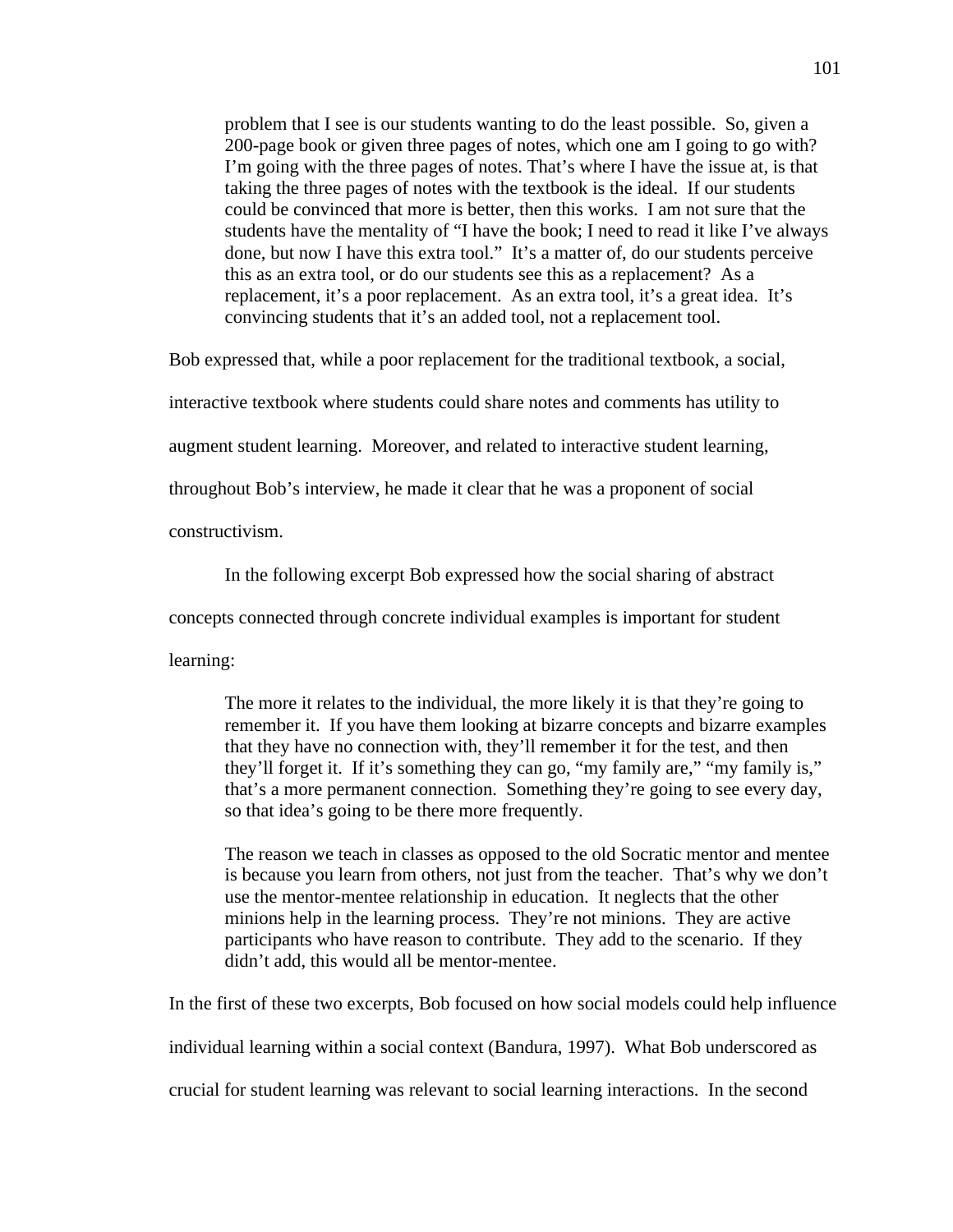excerpt, Bob expressed an even higher value on student perspectives within a social learning space and the potential interactions within it—not just of the instructor, but the students as well. From these excerpts, one can determine that Bob placed a high value of social constructivism to foster meaningful learning.

The following excerpt, from a latter portion of Bob's interview, was spawned by

my question regarding his pending 2010 introductory sociology courses, which would use

the e-book version of his text through MyScribe. His responses to this question

encapsulated his perspectives on student learning with a social textbook e-book feature:

J- So, if you were to teach another course that had the e-book with MyScribe and social notes feature in the fall of 2010, and you had the ability as an instructor to make that functionality available or not. . .

B- No, I will have that. My class will have a digital book in the fall.

J- And if you have the ability to turn that functionality on or off as an instructor, what would you do?

B- I'm going to leave the functionality on. There are possible positive uses.

J- Such as?

B- Notes are positive.

J- Why?

B- Because my notes are my trimming down of the content, if they're my notes. Now, when they're somebody else's notes, I think you have to be careful to make sure those notes are consistent with your notes; then they become useful. If, however, you're just using their notes and they're not yours, that's a slippery path. I think you can use them with what you've already done, as a supplement to it. Somebody else may have a take on something you were having a difficult time with, and they may be able to explain it to you better. But I don't think you use that as your primary means. First, the textbook. You look at it, then you go to other notes. As long as students are going to do things in that linear fashion, then we're okay. Again, my presentation is for students to say, "I've got this great book. What I'm going to do is print the notes off and study from the notes page for the quiz and bypass the whole chapter." Will that be sufficient? I don't think so.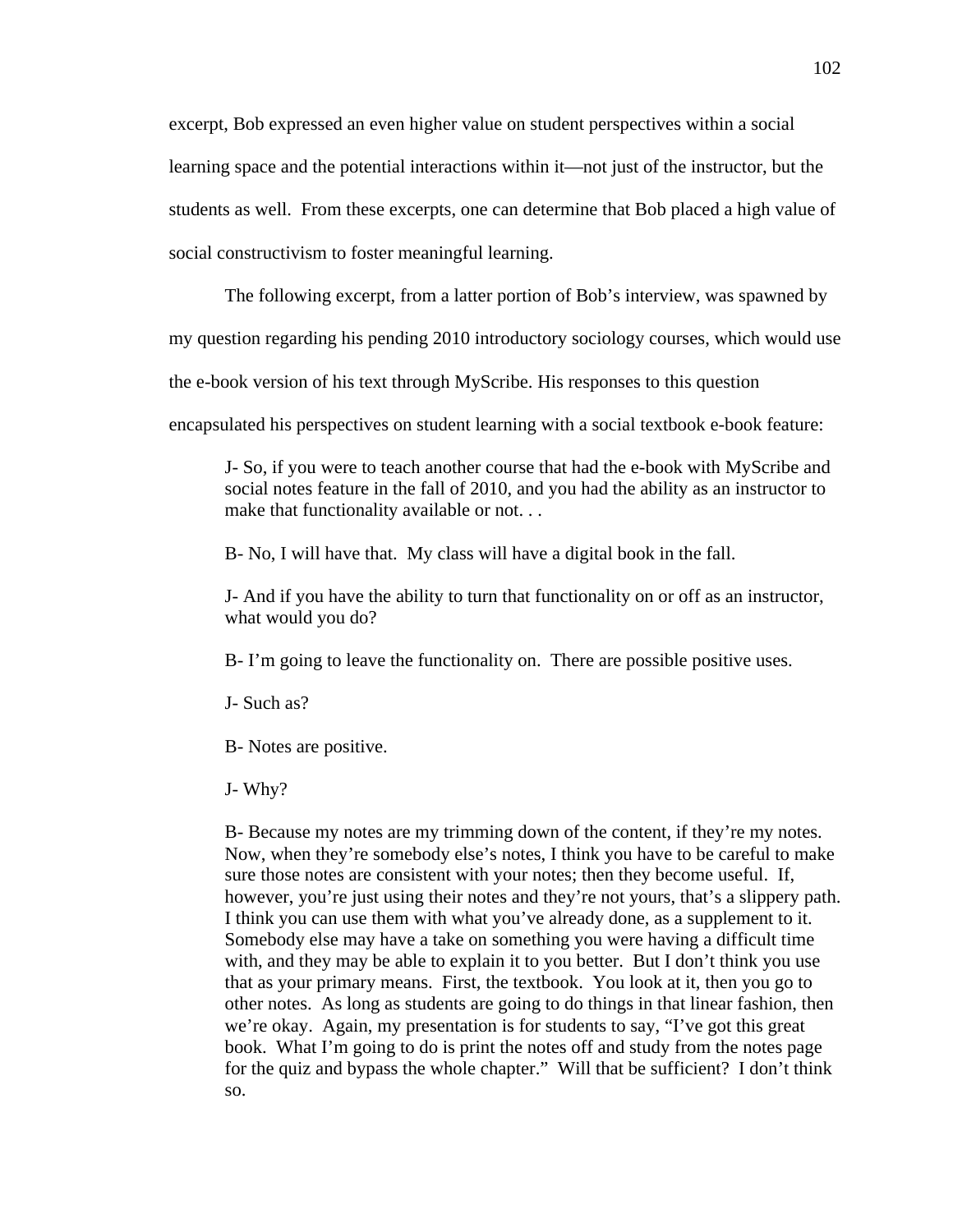J- So if I'm summarizing you effectively, you see some potential benefits and some potential negative aspects of the social sharing aspect of the textbook.

B- Yes. I see it positive in that it deepens a student's ability to learn. I see a negative in that that student that's looking for a shortcut, it gives them another shortcut. I don't see that shortcut as being something that leads to a positive end result. They're short changing themselves. They're doing that specifically by just using somebody else's notes. Basically getting CliffsNotes.

J- And then the opposite would be. . .

B- Supplementing. And if the student is using those to supplement what they've already done: very positive.

J- And what they've already read from the actual text. Without the social limitation.

B- Right. Supplemental, positive. Substitute, negative. I think that's how we could sum that.

Bob undoubtedly held some positive attitudes about the use of social learning for

fostering effective student learning in his classes. However, he did caution against the

use of new social text features students claimed they would like to see in mobile e-books.

His excerpts reveal that, to some extent, his reservations were based on his need to

control information sharing and student learning interactions.

 In summary, the label of social constructivism was defined for the purposes of this topical categorization as relevant for data that revealed how students felt, valued, and/or participated in social learning means. The three subcategories under this topic were students claiming they had no interactions with students with their e-books, supporting online discussions, and the desire for a social learning textbook. While some students expressed a desire for enhanced social sharing and learning tools within their ebooks, no students reported using MyScribe's notes-sharing feature, and the instructor shared reservations about such features.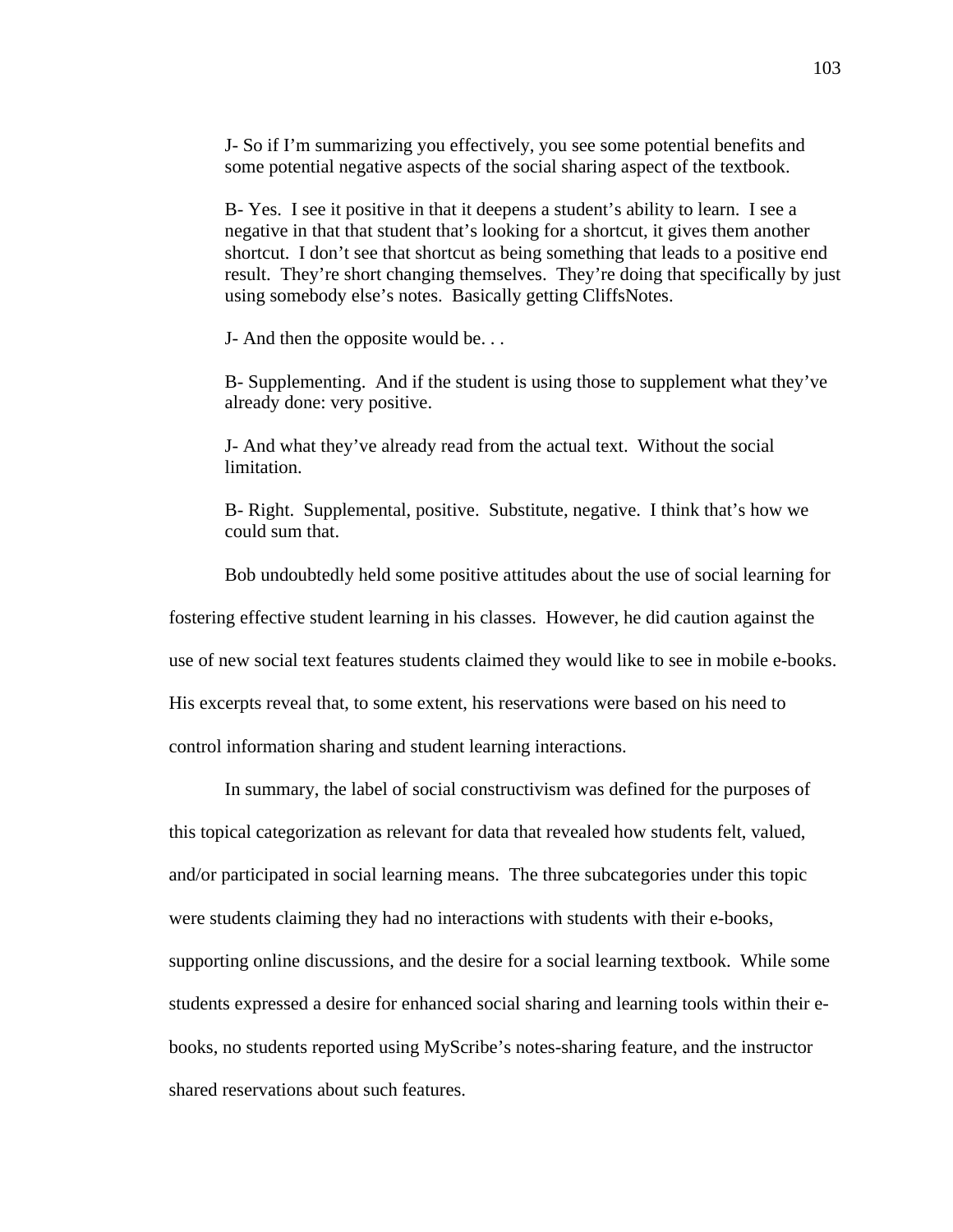## **Situated Learning**

One of the most popular topics in the literature on mobile learning (Sharples, Corlett, & Westmancott, 2002; Roschelle, 2003; Sharples, 2000; Sharples et al., 2005; Waycott, 2005) "situated cognition" or "situated learning" was included within the theoretical framework for this study. Situated cognition focuses on the context in which activities occur and their application to real-world use (Brown et al., 1989). For this theory of learning, knowledge and the acquisition of knowledge cannot be separated from the environment in which knowledge is used. An example of situated cognition is the apprentice that learns in the actual work environment, such as a midwife or a butcher (Lave & Wegner, 1991). The key components of situated cognition reside within the authentic contexts and purposes for which new knowledge is gained and used.

 For the purposes of this topic category, situated learning was defined by how the mobility and location-agnostic affordances of the e-book influenced student actions, feelings, perceptions, and learning. Subcategories contained within this category were anytime, anywhere learning, disruptive locations, cognitive load, the GPS textbook analogy, and situated learning instructional design. As with social constructivism, researchers must use caution in applying the concept of situated learning in the context of e-book use. Due to the course subject matter of the student participants of this study, sociology, the site of or situation for this learning might have created the impact, rather than the location of the information medium.

 Many of the students shared comments related to the notion of true anytime, anywhere learning. Whereas online learning expanded learners' abilities to be geographically disbursed, new mobile technologies have extended that practice beyond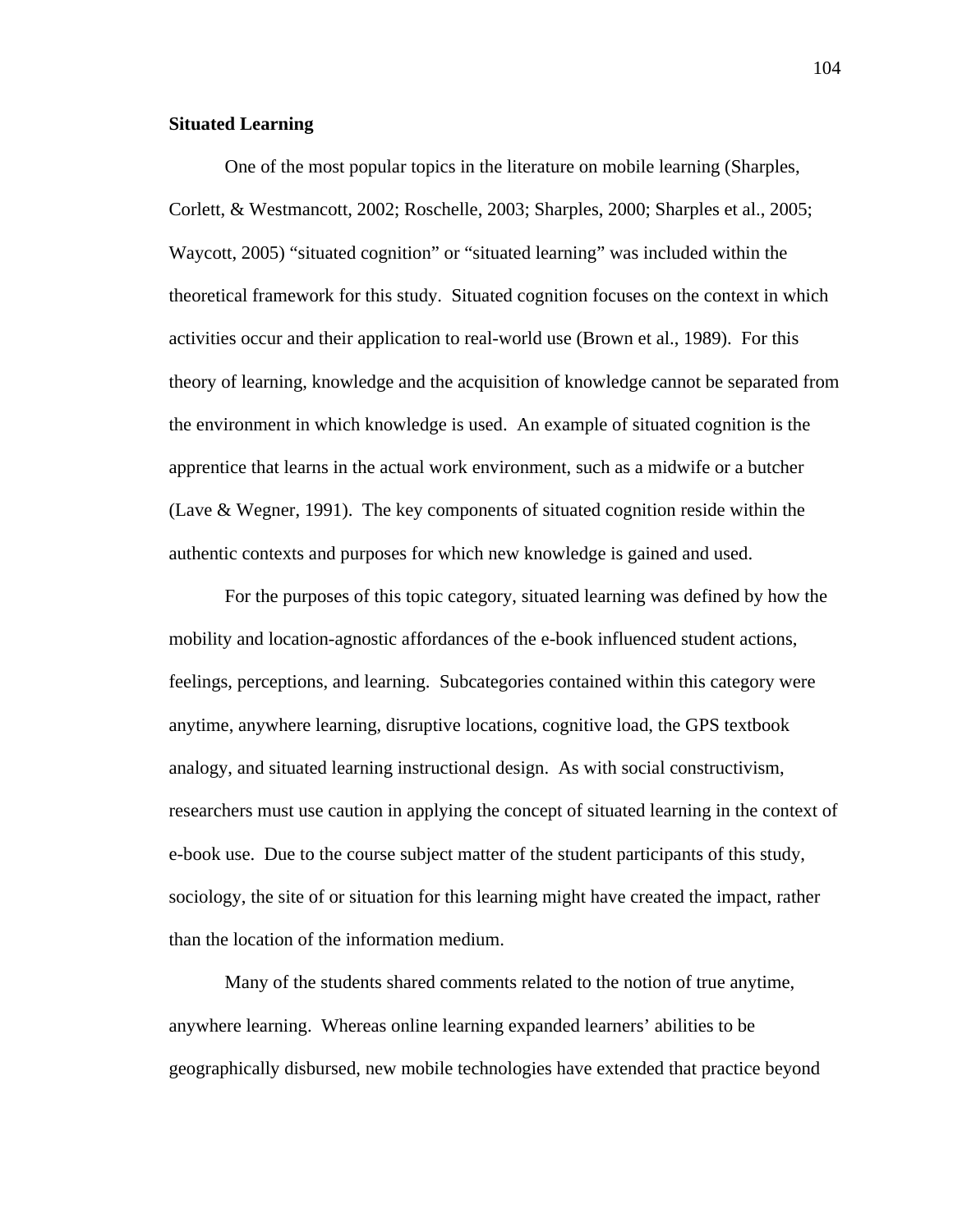being bound to an office or desk. Examples of these capabilities were included these comments from Roger and Allen:

R- From my personal perspective, I've always kept a laptop in my vehicle anyway. I actually mounted a laptop, like a cop has in their police car. So, mobile computing in that sense is definitely not new to me. Would I be more apt to use it for—in a mobile sense? Absolutely. If I end up doing any sort of typical activity throughout my day, and I have the opportunity to dive into it, then it makes it a heck of a lot easier, seeing that it's right there at my fingertips.

A- Yeah, I never really went to Barnes & Noble to study before. I never really went to any kind of social situations, pulled out my textbook—because I was more comfortable, people could just see that I was on a laptop, not that I was doing schoolwork. I don't think it's because I was doing schoolwork.

Roger spoke about the times he waited in the parent pick-up line at his daughter's

elementary school. During these times, he would use these "stolen" learning moments to

work on his class readings and studies on the ASUS Netbook. Unlike Roger, Allen stated

that taking his ASUS Netbook e-book with him to the Barnes & Noble bookstore was

both novel and comfortable, and not something that he would have done with a

traditional textbook in a social situation. Roger and Allen both described their

participation in the mobile affordances of their e-books.

In addition to Roger and Allen, Clair shared how she used her Sony Reader e-

book anytime, anywhere, as indicated in the following comments:

I felt in control of my learning because I was able to control where and when I learned. And I was able to learn in more places than before. A lot of times, when I would just have time sitting around at school to lug out a book from my book bag, and pen and pencil and paper and all this to try to make notes, that's when the bookmark came in handy. You just flip open the book, press a button, and go back to the page when needed. I learned in more places.

With my regular textbooks, it doesn't even cross my mind to take it with me when I'm going to run errands, or when I'm going to pay bills, or when I go to doctor's visits, things like that. That's not a thought, about studying. With the e-book, it was already in my purse. I'm like, "Oh, I have it here, let me just go ahead and do it." It's easier. You can go down to the Landing and sit on the water and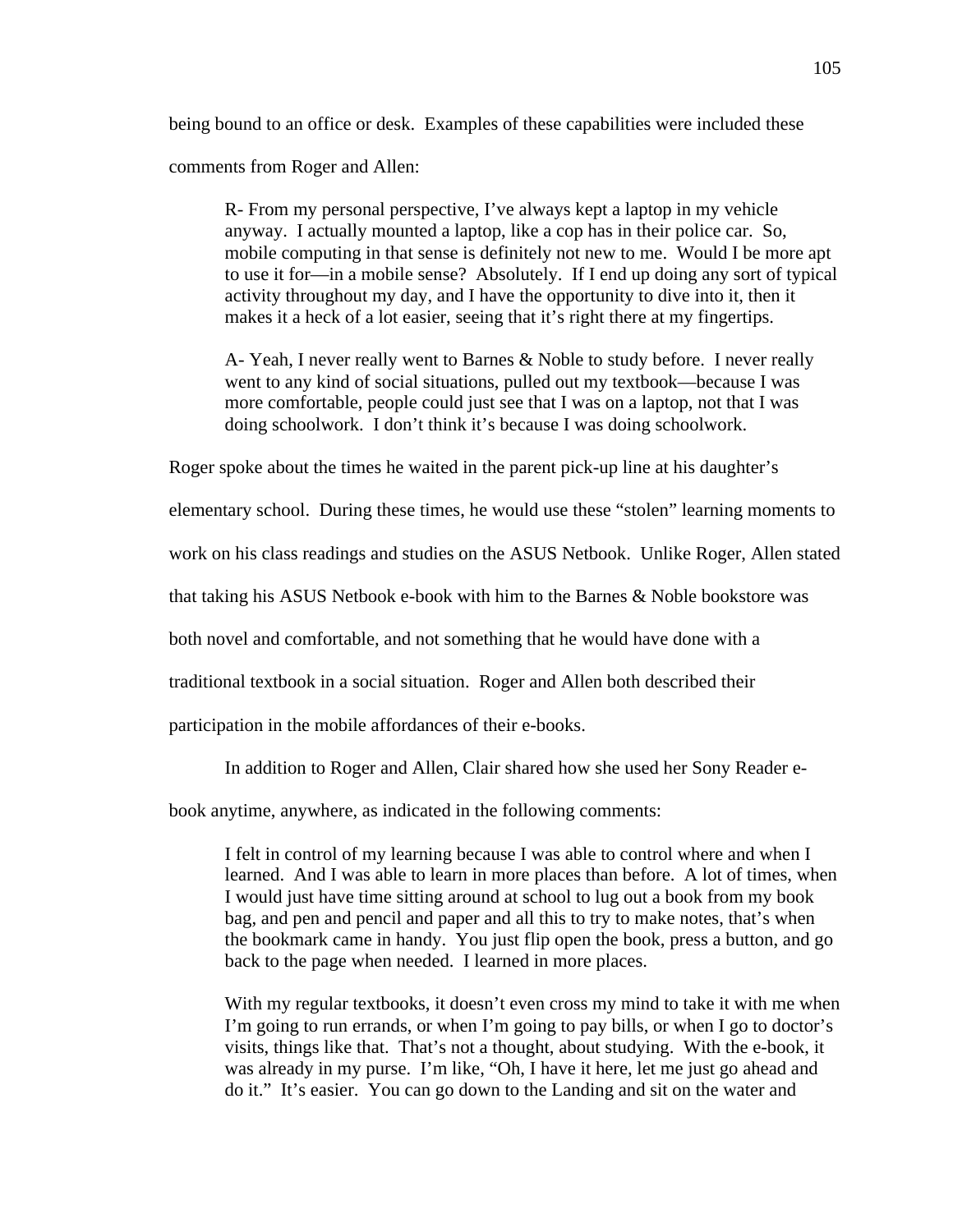study, and you don't have your pages flying back and forth in the wind or your notebook flipping pages, things like that. It really makes it easy to study anywhere.

Clair's comments focused on the convenience of taking her e-book with her while she

went through her daily life. She also mentioned how this affordance influenced her own

perceptions of controlling her learning, and how much she positively valued that.

Ken also mentioned how he used the mobility affordances of the e-book by

describing where he used it:

On campus, obviously. The library. And my anatomy II class—I looked up a couple of things in there. Kent Campus. Bob's class, obviously. The lunchroom. At home. Use it to surf online at home, in my room actually.

Before class, in the lunchroom, catching up on the last two weeks or month or whatnot. Catching up on work, just reading chapter by chapter. Before class started, I had two or three hours to kill. So the e-book, I just read that one.

Contrastingly, Thelma said, "I sat on the couch at home. That's where I did 90% of it was

on the couch at home." She did not really use the mobility of the ASUS Netbook e-book.

Thus far, these comments by Roger, Clair, and Allen focused on their perceptions

of convenience, control, and ability to utilize free moments of time for their learning.

However, in Clair's interview, she further expounded on how she felt about e-book

mobility. She explained how she thought the e-book mobility is liberating not just in

terms of location, but also in terms of motivation:

But with an e-book, with it being so small and easy to use, you can use it anywhere. You can use it on a city bus sitting on a five-inch wide seat, and you're still comfortable enough to be able to use it and not have the corner poking the person next to you or something like that. It really gives you more control. And that's motivation to me.

Many of the students' excerpts focused on the ability to not be bound to a location or physical place. Whether for the novelty, convenience, time efficiencies, or even learning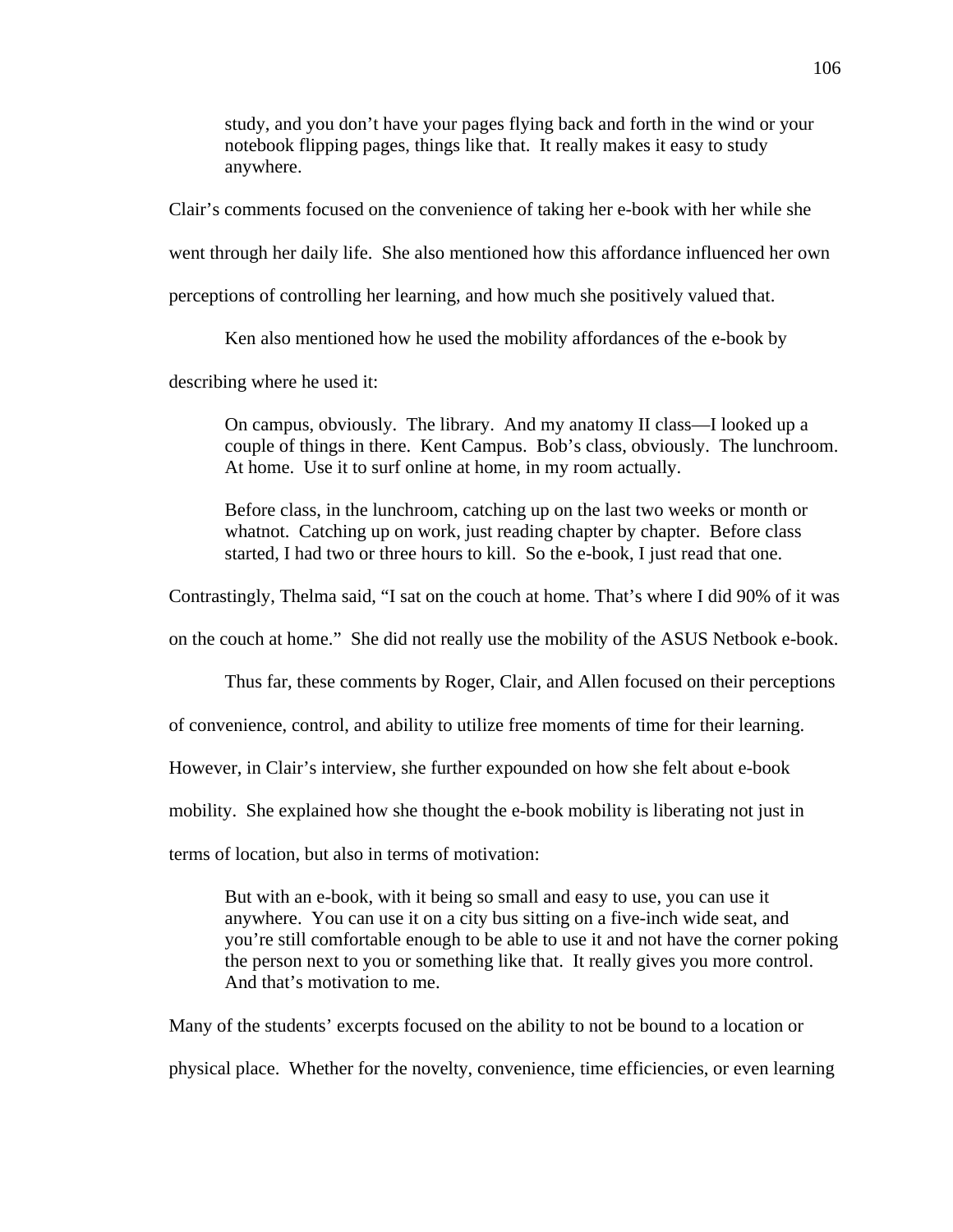motivation, such as with Clair, the students' excerpts reflected a positive view on the mobility affordances of their e-books. The next subcategory under situated learning, disruptive locations, illustrated the potential negative learning aspects of mobility.

 Two students discussed the potential downside of being able to take their learning anywhere in their individual environments. For example, Thelma, the student who previously said that she primarily used her e-book at home, stated her feelings on mobility this way:

If I get disrupted too frequently, then I'm reading the same paragraph over and over and over again. And that's why I quit trying to do it at work. I kept reading the same thing over and over again. I was so distracted from one thing to the other. At home, it was a lot easier for me. I could not shut off the work easily.

The location, yeah. Work, it was just too disruptive. I have—I get distracted too easily at work. At home, I was just more comfortable for me, because I could say, okay, now I'm home, and now I'm into school mode, my book mode. And I kind of separated it in my mind. That's how the location affects me.

Thelma specified that home was the best learning environment for her, regardless of the mobile e-book's ability to allow her to study at work or anywhere else. Thelma focused on how environmental distractions and disruptions negatively influenced her ability to read. Allen, who previously noted his "comfortable" use of his ASUS Netbook e-book in novel environments, later explained how his work environment could potentially be disruptive to his learning:

It depends on the job. I had some of my retail jobs where I would have hours and hours at a time of just sitting around. For instance, when I worked at Blockbuster, I worked at a very slow store, so there would be hours at a time without checking out a single customer. Usually my manager would sit in the back and read, and sometimes I could do homework, as long as it didn't look like I was distracted. Technically, I guess I could, but it was so long ago—it was before I owned a laptop, before I started FCCJ, so I couldn't definitely say that, but I could say it's dependent on the workplace.

These excerpts by Thelma and Allen show how they felt that, despite the mobile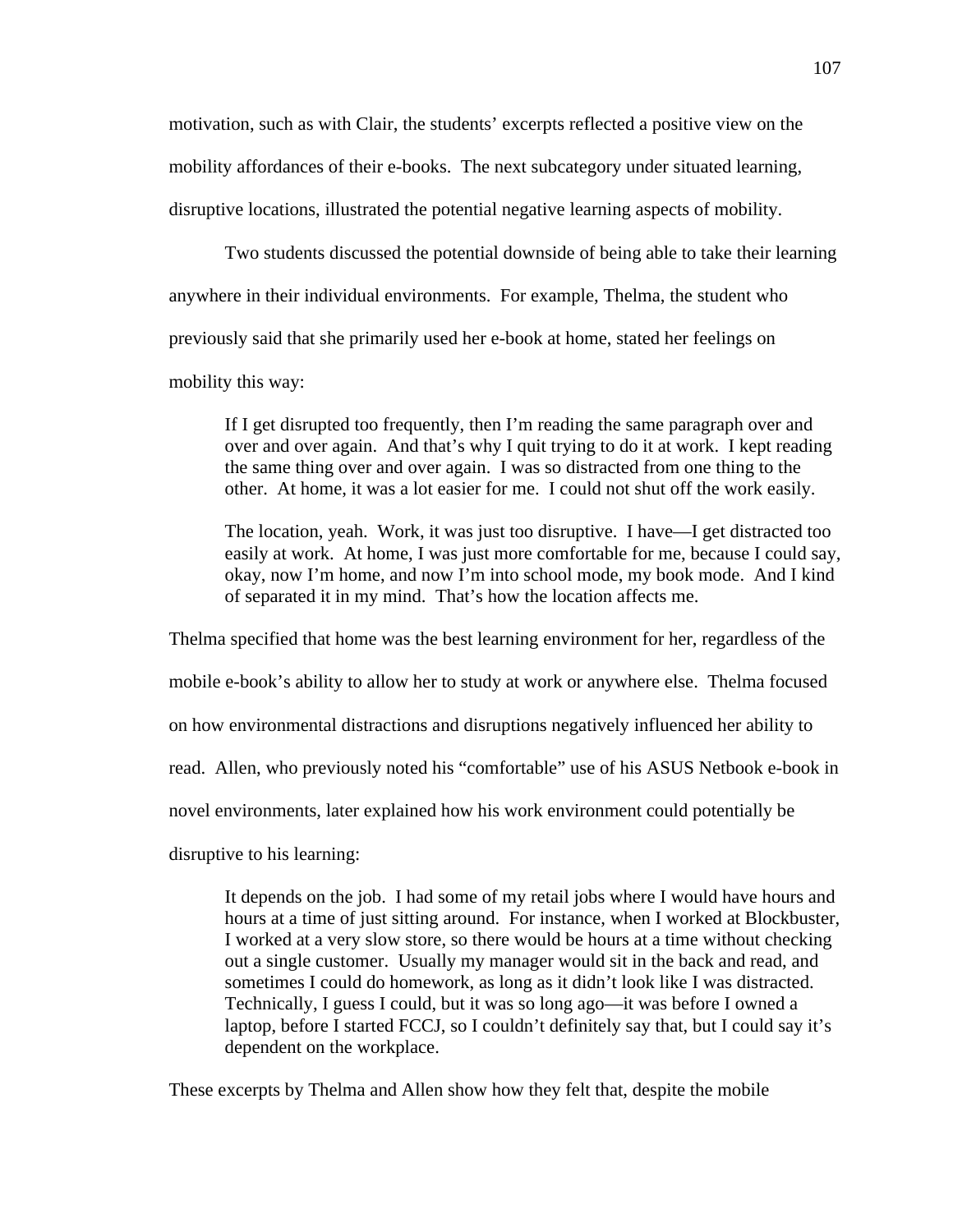affordances of the e-books, some contexts might not be conducive to e-book use and learning. This subcategory related to the next one, cognitive load.

 In an experiment involving working memory capacity and multimedia lessons on an iPod, conducted with university students as subjects, Doolittle and Mariano (2008) found that mobile learners had more constraints placed on their working memories, compared to classroom-based learners. While Thelma and Allen did tangentially mention issues related to potential cognitive load in their excerpts on disruptive work locations, that was the only data related to working memory from the student interviews.

However, Bob, the instructor, discussed issues of cognitive load in his interview.

For example, in the following comments, he expressed some concern over using the e-

book in a true mobile fashion:

Using the device in a novel location is great, as long as you're paying attention in the novel location. If I'm sitting out on the beach enjoying the waves and looking at the sun, and I'm using my book, when I'm finished, have I really used my book, or was it there kind of like the osmosis? If I put my head on it, the electrons will bleed the book into my head, and I've learned the material. The osmosis didn't work 30 years ago, and it doesn't work today. So does having the device mean that I think that I've used it, and I may think that I'm actually studying, when in fact, because I can be in any environment, the level of my attention may vary? I can be tangentially involved in the material, or I can be deep involved in the material. If what we get by moving the device to other areas is that tangential, I'm not sure that that's a positive. When you're locked up in the library in a cubicle with a book, and that's all you have, it's really hard to have a lot of distractions.

Because of all the other demands that are placed upon you. You've got your Twitter account, you've got your Facebook, you've got your MySpace, you've got your e-mail that's coming in from five different places. Do you have the time in the day to now say, "Oh yeah, by the way, I also have my sociology book on here—now's a great time to do sociology. Oh wait, hold on, I've got a Tweet coming in." It's the information overload. If people can parcel out their life and give academia time in their day, absolutely.

Bob expressed his reservations about using the e-book in various environments. He also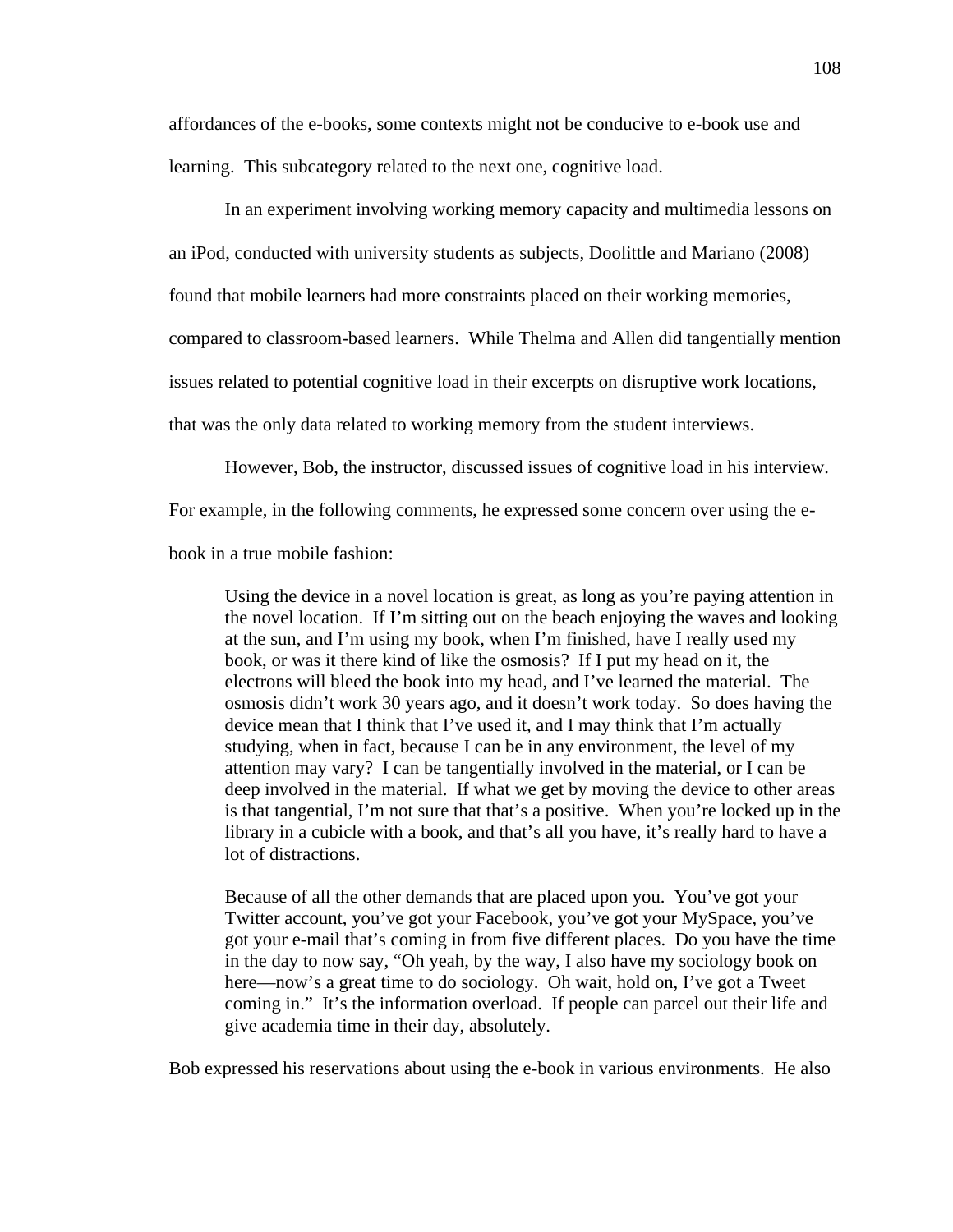stated that the environment could potentially hamper student learning, echoing Thelma's and Allen's comments. In addition to potential issues with physical environments, Bob provided examples of cognitive load caused by the virtual surroundings within the ebook, including the Internet, messaging, and social networking sites. Thelma and Allen raised some moderate concerns about cognitive load imposed by the learning environment; however, it was the instructor, Bob, who underscored the potential risks of environmental cognitive load. Collectively, in these excerpts on e-book mobility and anytime, anywhere learning, the instructor identified these characteristics as negatives for fostering student learning, while many of the students expressed them as positives for their learning.

 The final two subcategories under situated cognition were the GPS textbook analogy and using situated cognition strategies in sociology instruction. As the two were indelibly interconnected and intertwined, the data and excerpts for these subcategories were analyzed concurrently. The GPS textbook analogy was an instructional design technique used by the textbook authors to motivate learners by asking them to think of themselves as amateur sociologists as they read through the textbook and worked on assignments. Bob, the instructor, was the instructional designer on the textbook and course design team. He described his role as follows:

I was to help write the instructional materials.

I was an instructional designer, and that's what it says on the cover.

It was to help facilitate the group to completing the task. I made sure that all members were comfortable with the content the way it was and played task master.

Bob worked on the writing and instructional design strategies, including the GPS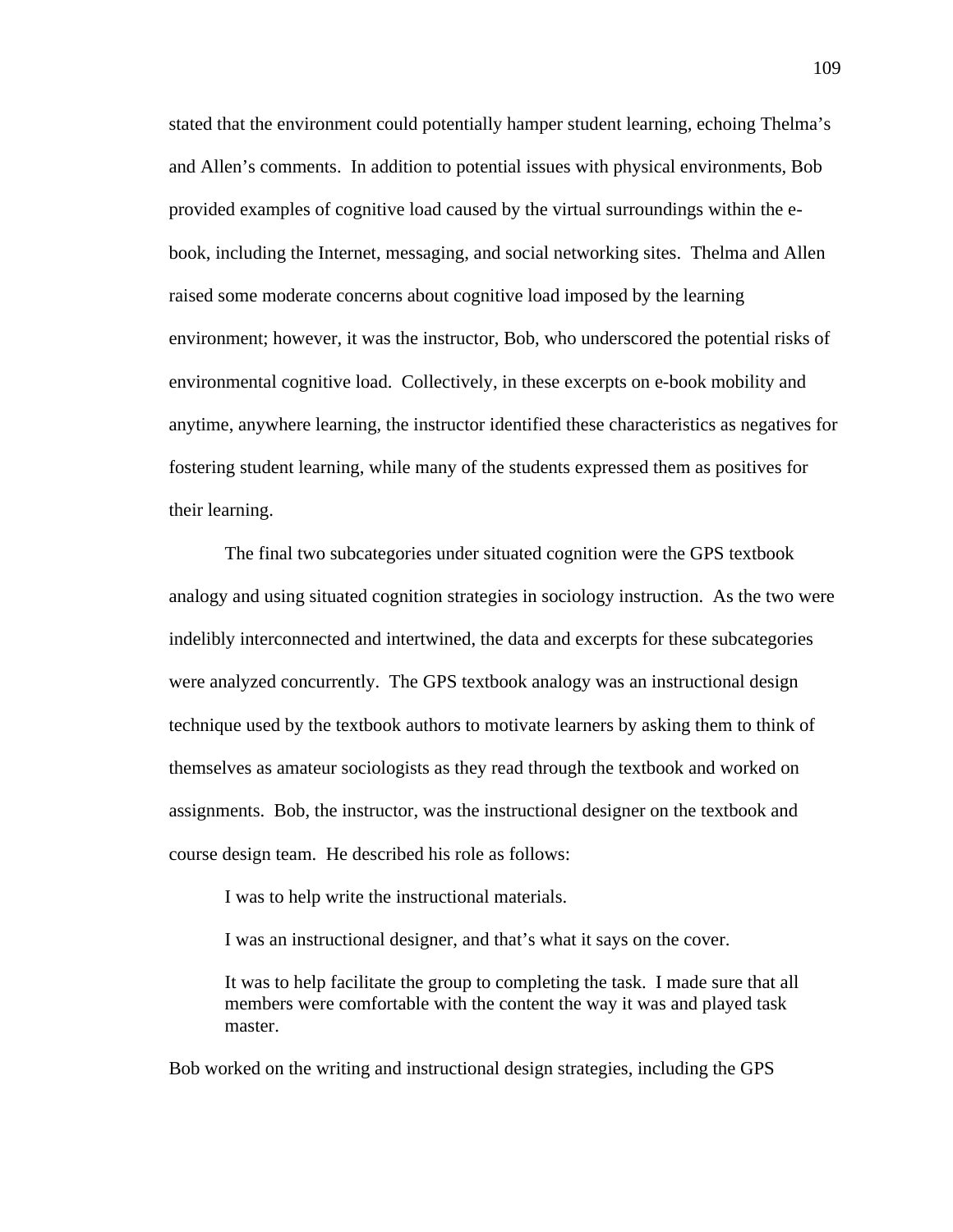analogy, and managed the other writers on the team.

The following sections from the introductory sociology textbook (Muntz-Bell,

Melvin, & Nortz, 2009) illustrated how the GPS analogy was presented to students:

Although there are obvious differences between a GPS system and a scientific discipline, we feel the analogy is a useful tool to guide you, the learner, through this course. In a very real sense, you are taking a journey, and so it makes sense to use the language you might associate with using a navigational system in your car. As we navigate through the chapters in the book, we will use some common terminology. (p. 12)

Just as the satellites "see" features of the world as a whole such as entire continents, oceans, rivers, lakes, and mountains, which permit the surveyor to create detailed and accurate maps, sociologists are concerned with seeing societies in their entirety. Sociologists call this the macro perspective. For example, a "big-picture" or macro approach to society allows the sociologist to accurately describe such major features of a society as its size, location, and organization. This allows the sociologist to create a "map" of the social world that may describe regions by the people who reside there, their numbers, their culture, the nature and kind of technology that they possess, the amount of wealth they have, as well as their race, age, gender and other characteristics. (p. 10)

GPS technology also plays an important role in mapping and in event timing. Because the satellites can "see" the location of buildings, highways, rivers, oceans, mountains, and other topographical features, they allow surveyors to describe virtually anything that exists in the world. (p. 10)

We begin our discussion by showing how we can draw an analogy between the way an onboard Global Positioning System (GPS) works to help drivers find their way around unfamiliar locations and the way sociologists approach the study of society. We also use this analogy as a guide from one chapter to the next. Next, we explain the concept of perspective and describe different ways this concept is used. We provide an overview of the history of the development of sociology as a discipline. We conclude the chapter by describing some of the basic assumptions of the sociological perspective. (p. 9)

These excerpts were taken from the first chapter of the textbook. In this chapter, the

textbook designers used an instructional design technique to encourage students to think

of themselves as amateur sociologists and to view their world around them with critical

macro and micro lenses, just as sociologists practice. Bob, the instructional designer,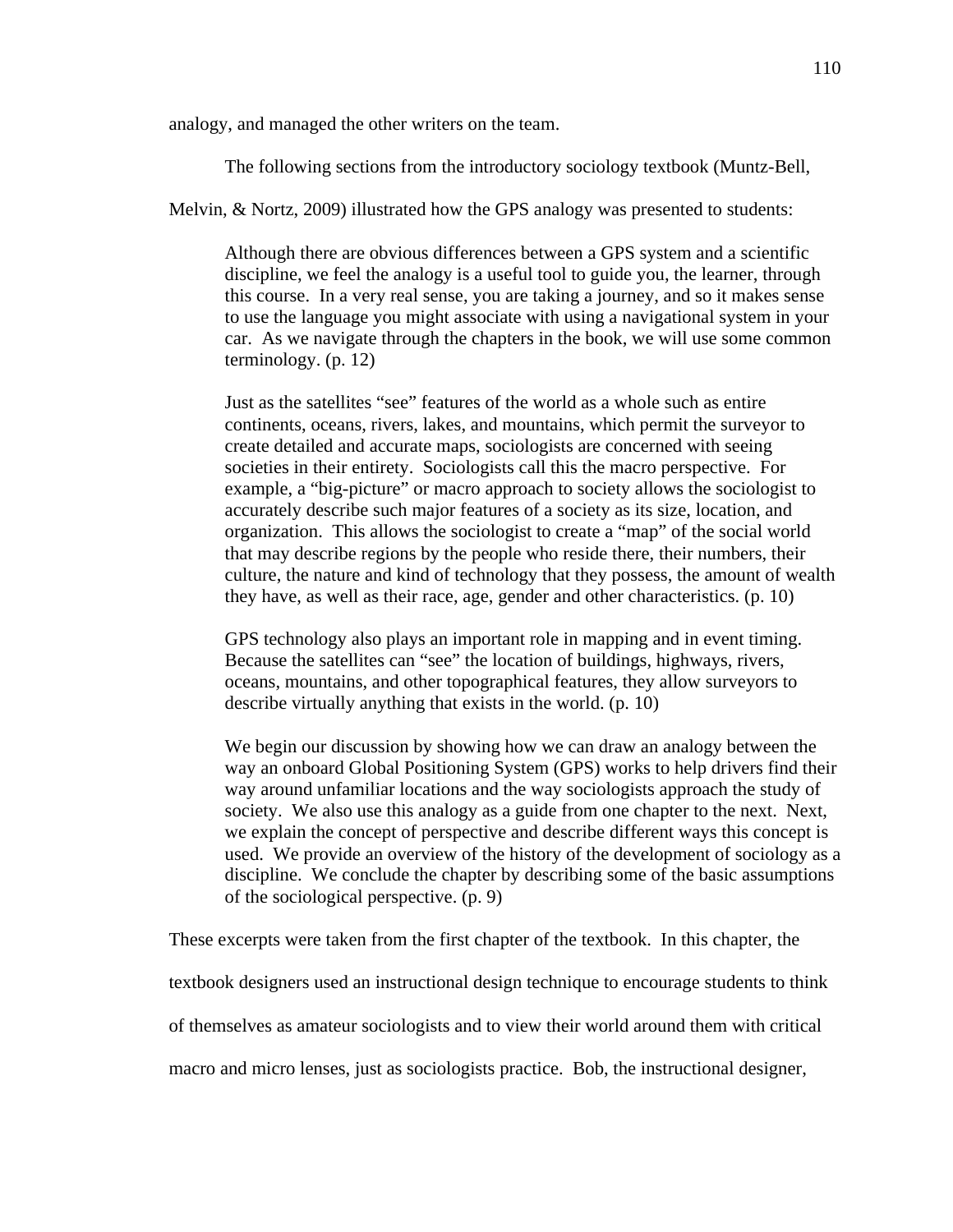explained the use of the GPS analogy this way:

J- There's an analogy that's used at the beginning of the book and throughout the book called the GPS, the Global Positioning System. Tell me about that—what does that mean? How is it used?

B- The GPS is the theme of the sociology book, and the reason we used the theme, the GPS, is that sociology is known for its micro and macro perspectives, and most sociology courses focus on that micro/macro perspective throughout the course. Knowing that it's a micro/macro zoom-in/zoom-out, one of the team leads suggested that that sounds like a GPS. Why not use the GPS as the theme for the course? It really does work. It would be nice to have the theme even more integrated, being that in every chapter there should be a micro/macro. . . .

B- We tried to get it so that it's more personal. If it's not personal, they're reading about it, and then they forget it. Kind of like learning Latin. You learn Latin, and then you go, "Why am I learning this? No one uses it, so I'm not going to use this. I'm not going to continue." Whereas if this has some application to my family, I might remember it longer.

Bob's comments focused on the lens of the micro/macro perspectives that sociologists

employ while observing their environments. He also said that he felt this instructional

strategy truly does foster student learning in sociology. In the next excerpt Bob expanded

on the use of the GPS analogy and how the overall design team felt about its inclusion:

J- Was the textbook actively designed around part of that principle, incorporating your observations, the GPS, your examples, your experiences? Was it designed around that concept in part?

B- I know that everybody on the team thought that it was important so that it became relevant to the individual. However, we could make it relevant to the individual by taking the assignments and the discussions and trying to make it so that there was a personal attachment there.

Bob, in his role as the instructional designer for the course, shared the design team's

positive perspectives on using the GPS analogy in the textbook design.

Bob explained that he felt that, to learn sociology, students have to take the

unfamiliar abstractions in the course and relate them to their own experiences:

I think that students are successful because they can ground themselves in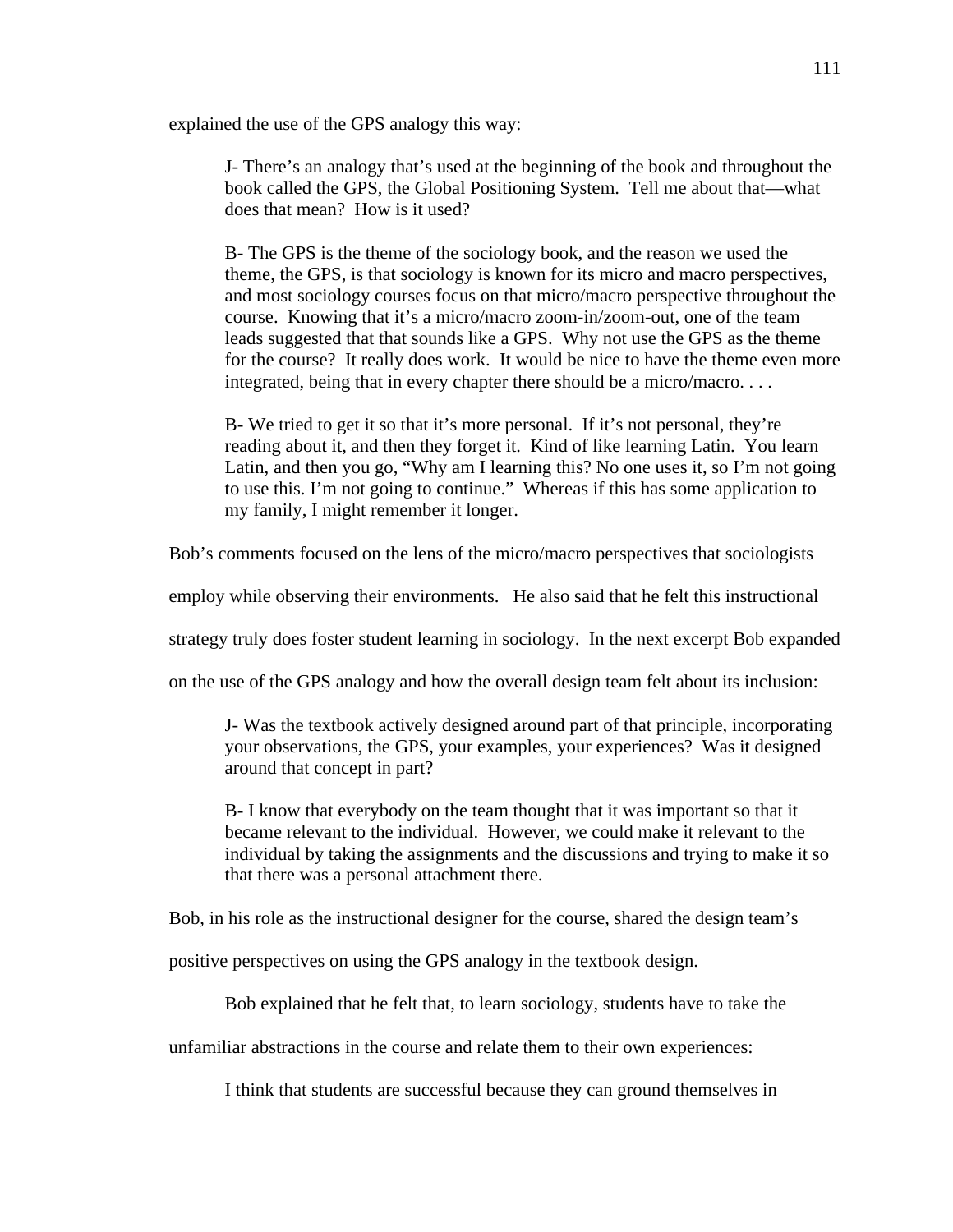something that's practical. It starts off being a very abstract course.

It starts off as a very abstract course. As students learn more and get more involved in it, the more the class is grounded in things that they see around them. I know several of the students would come to class early talking about the concepts they've seen, very similar to the extra credit discussion board.

He frequently mentioned sociology's abstract nature, and how students must create

concrete schema to be able to understand the concepts.

 Related to this, Denise and Allen commented on the importance of making the abstract concrete by related the unfamiliar sociology materials to their own environments and experiences. For example, Denise, when asked about why she enjoyed using the Sony Reader e-book in the park observing while surroundings, stated, "You can remember it. Otherwise, in your room, you're just sitting there," and "Sometimes when I would be reading I would just look around me, and kind of observe." Additionally, when Allen was asked about using the e-book with his friend at Barnes & Noble, he stated:

[in] a lot of my classes, my standard classes anyway, you don't really feel engaged because you're just sitting back and listening and then being expected to regurgitate it on a test. It's more interesting to collect your own ideas and have your own unique experience.

Both Allen and Denise expressed the value for their learning, through the affordance of the e-book mobility, the desire to collect their own experiences, which could then be related to what they read and learned in sociology. As a specific example of this, Denise described her situated learning experiences while reading in the park:

J- Did you witness anything about race, identity, or something like that?

D- Yeah, sometimes when I would be reading, I would just look around me and kind of observe.

J- Give me an example of one of the topics.

D- One time I was just sitting, reading, and I'll just look around at people,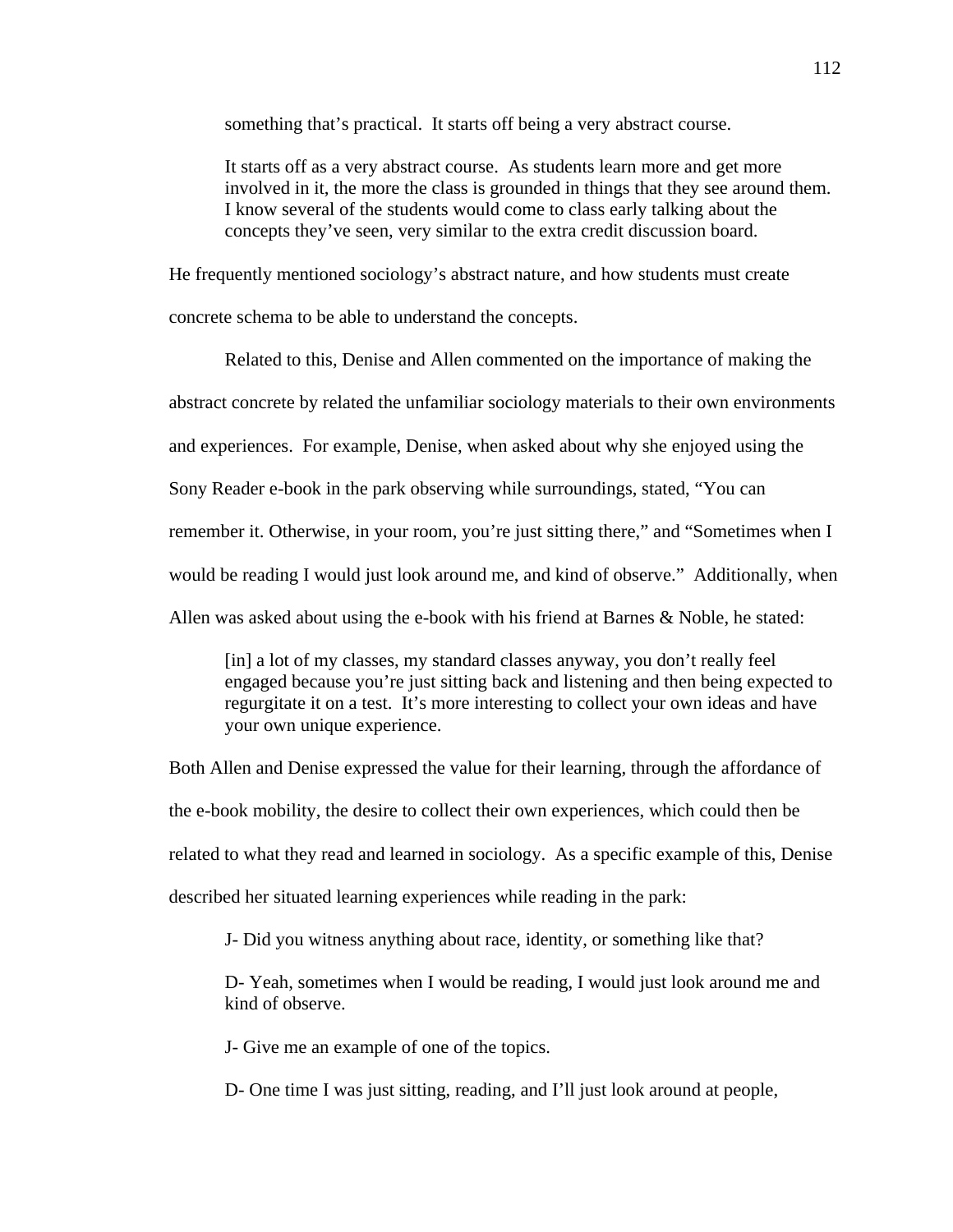thinking of what I just learned.

J- Can you remember one of the topics? In his class you learn about groups, race identity, all kinds of stuff, and you're looking around at the people. What's going through your mind?

D- I'm not sure if I remember. I look at groups and how people feel comfortable with all their friends.

J- And you were witnessing some of that stuff?

D- Yeah, I was just observing.

J- Do you think that helped your learning as you were doing that?

D- You witness it first person—it's right there.

J- Do you think that there's a benefit for you personally to actually reading in the real world and seeing that stuff in terms of remembering it and using it on tasks?

D- Yeah, I think so.

J- But what do you think contributed to your learning and made you successful overall?

D- I was really interested in the topics.

J- Do you remember reading any of these chapters?

D- This chapter—"Society, Culture, and Technology."

J- So you read that chapter. Tell me what was going through your mind and what you were seeing around you and what you were thinking about.

D- I was reading the new technology thing, and I was looking at the kids.

J- Tell me about the kids. What did they have?

D- They had their phones, just the culture they were in and how things are today. And how things have changed since a long time ago.

J- Do you think that helped your learning?

D- Yeah, because I could put a picture to what I was learning.

J- You could put a picture to it, and that was the picture of what you were seeing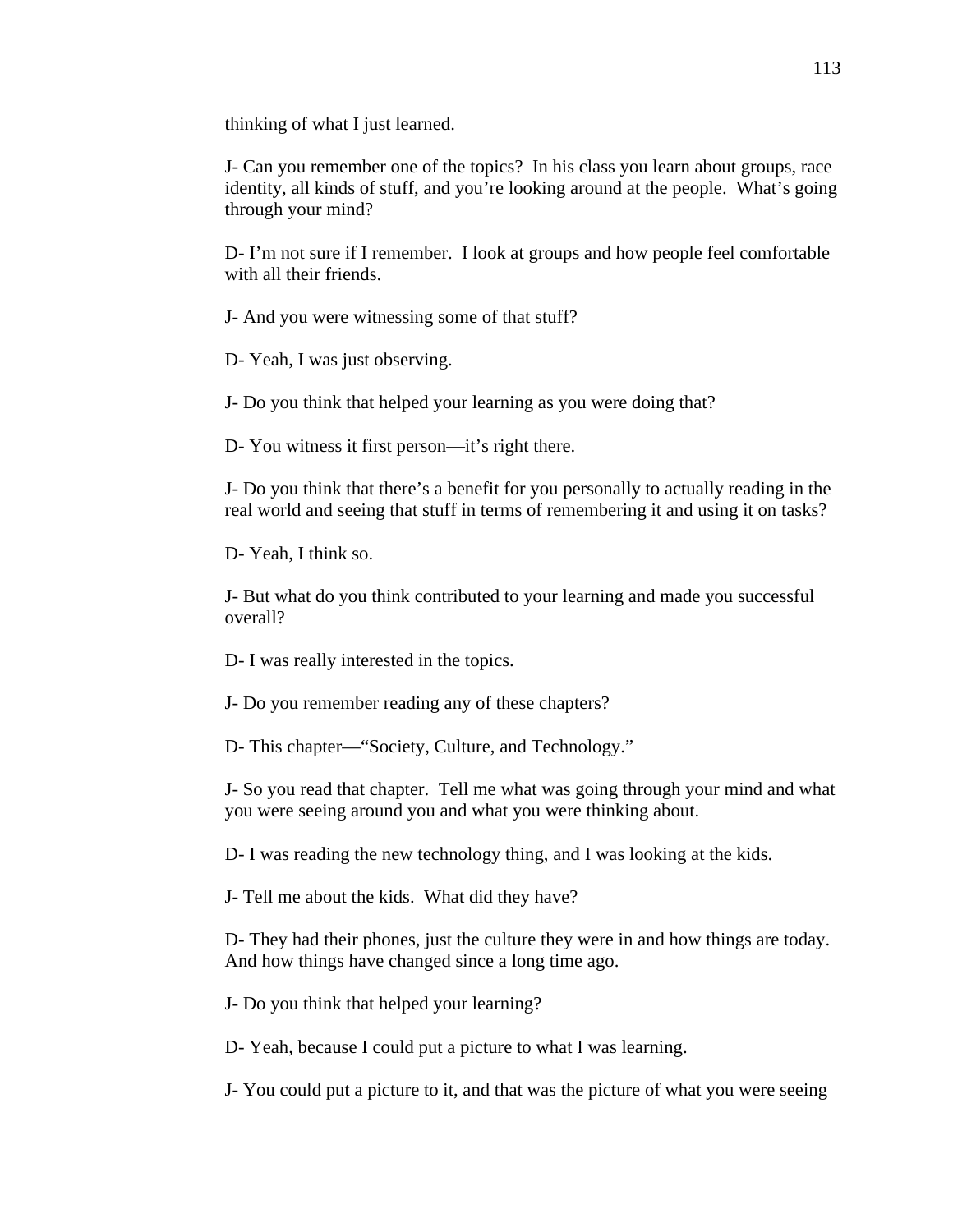in the park?

D- Mmm-hmm. Compared to if I was in my room with the book, I would have to use my imagination.

J- What about in a classroom reading the book, or something like that? What would it be like?

D- The teacher is there to guide you and help you, but with the online class, you have to teach yourself.

Of all the student interviews, Denise's experiences in the park were the most illuminating on the topic of situated learning. In her responses, she described employing the GPS technique created by Bob and the course design team to observe her world, drawing connections to sociology concepts and her readings.

 Many of the students described the potential benefits of true anytime, anywhere learning through the mobility afforded by their e-books, both those on the Sony Reader and the ASUS Netbook. Bob, while commenting on the importance of making the abstract concrete in his sociology instruction and design, expressed reservations about the effects of the increased cognitive load placed on the students' various environments. However, in his role as the course instructional designer, Bob supported use of the GPS analogy, which encouraged students to learn by considering themselves amateur sociologists observing the world around them, to make abstract concepts concrete and strengthen their learning. Allen and Denise provided examples of how they employed the GPS analogy, in their situated learning experiences at a bookstore and a park.

 In summary, situated cognition focuses on the context in which activities occur and their application to real-world use (Brown et al., 1989). Situated cognition furthers the belief that knowledge and the acquisition of knowledge cannot be separated from the environment in which knowledge is used. The key components of situated cognition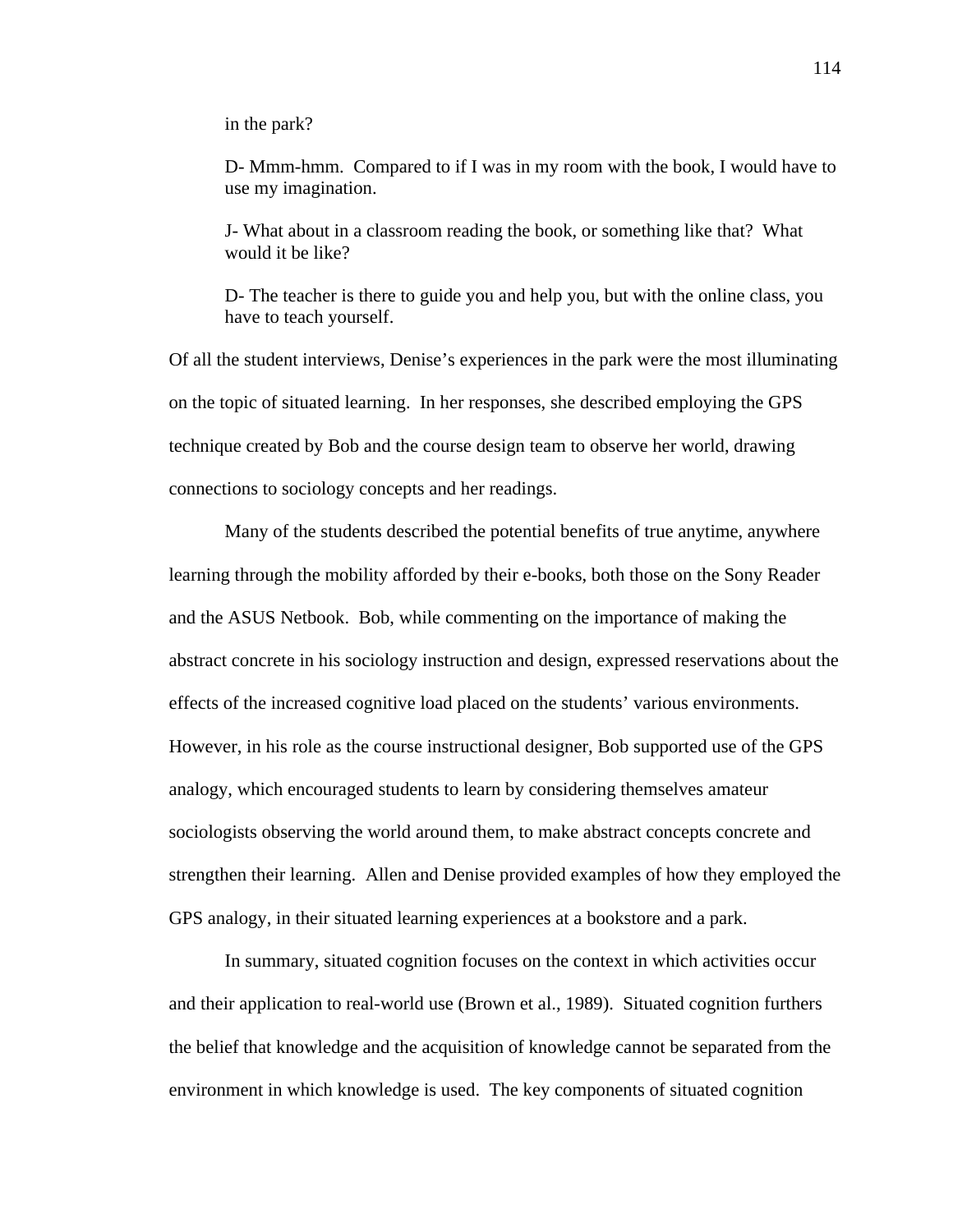reside within the authentic context and purpose for which new knowledge is gained and used. In this study, this topical category defined situated learning as data that informed how the mobility and location-agnostic affordances of the e-book influenced student actions, feelings, perceptions, and learning. Subcategories contained within this category were anytime, anywhere learning, disruptive locations, cognitive load, the GPS textbook analogy, and situated learning instructional design.

#### **Summary of Level 2 Data Analysis**

Through coding the student and instructor interviews and sociology text, topical categories, some of which were identified in the theoretical framework, were identified (Table 4). The level 2 data were comprised of the student interviews, instructor interviews, and the sociology textbook. These were selected and organized for their ability to enlighten students' learning experiences using mobile e-books.

#### **Level 3 Data Analysis: Thematic Cross-Case Syntheses**

## **Introduction**

The purpose of the third and final level of analysis was to address the subquestions that stemmed from the primary research question about the learning experiences of students using mobile e-books in online and classroom-based introductory sociology courses—that is, what were the learning experiences of students using mobile e-books in online and classroom-based introductory sociology courses? The subquestions were stated as follows:

- o Subquestion A: What factors contributed to students' successful use of mobile e-books to support their learning?
- o Subquestion B: What factors inhibited students' successful use of mobile ebooks to support their learning?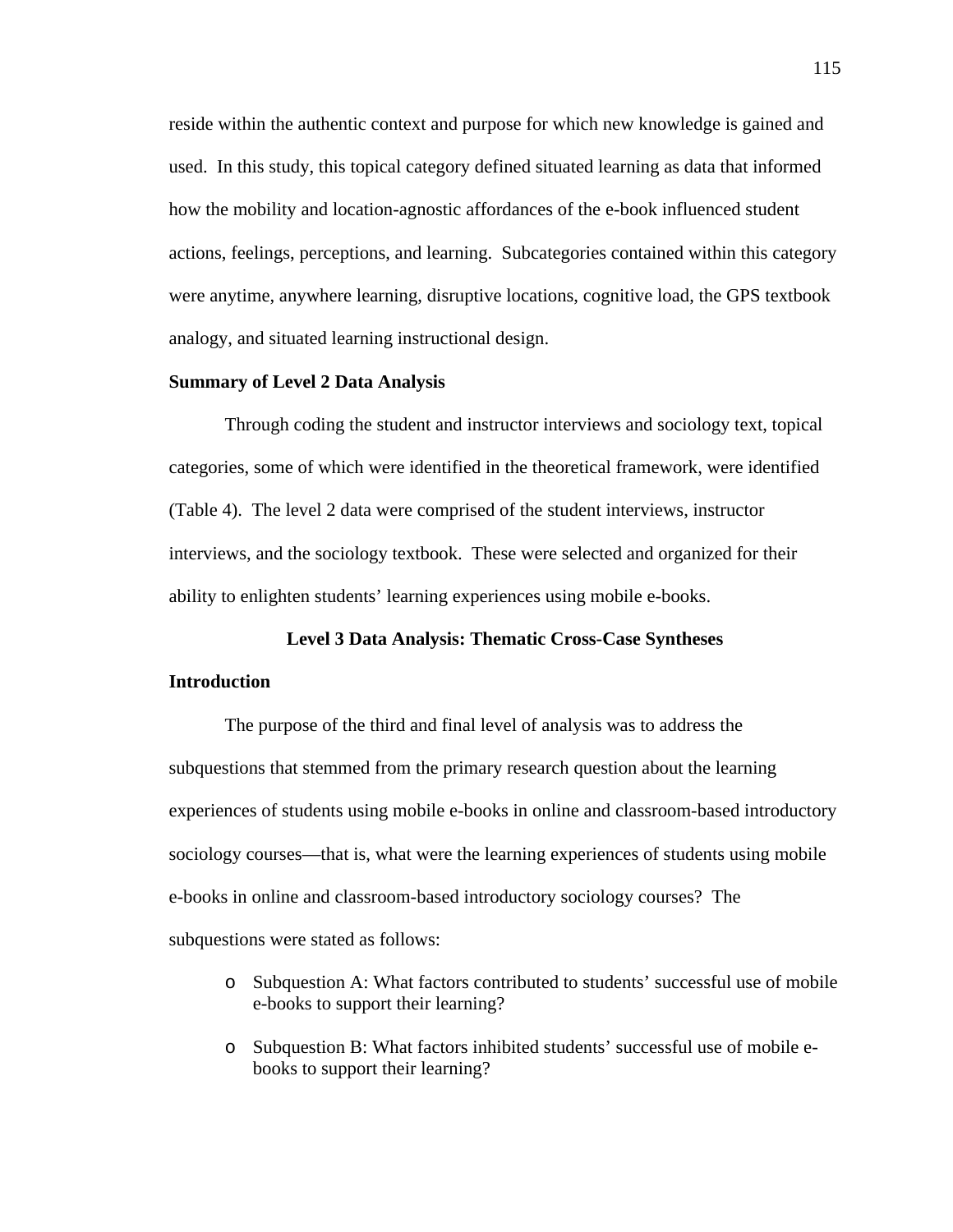o Subquestion C: What changes to mobile e-books do students want that would best support use of these devices for learning?

To address these questions, the final level of data analysis employed the general analytical strategy of relying on theoretical propositions (Yin, 2009), and the data were examined through a constructivist collective case study, which utilized analysis methods and techniques chosen to enhance understanding. These methods and techniques included constant comparative analysis, open, and axial coding (Corbin & Strauss, 2008), and Yin's (2009) analysis techniques, pattern-matching and cross-case synthesis. The overall purpose of these chosen data analysis strategies and techniques was to develop insight into the student learning experiences with mobile e-books as viewed through the theoretical framework established in Chapter 2 (Figure 1).

# **Research Subquestion A: What Factors Contributed to Students' Successful Use of Mobile E-books to Support Their Learning?**

Three main factors emerged from the data that created increased understanding of this question for these students using mobile e-books. These were the factors of nonlinear use, mobility, and situated learning.

 Nonlinear use, as defined and discussed in the level 2 analysis of this chapter, transpired when students described instances where they used the e-book in a nontraditional way—for example, skipping around a chapter instead of reading it from beginning to end or page-by-page. While traditional, print textbooks can also be used in a nonlinear fashion, the students in the study described how they used unique features of the e-books that increased nonlinear usage, particularly the search and bookmarking functions. For instance, in Thelma's interview, she enthusiastically detailed how she initially used the e-book on the ASUS Netbook in a traditional, linear fashion; however,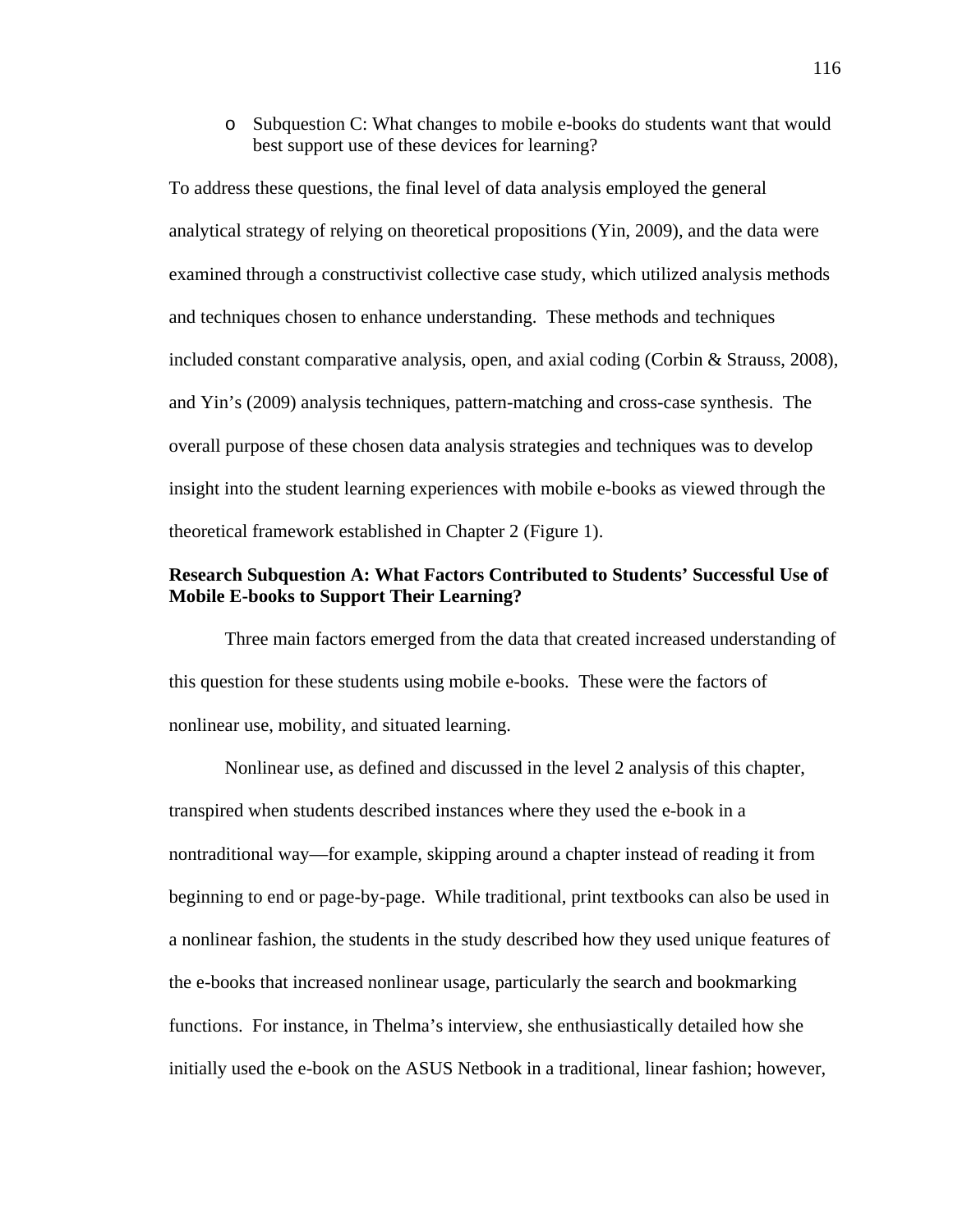she soon discovered the e-book's search function. She described how this greatly increased her efficiency when she worked on class assignments and participated in online discussions.

Thelma's use of the e-book's search function related to Clair's use of bookmarking in the e-book. She described instances of using the search functionality on her Sony Reader e-book, but also went into enthusiastic detail on how she used its bookmarking functionality. Just as Thelma described key word searching, Clair noted how much faster she was able to complete assignments by using her numerous bookmarks that linked to definitions, key concepts, and terms.

In particular, Clair described how she used this increased efficiency when completing her online discussions. The most striking statement about her learning behavior was when she said that, due to the extra time the efficiency of bookmarks in the e-book afforded her, she decided to help other students in the class. When probed about this behavior, Clair explained that previously, she did not do this with a traditional textbook, because it would have taken too long, and she was not motivated to invest the time. In this instance, Clair increased her social learning behavior with the particular nonlinear functionality made available by the e-book.

In addition to the factor of nonlinear use, mobility emerged as a characteristic of students' successful e-book use. Mobility, and the unique affordances of mobility, has been a focus of much of the literature on mobile learning, describing its positive potential for learners (Roschelle, 2003; Sharples et al., 2005; Traxler, 2005). Mobility is literally the ability for learners to be location-agnostic, using mobile devices in their unique and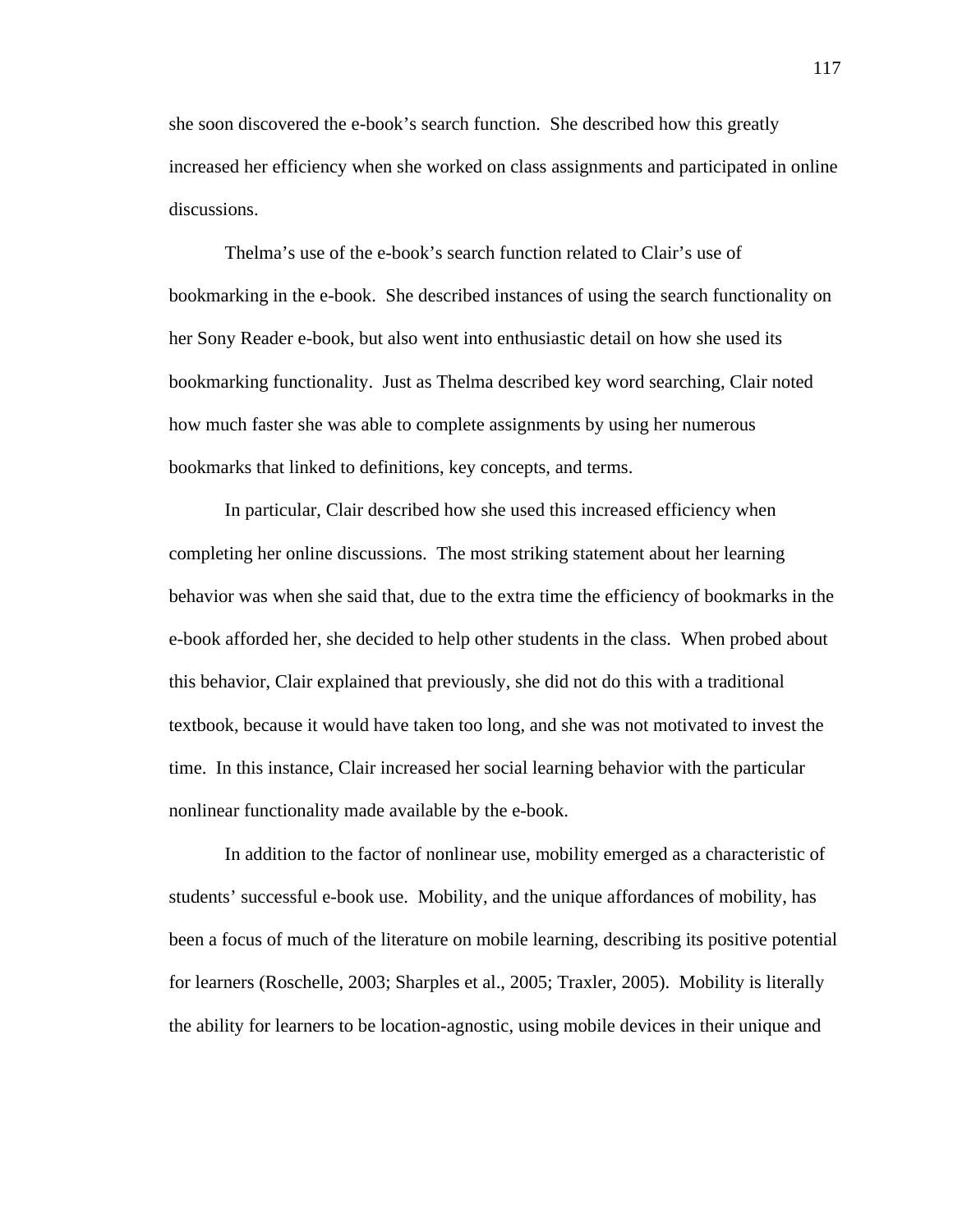changing environments. In this third level of data analysis, mobility referred to portable, location-agnostic, and flexible use of the e-books.

 In his interview, Ken described how he used his ASUS Netbook e-book while he waited on campus between class sessions. Similar to this portable use, Roger described how he made use of downtime to get some quick studying in or reading. Roger shared how he used to have a laptop mounted in his truck, and that "mobile computing in that sense is not new to me." He further explained that he would use the e-book on his ASUS Netbook in the parent pick up line to read for his course while waiting for his elementary school daughter. These stolen learning moments are similar to the successful experiences shared by Clair.

 Clair, a 21-year-old mother of an 18-month-old baby, described how she used her Sony Reader e-book in various environments, including in the hospital with her baby. She described holding the baby while quietly flipping through pages with buttons on the Sony Reader e-book. She further explained that although the hospital did not allow laptops or cell phones, she was able to continue using her e-book.

Like Clair, Allen and Denise shared information pertaining to mobility situated in the students' individual contexts, the affordance of portability and flexible use; however, their experiences also provided examples of situated learning. Allen and Denise explained how and where they used their mobile e-books, Allen with the ASUS Netbook and Denise with the Sony Reader. Allen shared how much his friend enjoyed coffee, and they often studied and worked together in the local Barnes & Noble. Denise shared how, on multiple occasions, she went to a favorite park of hers and brought the Sony Reader to read, study, and observe what was happening around her. Both Allen and Denise used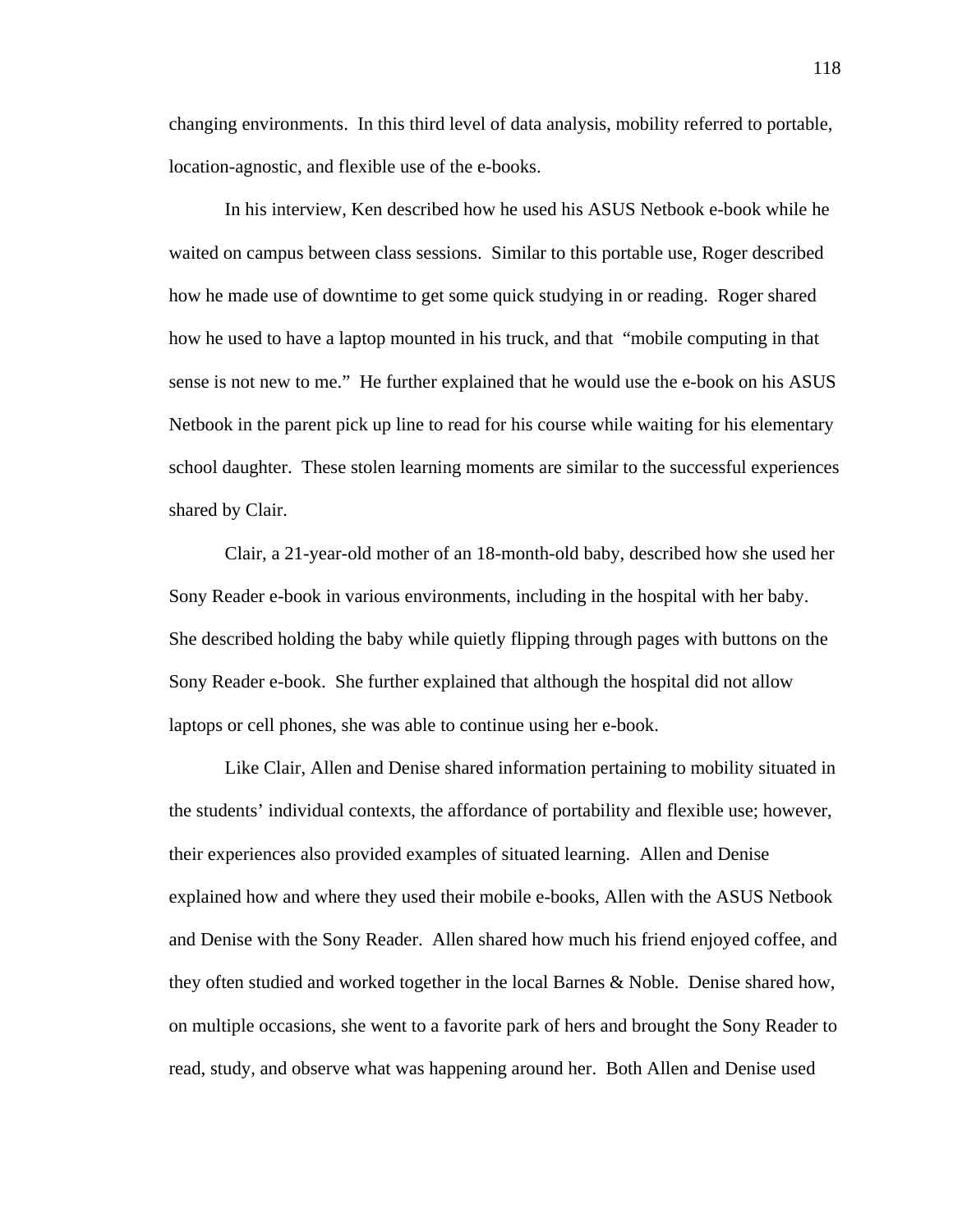their e-books in a portable, mobile fashion, and they shared some thoughts on how this influenced their cognition as well.

When I asked Allen if he had ever made connections between what he was studying and his environment, he shared one example of the concept of race. His comments focused on applying the abstract definitions in the book and in class and seeing concrete examples while at the bookstore.

When asked the same question about making connections, Denise provided much thoughtful detail. She described how she liked to view her surroundings firsthand and to create her own mental images of her experiences as she was in the park reading; this type of activity was encouraged by the GPS analogy, as previously explained with sample excerpts from the first chapter of the sociology textbook. Students were asked to look at the world through the lens of a virtual GPS, from both macro and micro perspectives—to think of themselves as amateur sociologists studying the concepts presented in the text. Denise did this in the park. One example she shared was from the textbook chapter "Navigating Sociology: Society, Culture, and Technology." She described seeing children in the park using phones and technology and contrasted this with past culture. Denise not only read about the changes related to society, culture, and technology—she witnessed examples of these changes in the park. She further explained how she created a mental picture though this situated use of the e-book. In both of these examples, Allen and Denise described situations and e-book use that were mobile and situated in contexts that supported their successful learning behavior.

This phenomenon of the environment influencing (Brown et al., 1989) learning was both used as part of the overall instructional design of the textbook and encouraged

119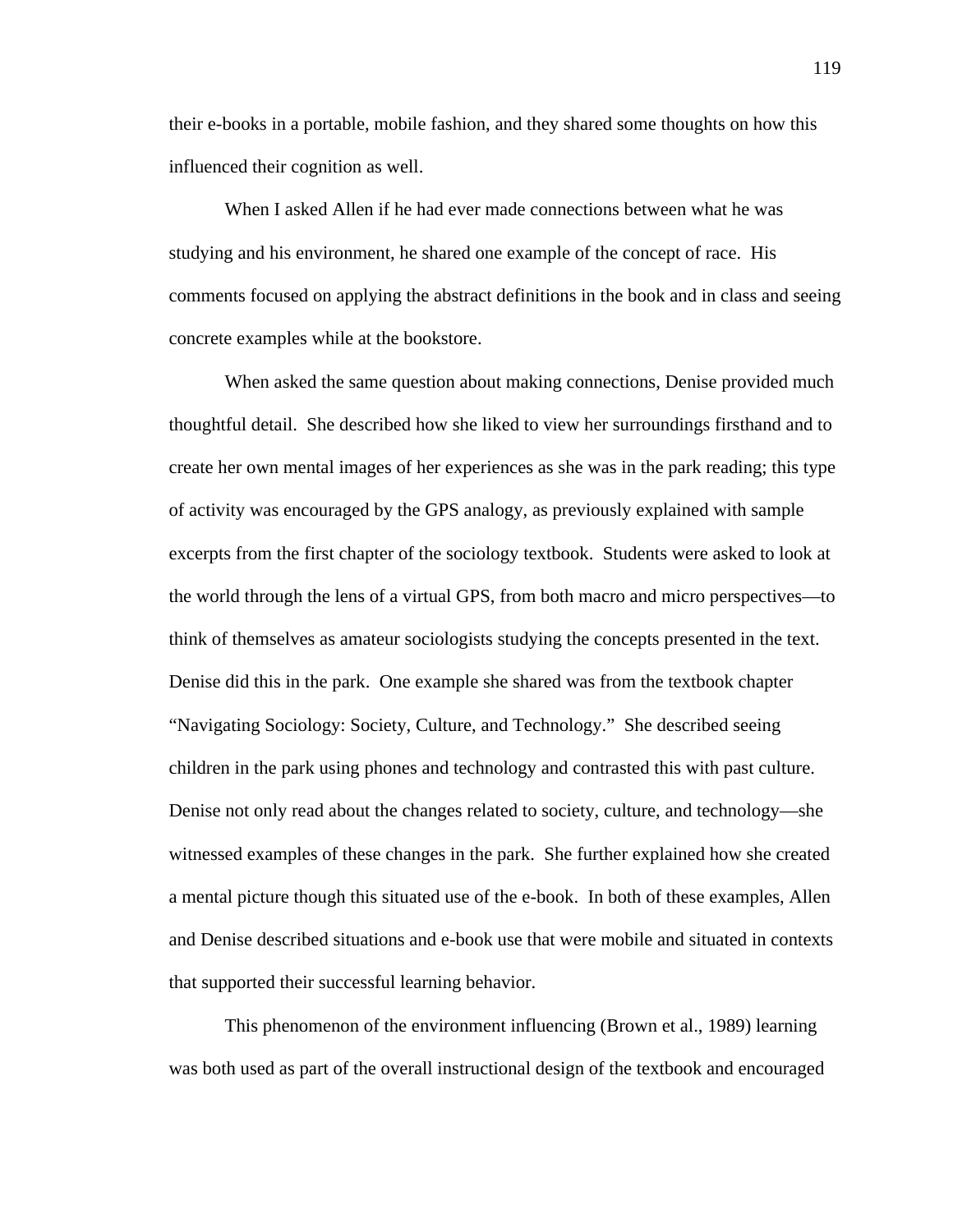by the instructor. Paradoxically, the instructor and textbook lead instructional designer, when pressed, remained skeptical on the likelihood of learning connections occurring through the use of e-books in a mobile fashion, situated in the learners' unique environments.

Nonlinear use, mobility, and situated learning were factors that illustrated how students successfully used mobile e-books for their learning. Some student cases illustrated basic portability and anytime, anywhere learning use, while others went beyond this, suggesting potential cognitive influences of situated use.

Interestingly, Bob, the instructor and instructional designer, simultaneously appeared to support and oppose the tenants of situated learning. Predating the prominence of mobile devices, such as modern e-books and devices and their increasing ability to create situated learning opportunities (Traxler, 2005, 2009), perhaps Bob had a dated view of situated learning, where he was reluctant to consider its potential within the current omnipresent use of mobile devices for learning.

## **Research Subquestion B: What Factors Inhibited Students' Successful Use of Mobile E-books to Support Their Learning?**

Two main factors from the data enhanced understanding of the factors that inhibited students' successful use of mobile e-books to support their learning, perceived value of the e-book and mobility.

 Of all the students, only one student, Melody, did not persist and resorted to using the traditional print copy of the textbook. In her interviews Melody shared numerous excerpts and examples of how she viewed the e-book. Cumulatively, these illustrated her perceptions of the ASUS Netbook e-book as having little to no value for her learning. All other students persisted in their use of the e-book for the duration of the course and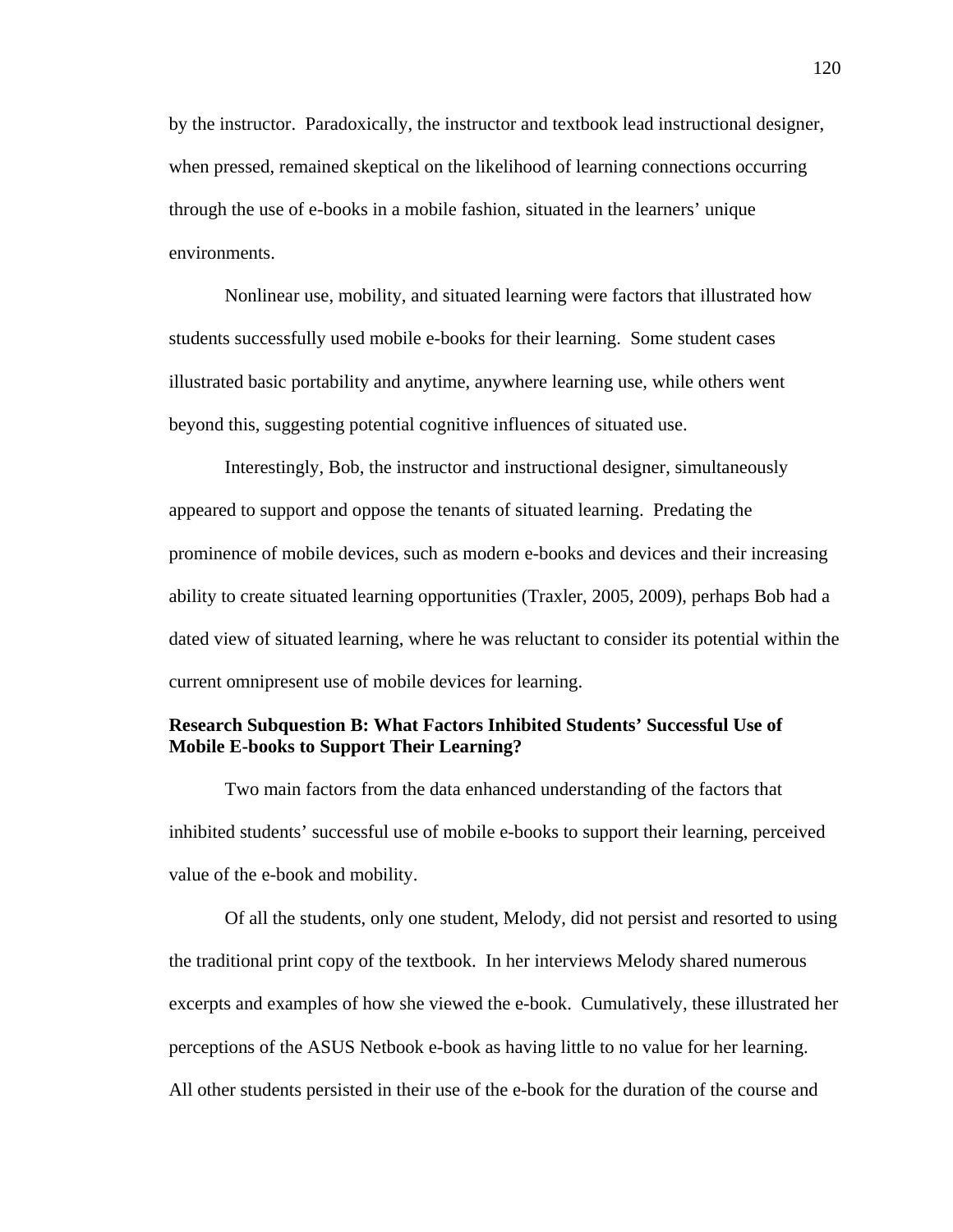expressed varying levels of satisfaction, from acceptable (Ken) to the only way they wanted to use a textbook (Clair and Thelma). So why was Melody the one exception?

 Interestingly, in addition to describing how she did not value the ASUS Netbook e-book, Melody simultaneously described her feelings of high technology self-efficacy. She compared the e-book to the simplicity of a television and a small computer and confidently shared how she used technology everyday without difficulty. In spite of this seemingly high self-efficacy, Melody quit using the ASUS Netbook e-book after approximately 3 hours. This behavior was explained by expectancy x value theory, where the learner's perceived ability, expectancy for success, and usefulness/interest compound to predict learning behavior (Wigfield & Eccles, 2000, p. 70). Melody expected to be successful and had high self-efficacy; however, she did not value using the e-book. Therefore, despite having high expectations for success, Melody's lack of value using the e-book for her learning led her to not persist.

The following interview excerpt described the unrealistic expectations Melody had for the device: "I really thought, I was thinking of it in terms of... I guess I was thinking of it more as an entertaining kind of thing—pop it open and bam!, there it is. Type in page 17, there it is," which suggests a misconception of what the mobile e-book could do for her learning. Put another way, she, as the learner, was still required to take in and process information in her reading, and the e-book would not learn for her, as her comment suggested. This, combined with her general undervaluing of the e-book resulted in her not persisting, as expectancy x value theory would suggest.

Mobility was the second factor that addressed the question about factors inhibiting students' successful use of mobile e-books to support their learning. In the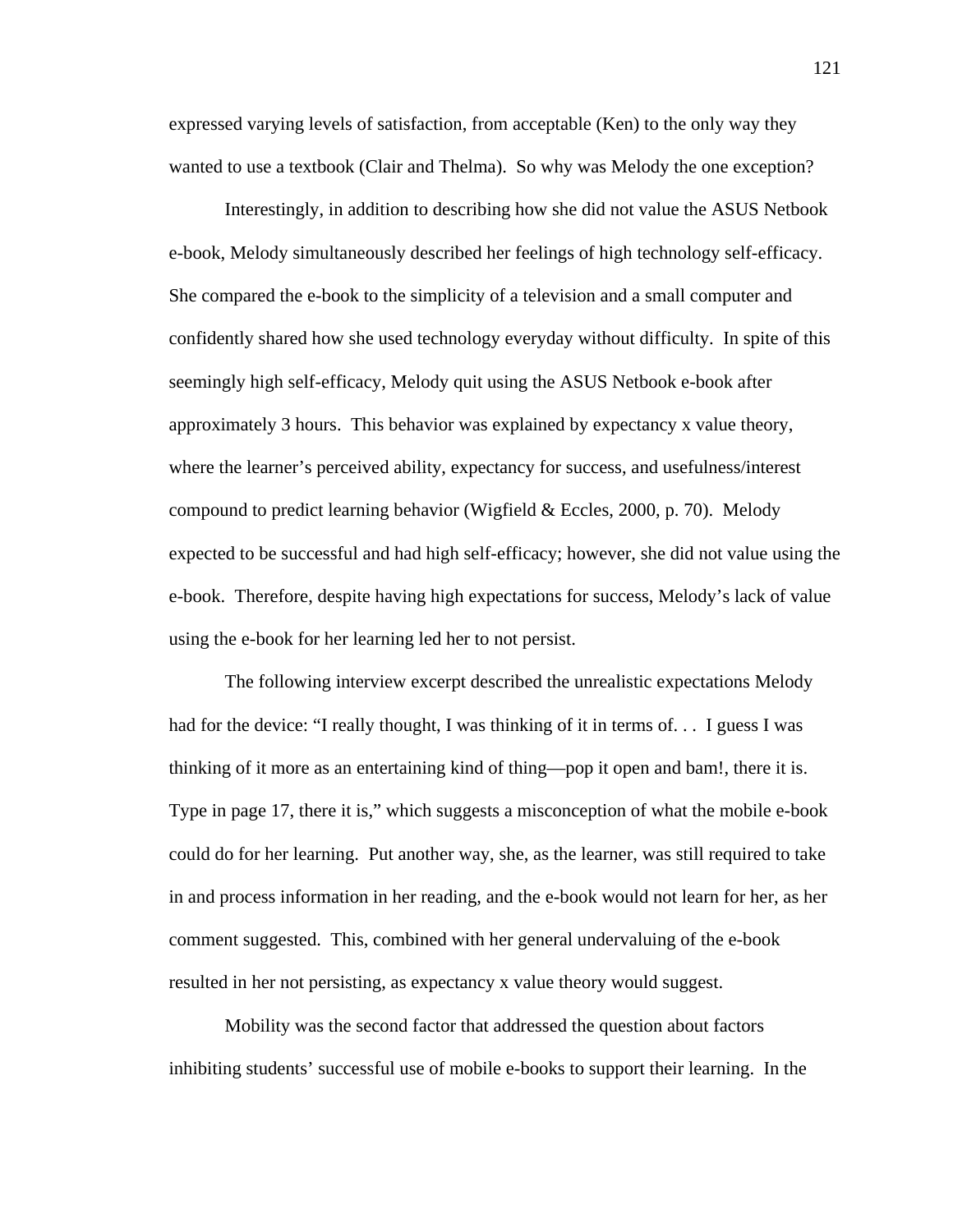previously examined data pertaining the first research subquestion, students described mobility in positive terms. They shared examples and experiences of using the e-book in a mobile fashion that suggested how mobility was a success factor for their learning. Contrastingly, students also shared perceptions of mobility in negative terms.

 Examples of mobility as an inhibiting factor for student learning were provided by Allen and Thelma. Thelma, a strong proponent of using the ASUS Netbook e-book who further shared that she would only want to take courses with electronic textbooks described where she used the e-book and subsequent challenges caused by the location. Thelma said that she attempted to use her e-book at work while on lunch and breaks. However, she would be interrupted too frequently, and therefore could not concentrate. She said that these interruptions resulted in her having to read passages multiple times, and she finally stopped using that time and context to study. She completed her thoughts on mobile use by stating that she preferred to use the e-book at home, on the couch and at the dining room table.

Allen's comments were similar to Thelma's. He described how using the e-book in a work context could present concentration challenges. Thelma's and Allen's feelings related to Doolittle and Mariano's (2008) study on working memory capacities within mobile learning scenarios, which showed how a learner's environment may negatively impact his or her learning and retention.

These students' experiences aligned with Bob's perspectives on the potential offered by mobility to foster situated learning experiences. He explained that just because a student was reading or learning within a chosen context, augmented learning of abstract concepts would not necessarily become more concrete for students through their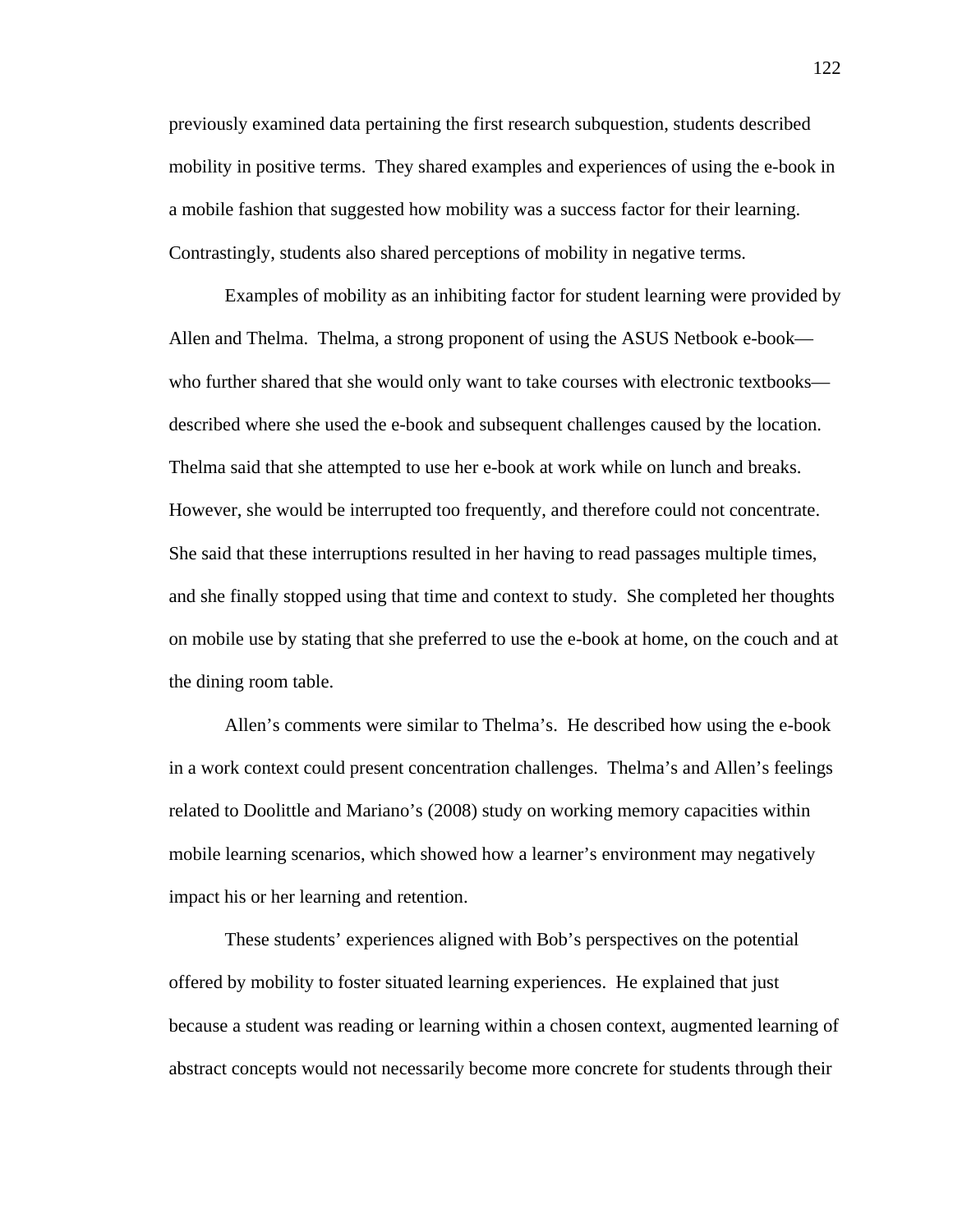situated experiences. Additionally, Bob warned of the harm environmental distractions both in the physical environment and within the device itself—could have on concentration and deep learning.

Perceived value of the e-book and mobility provided insight to the factors that inhibited students' successful use of mobile e-books to support their learning. One student ended up not persisting, due to a misconception about the e-book and the low value she placed on its use. Moreover, some students described mobility as a positive influencing factor for their learning, and some saw this same factor as a negative factor. Bob, the instructor, had reservations about the situated learning potential of mobile use and expressed the more negative potential of cognitive load's influence on successful learning. Evidently, more research is needed on the situated potential and influences of cognitive load on mobile learners.

# **Research Subquestion C: What Changes to Mobile E-books do Students Want That Would Best Support Use of These Devices for Learning?**

 In addressing the question about what changes to mobile e-books students wanted, which they felt would best support use of these devices for learning, four factors were identified. These ranged from issues in basic usability, such as print functionality, to more learning-oriented concerns, such as the concept of a social textbook (that is, one that is interactive and collaborative). The four factors were removing restrictions, adding advanced searching, providing a short user guide, and creating interactive social learning functionality.

 Allen, a student who described his positive use of the ASUS Netbook e-book for his learning, explained that he would like to see the e-book become less "gimped-out," which he further detailed as increasing print capabilities, sharing across devices and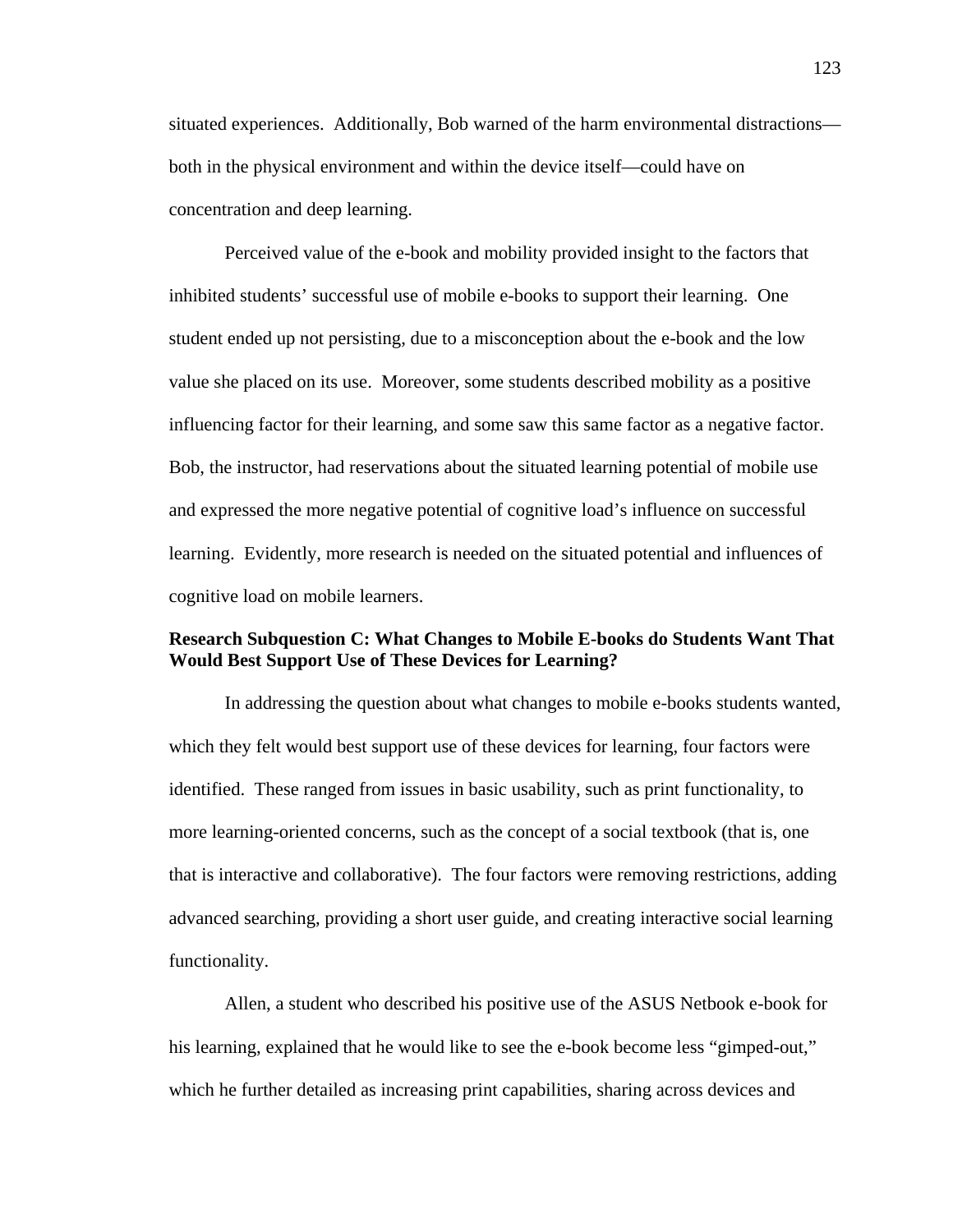environments, and creating more relaxed digital rights management (DRM) policies (such as how music purchased on iTunes can only be played on certain devices or with certain user accounts). Allen, a self-described "techie," expressed concerns about having more control over his e-book and its use. He wanted to be able to move the e-book across computing devices and platforms with greater ease, and to print the entire text if he wanted to, even though he did not print from his ASUS Netbook e-book.

In past studies (Allen & The Student PIRGs, 2008), students raised such concerns over the length of time an electronic textbook was made available, which can range anywhere from 2 months to permanently. Most electronic textbooks are not available permanently and only last for approximately the duration of the course. Additionally, there are often restrictions on what percentage of the textbook can be printed, and printing can be costly (Allen & The Student PIRGs, 2008, p. 12). Allen's comments aligned with concerns other students have raised.

 Roger also described a particular aspect of the e-book that he would have liked to use, namely more advanced searching capabilities. Performing key word searches was one of the most favored and useful features students said they employed for their learning. Roger was familiar with this type of efficient, nonlinear use through his previous experiences with electronic car engine manuals, similar to the generalizing experiences shared by Allen and Thelma, who also had used electronic reading materials before using the sociology e-book. While Roger explained that the searching on the ASUS Netbook e-book was useful, he felt the function was too limited and simplistic. He explained that a search yielded too many results, and this slowed him down. He wanted to be able to search within specific sections and chapters, instead of the entire e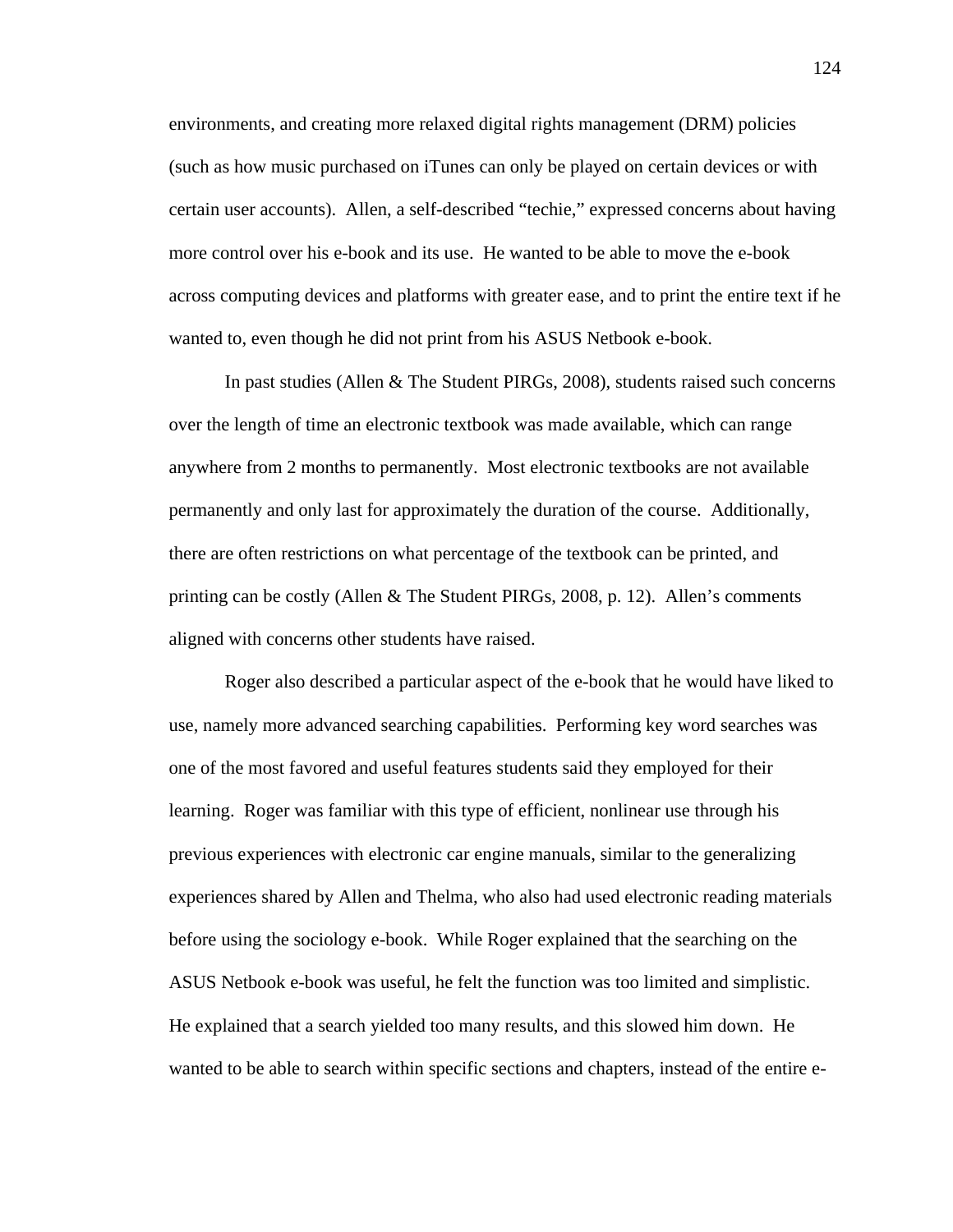book. While the ASUS Netbook e-book did not precisely match Allen's and Roger's desired capabilities, they both valued the use of the e-book and persisted in using it for their learning throughout the course. This is contrasted with Melody's experience.

 Allen's and Roger's value and persistence contrasted Melody's. As mentioned, she was the one student who did not persist in using the e-book, in spite of her feelings of high technology competence and self-efficacy. One change Melody said that she would like to see with the ASUS Netbook e-book was the addition of a short demonstration guide about how to use it. Despite explaining her ability to competently navigate within the e-book on her own, and having compared this ability to the ease of using a TV remote, Melody felt that a short demonstration guide could have helped her. Her interview ended with her saying that she wished she would have kept the Sony Reader ebook that she originally selected instead of changing her mind and using the ASUS Netbook.

Although the reasons why Melody thought the Sony Reader e-book might have been better for her are unclear, her belief might have been due to the Sony Reader's simplicity and singular e-book functionality. Unlike the ASUS Netbook, the Sony Reader is only an e-book reader, not a full-fledged computer using MyScribe, the multifunctional e-book software. Further research on multifunction e-book readers compared to single-use devices, like the Sony Reader and Amazon Kindle, may provide researchers and educational technology leaders better insight into students' mobile ebook learning expectations and persistence.

While the first three changes discussed above were proposed primarily by individual students, the final e-book change desired spanned multiple student

125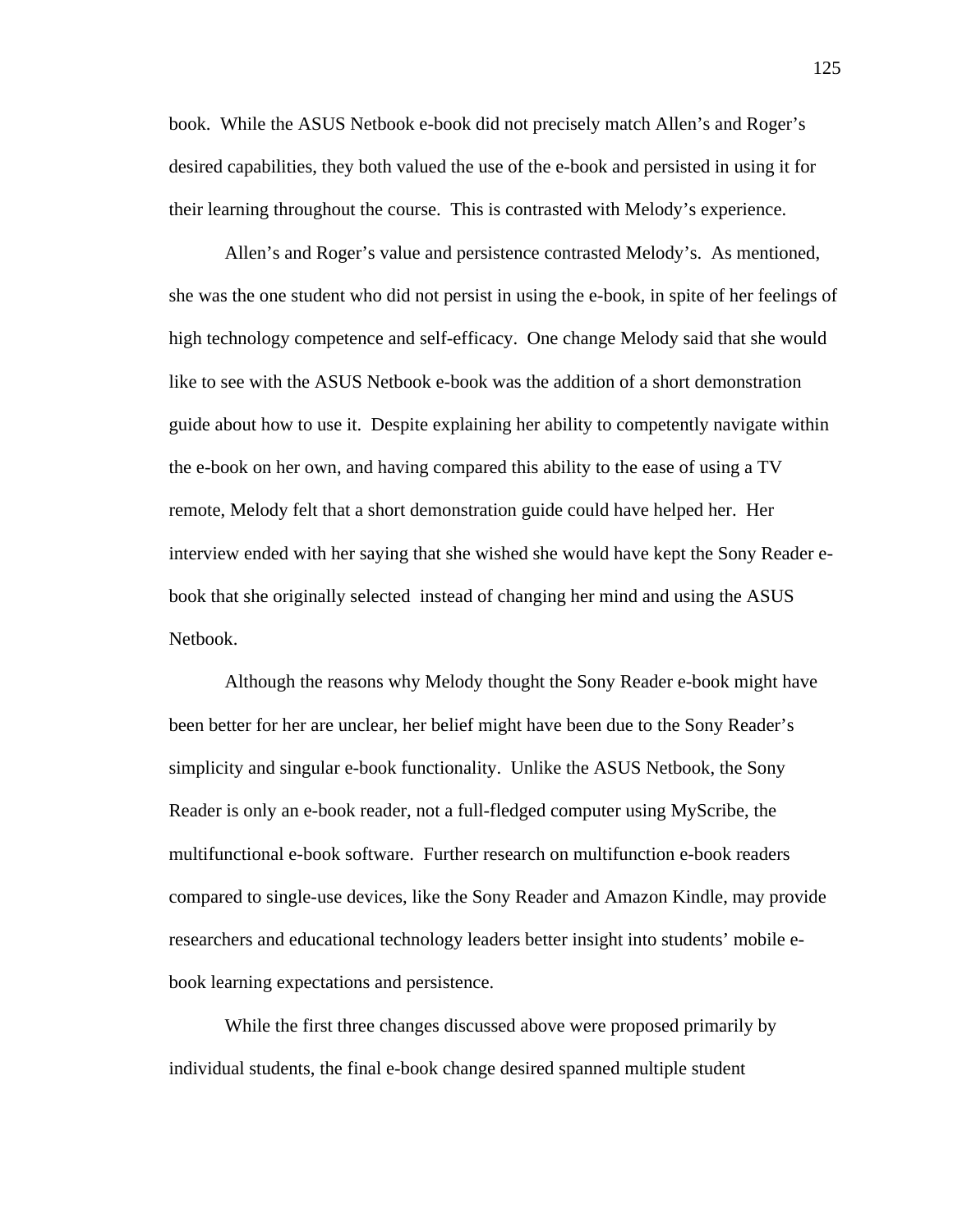perspectives. A change that Allen, Clair, and Roger wanted to see in the e-book was enhanced interactive social learning tools. The students described an e-book that connected students more, including their notes and class conversations. These three students felt that an e-book should be a conduit to a class learning environment and opportunity for interactions, rather than a stand-alone content collection. While the ASUS Netbook e-book had limited abilities for students to share comments and notes, no student used these tools. Additionally, the Sony Reader e-book did not have these capabilities. The students' comments here regarding a social text collectively illustrated the desire to learn and participate in their text in a more interactive and socially constructive way. They wanted the ability to connect with each other, to share ideas, questions, thoughts, and needs. This ability is similar to the emergence of popular social networking sites like LinkedIn, Facebook, and MySpace, but the difference in this situation is that the purpose of this connectivity would be for students to interact with their peers and learning community.

The students' desire for enhanced interactive social learning tools was perhaps best understood through the theoretical framework for this study. Supported by information processing theory, students were more metacognitive regarding their learning when they requested the ability to create a learning community out of their course textbooks. Individuals who are in touch with how certain strategies and actions affect their learning, positively or negatively, are those that are metacognitive (Flavell, 1976). These students expressed their metacognition by expressing the belief that access to more opportunities for social interactions and interactivity would result in potential positive learning results. The students may understand that they would learn best within a social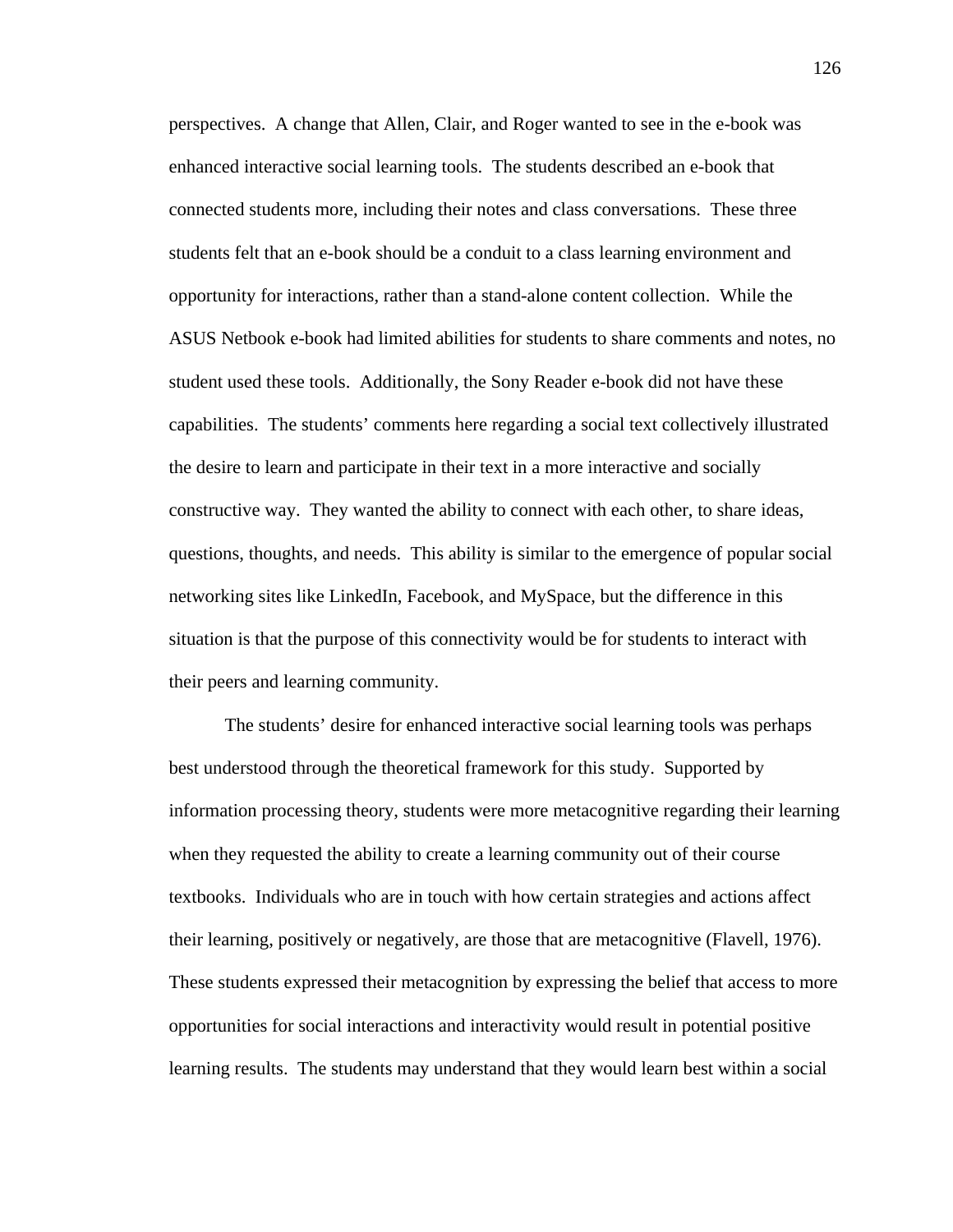context, which would give them the opportunity for the greatest success in their course. Perhaps students would be better able to construct meaning from the abstract course concepts and terms within this collective context.

Furthermore, students might feel that interacting more with their peers in a more social and interactive context would increase their motivation. With support from peers and access to a collection of their ideas, notes, and thoughts, individual students may feel more confident in their abilities to be successful in that course and discipline. For this purpose of increasing opportunities for meaningful learning experiences, student preference for a social text is supported by the literature on learning theory, which provided the theoretical framework for this study. In particular, social learning theory (Bandura, 1997) stresses the importance of social interactions among learners for individuals to construct understanding. Moreover, if constructivist educators' and leaders' goals are to foster in-depth critical thinking and learning, perhaps the creation of a more interactive, social learning community embedded in the e-book, for the purpose of enhancing student learning, is an idea that should be explored.

Although the students expressed a desire for a social textbook, Bob, the instructor and instructional designer of the course textbook, shared many reservations and a general aversion to adding a social text concept to the e-book. His feelings were based on a fear that students would collectively "race to the bottom" to form a shallow consensus on readings, not read the entire text, and essentially end up with digital CliffsNotes. A proponent of nonlinear reading with the e-book, bookmarking, and social learning, Bob was adamant in his opposition to a truly interactive and social community built around the textbook. He felt that the authors, designers, and editors in the textbook creation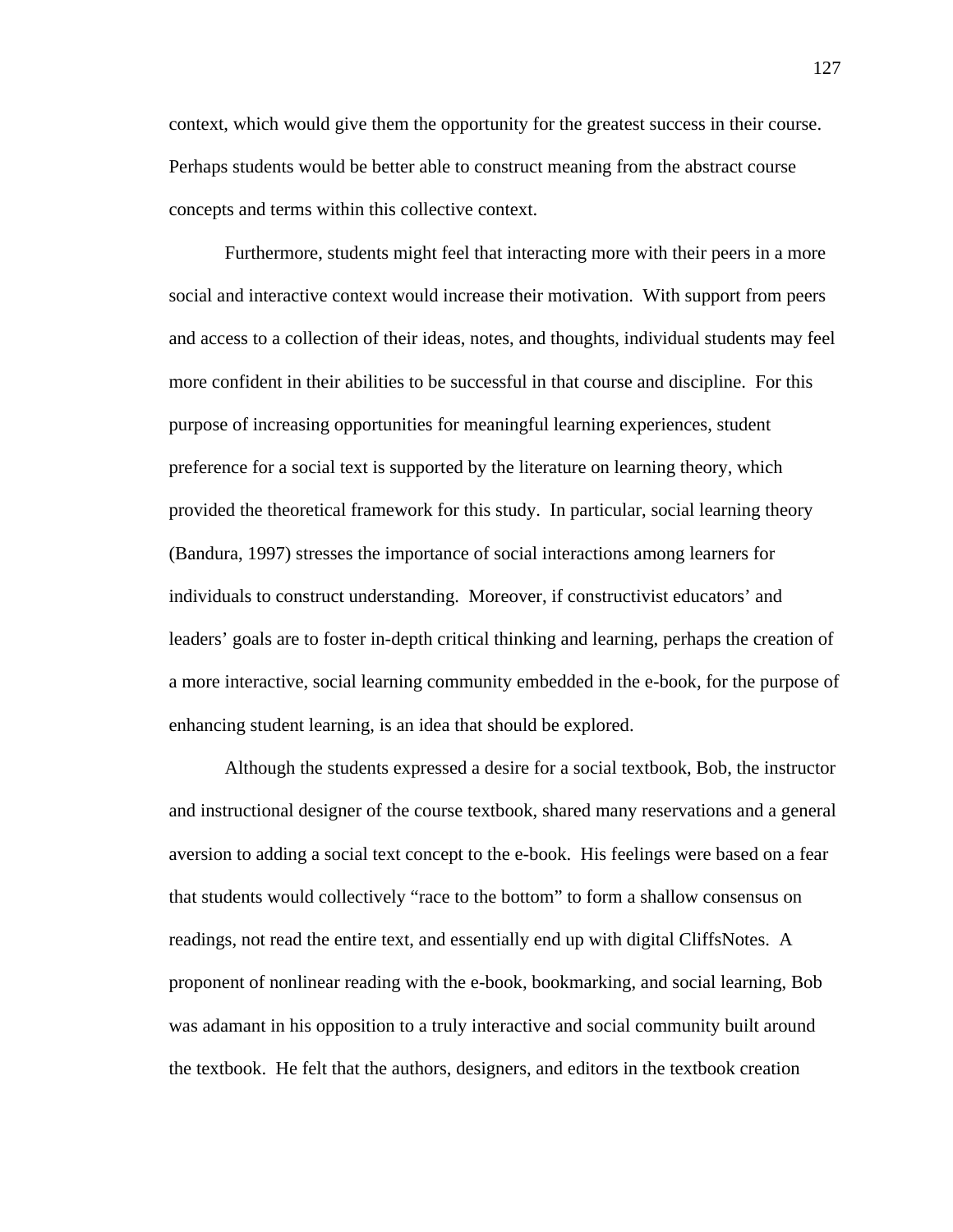process were the ultimate authorities and experts in the discipline, and further felt that students should not be afforded the ability to have more control over how they interact, comment on, and ask questions of the textbook knowledge. Overall, Bob was concerned about the control of information in student learning interactions, and he wanted to ensure that there were methods for him to monitor the students and regulate their learning.

Bob's reticence sharply contrasted the students' perspectives. In addressing the question of what changes students wanted to see in their e-books, the four factors identified were removing restrictions, adding advanced searching, providing a short user guide, and creating social learning functionality. Whereas some students focused on basic usability, such as print functionality and digital rights management, the factor that was most aligned with learning—the focus of this study—was the students' preference for a social text. Although the students believed that a social text could enhance their learning and success in the course, the instructor was cautious about the concept and stressed the desire for control.

### **Summary of Level 3 Data Analysis**

 The purpose of the third and final level of analysis was to address the three subquestions of this study, which examined factors contributing to and inhibiting students' successful use of mobile e-books to support their learning, in addition to what changes to mobile e-books students felt would best support their use of these devices for learning. The factors that increased understanding were student nonlinear use of the ebooks, benefits of mobility, and situated learning. The factors that inhibited students' successful use of mobile e-books to support their learning were perceived value of the ebook and mobility, in this context defined as increased cognitive load (Doolittle &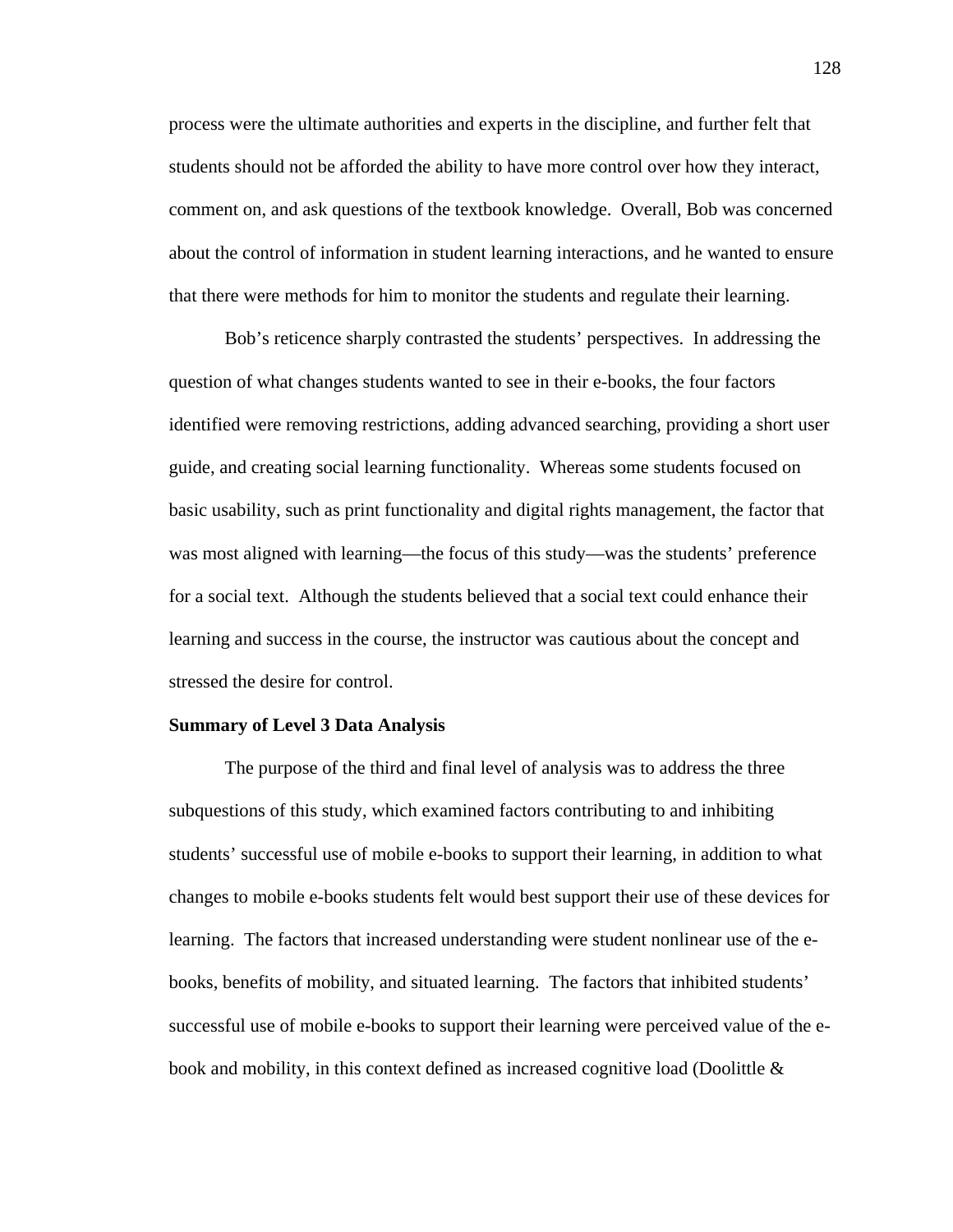Mariano, 2008). Finally, the changes to mobile e-books students said they wanted were removing restriction, adding advanced searching, providing a short user guide, and creating social learning functionality.

#### **Summary of Chapter 4**

This chapter presented an in-depth narrative pertaining to the study's data analysis, including an overview of the data analysis, a summary of the data sources that comprised the collective case study database, and the three levels of data analysis. Relying on theoretical propositions (Yin, 2009), constant comparative analysis, open and axial coding (Corbin & Strauss, 2008), and Yin's (2009) analysis techniques, patternmatching, and cross-case synthesis, all cases and case data were synthesized in the MAXQDA Plus research database to increase understanding of the primary research question and research subquestions.

Students were found to be competent with the e-books, confident, and metacognitive. Students used the e-books in social learning and situated learning contexts. In some cases students reported on an increase in social learning behaviors while using the e-book. Others described how the affordances of the e-book's mobility positively influenced their learning, by helping link abstract textbook concepts to the concrete. In contrast, some student cases illustrated the negative aspects of the e-book's mobility, mainly caused by an increased environmentally-imposed cognitive load. One student, despite having high self-efficacy using the e-book, stopped using it altogether because she did not see value in it for her learning. The major novel factor that emerged from student data was their desire for a more interactive and social learning-enabled e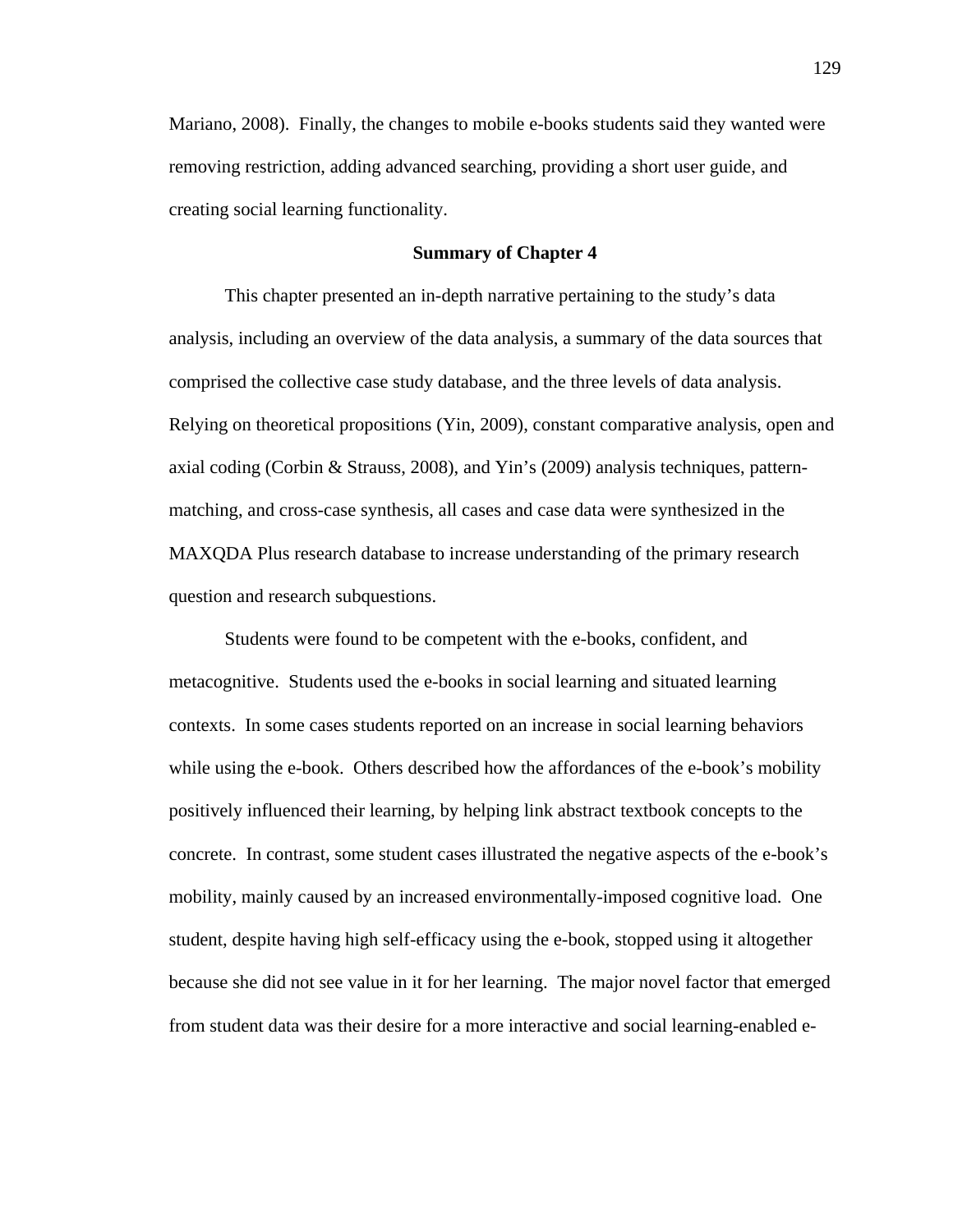book. Lastly, the instructor was cautious about the potential benefits of the situated learning and the interactive social learning affordances of mobile e-books.

The final chapter will address the primary research question, what were the learning experiences of students using mobile e-books in online and classroom-based introductory sociology courses? The study's six dominant conclusions will be presented, as well as recommendations for future research.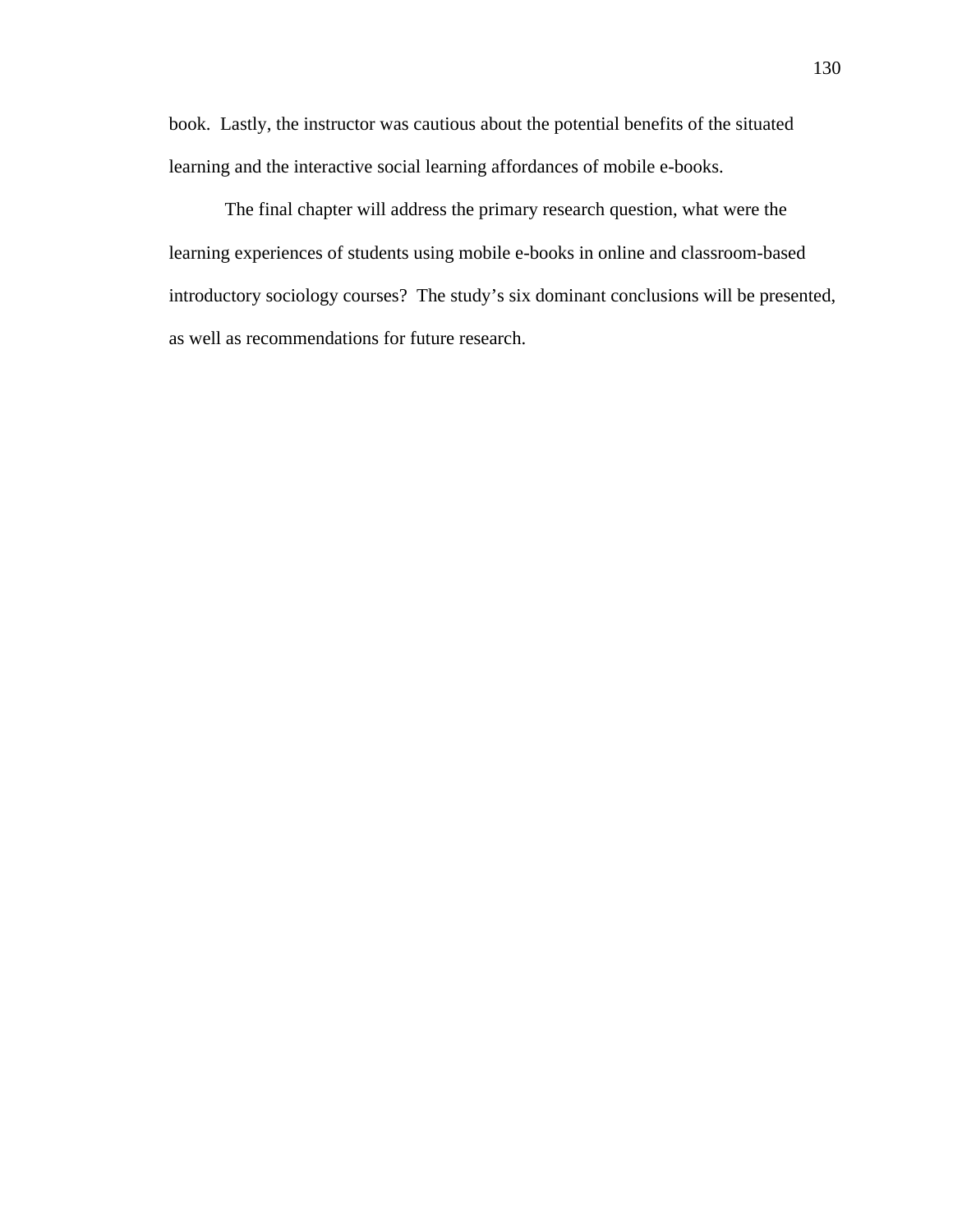# CHAPTER 5 SUMMARY AND DISCUSSION

## **Introduction**

 Chapter 5 will provide a summary of the study and its findings, in particular, the six major conclusions I identified from the study's results. Through the research questions, epistemological stance, methods, and analyses, the purpose of this study was to inform educators on how students used mobile e-books for their learning in both online and hybrid sections of an introductory sociology course at Florida State College at Jacksonville (FSCJ), a large state college in the southeastern United States.

As college leaders consider moving toward the use of digital textbooks and mobile readers and computing devices at their institutions, they must better understand how students use these materials to learn. In particular, they must increase their understanding about how student learning will be influenced, positively or negatively, as little data currently exists regarding this facet of mobile learning. This chapter will conclude by examining the study's limitations and providing recommendations for future research.

## **Summary of the Study**

Increasingly flexible, mobile distance learning methodologies are now beginning to be used for access-challenged student populations; however, significant data on issues related to teaching and learning in this method are lacking (Sharples, 2007; Sharples et al., 2005). College and university leaders need to better understand the emerging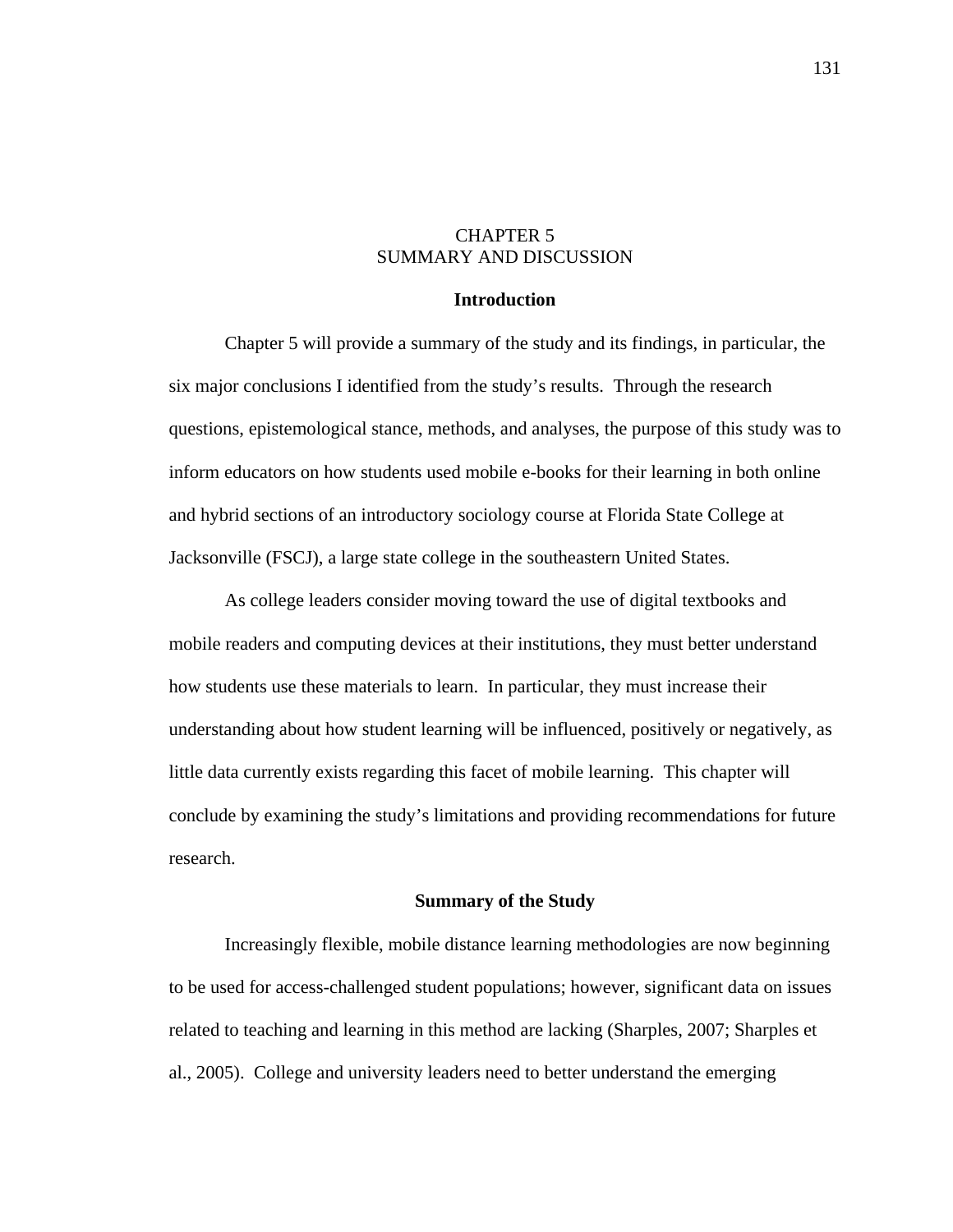delivery trends, such as mobile learning, as it relates to technologies and pedagogy. By becoming more knowledgeable, leaders will be better equipped to support and serve their students, while furthering their historical mission of providing access and learnercentered education (Gleazer, 1980; Parnell, 1985).

FSCJ will transition from paper-based course textbook materials to electronic textbooks for many of its 100- and 200-level courses by the fall 2011 semester. As part of the college's SIRIUS Academics initiative, a course and textbook design collegepublishing consortium, FSCJ will no longer print and sell paper-based versions of SIRIUS course textbooks. The SIRIUS initiative that was originally introduced to the college, as a college quality improvement plan in 2003 is one that is designed to reduce overall textbook costs to students and improve the quality of student learning experiences (FSCJ, 2009, "About SIRIUS"). As a measure that reduces textbook costs to students and makes college education more affordable and accessible, students will receive course textbooks in an entirely electronic format that can be used online and on mobile e-book reading devices. With the pending move to electronic textbooks, students will no doubt be affected; however, it is yet unclear how and to what extent.

By studying these initial experiences of students using mobile electronic textbooks at FSCJ, educational leaders will better inform their actions and decisions during the college-wide transition to this instructional technology. What is of particular interest and importance for responsible public stewards and student constituents they serve is how student learning will be influenced or affected by this shift. Supported by the literature (Kukulska-Hume & Traxler, 2005; Sharples et al., 2005), what is needed now in terms of research is a focus on students' learning experiences with mobile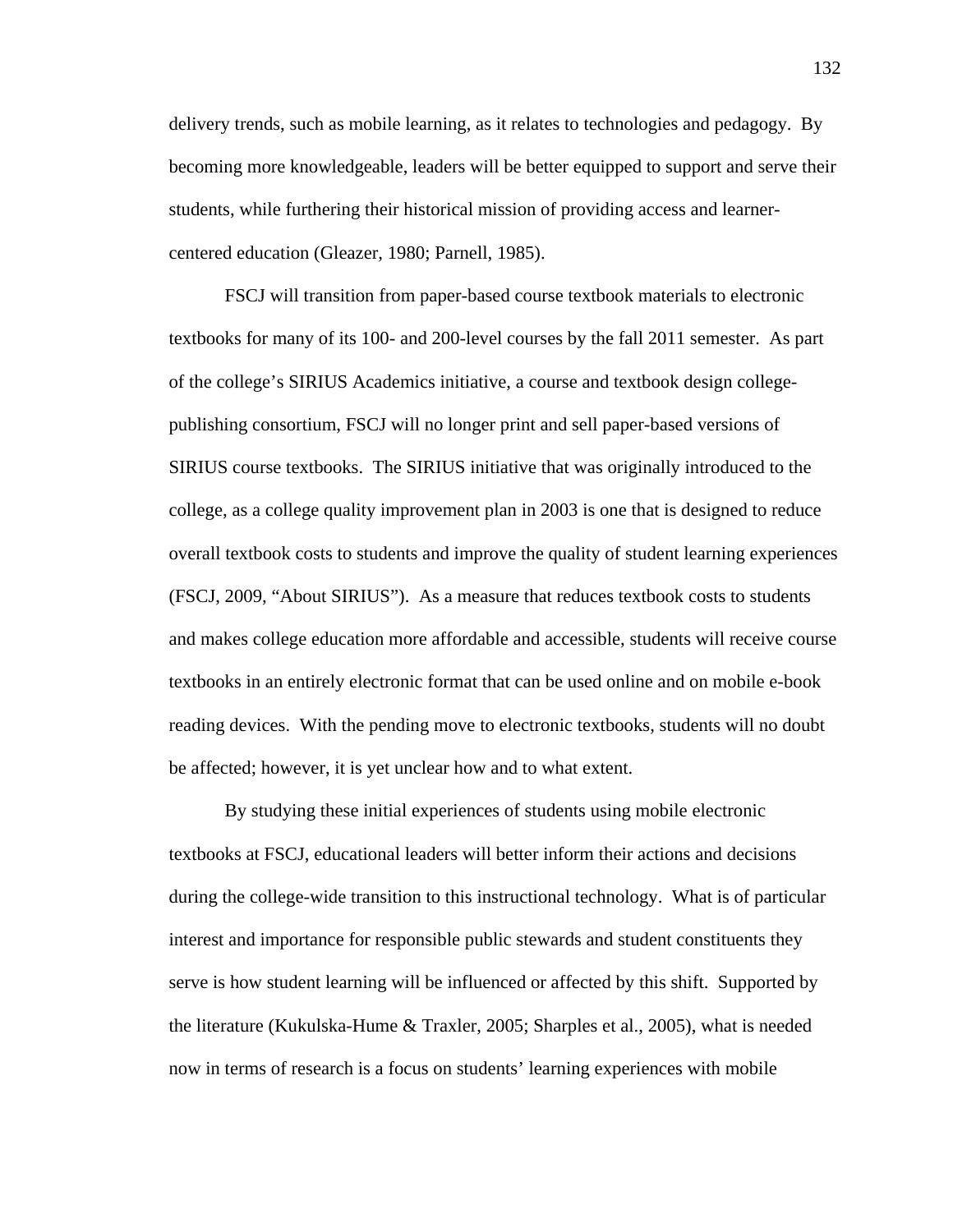technology, not usability or the technology itself.

Making this transition to mobile e-books for college courses will require leaders to have more information, data, and understanding about how student learning may or may not be affected by solely using electronic, mobile textbooks. For this reason, I employed a qualitative case study design grounded in the literature about mobile learning theory, which investigated college students' experiences using dedicated mobile digital ebook readers in undergraduate introduction to sociology courses. How the students used the devices and digital course textbooks was the focus of the research, and the overall purpose was to gain an enhanced understanding of the students' learning behaviors in a college course using these emerging educational technologies.

Archival student journal data, my chain of evidence notes, artifact notes, student interview transcripts, instructor transcripts, and the electronic SIRIUS Introductory Sociology e-book collectively comprised the data sources for this study. These data were loaded into the qualitative data analysis software MAXQDA Plus (Kuckartz & Kuckartz, 2002) to form the collective case study database. The database was securely stored, accessible only to me, and loaded on a computer owned by FSCJ. The names of the students and the instructor were replaced with pseudonyms they selected during their interviews to protect their privacy.

The primary research question—what were the learning experiences of students using mobile e-books in online and classroom-based introductory sociology courses? guided this study, its purpose, and its methodology. Through using such an open-ended, qualitative question, I sought an in-depth, authentic understanding and case record of student learning experiences with mobile e-books in a college education setting. To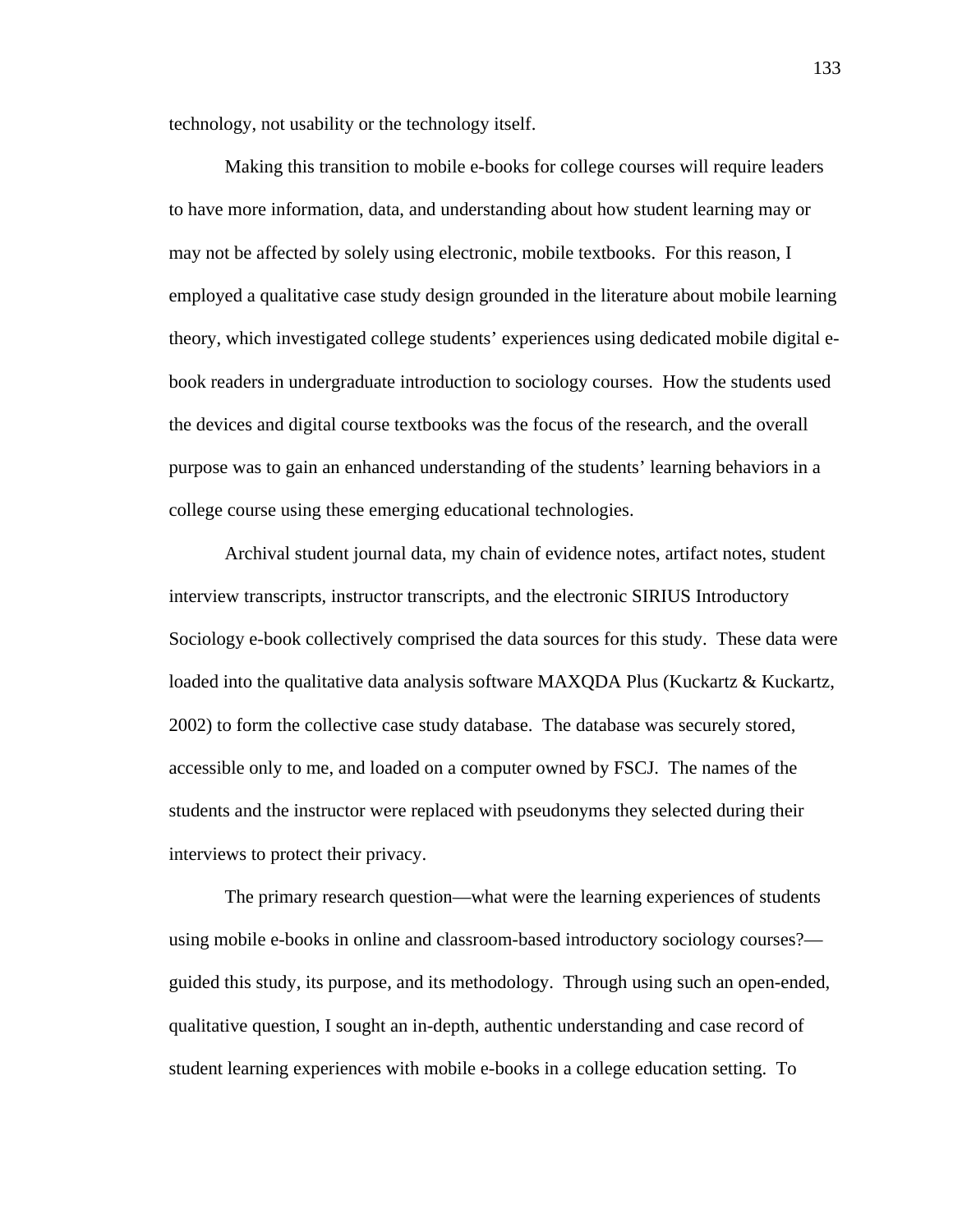further this research purpose, I also employed three subquestions: (a) what factors contributed to students' successful use of mobile e-books to support their learning?, (b) what factors inhibited students' successful use of mobile e-books to support their learning?, and (c) what changes to mobile e-books did students want that would best support use of these devices for learning? By employing these questions, an enhanced, detailed case record was developed that revealed six major conclusions based on the learning experiences of students in two college sociology courses that used mobile ebooks during the fall 2009 semester.

I employed a qualitative case study analytical strategy of relying on theoretical propositions (Yin, 2009). The design methodology I selected utilized analysis methods and techniques chosen for their abilities to enhance understanding of a specific instance of a phenomenon. These techniques included the constant comparative analysis, open and axial coding (Corbin & Strauss, 2008), and Yin's (2009) analysis techniques of pattern-matching and cross-case synthesis. The overall purpose of these chosen data analysis strategies and techniques was to enhance insight to students' learning experiences with mobile e-books, as interpreted through the theoretical framework comprised of constructivism, social learning theory, self-efficacy theory, expectancy x value theory, self-determination theory, and situated learning illustrated in Figure 1.

 The data were examined within a framework constructed of the literature on mobile learning and through a lens consisting of the most frequently cited theories on learning. As described in the previous chapter, the data analysis was comprised of a three-level analysis process. In the third level, the data were analyzed across cases to explore thematic patterns (Yin, 2009) on the students' learning experiences.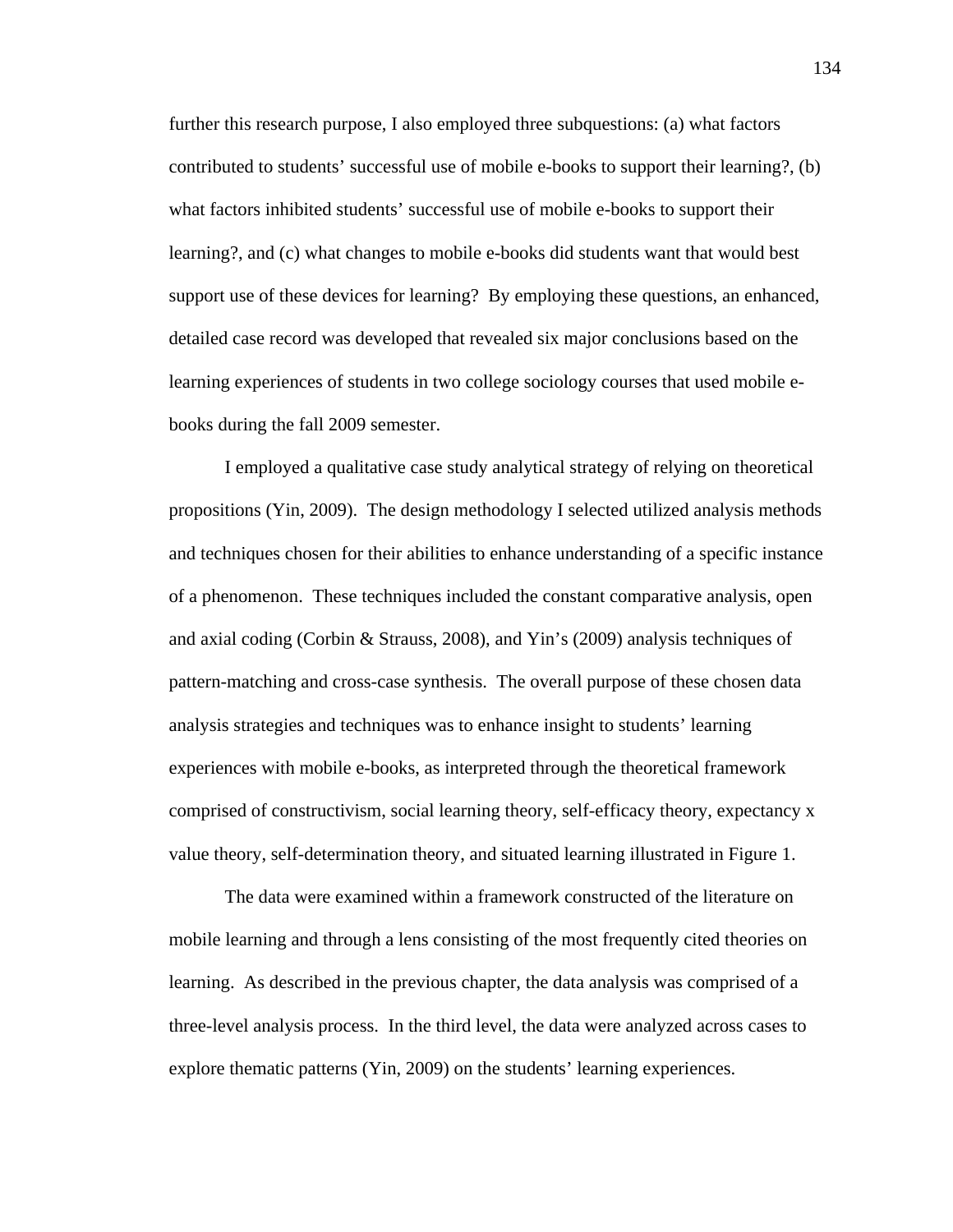#### **Conclusions Drawn from the Study**

 The following section in this chapter discusses the six major conclusions that I identified through the three levels of data analysis. These conclusions related to the study's primary research question and corresponding subquestions.

#### **Students Expressed Feelings of Competence**

 In response to Research Subquestion A—what factors contributed to students' successful use of mobile e-books to support their learning?—students reported that they competently used their e-books. Referring to the study's theoretical framework, selfdetermination theory assumes that people have three basic needs, including feelings of competence. The students in this study received no formal instruction on using the ebooks, how to turn the devices on or to navigate in the e-book itself. Students were simply provided the device of their choice to use. Usability simply did not emerge as a problem or hindrance in this study, as students expressed a universal competence in their abilities to use the e-books. Likening the e-books to laptops, televisions, and other familiar technology, students apparently were able to generalize these past experiences to the e-books. As supported by the literature on mobile learning (Kukulska-Hume & Traxler, 2005; Sharples et al., 2005) and the call for a research agenda that focuses on student learning rather than mobile device usability, the students in this study expressed no issues related to usability. And the students' competence related to their perceptions of confidence.

### **Students Expressed Feelings of High Self-Efficacy**

 Also in response to Research Subquestion A—what factors contributed to students' successful use of mobile e-books to support their learning?—all of the students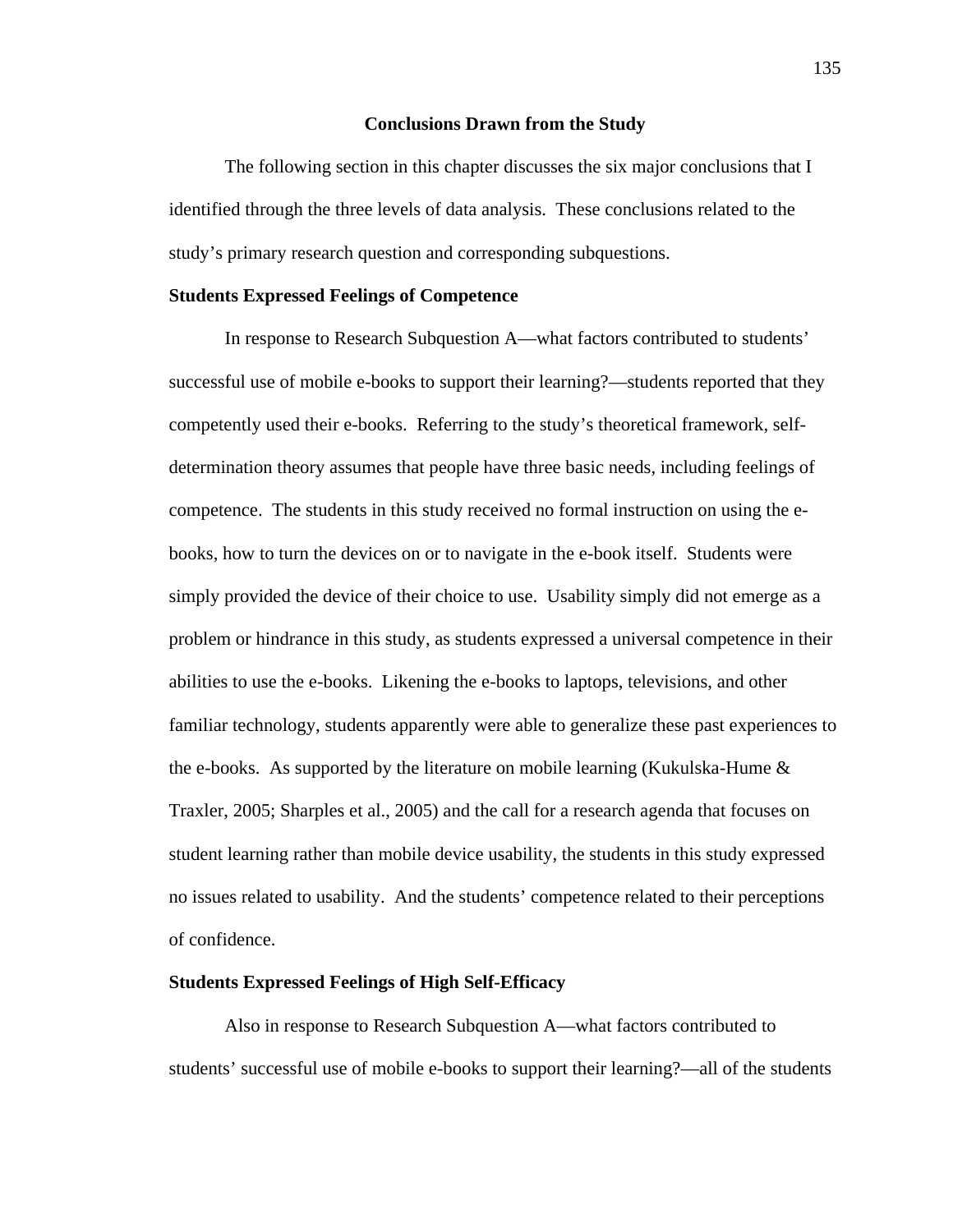in this study expressed feelings and perceptions of high self-efficacy. Even the one student who chose to stop using the e-book altogether early in the course expressed feelings that she could use it competently and easily for her class.

Self-efficacy is considered by leading researchers as a powerful cognitive force that is not necessarily directly tied to learners' abilities, but rather their beliefs about their individual skills and abilities, which profoundly influence their behavior (Bandura, 1997, p. 391). Moreover, in self-efficacy, past success with similar tasks is an indicator of future performance. Students universally expressed beliefs of being empowered and in control, and they expected to be successful in using the e-book for their learning. While some students, like Thelma and Denise, did express a short "warm-up" period when initially using the ASUS Netbook and Sony Reader e-books, they quickly started using the e-book successfully and continued to use it throughout the course. Even Melody, the student who stopped using the ASUS Netbook e-book after a few hours and expressed a devaluing of the e-book for her learning, said that she was confident in its use. This could be a paradox, but she also could have been expressing metacognition about her own learning style and preferences, when she resorted to the hard copy of the text. Melody had actually compared the e-book to the ubiquity and simplicity of a television where "she had the remote." Additionally, toward the end of her interview, she stated that she should have chosen the Sony Reader e-book, which could give credence to the notion that she simply did not like the ASUS Netbook version of the e-book. Many consumers have experienced the process of choosing a mobile phone or television, or discarding a device in favor of a different one, based on individual or even affective preference. Further research into affective preferences and choices with e-book and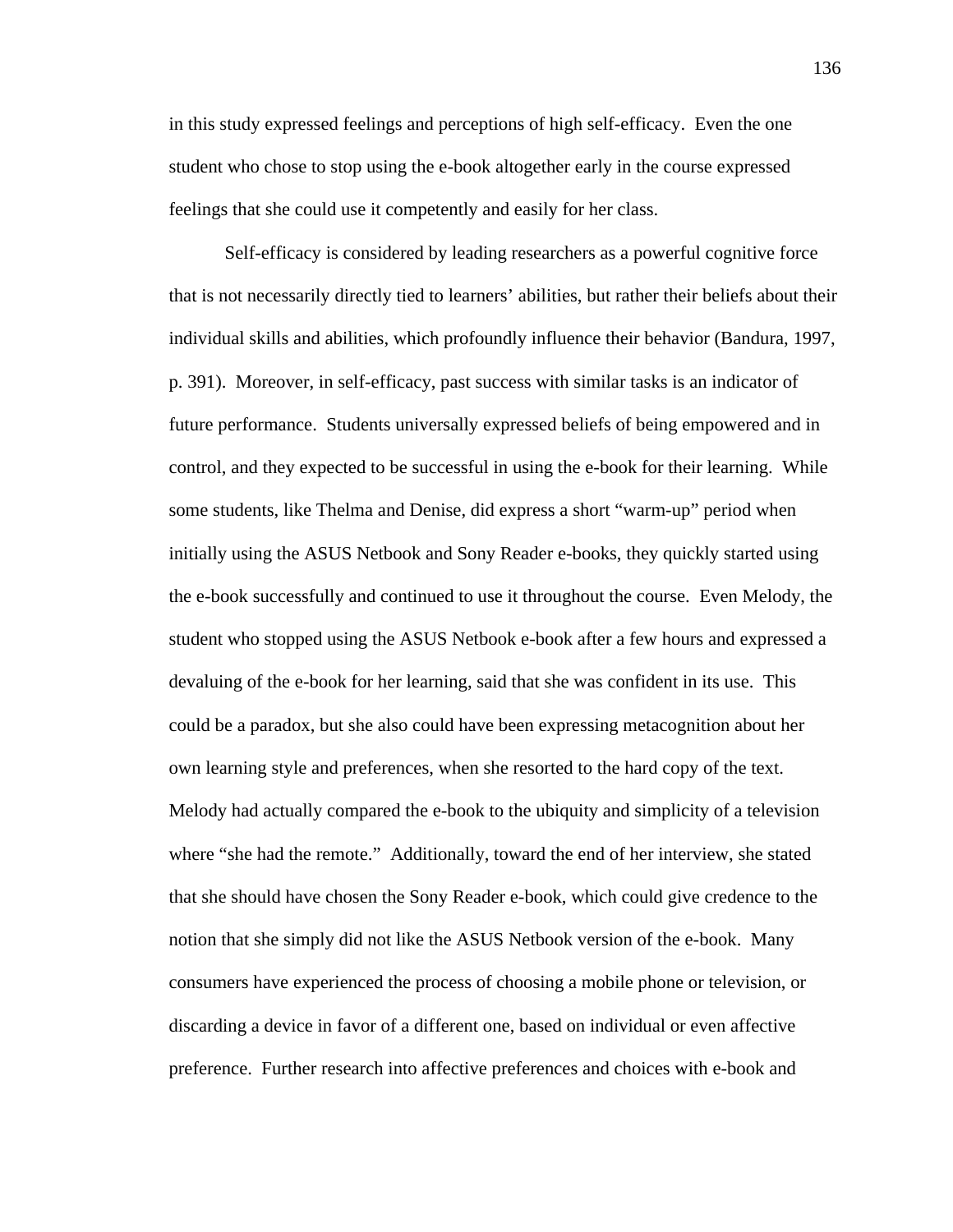mobile learning technology may further understanding about how these choices influence learner persistence, value, and eventual learning outcomes.

In terms of students' successful use of the e-book, self-efficacy was fundamental, which directly related to the primary research question: what were the learning experiences of students using mobile e-books in online and classroom-based introductory sociology courses? This view is shared by Wang and Wang (2008), researchers and instructors, who developed the first empirical measure of self-efficacy in mobile learning. As for the instructor in this case study, his early interview comments characterized selfefficacy as a "learning bump" that needed to be overcome before students could get on to the business of his class, which he defined as learning sociology. His comments supported the notion, advanced by Wang and Wang, that self-efficacy in mobile learning is a fundamental construct that must be addressed before students can focus on their learning.

 In their discussions and conclusions of the development of a mobile computing self-efficacy scale (MCSE), Wang and Wang (2008) stated that the MCSE measures an individual's intention to use mobile computing devices. Those with higher scores on the scales' five dimensions are more likely to persist in using the devices. Wang and Wang further suggested that this tool could be useful to identify where the dimensions of selfefficacy were low, and then take corrective action to facilitate use of mobile applications. As these researchers suggested, the measure of MCSE may be particularly useful for educators considering a mobile e-book program, especially before implementing such a program wide-scale. The instructor in this study's comments echoed this concern, in saying that students must feel that they can use of the mobile e-book first, before they can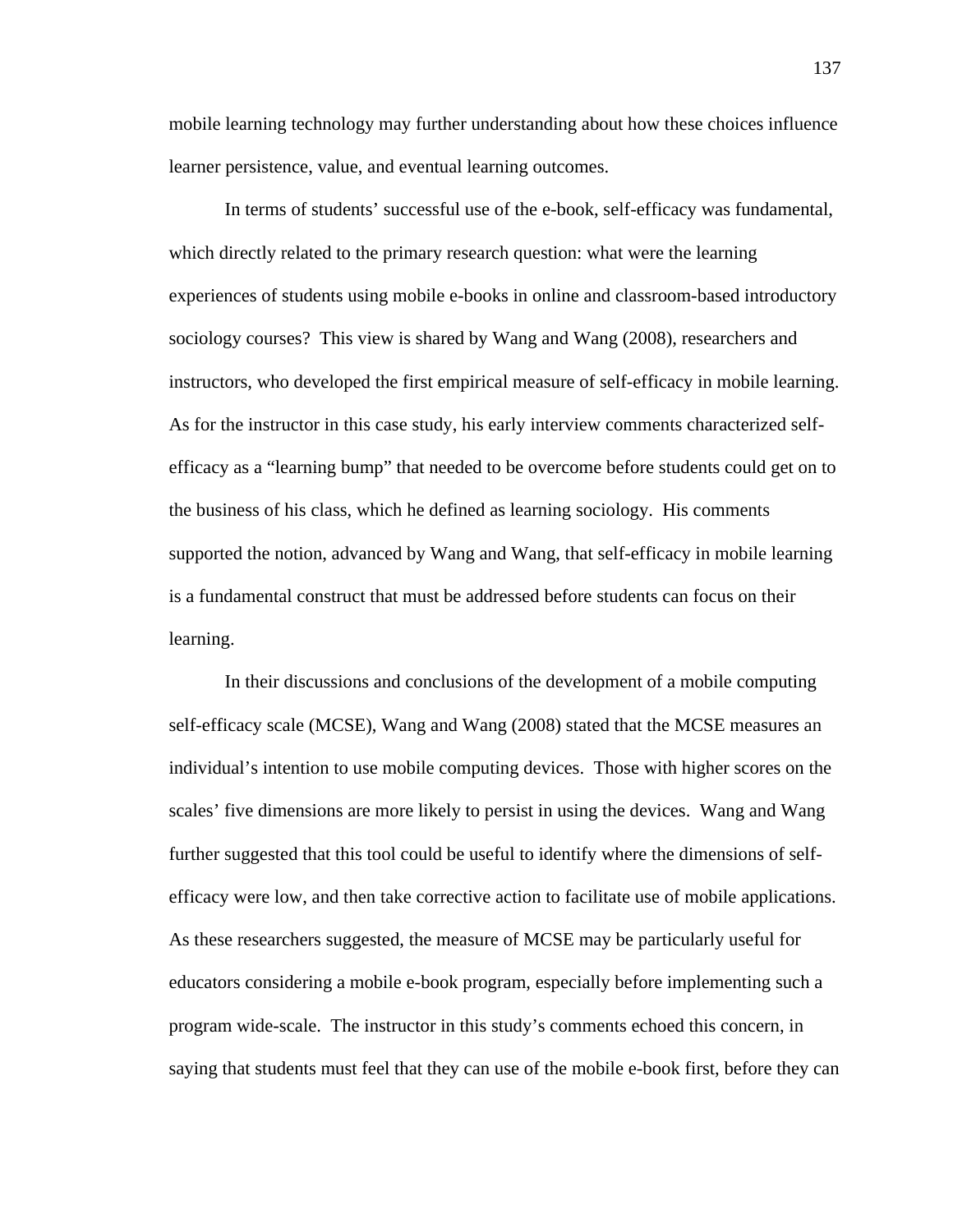begin to use such a tool for their course and overall learning. This fundamental aspect, and apparent first step in exploring mobile learning applications, such as the use of mobile e-books in college courses, is perhaps why Wang and Wang's MCSE is currently the only quantitative empirical measuring scale related to learning with mobile devices.

 Within this collective case study, all students were found to have high feelings of self-efficacy using their mobile e-books for their learning. However, these perceptions did not always result in persistence in e-book use or success in the course. One student, despite describing feelings of high self-efficacy, expressed that she stopped using the ASUS Netbook e-book after 3 hours, instead resorting to the traditional hard copy. During the instructor interview, he shared that this student did not pass the course and had actually quit attending class. Apparently, for this student, her overall learning experience was not ideal. The cause for the student's abandonment of the course was unknown, but evidence as to why she did not persist in the use of her e-book was revealed, which pertains to the next major conclusion of this study, student value of ebook use.

### **Students Valued Using the E-books for Their Learning**

 In addition to students' perceptions and feelings of high self-efficacy in using the e-books for their learning, all but one student expressed the positive value of using the ebook. This factor and conclusion enlightens Research Subquestion A—what factors contributed to students' successful use of mobile e-books to support their learning?—and Research Subquestion B, what factors inhibited students' successful use of mobile ebooks to support their learning? The students' learning experiences with the mobile e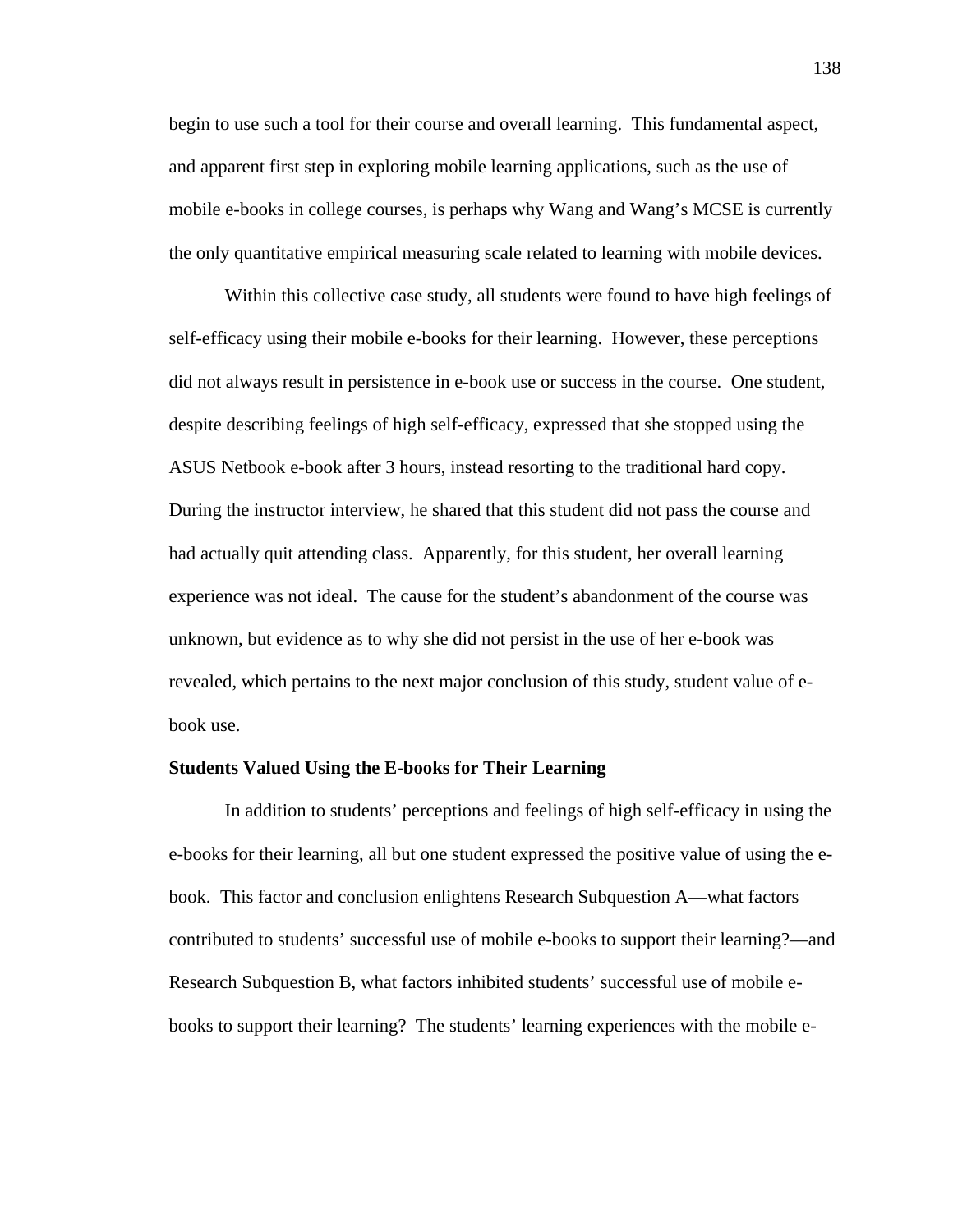books is best understood when viewed through the theoretical framework of this study, and in particular by employing expectancy x value theory.

Expectancy x value theory on learner motivation and persistence, while related to self-efficacy, is better-suited for enhancing understanding of the learning experiences of the students who valued and persisted in using the mobile e-books. In this theory, researchers (Wigfield & Eccles, 2000) contend that a learner's expectancy for success on a certain outcome, coupled with its perceived value, is an indicator of learner behavior and performance. Within expectancy x value theory, the value of a task is revealed by four constructs—intrinsic interest, importance, utility value, and cost (Eggen & Kauchak, 2007). The extent to which an individual finds a given task appealing is known as intrinsic interest. Students interested in particular topics in sociology may be more motivated to read these in a textbook. Related to self-efficacy, the learner's perceived importance of a task is related to his or her self-concept and his or her ability to complete the task successfully. The utility value of a task is the extent to which completing the task will benefit the learner reach a certain goal. An example of utility value is the perceptions of students' use of the e-book as a beneficial learning tool.

Lastly, the cost of a task is the negative side of participating in a behavior. If students feel the e-books are too difficult to use and master, they may not persist and instead resort to a method that is perceived to have less associated cost. The fact that all but one student valued the use of the e-book illustrated that the students felt the technology was useful and helpful for their learning in the course. Additionally, addressing the two subquestions, the value students placed on their e-books appears to have been a key factor for whether or not students successfully used the e-books. All but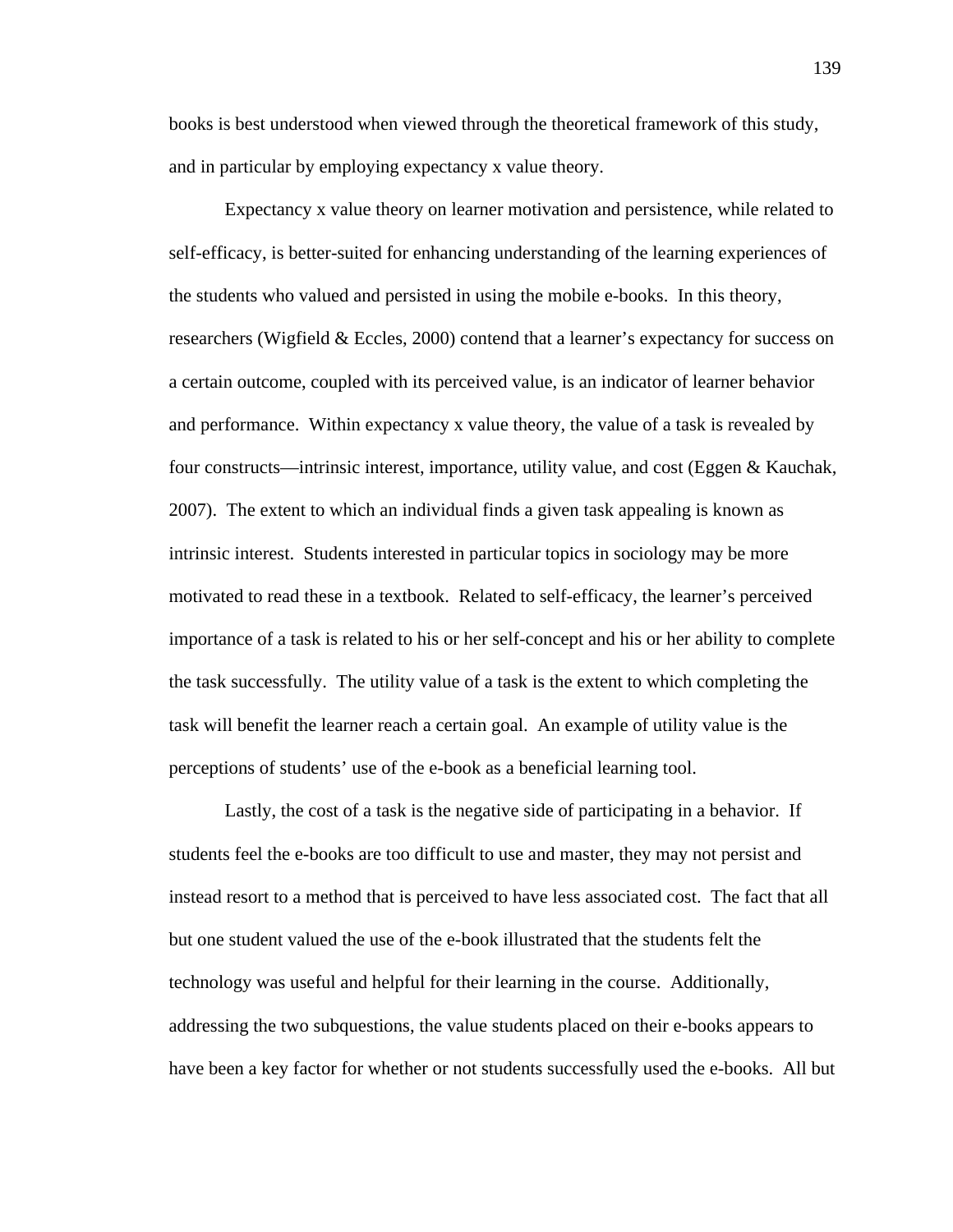one student successfully used the mobile e-books in lieu of a traditional paper-based textbook.

Within this bounded case study, it is apparent that the student's choice to persist in the use of mobile e-books was partly based on the perceived value each placed on them. Only one student placed a low value on using the e-book chose not to persist, while all others both valued the e-book for their learning and persisted in its use throughout the course. The factor of e-book value and associated cost was revealed as a factor that could contribute to or inhibit students' successful use of e-books. Further studies on student motivation for using the e-books—in particular the factors of student perceived value and cost—may increase understanding of why some students would choose to successfully use this technology for their learning and why others would choose not to persist.

#### **Students Perceived E-book Use as Metacognitive and Individualized**

 Addressing Research Subquestion A—what factors contributed to students' successful use of mobile e-books to support their learning?—the fourth major conclusion that emerged from this study was that students were individualized and metacognitive in their e-book use. Mobile devices, unlike traditional computers, have been found to be regarded as more personal by users (Leadbeater, 2004; Plant, 2001). This may begin to explain why students in this case study, while describing similar uses of their e-books, also reported individual e-book uses that they felt best support their learning in the course. Examples of personalized use were students using the e-book as a music player while reading, reading the e-book in a nonlinear fashion, using the e-book as a learning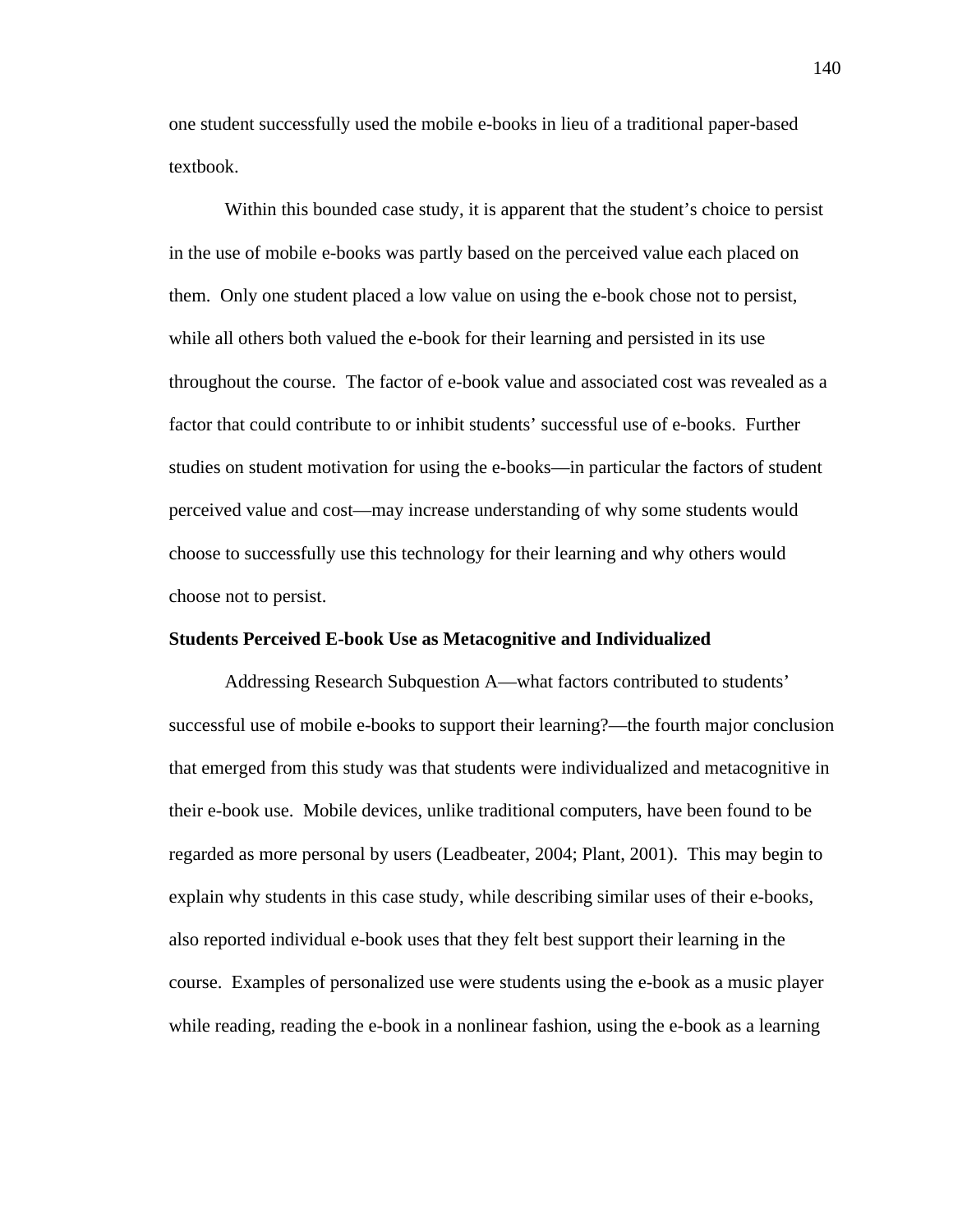tool that minimized social distractions and barriers, and using the e-book as a situated learning tool.

 Each of the above example of students' individual e-book use related to information processing theory, which explains how stimuli enter individual memory, and how these stimuli are treated and stored into catalogs referred to as schema (Mayer, 1996). The cognitive approach of information processing theory, through its analogies to computer hardware functions, attempts to explain the individual mental processes that take place in the perception, storage, and retrieval of information (Mayer, 1996). The key components of working memory are automaticity, encoding, and metacognition. Essentially, metacognition is a person's knowledge about his or her learning and the related processes (Flavell, 1976, p. 231). For example, if students feel that listening to music while reading their e-book helps them focus and block out environmental distractions, then they may persist in that practice. Other students may understand that they perform better on tests after they have discussed key concepts with some friends, and therefore seek opportunities for social learning. These are both examples of students acting on their own metacognition and beliefs about how they can foster successful learning outcomes.

 Clair, Denise, and Ken all expressed that they used the e-book as a music device. Some explained, as Clair did, that this was a way to minimize learning distractions. Whether on a road trip to a sister's wedding or on campus in between classes, these students described instances of enhancing their concentration with the e-book by using it with music. Reflecting back to the learning theories presented in the theoretical framework of this study, information processing theory is a key to understanding the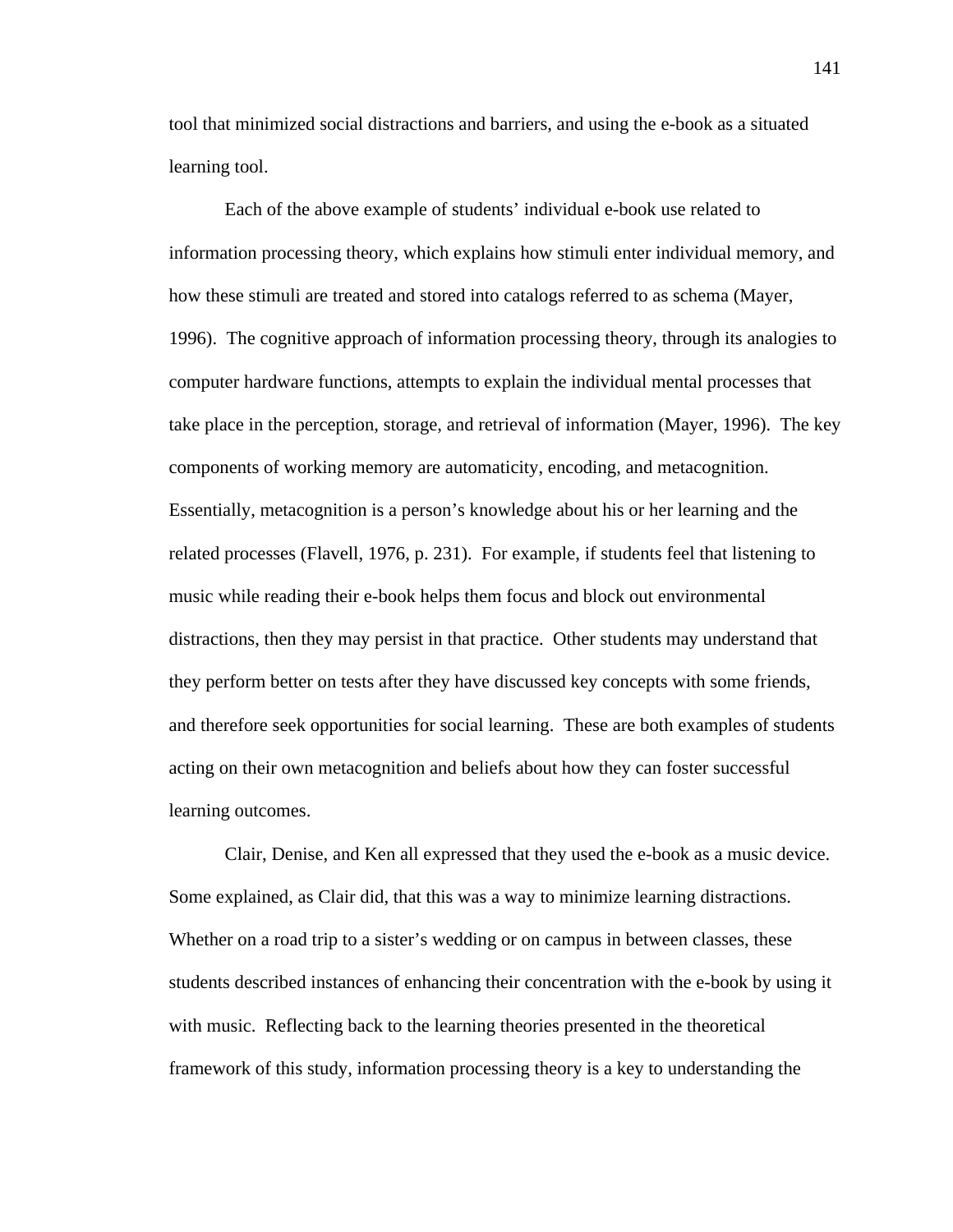learning experiences of students in these examples with music. These students, by describing how they enhanced their ability to concentrate, read, and study with the ebook, exercised their metacognition about their own understandings of how they learn best—by using the e-book with music. The students augmented their surroundings to create personal learning environments that they thought would best support their learning.

 The use of music in conjunction with the students' e-books was done in both individualized and metacognitive ways. An example of an individual use was provided by Clair. While in the hospital, she concurrently read her Sony Reader e-book and used headphones to listen to music on the device. Denise provided a metacognitive example. She used the music player on the Sony Reader e-book to block out environmental distractions, knowing that this augmentation of her environment would yield more effective use of her reading and study time. Claire personalized her use of the e-book by augmenting it with some music. Denise, being in touch with her learning, knew she would have better results studying if she minimized external distractions. The students' understandings of how they best learned with the e-book were also demonstrated by their efficient, nonlinear use of the e-book.

 All students in this case study gave examples of how they used the e-books' various functionalities, like searching and bookmarking, to best support their learning. Some students expressed individual, metacognitive epiphanies, such as when Thelma discussed how the key word searches provided multiple benefits for her. This functionality saved her time, allowed her to be more efficient as she participated in the discussion boards, and helped her review the course concepts with more depth and understanding. Thelma explained that because searching was quick and efficient, she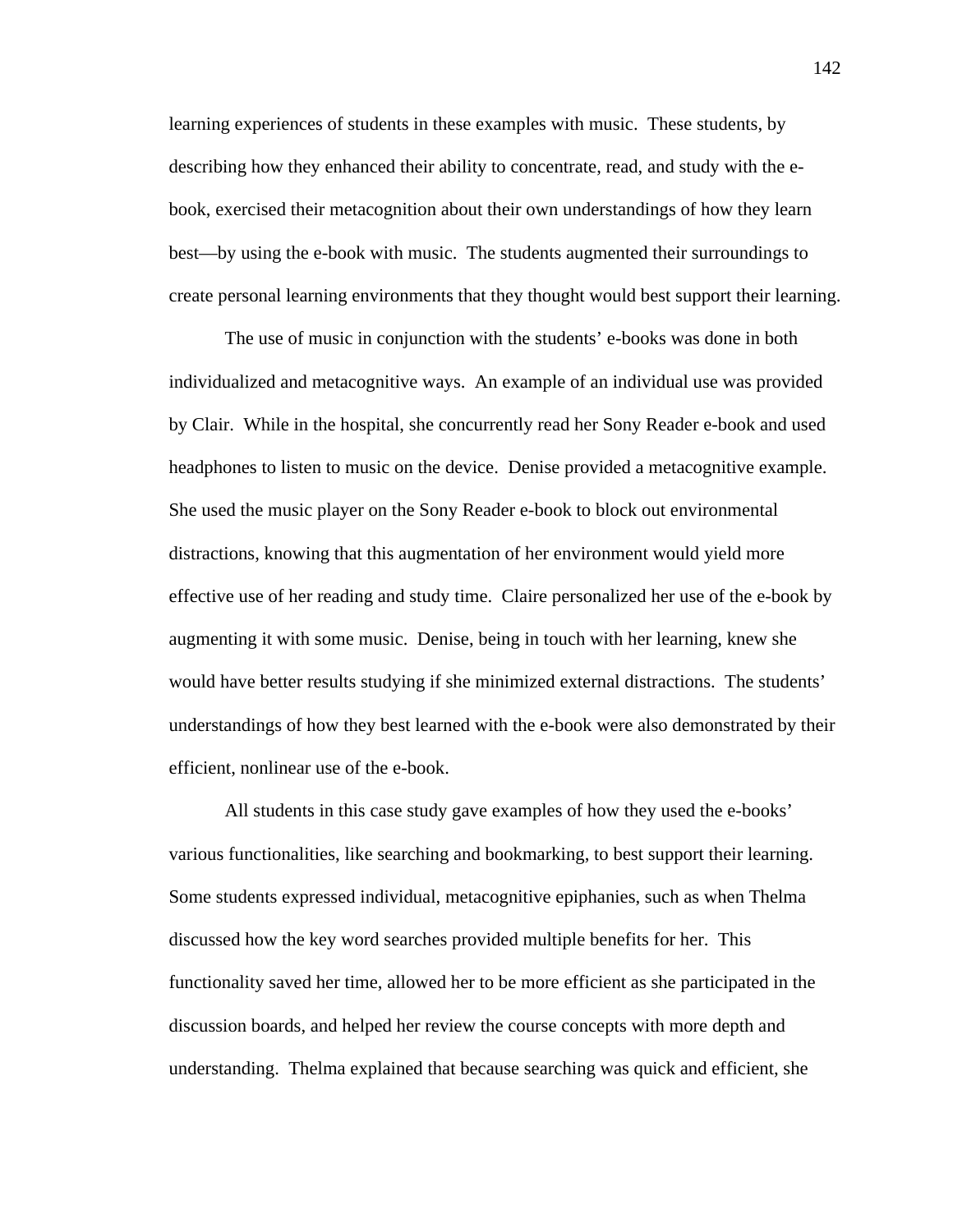found herself taking the time to review the concepts, instead of guessing. She referred to this as "constant reinforcement," as she read and reread passages in her text, and looked up concepts and definitions while she completed the online quizzes and discussions.

 Similar to Thelma's use of key word searches, Clair expressed that using bookmarks in the Sony Reader e-book increased her learning interactions in the online discussion boards. She compared using the bookmarks to a hard copy of text; with the hard copy, she would have to flip through pages to find information. However, the bookmarks in the e-book saved her time, and she then used this time to revisit the online discussions and help her classmates by providing information from the e-book. Clair was metacognitive in her thinking regarding not just her own learning but how her extra participation in the discussion would enhance the overall learning of her class.

What the above examples with Thelma and Clair illustrated is that these students used the e-books thoughtfully, with premeditated actions that they thought would help their overall learning. Both students were unique in how they used the e-book to support their learning, and both might have exercised metacognition. The types of assessments the instructor used, particularly online discussions and mastery learning quizzes, could have influenced the learning behaviors students demonstrated with the e-books, since these types of activities may facilitate certain student behaviors, such as Thelma's key word searches and Clair's bookmarking.

 Related to purposeful and individual e-book use, students also took time to consider their environments and social contexts. Allen, in particular, was contemplative while discussing how he used the ASUS Netbook e-book in public, at a local bookstore with a friend. He described how he felt that using his e-book in public raised fewer social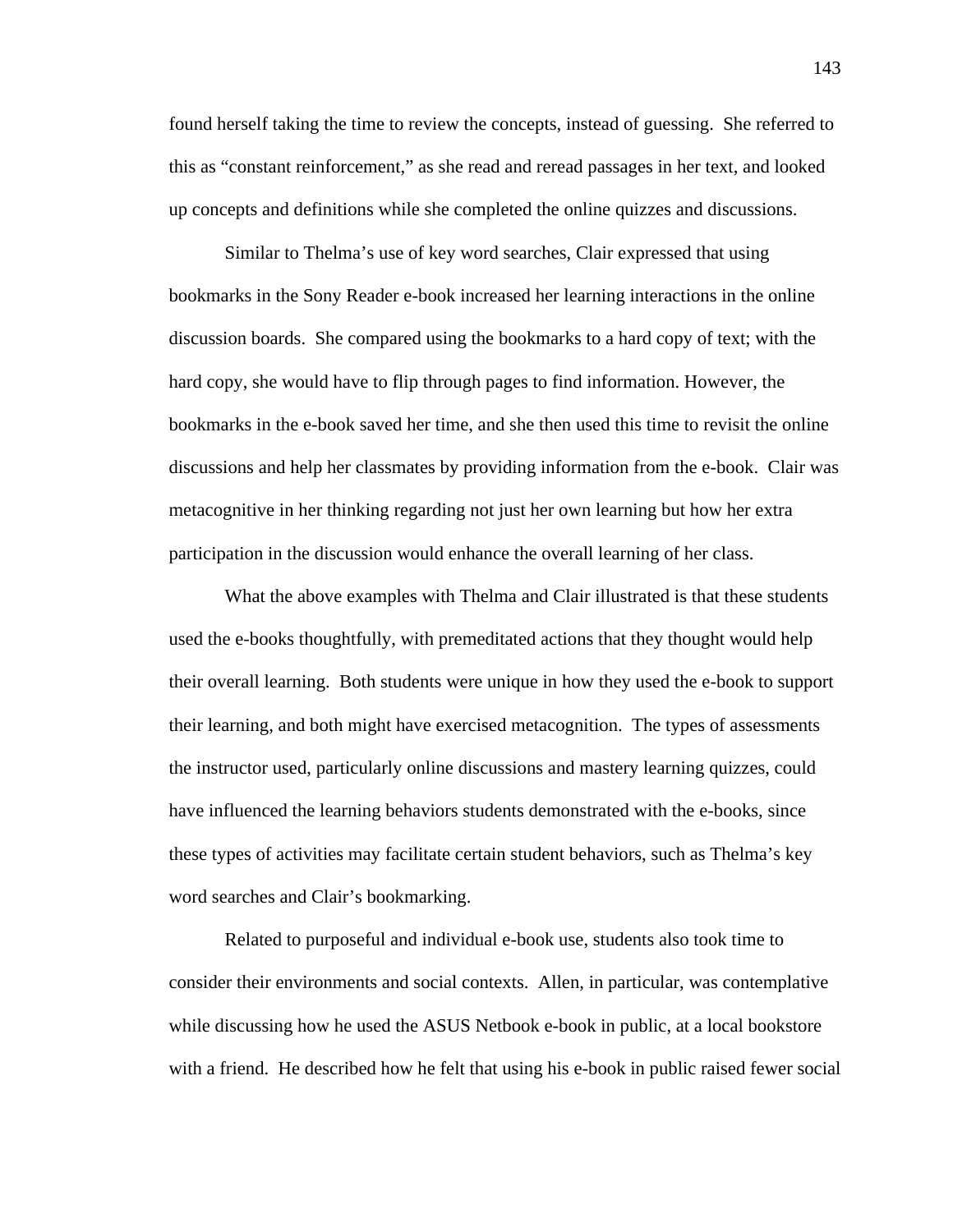barriers, as opposed to a traditional, print textbook. Alan felt that he could be more discrete with the e-book, but still make use of his time there to learn and participate in his class.

Like Allen, Clair's experience using her Sony Reader e-book in the hospital provided an example of metacognitive e-book use. She related the story of quietly using the e-book with one hand, while her baby slept in her other arm. Clair explained that the e-book afforded her the ability to discretely read while waiting to see her doctor; she enjoyed that no one could tell what she was doing, which could have had the benefit of minimized social interactions and disruptions. Both Allen and Clair, in their personal methods, exercised knowledge and behaviors about using their e-books. Clair, however, appeared to have more distinctly practiced metacognition, based on her cognitive beliefs about her learning with the e-book.

The various examples detailed in this section, such as listening to music or considering environmental and social aspects of e-book use, demonstrated how student learning experiences in this case study were personal and perhaps metacognitive. This metacognition contributed to students' successful use of the mobile e-books. In addition to these metacognitive uses of the e-book, students augmented their learning by choosing their individual learning contexts, which corresponds to how mobility affords enhanced learning experience, the next major conclusion that will be discussed.

### **Student Use Demonstrated that E-books Can Enhance Learning**

 E-book use as a learning enhancement relates to Research Subquestion A—what factors contributed to students' successful use of mobile e-books to support their learning?—and the primary research question, what were the learning experiences of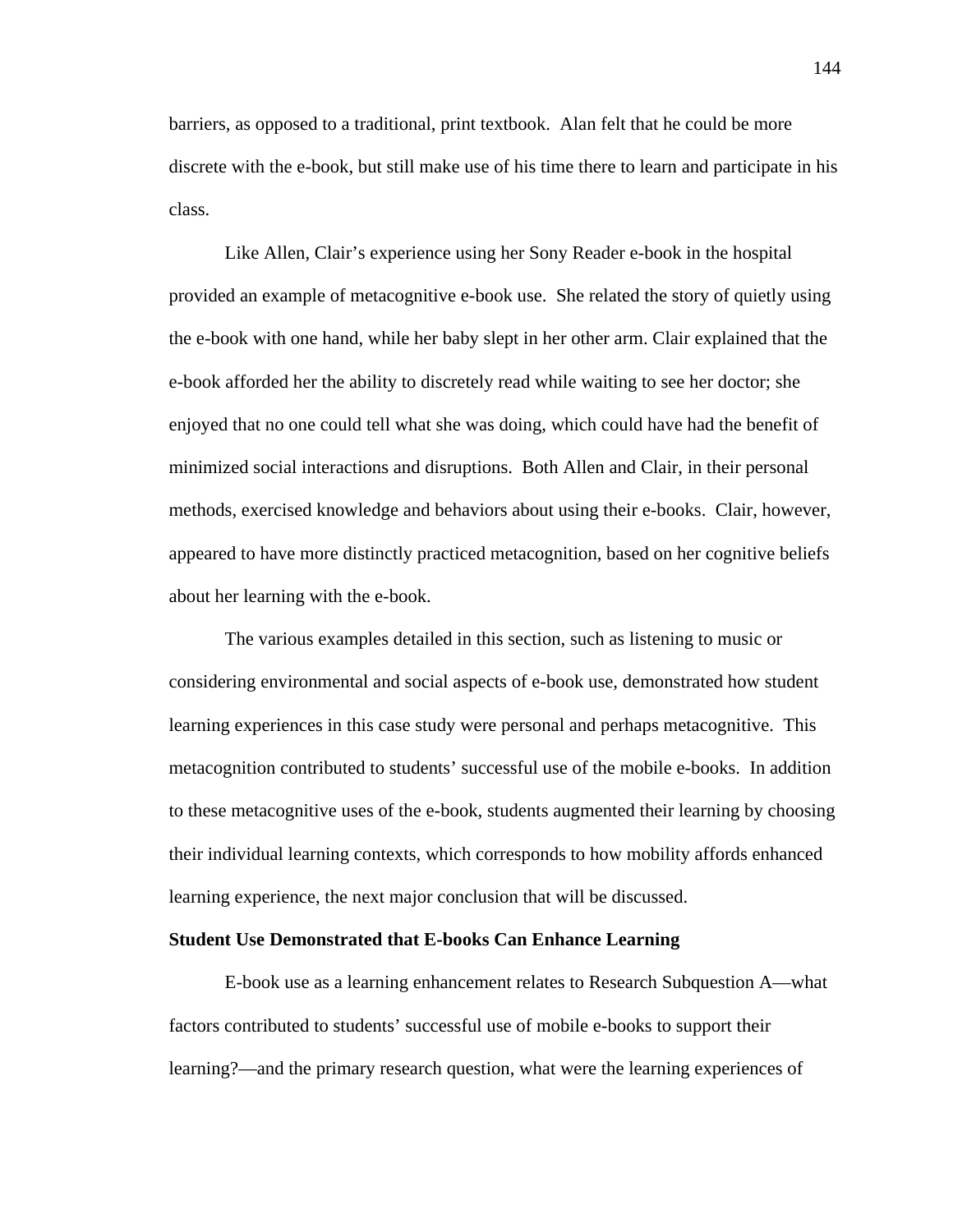students using mobile e-books in online and classroom-based introductory sociology courses? Much of the research on mobile learning has shifted its focus back to learning applications, and in particular, on the affordances of the mobility aspect (Sharples et al., 2005). In his emerging theories on mobile learning, Sharples advocated a research agenda that investigates how learners being situated within their authentic environments might influence their learning. Drawing mainly on research in situated learning (Brown et al., 1989), Sharples et al. (2005) and others (Traxler, 2005, 2009) contended that through mobility, learners may experience more contextualized, authentic learning opportunities that transcend those typically available within the confines of a classroom.

While there may be great potential in exploiting the situated nature of mobile learning applications, such as Denise witnessing sociology concepts while reading the ebook in her favorite park, some limited studies have stated a need for caution. In particular, one study on the working memory constraints of students suggested that the mobility of mobile learning for college students could negatively impact learning recall (Doolittle & Mariano, 2008). Within this multiple case study, the instructor expressed this caution regarding student mobility and its impact on learning.

Thelma said that she primarily chose to use her e-book at home, which for her was the most comfortable and had the fewest distractions. She further explained that within her work environment, there were too many distractions to use the e-book effectively for her learning. Allen also expressed reservations about using the e-book within a work context. He preferred to use the e-book while in public, such as at a local bookstore with friends. Both Thelma and Allen expressed their sense that where they used the e-book impacted their ability to learn effectively, demonstrating metacognition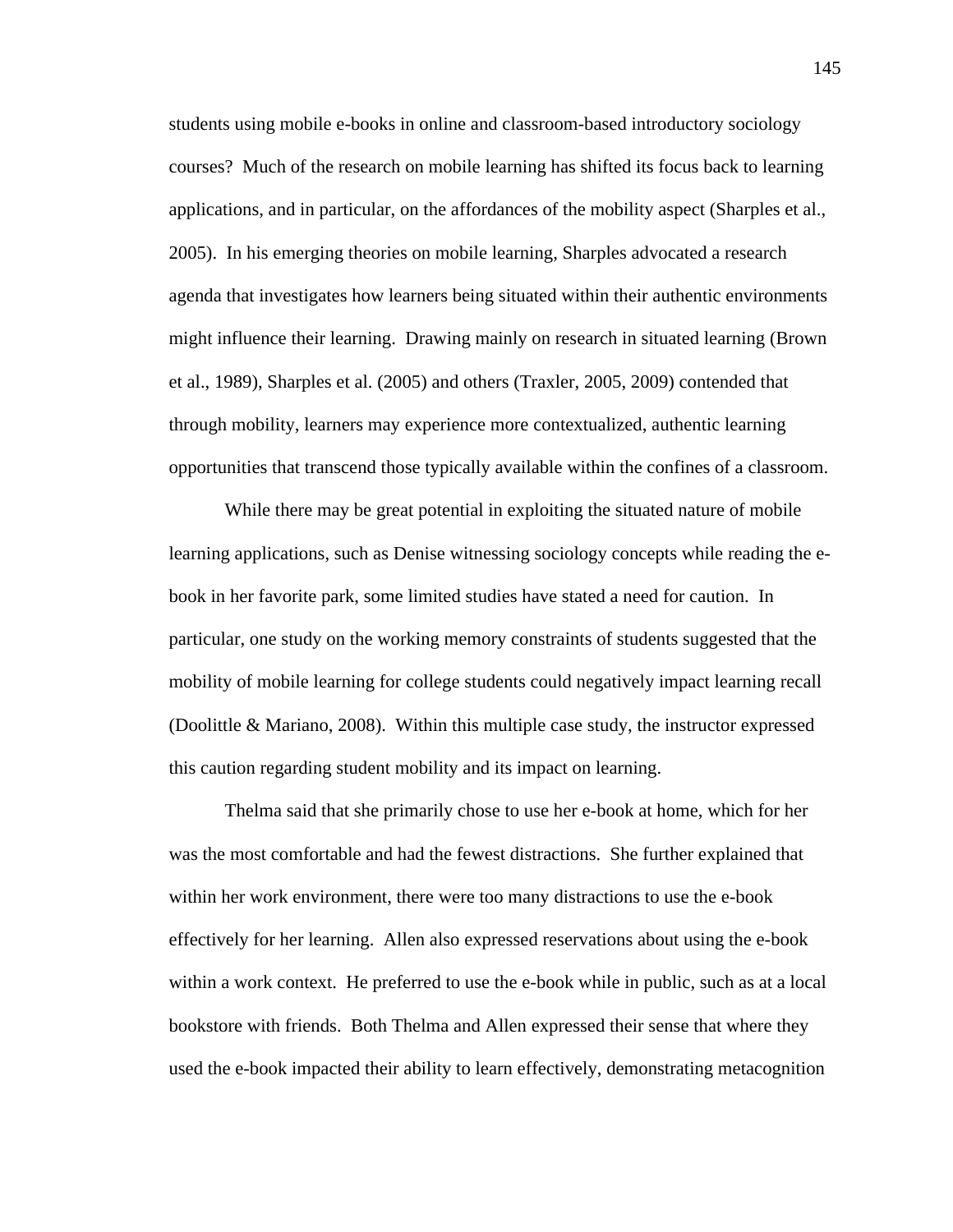in their choices. In these two cases, students expressed a level of metacognition, where they thought the location of their e-book use had the ability to positively or negatively influence their learning.

Allen enjoyed being social with the ASUS Netbook e-book, at a local bookstore with friends. He described drawing connections between concepts in his e-book and the social interactions and environments around him. Through these situated learning interactions, some students explained how they were better able to make the abstract concrete, which helped them learn. This was similar for the other students that used their e-books in various contexts outside the formal classroom.

 Denise said that the park was the context where she enjoyed being a firsthand observer of the world around her. Taking the suggestion of the textbook's use of the GPS analogy, she acted as an amateur sociologist, in the field to collect data and observations. She detailed how she metacognitively drew connections from her reading in a chapter on technology and culture to children she saw in the park. Through this act, the mobility of the e-book, the use of situated learning as an instructional design technique in the GPS analogy, and her metacognition, Denise connected the abstract and conceptual to more authentic, situated learning experiences.

Unlike the students' awareness of how the e-book mobility provided opportunities for enhanced learning experiences, the instructor expressed strong reservations and skepticism about the potential for mobile learning to produce higher-level learning through situated cognition, even though this concept remains a prominent theme in current research pertaining to this aspect of mobile learning (Corlett, Sharples, Bull, & Chan, 2005; Sharples, 2000; Sharples et al., 2005; Waycott, 2005). In this collective case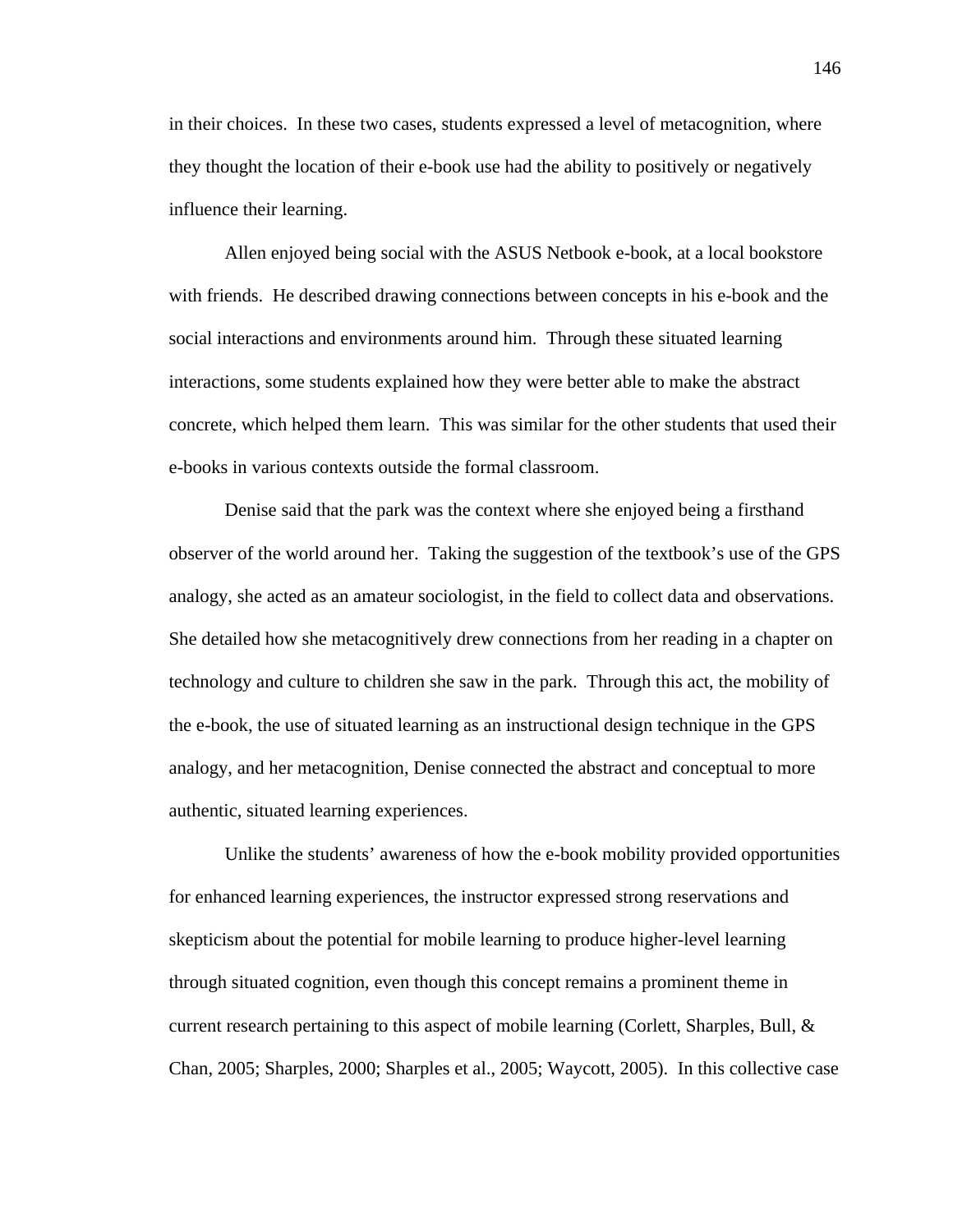study, students actually described examples where they thought their learning was enhanced through firsthand observations while studying in particular environments. In particular, Denise took the suggestion of the textbook and its designers to become an amateur sociologist and observe her surroundings, to look for concrete examples of the abstractions contained within the text. Allen and Roger also gave examples of how this situated influence supported their learning.

Nevertheless, some students, such as Thelma, raised concerns about the challenges of using the e-book in certain contexts they found distracting, like their work environments; these concerns were echoed in the instructor's interview comments. Students mentioned disruptions that caused constraints on working memory, which impacted student learning outcomes (Doolittle & Mariano, 2008). Therefore, although some students reported the learning benefits within situated learning contexts, more research is needed to explore situated learning afforded by mobile devices, and the potential of this situated learning to influence learning in both positive and negative ways. Specifically regarding the situational affordances of mobile e-books, more research is needed that focuses on how having access to all required course texts and materials on one, portable device is unique, and, more importantly, how this mobility affects student learning.

For the students in this multiple case study, the oft-mentioned affordance of the situated learning opportunities within mobile learning applications were apparent only through Allen's and Denise's experiences, yet their examples illustrate potential for instructional designers and textbook authors to purposefully integrate content that fosters more authentic learning outcomes, similar to the GPS analogy in the sociology textbook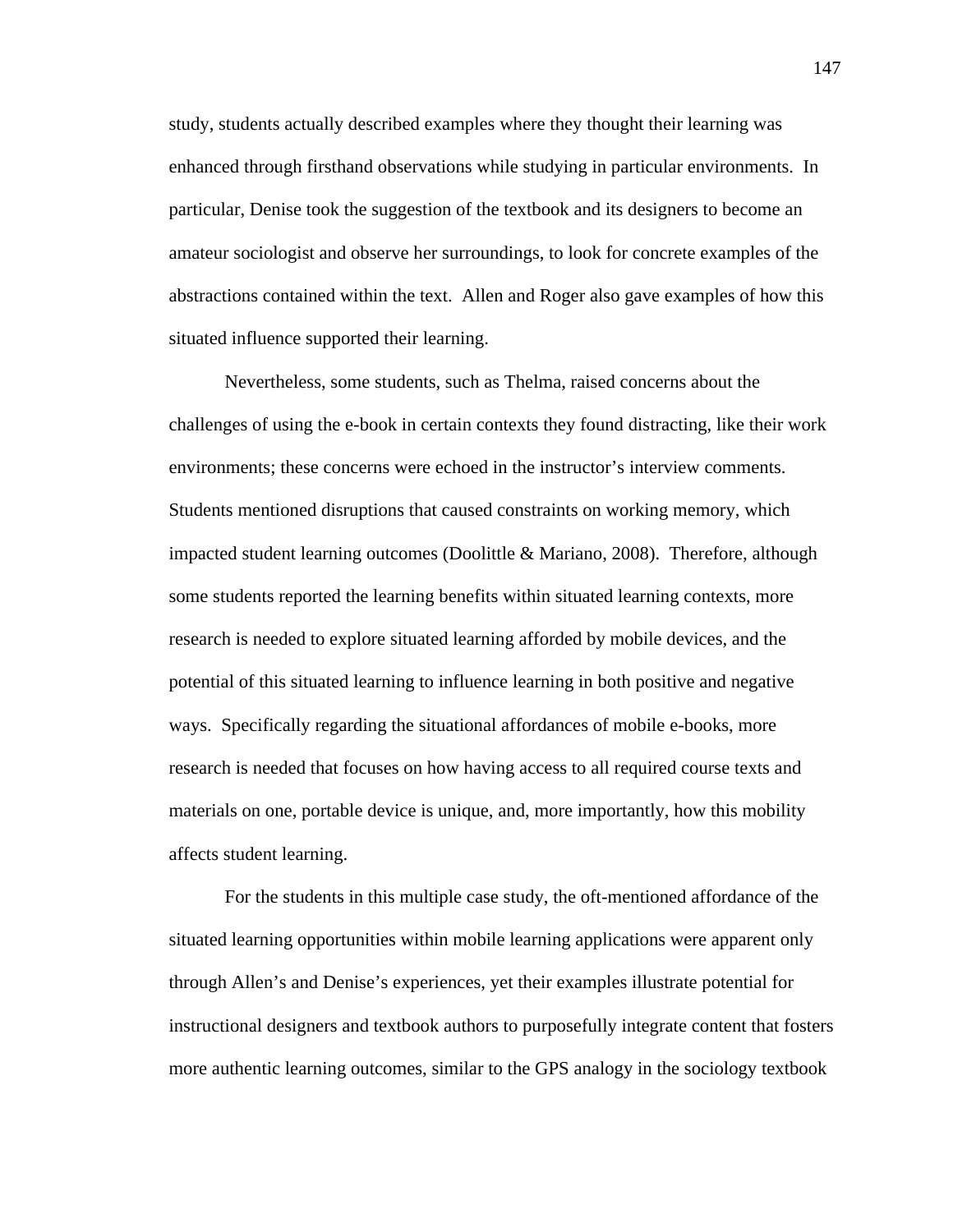used by the students in this study. More in-depth empirical studies are needed to explore the mobile learning literature's promotion of situated learning, and to gain more knowledge about its effectiveness.

#### **Student and Instructor Views on the Learning Value of Social Texts Diverged**

 The final major conclusion of this study pertained to the concept of a "social text," which relates to Research Subquestion C, what changes to mobile e-books do students want that would best support use of these devices for learning? Students used the e-books socially, in face-to-face contexts—such as Allen at the bookstore, where he "added a layer of conversation" over his class by chatting with his friend—and also in the virtual context of the online discussion boards, as reported by Clair and Thelma. Roger and Clair also expressed a desire to use their e-books in more socially interactive ways, with embedded interactive discussions, messaging, and information sharing. Some students, such as Clair, reported that they exceeded the normal effort they exerted while interacting in the online discussions, because using the e-book and its features facilitated these actions. Students described using their e-books in a multitude of social ways and said that they desired increased ability to be connected to their peers and to facilitate collaborative learning.

When asked about the changes students wanted to see in their mobile e-books, a majority of them expressed a desire for more learning interactivity embedded in the texts. The types of interactions students called for were instant messaging, discussion boards, note sharing, and comments, all embedded within the context on their e-book. Similar to their use of popular social networking sites, such as Facebook, MySpace, and LinkedIn,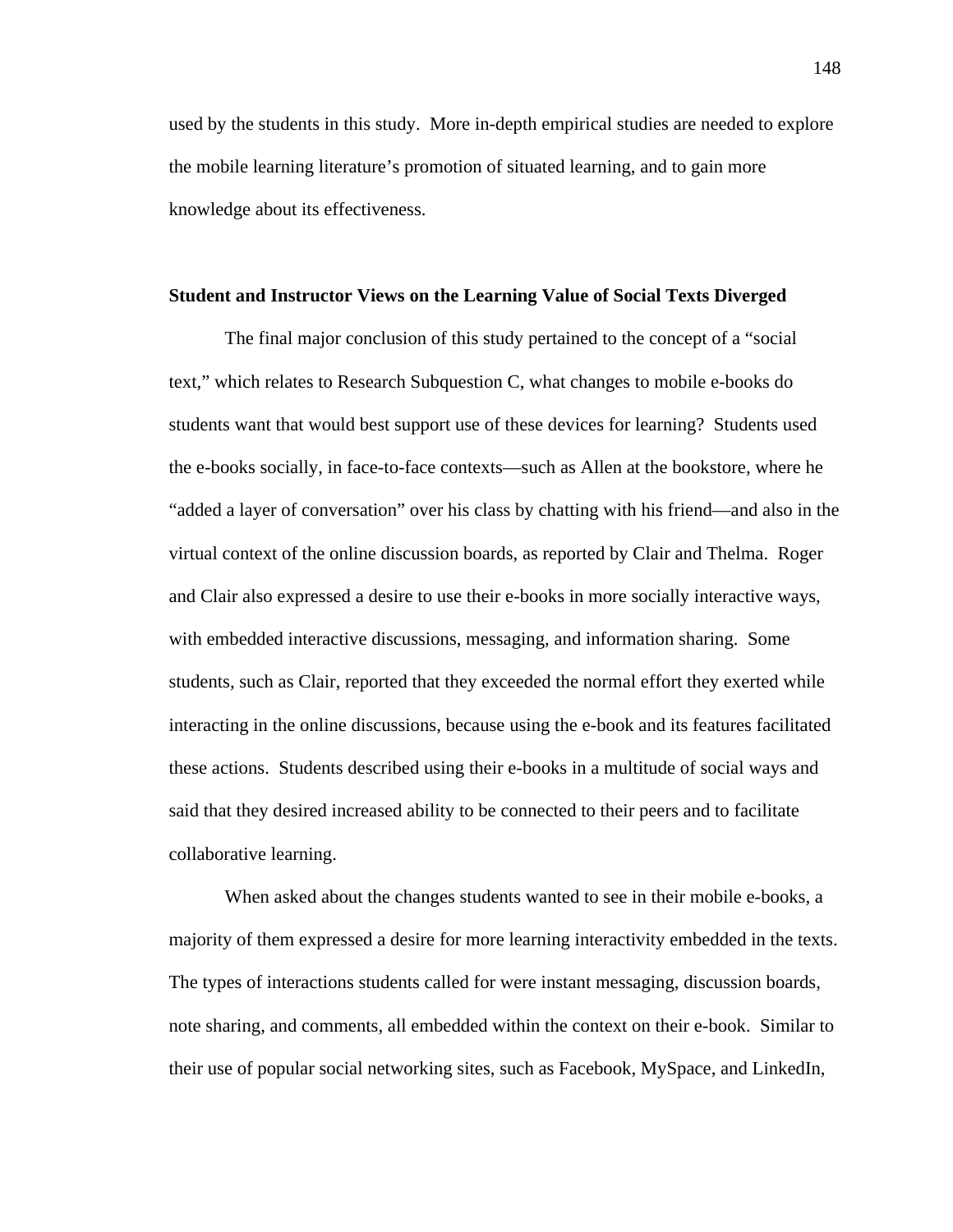students desired ways to connect with one another to further their ability to understand reading concepts, share notes and ideas, and to ask each other questions.

This desire for a social textbook relates to the theoretical framework of this study, and in particularly social learning theory. This theory supports the notion that learning is inherently a social process (Schunk et al., 2008), and "constructivism is a psychological perspective contending that individuals form or construct much of what they learn and understand through individual and social activity" (p. 326). Perhaps, in part, due to the increasing connectedness facilitated by the Internet, social networks, and immediate access to information, the students within this case study desired a textbook that allowed them to be connected to fellow classmates, and the mobility to choose situated learning experiences. With magazines and books being published on mobile devices that are socially connected and embedded within shared networks like Facebook, these students yearned for a similar experience with their sociology e-book. More research is needed into the possible use of social textbooks and their impact on student learning.

 Although the students all supported the use of social texts in their courses, Bob, the instructor, held an opposing perspective. Bob was interviewed after all of the student interviews concluded, and he was informed of the students' desire for more learning interactivity opportunities through a social text. While Bob presented a single faculty member's perspective, he adamantly opposed this idea expressing reservations that students openly interacting and sharing within the textbook would encourage shallow learning. He likened the result of notes sharing within the e-book to "digital CliffsNotes," where students could learn shallow and potentially incorrect ideas shared by fellow classmates and without any significant depth. A self-described social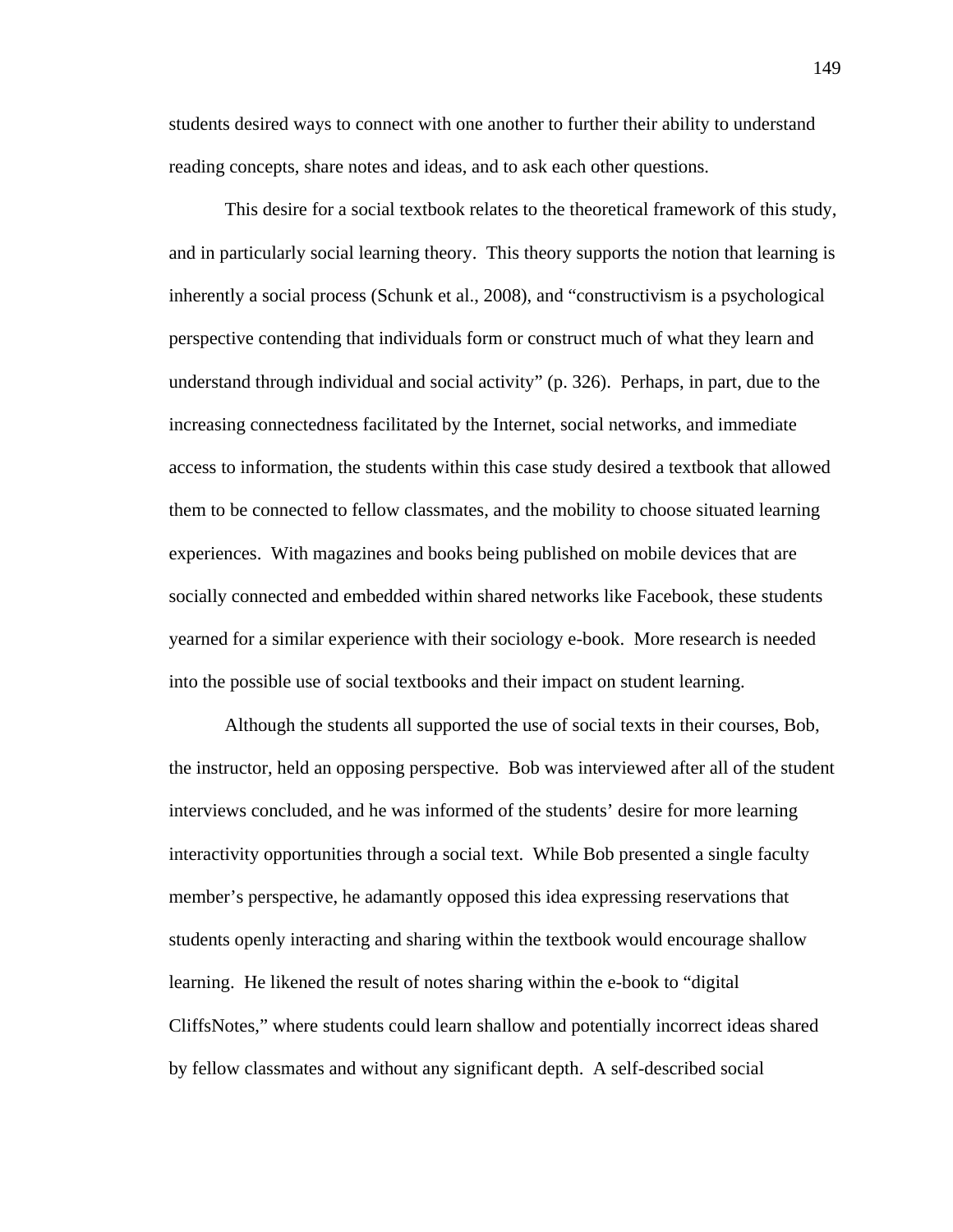constructivist who encourages interactivity within the classroom and the online classroom discussions, Bob felt that overall student learning would be diminished through the use of an embedded social text. However, Bob's comments were based on hypothetical experiences. To determine whether his concerns are unfounded or not, more research is needed about instructor perspectives of more open and interactive instructional technologies, like the social textbook, after instructors have actually used them with students. This real-world experience would provide more authentic instructor perceptions of interactive textbooks.

 In addition to warning against using social texts and how they could hinder student learning, Bob emphasized his need, as the instructor, for control over information and student interactions. He expressed a desire to maintain the ability to monitor discussions and information sharing among students. He further expounded on the overall supremacy of the textbook content, the authors, and editors over the information generated through student learning interactions. In this study, the students' and instructor's views of social texts were diametrically opposed.

Although social texts are an emerging feature of mobile learning, some research on social text annotations has begun to emerge. Chiarella and Lajoie (2010) seemed to suggest that student learning communities successfully identified the author's most important sections of a text; however, the instructor's role in this learning scenario and the resulting impact on student learning is a topic for further research. Regarding the learning experiences for the students in this case study, the desire for the social text seemed to suggest that students using mobile e-books wanted more social learning opportunities, with content situated within the interactive text.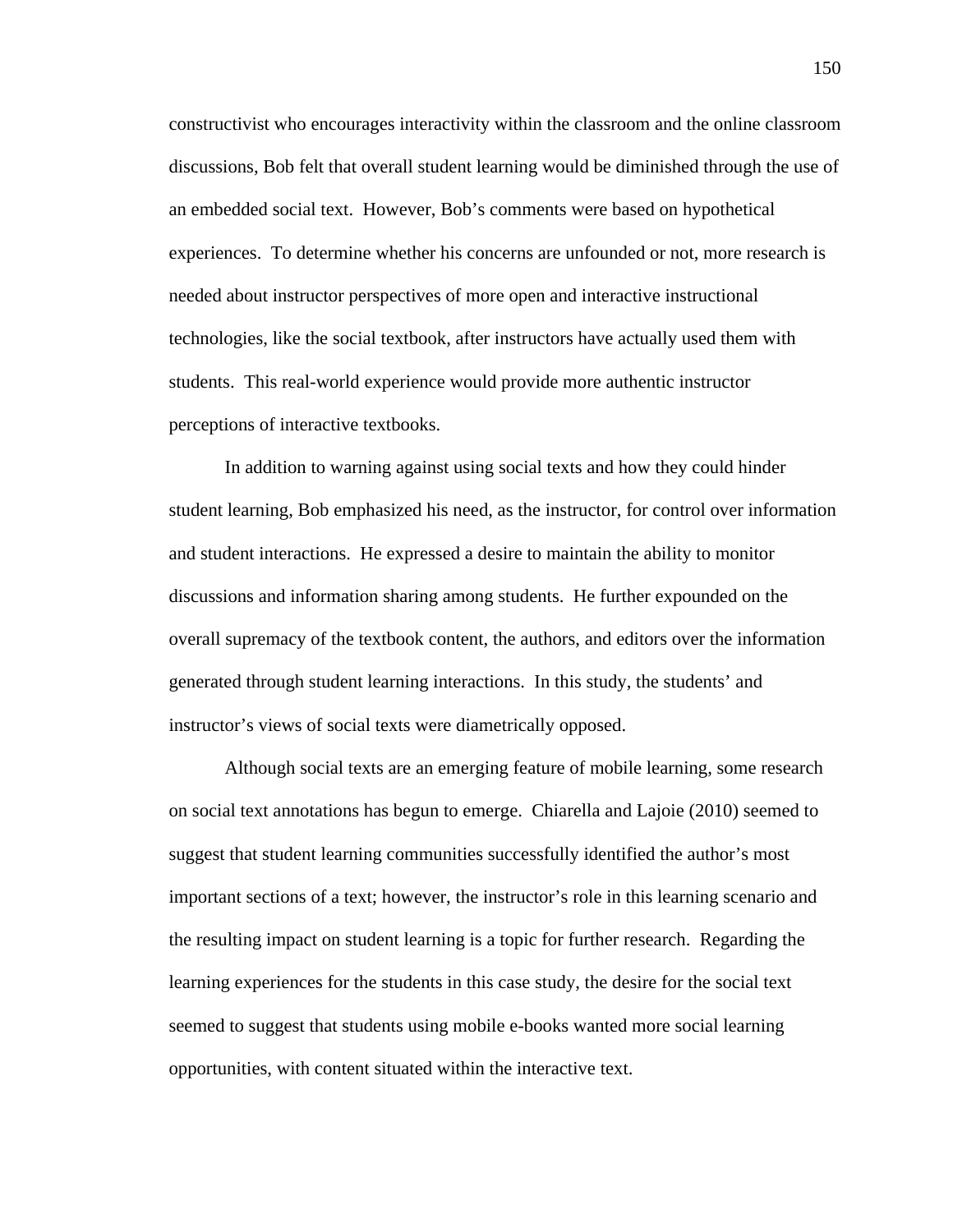Researchers such as Bandura (1997) have explored the significant influence learning social context has on individuals and learning. Bandura described the interplay of the individual within environments as heavily influential for learning. He also contended that learning happens through social contexts via the influence of social modeling, where individuals are vicariously influenced through actions of others within a given context. For example, in the margins of a socially connected textbook, a student might read about another student's experience with a sociology concept such as "ingroup;" he or she then gains a vicarious, deeper understanding of an otherwise abstract concept. Given the perpetually networked and connectedness of modern society, the opportunities to connect with one another and potentially learn socially from one another are infinite and a natural characteristic of the contemporary world.

Therefore, perhaps the students in this study who stressed the importance of social learning felt that this would yield the most success for their learning. They also may have felt that their time was best spent learning socially, or it may have been a preference or unconscious decision. Regardless of their motivations, students in the study participated in social learning activities with their e-books and expressed a desire for more capabilities that would increase opportunities for social learning through use of a social text.

### **Summary of the Major Conclusions**

The findings of this study yielded six major conclusions related to students' ebook use. All of the students were competent in their use of the mobile e-books, and expressed high self-efficacy regarding their individual beliefs about using the e-books. Overall, students valued the use of the e-book for their learning. Students were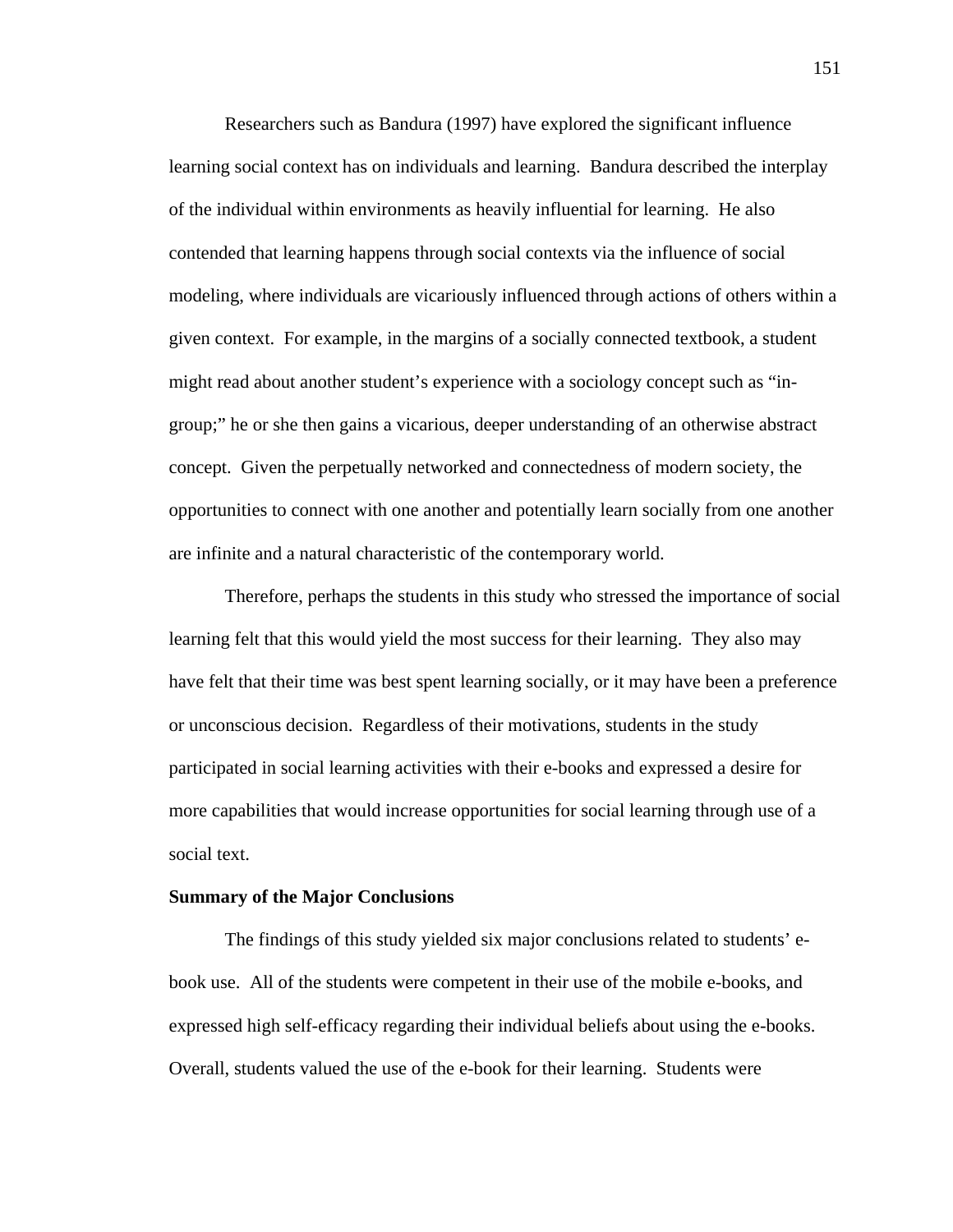individualized and metacognitive in their learning with the mobile e-books. By exploiting the mobility of the e-books, students also enhanced their learning socially and within situated learning opportunities. In addition to situated learning, students expressed the desire for more interactive, socially-embedded learning experiences within the electronic texts, while the instructor felt this would result in shallow and unfocused learning, a scenario where he had less control. These divergent views regarding the social text, as well as other factors explored in the six major conclusions of this study, can provide guidance for future research.

#### **Limitations of the Study**

This collective case study was designed to explore the mobile e-book learning experiences within its situated boundaries. The study of each student case was carried out to further the understanding of the implementation of mobile e-books at a state college that is transitioning to e-books for its in-house published SIRIUS textbooks. The findings from this qualitative study were not intended to be generalized to other populations; rather, the purpose was to enhance understandings of the learning experiences of these students with the mobile e-books. By doing this, opportunities for further research were generated, as well as an enhanced understanding of how these students used e-books for their learning.

Students who volunteered for this research self-selected into the study; therefore, there was an increased likelihood that they were already "early adopters" of technology. Additionally, most of the students that participated in the study were in their twenties. Younger students may have been more conformable with mobile technologies, due to their lifelong immersion in a world saturated with hi-tech devices exposure to these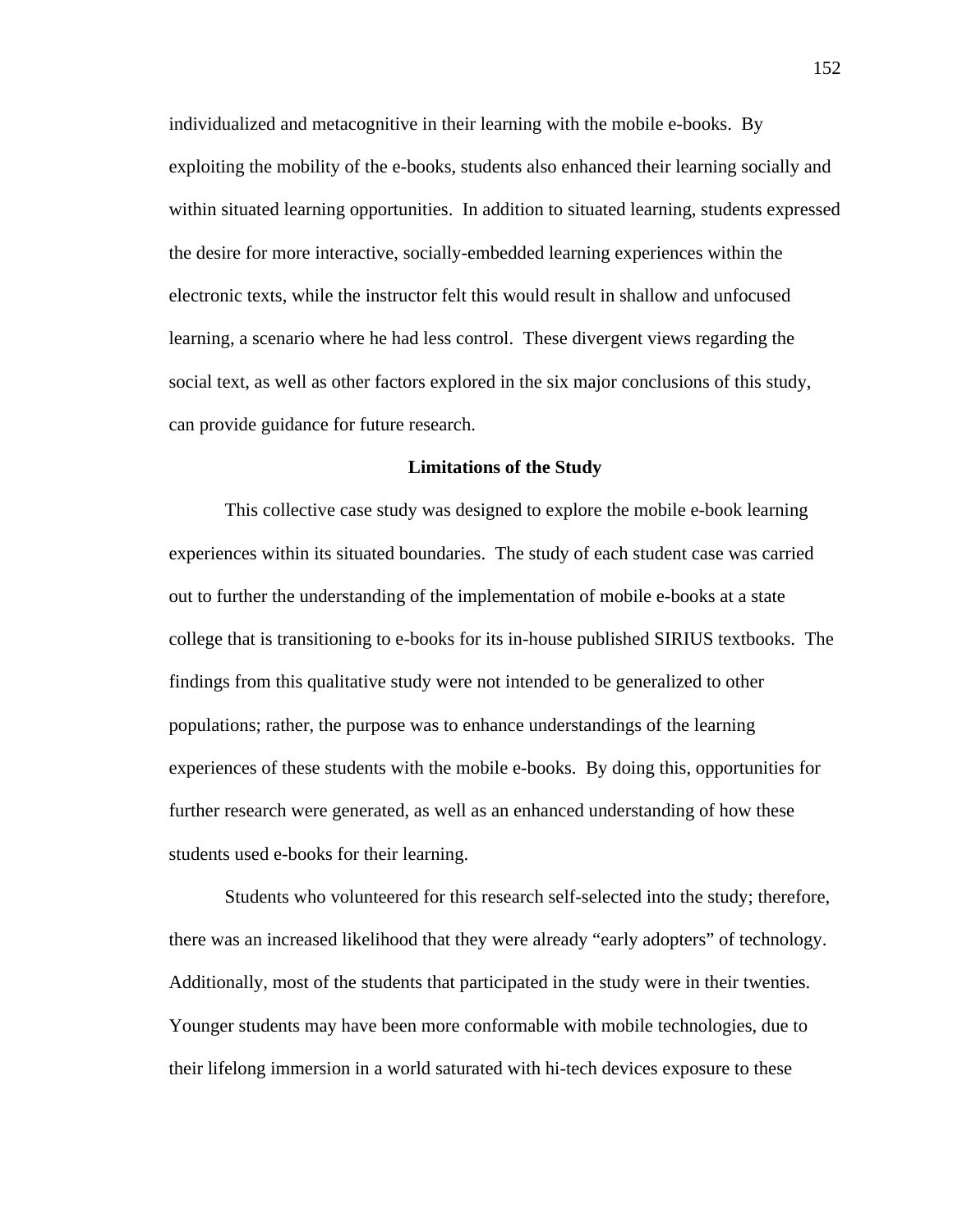devices. Also, the students who did not use e-books were not studied and interviewed. This nonuser perspective may have contributed to the overall understanding of mobile ebook learning experiences within this bounded study. Future studies would also benefit from acquiring more heterogeneous subjects.

I conducted in-depth interviews with each of the students participants, with openended question prompts designed to address their mobile e-book learning experiences. However, self-report data (Hindelang, Hirschi, & Weis, 1979) is not always a reliable indicator of true individual perspectives, feelings, and behaviors. Future studies on mobile e-book learning experiences will be beneficial in further enhancing the knowledgebase and educational leaders' understanding of student learning with mobile technologies, such as e-books.

#### **Recommendations for Educational Leadership**

 Educational leaders need to immediately engage with the impending shift to digital and increasingly portable learning materials, such as textbooks. This means employing pilot studies and action research, as well as engaging in a larger, national debate with colleagues and peers who are negotiating this imminent change. Issues such as those uncovered in this study can provide focal points for these efforts, with student learning, success, and access as primary concerns.

As stated at the beginning of this study, the landscape of instructional technology, electronic texts, and higher education is changing rapidly. In this global information age, instructors no longer have control over students' access to information and knowledge. While this aspect is a positive in regards to learner access, it is also a call for educational leaders to become actively involved in this change. What is unprecedented now is that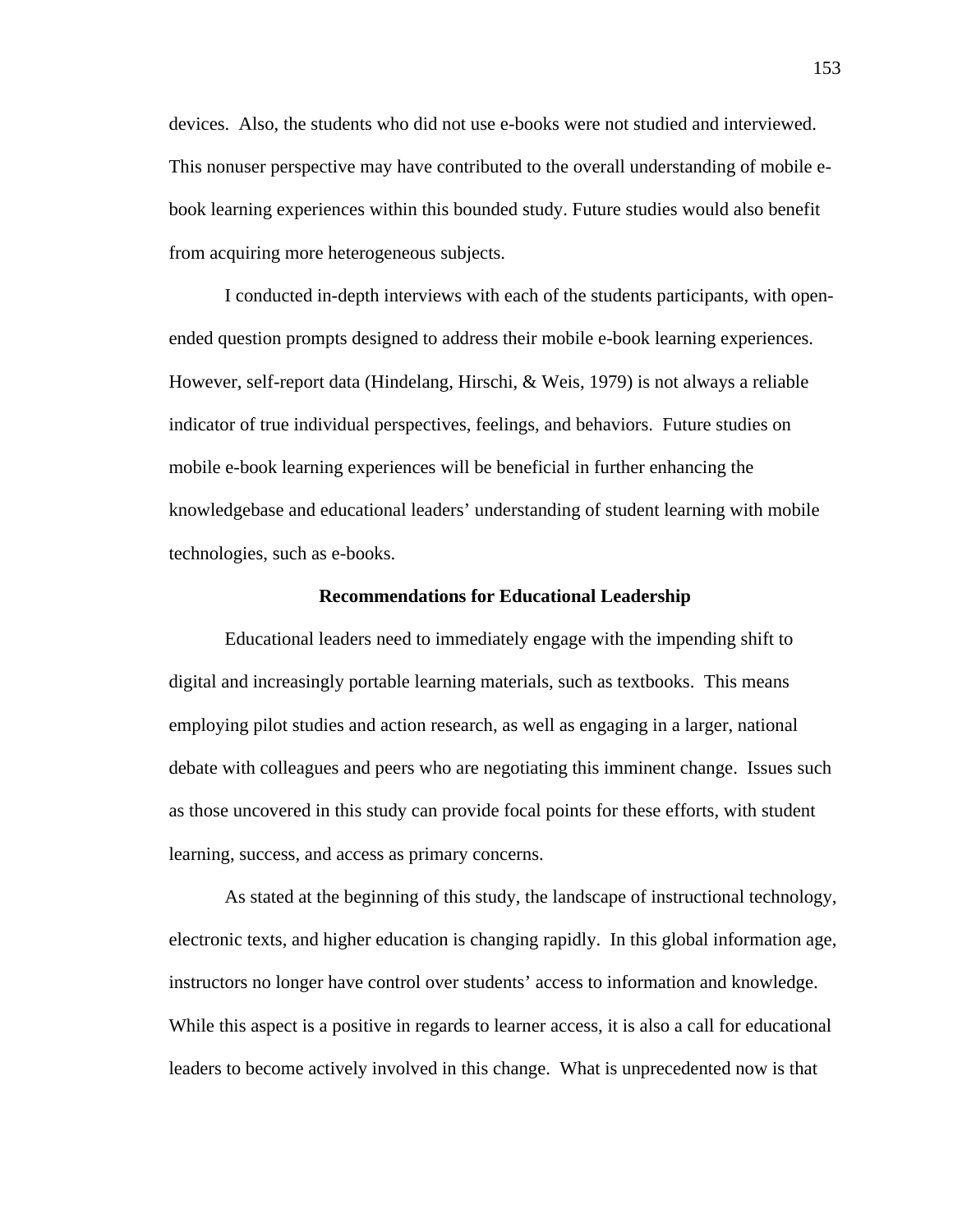the Internet connects students to the entire world and a wealth of information. However, within this overload of information, in order for students to be successful and thrive as citizens, they need to become critical consumers of information. They will need to have the skills and information savvy necessary to weigh the validity of various information sources and to evaluate their utility. Responsible educational leaders must create and instill policies and practices that are relevant to this modern age and adequately prepare students to be successful in it. Directly tied to the conclusions of this study regarding students' desires for a social text, leaders must foster a fundamental curriculum of information literacy.

 For students to be successful consumers and creators of information, and to become critical, savvy learners and citizens in the current information age, they have to become increasingly information literate. This means students will have to take in multiple sources of information, data, and opinions, and synthesize meanings, values, and agendas to ultimately create their own understandings and schema. Related to this study and the student's desire for social interactions embedded in their electronic mobile texts, learning in this type of environment would be useful in preparing them to become increasingly information literate. In practice, students would be actively engaged and critically evaluating various opinions from their peers and outside sources, as well as defending their individual perspectives. This would be similar to a lively graduate seminar or community of practice. Additionally, this scenario might resemble the social media that most of society actively participates in now, where news stories, articles, and media are all interactive and essentially an opportunity for socially constructivist conversations. For educational institutions to be relevant to student learning and prepare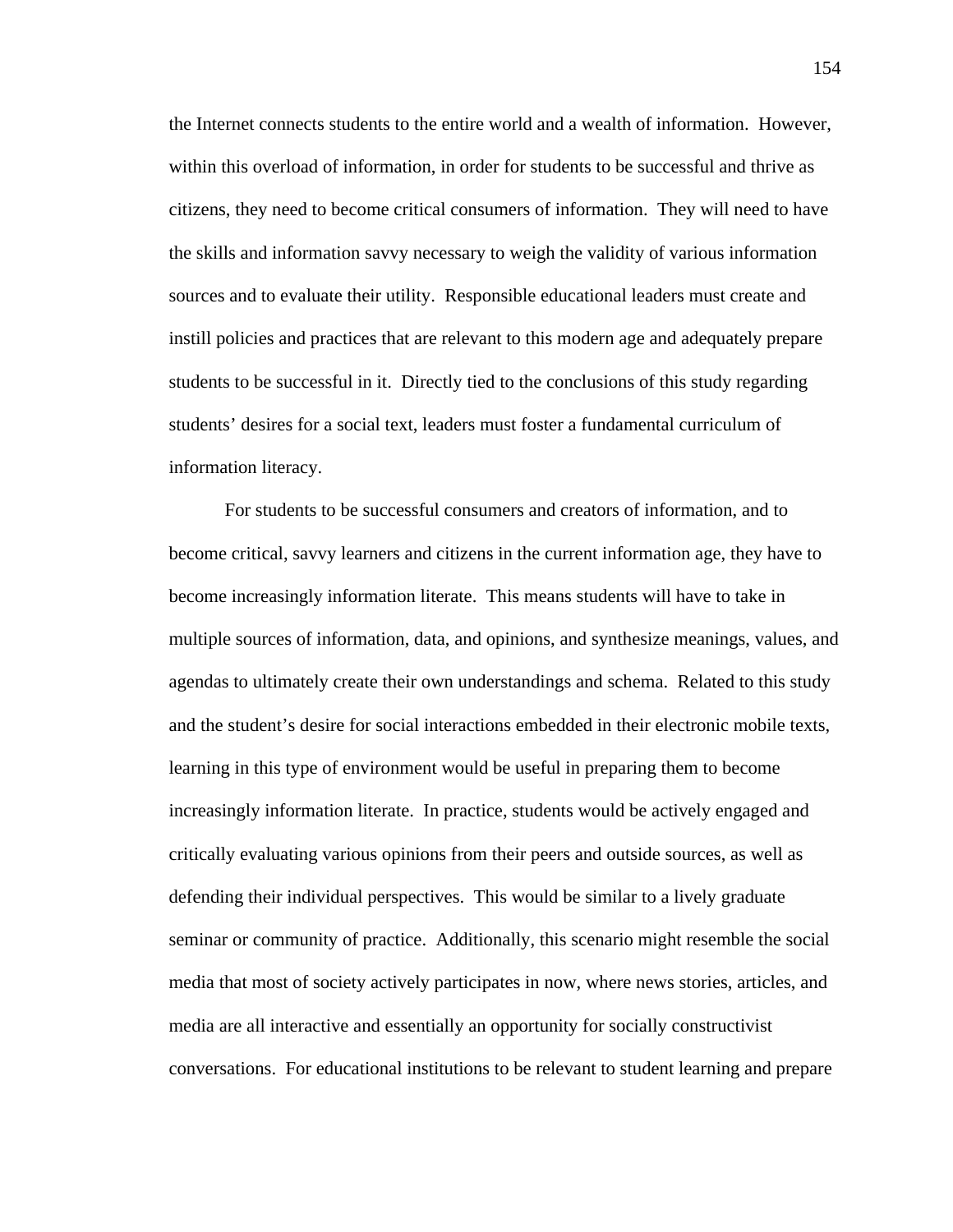them for success in life outside of higher education, leaders need to prepare now for this shift, one that is already well.

Related to this shift to more interactive social learning is the use of mobile learning devices in student-selected and situated contexts. Leaders need to be aware that students within this digital information age are increasingly mobile and connected via portable technologies. This means that student learning is transcending the classroom and formal learning environments. Due to a variety of factors, including the convenient access of portable learning devices, necessity, and a lack of time, students are using mobile devices as they progress through their daily lives and in novel locations. Some students, as in this study, reported that they actively and metacognitively sought contexts that could augment their learning. The analogy of the GPS contained within the textbook and the authors' suggestion for students to become amateur sociologists also seemed to encourage this pursuit. The affordances of mobile instructional technologies will increasingly make learning opportunities more ubiquitous and accessible to students outside of the classroom. Educational leaders need to ensure that this opportunity is harnessed and incorporated into curricula, designs, and assessments. This shift to a more interactive, ubiquitous, and open learning environment will undoubtedly present both opportunities and challenges for educational institutions and higher education overall. Educational leaders will be responsible for navigating this shift and preparing their organizations for success.

One potential disconnect and challenge identified from this study was the role of faculty in this transition. Educational leaders must be prepared to address faculty concerns, such as those expressed by the instructor in this study. If students and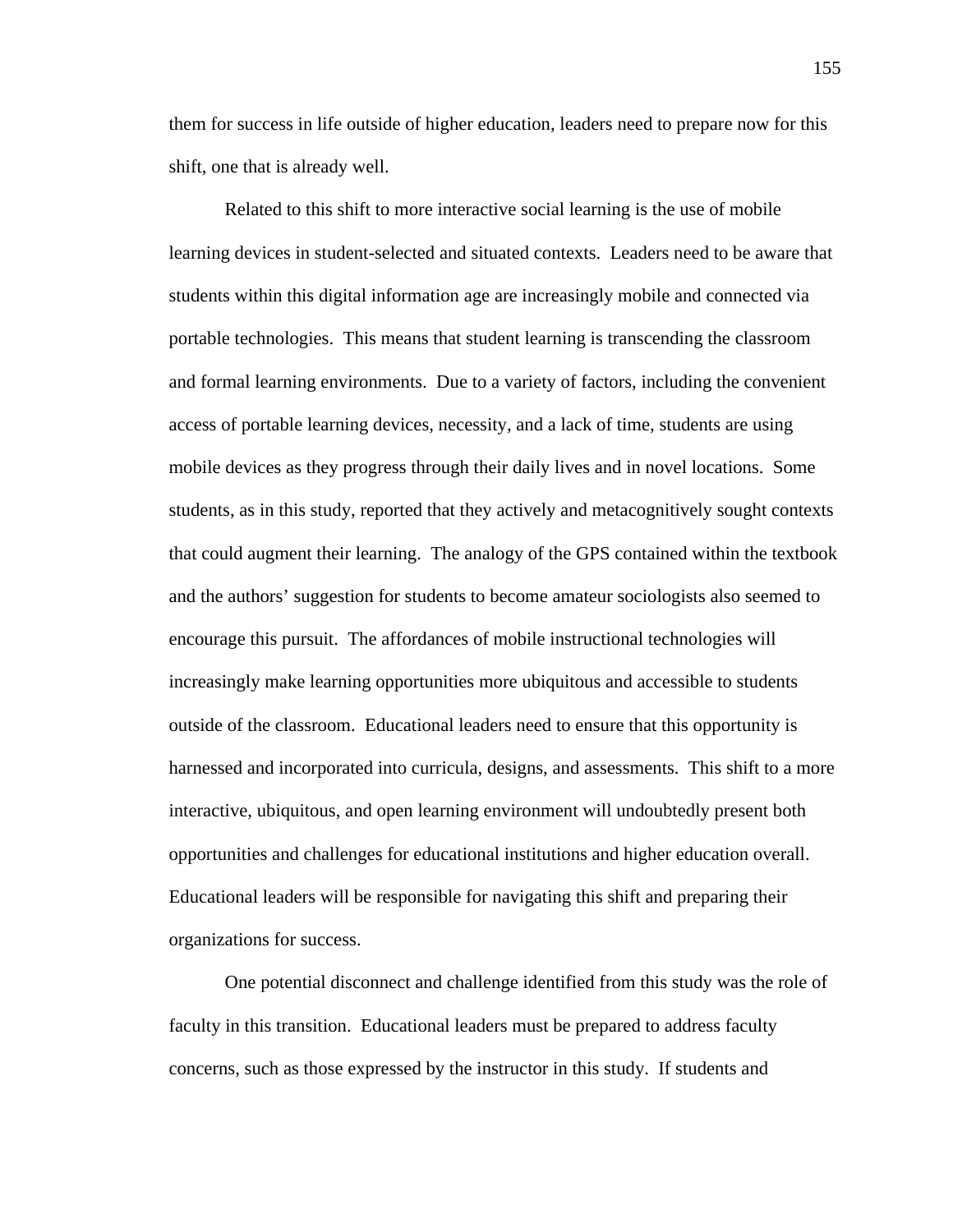instructors have opposing views, as in this study, leaders must take actions that reconcile these divergent conceptions, values, and expectations for learning. Perhaps through increased awareness of these new technologies and learning affordances, along with training and professional development, faculty that are reluctant to change will eventually begin to become more cognizant of how students learn in the modern information age. During this transition, educational leaders must inspire faculty growth and change, rather than alienating them. By drawing connections between the urgent need for students to demonstrate information literacy, the socially connected global society, and the value of the faculty role in overall student learning, educational leaders can ensure their institutions' success and fulfill their ultimate mission of preparing students for success.

#### **Recommendations for Future Research**

 The purpose of this study was to explore the learning experiences of students using mobile e-books in college sociology courses. By viewing the data collected through the theoretical framework defined in Chapter 2, comprised of mobile learning and learning theory literature, the following topics are recommended for further research, organized by the major conclusions of this study: competence, self-efficacy, e-book value, metacognitive and individual e-book use, impacts of mobility, and the social textbook.

 Students were found to have high self-efficacy when using the e-books for their learning. How self-efficacy may influence their learning and persistence would be a beneficial research topic. Additionally, the factors influencing student self-efficacy with e-books would also be an important area to explore. Students will need to perceive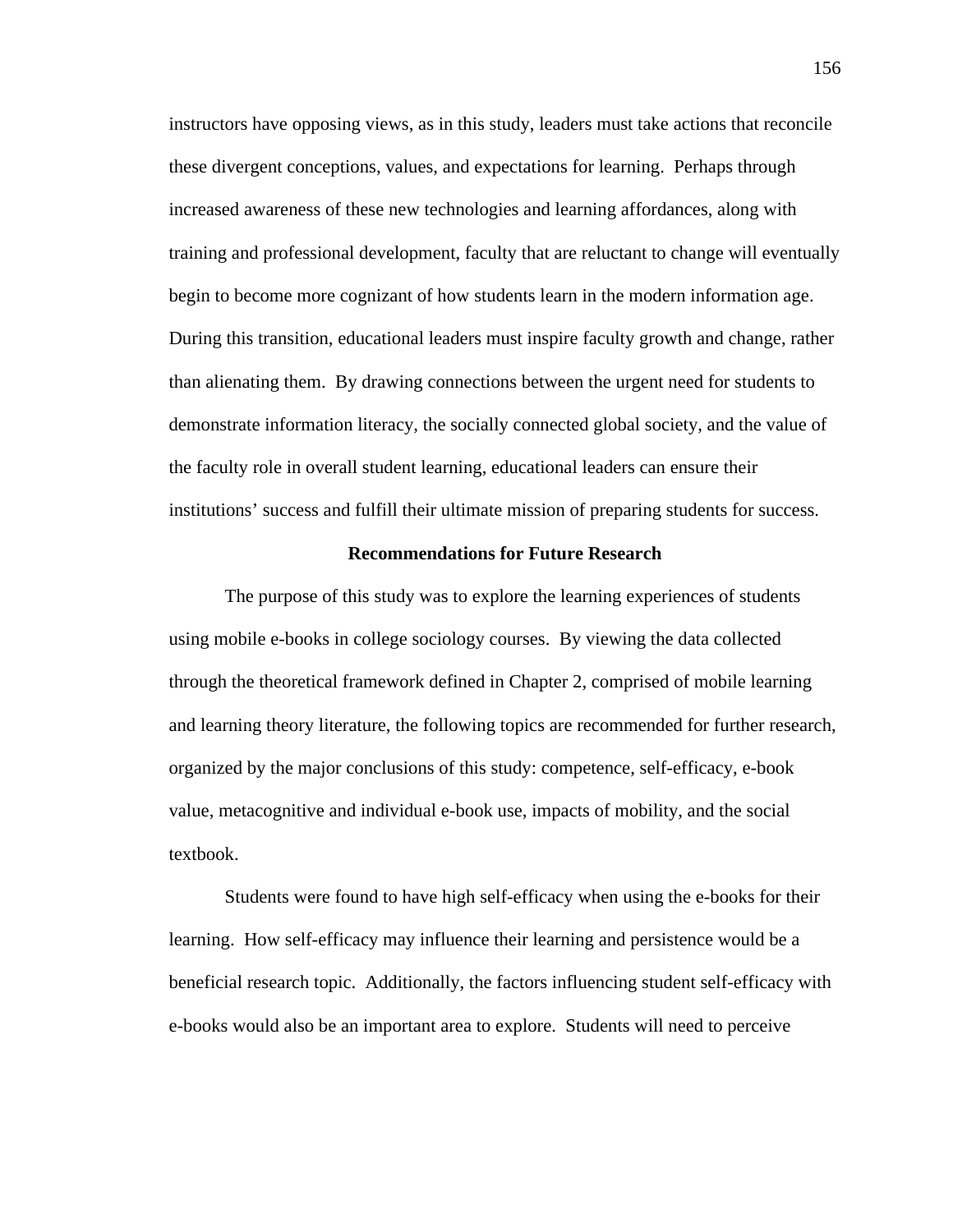themselves as competent and able to use emerging instructional technologies before these tools will become accepted and adopted by them (Wang & Wang, 2008).

Another recommendation for future research is examining students' perceived value of mobile e-books. As this study demonstrated, students may have high selfefficacy with the technology but not find value in its use or application for their learning. Researchers, and especially educational leaders implementing mobile e-books, need to better understand why students would or would not value learning tools such as these, and if value—or lack thereof—influences students' likelihood to persist.

 Overall, the students in this bounded multiple case study were found to be thoughtful in their use of the mobile e-books. This individual metacognition manifested in personalized ways with each student, whether based on his or her selected environment to study and read, or how he or she used various functionalities, like searching and bookmarking. The underlying shared element, however, is that students based their individual utilitarian use on what they perceived to be best for their learning. Research that explores how this metacognition influences learner behaviors—specifically, what factors influence learners' choices in selecting their various learning environments, and how they perceive this supporting their learning—will add to the knowledgebase of students' mobile e-book learning experiences.

 Related to learners' choices on how and where they use mobile e-books is the situated learning afforded by this technology. The situated learning potential is mentioned throughout much of the literature on mobile learning (Kukulska-Hume & Traxler, 2005; Sharples et al., 2005), and within this bounded case study, students expressed experiencing some benefits to their learning. Students exploited the mobility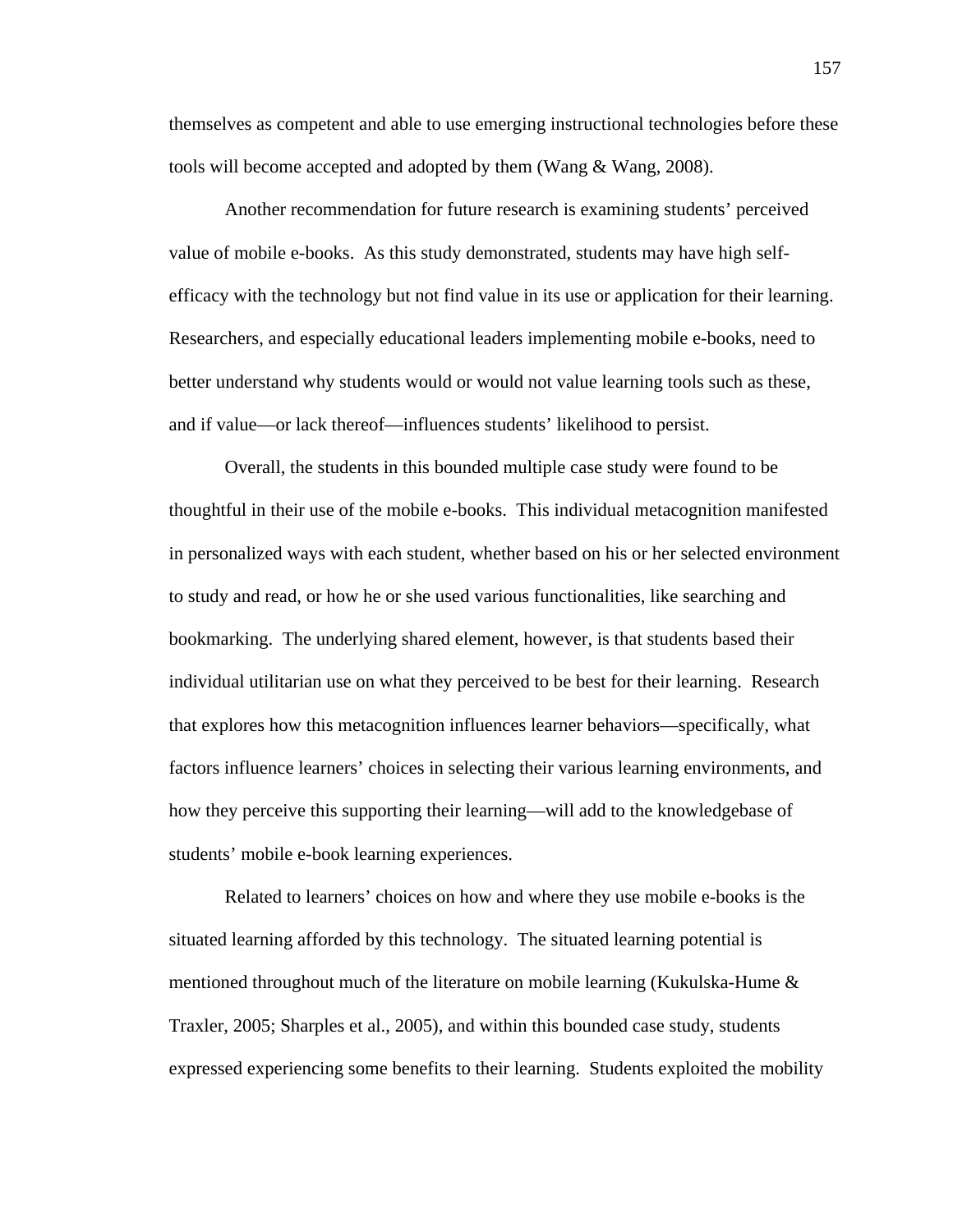aspect of their e-books to study in novel locations, which enhanced their learning by moving from abstract definitions of textbook concepts to more experiential, concrete understandings.

Areas for further study may include inquires that explore the benefits of learners being situated within their chosen and experiential contexts. Additionally, as this case study uncovered, inquires exploring instructional design practices of embedding opportunities for situated and authentic learning should be studied, to explore their impact on learning within mobile e-book applications. However, as recent research has already revealed, learners' environments can also provide negative influences and distractions. Issues such as environmental cognitive load (Doolittle & Mariano, 2008) and other potential, as yet undiscovered, challenges must be studied to better understand contextual and environmental influences.

 The final recommendation for further research is based on the concept of the social textbook. Within this case study, students overwhelmingly wanted to see more interactive and collaborative learning opportunities within their e-books. The instructor did not support this type of learning environment, as he felt it would diminish the students' learning depth and remove his ability to control the learning discourse. Even though this study only provides a single faculty member's perspective, more inquires are needed to explore the potential benefits and challenges of more open and interactive learning environments that are embedded within course context, such as electronic textbooks. Moreover, how this type of learning environment would be received and used by instructors is largely unknown at this time and needs to be examined.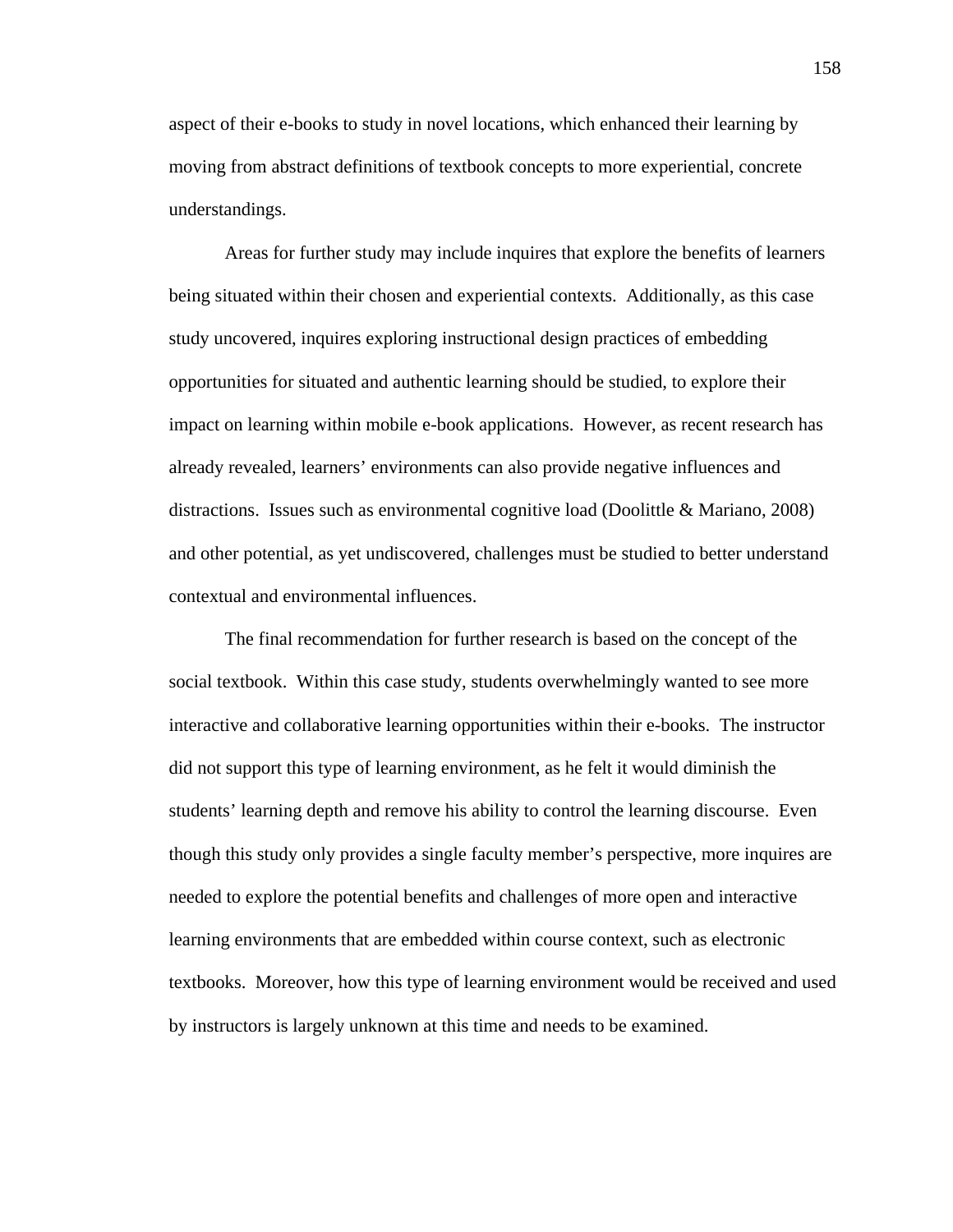Lastly, how interactive and social textbooks impact student learning, and the roles of instructor and student in this context, is an area rich for inquiries. Modern society is increasingly connected and networked, especially to media that is more socialized. The fundamental question for educators is how these characteristics filtering into learning environments will change learning and the learning process.

#### **Conclusion**

This study was exploratory in nature, seeking to better understand how the students within the limited boundaries of this collective case study used mobile e-books for their learning. Through the data analyses and discussions, six major conclusions emerged, which indicated opportunities for further research. These conclusions related to competence, self-efficacy, e-book value, metacognitive and individual e-book use, impacts of mobility, and the social textbook. Research agendas that further knowledge and understanding in these areas, as suggested in the previously stated recommendations for future research, may advance insight for educational leaders and designers on how the move to mobile e-books in higher education impacts student learning.

While students were overall competent and reported feelings of high self-efficacy in their use of the mobile e-books, as with any new piece of learning technology, the questions of effect and value remained. Mobile learning technology and how students perceive its value will influence if and how the technology is successfully used. Individual learners must perceive the technology as a valued tool before they will use and eventually adopt it. Also, the technology must not impose an extra burden on students, such as increased cognitive load (Doolittle & Mariano, 2008), but rather become transparent within their learning experiences.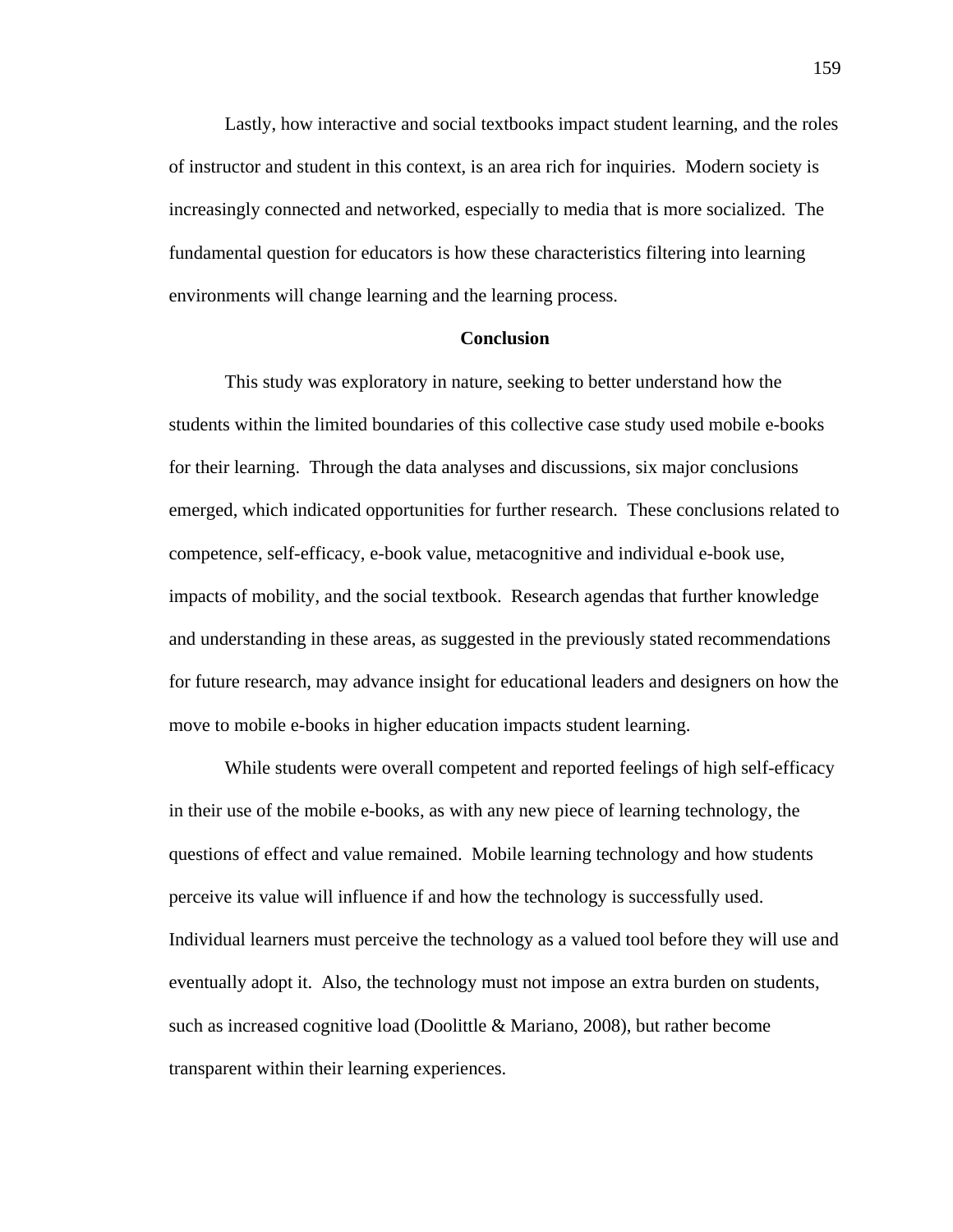Students in this study augmented their learning through the use of the mobile ebooks, through purposely and individually selected contexts that enhanced situated learning, and through the mobile affordances of the e-books. This mobile use enhanced students' understandings of abstract textbook concepts by situating them in contexts where they could foster concrete learning experiences. In addition to this type of authentic learning, students also wanted to have more social learning opportunities embedded within the e-books. They wanted to share ideas, start conversations, and interact with each other to enhance their understandings and learning.

These student experiences and views directly opposed the instructor's. This disconnect between students and instructors will challenge educational leaders to transform their institutions and implement policies that effectively prepare and support faculty, who might express skepticism and be reluctant to change. However, this may also prove to be an opportunity to address how these innovations impact faculty's emerging roles—and ultimately, how those in the field of education conceptualize teaching and learning in a more open, and networked society. Specifically, as colleges and universities transition to digital instructional technologies, such as e-books, more research is needed regarding how this transition will affect multiple aspects of the learning experience, including students and their learning, the relationship and interactions of students and faculty, the faculty's roles and responsibilities, and the learning environments, both virtual and classroom-based.

Within this bound case study, this need for understanding technology's impact on learning was clearly illustrated by the students' desire for increased embedded social interactivity within their learning resources and environments. Socially connected media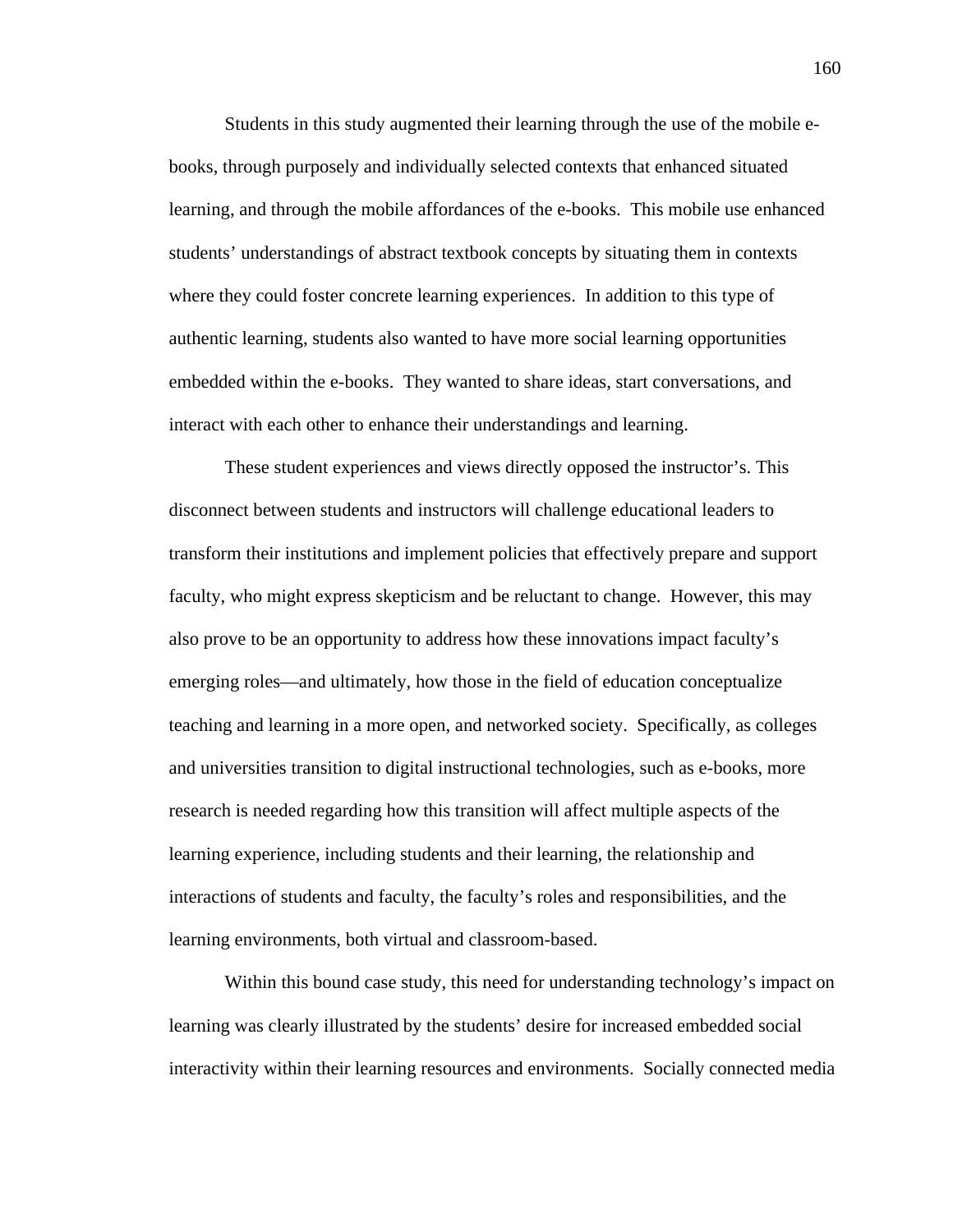and information is a part of everyday life for many in today's society, and the teaching and learning at educational institutions—especially individual classrooms—will not be immune to this change. Educational leaders must understand the nature of social textbooks, and how they might significantly change their institutions.

In a world that is more open and connected, students' learning environments should reflect this reality. The age of the closed-off classroom, classroom-based or virtual, is quickly becoming less relevant in preparing modern learners and citizens in the fast-paced, global information age. For more authentic, contextualized learning experiences, teachers and students must transcend the limitations of the traditional classroom. Learning with connected mobile devices is an example of this change. Educational leaders must immediately begin to prepare for these changes, to ensure successful transitions into the future.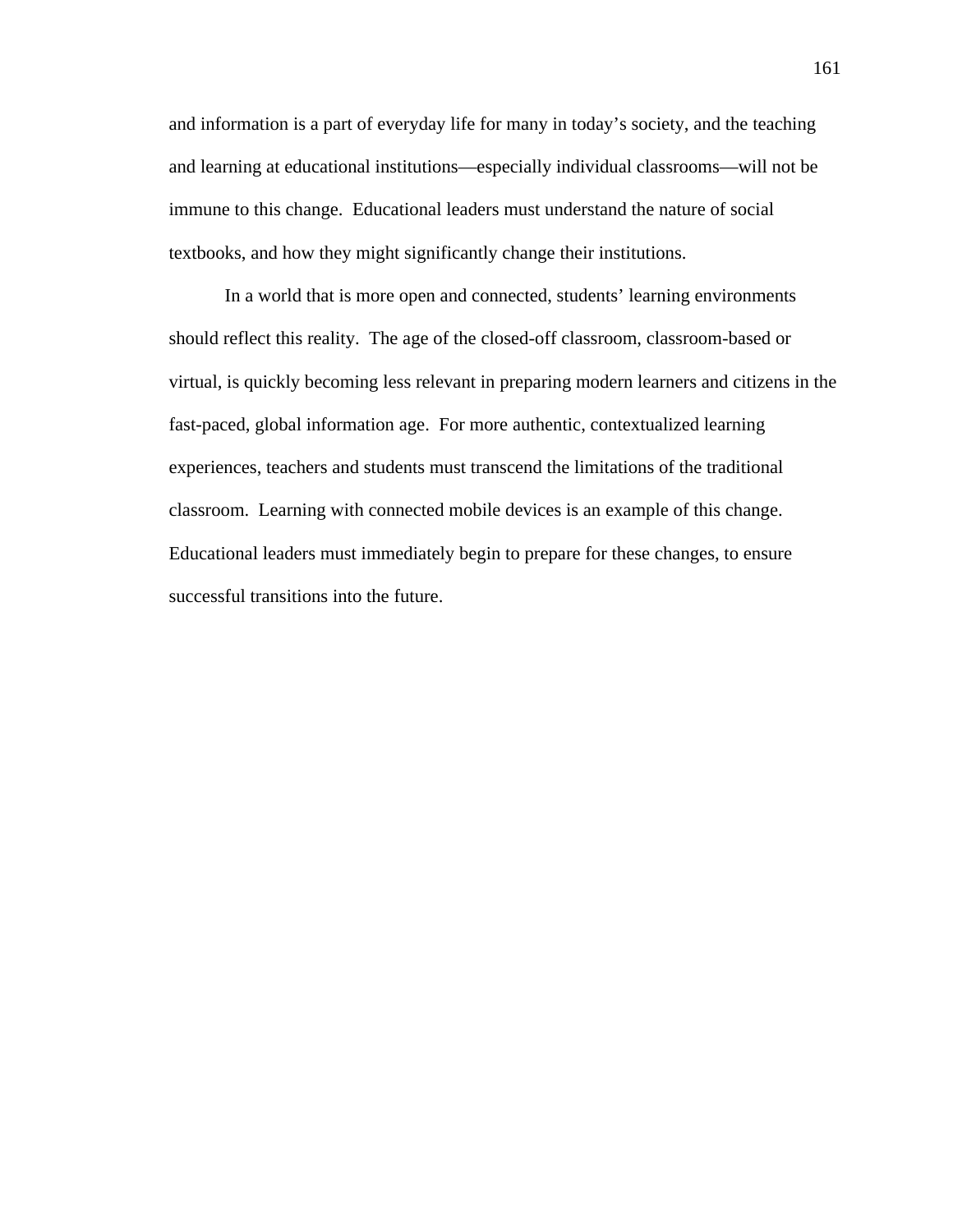### Appendix A FSCJ Student Volunteer Letter

August 11, 2009

Student,

The purpose of this investigation is to explore the use of electronic textbooks in college courses. If you participate in this research, you will receive an electronic textbook for your course and a mobile computing device for use during the 12-week course term. At the end of the term, you will return the materials and mobile device to Jeff Kissinger at 501 West State Street #207W, Jacksonville FL 32202; Phone: 904.632.5052; E-mail: jkissing@fscj.edu.

 Your participation is strictly voluntary. You may refuse to participate at all, or choose to stop your participation at any point in the research, without fear of penalty or negative consequences of any kind. Your participation in the study will involve filling out a short survey at the beginning and end of the course term. Additionally, you will be asked to fill out weekly journals that document your experiences with the electronic textbook. Finally, after the course is completed, you agree to participate in an interview for approximately 45 to 60 minutes with Jeff Kissinger, the principal investigator.

 All of your personal information and responses will be kept confidential and secure. If you have any questions regarding the study, please contact Jeff Kissinger (Phone: 904.632.5052; E-mail: jkissing@fscj.edu) or the College's Institutional Review Board Administrator (Phyllis Renninger, Director of Resource Development, 904.632.3327).

Sincerely Yours, Jeff Kissinger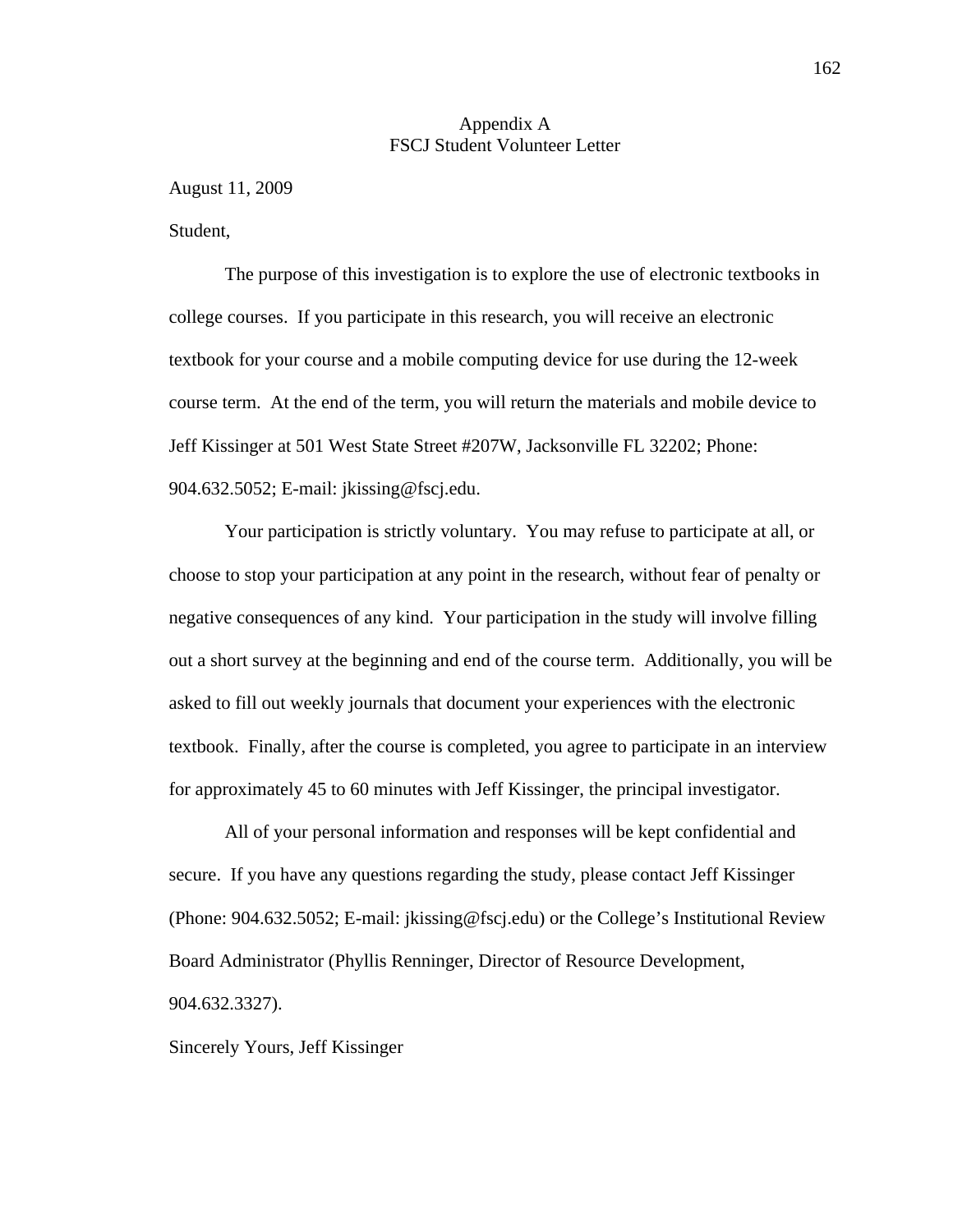# Appendix B UNF Informed Consent Letter and Form: Student

XXXX XX, 2010

Dear Student,

My name is Jeff Kissinger, and as a doctoral student at The University of North Florida in the department of Leadership, Counseling, and Instructional Technology, I would like to formally invite you to participate in an exciting research study on the use of portable electronic textbooks. This research is being supervised and has been approved by The University of North Florida and its Institutional Review Board (IRB).

You are being asked to participate in this study because of your recent experience as one of 13 students using an eBook in Mr. Ganza's fall 2009 course SYG 2000 Introduction to Sociology course. By participating in this study, you will contribute valuable feedback on the use of these new instructional tools and on Florida State College at Jacksonville's transition to electronic textbooks for its SIRIUS courses.

Your participation is strictly voluntary. You may choose not to participate, or choose to stop your participation at any point during the research without fear of penalty or negative consequences of any kind. The purpose of this research is to explore the use of portable electronic textbooks in college courses, and your recent experiences are highly valued to me and for this study.

Your participation in the study will involve being interviewed by me about your recent experiences in Mr. Ganza's course that used SIRIUS electronic textbooks and mobile ebook readers. The expected time for the interview will be 60 to 120 minutes, and it will be recorded and transcribed. All student information, grades, and responses will be kept confidential by having student volunteers choose a pseudonym. Additionally, all data that is to be collected will be maintained securely on college password protected and limited access computers.

While there is no direct benefit or monetary compensation for participation, students who agree to volunteer will have an opportunity to share their experiences with electronic textbooks to help assist Florida State College at Jacksonville's ability to best serve its students and the community.

For all questions about volunteering for this study, please contact Jeff Kissinger (Phone: 904.632.5052; E-mail: jkissing@fscj.edu). Should you have any concerns about this study please contact my faculty research supervisor, Dr. Kasten (Phone: 904.620.1789; E-mail: kkasten@unf.edu) or The University of North Florida's Institutional Review Board IRB Vice Chairperson Kareem Jordan at 904.620.1723.

# **If you are interested in volunteering for this study that will consist of thirteen total volunteers and are at least 18 years of age or older, please copy and paste this entire**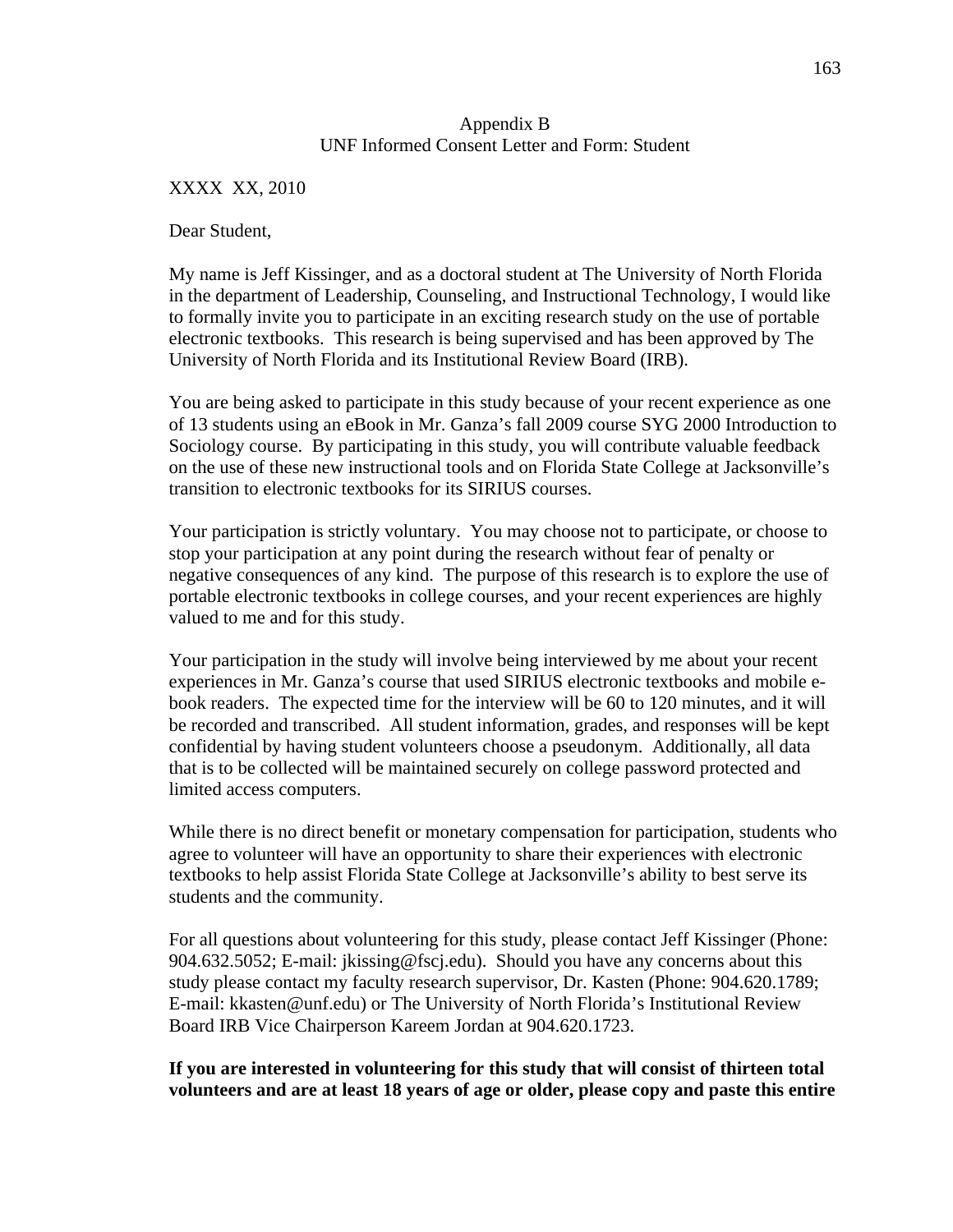**form into an e-mail, fill in your name and date, then send it to jkissing@fscj.edu, which will serve as your electronic signature and official consent to participate. Upon receipt of this e-mail form, I will e-mail you verification that you are officially participating and contact you to set up an interview time.** 

Thank you for your interest in this study, and I sincerely hope you choose to participate.

Jeff Kissinger

# **University of North Florida Leadership, Counseling, and Instructional Technology Informed Student Consent Form**

I, \_\_\_\_\_\_*(print student name here)*\_\_\_\_\_\_\_, am 18 years of age or older and agree to volunteer for the Portable Electronic Textbook Study at The University of North Florida in February 2010. There are no foreseeable risks associated with this study. I understand that I may, at anytime, without fear of any negative consequences, withdraw from this study. I agree to participate in the requirements as detailed in this form and understand that my information and responses will be used under a confidential pseudonym.

| <b>Student Signature</b>         |      |  |
|----------------------------------|------|--|
| Student Phone Number             |      |  |
|                                  |      |  |
|                                  | Date |  |
| Principal Investigator Signature |      |  |

Please e-mail this form to Jeff Kissinger at jkissing@fscj.edu or deliver a signed hard copy to Jeff Kissinger, Florida State College at Jacksonville, 501 West State Street #207W, Jacksonville FL 32202.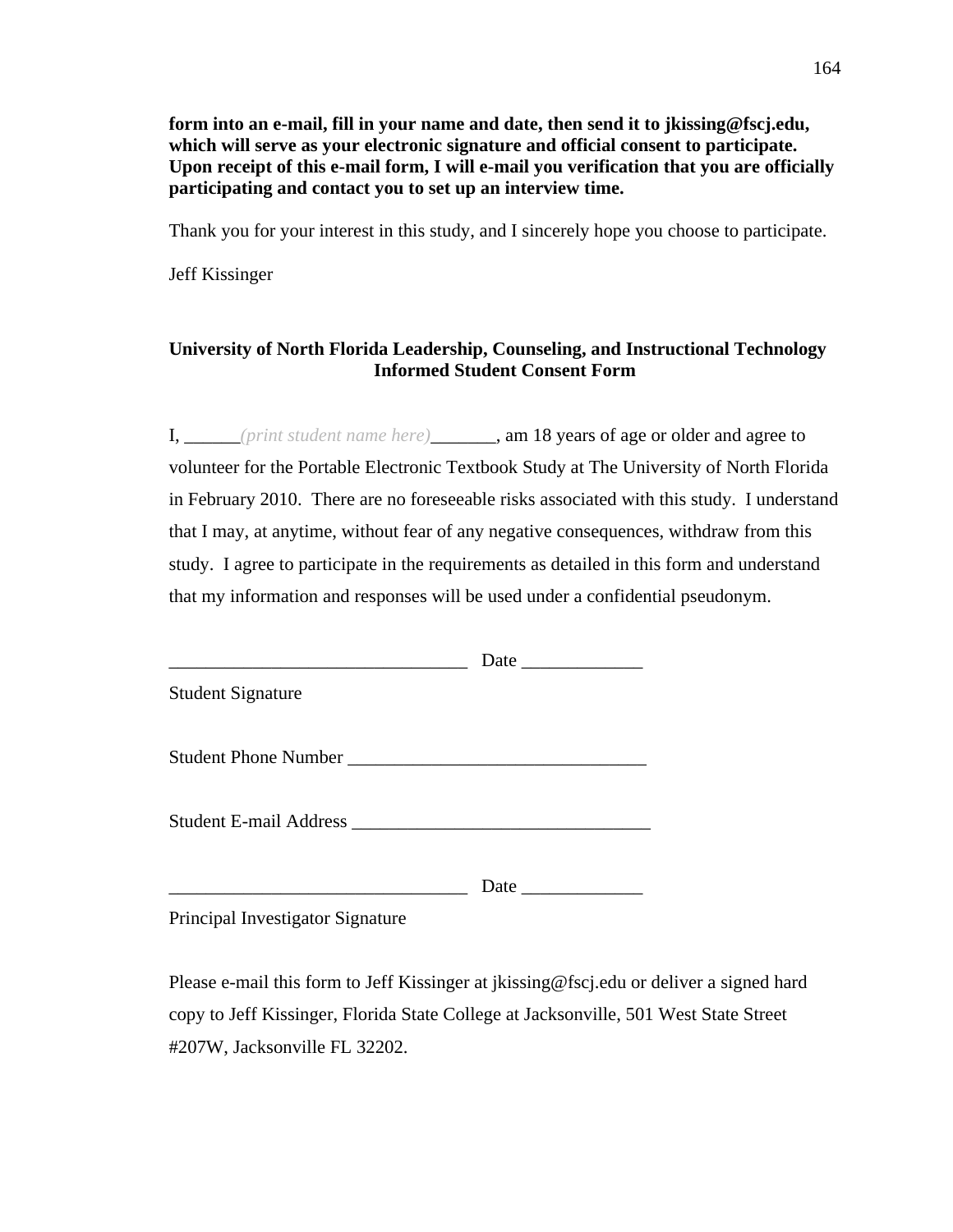# Appendix C UNF Informed Consent Letter and Form: Instructor

### XXXXX XX, 2010

Dear Instructor,

My name is Jeff Kissinger, and as a doctoral student at The University of North Florida in the department of Leadership, Counseling, and Instructional Technology, I would like to formally invite you to participate in an exciting research study on the use of portable electronic textbooks. This research is being supervised and has been approved by The University of North Florida and its Institutional Review Board (IRB).

You are being asked to participate in this study because of your recent experience as the instructor for two fall 2009 SYG 2000 Introduction to Sociology courses that used electronic eBook readers. By participating in this study, you will contribute valuable feedback on the use of these new instructional tools and on Florida State College at Jacksonville's transition to electronic textbooks for its SIRIUS courses.

Your participation is strictly voluntary. You may choose not to participate, or choose to stop your participation at any point during the research without fear of penalty or negative consequences of any kind. The purpose of this research is to explore the use of portable electronic textbooks in college courses, and your recent experiences are highly valued to me and for this study.

Your participation in the study will involve being interviewed by me about your recent experiences teaching that used SIRIUS electronic textbooks and mobile e-book readers. The expected time for the interview will be 60 to 120 minutes, and it will be recorded and transcribed. This information will be confidential and only accessible to me. Throughout the interview recordings you will be asked to use a pseudonym. Additionally, all data that is to be collected will be maintained securely on college password protected and limited access computers.

While there is no direct benefit or monetary compensation for participation, if you agree to volunteer you will have an opportunity to share your experiences with electronic textbooks to help assist Florida State College at Jacksonville's ability to best serve its students and the community.

For all questions about volunteering for this study, please contact Jeff Kissinger (Phone: 904.632.5052; E-mail: jkissing@fscj.edu). Should you have any concerns about this study please contact my faculty research supervisor, Dr. Kasten (Phone: 904.620.1789; E-mail: kkasten@unf.edu) or The University of North Florida's Institutional Review Board IRB Vice Chairperson Kareem Jordan at 904.620.1723.

# **If you are interested in volunteering for this study that will consist of thirteen total volunteers and are at least 18 years of age or older, please copy and paste this entire**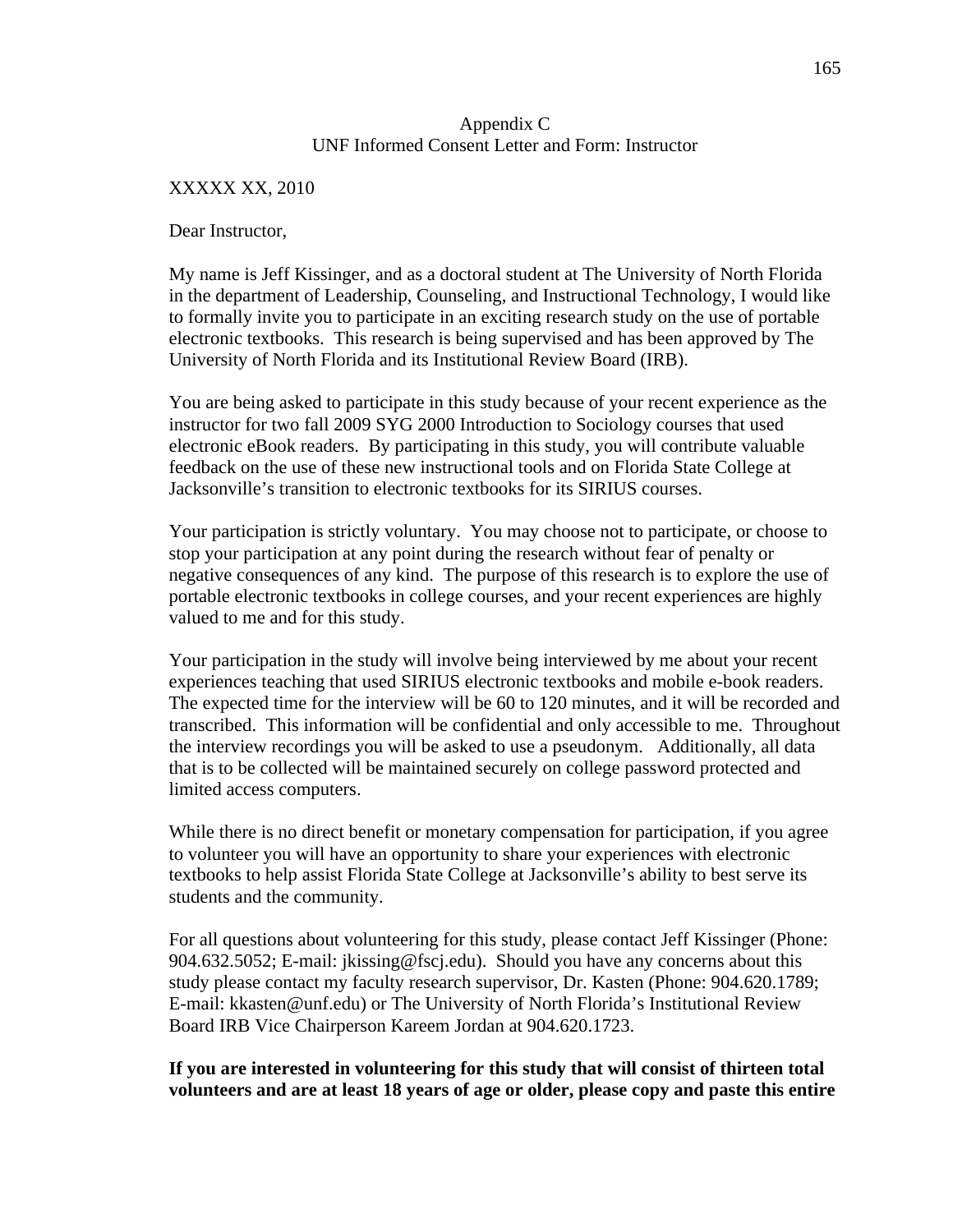**form into an e-mail, fill in your name and date, then send it to jkissing@fscj.edu, which will serve as your electronic signature and official consent to participate. Upon receipt of this e-mail form, I will e-mail you verification that you are officially participating and contact you to set up an interview time.** 

Thank you for your interest in this study, and I sincerely hope you choose to participate.

Jeff Kissinger

# **University of North Florida Leadership, Counseling, and Instructional Technology Informed Instructor Consent Form**

I, \_\_\_\_\_\_*(print instructor name here)*\_\_\_\_\_\_\_, am 18 years of age or older and agree to volunteer for the Portable Electronic Textbook Study at The University of North Florida in February 2010. There are no foreseeable risks associated with this study. I understand that I may, at anytime, without fear of any negative consequences, withdraw from this study. I agree to participate in the requirements as detailed in this form and understand that my information and responses will be used under a confidential pseudonym.

| <b>Instructor Signature</b>      |  |
|----------------------------------|--|
|                                  |  |
|                                  |  |
|                                  |  |
| Principal Investigator Signature |  |

Please e-mail this form to Jeff Kissinger at jkissing@fscj.edu or deliver a signed hard copy to Jeff Kissinger, Florida State College at Jacksonville, 501 West State Street #207W, Jacksonville FL 32202.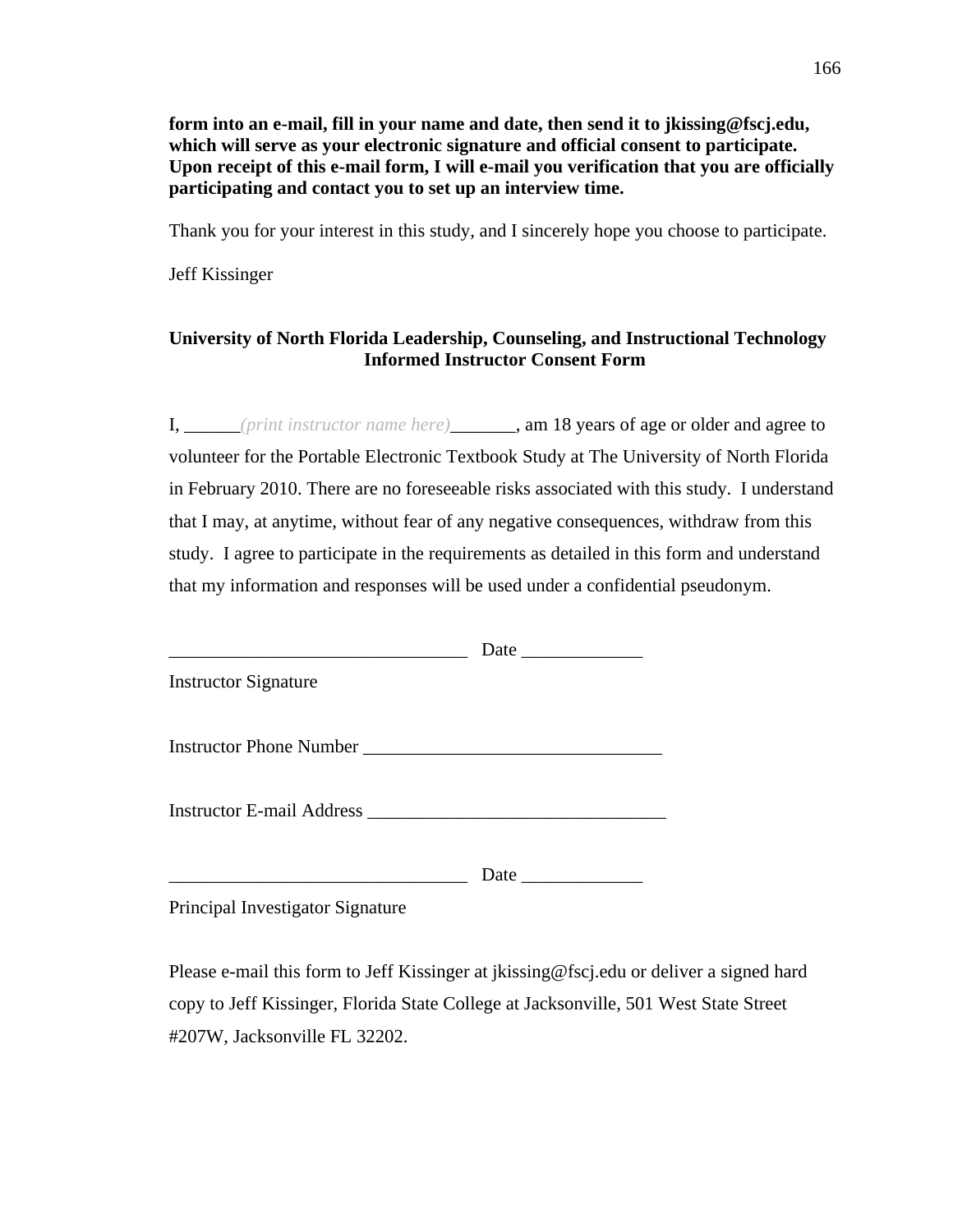### Appendix D UNF IRB Approval Letter



Office of Research and Sponsored Programs 1 UNF Drive Jacksonville, FL 32224-2665 Jacksonvulle, FL 32224-2003<br>904-620-2455 FAX 904-620-2457<br>Equal Opportunity/Equal Access/Affirmative Action Institution

#### **MEMORANDUM**

| DATE:        | May 11, 2010                                                                                                              |
|--------------|---------------------------------------------------------------------------------------------------------------------------|
| TO:          | Mr. Jeffrey Kissinger                                                                                                     |
| VIA:         | Dr. Katherine Kasten<br>Leadership & Counseling                                                                           |
| <b>FROM:</b> | Dr. Kareem Jordan, Vice Chairperson<br><b>UNF Institutional Review Board</b>                                              |
| RE:          | Review by the UNF Institutional Review Board IRB#10-024:<br>"Collective Case Study of Mobile E-book Learning Experiences" |

This is to advise you that your project, "Collective Case Study of Mobile E-book Learning Experiences," has undergone "expedited, category #6 & #7" review on behalf of the UNF Institutional Review Board and was approved.

This approval applies to your project in the form and content as submitted to the IRB for review. Any variations or Inis approval applies to your project in the form and content as submitted to the red to dealing with human subjects must<br>modifications to the approved protocol and/or informed consent forms as they relate to dealing with the cleared with the IRB prior to implementing such changes. Any unanticipated problems involving risk and any<br>be cleared with the IRB prior to implementing such changes. Any unanticipated problems involving risk and any occurrence of serious harm to subjects and others shall be reported promptly to the IRB.

Your study has been approved for a period of 12 months. If your project continues for more than one year, you are Your study has been approved for a period of 12 months. If you project to 3/30/2011 if your study will be continuing past<br>required to provide a Continuing Status Report to the UNF IRB prior to 3/30/2011 if your study will 04/29/2011. We suggest you submit your status report 11 months from the date of your approval date as noted above to allow time for review and processing.

As you may know, CITI Course Completion Reports are valid for 3 years. Dr. Kasten's completion report is valid As you may know, CITT Course Completion reports are valid through 12/03/2012. If your completion reports expire<br>through 04/22/2011 and Mr. Kissinger's completion report is valid through 12/03/2012. If your completion repor soon please take CITI's refresher course. Once you complete all of the CITI modules a completion report will be emailed<br>soon please take CITI's refresher course. Once you complete all of the CITI modules a completion repor soon please take C111's reflexible course. Once you complete an or the C111 mediate a complete your CITI refresher to our office. For faster file updating purposes, however, please notify this office when you complete your course.

Should you have questions regarding your project or any other IRB issues, please contact the Office of Research and Sponsored Programs at 904.620.2455.

Thank you,

Research Integrity Staff

UNF IRB Number:  $4130110$ Approval Date: Revision Date: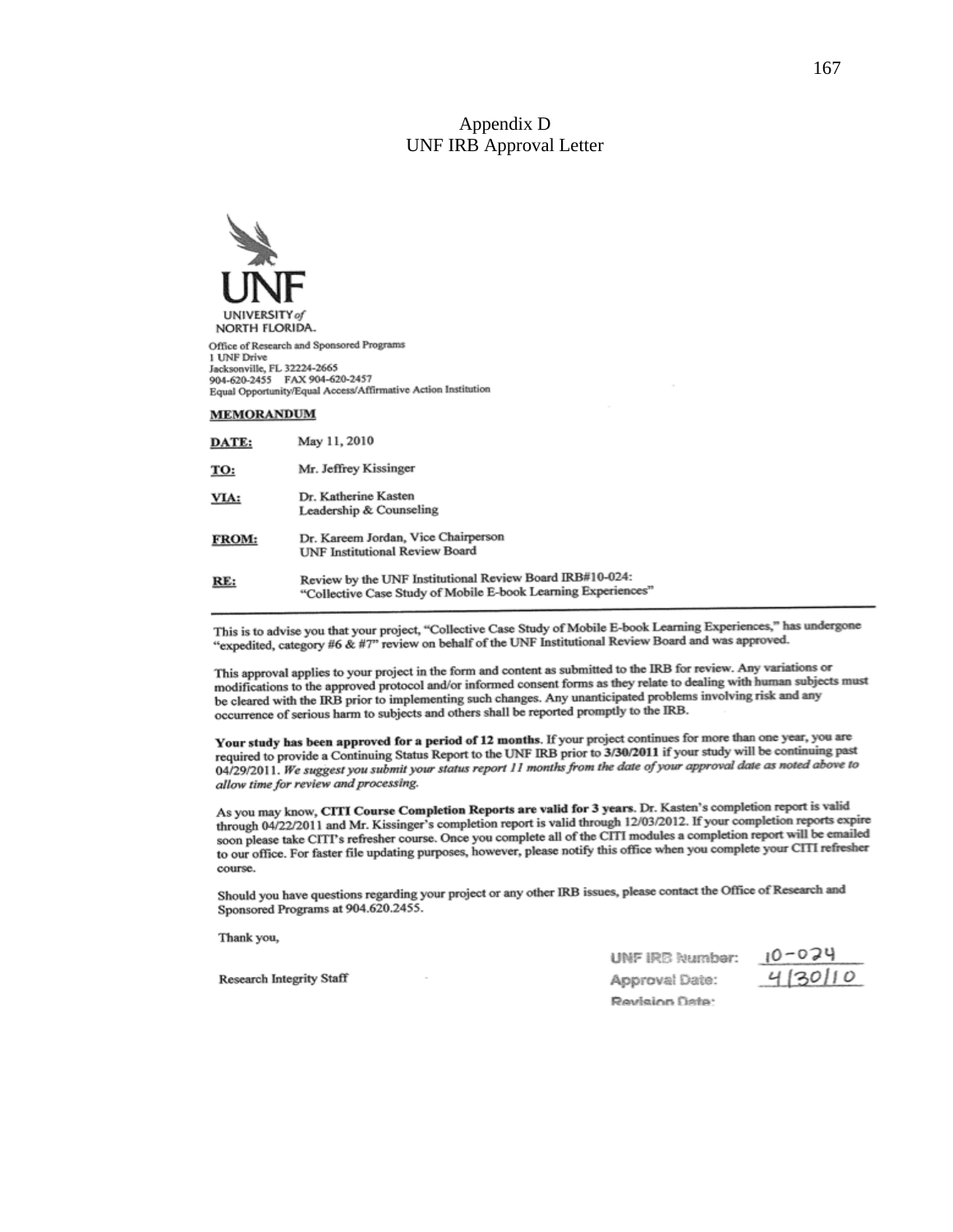# Appendix E Semistructured Student Interview Questions

Background Questions:

1. What is your pseudonym and age?

2. Did you take the online course or classroom-based course?

3. Which e-book did you use?

4. Do you own or have any previous experience with electronic books?

5. Which features did you use? [text to speech, highlighting, bookmarking, notes, sharing notes]

Learning-Related Question Prompts

1. Take me on an average day as you were using the e-book. Describe what you did, how you did it, and how you felt.

-Was it difficult to use?

-Did you expect to be successful using it?

-What value did you place on using the e-book for your learning?

-Were you afraid of using the device for your learning?

2. What were some of the places you used the e-book? Were these places you have gone before to read or study?

3. How do you think the location of where you used the e-book influenced your learning? -In general describe how your reading or study environment helps or hinders your learning.

-How did using the e-book change how you read or studied based on your location?

4. How confident were you using the e-book? Why do you feel this way?

-Did you feel in control of your learning using the e-book?

-What motivated your use of the e-book?

-How did using the e-book influence your motivation?

5. Has using the e-book influenced your beliefs about your capabilities with respect to your own learning and understanding? If so, please explain how.

6. Suppose I were a new student considering taking courses that exclusively used ebooks, and I asked for your advice on whether or not to take these courses. What would you tell me and why?

7. What do you think contributed to your learning and success in the course, and how did using the e-book influence this if at all?

8. Has the e-book changed how you used textbook materials for your learning in this course?

9. Has the e-book changed the places where you read and studied in this course? 10. Did you use the e-book individually, with other classmates, or both? Explain and share some examples.

11. If you could improve upon anything about the e-books, what would it be and why? 12. What else would you like to say about your experiences that you have not already said?

13. Would you take a course with an e-book again? Why or why not?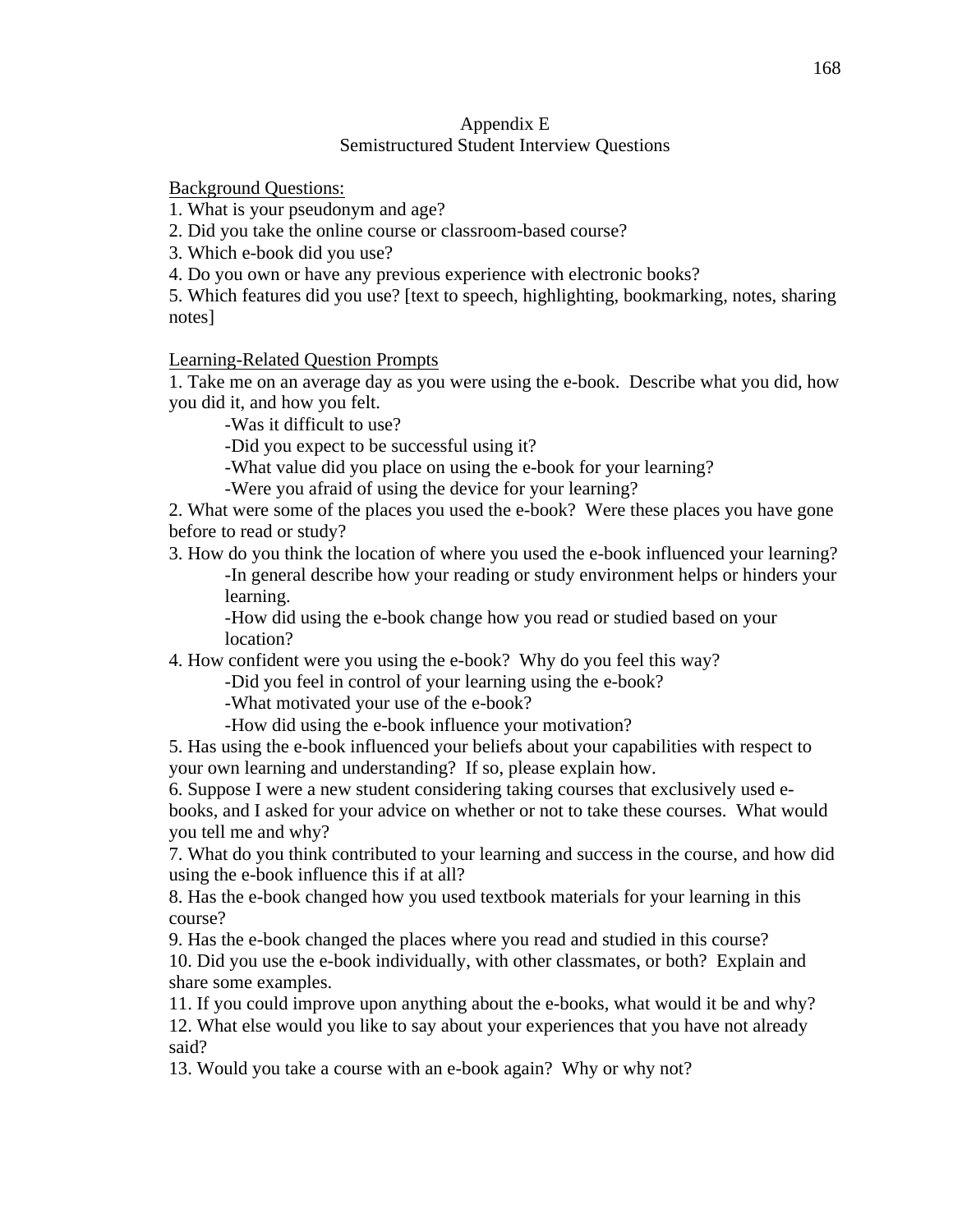# Appendix F Semistructured Instructor Interview Questions

Background Questions:

1. Please share your pseudonym, teaching background, and age.

2. Describe the two courses you taught using the e-books.

3. Which features do you know students used? [text to speech, highlighting,

bookmarking, notes, sharing notes]

Student Learning-Related Questions

1. How did students use the e-books in your two sociology courses?

-Where did they use them? Inside class and outside class?

2. What challenges did you perceive to students using the e-books to support their learning?

3. What benefits did you perceive to students using the e-books to support their learning? -Do you think they were motivated to use the e-books and how?

4. How confident or insecure do you think students were using the devices? Why?

-Do you think the e-books drove students to be successful and why/why not? -What value do you think students placed on using the e-books for this class and

their learning?

5. Did you hear of students using the e-books in novel locations or ways? If so, where and how?

-How do you feel where they study or read has an influence on their learning for this course?

6. What do you think contributed to students' learning and success in the course, and how did using the e-book influence this, if at all?

7. If you could improve upon anything about the e-books, what would it be and why?

8. What else would you like to say about your experiences you have not already said?

9. Would you teach a course with an e-book again? Why or why not?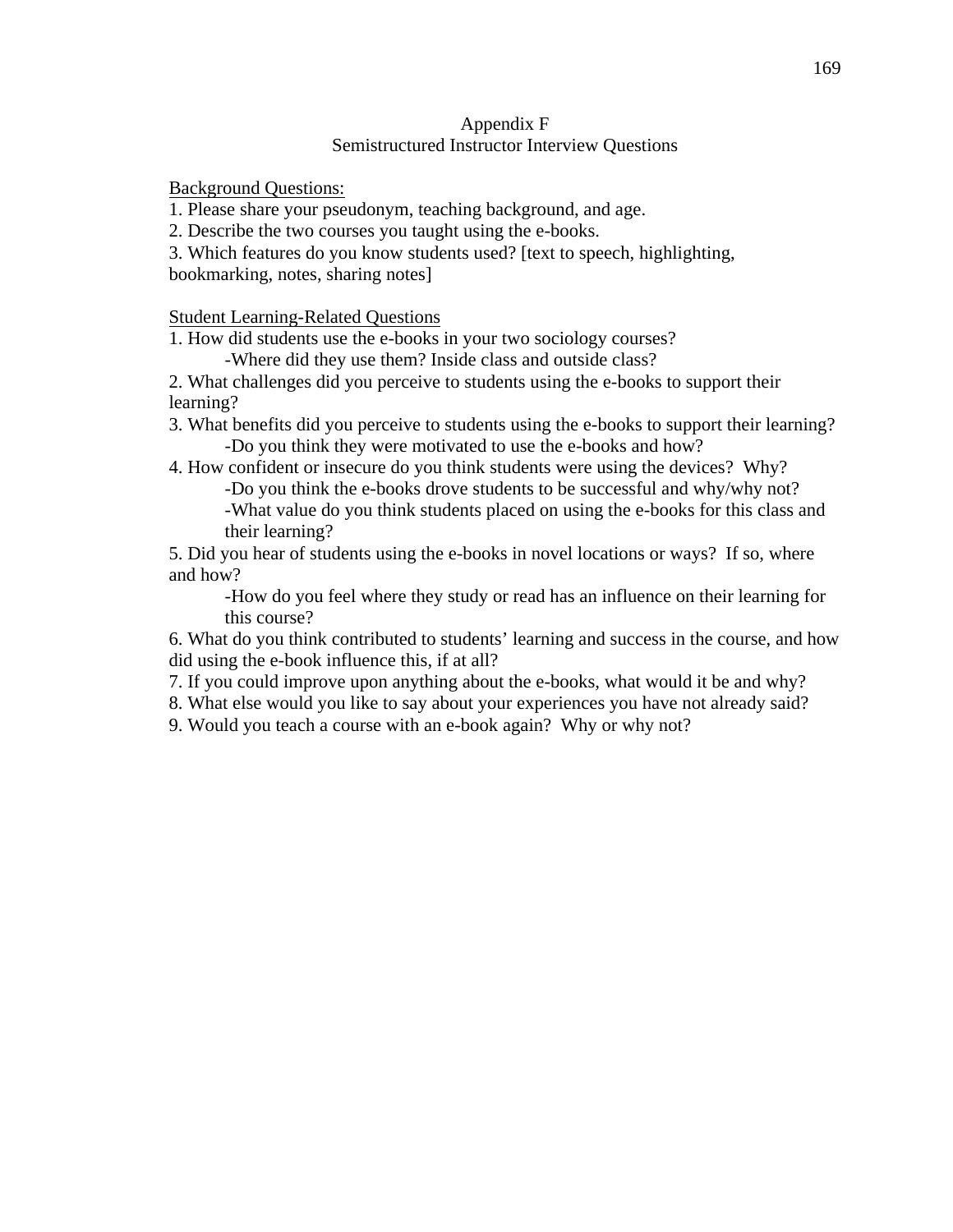## **REFERENCES**

- Abdullah, N. (2007). *A study into usability of tools for searching and browsing e-books with particular reference to back-of-the-book index.* (Doctoral dissertation, University of Strathclyde). Retrieved from http://dspace.fsktm.um.edu.my/ handle/1812/215
- Abdullah, N., & Gibb, F. (2008). Students' attitudes towards e-books in a Scottish higher education institute: Part 1. *Library Review, 57*(8), 593-605.
- Allen, N., & The Student PIRGs. (2008, August). Course correction: *How digital textbooks are off track and how to set them straight*. Retrieved from http://www.studentpirgs.org/uploads/0b/9e/0b9e1d998ea89a92839789f43b50698 8/course-correction.pdf
- Anderson, J. R., Reder, L. M., & Simon, H.A. (1996). Situated learning and education. *Educational Researcher, 25*(4), 5-11.
- Atkinson, J. W. (1957). Motivational determinants of risk-taking behavior. *Psychological Review, 64,* 359-372.
- Baddeley, A. J. (1992). Working memory. *Science, 255*(5044), 556-559. doi:10.1126/ science.1736359
- Bandura, A. J. (1986). *Social foundations of thought and action*. Greenwich, CT: JAI Press.
- Bandura, A. J. (1997). *Self-efficacy: The exercise of control*. New York, NY: Freeman.
- Barker, P. (1992). Electronic books and libraries of the future. *The Electronic Library, 10*(3), 139-149.
- Brown, A. (2009, March 4). *Northwest, McGraw-Hill e-book trial garners national media coverage.* [Press release]. Retrieved from http://www.nwmissouri.edu/ UniversityRelations/news/newsreleases/090304mcgrawhill.htm
- Brown, J. S., Collins, A., & Duguid, P. (1989). Situated cognition and the culture of learning. *Educational Researcher, 18*(1), 32-42.
- Bruning, R. H., Schraw, G. J., & Ronning, R. R. (1999). *Cognitive psychology.* Englewood Cliffs, NJ: Prentice-Hall.
- Bush, V. (1945). As we may think. *The Atlantic Monthly, 176*(1), 101-108. Retrieved from http://www.theatlantic.com/doc/194507/bush

Campbell, N. K., & Hackett, G. (1986). The effects of mathematics task performance on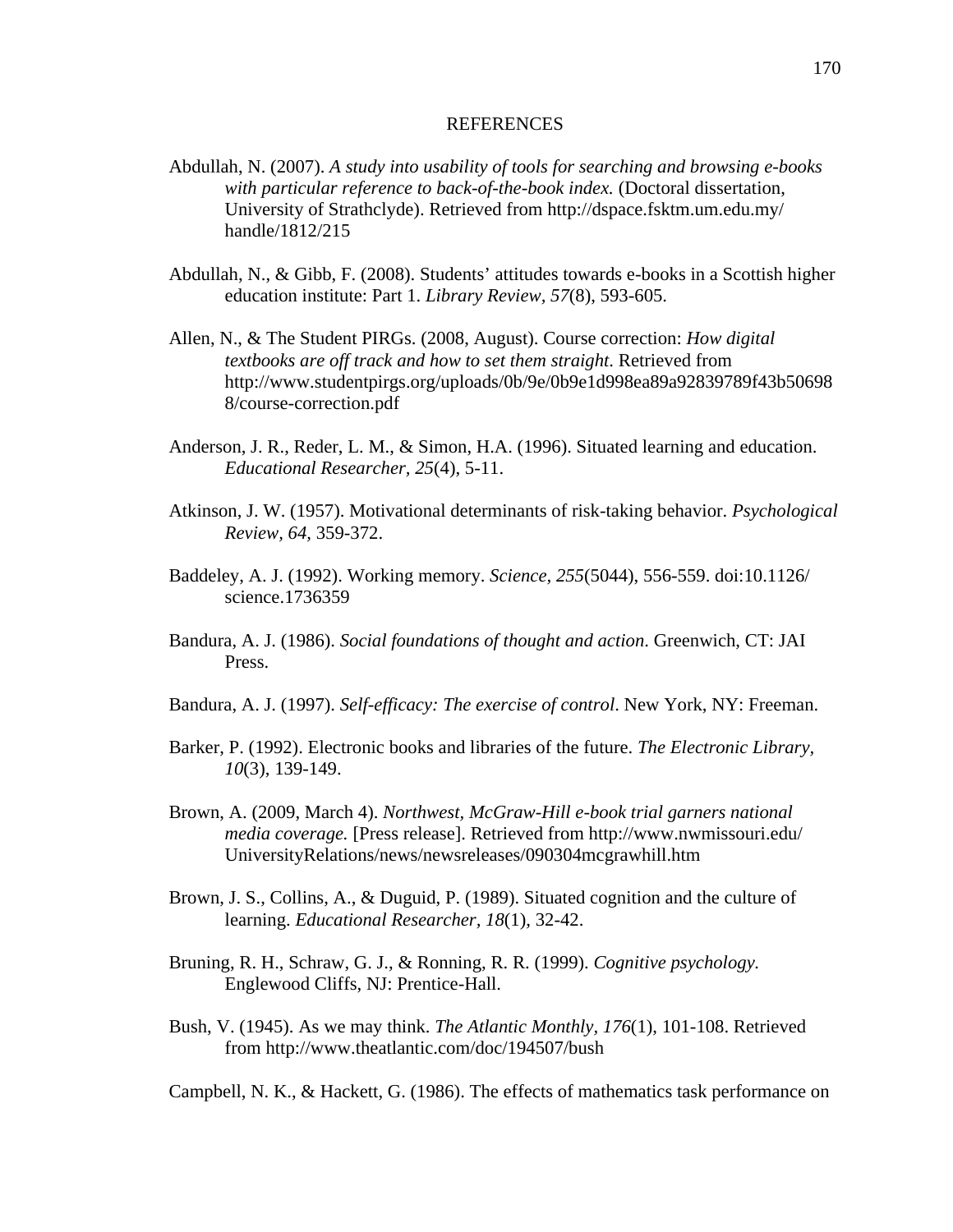math self-efficacy and task interest. *Journal of Vocational Behavior, 28,* 149-162.

- Cavanaugh, T. (2002). Ebooks and accommodations: Is this the future of print accommodation? *TEACHING Exceptional Children, 35*(2), 56-61.
- Cavanaugh, T. (2003). eBooks an unknown reading option. In R. Ferdig and C. Crawford (Eds.), *Proceedings of Society for Information Technology & Teacher Education International Conference 2003* (pp. 1387-1389). Chesapeake, VA: Association for the Advancement of Computing in Education.
- Cavanaugh, T. (2004). Using electronic texts as the course textbook. R. Ferdig, C. Crawford, R. Carlson, N. Davis, J. Price, R. Weber and D.A. Willis (Eds.), *Proceedings of Society for Information Technology & Teacher Education International Conference 2004* (pp. 1113-1117). Chesapeake, VA: Association for the Advancement of Computing in Education.
- Cavanaugh, T. (2005). *The digital reader: Using ebooks in k-12 education*. Eugene, OR: International Society for Technology in Education (ITSE).
- Cavanaugh, T., & Cavanaugh, C. (2008). *eBook libraries (the whole list).* Retrieved from http://drscavanaugh.org/ebooks/libraries/ebook\_libraries\_list.htm
- Chang, C. Y., Sheu, J. P., & Chan, T.W. (2003). Concept and design of ad hoc and mobile classrooms. *Journal of Computer Assisted Learning, 19*(3), 336-346.
- Chen, Y. S., Kao, T. C., & Sheu, J. P. (2003). A mobile learning system for scaffolding bird watching learning. *Journal of Computer Assisted Learning, 19*(3), 347-359.
- Cheung, W. S., & Hew, K. F. (2009). A review of research methodologies used in studies on mobile handheld devices in k-12 and higher education settings. *Australasian Journal of Educational Technology, 25*(2), 152-183.
- Chiarella, A. F., & Lajoie, S. P. (2010, June). Social annotation: Emergent text signals through self-organization. In *Proceedings of the World Conference on Educational Multimedia, Hypermedia and Telecommunications 2010* (pp. 1456- 1462). Chesapeake, VA: Association for the Advancement of Computing in Education.
- Churchill, D., & Churchill, N. (2008, May). Educational affordances of PDAs: A study of a teacher's exploration of this technology. *Computers & Education, 50*(4), 1439- 1450. doi:10.1016/j.compedu.2007.01.002
- Collins, A., Brown, J. S., & Newman, S. E. (1989). Cognitive apprenticeship: Teaching the craft of reading, writing and mathematics. In L.B. Resnick (Ed.), *Knowing, learning and instruction: Essays in honor of Robert Glaser* (pp. 453-494). Hillsdale, NJ: Lawrence Erlbaum.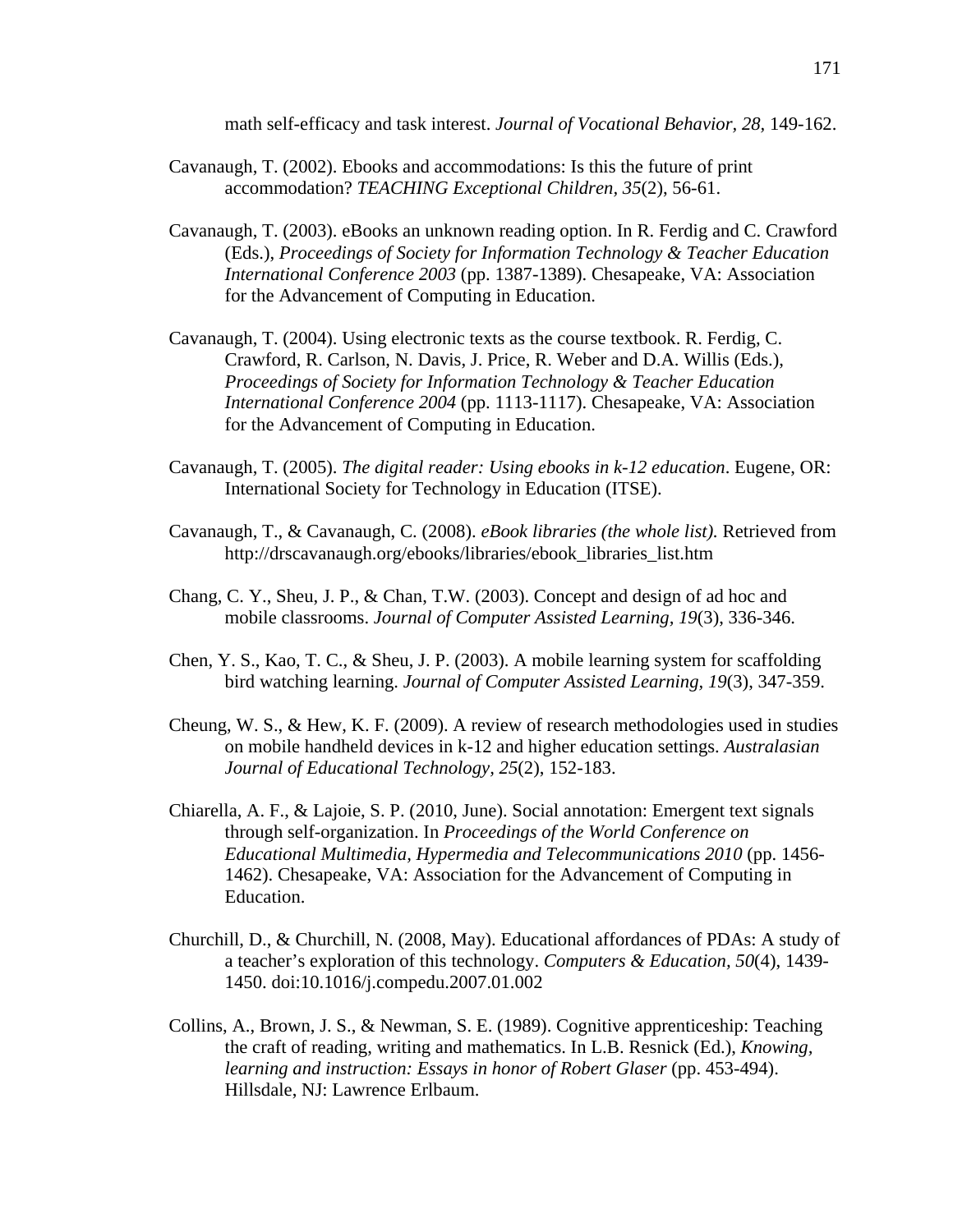- Collins, B. (2011, January 4). Computing in the real world. *PC Pro*. Retrieved from http://www.pcpro.co.uk/news/364015/over-100-tablets-to-launch-at-ces
- Compeau, D. R., & Higgins, C. A. (1995). Computer self-efficacy: Development of a measure and initial test. *MIS Quarterly, 19*(2), 189-211.
- Corbeil, J. R. (2007). Are you ready for mobile learning? *The EDUCAUSE Quarterly, 30*(2), 51-58.
- Corbin, J. M., & Strauss, A. L. (2008). *Basics of qualitative research* (3rd ed.). London, UK: Sage.
- Corlett, D., Sharples, S., Bull, S., & Chan, T. (2005). Evaluation of a mobile learning organiser for university students. *Journal of Computer Assisted Learning, 21*, 162-170.
- Cox, A., & Mohammed, H. (2001). *E-books.* FreePint80. doi:10.1108/ 07378830310467427
- Danaher, P., Gururajan, R., & Hafeez-Baig, A. (2009). Transforming the practice of mobile learning: Promoting pedagogical innovation through educational principles and strategies that work. In R. Hokyoung & D. Parsons (Eds.), *Innovative mobile learning: Techniques and technologies* (pp. 21-46). Hershey, PA: Information Science Reference (IGI Global).
- Dieterle, E., & Dede, C. (2006, April). *Straightforward and deep effects of wireless handheld devices for teaching and learning in university settings*. Paper presented at the 2006 American Educational Research Association Conference, San Francisco, CA. Retrieved from http://gseacademic.harvard.edu/~hdul/ AERA\_2006\_Dieterle\_Dede.pdf
- Dillon, D. (2001). E-books: The University of Texas experience, part 2. *Library Hi Tech, 19*(2), 113-124.
- Doolittle, P., & Mariano, G. (2008). Working memory capacity and mobile multimedia learning environments: Individual differences in learning while mobile. *Journal of Educational Multimedia and Hypermedia, 17*(4), 511-530.
- Eggen, P., & Kauchak, D. (2007). *Educational psychology: Windows on classrooms* (6th ed.). Upper Saddle River, NJ: Prentice Hall.
- Eggen, P., & Kauchak, D. (2010). *Educational psychology: Windows on classrooms* (8th ed.). Upper Saddle River, NJ: Pearson.
- Engeström, Y. (1987). *Learning by expanding: An activity-theoretical approach to developmental research*. Helsinki, Finland: Orienta-Konsultit Oy.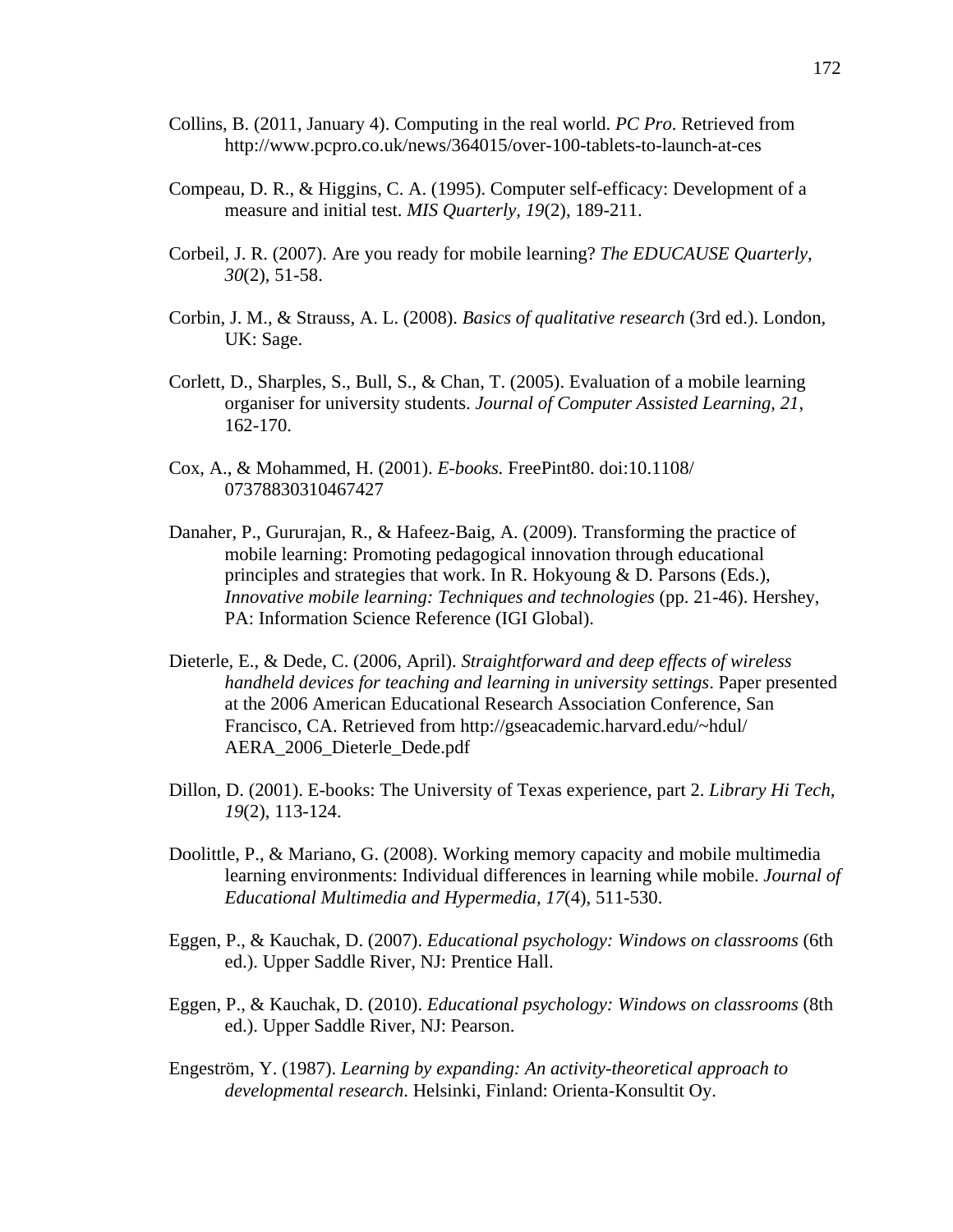- Engeström, Y. (2001). Expansive learning at work: Toward an activity theoretical reconceptualization. *Journal of Education and Work, 14*(1), 133-156.
- Erickson, F. (1986). Qualitative methods in research on teaching. In M. C. Wittrock (Ed.), *Handbook of Research on Teaching* (3rd ed., pp. 119-161). New York, NY: Macmillan.
- Flavell, J. H. (1976) Metacognitive aspects of problem solving. In L. B. Resnick (Ed.), *The nature of intelligence* (pp. 231-236). Hillsdale, NJ: Erlbaum.
- Florida Distance Learning Task Force. (2009, February 26). *Final report*. Retrieved from http://www.fldlc.org/pdfFiles/dltf%20finalreport.pdf
- Florida State College at Jacksonville. (2009). *SIRIUS*. Jacksonville, FL. Retrieved from http://www.sirius-education.org/about.html
- Gil-Rodriguez, E. P., & Planella-Ribera, J. (2008). *Educational uses of the e-book: An experience in a virtual university context*. In A. Holzinger (Ed.), *HCI and usability for education and work*. 4th Symposium of the Workgroup Human-Computer Interaction and Usability Engineering of the Austrian Computer Society (pp. 55-62). Graz, Austria: USAB. doi:10.1007/978-3-540-89350-9
- Glaser, B. G., & Strauss, A. L. (1968). *The discovery of grounded theory.* Chicago, IL: Aldine.
- Gleazer, E. J., Jr. (1980). *The community college: Values, vision and vitality*. Washington, DC: American Association of Community and Junior Colleges.
- Greeno, J. G., Collins, A. M., & Resnick, L. B. (1996). Cognition and learning. In D. C. Berliner & R. C. Calfee (Eds.), *Handbook of educational psychology* (pp. 15-46) New York, NY: Macmillan. Retrieved from http://www.educ.msu.edu/ DWongLibrary/CEP900/Library/Greeno.pdf
- Harris, P. (2001). Going mobile. *Learning Circuits.* Retrieved from http://www.astd.org/ LC/2001/0701\_harris.htm
- Hawkins, D. (2000). Electronic books: A major publishing revolution. Part 1: General considerations and issues. *Online, 24*(4), 14-28.
- Hernon, P. (2007). E-book use by students: Undergraduates in economics, literature, and nursing. *The Journal of Academic Librarianship, 33*(1), 3-13.
- Hindelang, M., Hirschi, T., & Weis, J. (1979). Correlates of delinquency: The illusion of discrepancy between self report and official measures. *American Sociological Review, 44*, 995-1014.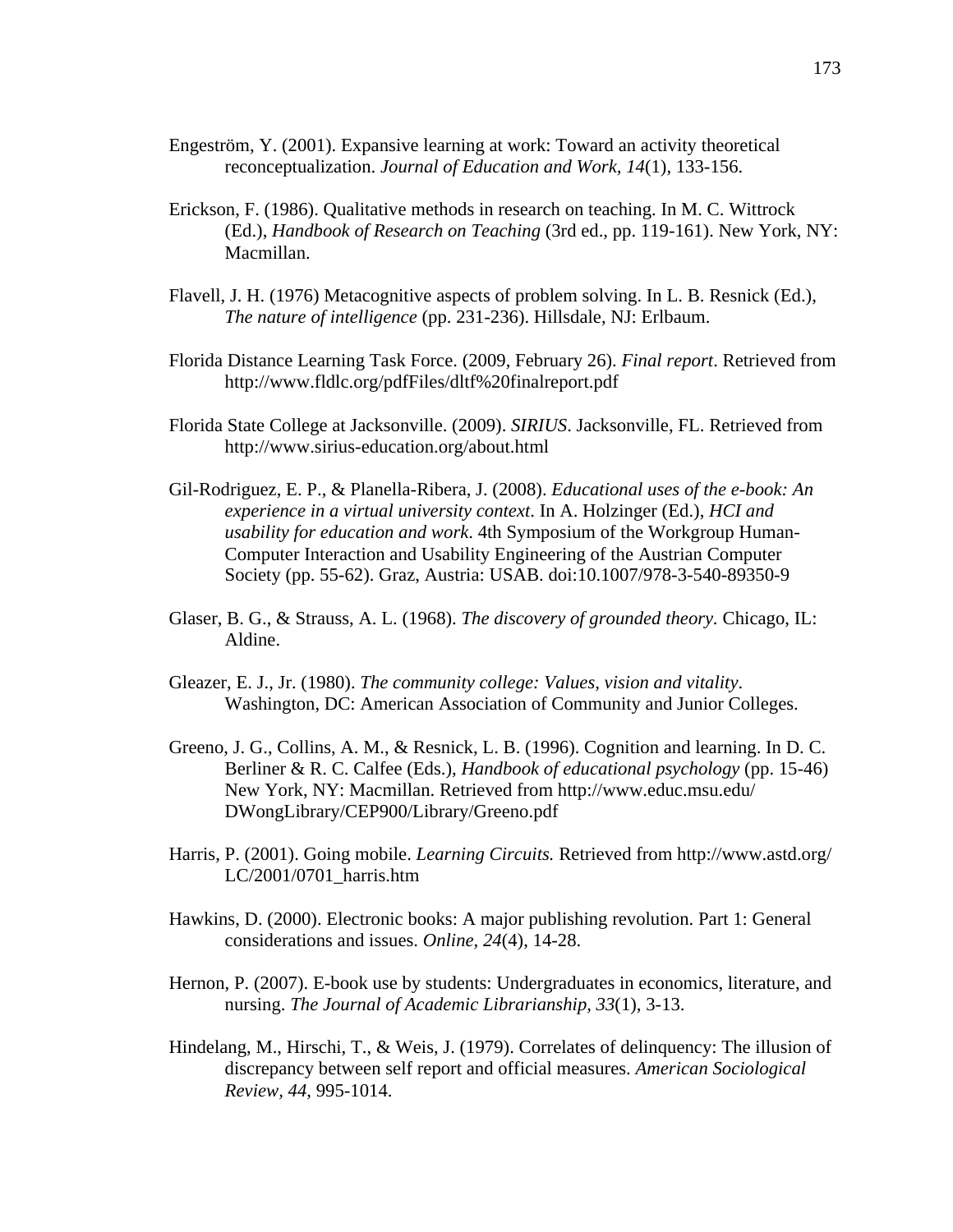- Hughes, J. (2005). The role of teacher knowledge and learning experiences in forming technology-integrated pedagogy. *Journal of Technology and Teacher Education, 13*(2), 277-302.
- Ismail, R., & Zainab, A. N. (2007, June). *Factors related to E-books use amongst IT students*. Paper presented at the International Conference on Libraries, Information and Society, Petaling Jaya, Malaysia. Retrieved from http://dspace.fsktm.um.edu.my/bitstream/1812/260/1/26MY\_Roesnita\_OK.pdf
- Johnson, L., Levine, A., & Smith, R. (2009). *The 2009 horizon report.* Austin, TX: The New Media Consortium. Retrieved from http://www.nmc.org/pdf/2009-Horizon-Report.pdf
- Johnson, L., Levine, A., Smith, R., & Stone, S. (2010). *The 2010 horizon report.* Austin, TX: The New Media Consortium. Retrieved from http://www.nmc.org/pdf/2010- Horizon-Report.pdf
- Kossen, J. S. (2001). When e-learning becomes m-learning. *E-learning.* Mobile elearning Section. PalmPower Enterprise Edition. Retrieved from http://www.palmpowerenterprise.com/issues/issue200106/elearning001.html
- Kozol, J. (1991). *Savage inequalities: Children in America's schools*. New York, NY: HarperPerennial.
- Kuckartz, A. M., & Kuckartz, U. (2002). *Qualitative text analysis with MAXQDA.* Retrieved from http://public.centrodeestudiosandaluces.es/pdfs/S200106.pdf
- Kukulska-Hulme, A., & Traxler, J. (Eds.). (2005). *Mobile learning: A handbook for educators and trainers*. London, UK: Routledge.
- Lam, P., Lam, S. L., Lam, J., & McNaught, C. (2009). Usability and usefulness of eBooks on PPCs: How students' opinions vary over time. *Australasian Journal of Educational Technology, 25*(1), 30-44.
- Langston, M. (2003). The California State University e-book pilot project: Implications for cooperative collection development. *Library Collections, Acquisitions, and Technical Services, 27*(1), 19-32.
- Laouris, Y., & Eteokleous, N. (2005). We need an educationally relevant definition of mobile learning. In H. van der Merwe & T. Brown (Eds.), *Mobile technology: The future of learning in your hands*, *mLearn 2005 book of abstracts* (p. 28). Paper presented at the 4th World Conference on mLearning. Cape Town, South Africa: mLearn 2005.
- Lave, J., & Wenger, E. (1991). *Situated learning: Legitimate peripheral participation.* Cambridge, UK: Cambridge University Press.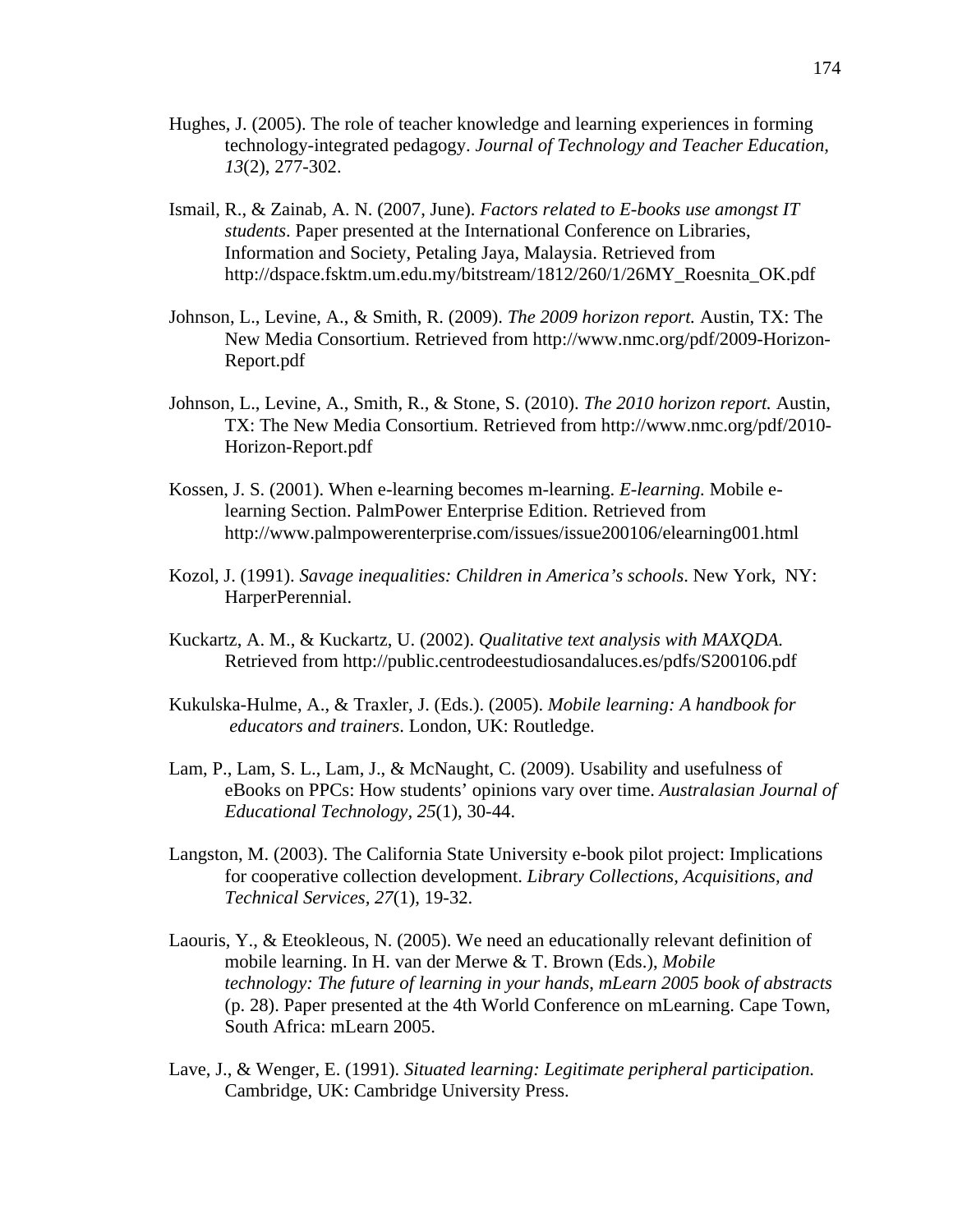- Leadbeater, C. (2004). *Learning about Personalization: How can we put the learner at the heart of the education system?* Nottingham, UK: DfES. Retrieved from http://www.innovation-unit .co.uk/ images/stories/files/pdf/ Learningaboutpersonalisation.pdf
- Levine-Clark, M. (2007). Electronic books and the humanities: A survey at the University of Denver. *Collection Building, 26*(1), 7-14.
- Levy, M., & Kennedy, C. (2005). Learning Italian via mobile SMS. In A. Kukulska-Hulme, & J. Traxler (Eds.), *Mobile learning: A handbook for educators and trainers* (pp. 76-83). London, UK: Routledge.
- Lincoln, Y. S., & Guba, E. G. (1985). *Naturalistic inquiry*. Thousand Oaks, CA: Sage.
- Lynch, C. (2001, May 28). The battle to define the future of the book in the digital world. *First Monday, 6*(6). Retrieved from http://firstmonday.org/htbin/cgiwrap/bin/ojs/ index.php/fm/issue/view/134
- Mayer, R. E. (1996). Learning strategies for making sense out of expository text: The SOI model for guiding three cognitive processes in knowledge construction. *Educational Psychology Review, 8,* 357-371.
- Meece, J. L., Wigfield, A., & Eccles, J. S. (1990). Predictors of math anxiety and its influence on young adolescents' course enrollment intentions and performance in mathematics. *Journal of Educational Psychology, 82*(1), 60-70.
- Merriam, S. B. (1998). *Qualitative research and case study applications in education* (2nd ed.). San Francisco, CA: Jossey-Bass.
- Mifsud, L. (2004, August). *Research in the use of handheld technologies in compulsory education: A review of literature.* Paper presented at the International Robotics and Intelligent Systems Conference (IRIS) 27, Faljenberg, Sweden. doi:10.1504/ IJMC.2008.019822
- Miller, G. A. (1956). The magical number seven, plus or minus two: Some limits on our capacity for processing information. *Psychological Review, 63,* 81-97.
- Motiwalla, L. F. (2007). Mobile learning: A framework and evaluation. *Computers & Education, 49*(3), 581-596.
- Mullins, C. (2007). Community colleges. In M. Moore (Ed.), *Handbook of distance education* (2nd ed., pp. 491-500). Mahwah, NJ: Lawrence Erlbaum.
- Muntz, P. A., Melvin, J., & Nortz, C. (2009). *Introductory sociology* (2nd ed.). Jacksonville, FL: SIRIUS.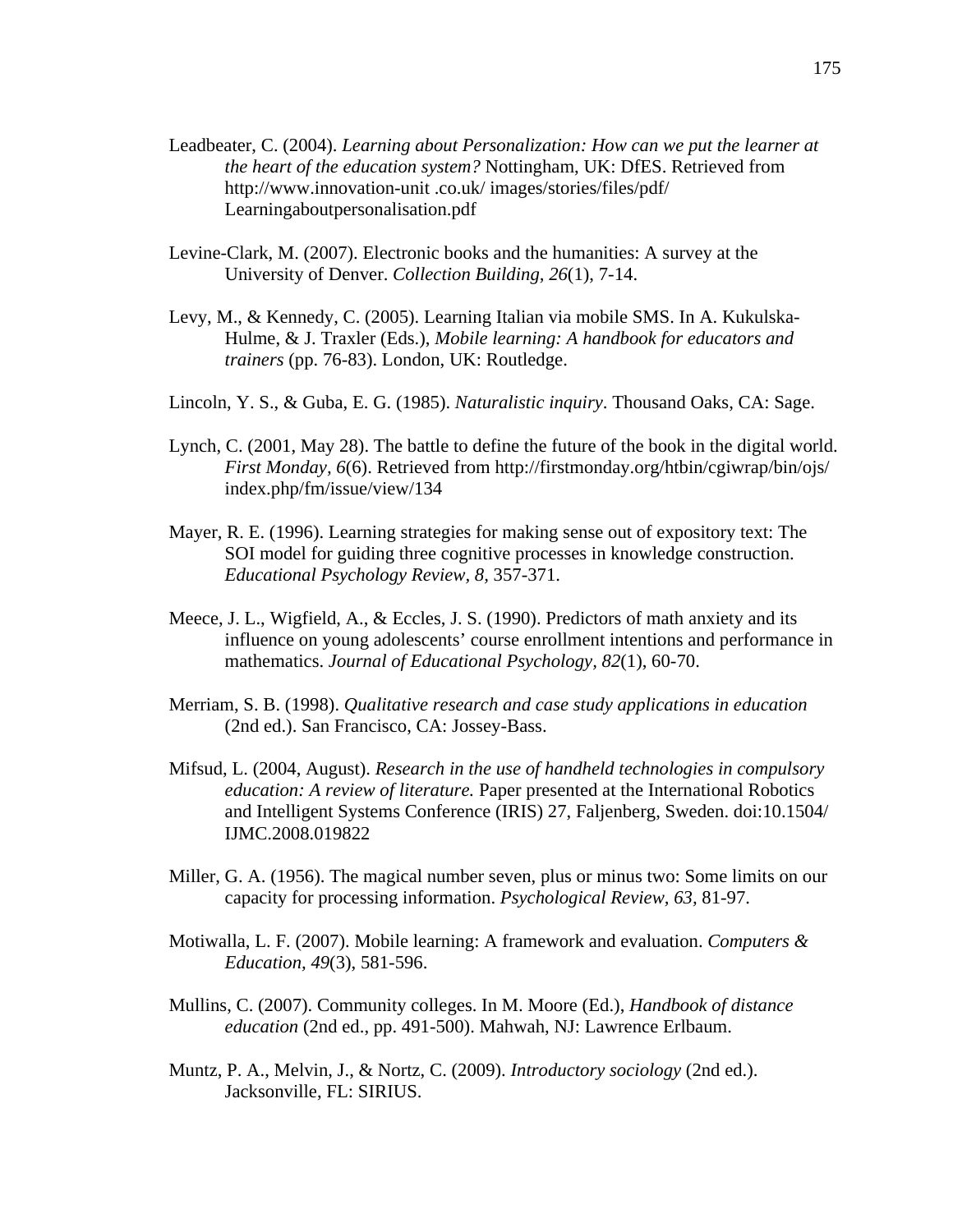- Murphy, C., Coover, D., & Owen, S. (1989). Development and validation of the computer self-efficacy scale. *Educational and Psychological Measurement, 49*(4), 893-899.
- O'Malley, C., & Fraser, D. S. (2004). *Literature review in learning with tangible technologies.* Bristol, UK: Futurelab. Retrieved from http://hal.archivesouvertes.fr/docs/00/19/03/28/PDF/Claire-Omalley-2004.pdf
- Parnell, D. (1985). *The neglected majority*. Washington, DC: Community College Press.
- Patten, B., Arnedillo-Sánchez, I., & Tangney, B. (2006). Designing collaborative, constructionist and contextual applications for handheld devices: Virtual learning? *Computers & Education, 46*(3), 294-308. doi:10.1016/j.compedu.2005.11.011
- Patton, M. Q. (2002). *Qualitative research and evaluation methods.* Thousand Oaks, CA: Sage.
- Perry, D. (2003). *Handheld computers (PDAs) in schools.* Coventry, UK: Becta ICT Research. Retrieved from http://partners.becta.org.uk/page\_documents/research/ handhelds.pdf
- Petracco, P. (2001). Weighing in on backpacks. *School Leader,* Info Link. Retrieved from http://www.njsba.org/members\_only/publications/school\_leader/May-June-2001/ info\_link.htm
- Piaget, J. (1969). *Psychology of intelligence.* Paterson, NJ: Littlefield, Adams.
- Plant, S. (2001). On the mobile: The effects of mobile telephones on social and individual life. *Motorola.* Retrieved from http://www.motorola.com/mot/doc/0/ 234\_MotDoc.pdf
- Princeton University. (2009). *E-reader pilot program*. Retrieved from http://www.princeton.edu/ereaderpilot/
- Quinn, C. (2000, Fall). mLearning: Mobile, wireless, in-your-pocket learning. *LiNE Zine.* Retrieved from http://www.linezine.com/2.1/features/cqmmwiyp.htm
- Rao, S. S. (2003). Electronic books: A review and evaluation. *Library Hi Tech, 21*(1), 85- 93.
- Rogers, Y., Price, S., Fitzpatrick, R., Fleck, R., Harris, E., Smith, H., Randell, C., Muller, H., et al. (2004). Ambient wood: Designing new forms of digital augmentation for learning outdoors. In A. Druin (Ed.), *Proceedings of the 2004 Conference on Interaction Design and Children: Building a Community* (pp. 3-10). New York, NY: ACM. doi:10.1145/1017833.1017834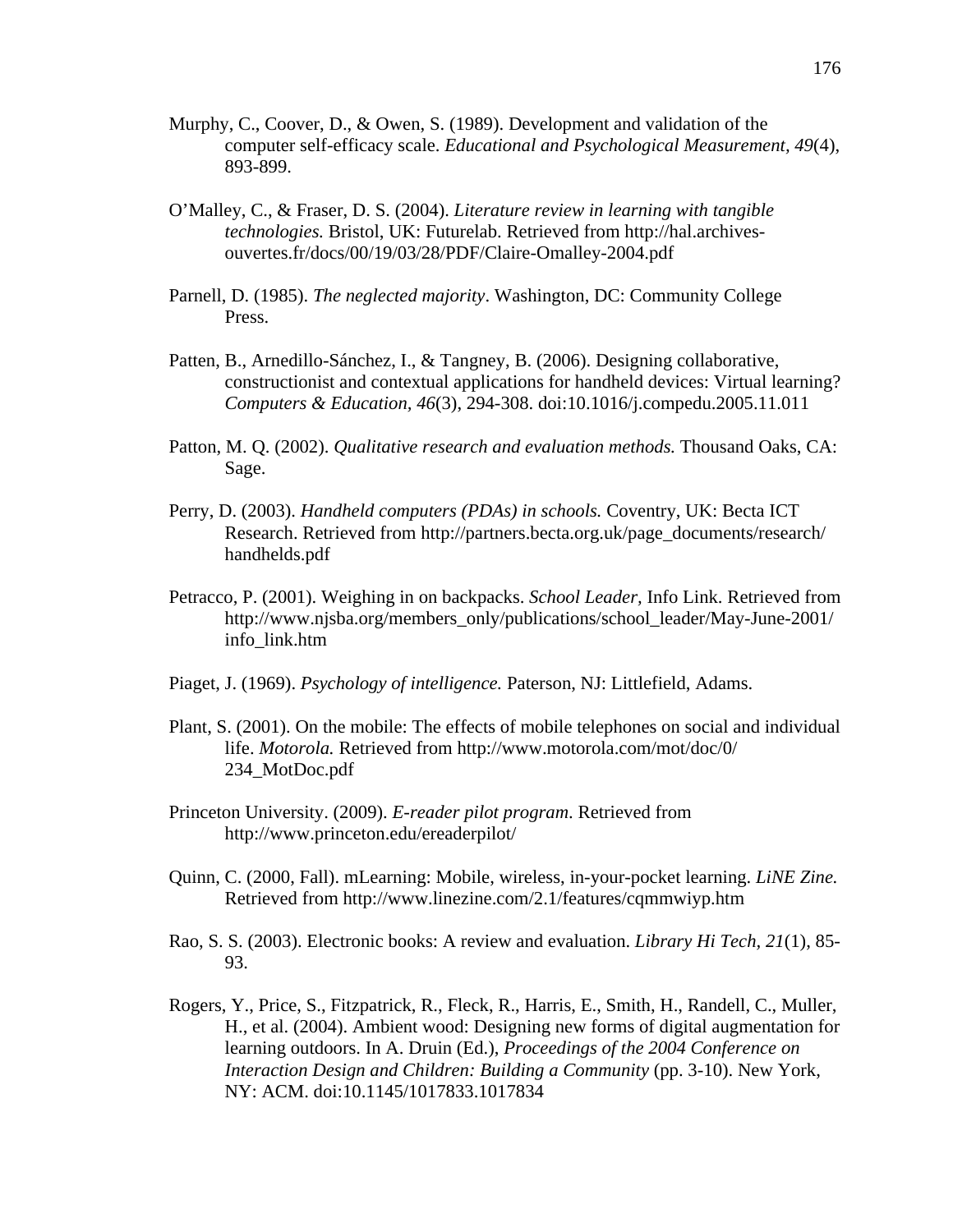- Roschelle, J. (2003). Keynote paper: Unlocking the learning value of wireless mobile devices. *Journal of Computer Assisted Learning*, *19*(3), 260-272. doi:10.1046/ j.0266-4909.2003.00028.x
- Ryan, R. M., & Deci, E. L. (2000). Self-determination theory and the facilitation of intrinsic motivation, social development, and well-being. *American Psychologist, 55*(1), 68-78.
- Ryu, H., & Parsons, D. (2009). Designing learning activities with mobile technologies. In H. Ryu & D. Parsons (Eds.), *Innovative mobile learning: Techniques and technologies* (pp. 1-20). Hershey, PA: Information Science Reference (IGI Global). Retrieved from http://www.igi-global.com/downloads/excerpts/8262.pdf
- Sannier, A. (2009, May 6). Please welcome ASU's newest freshman to campus: the Kindle [Web log post]. Retrieved from https://uto.asu.edu/blog/2009/05/06/ please-welcome-asus-newest-freshman-to-campus-the-kindle/
- Santrock, J. W. (2009). *Educational psychology* (4th ed.). Boston, MA: McGraw-Hill.
- Schunk, D. H., Pintrich, P. R., & Meece, J. L. (2008). *Motivation in education: Theory, research, and* applications (3rd ed.). Upper Saddle Ridge, NJ: Prentice Hall.
- Seppälä, P., & Alamäki, H. (2003). Mobile learning in teacher training. *Journal of Computer Assisted Learning,19*(3), 330-335.
- Sharples, M. (2000). The design of personal mobile technologies for lifelong learning. *Computers & Education, 34*(3-4), 177-193.
- Sharples, M. (2007). *Big issues in mobile learning: Report of a workshop by the kaleidoscope network of excellence mobile learning initiative*. Nottingham, UK: Learning Sciences Research Institute.
- Sharples, M., Corlett, D., & Westmancott, O. (2002). The design and implementation of a mobile learning resource. *Personal and Ubiquitous Computing, 6*(3), 220-234. Retrieved from http://www.eee.bham.ac.uk/sharplem/Papers/ mobile%20learning%20puc.pdf
- Sharples, M., O'Malley, C., & Taylor, J. (2004). A study of mobile learning as part of everyday learning. In J. Attewell & C. Savill-Smith (Eds.), *Mobile learning anytime everywhere: A book of papers from mLearn 2004* (pp. 211-212)*.* Rome, Italy: mLearn.
- Sharples, M., Taylor, J., & Vavoula, G. (2005). Towards a theory of mobile learning. In H. van der Merwe & T. Brown (Eds.), *Mobile technology: The future of learning in your hands*. mLearn 2005 book of abstracts, 4th World Conference on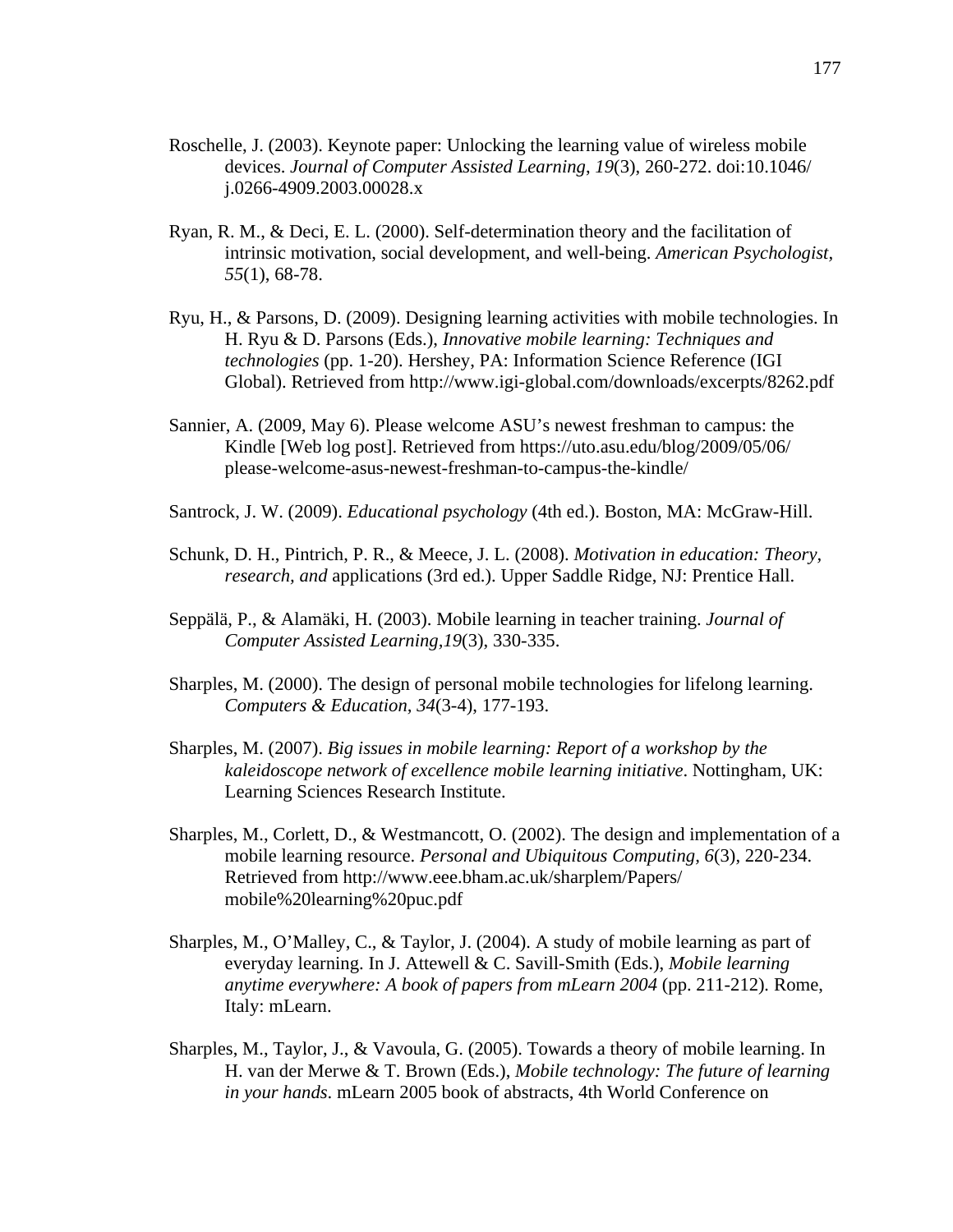mLearning (p. 58). Cape Town, South Africa: mLearn.

- Shieh, D. (2009, January) Northwest Missouri State U. tries e-book readers, with mixed results. [Web log post]. Retrieved from http://chronicle.com/blogPost/Northwest-Missouri-State-U/4469/
- Shiffrin, R. M., & Schneider, W. (1977). Controlled and automatic human information processing: II. Perceptual learning, automatic attending, and a general theory. *Psychological Review, 84,* 127-190.
- Simon, E. J. (2002). An experiment using electronic books in the classroom. *Journal of Computers in Mathematics and Science Teaching, 21*(1), 53-66.
- Skinner, B. F. (1974). *About behaviorism.* New York, NY: Knopf.
- Song, Y., & Fox, R. M. (2007). Investigating into learner perception and use of the handheld affordances in higher education. In R. Kwan, R. Fox, F. T. Chan, & P. Tsang (Eds.), *Enhancing learning through technology: Research on emerging technologies and pedagogies* (pp. 229-239). Singapore: World Scientific.
- Song, Y., & Fox, R. M. (2008). Integrating incidental vocabulary learning using PDAs into academic studies: Undergraduate student experiences. *Hybrid Learning and Education, 6*, 238-249.
- Stake, R. E. (1994). Identification of the case. In N. K. Denzin & Y. S. Lincoln (Eds.), *Handbook of qualitative research* (pp. 236-247). Thousand Oaks, CA: Sage.
- Stake, R. E. (1995). *The art of case study research*. Thousand Oaks, CA: Sage.
- Strauss, A. L., & Corbin, J. M. (1990). *Basics of qualitative research: Grounded theory procedures and techniques*. Newbury Park, CA: Sage.
- Sweller, J. (1994). Cognitive load theory, learning difficulty, and instructional design. *Learning and Instruction, 4,* 295-312. doi:10.1016/0959-4752(94)90003-5.
- Tinker, R. F., & Krajcik, J. S. (Eds.). (2001). *Portable technologies: Science learning in context*. New York, NY: Kluwer.
- Traxler, J. (2005). Institutional issues: Embedding and supporting. In A. Kukulska-Hume & J. Traxler (Eds.), *Mobile learning: A handbook for educators and trainers* (pp. 175-186). London, UK: Routledge.
- Traxler, J. (2009). Learning in a mobile age. *International Journal of Mobile and Blended Learning, 1*(1), 132.

Trinder, J. (2005). Mobile technologies and systems. In A. Kukulska-Hume & J. Traxler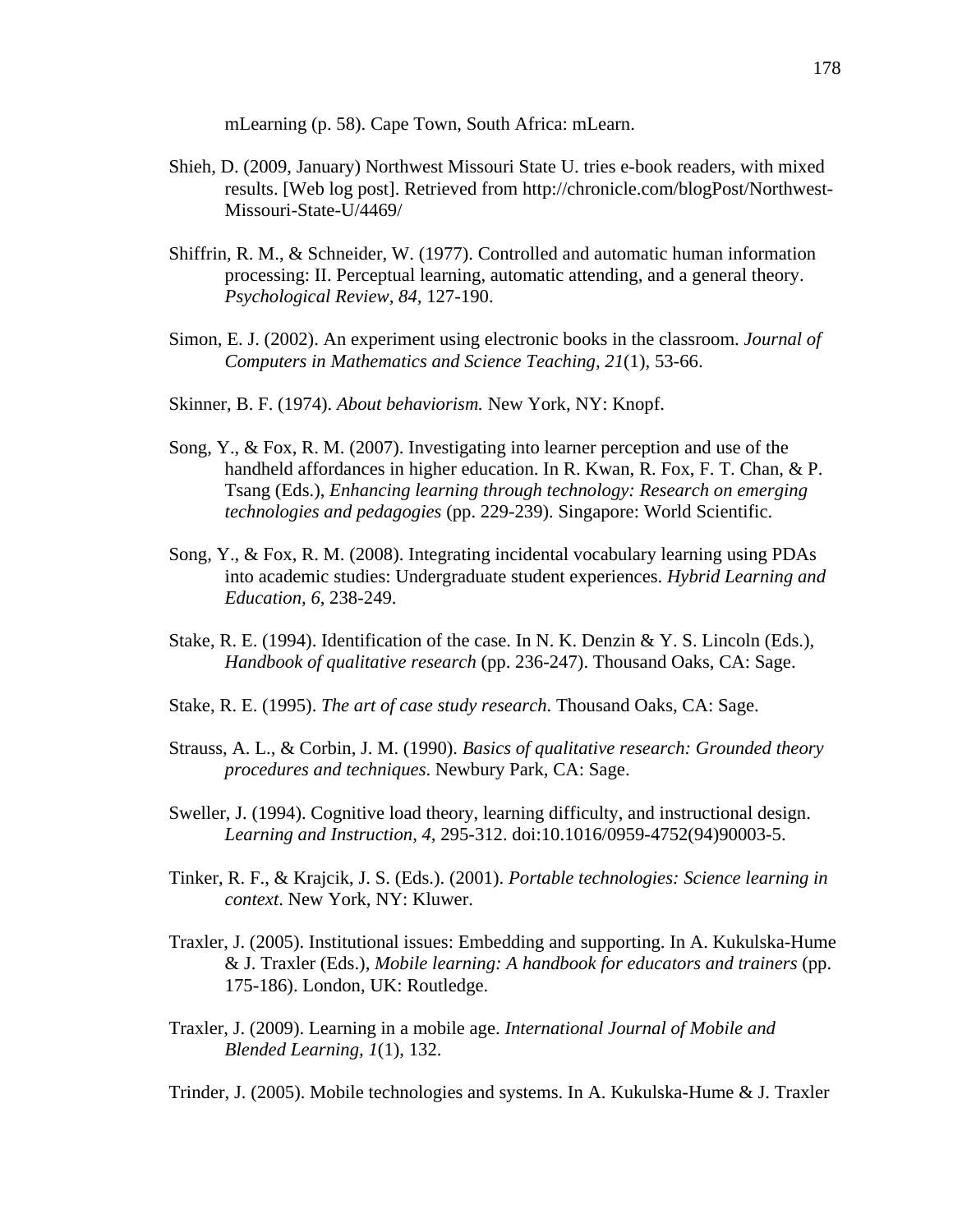(Eds.), *Mobile Learning: A handbook for educators and trainers* (pp. 2-24). London, UK: Routledge.

U. S. Government Accountability Office. (2005). *College textbooks: Enhanced offerings appear to drive recent price increases.* Washington, DC: GAO. Retrieved from http://www.gao.gov/new.items/d05806.pdf

VERBI Software. (2009). MAXQDA Plus [computer software]. Marburg, Germany.

- Vygotsky, L. S. (1978). *Mind and society: The development of higher mental processes*. Cambridge, MA: Harvard University Press.
- Wang, Y.-S. (2007). Development and validation of a mobile computer anxiety scale. *British Journal of Educational Technology, 38,* 990-1009.
- Wang, Y.-S. & Wang, H.-Y. (2008). Developing and validating an instrument for measuring mobile computing self-efficacy. *CyberPsychology & behavior, 11*(4), 405-413.
- Wang, Y.-S., Wu, M., & Wang, H.-Y. (2009). Investigating the determinants and age and gender differences in the acceptance of mobile learning. *British Journal of Educational Technology, 40*(1), 92-118.
- Waycott, J. (2005). PDAs as lifelong learning tools: An activity theory based analysis. *Learning, Media & Technology, 30*(2), 107-130.
- Weber, C. L., & Cavanaugh, T. W. (2006). Promoting reading: Using eBooks with gifted and advanced readers. *Gifted Child Today, 29*(4), 56-62.
- Wigfield, A., & Eccles, J. S. (2000). Expectancy-value theory of achievement motivation. *Contemporary Educational Psychology, 25*(1), 68-81.
- Wood, R. E., & Locke, E. A. (1987). The relation of self-efficacy and grade goals to academic performance. *Educational and Psychological Measurement, 47,* 1013- 1024.
- Yin, R. K. (1994). *Case study research: Design and methods* (2nd ed.). Thousand Oaks, CA: Sage.
- Yin, R. K. (2003). *Case study research: Design and methods* (3rd ed.). Thousand Oaks, CA: Sage.
- Yin, R. K. (2009). *Case study research: Design and methods* (4th ed.). Thousand Oaks, CA: Sage.
- Zurita G., Nussbaum, M., & Sharples, M. (2003). Encouraging face-to-face collaborative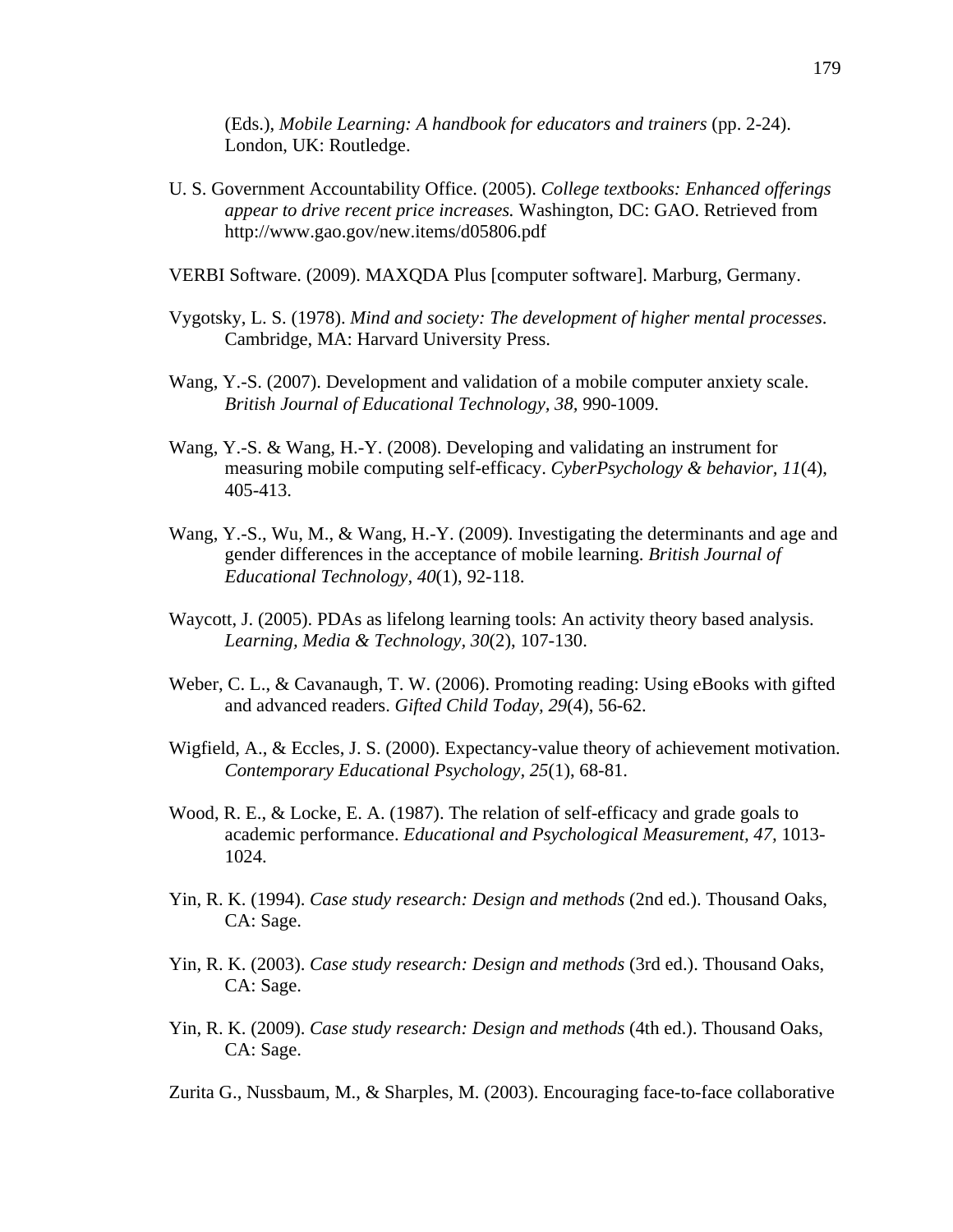learning through the use of handheld computers in the classroom. In L. Chittaro (Ed.), *Proceedings of Mobile HCI 2003* (pp. 193-208)*.* Berlin, Germany: Springer-Verlag.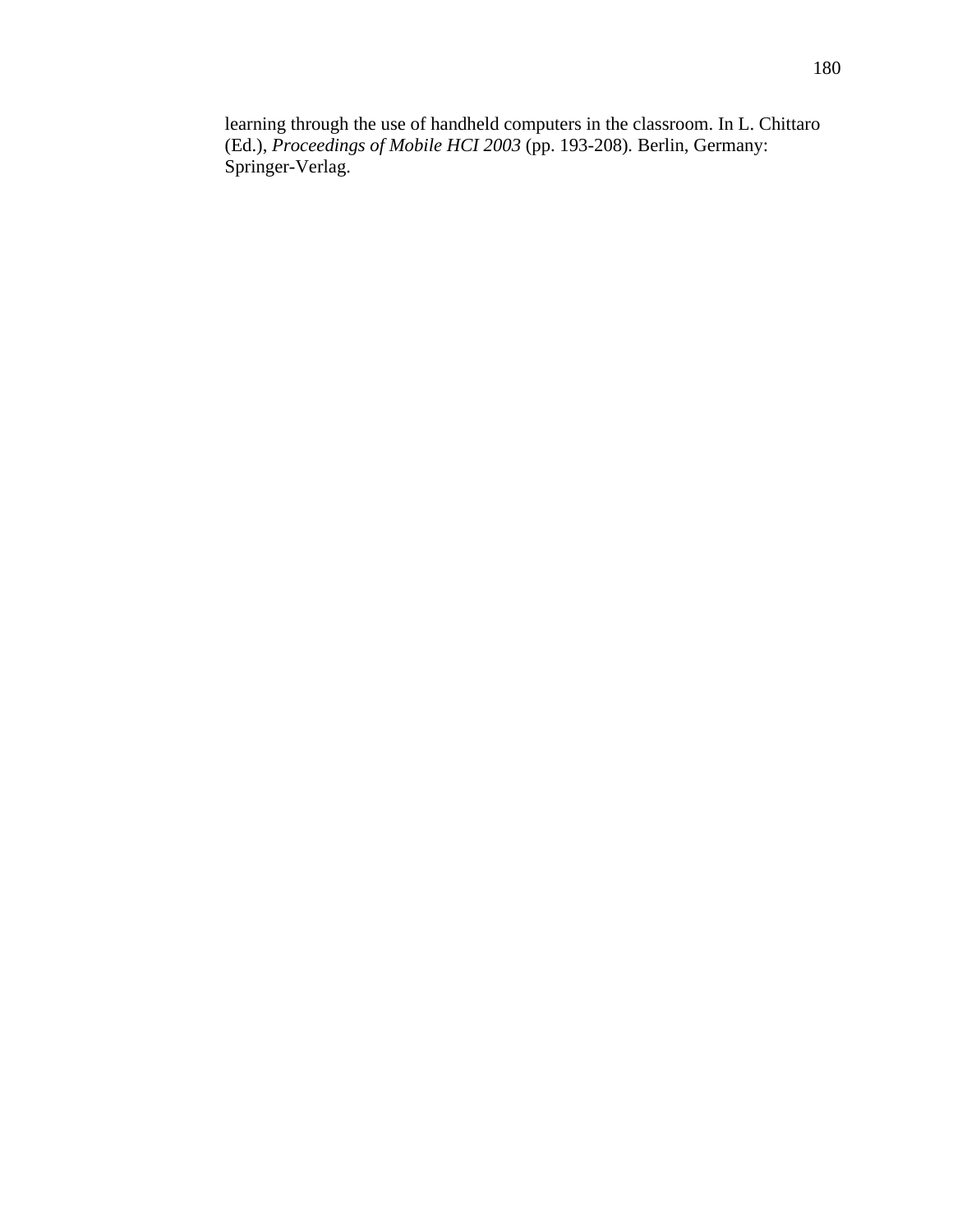## VITA Jeffrey Scott Kissinger

## Education

| 2011                    | Doctorate of Education                           | University of North Florida   |
|-------------------------|--------------------------------------------------|-------------------------------|
| 1997                    | <b>Masters of Special Education</b>              | University of Florida         |
| 1995                    | <b>Master of Education</b>                       | University of Florida         |
| 1994                    | <b>Bachelor of Arts English</b>                  | University of Florida         |
| Professional Experience |                                                  |                               |
| 2009-Present            | <b>Chief Learning Solutions Architect</b>        | <b>FSCJ</b>                   |
| 2006-2009               | <b>Director Distance Learning</b>                | <b>FSCJ</b>                   |
| 2003-2006               | <b>Instructional Program Manager</b>             | <b>FSCJ</b>                   |
| 2000-2003               | Senior Instructional Designer eLearning Manager- |                               |
|                         | <b>ChildCare Education Institute</b>             |                               |
| 1999-2000<br>Schools    | <b>Special Education Teacher</b>                 | <b>Gwinnett County Public</b> |
| 1997-1999<br>Schools    | <b>Special Education Teacher</b>                 | <b>Orange County Public</b>   |
| 1996-1997               | <b>Education Program Assistant</b>               | University of Florida         |
| 1995-1996<br>Schools    | <b>English Teacher</b>                           | <b>Bradford County Public</b> |

Selected Publications & Presentations

4/2011 Leveraging IT Resources to Support Faculty as eBook Authors "Partnering with Pedagogy" 2011 Campus Technologies Summit Ft Lauderdale, FL

Workshop 2/2011 The End of the Textbook and Learning Management System Instructional Technology Council ITC eLearning 2010, St Petersburg, Florida

2/2011 Artificial Intelligence and Story Telling For Creating Powerful Learning Experiences National Alliance of Community & Technical Colleges NACTC Midland, TX